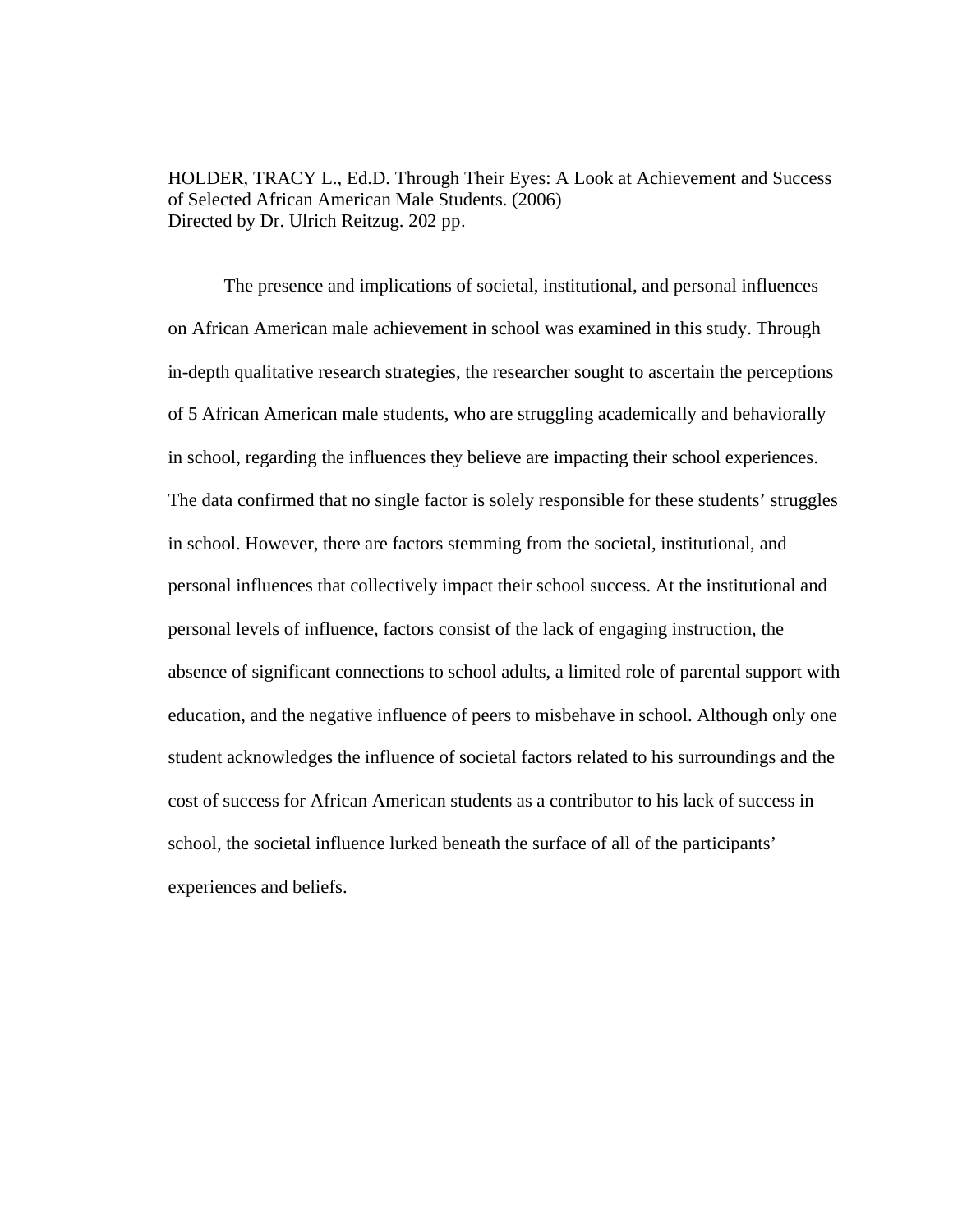# THROUGH THEIR EYES: A LOOK AT ACHIEVEMENT AND SUCCESS

# OF SELECTED AFRICAN AMERICAN

# MALE STUDENTS

by

Tracy L. Holder

A Dissertation Submitted to the Faculty of The Graduate School at The University of North Carolina at Greensboro in Partial Fulfillment of the Requirements for the Degree Doctor of Education

> Greensboro 2006

> > Approved by

Dr. Ulrich Reitzug Committee Chair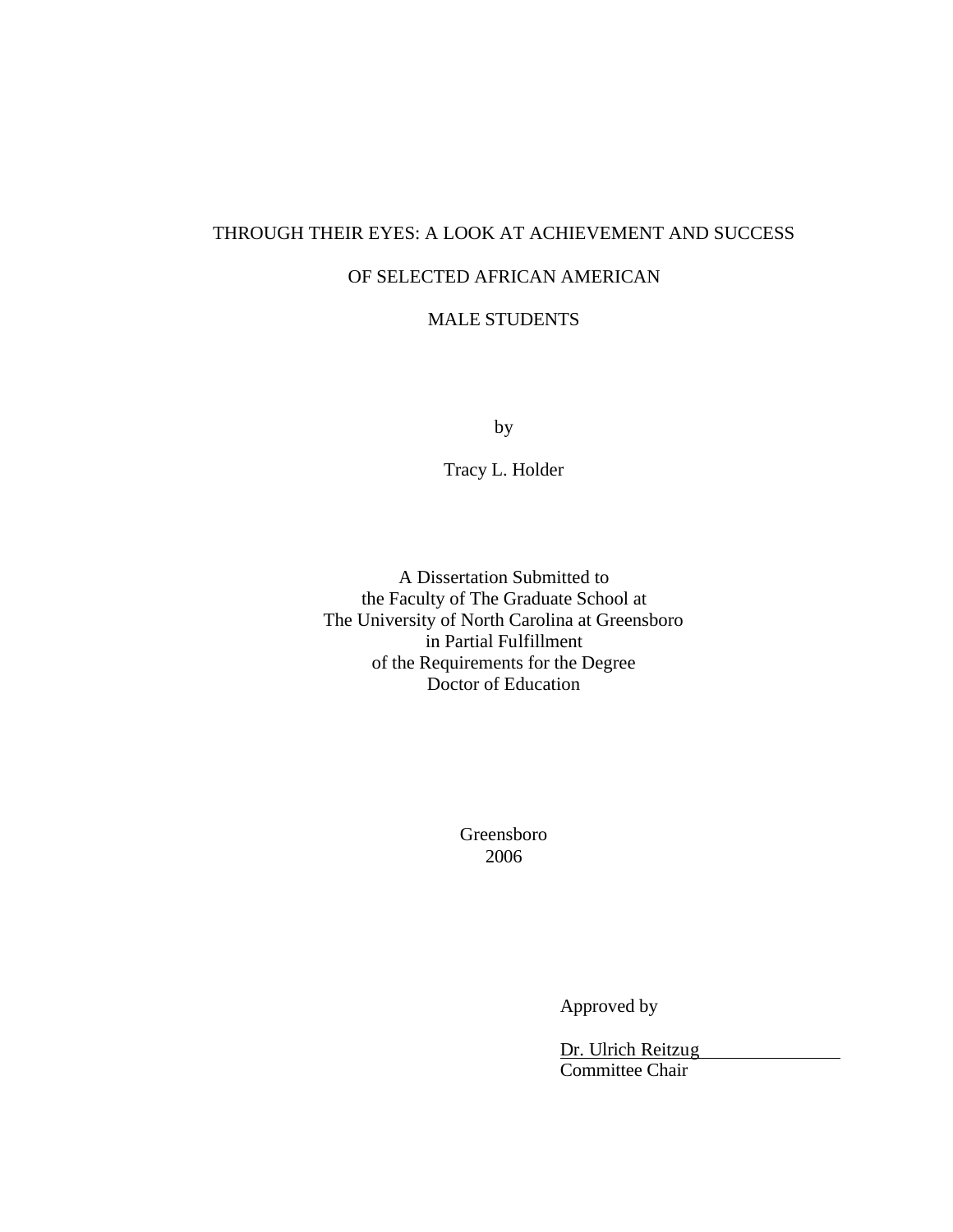This dissertation is dedicated to my family and friends who encouraged and supported me through this journey. Particularly, to my mother and father who taught me that I can accomplish anything I want because the will and desire to succeed are within me. The pseudonym for the school in this dissertation is named after my father who died just before I switched my major from accounting to education. His values of hard work and commitment were instilled in me early in life and they continue to guide me today. I am thankful for my mother and the daily encouragement she provides me to persevere and reach my goals. To my special friends and colleagues who shared their thoughts and questions, for they helped true understanding to emerge out of this endeavor. Without the support from family and friends, the pursuit of this degree would have been nearly impossible. For their love, concern, and patience, I am forever grateful.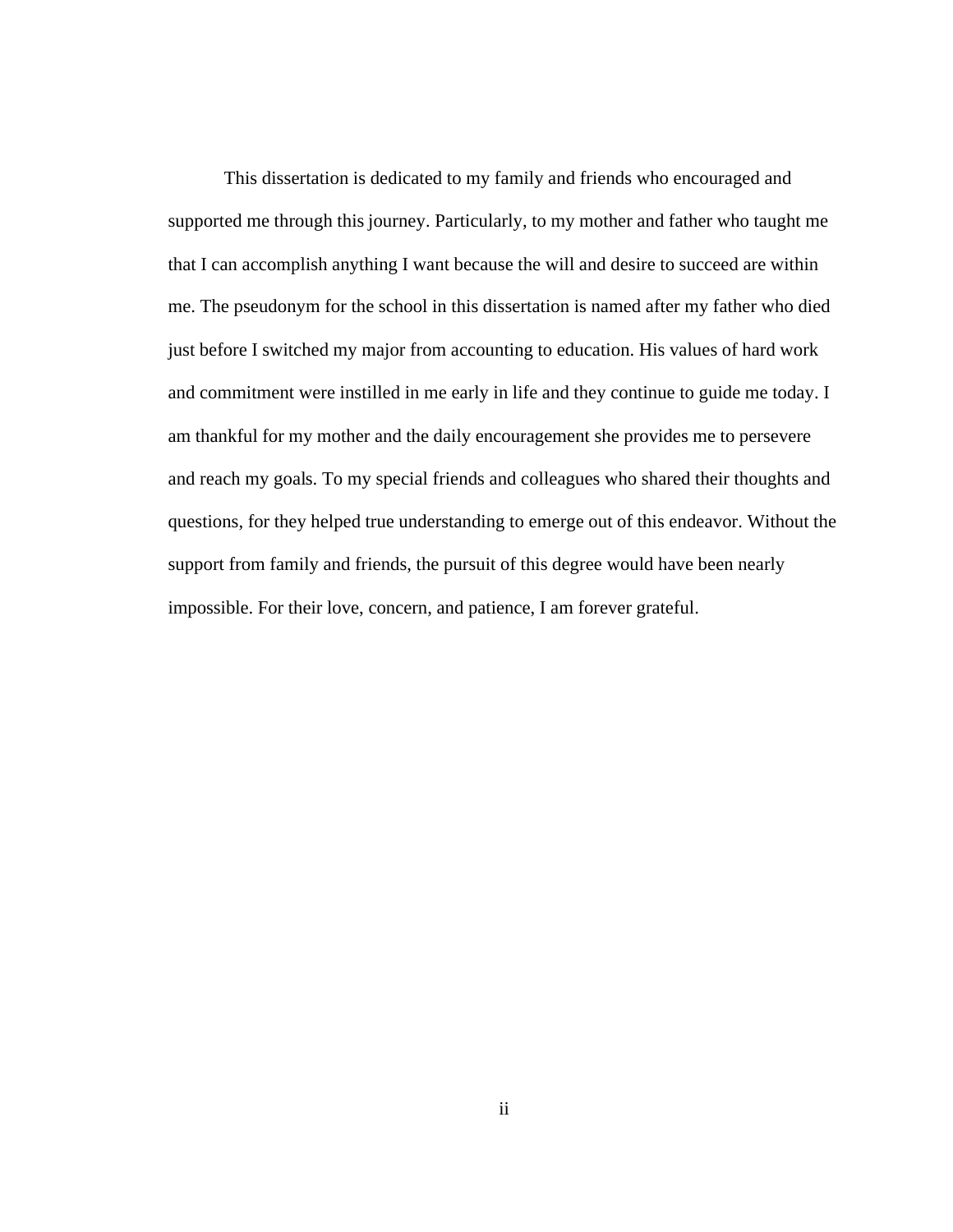# APPROVAL PAGE

This dissertation has been approved by the following committee of the Faculty of The Graduate School at The University of North Carolina at Greensboro.

|                                   | Committee Chair Dr. Ulrich Reitzug |
|-----------------------------------|------------------------------------|
| Committee Members Dr. Larry Coble |                                    |
|                                   | Dr. Carl Lashley                   |
|                                   | Dr. Camille Wilson Cooper          |

October 24, 2006 Date of Acceptance by Committee

October 24, 2006 Date of Final Oral Examination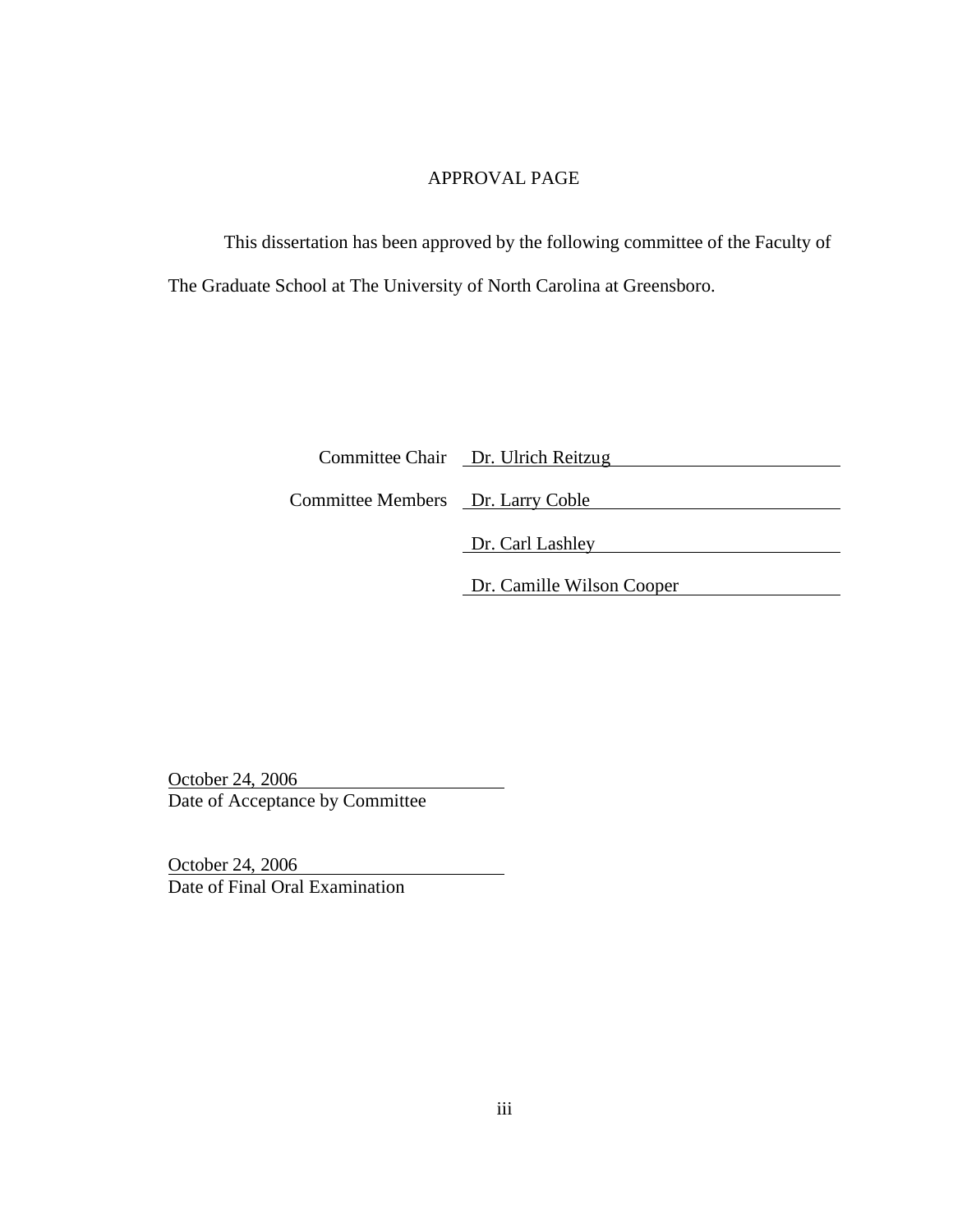#### ACKNOWLEDGMENTS

It is with much gratitude that I thank Dr. Rick Reitzug for being a supportive and nurturing committee chairperson who shared his insights and questions that helped me grow as an educator and a researcher. I also thank the other members of this dissertation committee, Dr. Camille Wilson Cooper, Dr. Larry Coble, and Dr. Carl Lashley. As professors of classes that forced me to reflect and sometimes question my experiences and beliefs, each of you guided me through a refinement of the values and practices that lead my work as an educator.

Thank you to the teachers and administrators of Winston-Salem/Forsyth County Schools who allowed the research and welcomed the opportunity. Finally, I am grateful to the five young men in this study who allowed me entry into and understanding of their worlds, that I may share their stories and experiences with others.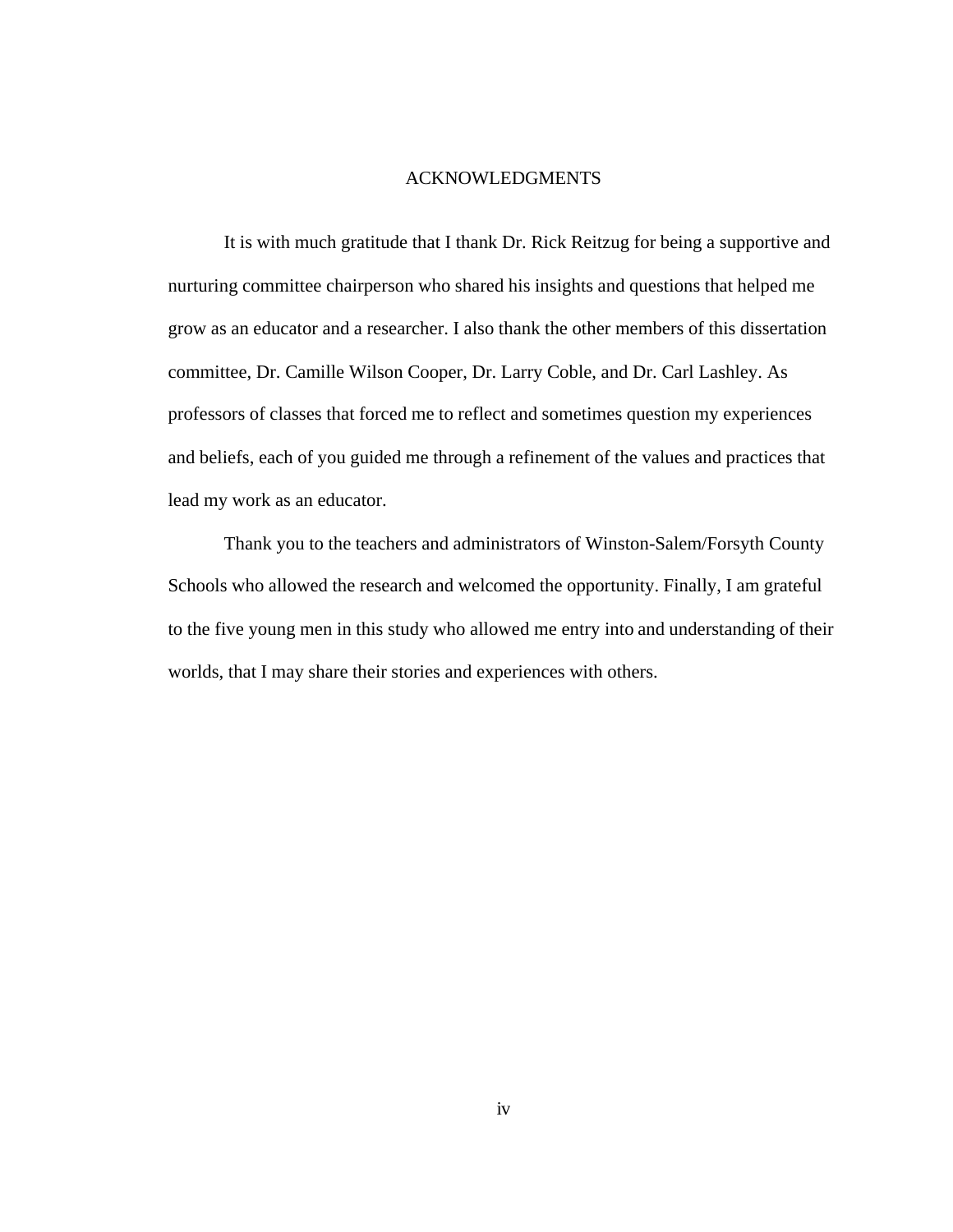# TABLE OF CONTENTS

| <b>CHAPTER</b> |                                                               |  |
|----------------|---------------------------------------------------------------|--|
|                |                                                               |  |
| $\mathbf{I}$ . |                                                               |  |
|                |                                                               |  |
|                |                                                               |  |
|                | Theories of African American Male Underachievement in School7 |  |
|                |                                                               |  |
|                |                                                               |  |
|                |                                                               |  |
|                |                                                               |  |
|                |                                                               |  |
|                |                                                               |  |
|                |                                                               |  |
|                |                                                               |  |
|                |                                                               |  |
|                |                                                               |  |
|                |                                                               |  |
|                |                                                               |  |
|                |                                                               |  |
|                |                                                               |  |
|                |                                                               |  |
|                |                                                               |  |
|                |                                                               |  |
|                |                                                               |  |
|                |                                                               |  |
|                |                                                               |  |
|                |                                                               |  |
|                |                                                               |  |
| IV.            |                                                               |  |
|                |                                                               |  |
|                |                                                               |  |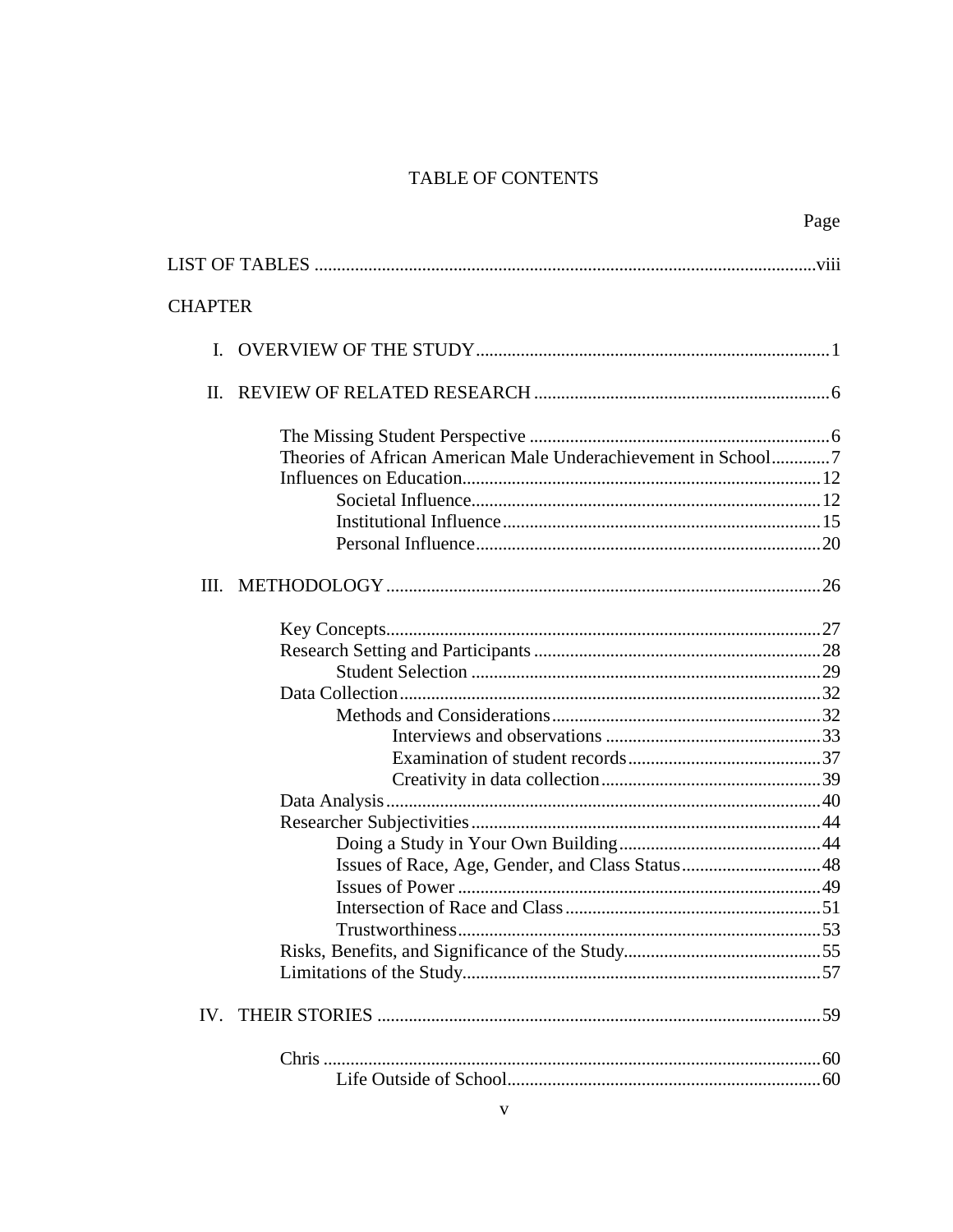# Page

| The Prevalence of Early Problems in School and Retention105  |  |
|--------------------------------------------------------------|--|
| The Importance of Student Engagement in Instruction109       |  |
|                                                              |  |
|                                                              |  |
| The Significance of Positive Relations with School Adults118 |  |
|                                                              |  |
| Connectedness to School through Peers (But Not Adults)123    |  |
|                                                              |  |
| The Minimal Presence of Positive Influences from Adults      |  |
|                                                              |  |
| The Absence of Close Supervision or Support with Schoolwork  |  |
|                                                              |  |
|                                                              |  |
|                                                              |  |
|                                                              |  |
|                                                              |  |
|                                                              |  |
|                                                              |  |
|                                                              |  |
|                                                              |  |
|                                                              |  |
|                                                              |  |
|                                                              |  |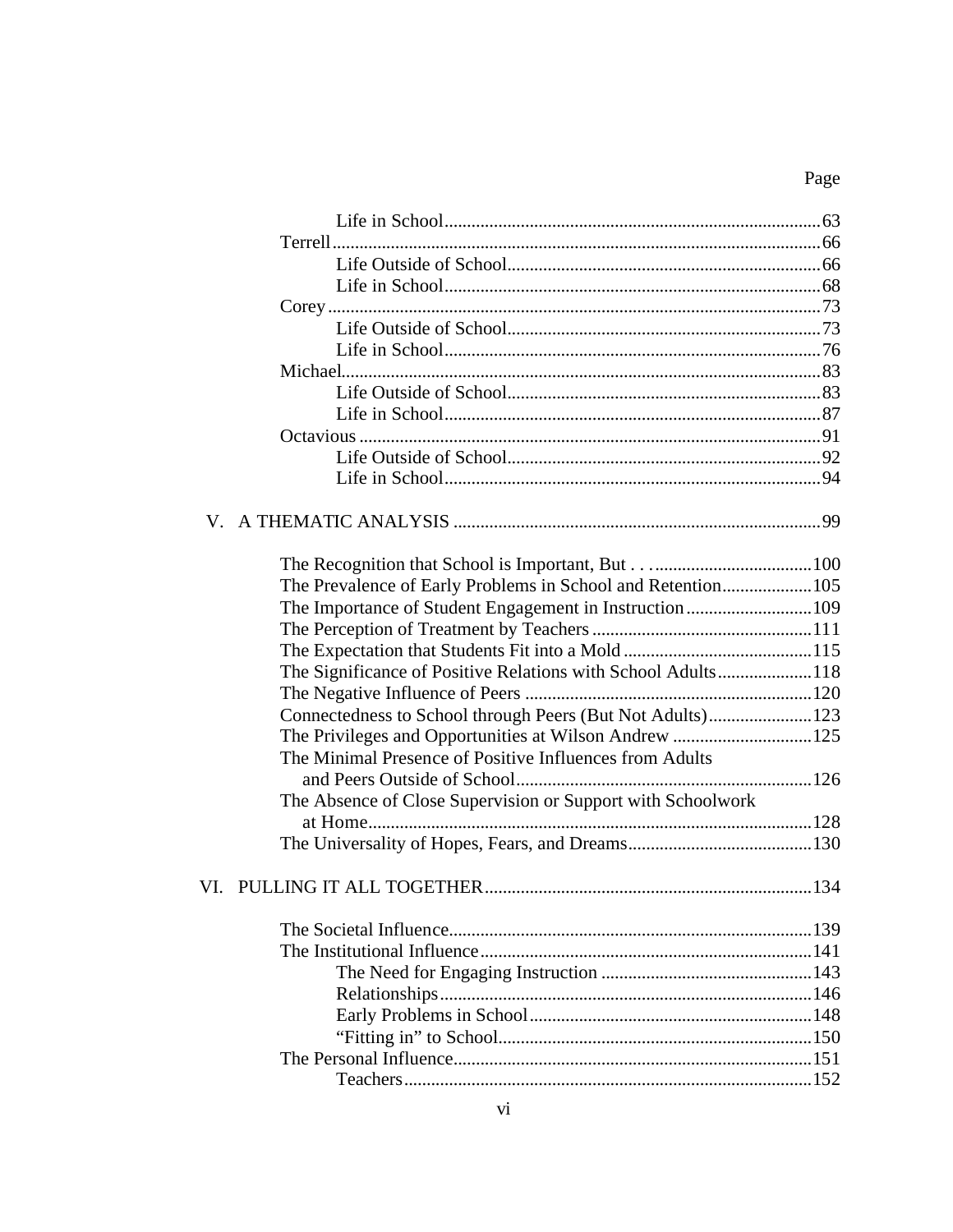# Page

| Developing Positive Relationships with Students166 |  |
|----------------------------------------------------|--|
| Facilitating Student Engagement in Instruction170  |  |
|                                                    |  |
|                                                    |  |
|                                                    |  |
|                                                    |  |
|                                                    |  |
|                                                    |  |
|                                                    |  |
|                                                    |  |
|                                                    |  |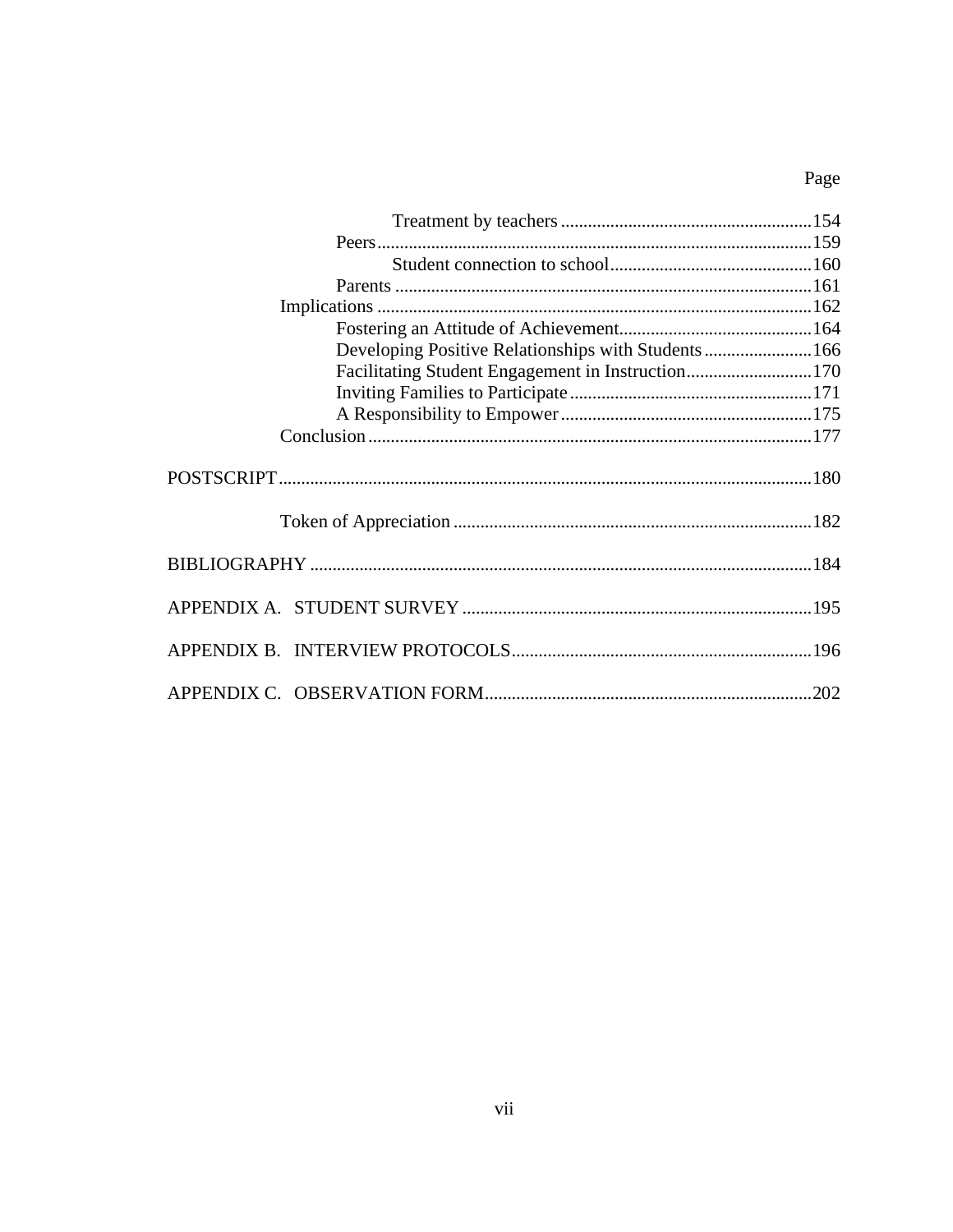# LIST OF TABLES

| Table |  |
|-------|--|
|       |  |
|       |  |
| 3     |  |
| 4     |  |
| 5     |  |
| 6     |  |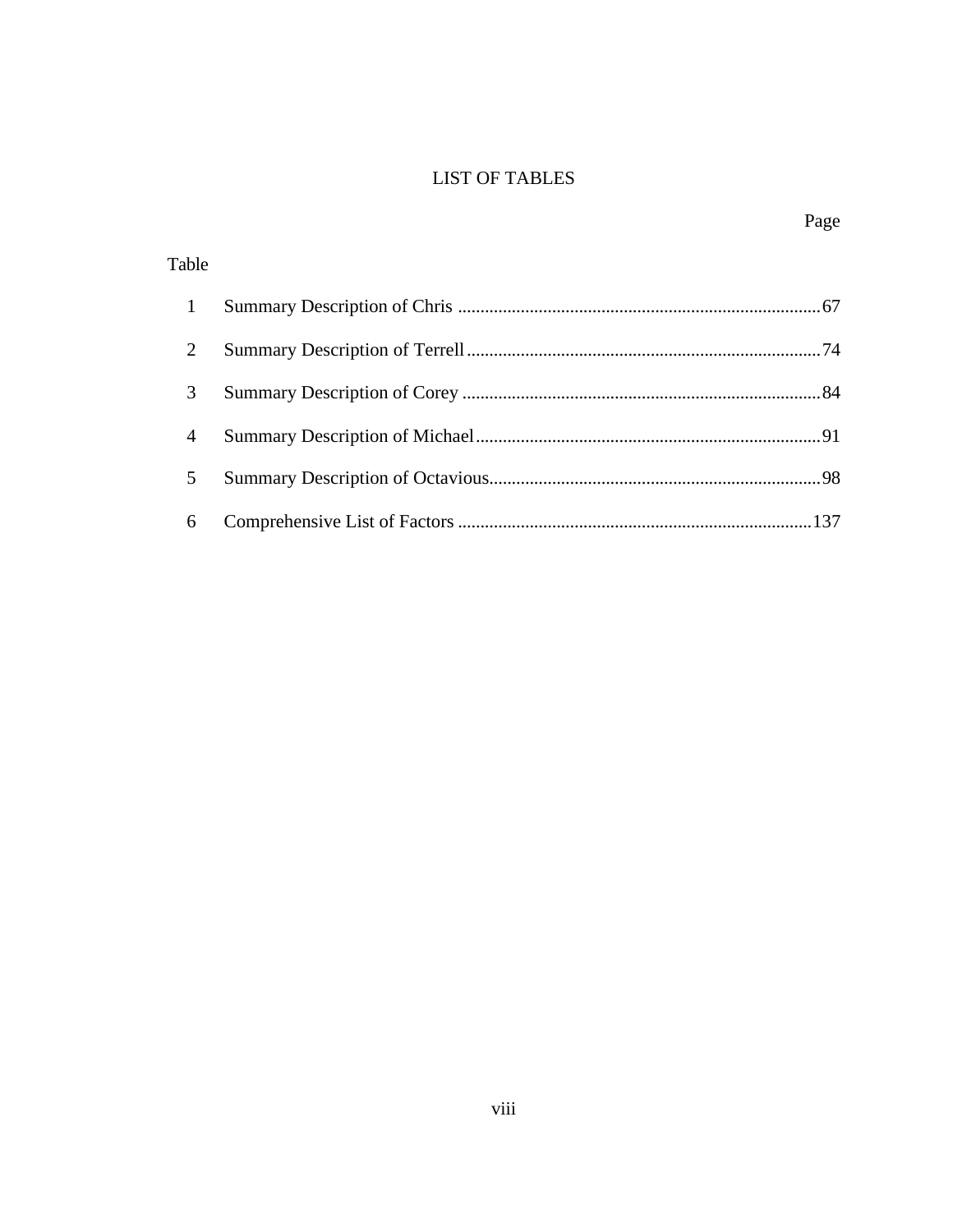## **CHAPTER I**

## **OVERVIEW OF THE STUDY**

"Reality depends on one's perception of the world. Thus, although there is one school, each student perceives his or her experiences in that school differently. Reality exists in that individual perception" (Marcus, Gross, & Seefeldt, 1991, p. 364).

Ensuring social justice and opportunities of achievement for all students, especially historically underrepresented groups, has been my mission in life for many years. Concerned with issues like equal opportunity and treatment for all students, regardless of students' social class, ethnicity, or family structure, I have always attempted to be cognizant of students' perspectives. The purpose of this study was to listen to selected African American males who were not demonstrating success in school to see what could be gleaned from their perspectives. Examining their perceptions of the causes of this phenomena and understanding how they experience school was critical in identifying the issues and influences on their educations.

Students' failures to learn and succeed do not occur out of thin air. More specifically, African American boys' failures to achieve do not occur out of thin air. A review of literature on Black male achievement shows that not only do they lag behind their White counterparts in America, but also in Britain and Canada (Graham & Robinson, 2004; Smith, Schneider, & Ruck, 2005). Attention must be given to examining policies, practices, attitudes, and experiences that create such failure in schools (Christle,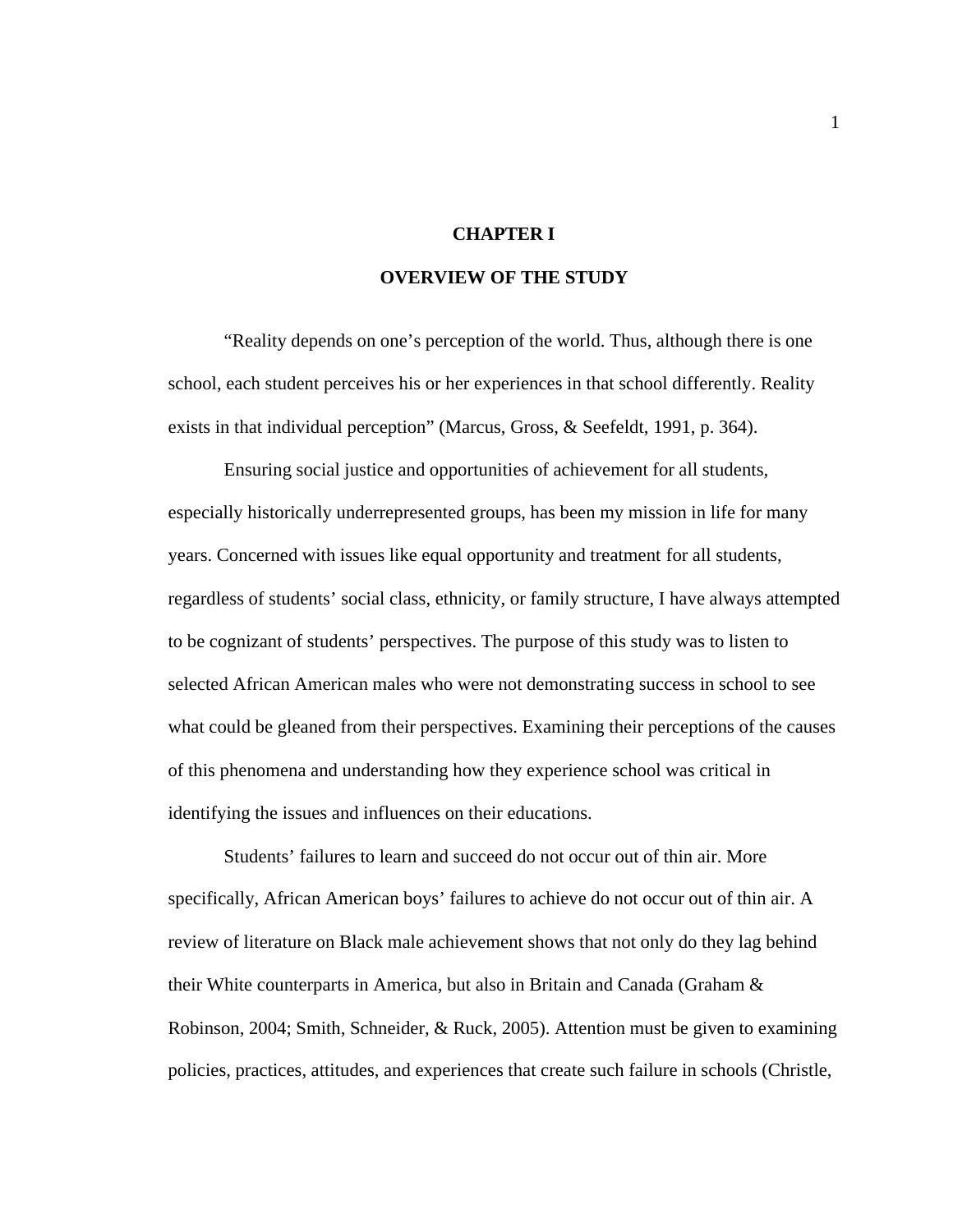Jolivette, & Nelson, 2005; Kagan, 1990; Nieto, 1999). Educators have many responsibilities. One of those responsibilities is to examine the reasons for the failure of students. Marian Wright Edelman (1992) sums up the purpose of education and echoes my belief of the responsibility of educators: "Education is for improving the lives of others and for leaving your community and world better than you found it" (pp. 9-10).

The decision to study African American males in middle school arises from personal interest in equity and social justice issues. Tied to that is my experience in inner city middle schools where I have been witness to struggling students, particularly African American males from low socioeconomic neighborhoods, who have demonstrated a lack of success in school. One cannot help but wonder why being Black and male puts students at risk for school failure (Davis, 2003; Noguera, 2003). For these reasons, my research is focused on a group of African American males who are struggling academically, demonstrating inappropriate behavior at school, and not putting forth effort to meet their academic potential. The research will seek to identify the influences, or the lack thereof, impacting these students' success.

When factoring in other issues that potentially result from a lack of educational attainment, such as involvement in illegal activity and incarceration of African American males, it is easy to see that we cannot afford to gamble on whether or not these students will make it on their own. Winston-Salem, although not a huge metropolis compared to New York or Los Angeles, has its fair share of activities that compete with education for youth's attention. The temptation of drugs, crime, gang membership, and other seductions lure individuals from any race or age group and offer alternatives to education.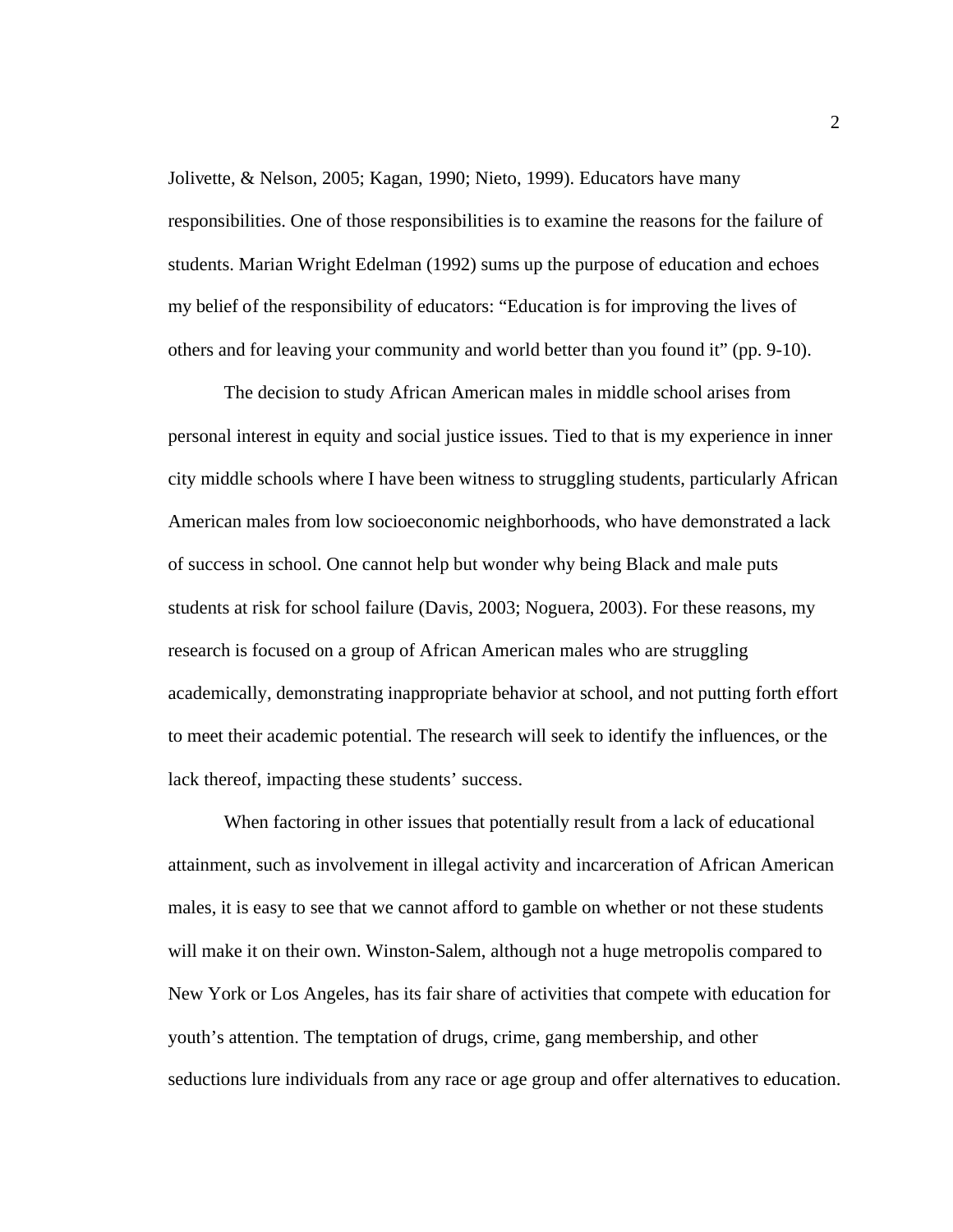Alarming statistics create a sense of urgency and responsibility for educators in reaching African American students in particular. Predictions based on steady incarceration rates reveal that 32% of African American males will likely serve time in state or federal prisons during the course of their lifetimes (U. S. Department of Justice, 2002). We are living in a country where twice as many African Americans live below the poverty line than Caucasians and where 40% of jail inmates are African American (U. S. Department of Commerce, 2002; U. S. Department of Justice, 2002). African Americans have held the lead in the percentage of people unemployed for three years consecutively (U. S. Department of Labor, 2003). Such statistics, when coupled with economic consequences of failing to adequately educate all students, paint a bleak picture for a large segment of our population. Gibbs (1988) goes so far as to say that African American males are an "endangered species." She uses a dictionary definition to define this term as "a class of individuals having common attributes and designated by a common name [which is] in danger or peril of probable harm or loss" (p. 1).

It is critical that struggling African American students are identified early to help avoid the dismal scenarios. The implications of failing to identify and assist struggling students at the earliest point possible not only have an immediate effect on students but also carry long-term consequences for students, communities, and the nation (Gibbs, 1988; Lee, 2002; President's Committee, 1997). The educational and societal implications of not reaching this group of students are worthy of great concern.

The lack of both academic progress and motivation to learn are symptoms of a larger problem. Speaking as an educator, it is not uncommon to get caught up looking at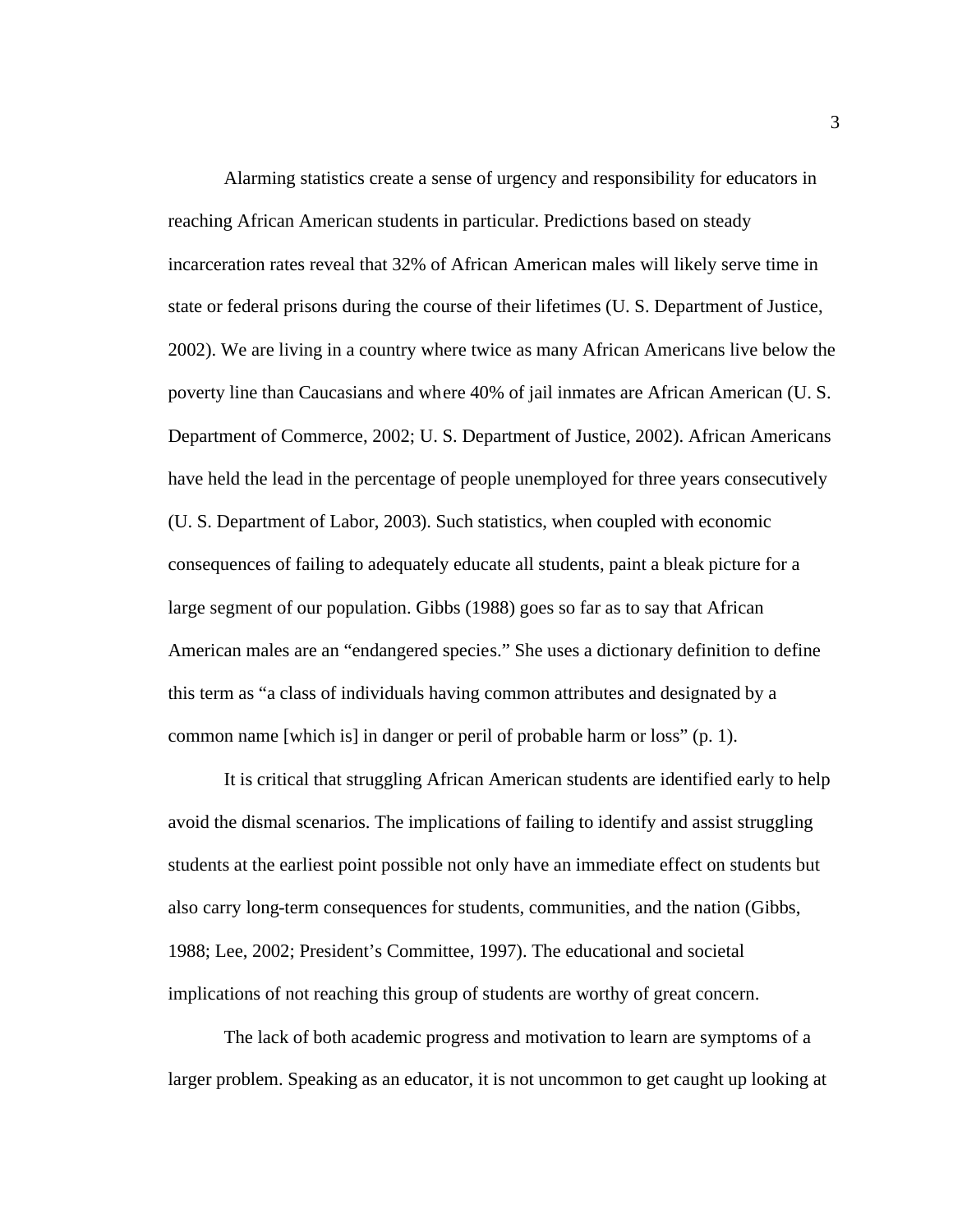behaviors children exhibit and failing to see the real problems. Conversations may take place between the teacher and the student or the student and an administrator on a superficial level inquiring as to why they are misbehaving or failing, but the deliberate search for the root causes is often set aside to deal with the immediate problem of behavior or unwillingness to learn. Students who are not succeeding academically often become "casualties of the educational systems that cannot see them because their problems remain invisible" (Nieto, 2004, p. 17). Classroom interventions, parent contacts, disciplinary consequences, counseling, and tutoring are a few of the strategies educators have implemented to improve student learning and chances of success. However, with some students it does not appear that we have scratched the surface of the underlying issues.

Without getting to the root causes for the underachievement of African American males, another year goes by and they fall further behind their academically excelling peers, lowering their chances of passing their grades or scoring at proficiency on the required yearly standardized tests. On a larger scale, this "silent catastrophe," as a member of the London Parliament refers to the underachievement of Black male students, lays the foundation for impediments to quality of life, earned income, and other obstacles in these individuals' lives, as well as implications for the greater society (Graham & Robinson, 2004, p. 654).

For these reasons, I chose to study the influences, if any, impacting young African American men's educational experiences. Selecting students within my own school served the dual purpose of examining influences from the perspective of students while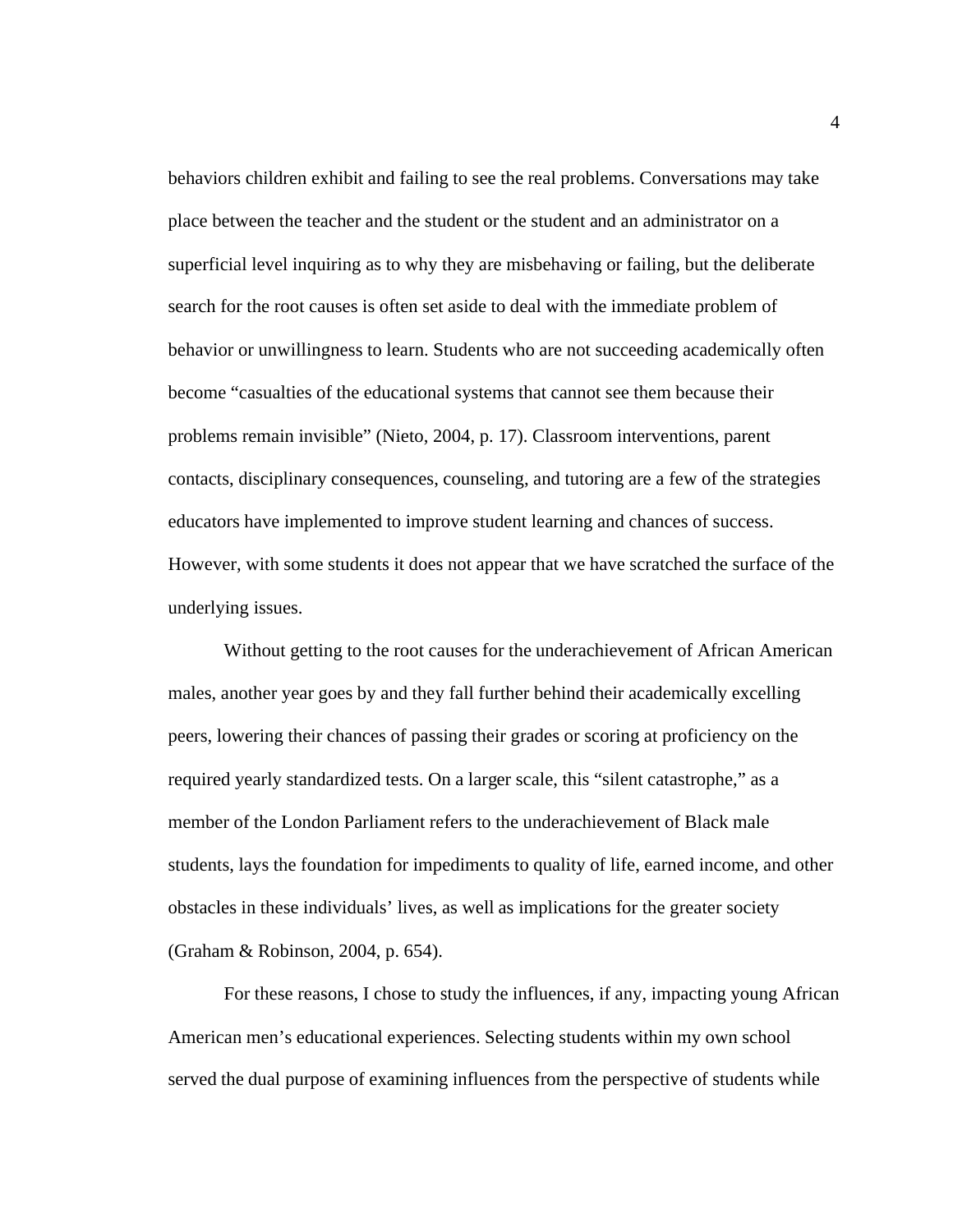also benefiting from the identification of influences at Wilson Andrew that are impacting students' educational experiences.

No easy solutions have prevailed to get these students back on track. Also, no information is readily accessible of how, where, and why they veered off course. Not setting out to place blame on the school or the students themselves for their lack of success in school, insight into the influences impacting their educational experiences is the desired outcome.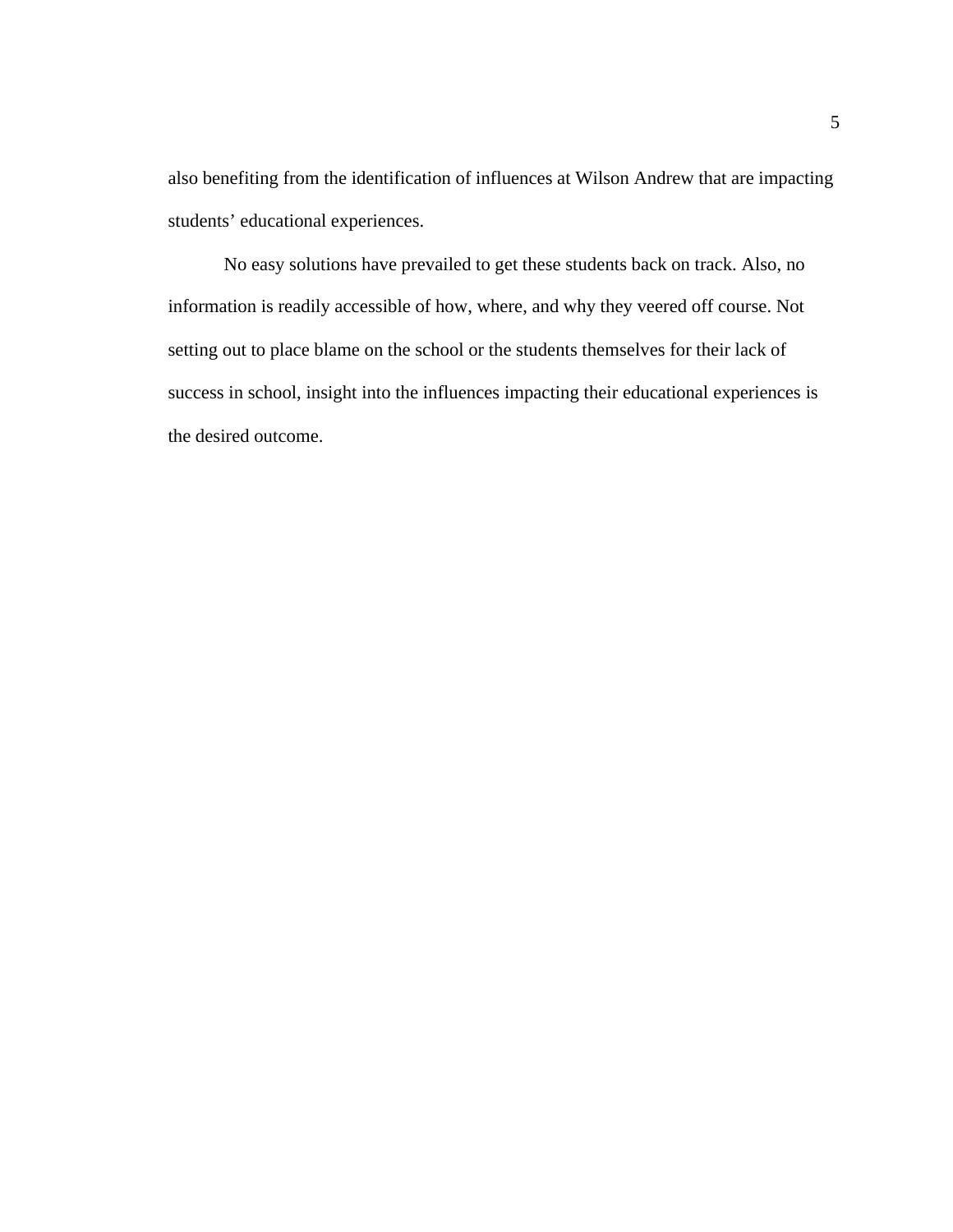#### **CHAPTER II**

## **REVIEW OF RELATED RESEARCH**

Why is it that being Black and male increases one's chances of underachievement in school? Is it coincidental that there appears to be a connection or is it the result of overt or covert practices, policies, and perceptions that bring together two unrelated characteristics and cause them to appear connected? Many factors and theories exist that attempt to explain the phenomenon of underachievement among African American males. Whether they relate to race, culture, family, school, or personal factors, there is no easy or adequate response to this phenomenon.

A search of the literature shows a preponderance of quantitative research on topics of equity and social justice in relation to student achievement and success. Much of this literature is from the perspectives of educators and the researchers. Existing literature as it relates to the underachievement of African American males will be examined. Three theories found in the literature will be described as existing explanations. However, the bulk of the chapter will address the impact of societal, institutional, and personal influences on student achievement.

#### **The Missing Student Perspective**

Literature discussing teacher practices, treatment, and perceptions (Babad, Bernieri, & Rosenthal, 1991; Nieto, 1999), the achievement gap (Lee, 2002; North Carolina Commission, 2001; North Carolina Justice, 2000; Viadero & Johnston, 2000),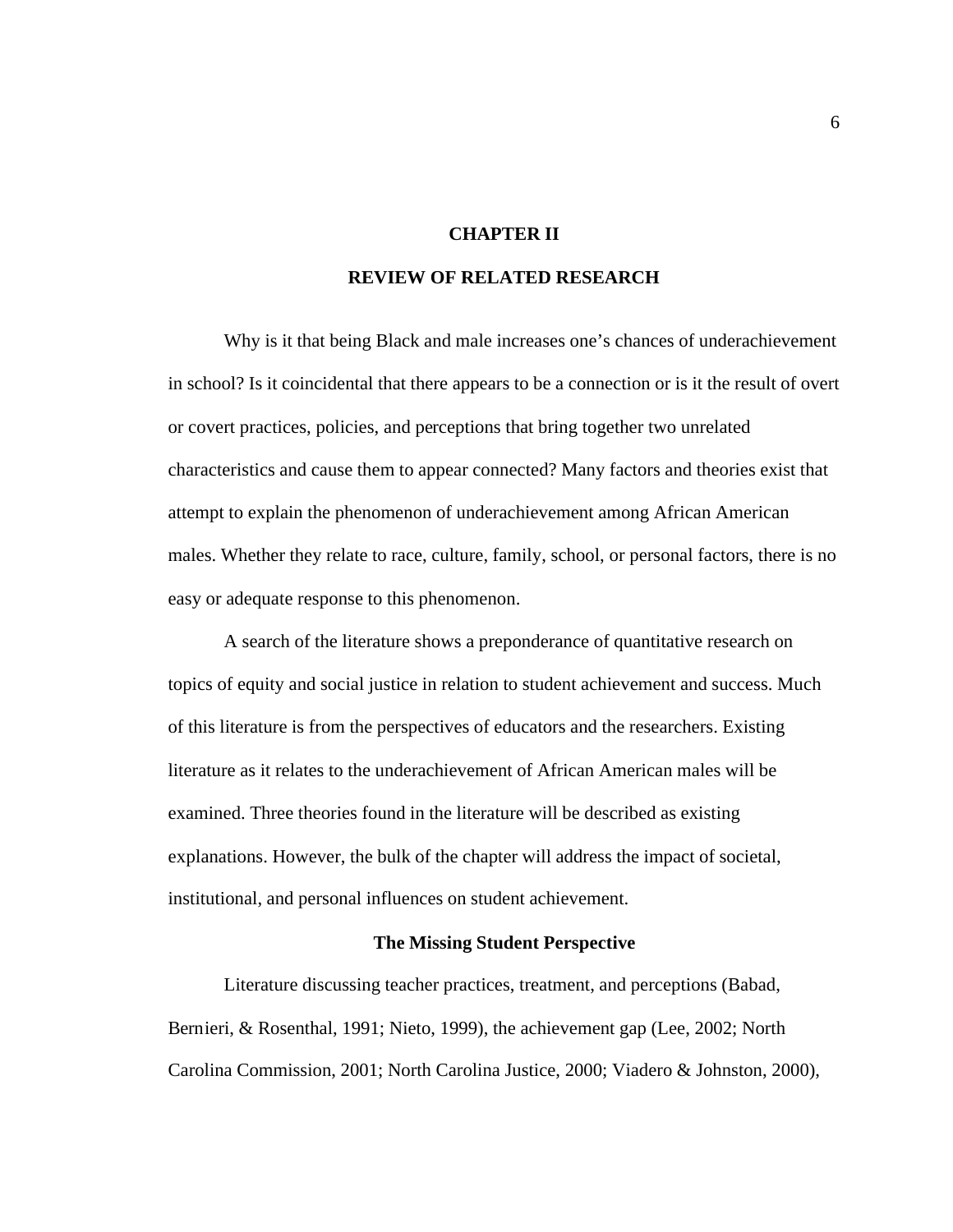and basic structural components of schools (Kozol, 1991; Nevine, 2001; Nieto, 1999; Wood, 1992) suggests links to student achievement from the adult point of view, not students'. Quantitative studies analyze student survey and observational data and make predictions about student-perceived support and treatment in school (Baker, 1999; Ma, 2003; Marcus et al., 1991; Voelkl, 1995; Wentzel, 1997) and teacher expectations (Babad et al., 1991; Weinstein, Marshall, Sharp, & Botkin, 1987).

Often relying on quantitative methods, the collective student voice in much of this literature is all but silent even though the impact of each of these issues weighs heaviest on students. By studying the issue from the students' perspectives, other areas of needed research can be exposed. Although much of this existing literature does not come from in-depth qualitative research from students' perspectives, it does provide a foundation on which to launch an exploration into the influences on students' educational success.

#### **Theories of African American Male Underachievement in School**

Also revealed in a search of the literature are three interesting models that attempt to explain African American underachievement and student disconnection. The *frustration-self-esteem model* (Finn, 1989), the *attitude-achievement model* (Mickelson, 1990) and a *theory of voluntary and involuntary minorities* (Ogbu, 1990; 1992) use different theories and approaches to explain the lack of achievement of students.

Self-esteem is an important predictor of student belonging and attitude toward school (Ma, 2003). Thus, models that attempt to explain the connection between selfesteem and achievement are important contributors to educational research. The frustration-self-esteem model is one model that explains students' withdrawal from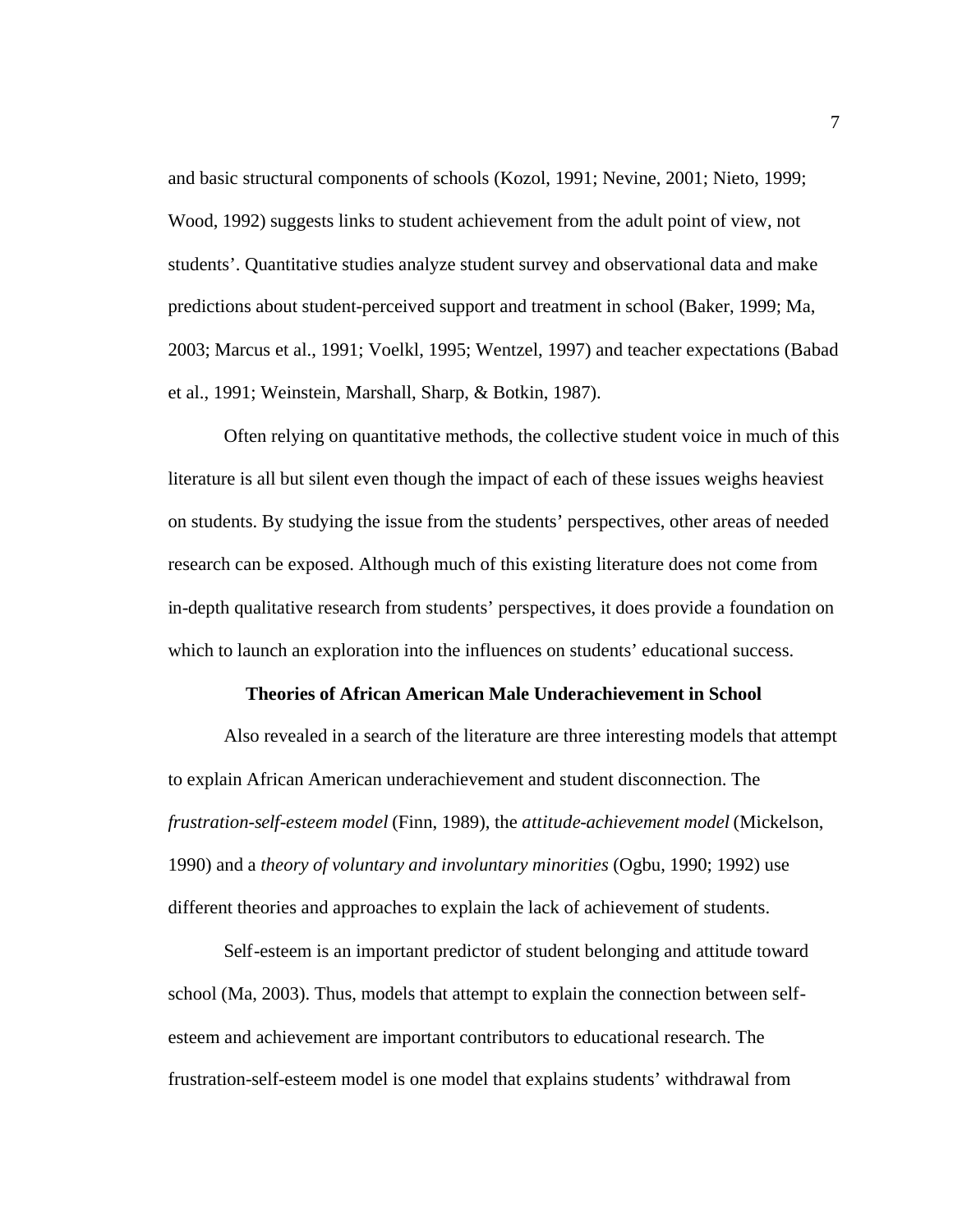school and the resulting effect it has on achievement (Finn, 1989). The pattern of events begins with a lack of achievement or academic success earlier in a student's school career followed by the student's questioning his own abilities resulting in an impaired self-view. Often blaming the school, the student begins to demonstrate oppositional behavior distancing him from schooling. The lowered self-esteem manifests in coping mechanisms that cause the student to withdraw from education to avoid further frustration or embarrassment. The coping mechanisms are a cover for the student's decreased selfesteem due to previous achievement shortcomings and may come in the form of disruptive behavior or skipping class. The symptoms of the students' problems get treated while the initial problems go unnoticed due to the time spent disciplining the students' behaviors. The downward spiral of student disconnection from school is perpetuated by little positive reinforcement from teachers due to the behaviors they exhibit.

Another model attempts to explain African American students' lack of achievement in school by examining the discrepancies between their abstract and concrete attitudes toward education (Mickelson, 1990). Mickelson suggests that all students hold two sets of attitudes toward schooling. These attitudes, abstract and concrete, vary according to race and class. Abstract attitudes, as defined by Mickelson, are reflections of the dominant ideology of the link between education and opportunity. In this realm of thinking, education is the ticket to success. Concrete attitudes, on the other hand, are dependent upon the individual's lived experience and reality of seeing that opportunities are not equal for all individuals. Women, people of color, or those from low socioeconomic classes, may have discrepancies between their abstract and concrete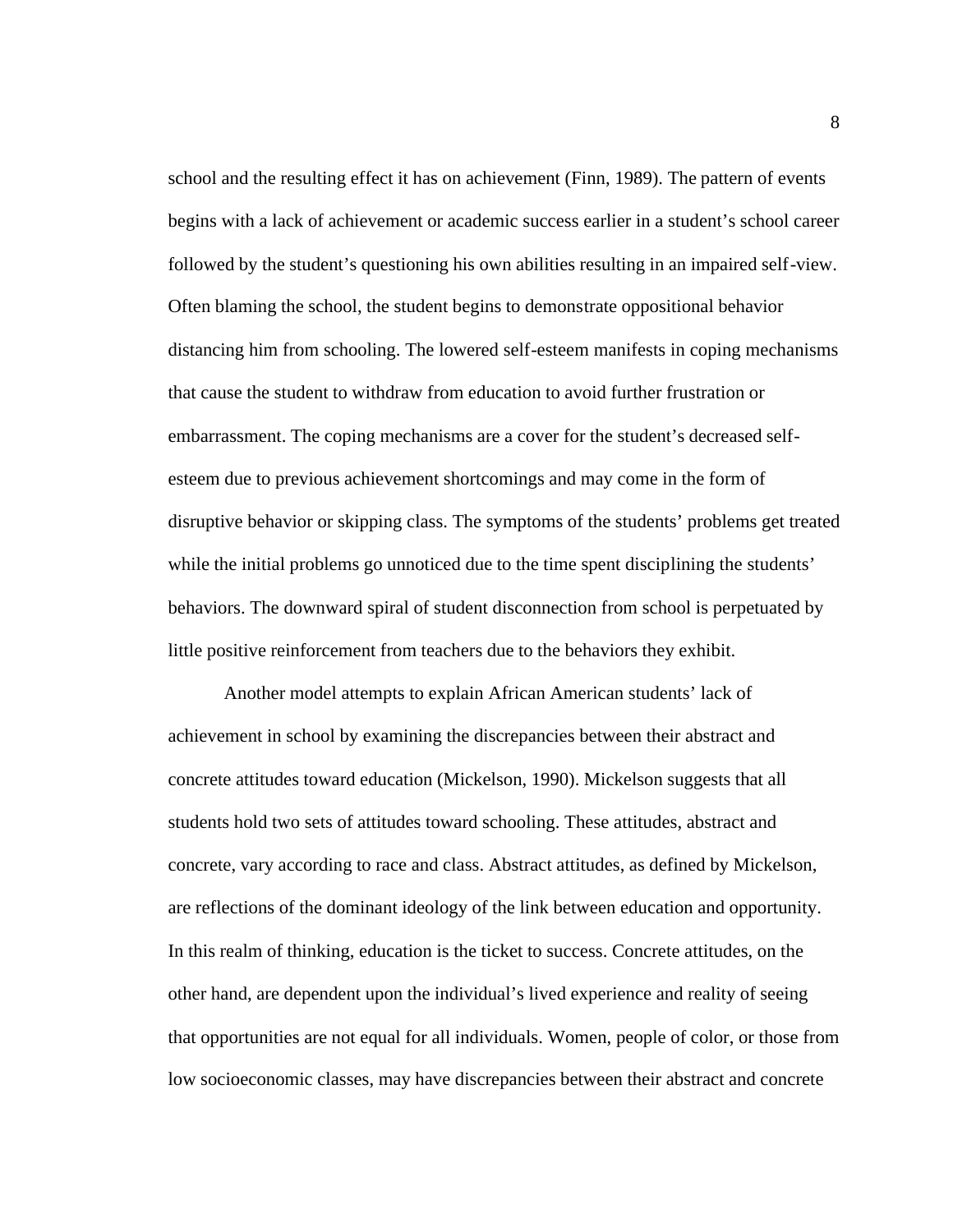attitudes based on their perceptions of unequal rewards and opportunities being tied to race, gender, or class.

Mickelson (1990) critiques existing literature due to its heavy emphasis on students' abstract attitudes toward school, resulting in a paradox of underachievement. By comparing African American students' abstract attitudes of the importance of education to their underachievement in school, the paradox seems significant. In her study, a substantial difference existed between African American students' abstract attitudes and concrete attitudes, which brings up the question of how African American students can believe education to be so important yet they are not achieving. Mickelson's research suggests the comparison should take place not between students' abstract attitudes and achievement, but between concrete attitudes and achievement.

A smaller difference existed between White students' abstract and concrete attitudes toward school (Mickelson, 1990). One can assume that the smaller difference is due to White students' reality being closely aligned to their abstract attitudes that education leads to promising opportunity and success. If studies focused on the comparison between African Americans' concrete attitudes and achievement, instead of comparing abstract attitudes and achievement, Mickelson (1990) suggests that the socalled attitude-achievement paradox would disappear.

John Ogbu offers a third model found within a review of the research. Ogbu (1990; 1992) proposes that racial minority students' learning and school experiences are affected by their type of minority group, as defined by Ogbu. He identifies three groups of minorities: autonomous, voluntary, and involuntary.

9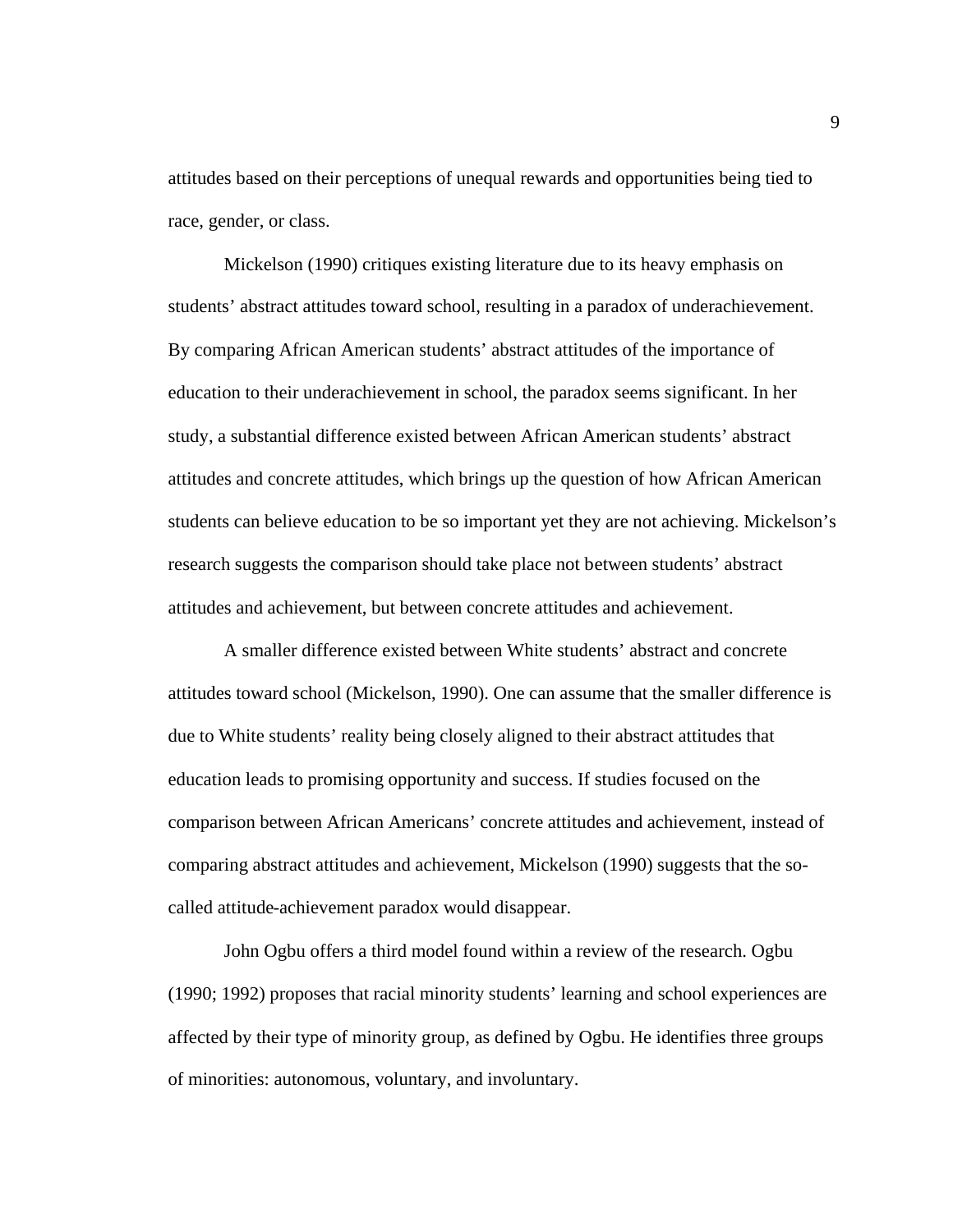Autonomous minorities, such as Jews and Mormons, are minorities in numbers only and were not the main focus of Ogbu's discussion (Ogbu, 1990; 1992). Voluntary or immigrant minorities are those who came to the United States by choice. Possibly moving in search of a better life, more opportunities, or political freedom, voluntary minorities strive to maintain their group identity while accommodating the new country and its mainstream ways in order to succeed. Involuntary minorities are those who did not come to the United States by choice, but were forced through slavery, colonization, or conquest. As a result, they are more distrustful of Caucasian people and to systems such as schooling, which operate within White, middle-class ways.

Differences between voluntary and involuntary minorities provide reasoning for the different outlooks the two groups have with regard to education and achievement. One difference exists in the type of pressure placed on individuals by their peers and community groups (Ogbu, 1992). Voluntary minorities are encouraged to make good grades. In contrast, involuntary minorities may hear encouraging words to make good grades; however, they receive less pressure from the community and their families to do so (Ogbu, 1992).

Involuntary minorities experience sustained problems in school, whereas voluntary minorities initially struggle but overcome the problems through accommodation and hard work. Ogbu (1990; 1992) asserts that some involuntary minorities are unwilling to accommodate the behaviors associated with White culture and refuse to pay that price for success for fear of peer or social isolation. Ogbu (1990) is careful to state that these patterns do not hold true for each racial minority person.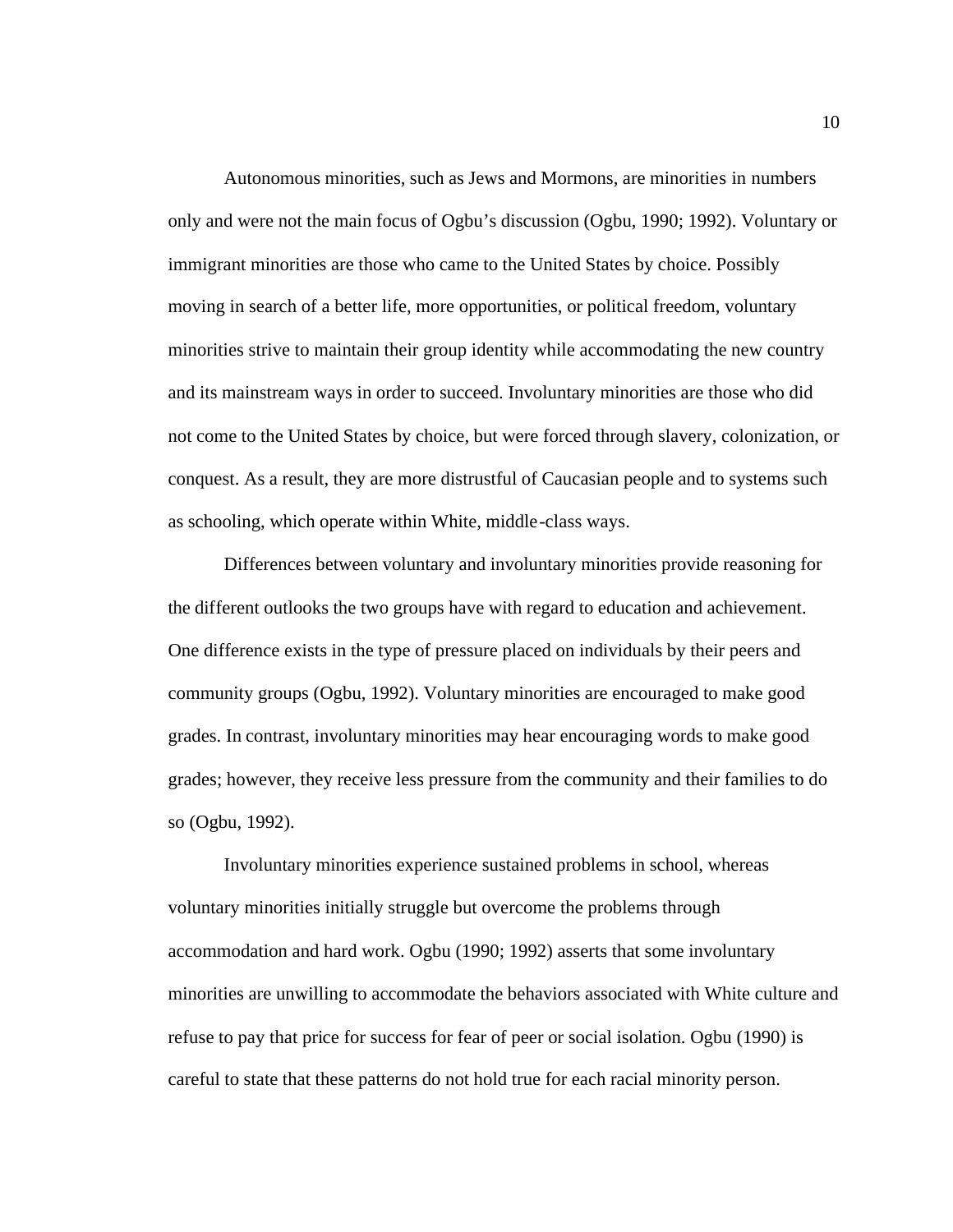However, he affirms that patterns have emerged through his research of voluntary and involuntary minorities' responses to schooling.

Accusations of acting White or not remaining loyal to their race work to distance some involuntary minorities from schooling in order to maintain their collective identity (Ogbu, 1990). Ogbu (2004) discusses African Americans' responses to the burden of acting White and grounds his discussion in the historical context of acting White as compared to a more modern view. Years ago during the days of slavery, the burden of acting White consisted of the expectation for Black individuals to behave and talk as "defined for them by the Whites," which was different from how Whites actually behaved and talked (p. 14). A more modern definition of acting White consists of the abandonment of "Black cultural and dialect frames of reference to behave and talk primarily according to White frames of reference" (p. 21). Ogbu asserts that some African American individuals see this as necessary to successfully navigate White controlled establishments, such as educational institutions (pp. 21-22). Opposing the notion of adopting White attitudes and behaviors is considered resistance.

Each of these theories, in addition to the other factors seemingly connected to the underachievement of African American males, can be sorted into three categories, or influences as framed by Nieto (1999; 2004). These categories, societal, institutional, and personal, provide background information and the contextual framework that guided the research and provides the mechanism through which to analyze and interpret the data collected in this study.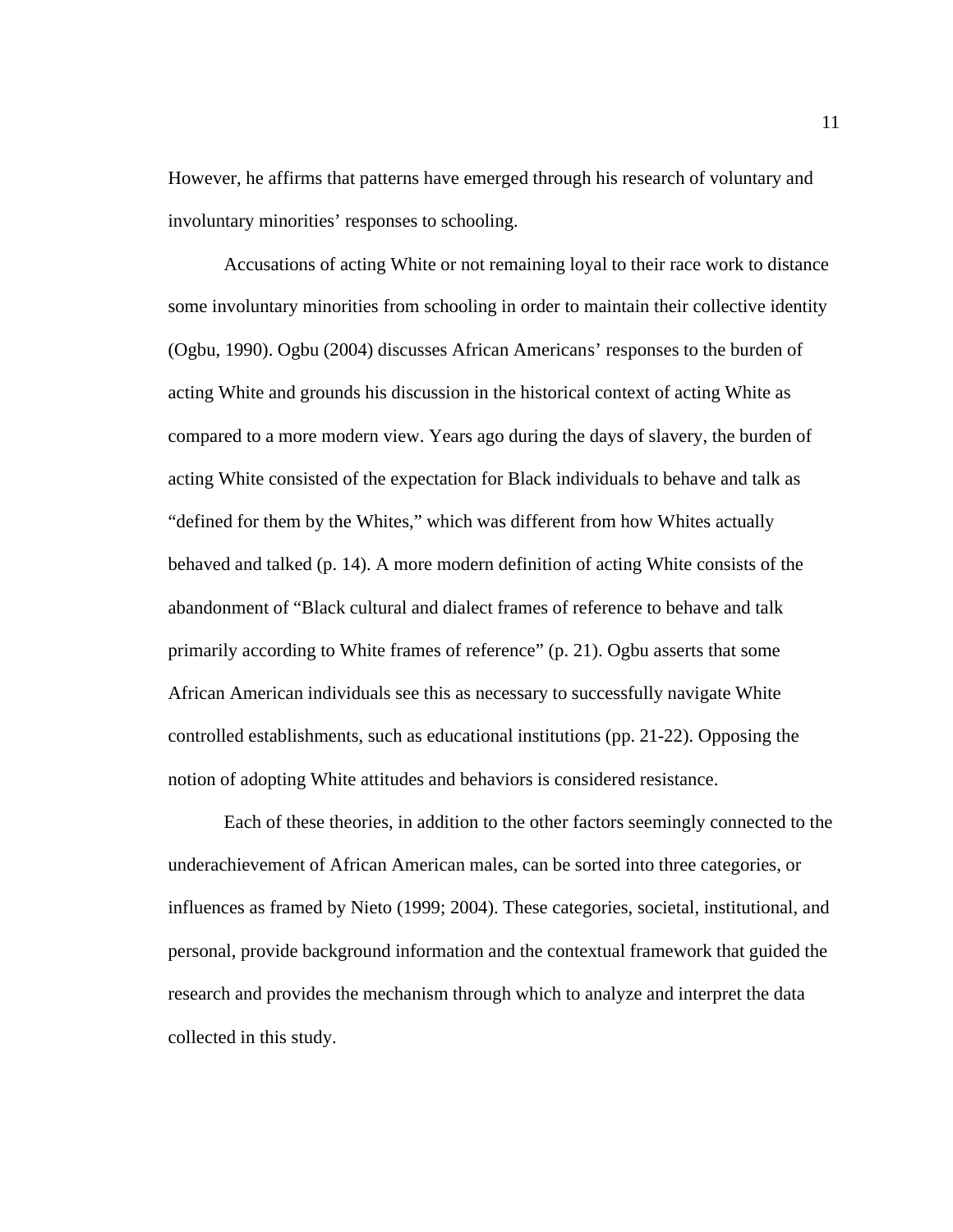### **Influences on Education**

"The way students are thought about and treated by society and consequently by the schools they attend and the educators who teach them is fundamental in creating academic success or failure" (Nieto, 1999, p. 167). This statement summarizes three levels that influence education. Societal, institutional, and personal levels of influence affect policy, practice, perception, and daily interaction between educators and students. One of the initial purposes of the study was to identify the connection, if any, between the selected students' performance in school and the presence of these three influences.

### *Societal Influence*

The societal level of influence targets racism in general, as well as inequitable funding practices that increase the likelihood of academic failure (Nieto, 1999). Schools and school systems are a microcosm of society. Unfortunately, societies have a history of distributing rewards and privileges inequitably among different races, genders, and classes (Finn, 1989; Kozol, 1991; Nieto, 1999). The same history of discriminatory practices and opportunity can be found in the educational system. Their presence may be seen in society's failure to provide racial minority students access to a quality education or in missed opportunities and unequal rewards because of job ceilings or other discriminatory mechanisms (Finn, 1989; Fordham, 1996; Mickelson, 1990; Ogbu, 1992; 2004). As a result, African American students may put forth less effort due to their internalization that hard work will not pay off due to their race (Mickelson, 1990).

Other societal influences lead to discrimination due to tainted perceptions of African Americans where the mere mention of race paints a picture of inferiority and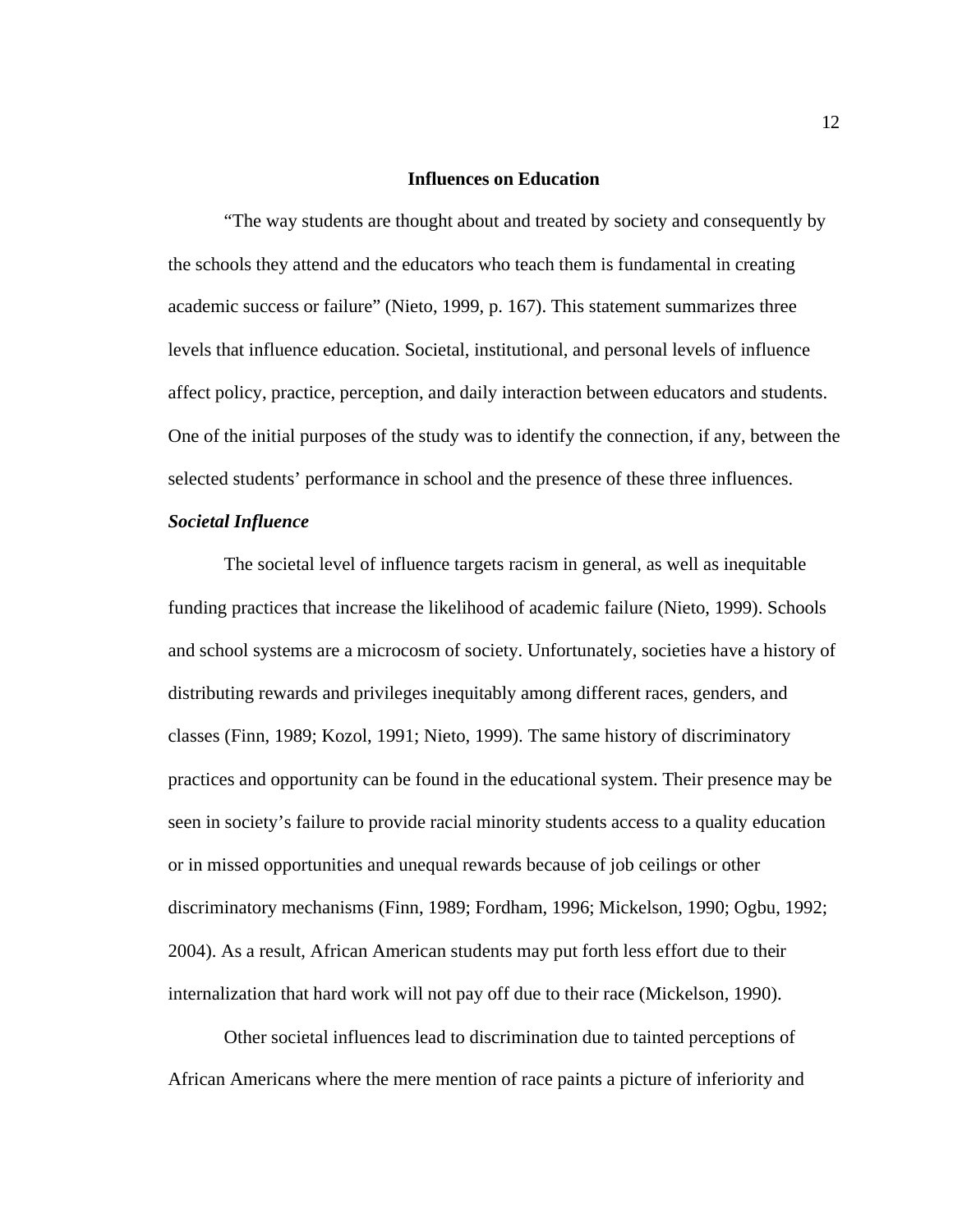superiority, with assumptions regarding ability and intelligence (Fordham, 1996; Noguera, 2003; Ogbu, 2004). Decades of societal discrimination issues lay the foundation for unequal treatment, perceptions, and prejudices that trickle over into schools and into the relationships among students and relationships between students and teachers. Although progress has been made in the 50 years since Brown v. Board of Education imposed integrated schooling, more work is required to change the practices, attitudes, and beliefs within the walls of schools and in society in general.

Such societal discrimination has resulted in finger pointing in the past and to some extent, in the present. These views espouse that school failure is due to students' cultures or characteristics the students lack. Certain factors have been associated with an increased risk of failure such as ethnicity, socioeconomic status, language, family structure, and background (Ford & Harris, 1996; Noguera, 2003). Although these factors may have an impact on student achievement in various ways, they alone are not the causes of student failure (Nieto, 2004). Commonly referred to as deficit theories, these explanations for students' struggles in school are an attempt to place blame on students, their families, or their cultures for lacking certain qualities, characteristics, or experiences and do not consider the roles schools or educators may play in contributing to educational inequities (Nieto, 2004).

Status problems created by the marking or labeling of a group of people as different from the remainder of society causes the inferior group to be a "distinct segment from the rest of the population" (Ogbu, 2004, p. 4). In the United States, African Americans, considered involuntary minorities under Ogbu's (1990; 1992) classification,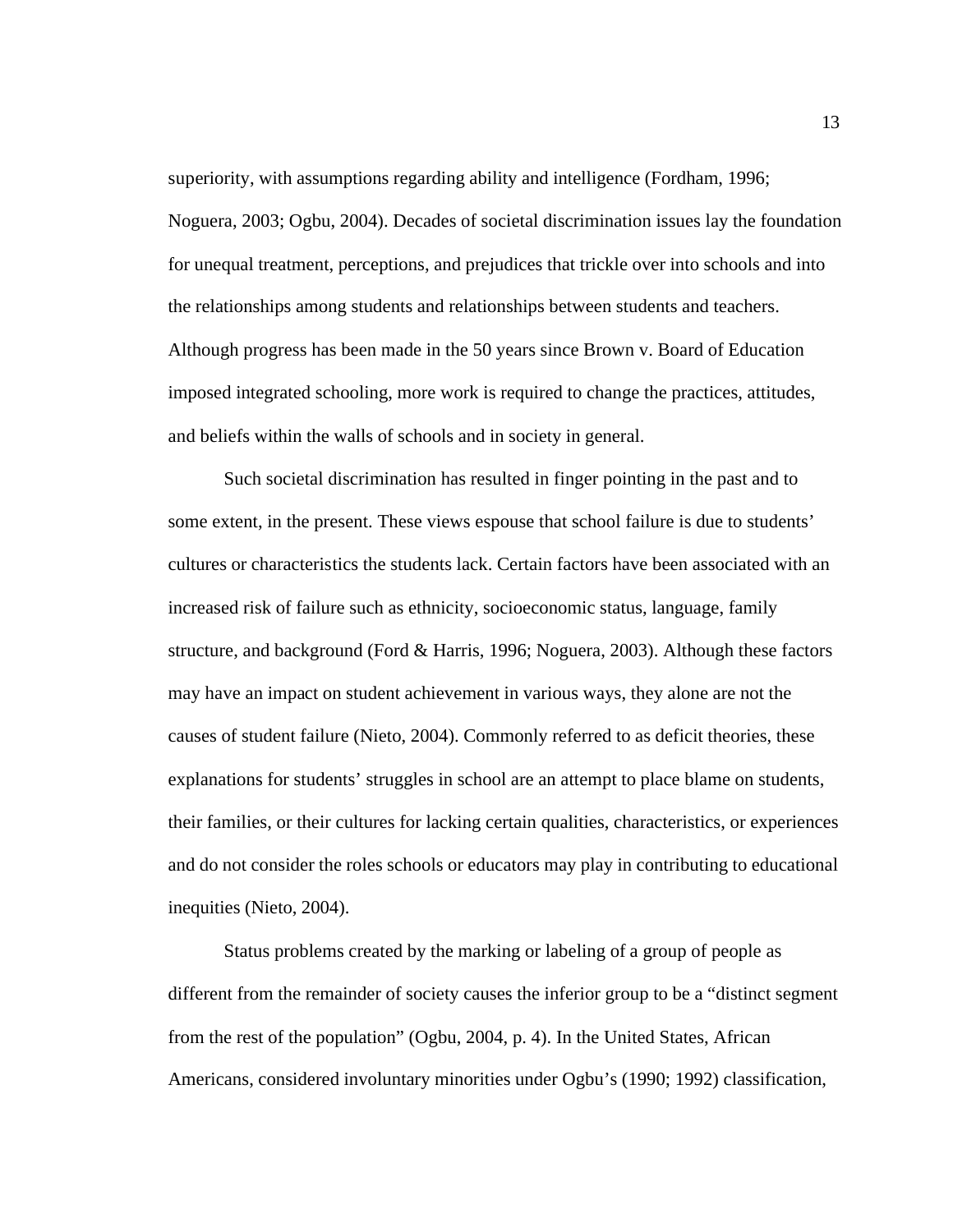were created as a distinct group through slavery (Ogbu, 2004). Unfortunately, this distinction has persisted over time and is still alive in today's society, although it has weakened. The inferior groups' responses may consist of conforming to the ways of the dominant group, which are accompanied by accusations of acting White. Although considered a societal influence, its presence is also seen at the institutional and personal levels.

 Expectations of students fitting into a mold and knowing the rules of the game in school, as well as understanding the ramifications of doing well in school through the eyes of their African American peers, the institutional portion is the offspring of the influence born in the greater society. Without understanding the concept of acting White and locating the roots of the expectations of holding true to one's cultural identity and the significance it has in the community, one cannot begin to understand the psychological and social pressures placed on African American students (Ogbu, 1990; 2004).

At the personal level, depending on students' peer groups, pressure is placed on students to either seek out achievement in school or resist doing well in school in order to maintain the connection to their racial groups, communities, and peers. Although stemming from the influence of society, the manifestation of the accusation of acting White is played out in the institutional and personal levels of influence.

Inequitable funding practices are another form of the societal influence on schools. The prevalence of low socioeconomic schools, serving mostly students of color and receiving less than equitable resources, is a common thread in the literature. Jonathan Kozol's (1991) *Savage Inequalities* and Nevine's (2001) production of *Lalee's Kin*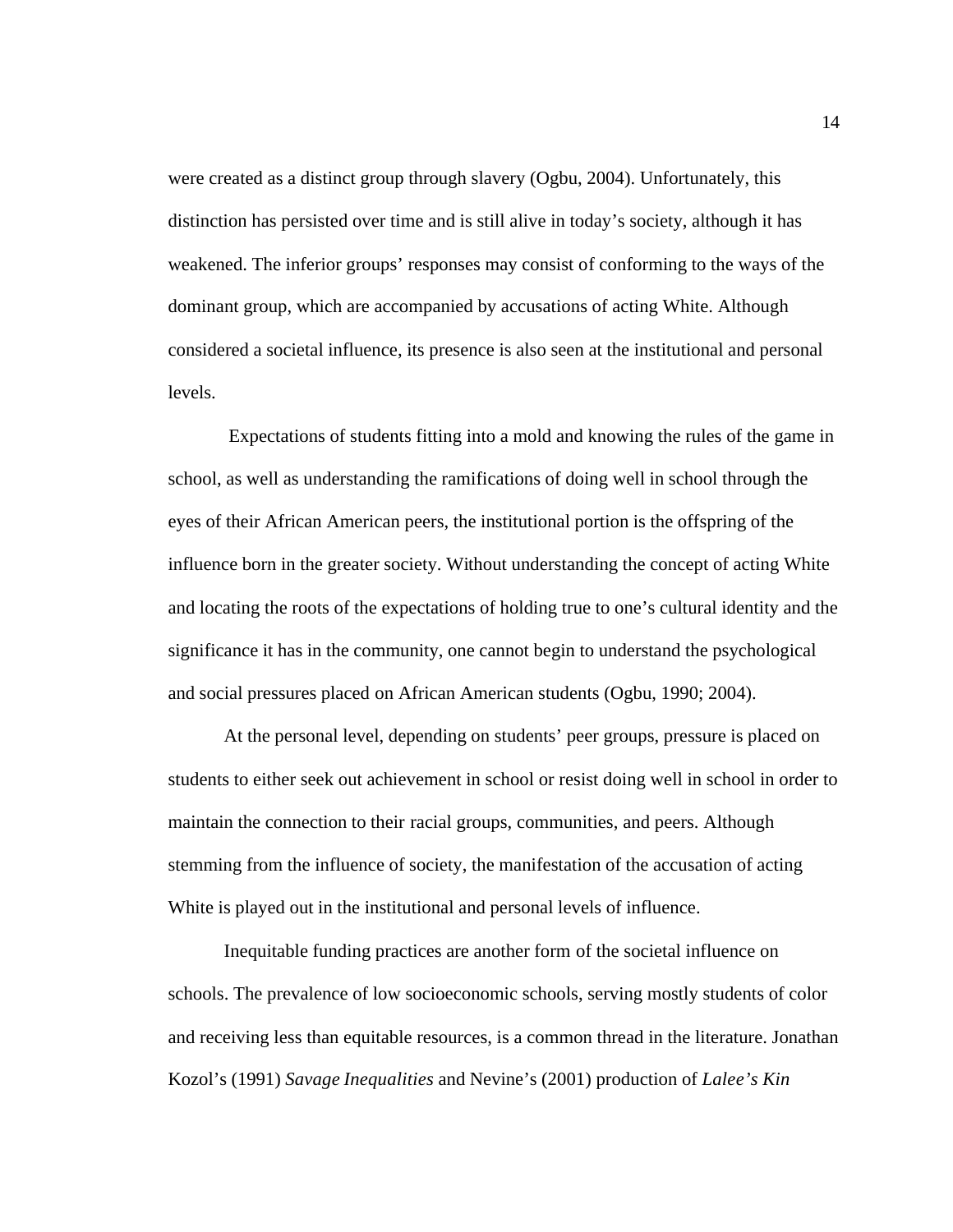portray how inequitable school facilities plague many lower socioeconomic communities, which also typically consist of a minority enrollment. Kozol paints vivid mental illustrations of inadequate facilities in an East St. Louis school system, where stories of raw sewage flowing through the kitchen, science labs without running water, restrooms without doors, toilet seats, or tissue, are not uncommon.

In the HBO documentary, *Lalee's Kin* (Nevine, 2001), an economically deprived community and school system in the Mississippi Delta suffers from the long-lasting effects of generational poverty caused by the mechanization of the cotton industry. Inadequate funding for the schools in and around the Delta compounds the problem, leaving the playing field less than level for this community. The disparity issues in school funding and socioeconomic status of the communities are not only present in the examples from Kozol and Nevine; they can be found in many school systems across the United States. Fortunately, such extreme conditions do not exist in the research site or county.

#### *Institutional Influence*

The institutional level of influence on students' educations encompasses biased school policies and practices that result in the exclusion and alienation of some students (Graham & Robinson, 2004; Nieto, 1999; Ogbu, 1992). Schools operate within established policies and practices, some of which may promote failure of marginalized groups. Institutional discrimination occurs when students are excluded or deprived of opportunities within the normal operations of the school. Whether intentional or unintentional, the effects of such practices are equally detrimental to students.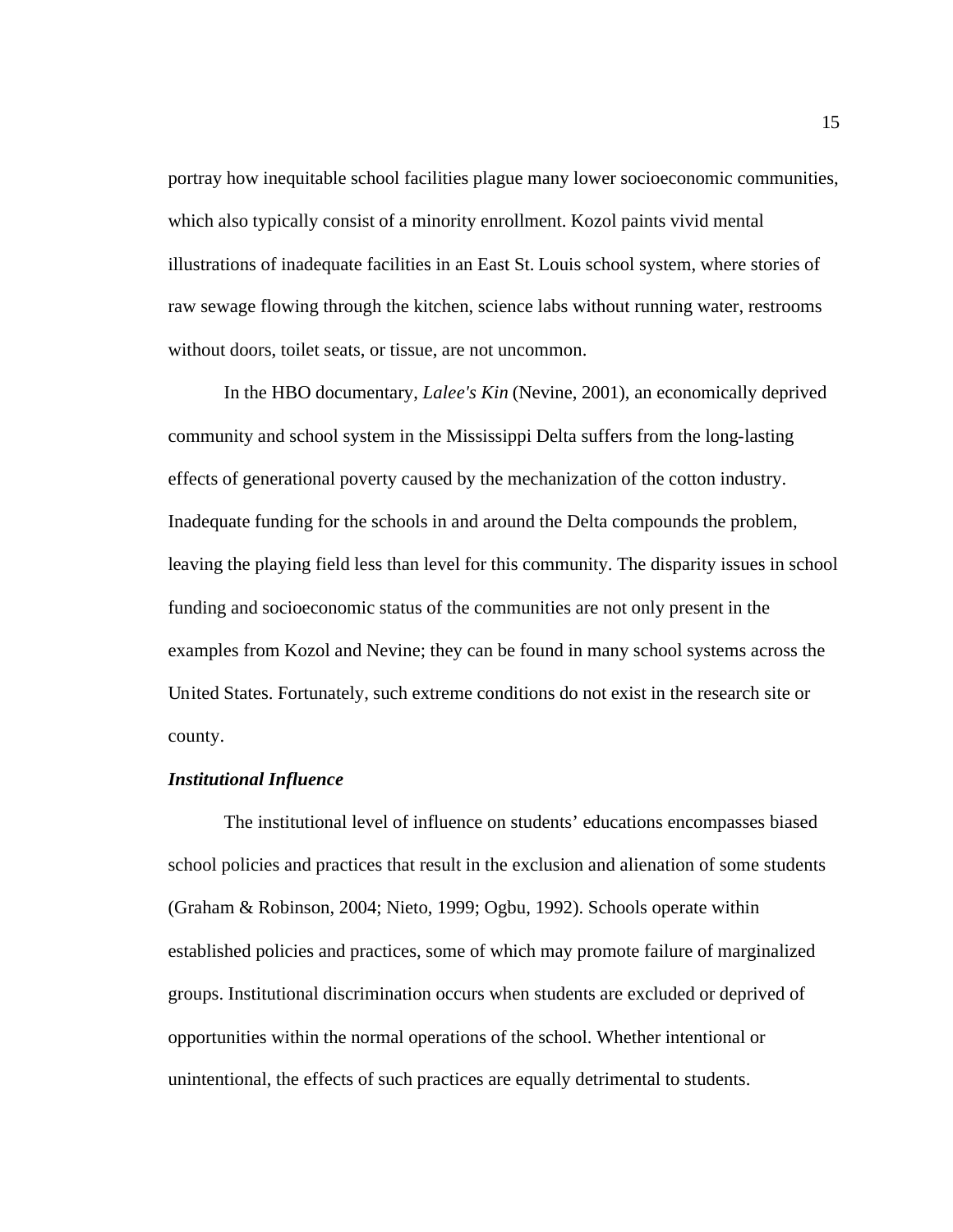Common themes in the literature are the inequitable distribution of funds at the school system and school levels, lack of opportunity for some populations of students, and a curriculum not representative of African American contributions or influences (Ford, 1993; Ford & Harris, 1996; Fordham, 1996; Nieto, 1999). Literature is full of statements regarding minority students attending mostly urban schools, receiving less financial support, less qualified teachers, fewer chances of taking advanced courses, and facing harsher disciplinary action, which constitutes an embedded pattern of institutional racism (Christle et al., 2005; Crosby, 1999; Hunter & Donahoo, 2003; North Carolina Justice, 2000; Viadero & Johnston, 2000).

Schools primarily function within a middle-class culture of rules and procedures (Delpit, 1995; Fordham, 1996; Nieto, 1999; Ogbu, 1990). This "culture of power" sets the stage for some students to automatically fit in while others are at a disadvantage due to a lack of knowledge, experience, or willingness to conform to middle-class norms (Delpit, 1995; Ogbu, 1992). "Some students reach the schoolhouse door with the officially sanctioned language, culture, and background experiences and they are therefore more privileged from the very outset to succeed in the school setting" (Nieto, 1999, p. 33).

These students, who come to school with the officially sanctioned language, culture, and experiences, may be said to possess cultural capital. Often stemming from one's belonging to the dominant social group, cultural capital includes the "acquired tastes, values, languages, and dialects, or the educational qualifications" some students possess (Nieto, 1999, p. 54). Based heavily on students' exposures outside of the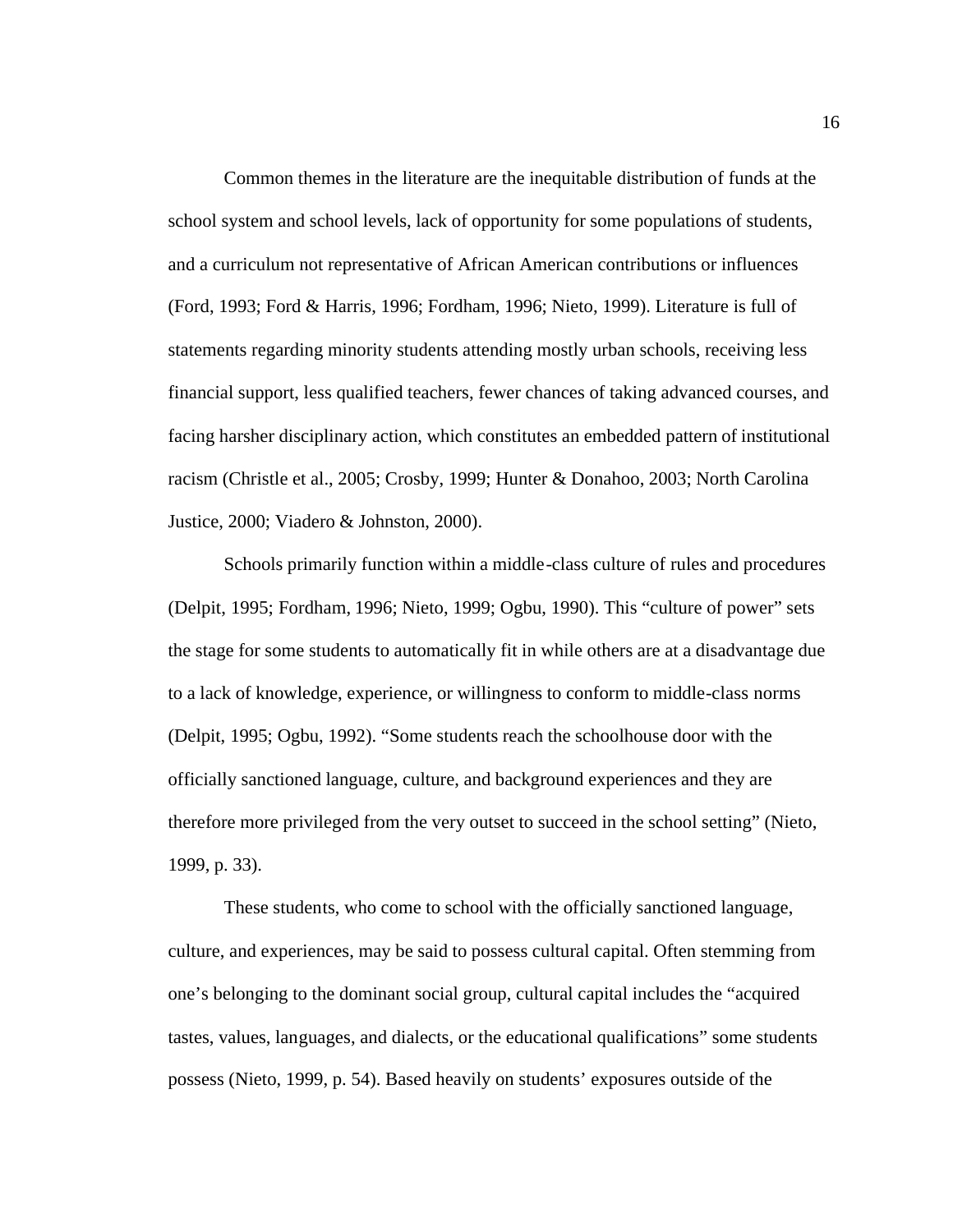classroom, some students arrive at school with a "built-in privilege" that others unfortunately do not possess (p. 55).

Students' responses to this uneven playing field may come in the form of resistance. Resistance theory indicates a conscious resistance to that which reflects White culture or behavior. Concerned with having to give up their own cultural frames of reference, resistance is a strategy some African Americans use to maintain their collective identity and resist against adopting ways associated with White individuals (Brophy, 1997; Fordham, 1996; Ogbu, 1992, 2004).

Resistance to school may manifest in inattention in class, refusal to do work, and misbehavior (Nieto, 2004). Fordham's (1996) study of resistance at Capital High School in Washington, D.C. found two responses to resistance. The high-achieving students resisted through conformity and the underachieving students resisted through avoidance. In general, the African American students at Capital High School reported the existence of the idea that they are still looked upon as less intelligent than White individuals and Fordham suggests they have internalized that belief.

High-achieving students at Capital High School resisted the dominant ideology through conformity, which sometimes meant disproving other's beliefs of African Americans by outperforming them and exceeding their expectations. The students realized that their pursuit of the American dream might be compromised by their racial identity. However, their desires to achieve and give credit to their ancestors helped them overcome their doubts. They acknowledged the accusation of acting White and responded by asserting that they are defying the expectations of the mainstream society. They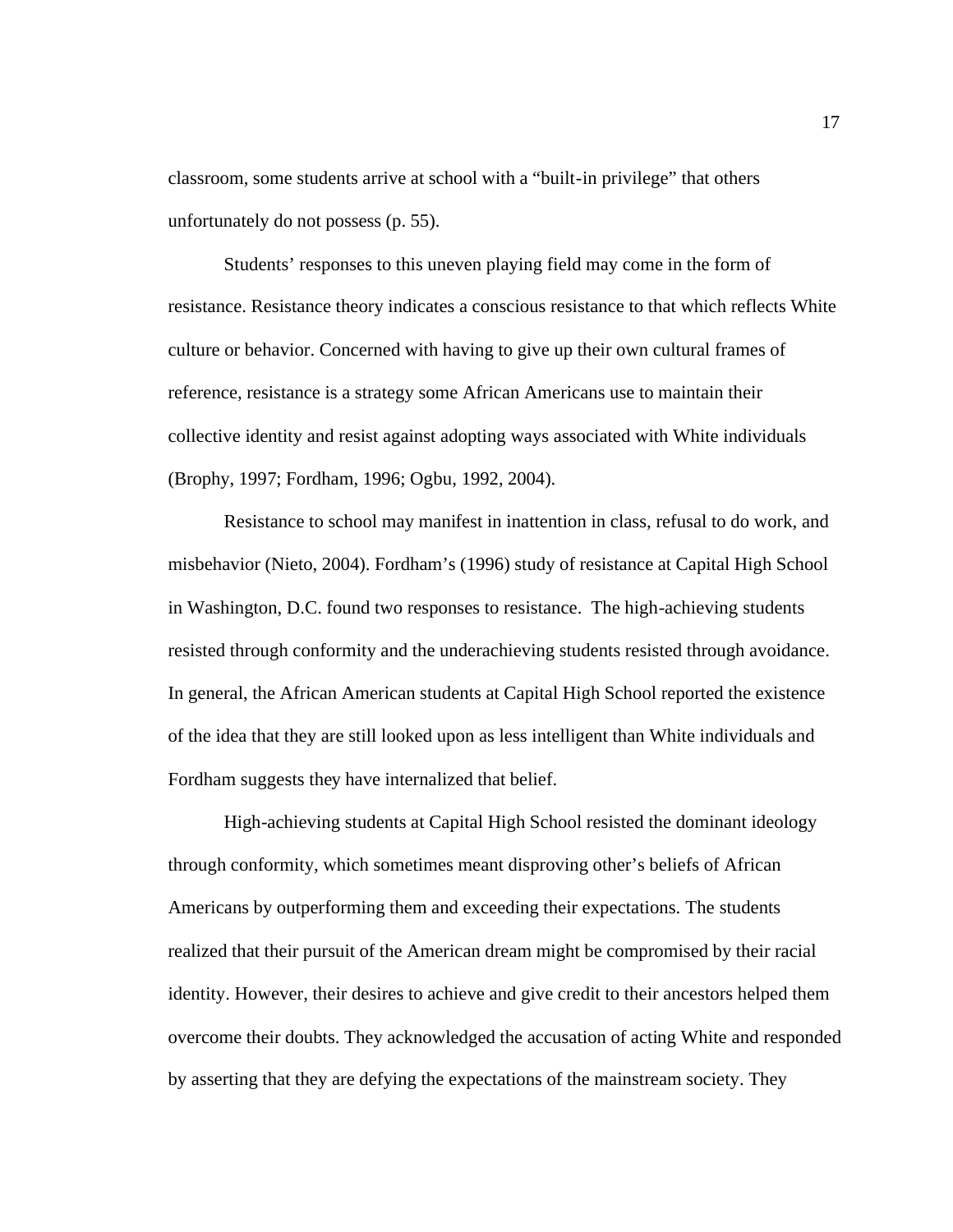attempted to live in both worlds, the world of school achievement with dominant group norms while remaining rooted in the African American community of peers and fictive kinship (Fordham, 1996).

The underachieving students at Capital High School resisted the dominant ideology through avoidance. They resisted compromising their "Black Self" because of its high value in their fictive kinship (Fordham, 1996). In their opinions, academic achievement compromises this "Self" and kinship.

Although still resisting that which reflects White culture, some students choose to go along with it for the sake of being successful. Students adopting this stance, accommodation without assimilation, attempt to live in two worlds simultaneously (Ogbu, 2004). Adopting what they believe to be White ways of talking and acting in situations where it is deemed necessary to get ahead while maintaining their identity and ways of talking and behaving in their own communities, some African American students choose to accommodate White ways without assimilating to them or forfeiting their collective identity. Price (2000) refers to this as accommodation and critique. In his study, critique came in the form of students' realizations and disagreement with the school's lack of attention to African American history, however each student in the study was accommodating in that he remained committed to earning good grades on his route to a high school diploma.

With such emphasis placed on middle-class norms, some students are at a disadvantage (Ladson-Billings, 1994). It has been suggested that when African American students assimilate to or accommodate these middle-class norms, they put themselves at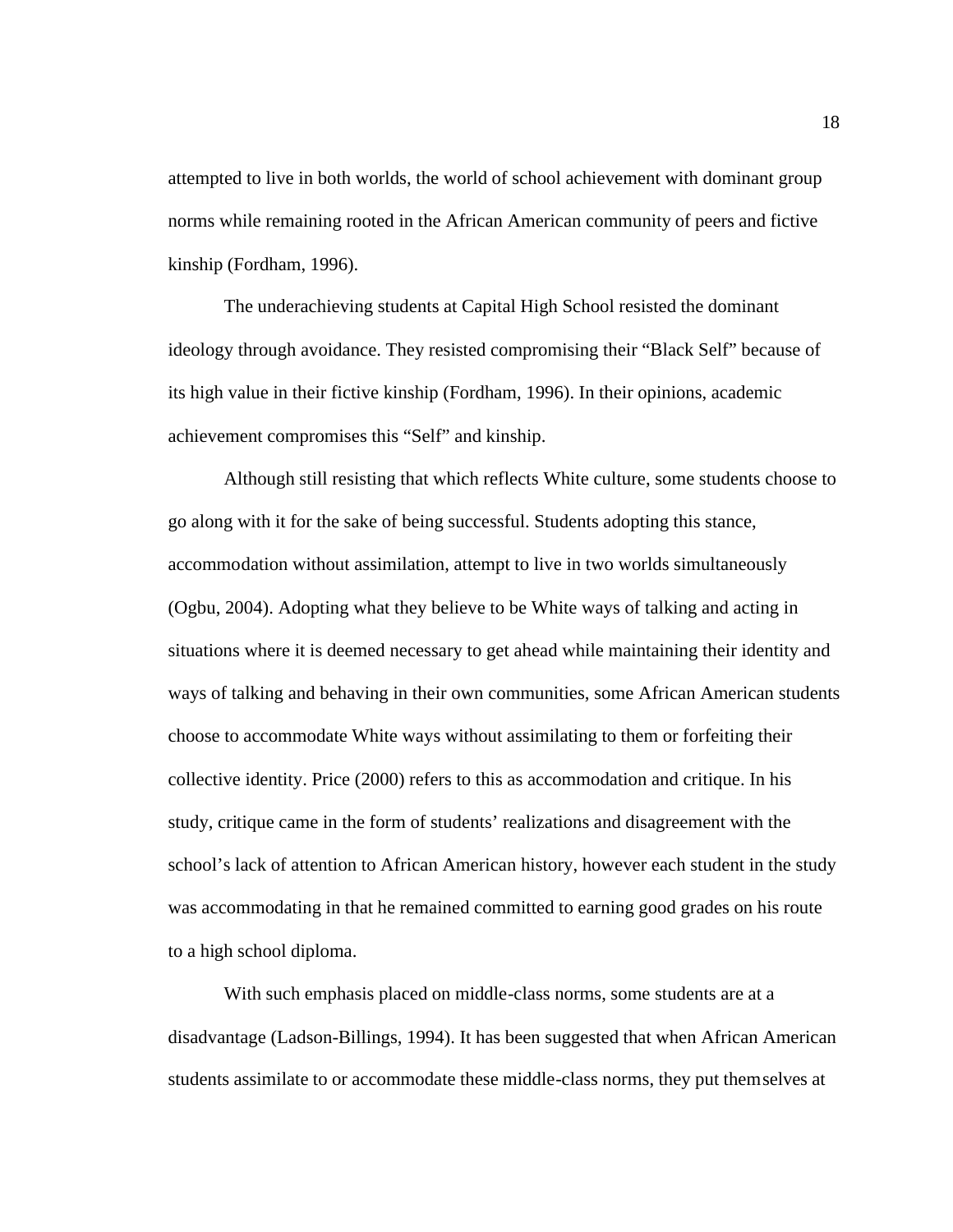risk of being ostracized from their same race peers and lose their sense of community (Ford, 1993; Fordham, 1996; Ogbu, 1990; 1992; 2004). Minority students must often choose between maintaining their identities and connection to their peers and pursuit of academic success. Accusations of acting White place additional pressure on African American students and often encourage them to fall short of their abilities to save face with their same race peers (Ford, 1993; Nieto, 2004; Noguera, 2003; Ogbu, 1990; 2004).

In Price's (2000) study of the lives of 6 male African American high school students, one student admitted that he would act White and talk properly to get ahead. This belief held by some that African American students must give up friends of color and associate within circles of White students to succeed shows the manifestations of societal and institutional pressures of assimilation to White, middle-class ways, as the road to success.

Another example of an institutional influence is access to courses and quality instruction. Inequitable practices of course selection that group students by ability and often leave African American students with less access to higher-level courses is an institutional influence on students' educations (Bireda, 2000; North Carolina Commission, 2001; Darling-Hammond, 1997; Ogbu, 1992; Reed, 1988). Darling-Hammond (1997) insists that this practice of grouping students has created a form of "education apartheid" in integrated schools (p. 267). Beginning early in one's career, a student's chances of exiting the lower track classes for higher course placement dwindle. In schools that have attempted to dismantle the tracking systems, little progress has been made in increasing the number of African American students in higher-level courses.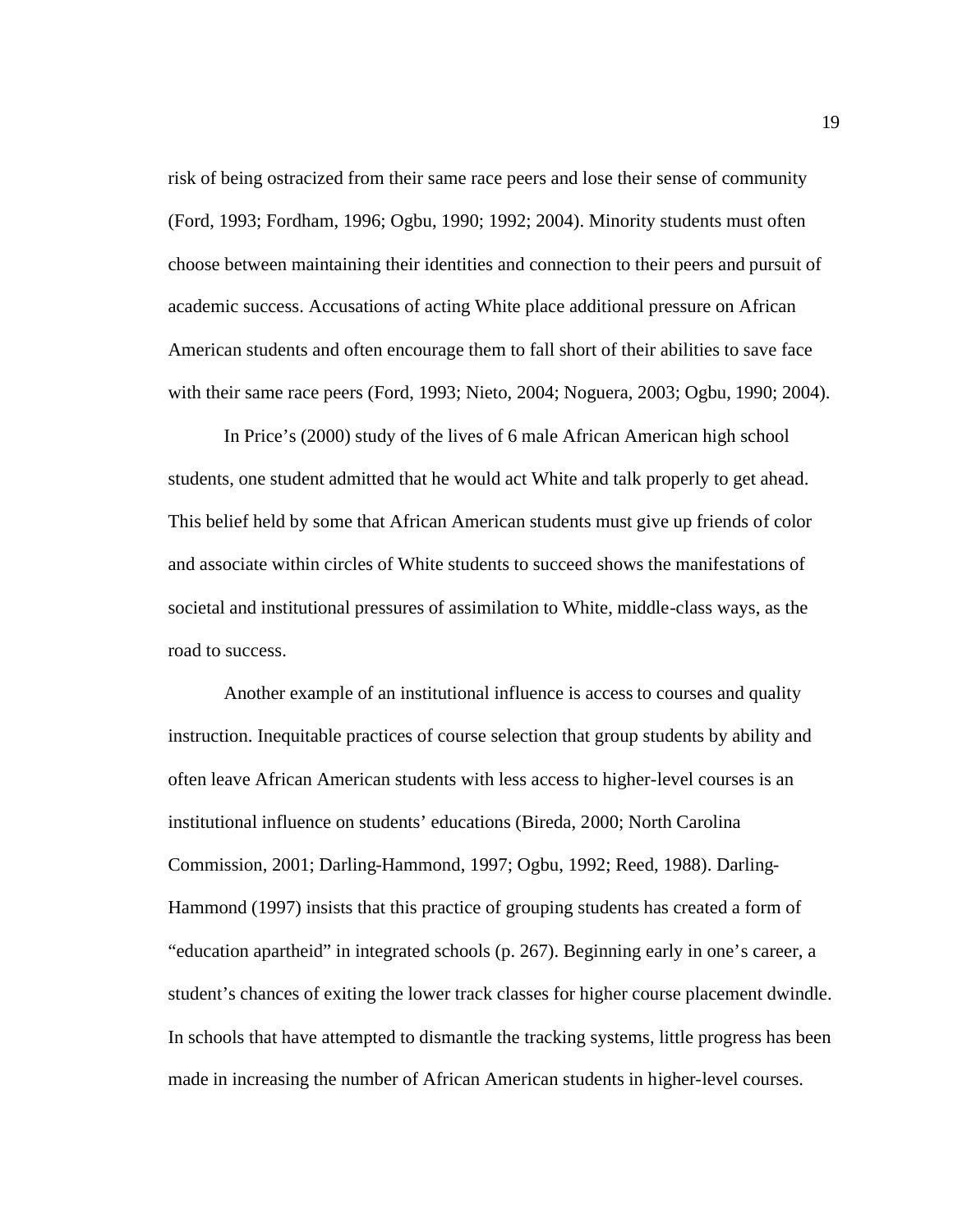Instruction for African American students in predominantly African American schools is often found consisting of low-level instruction by the least well prepared teachers (Darling-Hammond, 1997). Terms such as "watering down" the curriculum are tossed around to imply that because of students' race or backgrounds, some students are not capable of achieving much beyond a simplified curriculum that focuses on basic instruction (Nieto, 1999; Nieto 2004). Some schools and teachers do not believe that all students can benefit from curriculum and instruction that engages students to think, reflect, and explore which often leaves African American students to basic instruction and curricular offerings (Darling-Hammond, 1997). Although these factors exist at the institutional level, there presence is visible at the personal level through interactions between teachers and students and in teachers' expectations of students' capabilities as interpreted through the cultural lens of teachers. Entrenched in a system that has altered their perceptions of their abilities, students begin to question their own intelligence and capabilities and when given the opportunity to escape, elect to stay in their current tracks and comfort zones (Viadero, 2000; Yonezawa, Wells, & Serna, 2002).

#### *Personal Influence*

The personal level of influence plays a major role in education on the part of both students and teachers. The personal influence represents relationships and beliefs (Gay, 2000; Nieto, 1999; Reed, 1988). Relationships between students and between teachers and students are significant in their influence on students' educational experiences. Beliefs and attitudes of the teachers toward students as well as students' attitudes toward the teachers are a part of the personal influence. Various characteristics influence these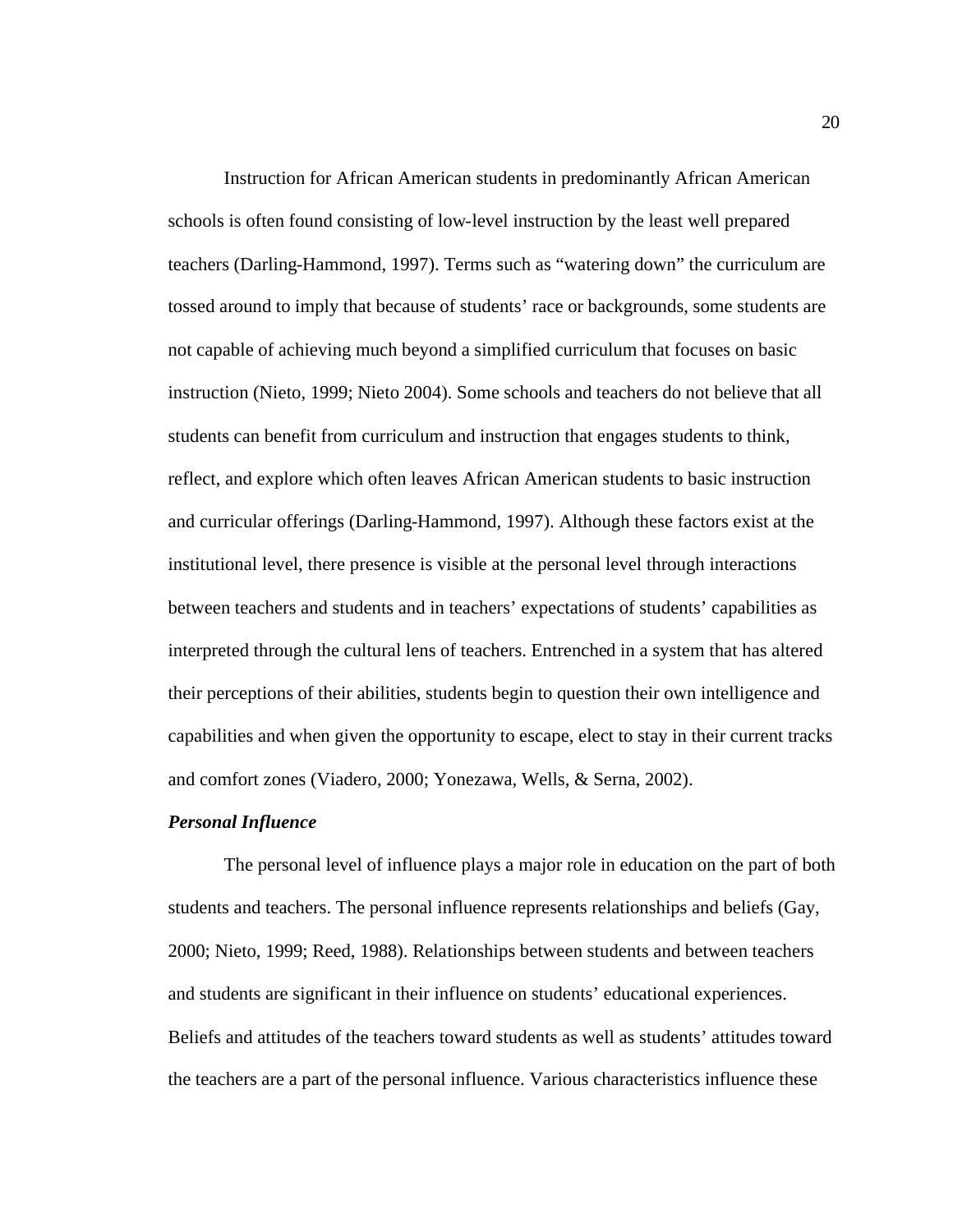relationships and attitudes, such as race and socioeconomic status (Gibbs, 1988). Students' home lives, family structure, and support network are also factors in the personal influence on the students' education but are beyond the scope of the current study.

Involuntarily and without conscious awareness, adults and children interpret information through their cultural lenses (Brantlinger, 1994; Delpit, 1995). These lenses filter what is seen based on individuals' backgrounds, experiences, and beliefs. Unaware of the lens, these unconscious views are simply dismissed as the way it is. Initially, it may be difficult for individuals to see inequities or discriminatory practices imposed on others, especially for those in a culture of power and entitlement (Darling-Hammond, 2002). Educators may not even realize that their actions or beliefs toward certain student groups are differential or even noticeable.

Two of the common themes in the literature regarding the personal level of influence on education are perceived teacher treatment and student belonging. Babad et al. (1991) examined the link between teachers' expectations and students' performance with fourth, seventh, and tenth grade students. Their findings strongly suggest that students are capable of perceiving differential teacher treatment and teachers' expectations of students. Without witnessing overt teachers' actions, students were able to accurately predict teacher caring and teacher expectancy from teachers' body language and facial expressions while they talked to and about high and low-achieving students.

A study conducted in an urban, low-income, all African American elementary school found that students were aware of and impacted by the presence of a supportive,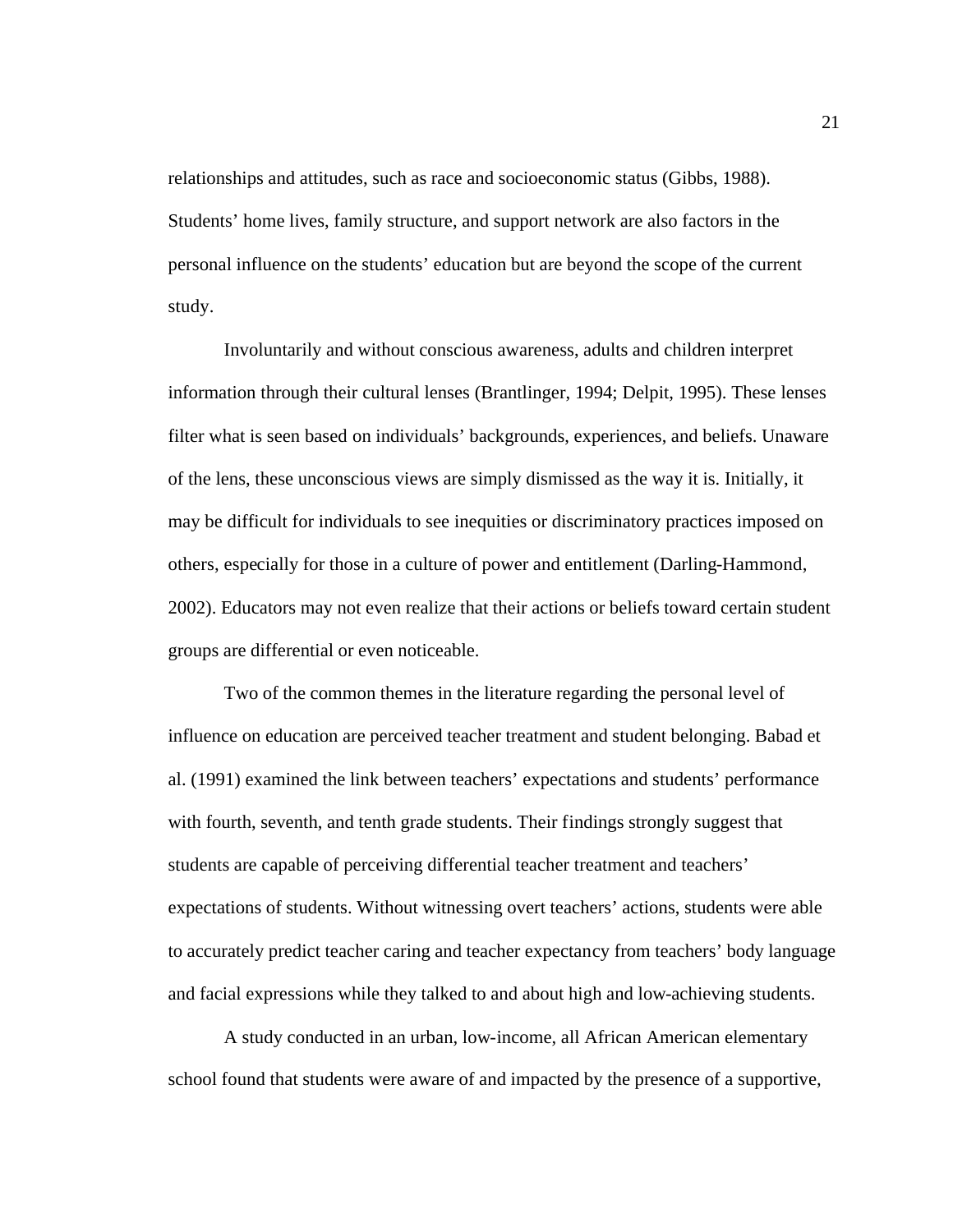caring environment and by interactions with teachers (Baker, 1999). Students, who were sorted into two categories, those satisfied with school and those dissatisfied with school, gave accounts of differential school experiences, teacher-student relationships, and social support. The highly satisfied group perceived a more positive, caring environment and more social support than the less satisfied group.

Some studies suggest that African American males perceive lower expectations from their teachers and receive more negative feedback than other students (Marcus et al., 1991; Simpson & Erickson, 1983). Others suggest that students in general are motivated to do well in the classroom when they perceive their teachers are caring (Nieto, 1999; 2004; Wentzel, 1997).

Realizing the weight of educators' impact on the personal and institutional influences, educators are in a prime position to ensure that the impact is positive. Steele (1992) cites James Comer's work on building relationships in schools as "establish(ing) valuing optimistic atmospheres in which a child can 'identify' with learning" (p. 20). A negative experience in a classroom or a negative comment by a teacher can have a substantial impact on a student's motivation to learn. Personal experience proves that years later, negative comments or experiences harbor in the mind casting shadows of doubt on one's competence and potential. These "paralyzing experiences" can influence individuals throughout their adult lives (Armstrong, 1994, p. 23). Research on motivational factors with hard to reach students cites quality relationships between adults and youth as the most important component of successful programs (McCombs & Pope, 1994).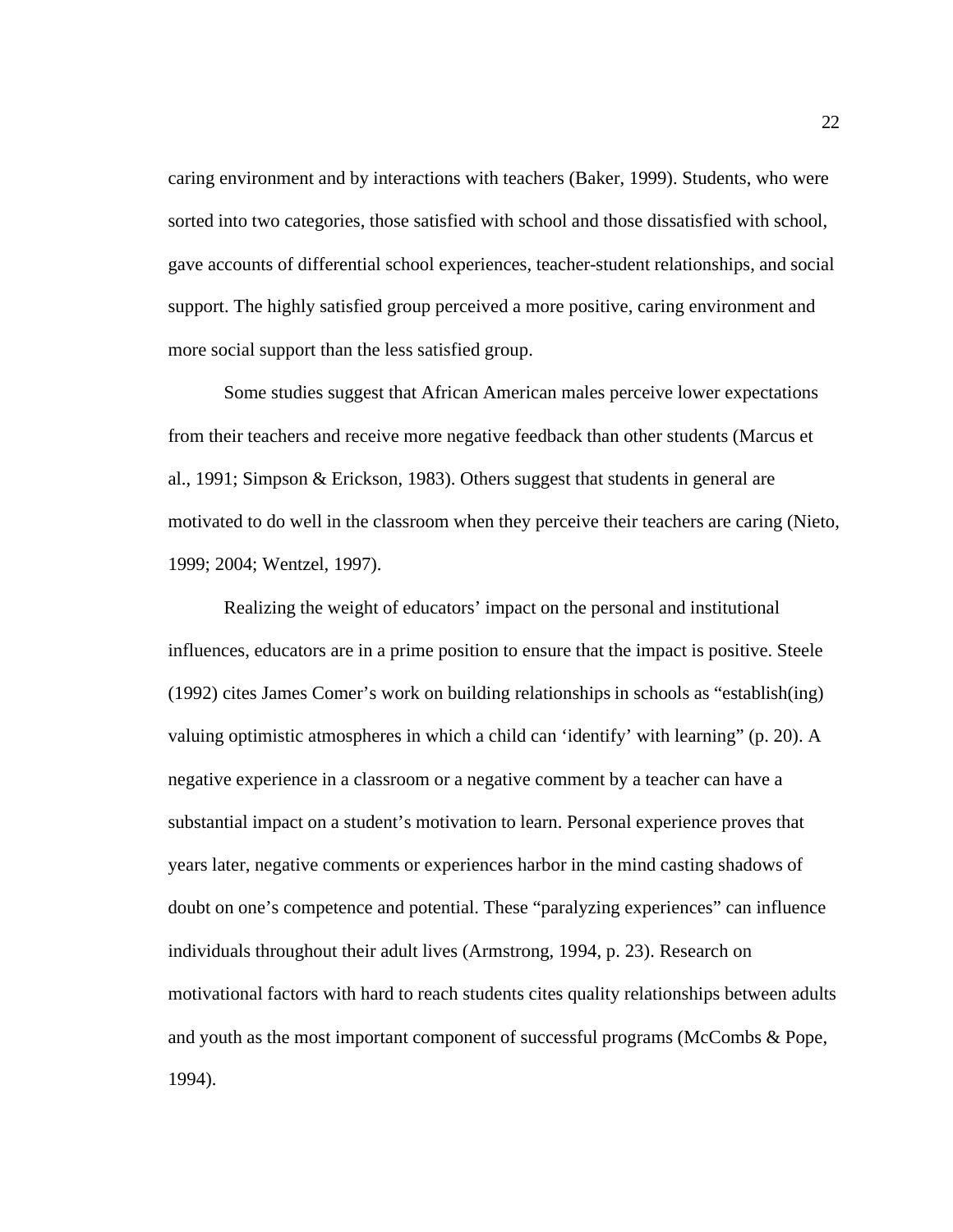Belonging or involvement in school is a factor commonly cited with student success in school. Goodenow and Grady (as cited in Ma, 2003) define sense of belonging as "the extent to which students feel personally accepted, respected, included, and supported in the school and social environment" (p. 340). Within the body of research on student belonging, Xin Ma's (2003) survey of 13,000 middle school students found that students' sense of belonging was more influenced by school climate, which is largely controlled by the school staff, rather than by school size and socioeconomic status of the students. School climate was defined as teachers' and students' value of academic success, the expectations they held, student compliance to school rules, and parent involvement.

Price (2000) pointed out a disturbing omission from the student interviews in his study of 6 young African American men. The students did not mention positive relationships with teachers in high school. The noticeable absence of quality relationship with teachers in the lives of the young men he studied is troubling. These students fondly recalled elementary and middle school teachers, but saw high school teachers only as the deliverers of instruction and the distributors of grades. Stronger relationships with their teachers may have enhanced their connections to the curriculum and to school in general.

Particularly important for middle-level educators is Anderman's (2003) finding that middle school students' sense of belonging declines during their stay in middle school but is somewhat tempered by prior school achievement and the presence of a supportive classroom environment. None of this research suggests that school climate alone directly impacts achievement. However, it does influence other factors that affect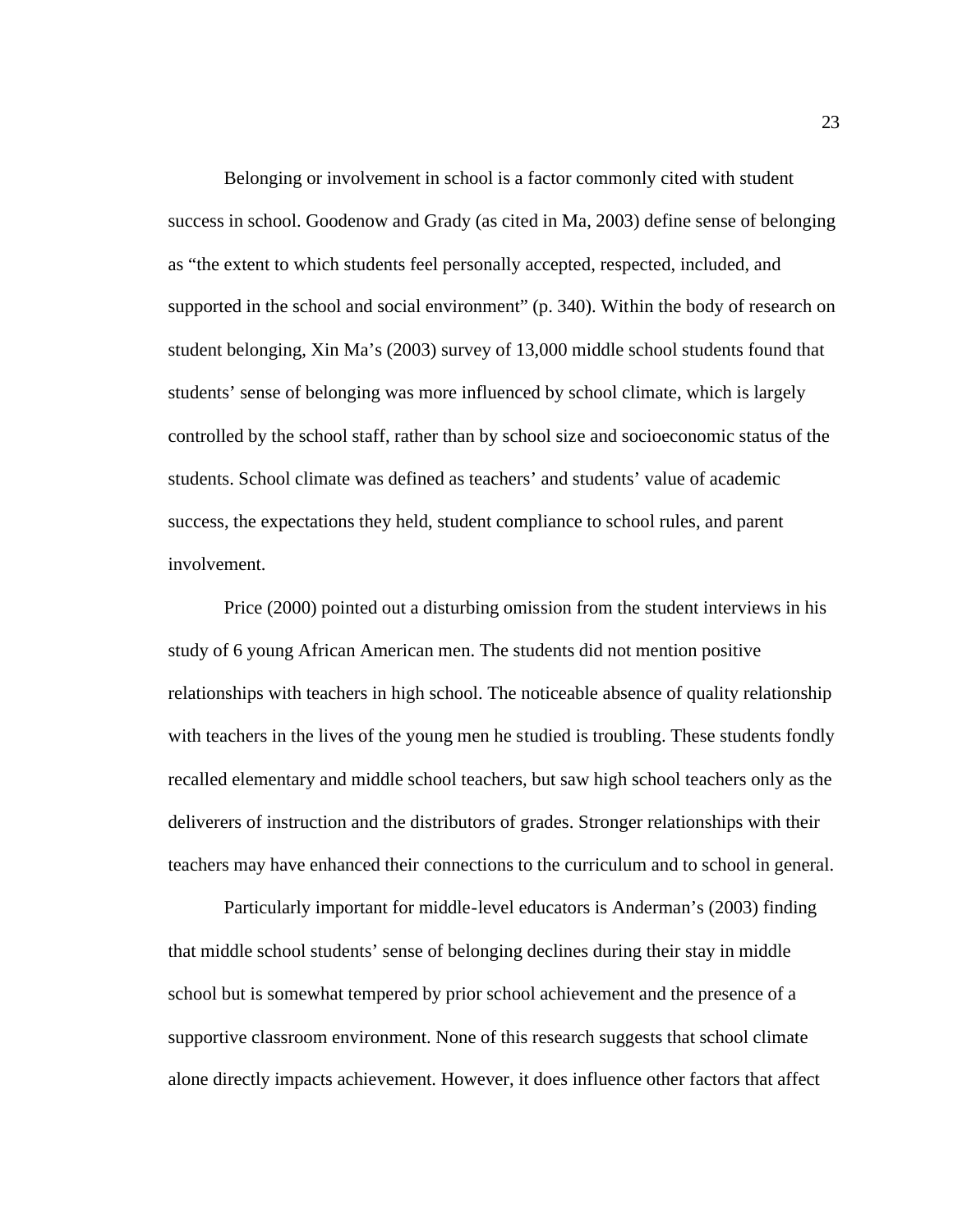student achievement. Although a weak link exists between academic achievement and the presence of a warm, supportive school atmosphere, evidence does exist regarding the connection between this atmosphere and students' willingness to participate in school (Voelkl, 1995). The atmosphere present in schools is connected to student participation, influences students' sense of belonging, and in turn impacts student achievement.

In order to teach for social justice, the weight of educators' attitudes and beliefs about students on students' feelings of self-worth and intelligence must be acknowledged. Additionally, the creation of a positive atmosphere is essential in establishing relationships between teachers and students, enhancing students' sense of belonging to school, and willingness to participate in school and has a direct impact on academic achievement. What takes place in schools between educators and students is on the front line and can have the most immediate effects on students' achievement and experiences in school.

Interviewing students and ascertaining their school experiences and perceptions helped identify some of the factors impacting their academic achievement and sense of belonging in school. Varying degrees of societal, and especially institutional and personal influences were found to be contributors to students' challenges in school.

We must continue to tap into students' experiences and consider the realities within the walls of schools from the perspectives of students. With this in mind, this study investigated the following questions: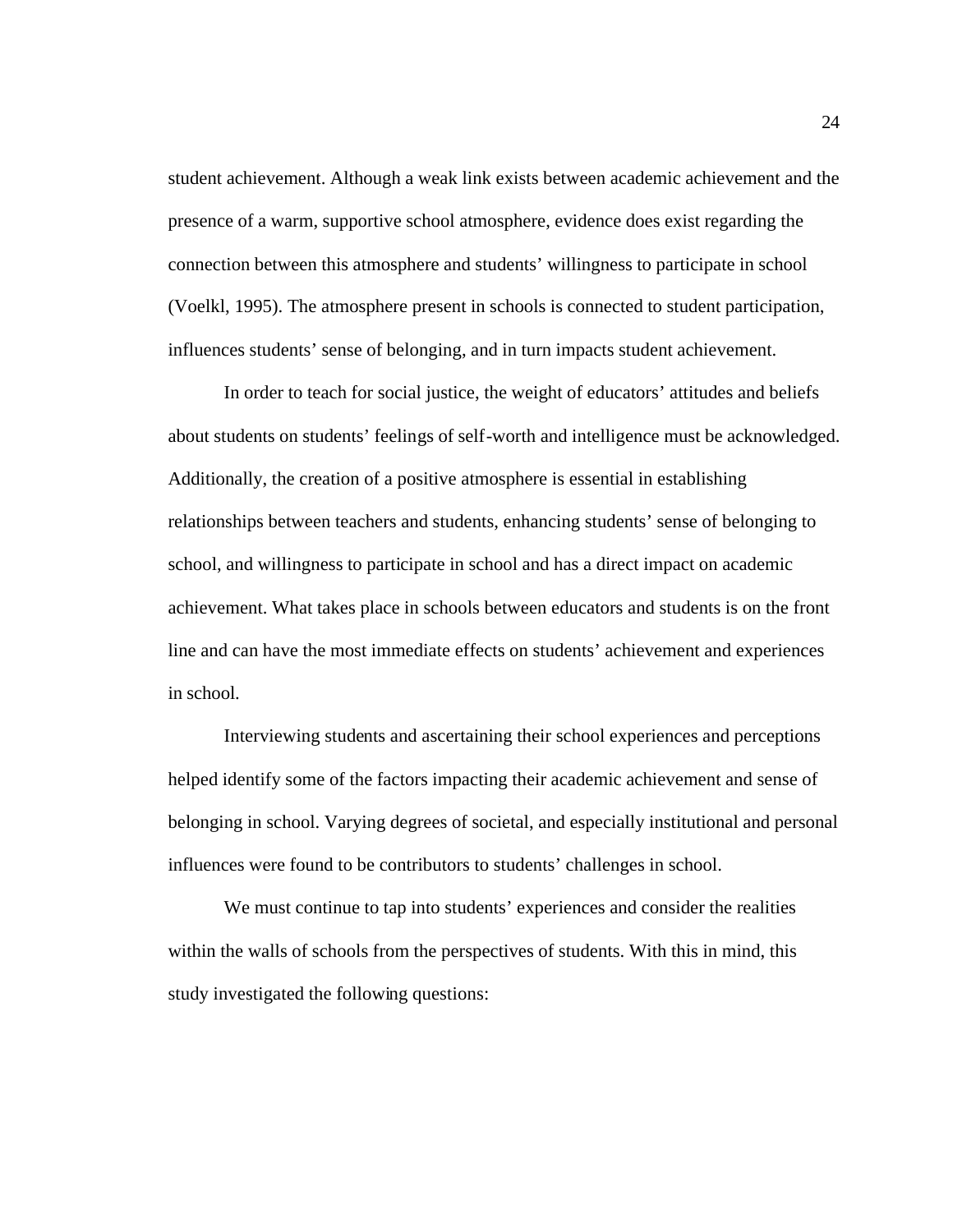I. What are the causes of the apparent lack of school success for selected

African American students?

- A. How do the selected African American students experience school?
	- 1. What are the school experiences that may have contributed to their lack of success in school?
	- 2. Do they feel disconnected from school? Why?
- B. What are the societal, institutional, and personal factors that impact these students' lives?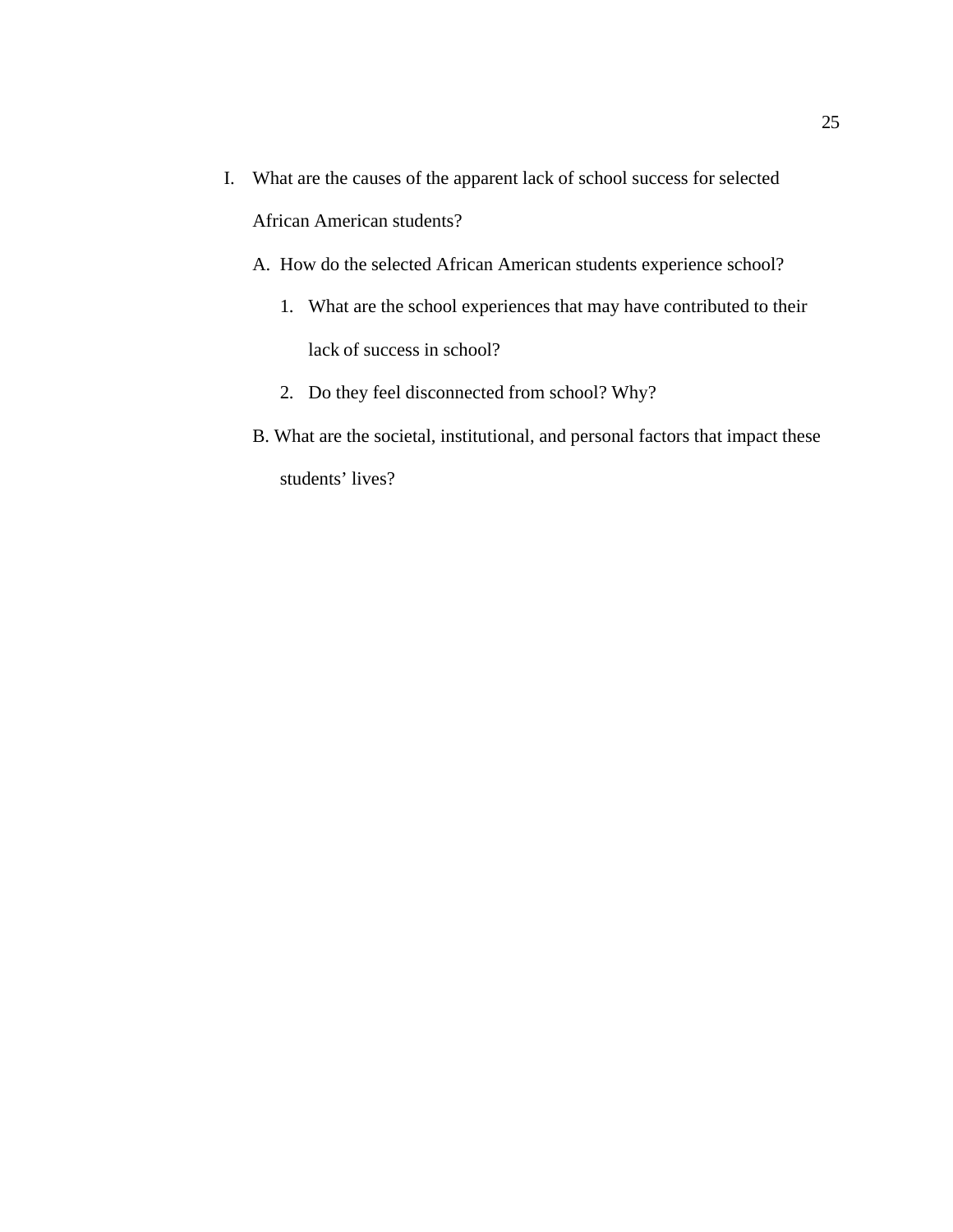# **CHAPTER III**

#### **METHODOLOGY**

The focus of the study is to understand the participants' experiences in school through their perceptions. Therefore, qualitative research methods that allow participants the opportunity to share their stories were used. Maher (2001) frames the need for this study by stating, ". . . perhaps it is worth taking the time to look beyond an adolescent's immediate reaction to a situation, person, text, or discussion to see what underlying factors may be contributing to this social posturing" (p. 208). In order to conduct a study to access the lived experiences and socially created perceptions of the identified African American boys, in-depth qualitative principles were used (Chafetz, 2004; Cooper, 2003; Mertens, 1998).

Qualitative research puts a face on participants' experiences when the researcher interacts one-on-one with students and searches for entry into understanding their relationships and world of lived experiences (Denzin & Lincoln, 2000; Janesick, 2000; Mertens, 1998). In such research, individuals' experiences, as understood through their words and their eyes, constitute the backbone of the study and are thus empowering to them (Chafetz, 2004; Janesick, 2000).

By design, qualitative research can explore the presence of relationships and the individual's construction of reality. Both qualitative and quantitative research provide valuable data; however, qualitative research comes closer to capturing the participants'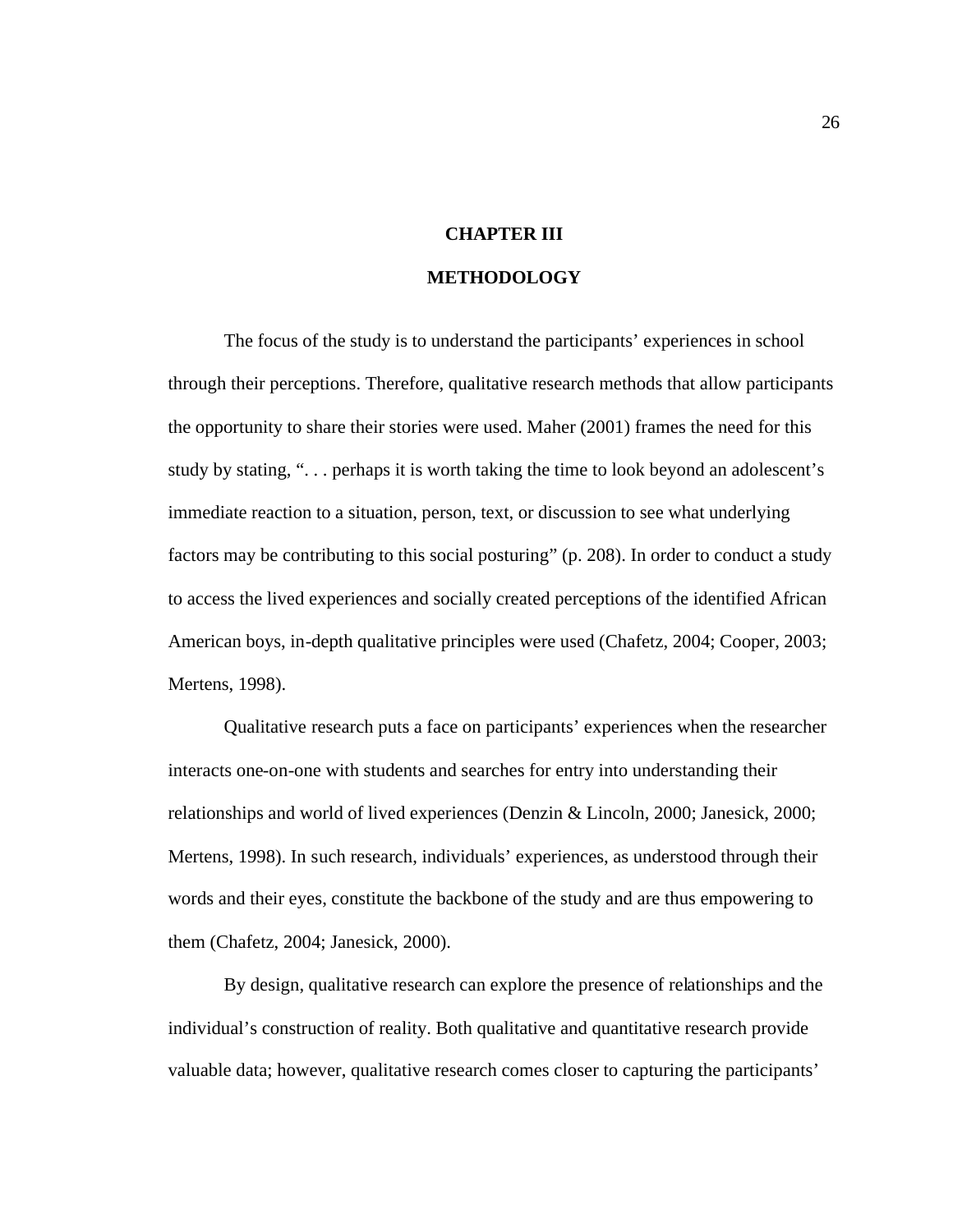perspectives through interviews and observations (De Groot, 2002; Denzin & Lincoln, 2000).

## **Key Concepts**

When conducting a study on school success, it is critical to understand what constitutes school success and disconnection. Additionally, when examining such a concept from students' perspectives, the researcher realized that students might hold a different definition of school success. Therefore, a preliminary definition was used at the outset of the study. However, students' definitions of success, which will be discussed in the analysis section, matched the researcher's initial definition.

Apparent school success in this study refers to the participants' demonstration of academic and behavioral achievement through evidence collected on report cards, standardized test data, and daily class participation. Underachievement in this study is defined by discrepancies between yearly standardized test scores and students' grades, implying that participants are capable of earning passing grades but are not performing up to their potential.

The participants in this study may be described as disconnected from school. The characteristics used to describe the disconnection, or lack of school success, were used as selection criteria for the student sample. Student disconnection in this study refers to students' lack of academic progress, visible signs of diminished academic effort, and difficulty in meeting school and classroom behavior expectations.

During the course of the study, data collected from students challenged this view of disconnection. The researcher acknowledged the potential that a student could say he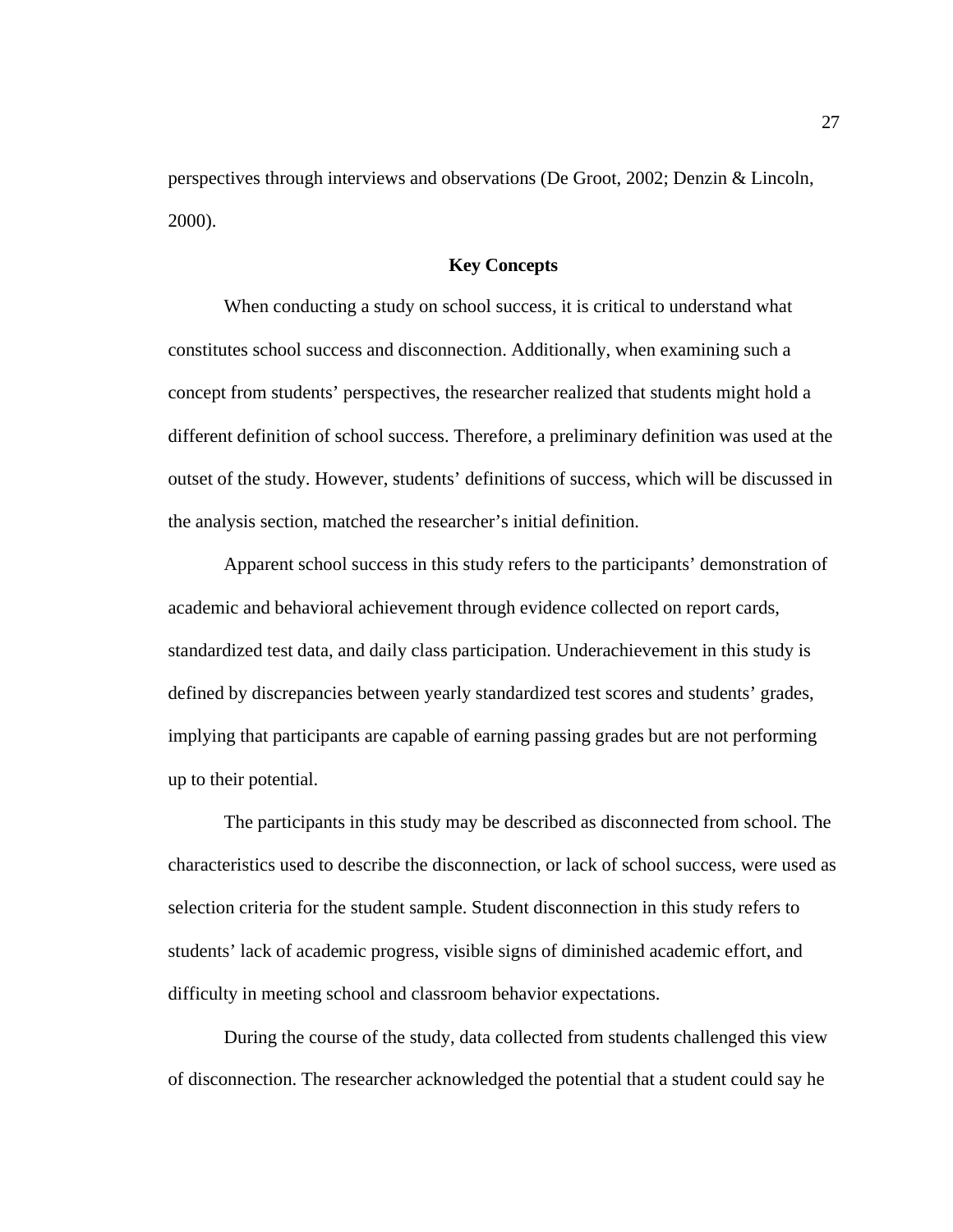feels connected to school despite his lack of academic progress and ability to successfully navigate the behavioral expectations of the classroom and school. Attention is given to this discrepancy in the data analysis and findings sections.

## **Research Setting and Participants**

The research was conducted in an inner city middle school in Winston-Salem, North Carolina that serves 540 students in grades 6-8. The pseudonym, Wilson Andrew Middle School, will be used to identify the school to further protect the confidentiality of the students and the research site. The student makeup of Wilson Andrew is 61.5% African American with African American males accounting for just under one-third of the school's student body. The remaining students are 20% Hispanic, 14.5% Caucasian, and 4% multiracial or other. Serving a majority of low socioeconomic status families, 82% of students receive free or reduced meal prices under the federally subsidized meal program, which is based on family income.

As a result of the percentage of students who qualify for free and reduced meal prices at Wilson Andrew, the school is identified as a Title I school, a federal classification, and an Equity + school, which is a local classification. As a result, the school receives an additional allocation of funds to be used for tutoring, professional development, and the purchase of instructional materials.

As a whole, the school has struggled academically to perform up to state and national standards. Each year since 2000, the number of students scoring at proficiency and the school's overall composite score has increased. However, the school has not met the expected state growth standard in 6 years.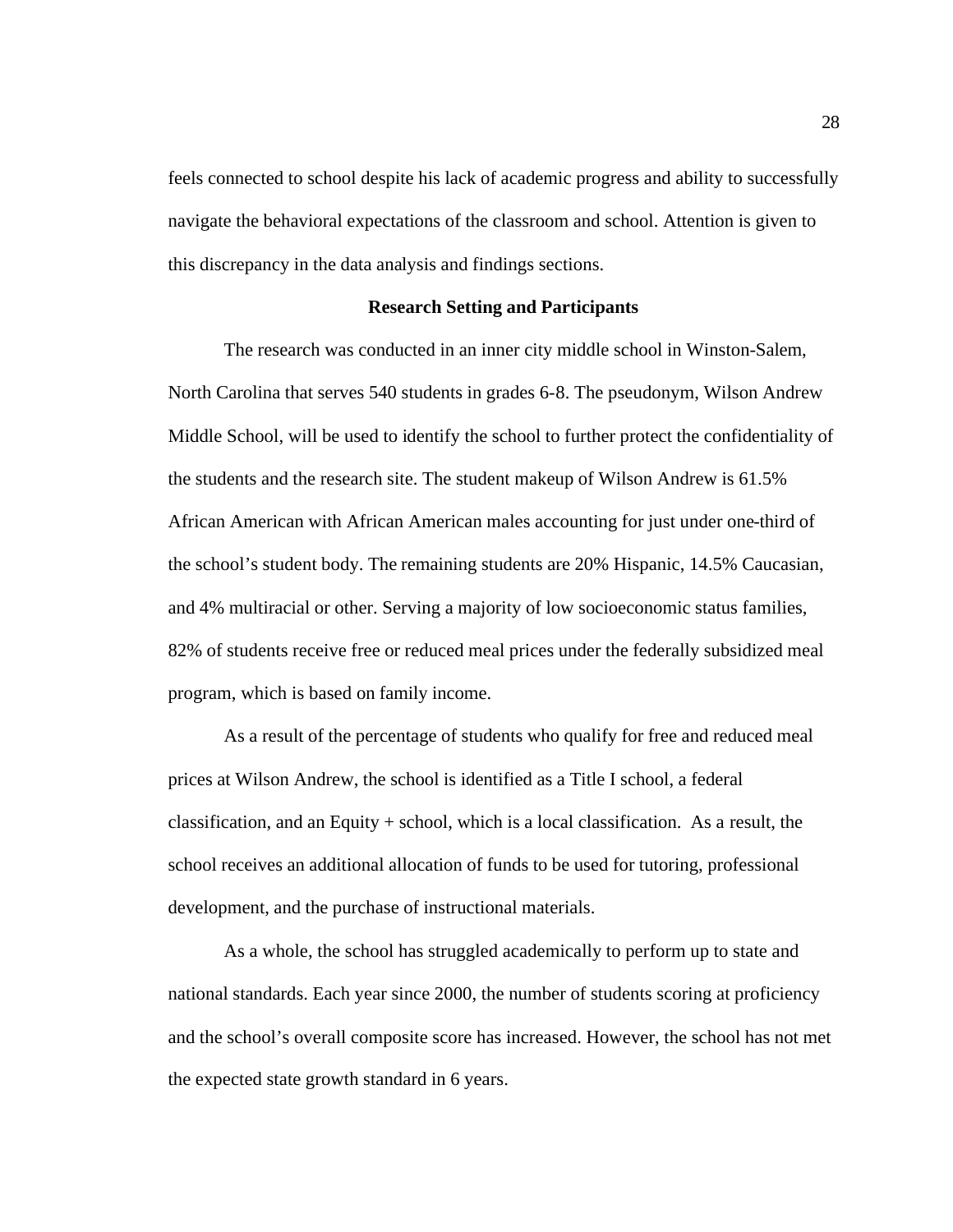End-of-grade test data (North Carolina Department of Public Instruction, 2005) show that the African American males in the school lag behind the state average for African American males in reading and math. Within the school, African American male students have the lowest percentage of passing scores on the reading and math end-ofgrade tests compared to all other subgroups, except for students in the English as a Second Language (ESL) program. In 2005, just over half of the African American males passed their end-of-grade tests in reading and math compared to 73% of White males and 65% of Hispanic males. Although still not achieving at levels equal to their male counterparts of other races, the percentage of African American males passing their endof-grade tests has increased over the last two years.

## *Student Selection*

As opposed to targeting all African American males in the school, a subgroup of African American males was identified using selected criteria. The criteria identified African American males who have demonstrated some of the following variables: little academic motivation, poor grades in core classes such as language arts and math, nonproficient score on end of grade standardized tests, and behaviors resulting in office referrals. To increase the likelihood of identifying school characteristics within Wilson Andrew that have impacted these students' disconnection from school, only students who had attended the school for at least one full year were eligible for the sample.

The selection process began with all African American males in the school and eliminated sixth grade males due to the researcher's role as an administrator within the school assigned to work with sixth graders. Next, the seventh and eighth grade African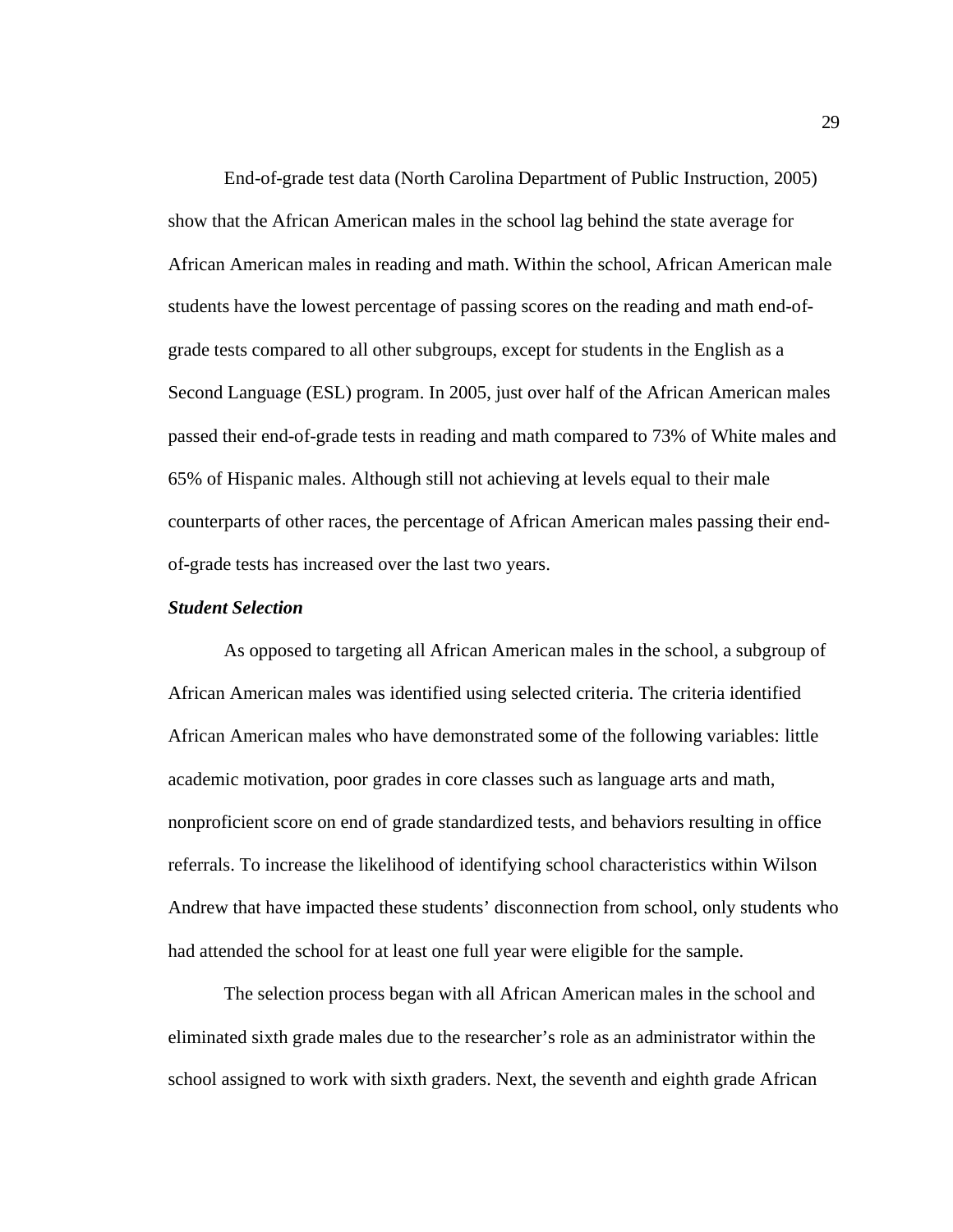American males who had not attended Wilson Andrew for at least one year were eliminated. Students were then eliminated if they had a clean discipline record. Of the students who remained, students were eliminated if they scored proficient on the previous year's state end-of-grade standardized tests and maintained at least a 2.0 grade point average in their four core classes. The core classes include language arts, math, science, and social studies. This reduced the sample to 33 African American male students in seventh or eighth grade who had attended Wilson Andrew for at least one year. These students either did not pass the previous year's end-of-grade tests or held below a 2.0 grade point average in their core classes and had received disciplinary referrals to the office.

Consent forms were mailed to the homes of the 33 students and an identical copy was given to each student by a third party. To eliminate the possibility of students feeling pressured to participate because of the researcher's position as a school administrator, a third party was given the responsibility of distributing and collecting assent and consent forms from students. This individual signed a confidentiality agreement that she would not disclose any information pertaining to students who were invited or selected to participate in the research. Signed consent forms were returned by 22 students. After reducing the sample to 22 students, academic motivation was assessed based on students' self-report surveys and conversations with teachers regarding student effort toward meeting work and behavior expectations.

The self-report survey consisted of eleven statements to which students responded (see Appendix A). Students responded to each statement by indicating that they strongly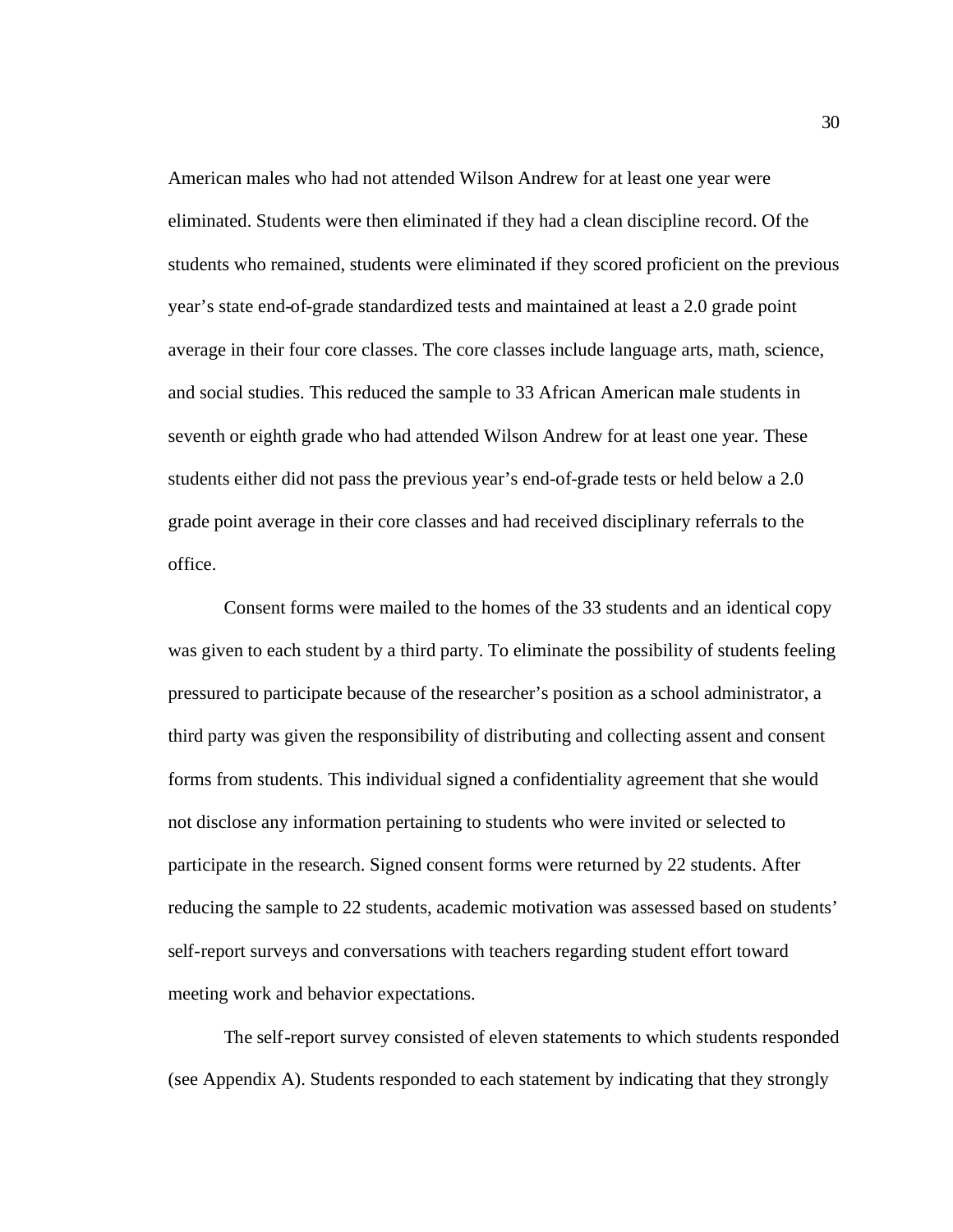agree, somewhat agree, strongly disagree, somewhat disagree, or do not know. To ensure student understanding of the eleven survey statements, the survey was piloted with students not affiliated with the study. Their feedback resulted in changing the wording of statements to accommodate reading abilities, comprehension, and age-appropriate terminology. The 22 students in the initial sample completed the survey individually to protect their anonymity. The data collected by these surveys were analyzed by the researcher to identify participants who could offer valuable and relevant data and to ascertain students' perceptions of societal, institutional, and personal influences on their schooling.

Teachers of the 22 students were asked for their input on each student's effort toward meeting academic and behavior expectations. Teachers also provided an idea of each student's frequency of work completion. To prevent teachers from knowing exactly which students were included, names of other students not in the study sample were included in these discussions.

Using the survey data in conjunction with teachers' records and input, the study group was narrowed to 13. Purposive sampling allowed the researcher to select students who would best help understand the problem of underachievement among identified African American male students and its connection, if any, to the three aforementioned influences. All except one of these students had responses on their surveys that piqued the researcher's interest. Examples of such responses were answers that alluded to dislike of school or teachers or that pointed to a lack of effort or success. In each case, teachers' input also pointed to these students' lack of effort in reaching academic and/or behavior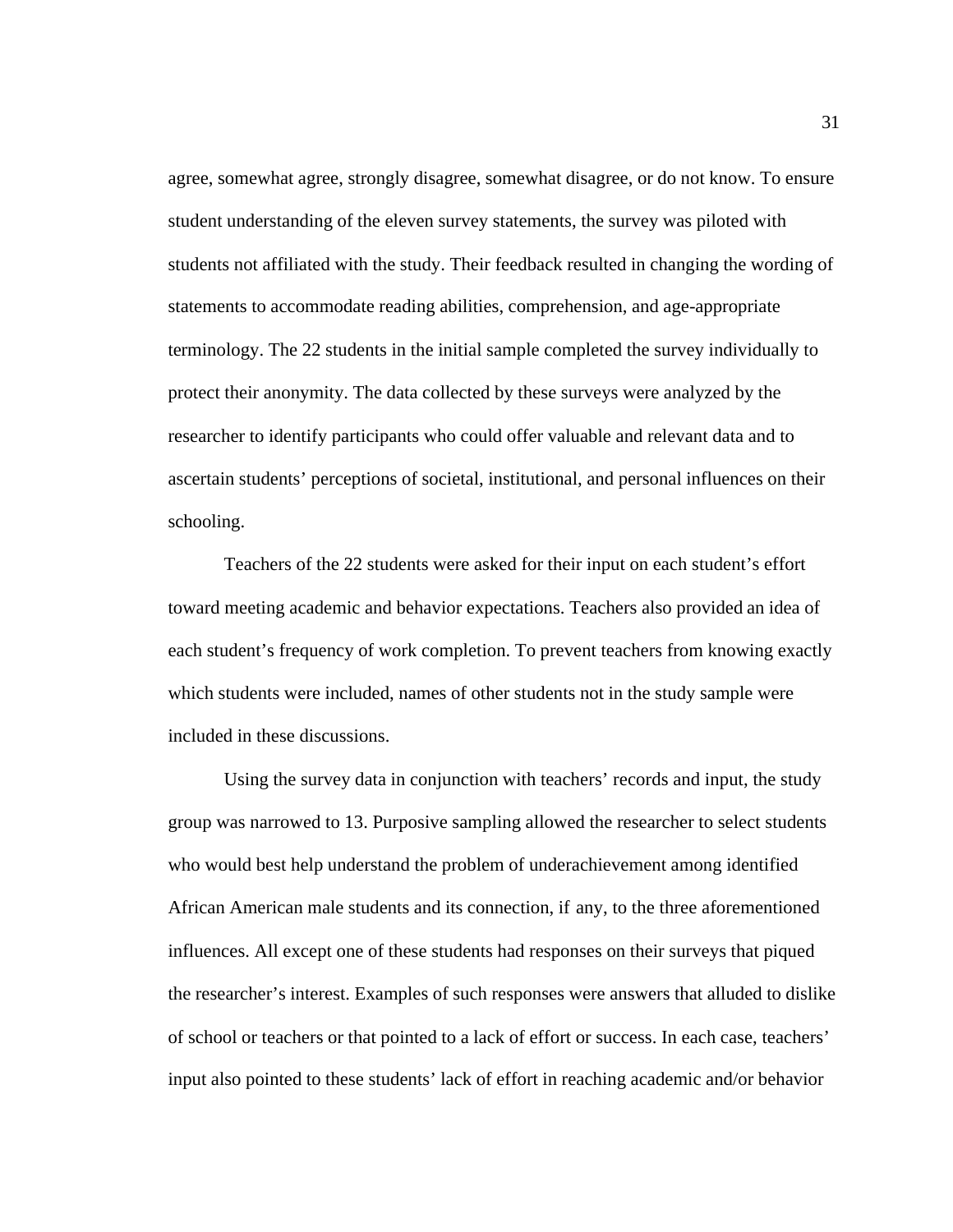expectations. Additionally, these students showed evidence of failure to turn in work and low grade point averages (GPA) ranging from  $0 - 1.75$  at the end of the first nine weeks of school. The one student who was the exception responded in agreement to all survey statements; however, he showed questionable academic effort in class and had a 1.25 GPA at the end of the first quarter.

The teacher input on 5 of the 13 students caused them to stand apart from the rest of the group. These five students demonstrated a more consistent lack of effort toward meeting behavioral and academic expectations of teachers, whereas the others showed inconsistent effort. These five students became the study group, leaving the remaining eight students as alternates who would be called upon to offset such occurrences as students withdrawing from the study, transferring, or not yielding data relevant to the purpose of the study.

Near the end of the study, students were asked to select pseudonyms to protect their identities. Previously being referred to as student #1, student #2, and so forth, students were excited to be able to select their own names and were able to do so rather quickly. They seemed to take pride in choosing their new names.

## **Data Collection**

## *Methods and Considerations*

Data collection took place from the fall of 2005 through the spring of 2006 and consisted of interviews, observations, and an examination of participants' records. The majority of data came from student interviews and totaled just over 27 hours. Eighty-five student interviews were conducted, so each student was interviewed approximately 17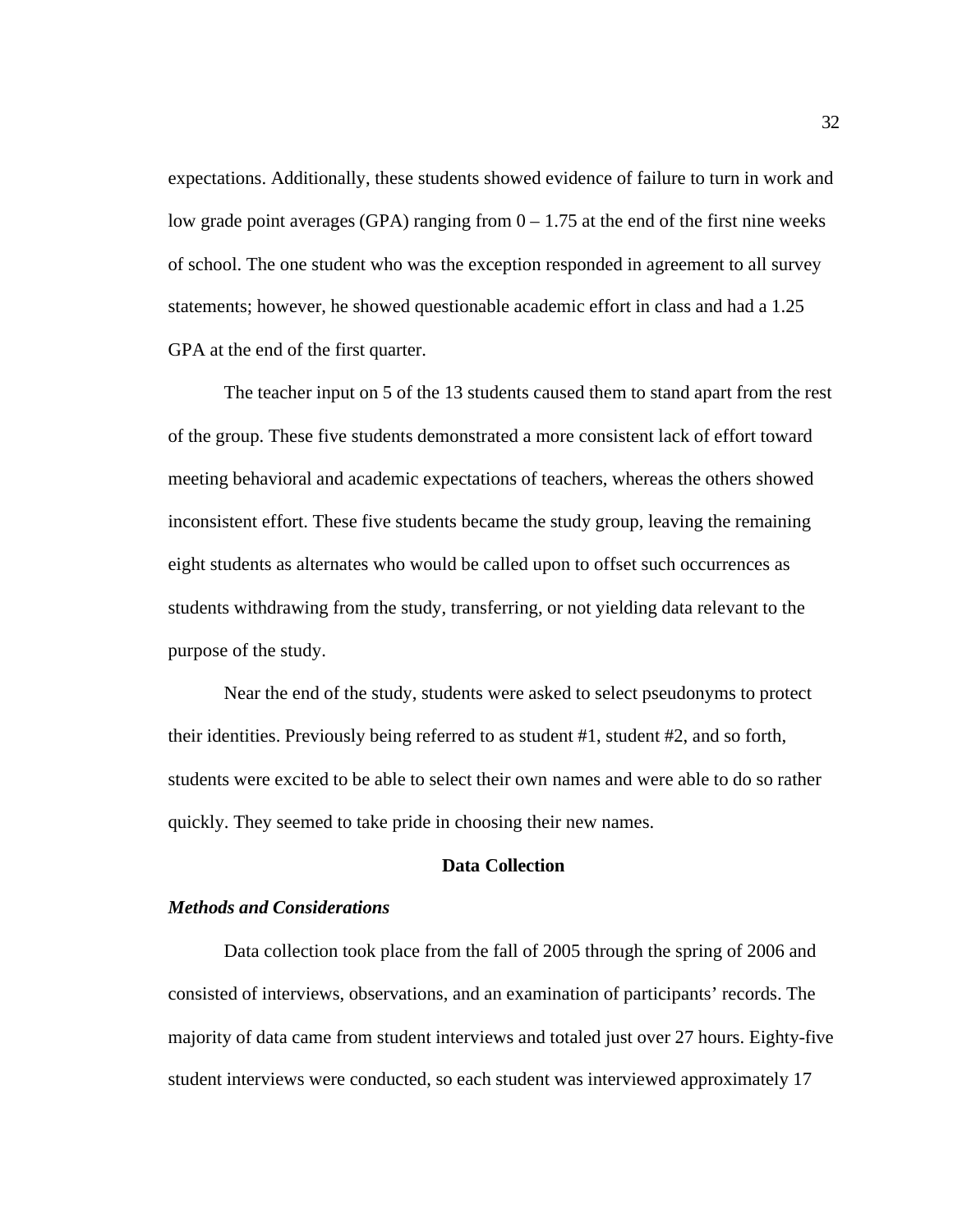times. The average length of student interviews was 20 minutes. Each student was also observed once by the researcher during class and interviewed afterwards to ascertain his perceptions of the events and interactions that took place in class. Observations lasted an average of 20 minutes.

*Interviews and observations.* The structure of the interviews must fit the type of study and the researcher's desire for the collection of rich data. Consideration was given to establishing trust and rapport, selecting neutral interview locations, and using openended questioning techniques to allow participants to share their stories in a comfortable environment.

Two issues that can impact participants' feelings and the overall quality of the interview are offered by Elwood and Martin (2000). The "relationship of the researcher with the interview participant and the participant with the site" can influence the data collected and the rapport and trust established with participants (p. 650). To enhance trust between participants and the researcher, the researcher should enter a prolonged engagement with the research site and return to the participants over time (Lincoln  $\&$ Guba, 1985; Mertens, 1998; Miles & Huberman, 1994; Seidman, 1991).

Acknowledging that interview sites can impact participants' willingness and comfort in divulging their feelings, sites that could negatively impact participants were avoided. The selection of neutral sites provided an environment conducive to collecting quality information and enhancing the development of rapport between the researcher and participants. Neutral sites, which avoided my position as an administrator, were identified and then negotiated between the participants and the researcher (Elwood  $\&$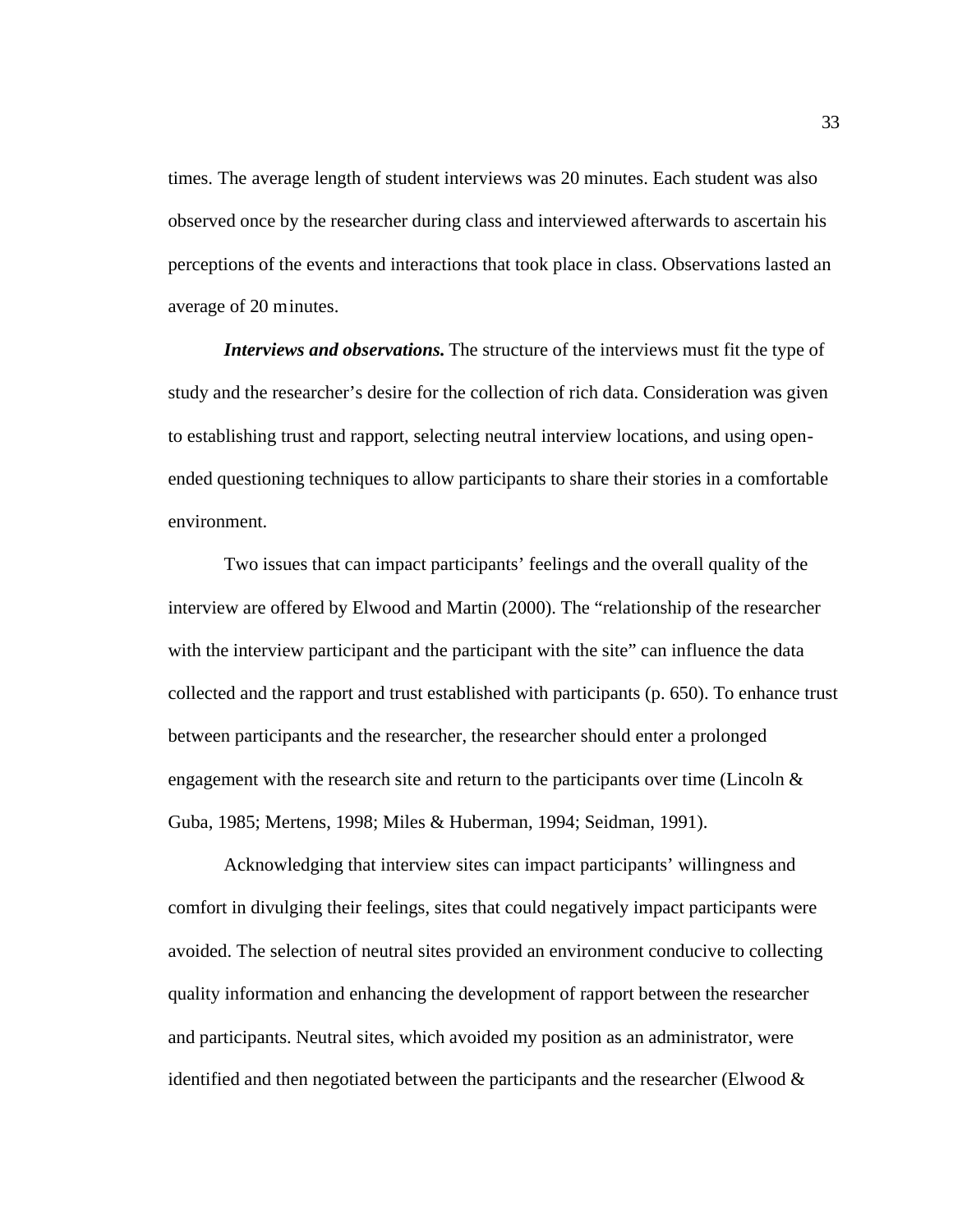Martin, 2000; Sartain, Clarke, & Heyman, 2000). The media center and a conferencing room in an adjacent facility were the two most-used interview sites.

Cooper (2003), Fordham (1996), Valenzuela (1999), Price (2000), and MacLeod (1987) demonstrated the principles of returning to participants over time, becoming recognized as part of the setting, and conducting interviews in places considered neutral territory. They also demonstrated some of the principles of establishing bonds and developing rapport with participants, as well as the influence of the interview site on participants, as mentioned by Elwood and Martin (2000). Their data, collected by empowering research methods, gave participants a voice and allowed the investigator and reader a peek into participants' lived experiences and realities (Holt, 2004).

Cooper (2003) studied African American mothers' experiences and beliefs about teacher bias with regard to their children. The women in her study were provided with the avenue to share their perceptions through open-ended and conversational interviews. Cooper attended parent nights at the school and spent time in the neighborhoods around the school to get a feel for the context in which the mothers lived and interacted with the school.

Valenzuela (1999) studied immigrant and U. S. born Mexican youth's school experiences in an inner city Houston high school over the course of three years. She conducted open-ended interviews with Mexican youth to shed light on their school experiences. Interviews were conducted in social, non-structured atmospheres, such as the school cafeteria and hallways to enhance students' feelings of comfort.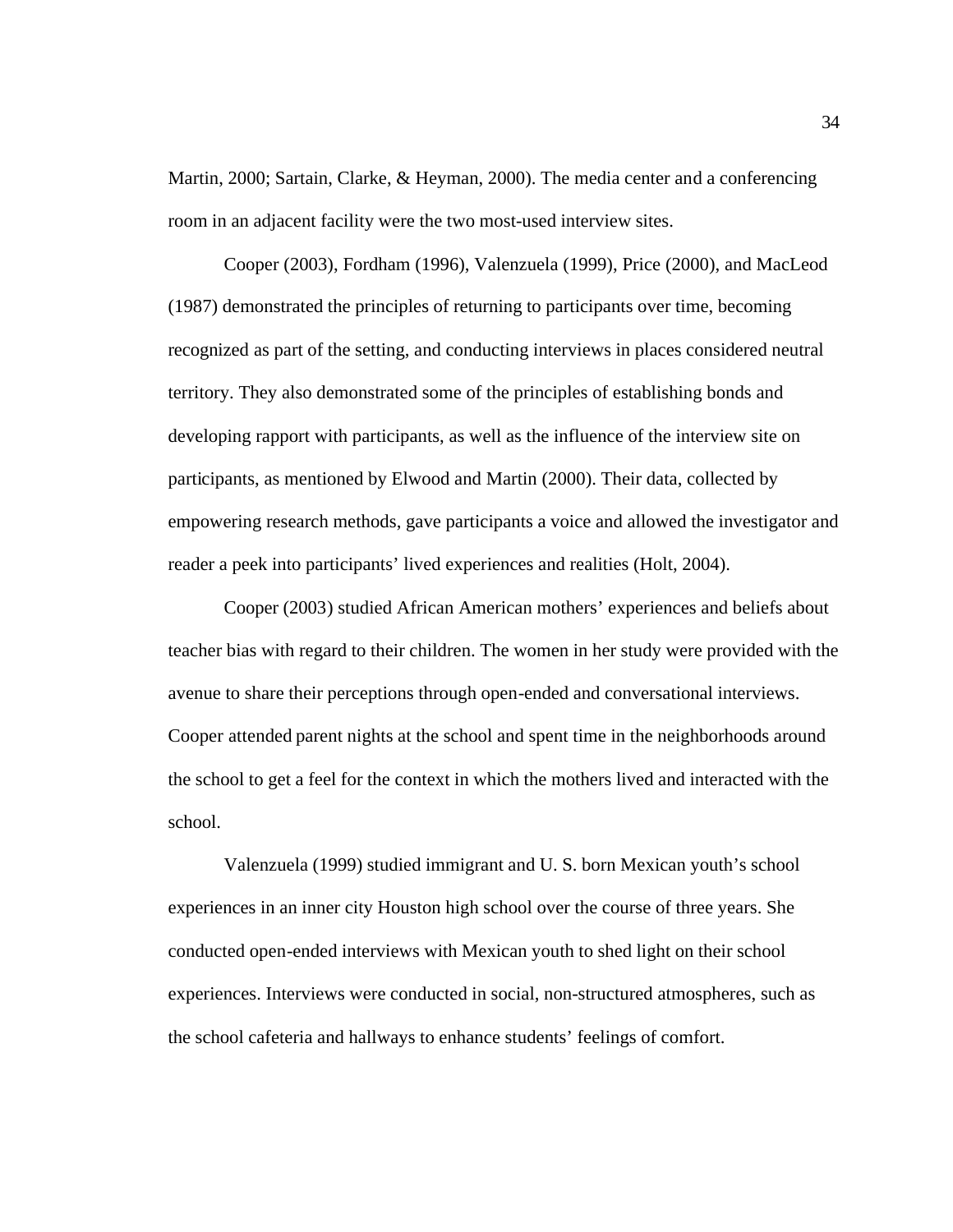Fordham (1996) immersed herself in the culture of the Capital community and Capital High School in Washington, D. C. to examine African American students' school experiences. Walking to school with students, attending community and church functions, and living in the school over a period of 2 years allowed Fordham an insider's view of student-teacher relations, family expectations, and a deeper understanding of the Capital community.

Price (2000) also demonstrated the principles of qualitative research. Studying the lives of 6 African American male high school students, he used open-ended questions to tap into the experiences that shaped these students' views of school. In order to minimize the influence of interview location on the interviews, Price chose to use public places away from school and students' homes. Additionally, by spending time in conversation with students and returning to students over time, he established trust with his participants.

Moving into the research setting of Clarenden Heights, MacLeod (1987) was completely entrenched in the field. He believed that this total immersion granted him acceptance in the community and access to a group of boys' lives and aspirations. Living within the community that was the focus of the study, MacLeod slowly became an accepted part of both the White and African American youths' lives. Demonstrating the principles of prolonged engagement and establishing rapport with participants, MacLeod's qualitative study yielded a wealth of information otherwise inaccessible in the absence of these principles.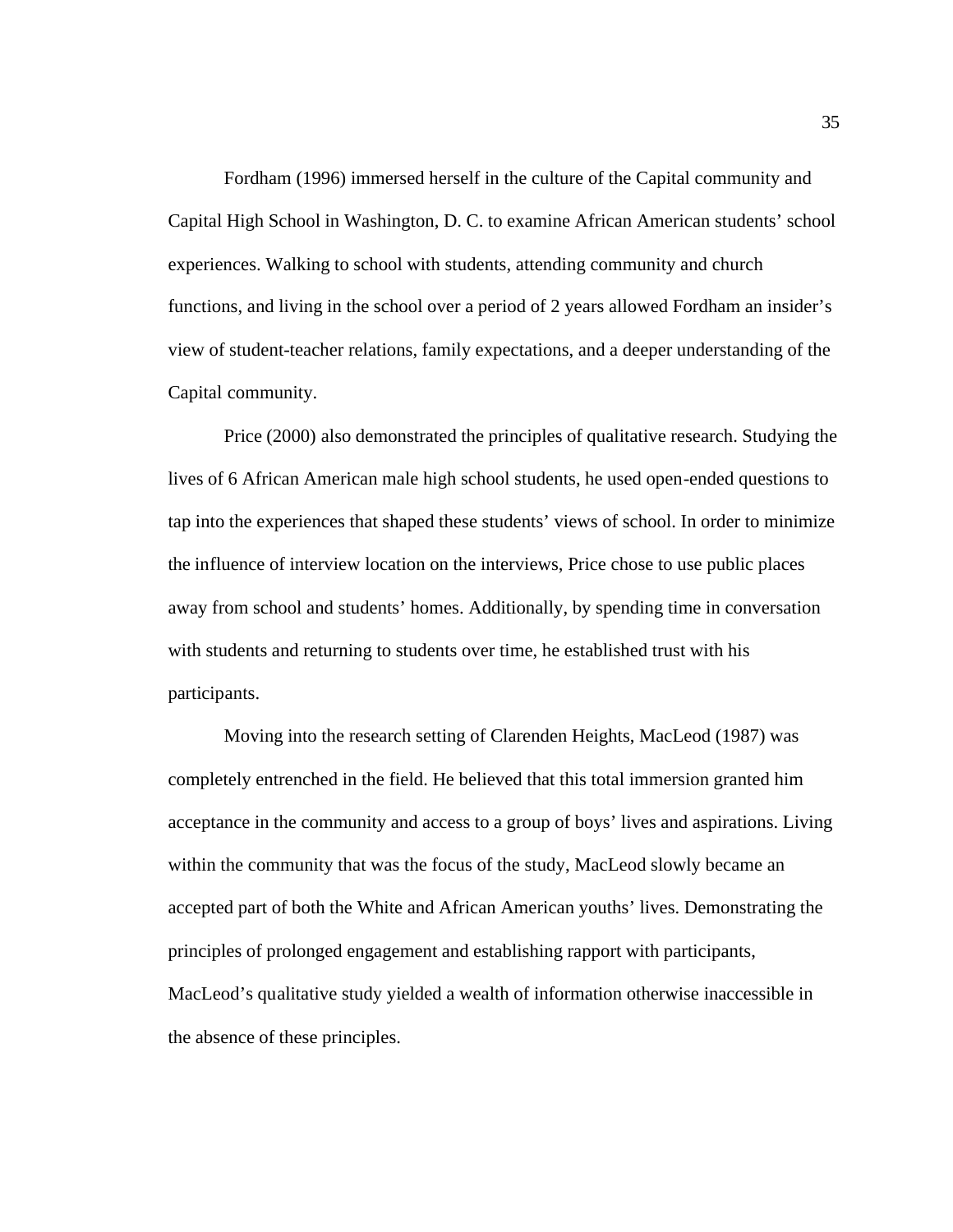In the current study, a topic-focused interview structure was used. The interview structure included topics that focused on (a) participants' experiences within Wilson Andrew Middle, (b) participants' experiences in previous schools, (c) participants' lives, and (d) participants' reactions to an event or time period which was simultaneously observed by the researcher. Flexibility between the four topic-focused interview sessions allowed for semiformal and informal follow-up interviews. The aim of the follow-up sessions was to seek additional understanding and clarity of information that had emerged in previous interviews or on the student survey (Seidman, 1991). Additionally, students were interviewed after receiving their nine-week report cards at the end of the second, third, and fourth quarters of the school year. As more time was spent with participants, a deeper level of trust and comfort developed between the participants and the researcher confirming the value of returning to participants over time. For this reason, previous interview topics were often revisited later in the process, which sometimes resulted in participants sharing new information.

Interviews were conducted during school hours. A flexible interview schedule minimized the loss of instructional time by alternating days and class periods. Meeting with students while they were assigned in-school suspension or period detention also protected instructional time.

An interview protocol was used as a guide, not a script (see Appendix B). The protocol contained (a) key questions, (b) probes for key questions, (c) space to record notes and thoughts for follow-up questions, (d) a space for the researcher's notes and reflection after the interview, and (e) space for observational notes. Most of the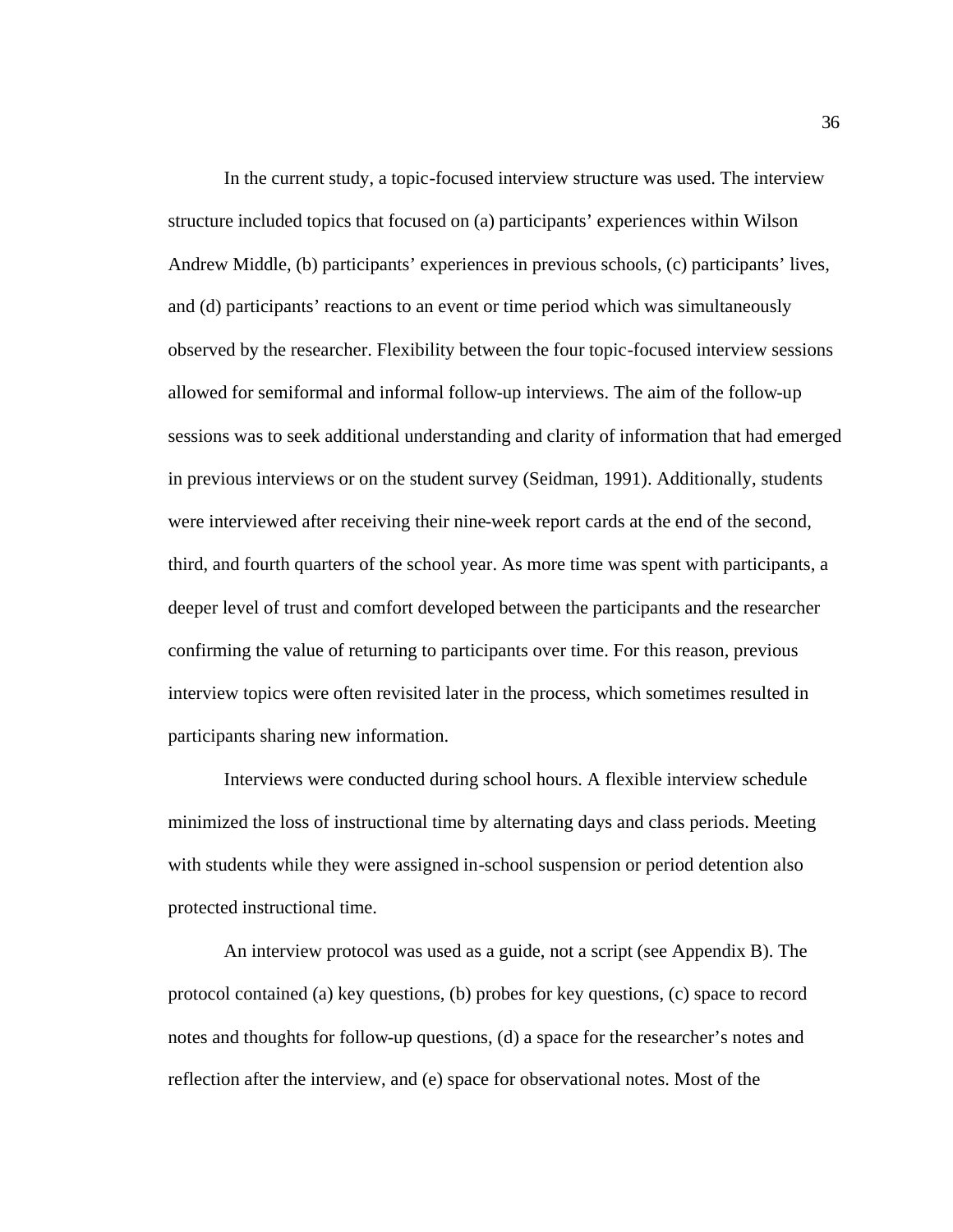interviews were audio-taped and transcribed. Summaries of the interview sessions were shared with participants to ensure accuracy of data collected and to establish trust that what was shared was accurately reported. Brief, informal interviews involving a few simple questions or questions for clarification were not audio-taped.

Student observations constituted a portion of the data collection. The researcher observed participants during class once during the study. Observations lasted an average of 20 minutes and the data were collected on an observation form created by the researcher (see Appendix C). The form allowed space to record setting information, the student's interactions with peers and teachers, the student's behavior, and a space for questions or ideas for follow-up interviews.

Although participants were aware of the possibility of observations, they did not know when they were being observed. Informal classroom visits by the administratorresearcher are conducted daily and are considered routine to students. Since students saw the researcher as a school administrator who visited their classrooms regularly, observations were unobtrusive by both participating and nonparticipating students.

Although observational data does not yield information from participants' perspectives, the data did offer information for follow-up interviews and insight into students' perceptions of their lives in the classrooms. After each observation, a follow-up interview was conducted with the participant to ascertain his take on the events and interactions observed by the researcher.

*Examination of student records.* Other sources of data included an examination of school-collected information, which provided a multifaceted view of each participant.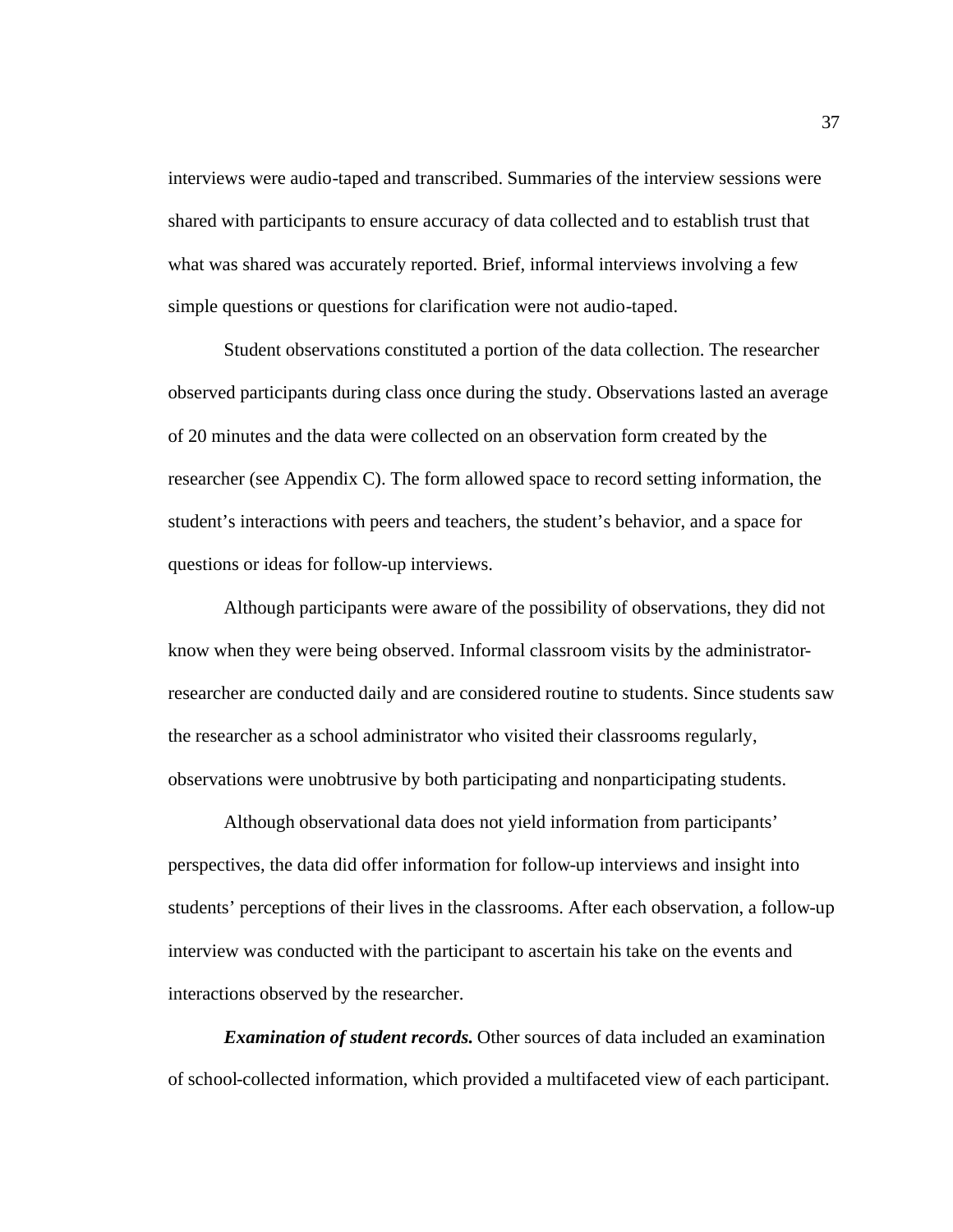Examination of participants' records showed prior and current academic achievement, discipline history, and teachers' concerns, which built a foundation of school-collected knowledge about each subject. Specific pieces of information, such as report cards, teachers' notes, discipline referral information, and other pertinent information collected in students' school cumulative folders over their school careers were reviewed.

The researcher spent time reviewing the cumulative folders with each participant. None of the five students had seen their folders, full of school-collected information and documentation. The contents in these folders typically include the student's school pictures since kindergarten, family and medical information, standardized testing results, yearly report cards, and work samples, in addition to other miscellaneous items. Thumbing through the documents one by one lent itself to rich conversations with participants about their recollections from previous years of school. Laughing together about pieces of work from elementary school to looking at their yearly school pictures was a bonding and learning experience. Two points of interest came out of these conversations. The first was that not one of the students remembered seeing their school pictures from their early years in school. The second interesting point was that students did not recall their elementary teachers. When asked to name their teachers, students could not name them. Even when looking at their report cards and seeing and hearing the names of previous teachers, students seldom remembered their elementary teachers.

Although reviewing their school folders did not necessarily relate to subjects' perceptions, information was uncovered to guide questions in follow-up interviews. More importantly, reviewing students' school folders with the students was a bonding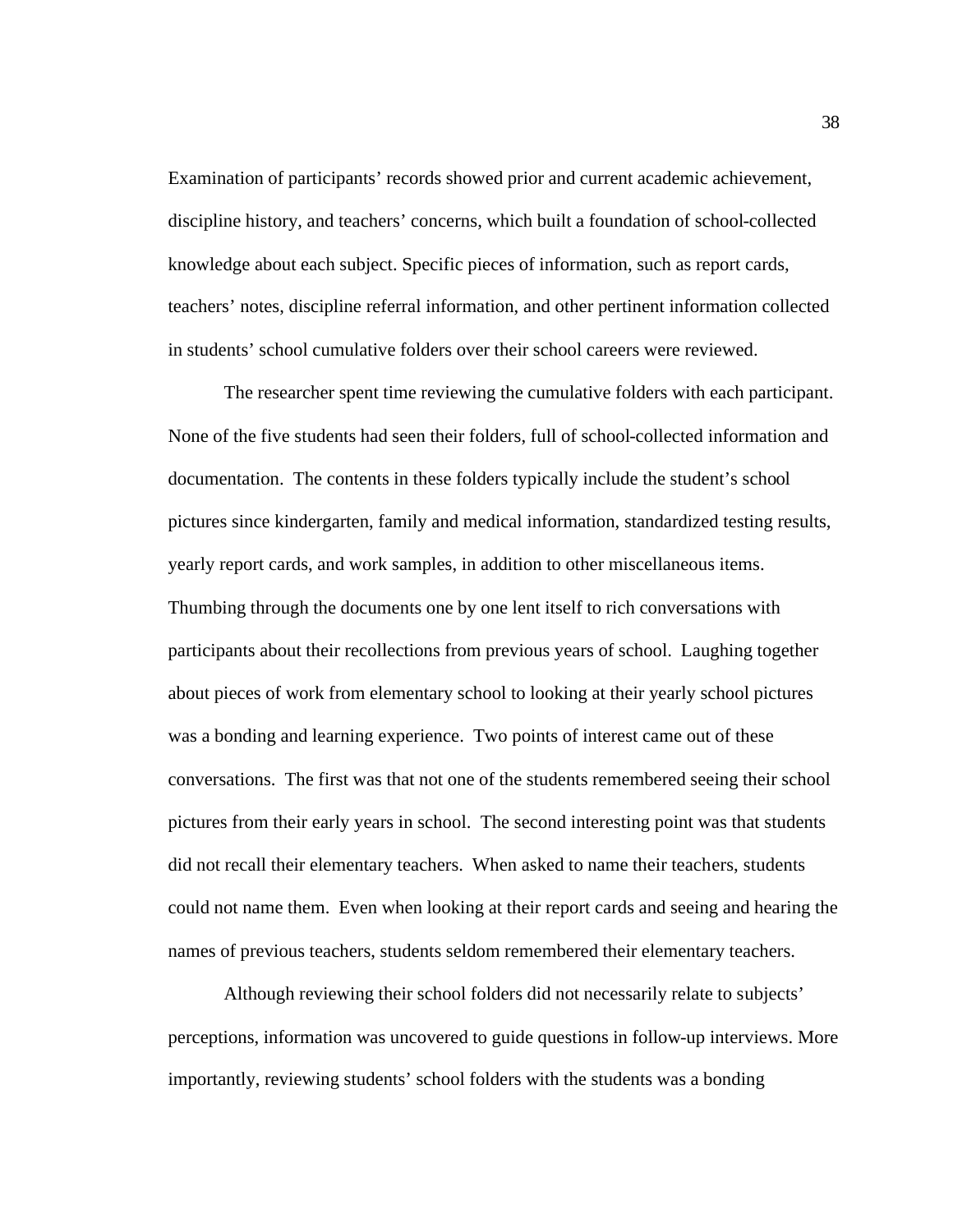experience and was referred to by both participants and the researcher in subsequent conversations.

*Creativity in data collection.* Not taking for granted that rapport and relationships would pave the way to accessing participants' perceptions, creative ways to open up the lines of communication were considered. Altschuler (as cited in Sartain et al., 2000) suggested providing a "mechanism that allows the individual to express things they are afraid or unable to articulate" (p. 916). In a study of children with chronic illness, researchers had children draw pictures illustrating what it was like being in the hospital (Sartain et al., 2000). The exercise offered the children easy entry into the interview questions and helped them articulate their experiences by explaining their pictures. Sartain and colleagues (2000) shared that the activity also helped establish rapport between the interviewer and the children.

In the current study, students were offered the opportunity to share their school or life experiences and feelings in alternative ways. Students were told they could write, draw, or share their feelings and experiences in other ways, if they so chose. One student took advantage of this offer and expressed his feelings about school and life in two raps, which he described as "metaphorical representations" of his feelings about school and his frustrations. This proved to be insightful not only about his feelings but for the researcher to see another side of this student. The opportunity to share his work also seemed to enhance the rapport between the researcher and the student. After sharing his first rap, he was eager to share another 2 weeks later. Numerous conversations ensued about his recordings and love for rap.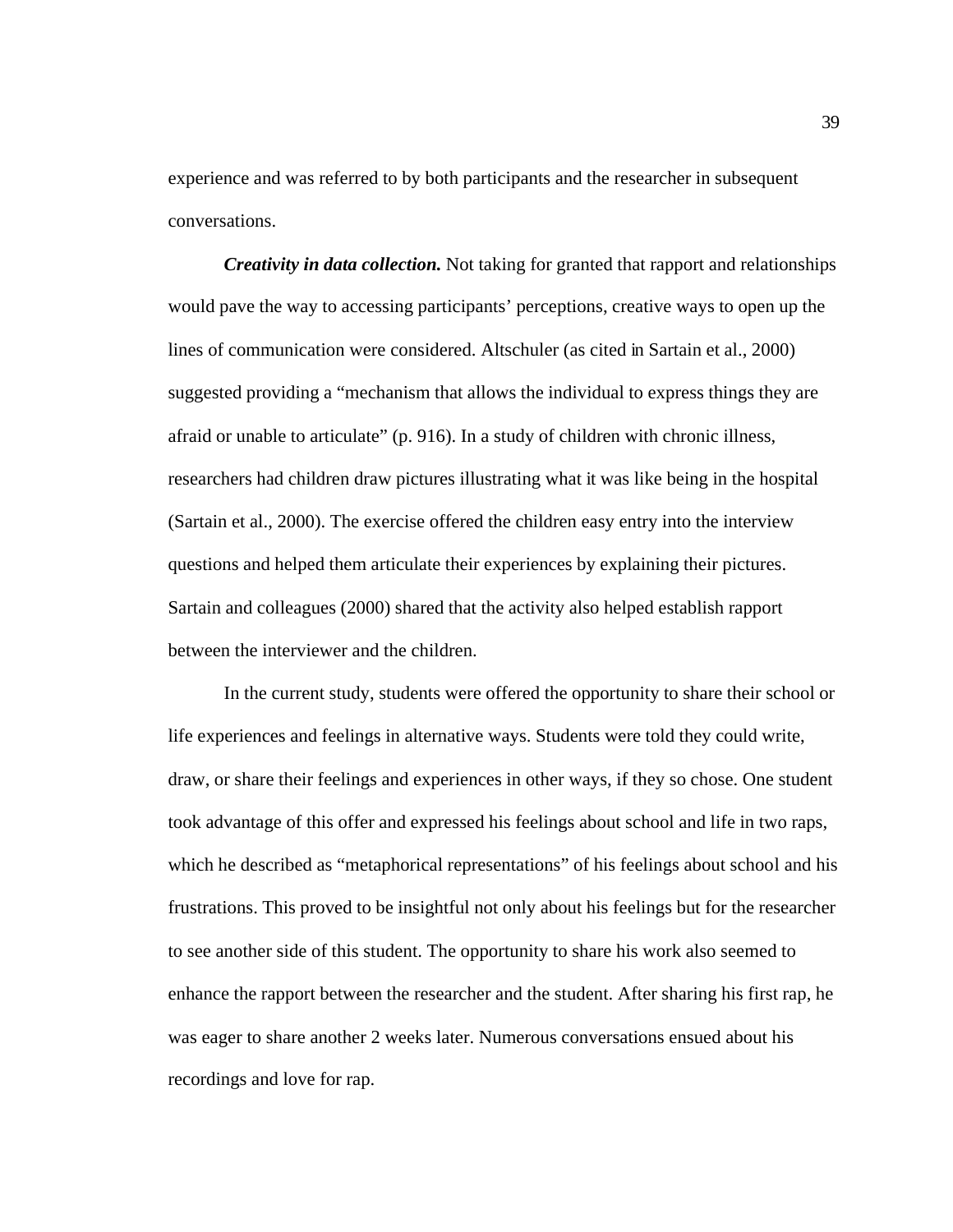In this study, emphasis was placed on accessing students' experiences and perceptions in a comfortable, non-threatening way. Having worked at the study site and possessing a philosophy of the importance of knowing students, the relationships and trust previously established with participants helped provide the foundation of positive relations for quality research. The time spent with students in interviews and casual conversations enhanced the existing relationships and rapport.

# **Data Analysis**

Organizing and analyzing data was an ongoing process throughout the research study with an end goal of reducing the data "into a compelling, authentic, and meaningful statement" (Janesick, 2000, p. 388). From a comparison of methods among various researchers, six steps were identified for the purpose of data analysis and presentation. The steps were (a) organizing and preparing the data for analysis, (b) reading the data and getting a feel for the meaning, (c) coding the data, (d) identifying themes and categories, (e) assembling the data in each category, and (f) interpreting the findings and deciding how to present them.

The first step was to get the data organized and ready for analysis (Creswell, 2003). Before analysis could begin, interviews had to be transcribed. Although known as a tedious and time-consuming process, transcribing interview tapes helped the researcher become more familiar with the dataset. Due to the time investment in transcription, the researcher was very familiar with the data and could easily access it, recalling specific comments or topics that were discussed.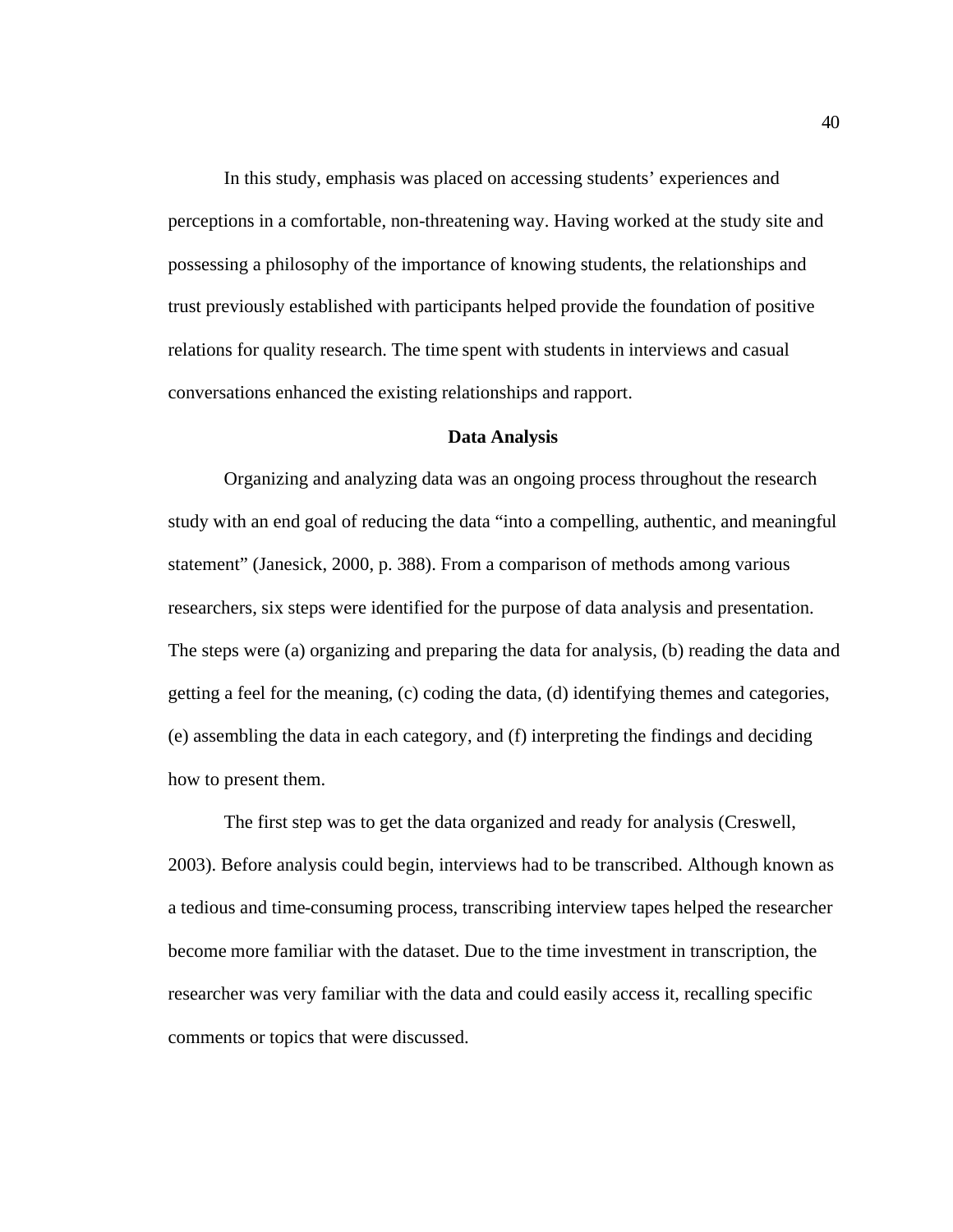Once transcription was complete, the collected data was read to begin getting a feel about the meaning of the information (Creswell, 2003). Questions were asked such as, "What are the general ideas?" "What is the underlying meaning?" "What is the tone?" MacLeod (1987) suggests "insight comes from an immersion in the data, a sifting and resifting of the evidence until a pattern makes itself known" (p. 173).

Coding was the next step. Tesch (as cited in Creswell, 2003) suggests starting with one document and making a list of the topics seen in the data. After completing this for several of the documents, similar topics were clumped together. Organizing the data in this manner began the process of taking raw data and clumping it into smaller units (Creswell, 2003; Mertens, 1998).

Next, the codes were used to identify themes, patterns, and categories (Creswell, 2003; Mertens, 1998; Miles & Huberman, 1994). Once again, the researcher's familiarity with the data from the time investment of transcription proved helpful in identifying themes. Additional data were still being collected while themes were being identified. As more data were collected, prepared, and analyzed, the refinement of categories and themes was taking place. New data were sorted into either existing or new categories that emerged, which involved testing the categories already in use.

Miles and Huberman (1994) remind researchers to not only look for patterns but also for data that does not fit into the pattern and stands in opposition of previous themes. Janesick (2000) refers to these as "points of tension" (p. 388). These outliers, or points of tension, were used to refine the emerging themes and hypotheses. This form of negative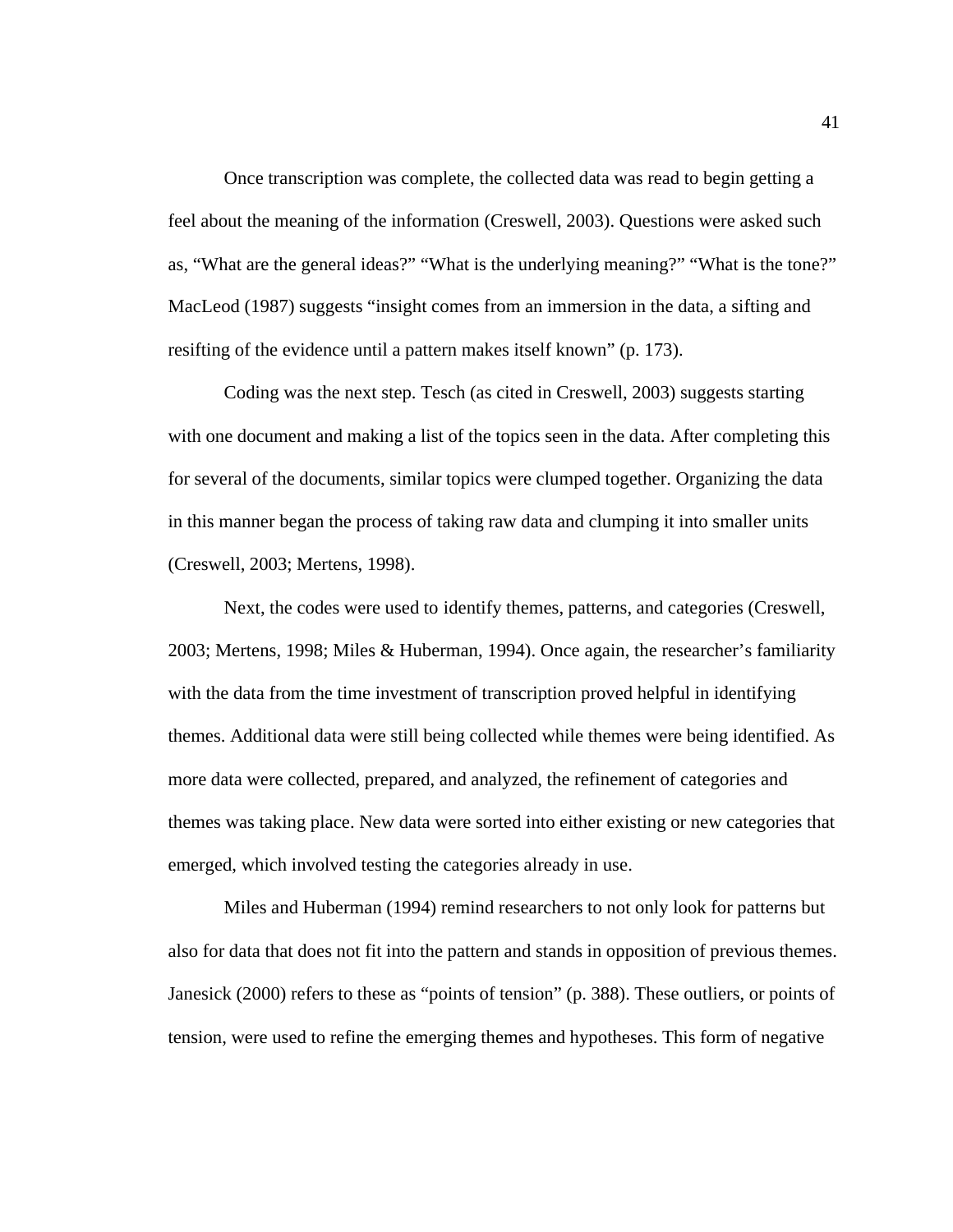case analysis aided in establishing trustworthiness in the study and findings through continuous refinement.

Member checks and peer debriefing sessions helped the researcher stay grounded in the data. Realizing that spending numerous hours immersed in the data can result in not being able to see it, these strategies helped avoid what Kleinman and Copp (1993) label "reader's block" (p. 24). Member checks consisted of sharing summaries of the student interviews and the researcher's analyses with student participants. Taking into account participants' reading abilities, students were given the option of reading the summaries independently or having them read aloud to them. Each student chose to have the information read aloud. These sessions, like the interviews, were conducted at times that minimized the loss of instructional time. Students were encouraged to share feedback, make suggestions, or request changes if they did not agree with the researcher's summaries and analyses. Only one student requested a change in how something was worded because he said it made him sound like a punk. His request did not change the context of the material.

For the purpose of peer debriefing, peers and colleagues were identified with whom to discuss emerging themes and to pose questions to help clarify the direction of the study and the findings. The group was also asked to read the descriptive summaries which contained the introductions of the 5 participants. The members provided feedback on whether or not the introductions painted clear pictures of each of the participants (Wolcott, 1994). Members of this group included two veteran educators who are faculty members of Wilson Andrew and Ph.D. recipients, and one retired school administrator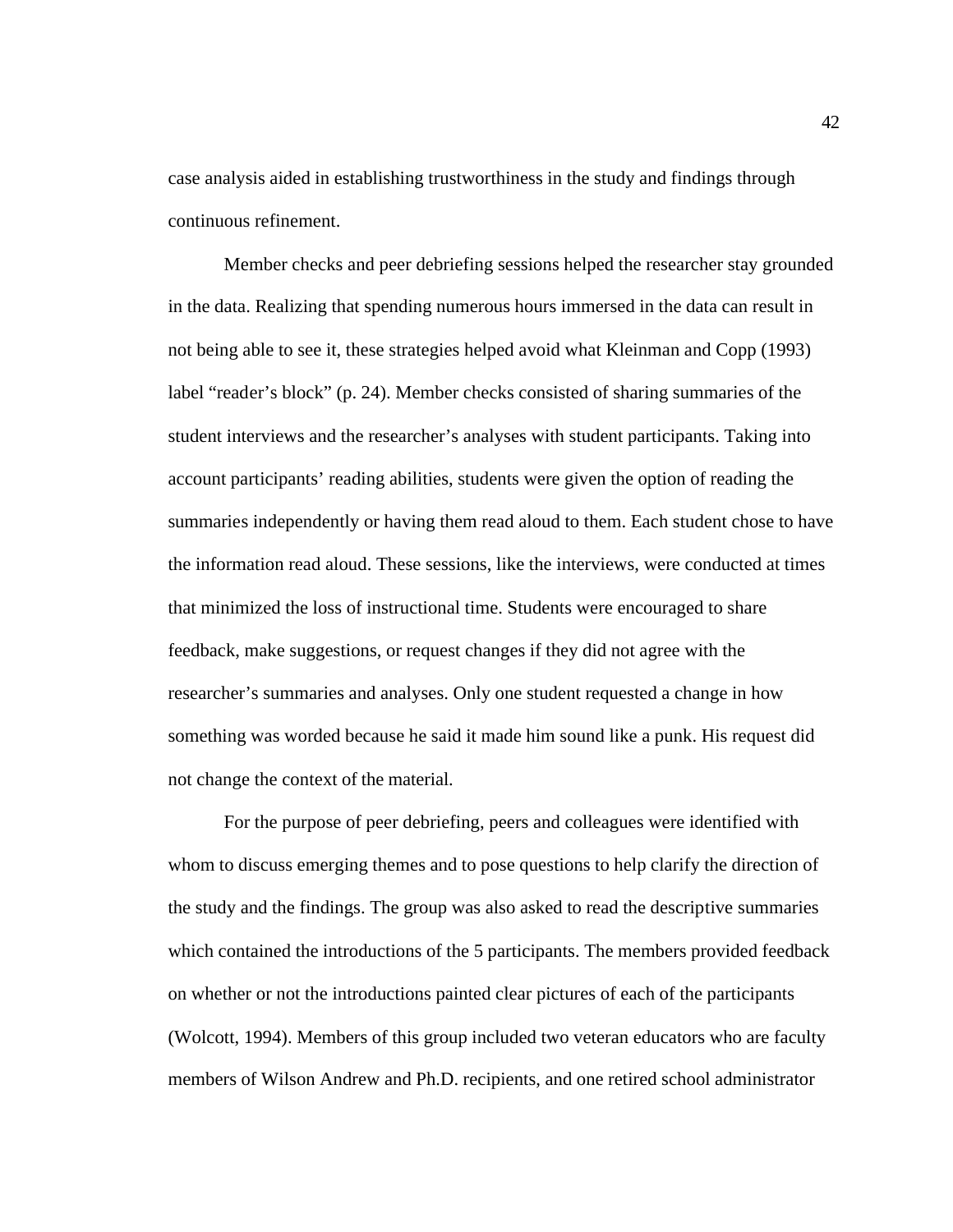from Wilson Andrew. Interaction with this group was varied. The school faculty members were more readily accessible at the study site and were easier to engage in frequent, casual conversations about the research process. The third member was available through phone conversations, e-mails, and periodic casual meetings. Additionally, conversations about the study were held with an African American minister from the community and an African American male educator who did not work at the research site.

After coding the data and identifying categories, the specific data that belonged to each category were reorganized and sorted, accordingly (Creswell, 2003; Weiss, 1994). The first attempt in doing this involved making a copy of the original data documents and cutting up the duplicate copy to re-sort the data into appropriate categories (Weiss, 1994). Found to be a time-consuming and counter-productive process, the researcher chose to use word processing software to accomplish the reorganization of data.

Lastly, the findings and interpretation are presented herein. Lincoln and Guba (as cited in Creswell, 2003) refer to this as presenting the lessons learned from the study. The presentation of the data and findings are grounded in Harry Wolcott's (1994) work on description, analysis, and interpretation as a three-part approach to transforming qualitative data.

Wolcott (1994) suggests using three sections to describe, analyze, and interpret qualitative data. The first section, description, lets the data tell the story. In this study, description tells the stories of 5 participants based on the data with minimal analysis. The analysis section identifies themes that exist in the data. This section remains heavily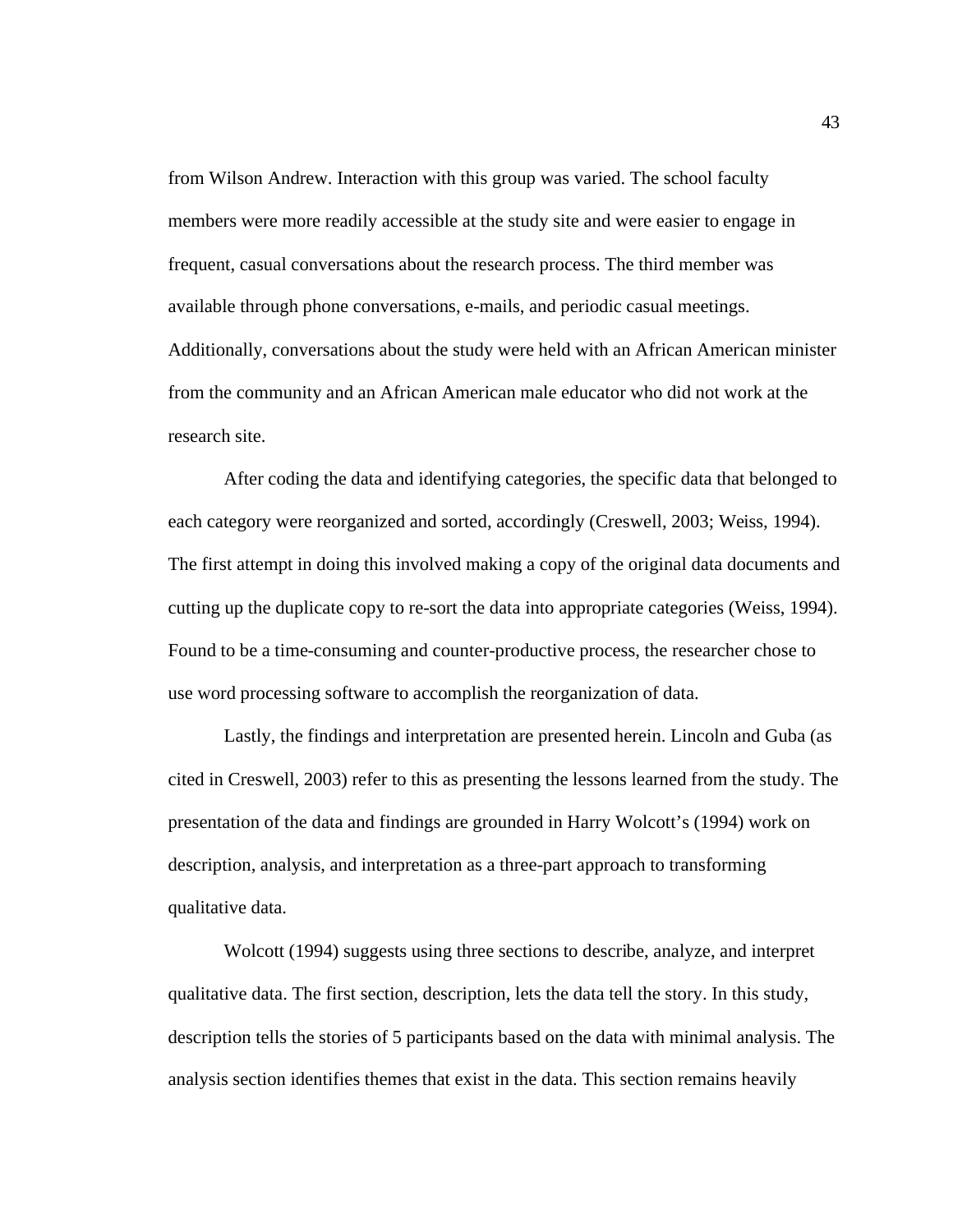grounded in the data and summarizes what was counted or measured (p. 30). The last section, interpretation, explains the meaning and significance of the findings. Based on Wolcott's three-part approach, Chapter IV is the description, Chapter V is the analysis, and Chapter VI is the interpretation.

#### **Researcher Subjectivities**

Conducting a study in one's own worksite is filled with potential. This potential contains both positive and negative aspects of either enhancing the study or inhibiting it by prior affiliation with participants. The same is true for the differences in race, gender, and socioeconomic status between the researcher and the participants. The potential for power issues existed in this study given the researcher's position as a school administrator in the study site. Each of these factors resulted in the possibility of either the researcher influencing the study or the study influencing the researcher (Creswell, 2003; Mertens, 1998; Miles & Huberman, 1994). Attempting to avoid these biases is critical to conducting a quality study.

## *Doing a Study in Your Own Building*

Many have talked about doing a study in one's own backyard. Associated risks include issues of subjectivity and confidentiality. Conducting research within my own building revealed pros and cons that should be mentioned to assist others in deciding whether or not to conduct research at home or travel elsewhere. Fortunately, other researchers have been willing to open up a behind the scenes look to allow readers to see more than is provided in the typical methodology section (Lareau, 1989; MacLeod, 1987). It is helpful for young researchers to learn about the "traps, delays, and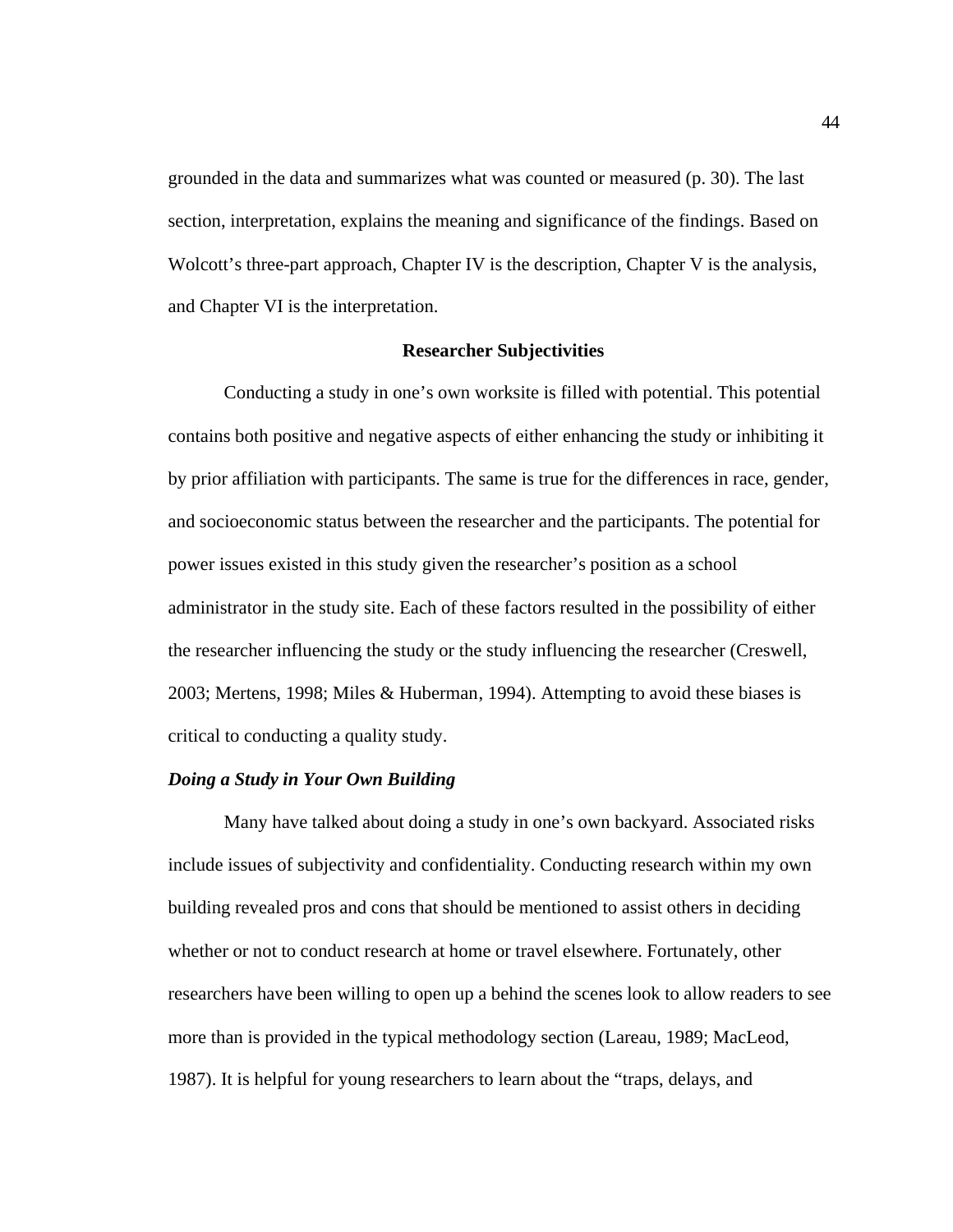frustrations" that occur during research and what was learned or gained from them (Lareau, 1989, p. 187).

The three pros to doing this research at my current worksite include convenient access to students, access to school-collected data on students, and a pre-established relationship with each student prior to the study. The cons of research in one's own setting include dealing with the possibility of influencing students' responses due to the researcher's position in the school and battling obstacles that arise as a part of the job.

The positive aspects of conducting research at home outweighed the negative aspects in this study. Students were easily accessible to the researcher, assuming they were at school on the days interviews were to be conducted. Saving on travel time and having to coordinate with another school to schedule interviews or observations, working on site was convenient. Additionally, after the bulk of data had been collected, quick follow-up questions could be handled simply as opposed to traveling to another location for one or two clarification questions.

Although it was on the researcher's calendar that an interview would be taking place, students were not informed ahead of time of the interviews. Interviews were set up by the researcher and were sometimes changed on the spur of the moment due to various obstacles. An irate parent, a discipline referral demanding immediate attention, or the principal being out of the building were impediments to remaining on schedule with interviews, which caused this first pro on convenient research in one's own setting to also be listed as a con.

45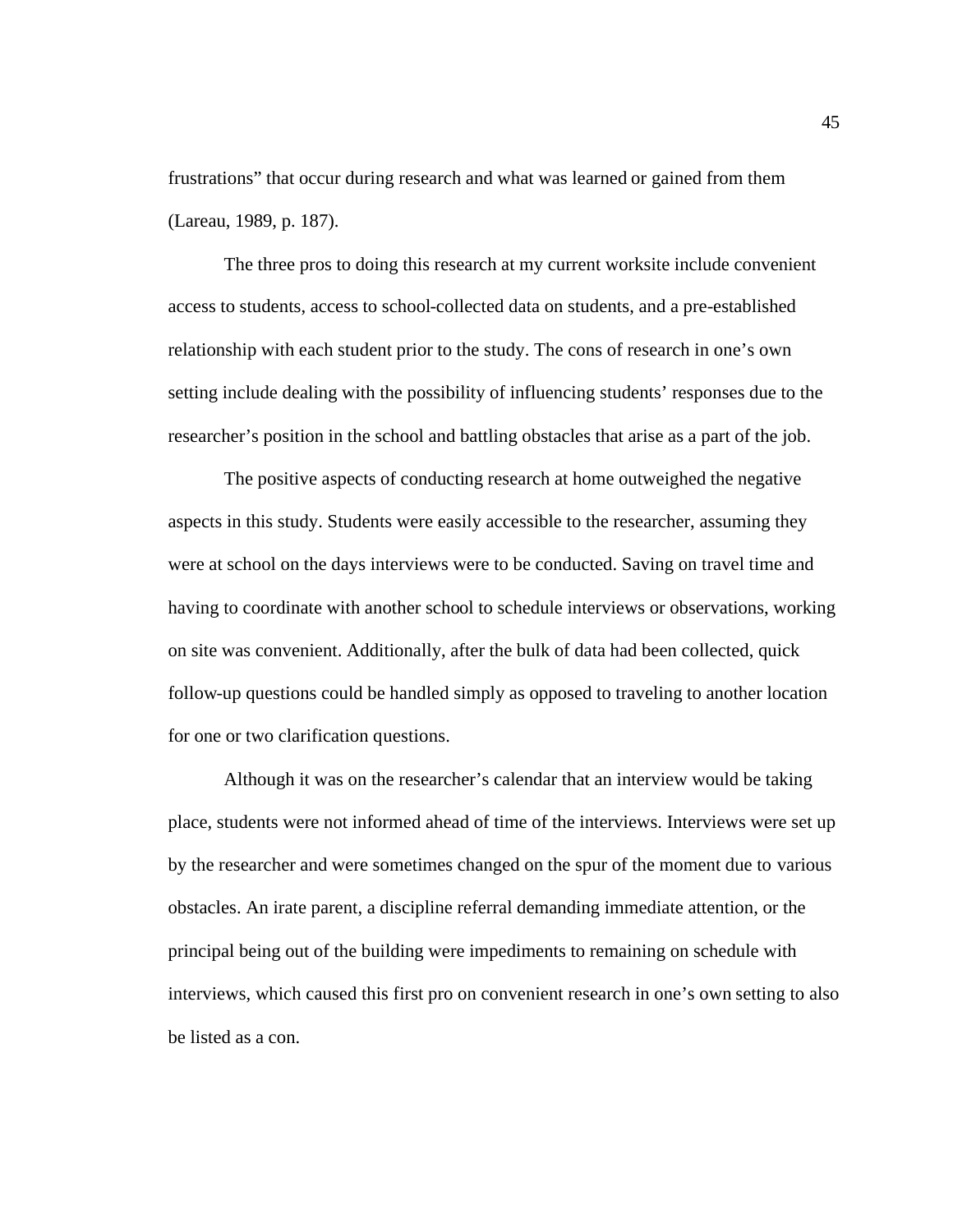Having convenient access to the school's data on students was another positive aspect of the convenience of working in one's own site. Students' cumulative folders, including yearly report cards and testing information, were less than 20 feet away. Students' current year report cards, discipline profiles, and attendance summaries passed through the office as a normal part of the job and did not require trips to other schools or the system's central administration building to acquire.

Each of the 5 participants in the study had attended Wilson Andrew since sixth grade. Therefore, when each was a sixth-grade student, I interacted with them as their grade level administrator. Outsiders could consider pre-existing relationships with each student as a negative impact on the collection of data since this role often involved disciplining these students. However, only the participants and the researcher know and can attest to the fact that the relationships they shared contributed to the study in a positive manner. Time was not wasted during the initial stages of the study to establish rapport and build trust. Although the researcher and the participants had pre-existing relationships, the relationships strengthened even more as a result of the study.

Near the conclusion of the study, a final interview was conducted with each student to ascertain his feelings of participating in the study. Each student responded that it was an enjoyable experience and they would eagerly participate in another study in the future. References to having someone listen to them and trusting that what they said would remain confidential were common responses and contributed to students' sharing valuable information.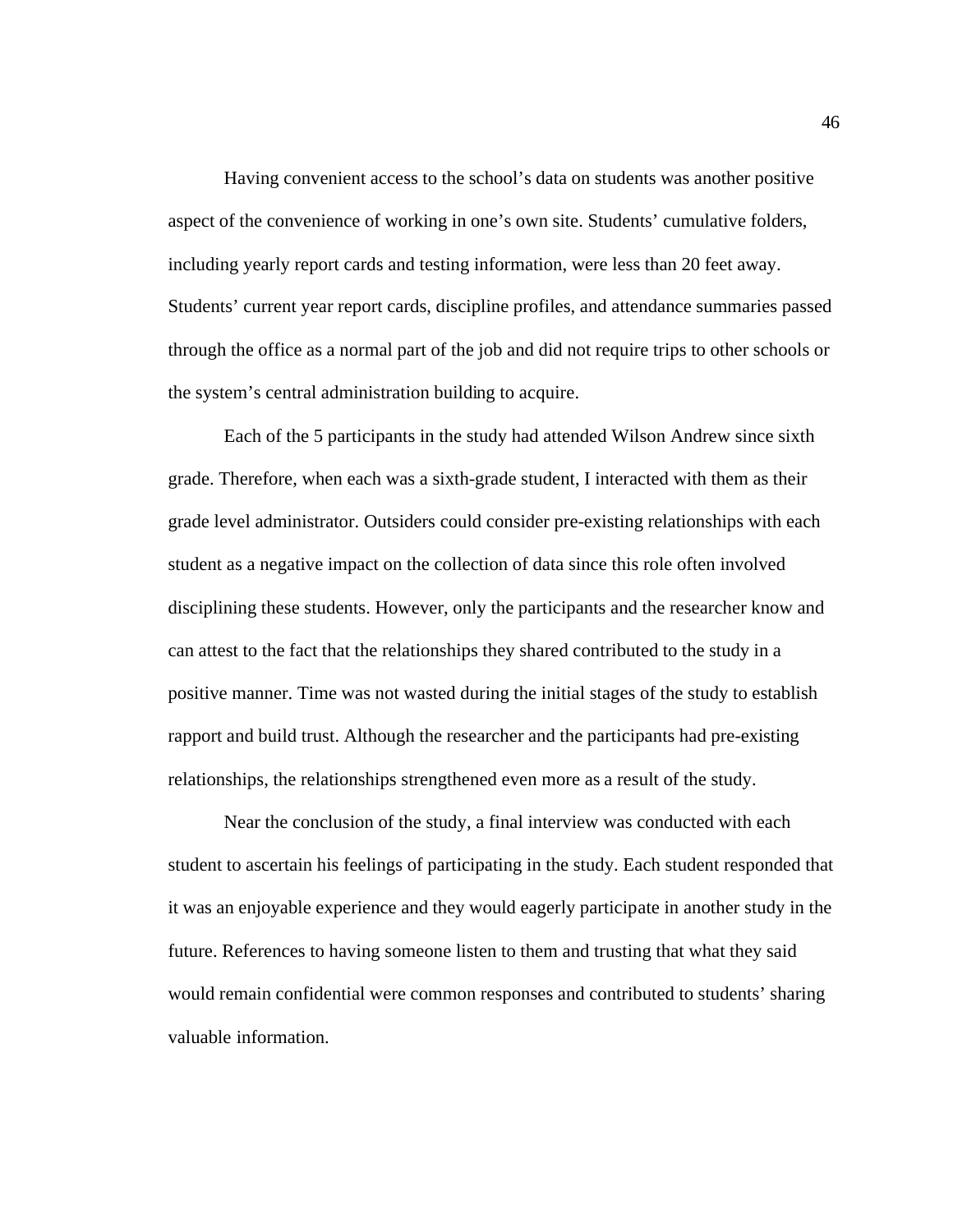The negative aspects of conducting research in one's backyard dealt with remaining aware of the potential influence of the researcher-administrator and the unpredictable nature of the job, more than anything else. As an administrator in the school where research was being conducted, students had to feel comfortable and free to express their thoughts without fear of judgment or breach of confidentiality. The positive rapport established with students during their careers at Wilson Andrew was a factor in this. Secondly, students continued to deepen their comfort and trust over time. Confessing illegal activities or negative feelings about teachers, students seemed to feel comfortable confiding in the researcher.

The largest obstacle in the study was dealing with the nature of the researcher's administrative position in the school as it pertained to unscheduled events arising in the course of the day. These unpredictable occurrences seemed to occur when interviews or observations were scheduled to be conducted. Students were not aware of when interviews would be conducted so they were unaware that a scheduled interview had to be put on hold because of Jarrod's upset mother in the office, a fight in the hallway, or the principal leaving for a meeting.

Early in the data collection phase, I envied fellow doctoral candidates for conducting research at locations other than their worksites. Hearing others describe taking 4 or 5 days off to conduct research and completing their data collection on those days, I believed I had made a grave mistake. Their simple and clean approach to data collection was neatly contained in a few days in the research setting.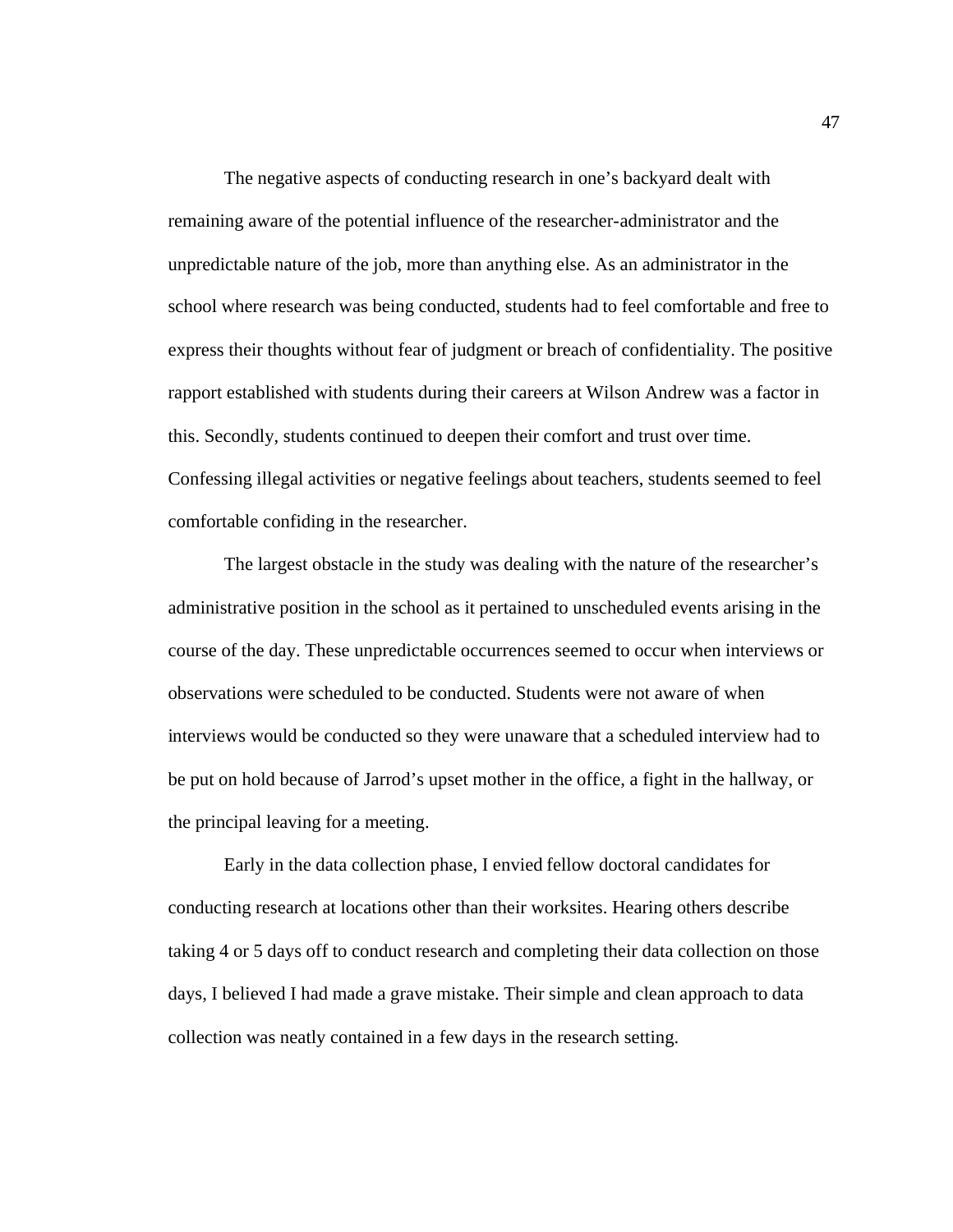After completing the data collection in my own backyard and dealing with the pros and cons, I feel confident that staying at home to collect data was the best choice in this case. Many times I returned to participants for clarification of an answer or to ask a follow-up question and was able to do so rather freely. Additionally, regularly seeing and interacting with study participants strengthened the relationships and enhanced the experience for both the students and the researcher. Four days or 10 days in the setting could not touch the quality of the data and rapport obtained in the current study by having daily contact with the study participants.

## *Issues of Race, Age, Gender, and Class Status*

Issues of race, age, gender, and class status must be taken into consideration between the researcher and the participants (Seidman, 1991). Understanding that a researcher's subjectivity is "like a garment that cannot be removed," it must be acknowledged and accounted for in a way to minimize its effect (Peshkin, 1991, p. 286). As a White female in her mid-thirties from a middle class background, the researcher was aware that these issues could come into play while conducting a study of African American boys from low socioeconomic neighborhoods.

The researcher and participants' positionalities played a role in this study. Positionality, as defined by Cooper (2003) refers to "how one is socially located (or positioned) in relation to others, given background factors such as race, class, and gender" (p. 107). Cooper goes on to state that positionality also relates to an individual's power and privilege in the dominant social structure. As a result of an understanding of how my positionality and the students' positionalities could influence the data and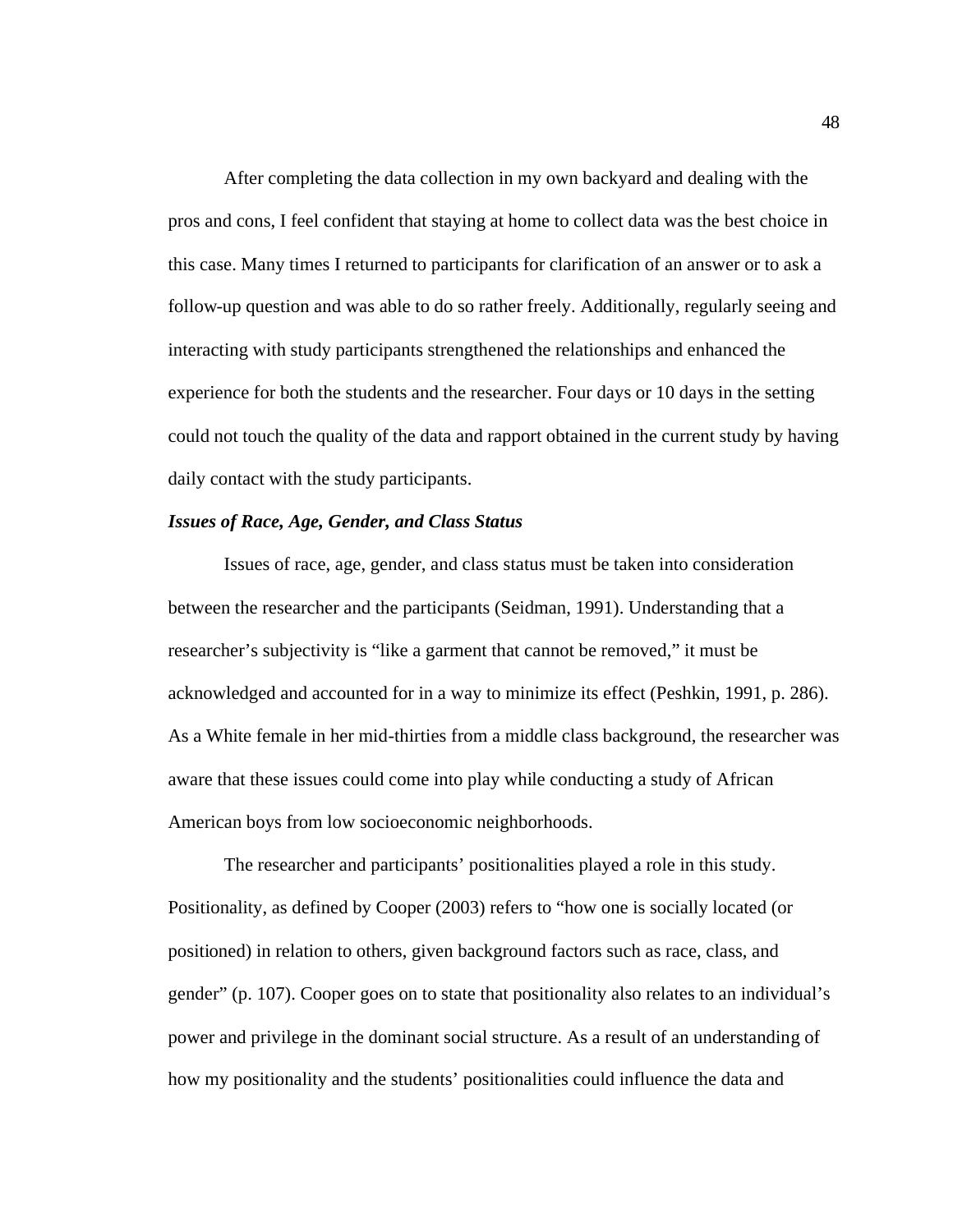findings, careful consideration was used during the planning, implementation, and analysis stages of the research.

Understanding that everything we see and hear is filtered through a cultural lens, the story must be told through the students' words for they are the only experts on their lives (Delpit, 1995). "There is no clear window into the inner life of an individual. Any gaze is always filtered through the lens of language, gender, social class, race, and ethnicity" (Denzin & Lincoln, 2000, p. 19). Using student interview excerpts allows the reader to hear the students' voices and avoids burying their experiences in the words and simple translations of the researcher.

Compounding these issues of race and class were other variables, such as having extensive experience with these students and positional power within the school. It was the researcher's responsibility to acknowledge the presence of such issues and plan and implement a study that would benefit from and remain sensitive to each one.

#### *Issues of Power*

Issues of power surface in a variety of ways in society, as well as in schools (Elwood & Martin, 2000; Fordham, 1996; Sartain et al., 2000). Race, class, gender, age, and position influence expectations, experiences, and accepted norms and values (Delpit, 1995; Nieto 1999; 2004). Within the world of research, issues of power are very likely to influence research, data collection, relations between participants and the researcher, and, as a result, the quality of the study and its findings.

A power issue could be based on differences in gender between participants and researchers. Some may view an adult male interviewing young girls as a gender issue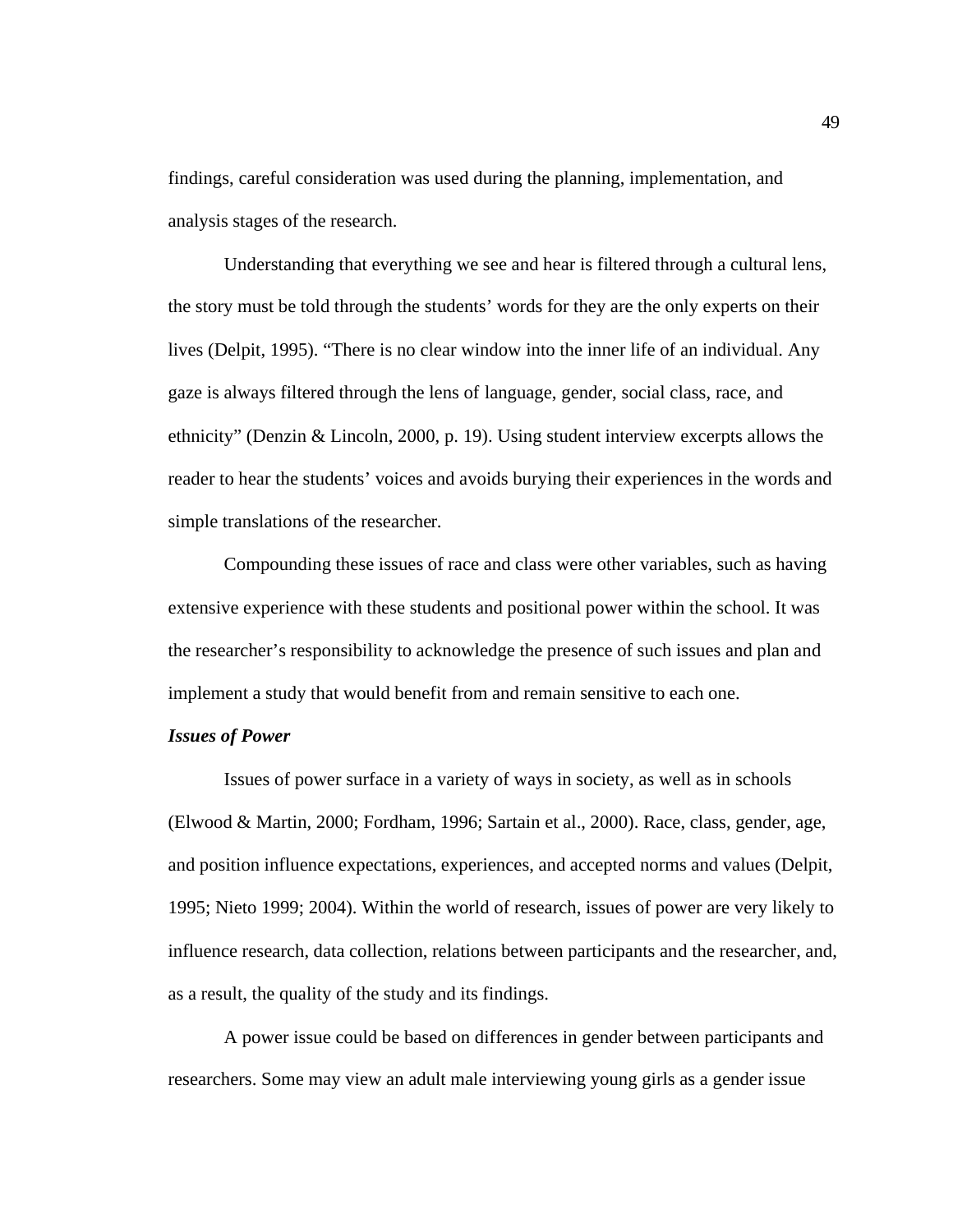based on society's labeling of males as the dominant gender. Hints of females not being able to control the focus of interviews, male participants' dismissive attitudes with female researchers, and the influence of sexist attitudes are all possibilities within research (Seidman, 1991).

When determining the impact of gender difference between the researcher and the participants, the area of focus should also be taken into consideration. Although the gender difference in this study is obvious, the topic of study did not necessitate a male interviewer. If the topic happened to be a gender-focused area of study, gender would have likely played a more important role.

What is important is the willingness to enter meaningful conversations with participants and give them the opportunity to tell their stories (Mertens, 1998). Differences in age, race, and class were likely to play a larger role than gender in influencing the student participants in this case.

Holt (2004) draws attention to the difficulty in separating the researcher as an adult from the role of an adult, which is often infused with power when relating to children. In her research, she reflected on her identity in the eyes of children and monitored how she presented herself in interactions with students. Avoiding a hierarchical relationship with children, she sought to be accepted as more of an equal to children by being included in their games and discussions, which took place in their social worlds. Not free from slippages, Holt found herself almost forced back into an adult role, which ultimately impacted the children. Such unavoidable slippages describe the difficult and delicate nature of research and the role of the researcher.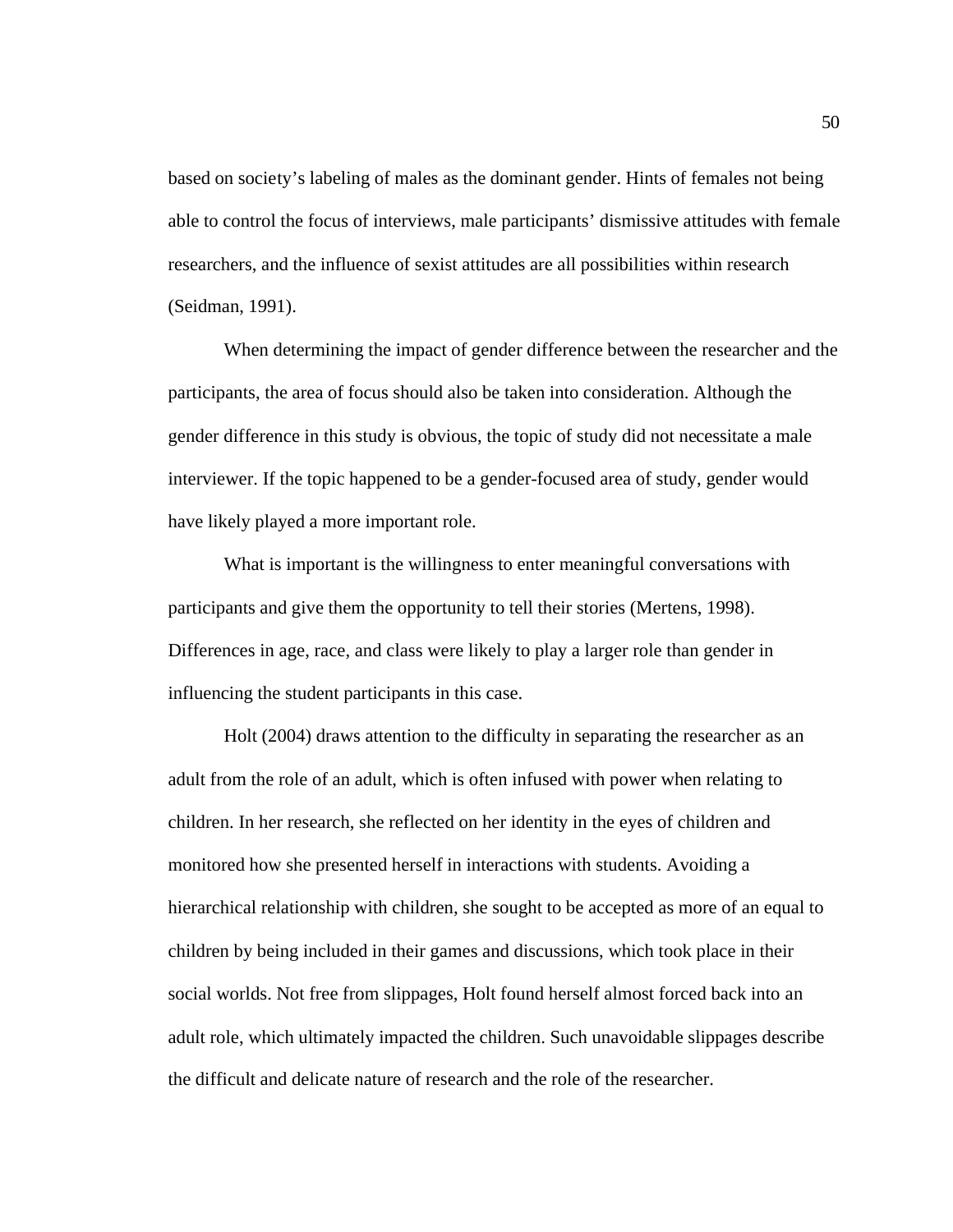In an effort to minimize the chances of being forced back into the adult role as described by Holt (2004), I was never involved in anyway in disciplining the participants. Risking the trust that had been established would have been a blow to the study and the data. To further separate my role as a researcher and administrator, the age-old rule of "no candy allowed" was often violated. Many conversations took place between the participants and the researcher while sharing a candy bar. Additionally, a silly ritual I followed at the beginning of each student interview was removing my school identification tag and placing my phone on vibrate. The items were placed to the side as a means of separating the time spent together as a participant and researcher from student and administrator.

Adults may assume that because they were once children, they know how children feel and will be able to relate easily to children (Holt, 2004; Sartain et al., 2000). Any teacher, particularly a middle school teacher, is likely to say that it is not nearly that easy with this age group. Adults' thinking and children's thinking are, fortunately, separated by life experiences, age, world knowledge, and other factors. Fine and Sandstrom (as cited in Holt, 2004) describe adults' inability to cross over to children's views as "being limited by their adultness" (p. 18). Therefore, research strategies were selected that would access the students' experiences and perceptions.

#### *Intersection of Race and Class*

Not only does my "adultness" contain power issues but skin color and perceived class status also contain issues relating to power. Seidman (1991) states that due to our country's history of racism, positive interviewing relationships between Whites and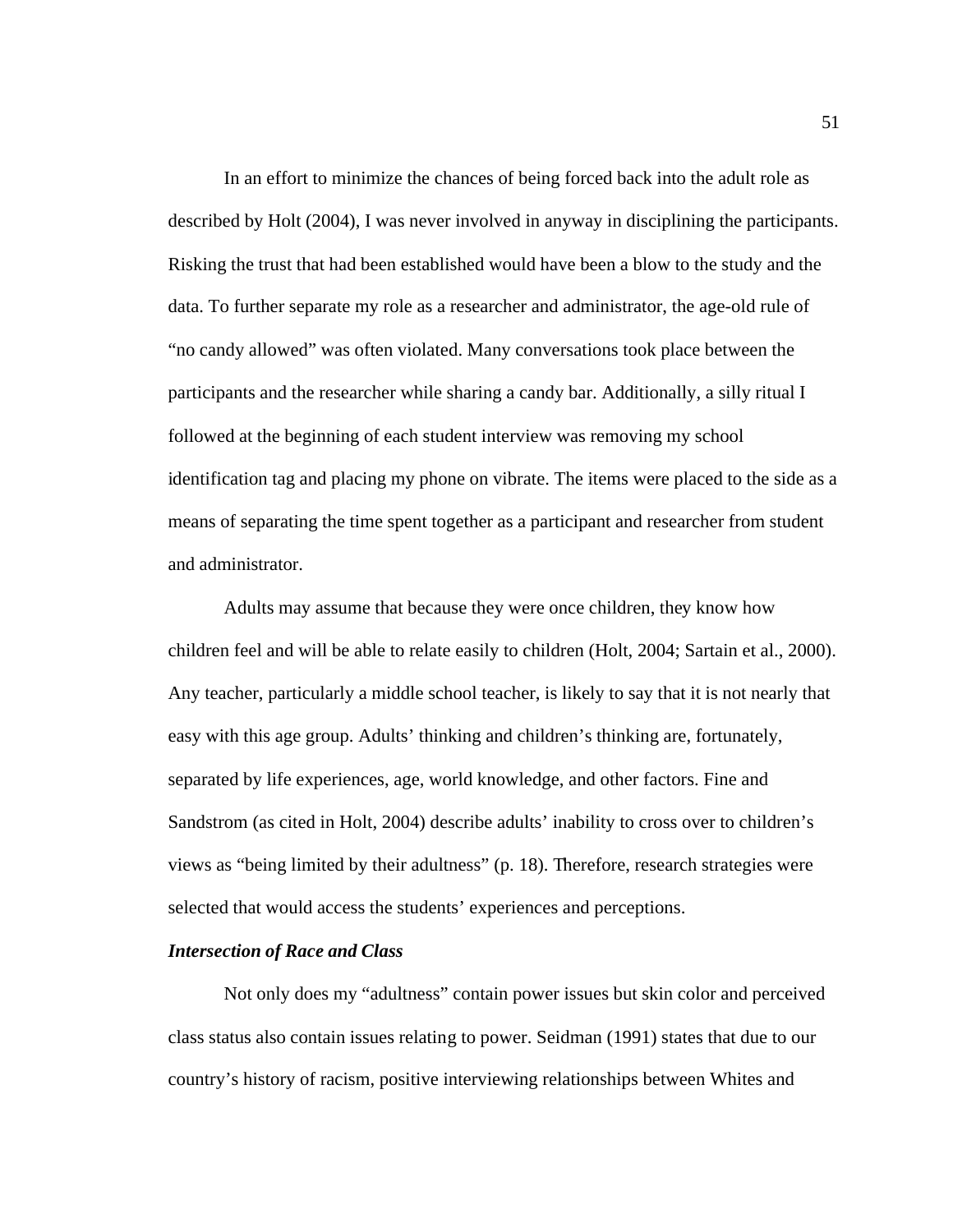African Americans may be difficult to establish, but not impossible. In this situation, considering my passion for the students and the topic, in addition to the rapport previously established with this pool of students, this was not seen as a grave concern; however, nothing is ever foolproof. Just when the researcher feels the most comfortable with the established rapport and feeling that participants are going to tell all, is the very time when she must be on guard (Kleinman & Copp, 1993). Constant attention was given to remaining sensitive to the influence of the differences in race and class between the researcher and the participants.

Although raised in and living a middle-class lifestyle, the majority of the researcher's work experience has been in inner city schools and organizations serving predominantly African American youth from low socioeconomic backgrounds. Working as a teacher and administrator for thirteen out of fifteen years in inner city middle schools, volunteering at an inner city recreation site, and directing one chapter of the city's inner city youth tennis program, have provided the researcher with a wealth of background experience with inner city students.

Seidman (1991) gives credence to individuals' exposure to social class structures outside their own backgrounds. Researchers who have had little exposure to individuals and classes from different backgrounds may have greater difficulty in accessing the inner thoughts of these individuals and establishing a rapport, which would strengthen the quality of the study. To remain aware of personal subjectivities, a number of precautions were taken. Remaining conscious of how I was viewed by students, using a conversational tone and language set void of educational jargon, and remaining open to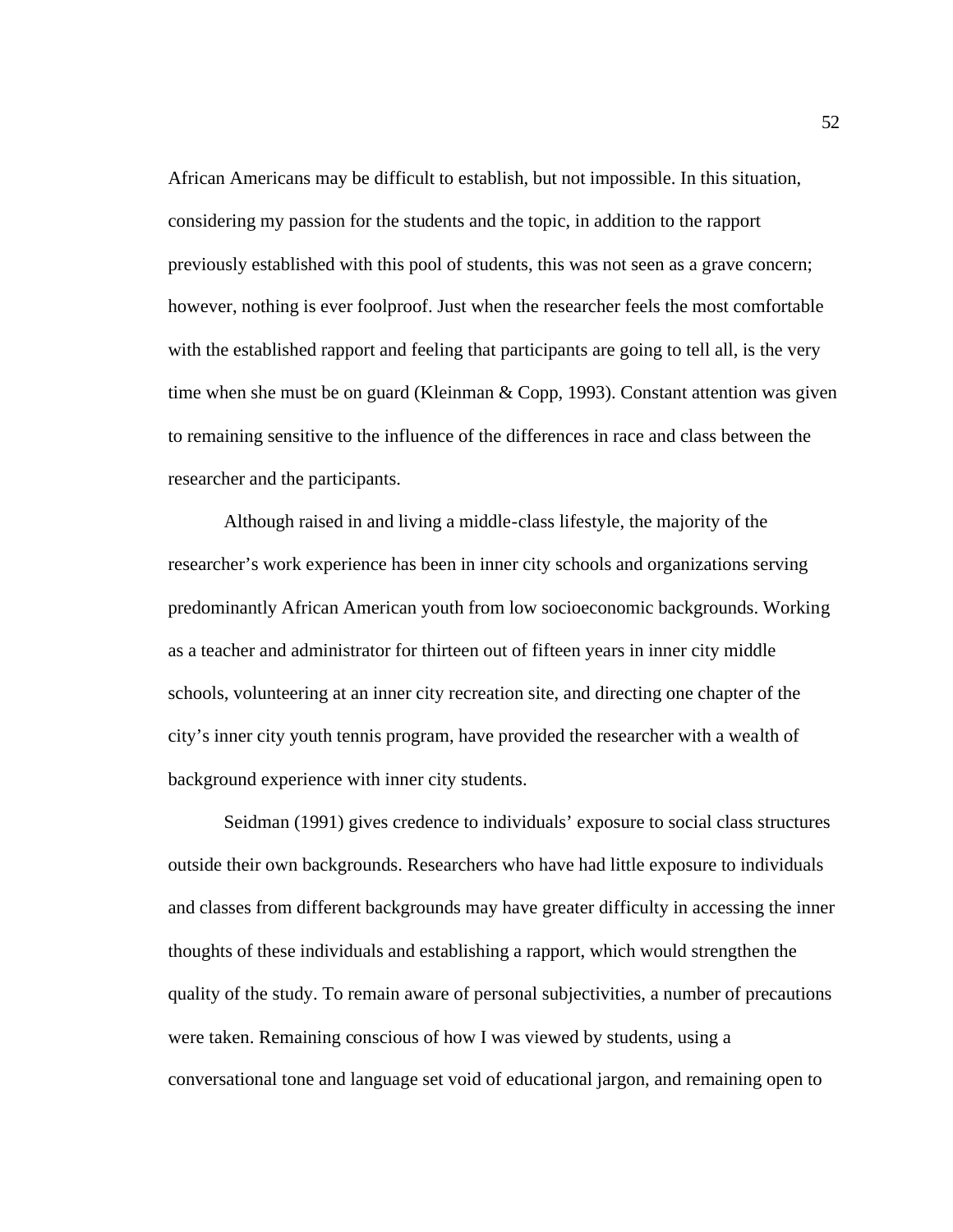hearing and understanding students was critical in limiting the influence of my race and class status.

## *Trustworthiness*

Researchers in general have to work to establish trustworthiness in their research endeavors. Combating accusations of soft or sloppy research, qualitative researchers are charged heavily with the responsibility of proving their methods and credibility of findings. Substituting alternate terms for traditional terms, Lincoln and Guba (1985) propose the following as the beacons of research trustworthiness: credibility, transferability, dependability, and confirmability.

Establishing credibility requires ensuring design decisions and procedures contribute to uncovering credible information resulting in the participants verifying that the researcher's interpretations of the data are valid. To increase the likelihood of uncovering credible information, the researcher spent a prolonged period of time in the research setting, built trust with participants and those within the setting, and followed principles of triangulation (Lincoln & Guba, 1985; Mertens, 1998; Miles & Huberman, 1994).

Being an accepted member in this research setting and having prior relationships with the students enhanced the study. Although working in the setting seemed to be an advantage, it could, in some cases, be a disadvantage. Guarding against preconceived ideas and biases due to over familiarity with the study context and students' histories within the school was critical to remaining objective. Additionally, looking for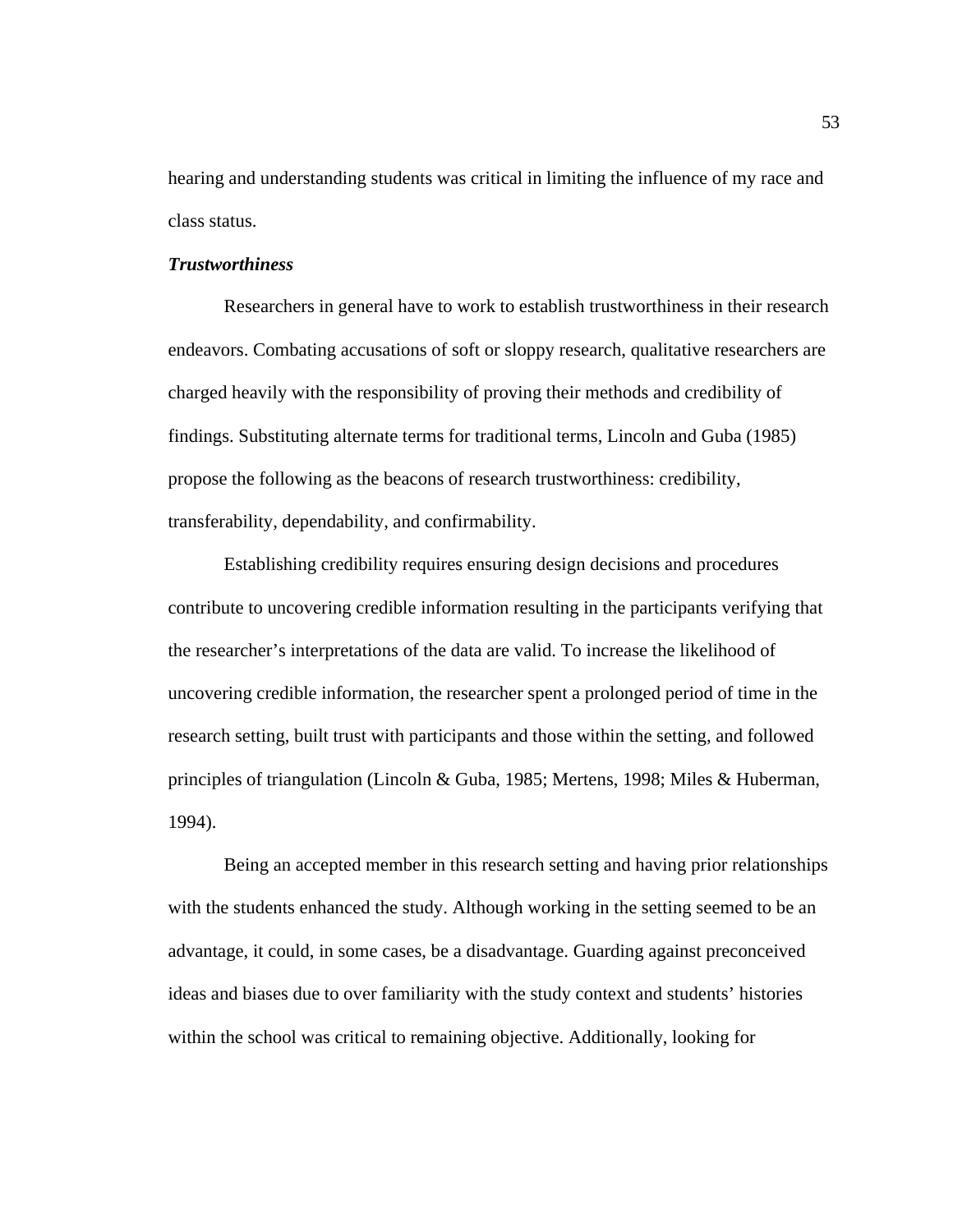indications of participants wanting to please the researcher by conjuring up "acceptable" responses was a consideration of which I remained conscious.

Another strategy used to enhance credibility of the study was triangulation. Triangulation, or the use of a variety of sources and data collection methods, enhances the credibility of findings (Creswell, 2003; Denzin & Lincoln, 2000; Lincoln & Guba, 1985; Mertens, 1998). Instead of triangulation, Richardson (as cited in Janesick, 2000) uses the term crystallization. Providing a multifaceted view of the object of study is the crux of crystallization. Students' thoughts and perceptions about their school experiences provide one view. Accessing additional sources, such as observations and examination of students' cumulative school folders, provides information for follow-up interview questions. In this study, crystallization occurred through interviews, observations, and examination of student records.

Additionally, three strategies were used to corroborate the researcher's interpretations of data and findings. Member-checking, peer debriefing, and negative case analyses all served as check and balance systems to enhance the credibility of the study (Creswell, 2003; Lincoln & Guba, 1985; Mertens, 1998).

Transferability, the naturalist's version of external validity, consists of providing enough description of the research context and findings to allow someone to make a judgment about the chances of the findings holding true in another setting (Lincoln  $\&$ Guba, 1985). In qualitative research, it is the researcher's responsibility to provide thick description for the reader to make a determination of the transferability of the findings.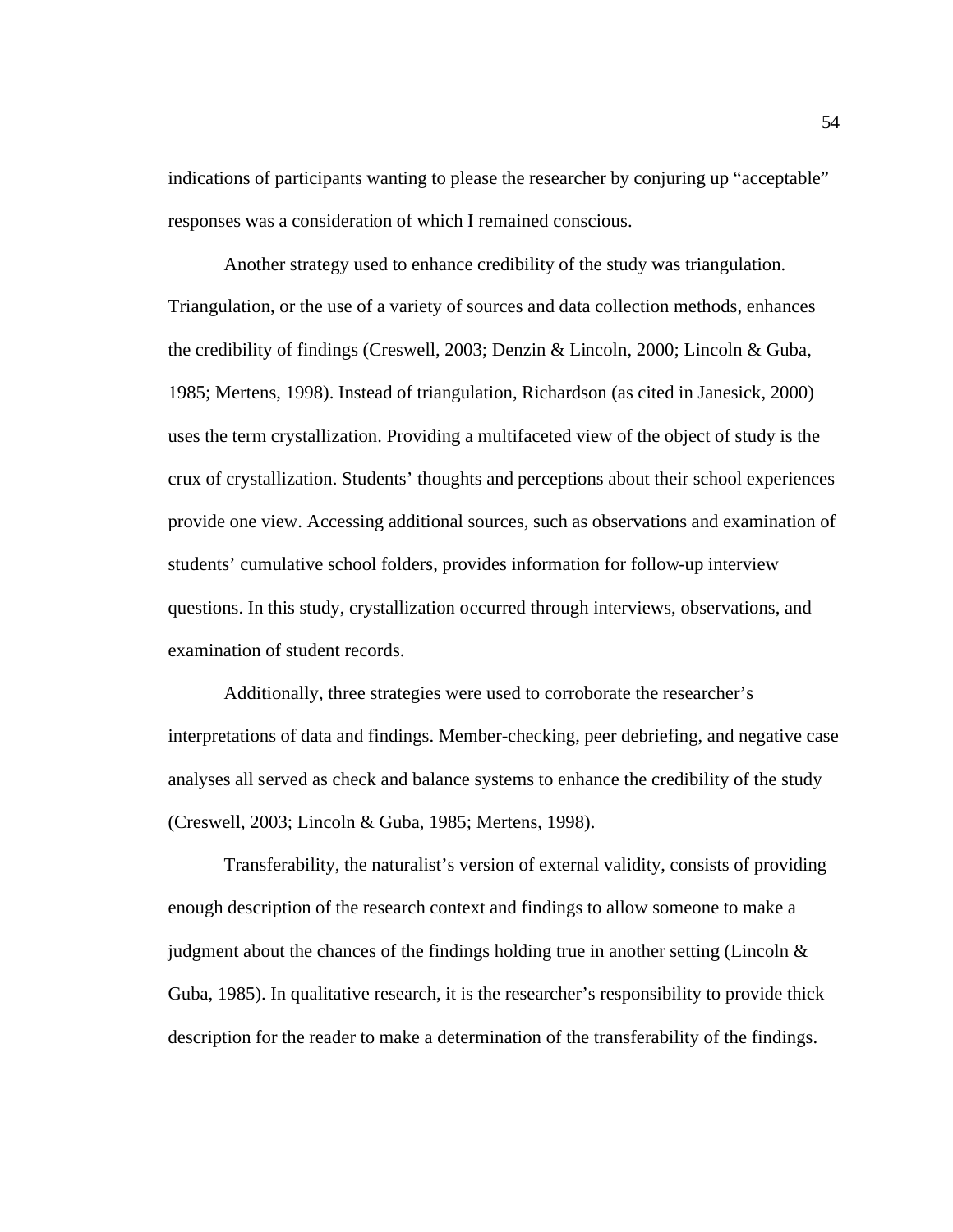However, the reader is responsible for determining the aspects of the study that can contribute to other settings.

In order to certify that the data collected in this process and hence, the findings, are confirmable and dependable and not influenced by researcher bias, an audit trail was kept (Lincoln & Guba, 1985; Mertens, 1998). Audit trails consist of documentation, including raw data, write-ups of notes, interview schedules, and interview questions. The audit trail provides the burden of proof on which the findings rest. Transcripts, recordings of interviews, and observation notes are examples of information available for review.

## **Risks, Benefits, and Significance of the Study**

The foreseeable risks to the participants in this study were minimal. The positionality of the researcher as an administrator in the study site and the use of students as participants could have posed a concern if precautions were not taken to protect this relationship. Issues of power and the protection of students' identities were factored into the methodology of this research.

The researcher's dual role of also serving as a school administrator was addressed in the study. The researcher did not have disciplinary responsibility over any students who were eligible to participate in the study. Additionally, what was shared between the researcher and participants was confidential. Information collected during the study was not used to punish students or inform fellow school administrators of students' admissions.

Students and parents were advised as to the purpose of the study and were given the choice of participating or declining participation. Students and parents were also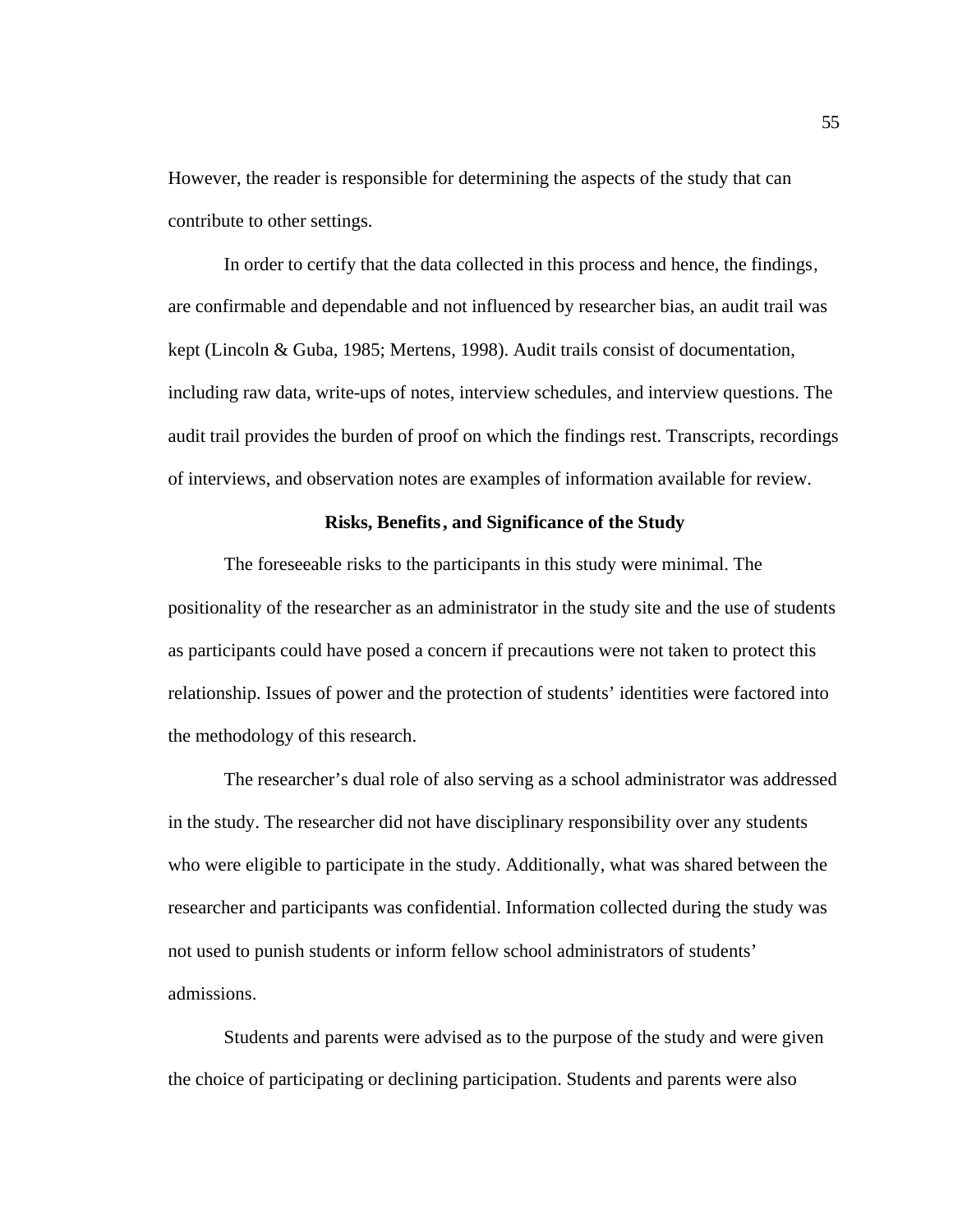informed that they could talk to the researcher about questions or concerns or withdraw from participating at any time throughout the study. Neither students nor parents raised questions or concerns.

Participants' identities were protected by the use of pseudonyms. Personally identifiable information was removed from documents available for external review. Documents such as interview transcripts, copies of report cards, and observation forms are in the sole possession of the researcher and will remain locked in the researcher's home files.

During student interviews, it was likely that students and teachers saw the researcher with the participants of this study. However, because observing and meeting with students is a normal part of my duties as a school administrator, these interactions were not necessarily linked to participation in the research study. Additionally, selecting interview sites away from high traffic areas provided additional protection for students' participation. Care was taken to protect the purpose of the time spent with participants.

Although minimal risks were identified in association with this study, there were intended benefits of the research. The study provides an insider's view to educators who are working diligently to reach all students. It is anticipated that information gleaned from this study will be used to evaluate and inform school and classroom practices and facilitate understanding of students' lack of achievement in school.

At some time, every teacher and principal will encounter students who seem to have given up. Determining what can be learned from this study's participants may yield valuable information to teachers and administrators. Without analyzing students'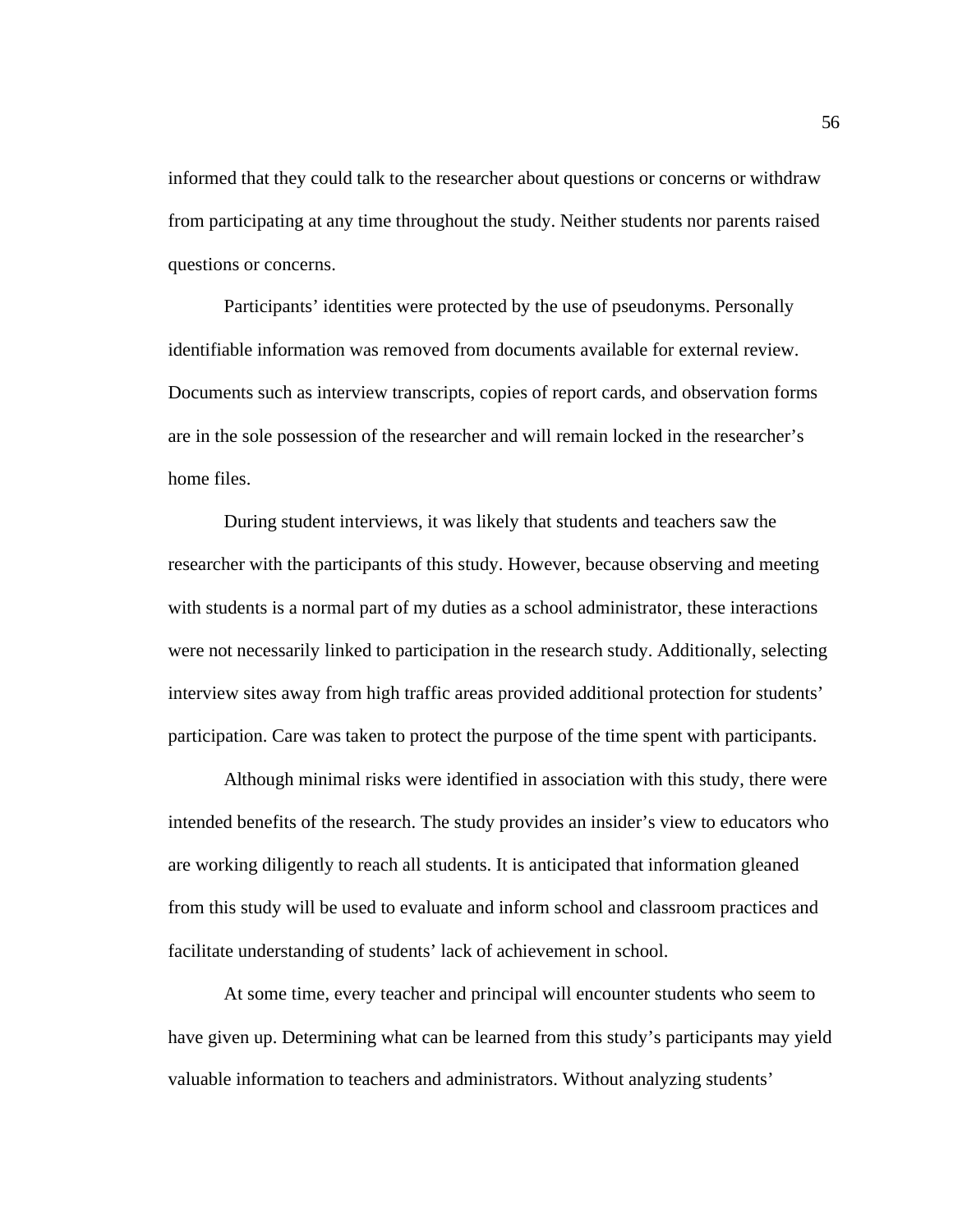experiences from their own perspectives, educators are not using all of the facts to find ways of helping. Rich description of these particular students, the context, and the findings are provided to allow readers to determine if the findings are generalizable to their own settings.

It is hoped that one outcome of this research is that these participants' lives and experiences have been positively impacted. Seidman (1991) discusses the guilt of researchers leaving the site with the feeling that they are taking more away from the study than the participants. My goal is that the representation of their voices is empowering to these students and the reciprocity that I offered them through my attention to their stories, the honorable representation of their experiences, and insight into their worlds is accepted.

## **Limitations of the Study**

The findings in this study cannot be generalized to other populations due to such a small and limited sample. The student sample in this study served a dual purpose of examining the underachievement of African American males from low socioeconomic backgrounds while exploring potential influences of Wilson Andrew Middle on their school experiences. The reader must determine if the findings of the current study are applicable to other students or settings.

Although these students' experiences both inside and outside of school are thought to be the influences on their educations, other students who have similar experiences and influences perform well in school. Other students at Wilson Andrew who live in the same neighborhoods, are exposed to the same influences, and are from families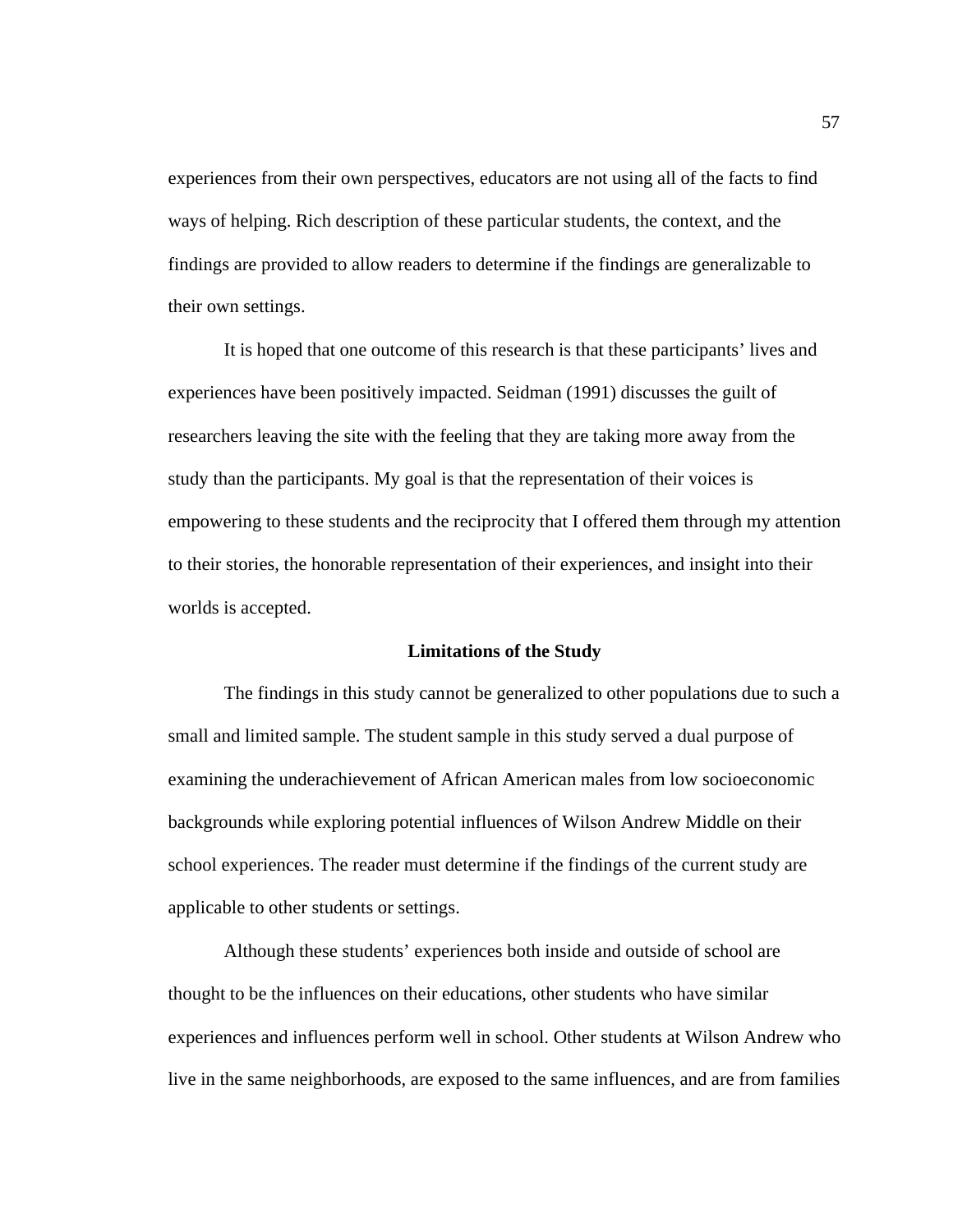of the same socioeconomic level and circumstances are demonstrating success in school. For future research, a comparison study in which the findings of the current research are compared to a similar sample of students who are achieving in school would support literature on resiliency and the current findings or identify additional components necessary to promote young African American men's achievement in school.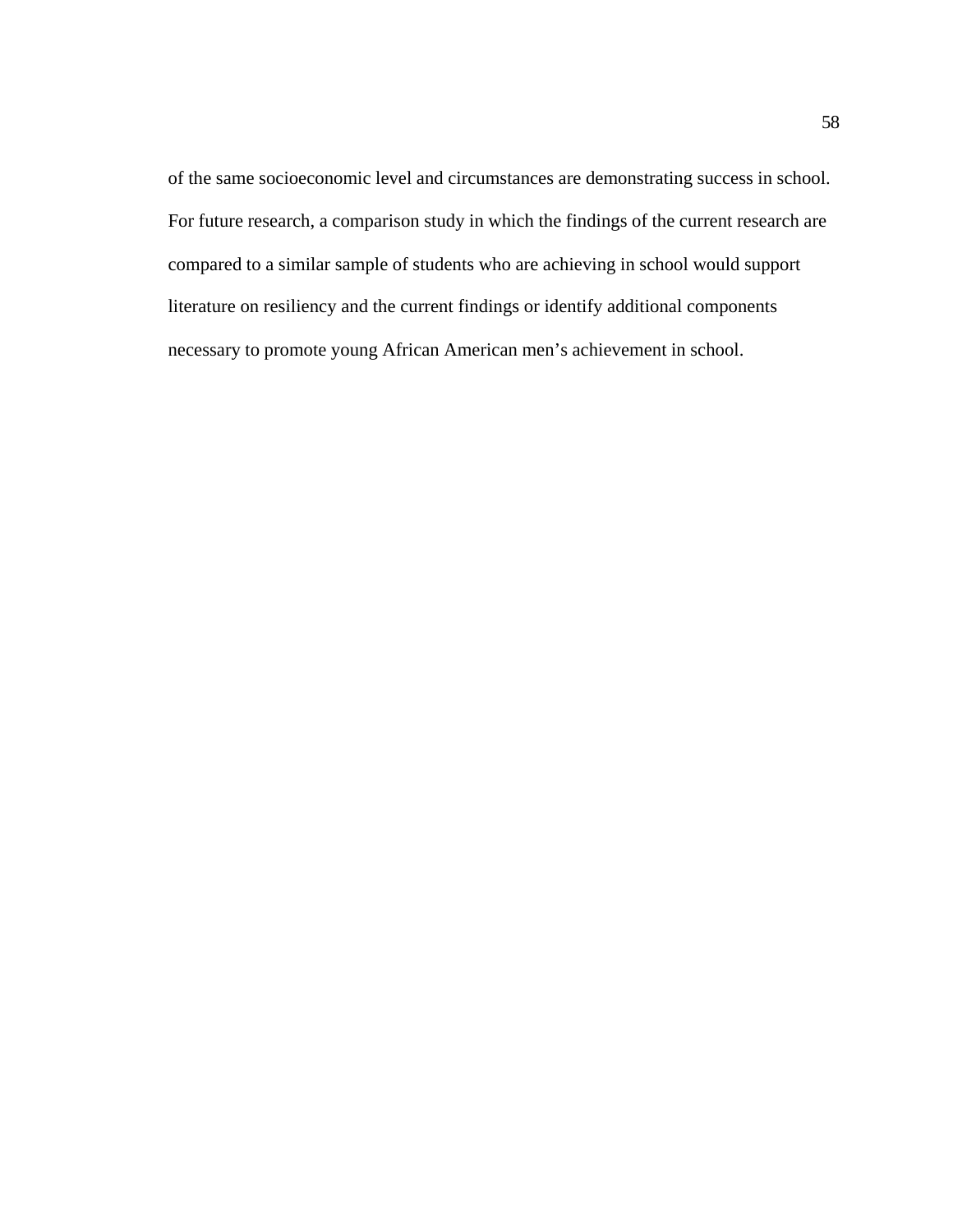## **CHAPTER IV**

# **THEIR STORIES**

What follows are the stories of five young African American men. Their lives in school and outside of school, depicted by information obtained from student interviews, observations, and a review of school-collected data, are chronicled here full of their own words, experiences, and beliefs. Utilizing Wolcott's (1994) three-part approach of description, analysis, and interpretation to transform qualitative data, Chapter IV constitutes the description portion. This chapter will share the participants' stories with the reader with a minimum of analysis and interpretation. Chapter V will follow with a theme-based analysis of the data and Chapter VI will be the researcher's interpretation.

The decision of what data to include in the students' introductions was based on the purpose of the study. Setting out to examine the influences that impact the educational experiences of the 5 participants, related themes that emerged during the study were included in each student's introduction. Additionally, uniformity in interview topics and questions guided the selection of content for the introduction and sought to provide a well-rounded account of each student. Excerpts from interviews are included throughout their introductions. Ellipses within the excerpts indicate that one statement was not said immediately after another.

Although the 5 participants in this study are unique individuals with their own set of experiences and opinions on the interview topics, they share some commonalities in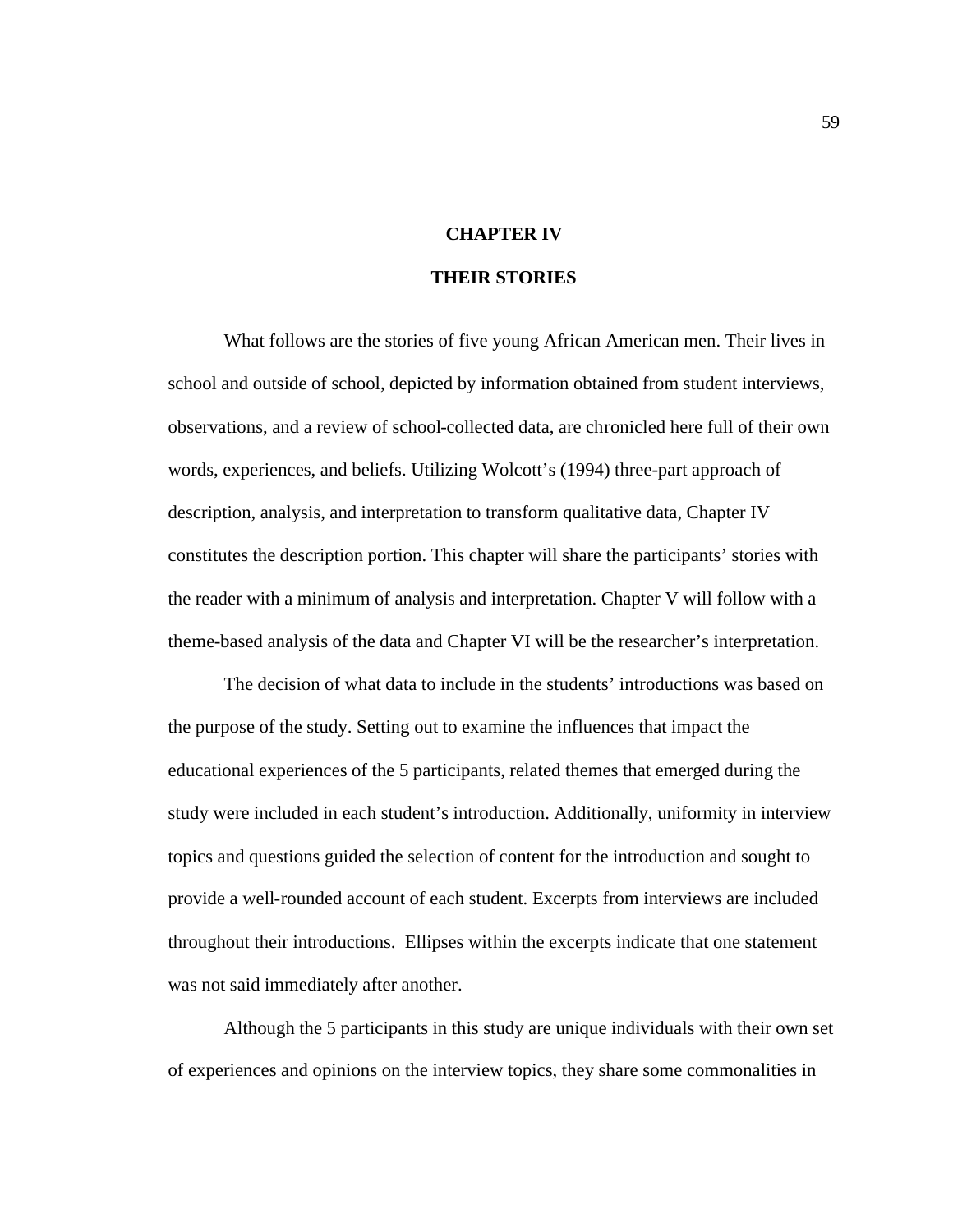their backgrounds. Each of the 5 students is on the free lunch program, a government subsidized program for families living at or below the poverty level. Each lives with one biological parent, has struggled with grades and/or behavior since early in their school careers, and continues to struggle with them to date. Four of the students live with their mothers and one with his father. Two of the students live with their mothers and stepfathers. Four of the students have been retained in their school careers. Two students have been referred to the School Assistance Team (SAT) for behavior and academic concerns and one qualified for the Exceptional Children's program and receives services for his disability. One student is a member of an athletic team and is the only participant in the study involved in an extra-curricular activity.

#### **Chris**

Chris is thirteen years old and in the seventh grade. He gets along with most other students and claims he knows almost everybody in the school. Chris has struggled with his grades and attendance, has been retained once, and is often referred to the office for disciplinary reasons. Not typically an aggressive student but continuously off-task and frequently tardy, teachers tire of his misbehavior and lack of work in class, which typically lead to disciplinary referrals.

#### *Life Outside of School*

Chris lives with his mother, two younger sisters, two younger brothers, his 17 year-old adopted sister, and his mom's boyfriend. They live in a government housing area, known as the Gardens, where drug dealers and fights are all too common. "Some of them are drug dealers. Because like you can tell like when people come and they'll stop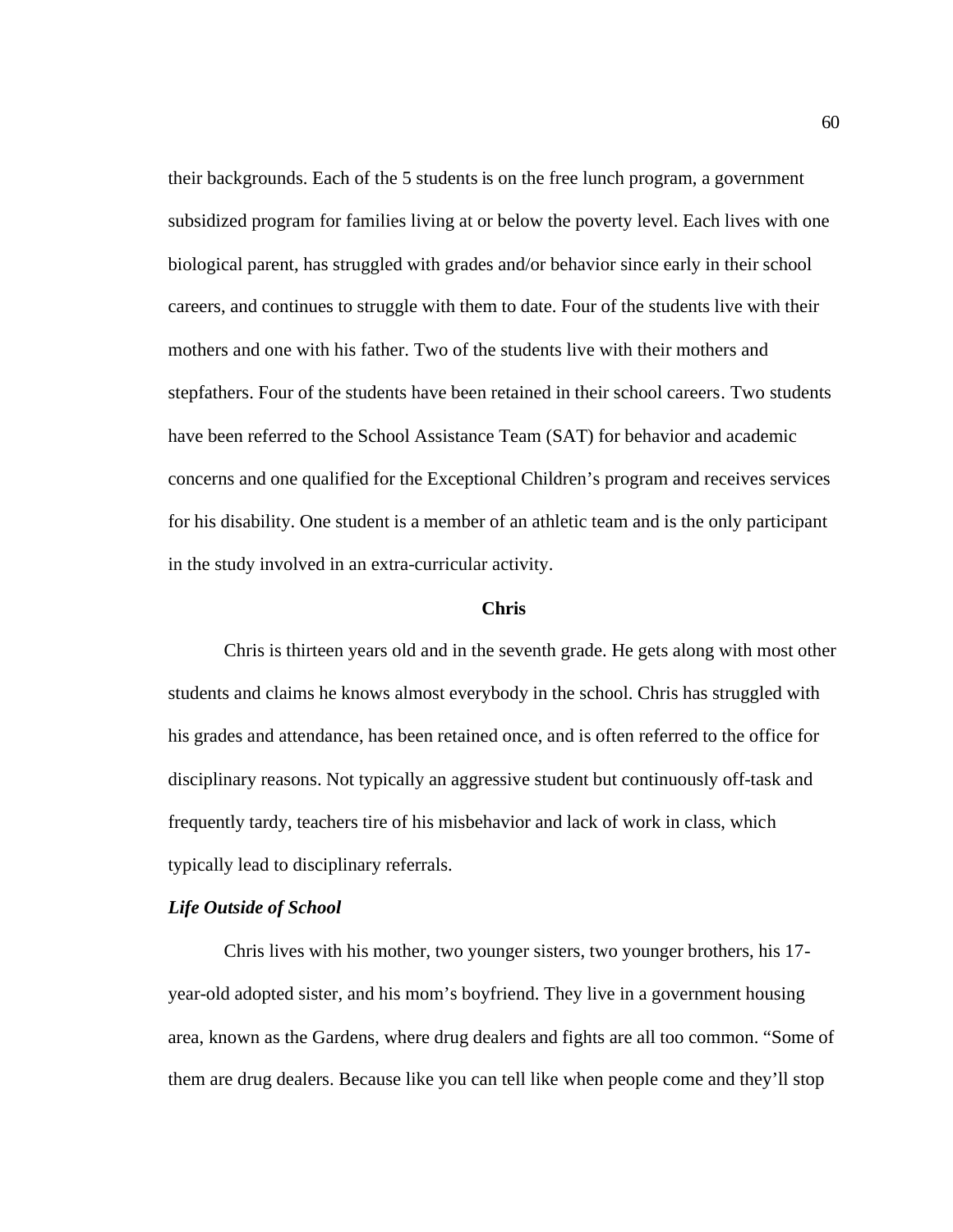them at the car or whatever. And then they run from the police and stuff." Chris likes the neighborhood because he enjoys seeing the fights but liked his old neighborhood better because there were more kids, a basketball court, and swimming pool. The presence of police is not uncommon and Chris has been approached by the police in his neighborhood.

One time we was sitting down at the top of the road and then the police, they, it was just like three of us, me and my friends. Well, it wasn't even my friends, it was little people. And we was just sitting down and then some police stopped and like they jumped out on us and they was checking us and stuff for no reason . . . Like checking my pockets and stuff. Seeing if I had something on me . . . I don't know. I was kind of scared.

Chris does not mention a relationship with his mom, his siblings, or his mom's boyfriend, who has been around for the past couple of years. He makes several references to his mom's boyfriend, with whom he does not get along "cause he thinks he my daddy." He accuses his mom of allowing her boyfriend to take over and taking his side on issues, like his decision on consequences for bad grades. Talking about his mother Chris states,

She nice sometimes and sometimes she be mean. Because her boyfriend be trying to take over and she let him . . . It's like, when we get report cards, like if we get a F, he'll give us two weeks a F on punishment, like and mom she'll say, she'll say like no, I'm not going to have much time, but if he say something then she'll agree with what he say.

Chris is placed on punishment for bad grades and misbehavior and his mother talks to him about doing well in school. Sometimes she offers incentives for him to make good grades on progress reports. "Like she says she going to give me some more fronts on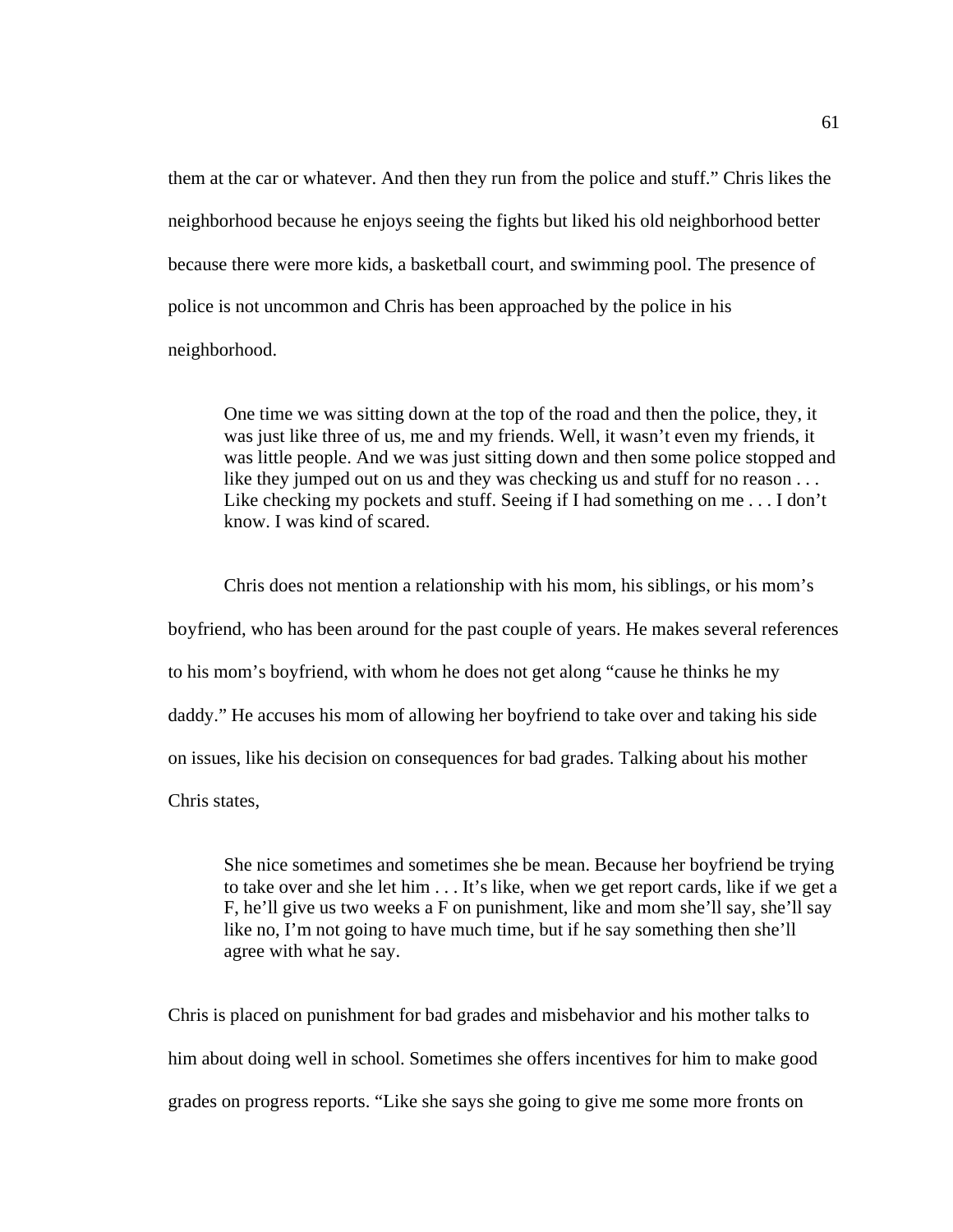Valentine's Day if I can bring a progress report home and show that the class I got an F in I had brung it up to at least a C."

His real father has been in jail for most of Chris' life; in jail since Chris was born until he was about 10 years old and recently returning to jail. Chris has had little time to see or get to know his father, but hears that he and his father act just alike. "He in jail. I don't really get to see him 'cause he was in jail. He was in jail every since I was a baby. He had got out and then, I mean he was nice." The one wish he has for his father is to get out of jail. Although he did not have his father around while growing up, he believes his life was "regular" and that he and his sister got everything they wanted.

Hanging out with his friends, playing games, and riding dirt bikes are some of Chris' pastimes. His fondest memory was when he and his two friends rode dirt bikes on the street at 3:00am. Although he spends a great deal of time with them, he says his friends often influence him to do bad things, like taking someone's bike, hitting somebody walking down the street, or occupying a store clerk while they steal items from the store.

Like if I have some money and then they'll be there with me, they'll be like, 'Talk to him while I go take this' or something like that . . . Sometimes I don't do it. Sometimes I do . . . Like if I have some money, then I might do it but if I don't got any money, then I'll be like, 'Nah, I ain't going to do it.' Like, we'll go in the store and they'll be like, 'Just talk to 'em while I go get something' and I don't want to talk to 'em and I don't buy nothing. So I buy something I guess.

The worst memory he has is when he and a group of friends were going to Wal-Mart. "Like I had a bike and my friend had a bike but the other people didn't have bikes. So they was like taking people's bikes out they garages and then one person started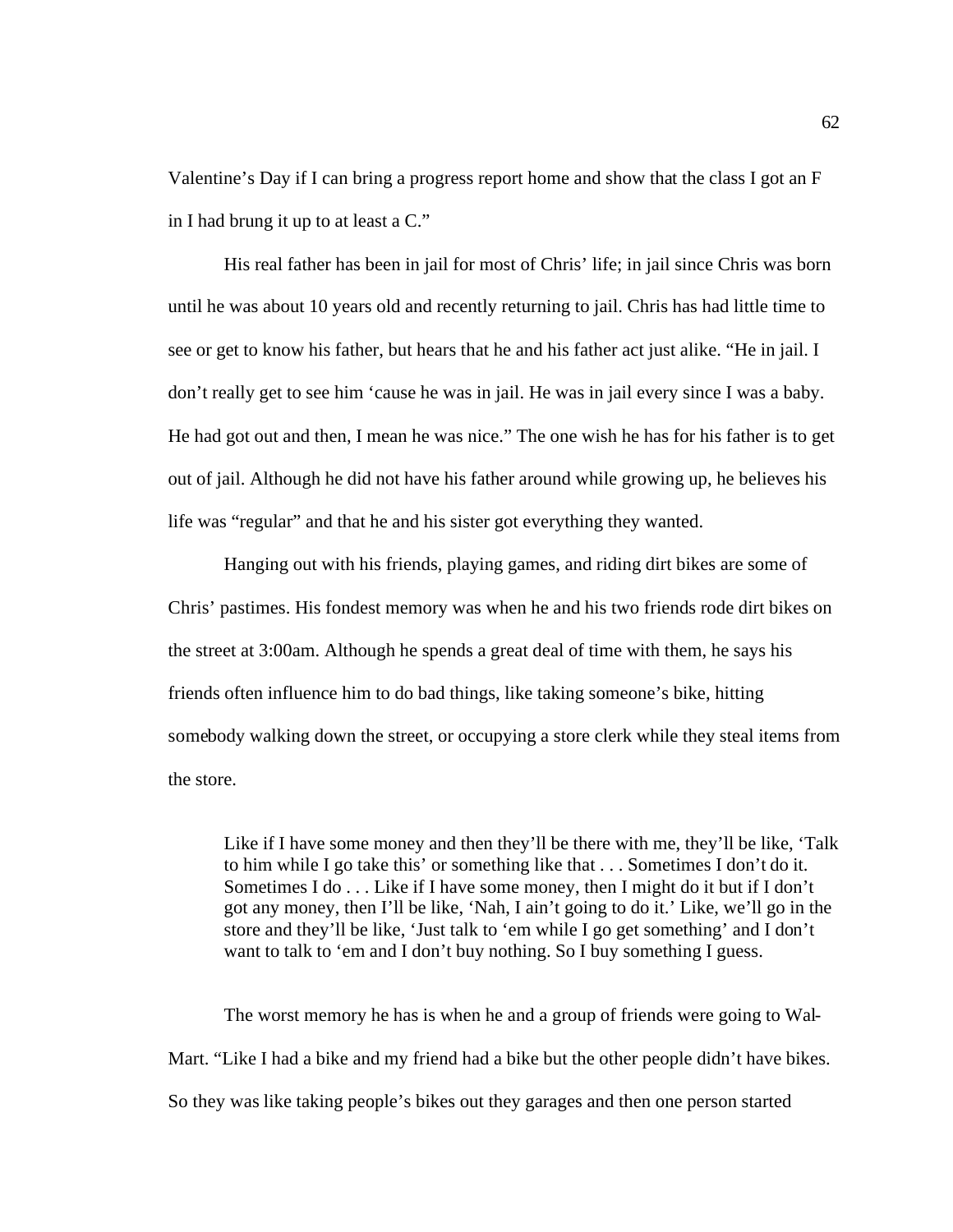chasing. And then like everybody ran but I didn't run 'cause I didn't take it. But I had got in trouble still."

Chris is very forthcoming with his activities and experiences that stem from societal influences, such as his surroundings and peer affiliations in his neighborhood. However, Chris does not believe he has been affected by them. When asked if his life would be any different without such experiences, he asserts that his life is not impacted by them. "I'd be the same. Like you just see it and walk off. . . It don't faze me like that." *Life in School*

Chris was retained in fourth grade, partly due to his mother's request. "My mom had held me back in the fourth and I was still bad…She said she felt like I hadn't learned enough." He claims she is not pleased with how he is doing in school currently. "She don't like it. She be mad. If I get in trouble or if she sees my progress reports and I got Fs, she like will put me on punishment or something." Other than people asking him his age, retention only affects him when he thinks of his friends moving on to high school next year while he remains in middle school.

Even though he says school is not that important to him, he believes that success in school is based on completing schoolwork and staying out of trouble with the payoff of a good job later down the road. Being successful in school is "to do good and do your work and don't get in trouble . . . 'Cause when you get older, you have to have a good job and you got to go to college like if you want to play basketball or something." When asked if he is living up to this definition of success, he replied,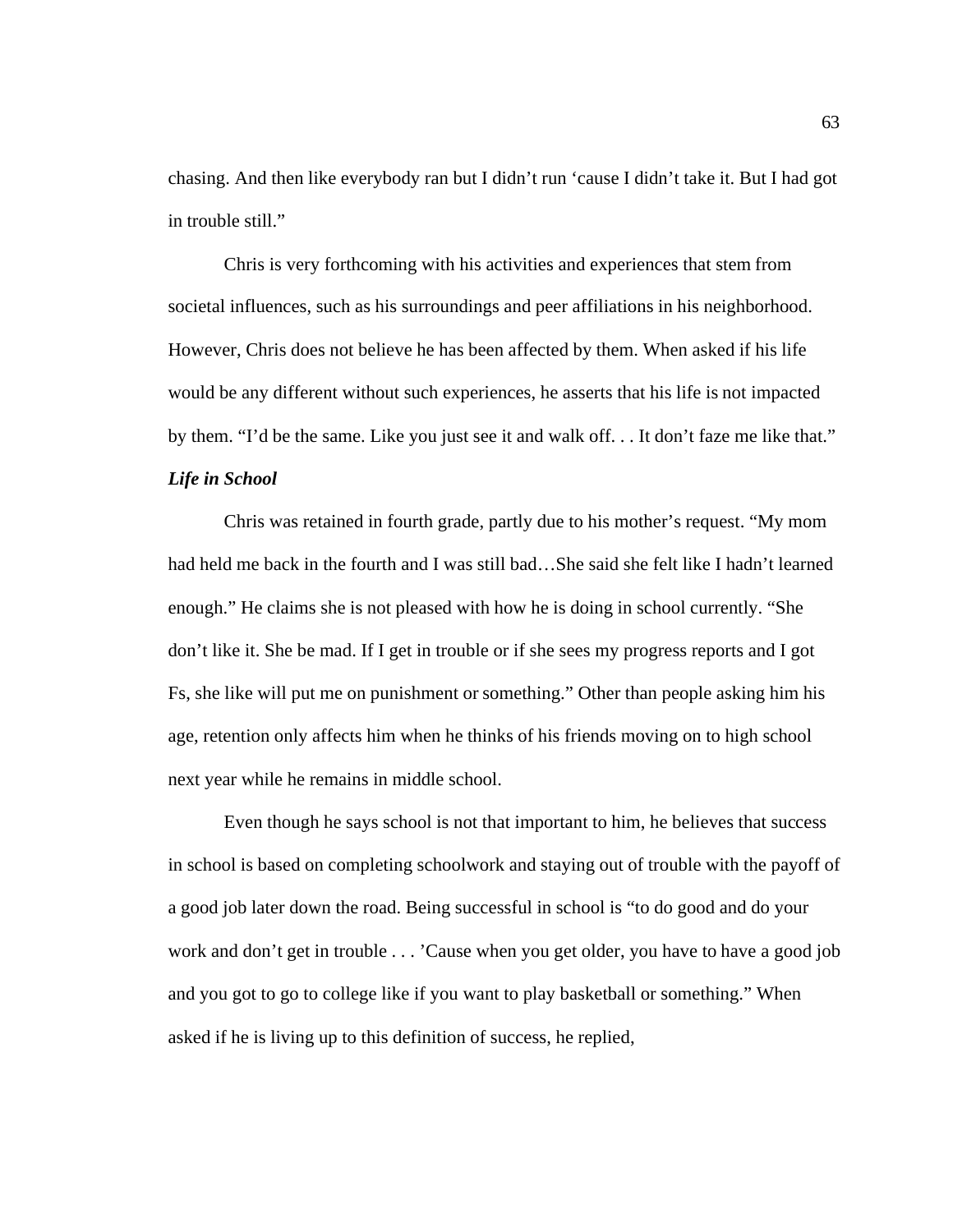No, because like today. I left all my stuff at home and like, sometimes I just go to class and be joking on people and playing around. . . . Just like my mama said, if she'd send me to a school where I don't know nobody then I'd do better 'cause I know, like everybody at this school. That's probably why.

Acknowledging his misbehavior in school such as fighting, skipping classes, bullying, talking back to teachers, and refusing to work, Chris admits that these incidents, as well as low grades, have been recurring issues throughout his school career.

Chris believes he will finish high school and is sure his mother will not let him drop out anyway. College is not in his future unless he gets a scholarship to play basketball. Working for the city building and painting houses or possibly working in a restaurant are in his near future, according to Chris. He dreams of being rich so that he can buy clothes and shoes. "Cause if you have more clothes and shoes, the girls will like you more."

He feels comfortable at Wilson Andrew especially because he knows everyone. He recalls not being comfortable at one elementary school where he was one of a few African American students and says he is more comfortable where there are more African American students. Although he claims attending the predominantly White school did not leave him with a negative impression of Caucasians, he recalls not fitting in. "I don't know, it seemed like I didn't fit in that good. . . . I had to try to act like them. . . . Like, talk like them."

At Wilson Andrew, Chris believes students have the same privileges and opportunities. He believes that students are treated the same; however, he says it depends on whether or not students are passing. "Like, all you have to do is have good grades and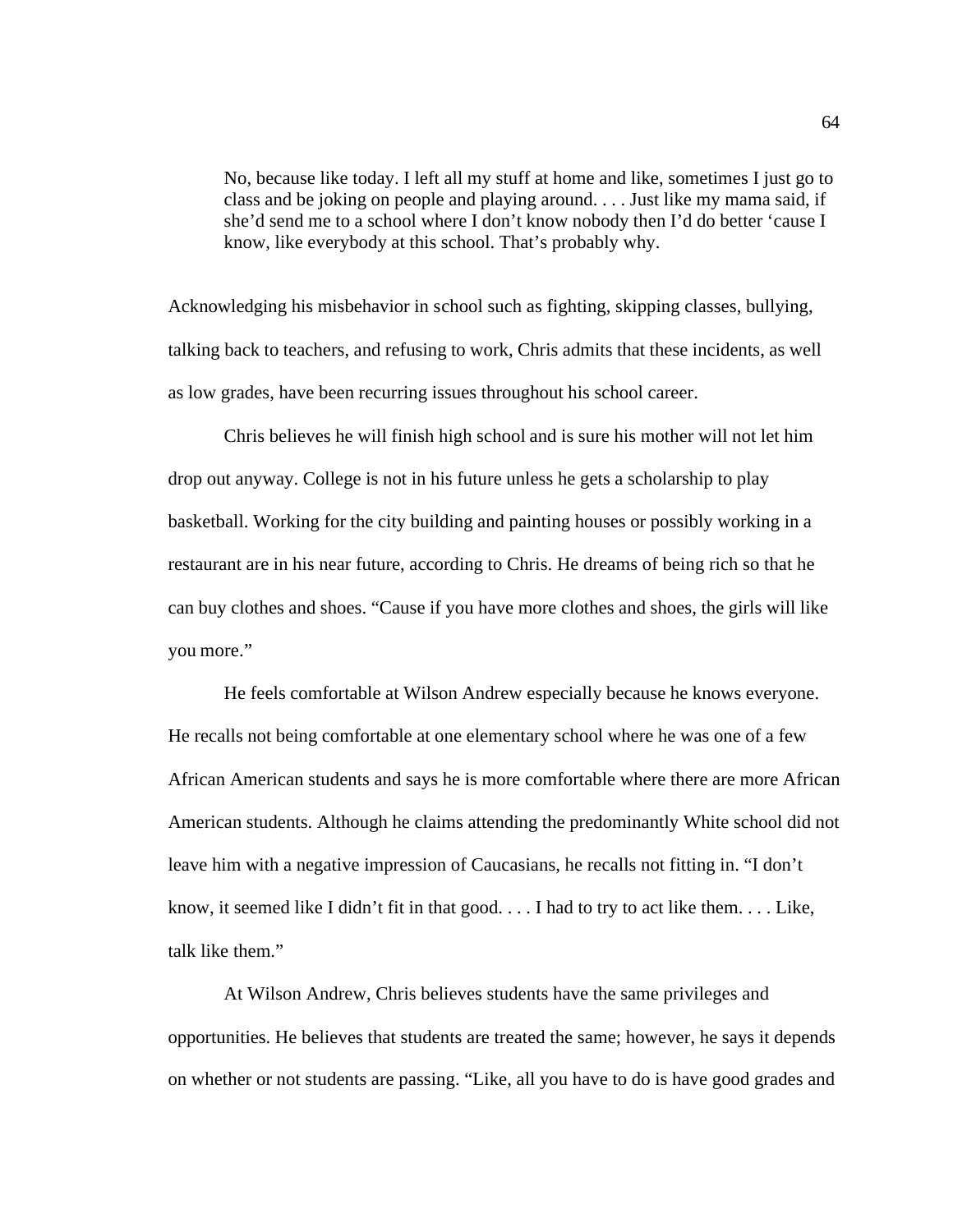you can do anything in school." He gives examples of teachers who let students go to their lockers and the restroom if they are passing. "She'll let you go to the bathroom when you want or stuff like that if you're passing her class. But if you're not then, she'll make you stay in class." Chris believes this is a fair practice.

Chris thinks teachers and principals hold the power in school. He offers two examples of when he believes students are involved in decision-making. "Like when we about to get in trouble, she, she'll be like, you can go sit in the hallway or she'll write us up." He also says students can choose whether or not to do their work.

Unequal treatment surfaced as he talked about how he is treated when he goes to sleep or comes unprepared versus how others are treated for similar behaviors.

I don't think Mrs. Love likes me because I'll ask to go to the bathroom and she'll say 'no' and start yelling, but if somebody else asks, she'll say 'go ahead you can go use the bathroom'. . . I think Mrs. Sauls too sometimes. In class, if I go to sleep, she'll wake me up and make me stand up or go in the hallway. But, if somebody else go to sleep, then she'll tell them to get up and that's it.

Chris offers another example, "I think it's not right, 'cause just like today, she asked me. . . she was like 'Where's your textbooks and stuff?' and I said I left it at home and somebody else in class didn't have their books and she had wrote me up."

When discussing positive influences, Chris could not name anyone who had positively impacted or influenced his life. He also could not name a teacher or school employee with whom he has had a positive relationship. With probes, rewording, and even returning to the question of positive influences and role models at the end of various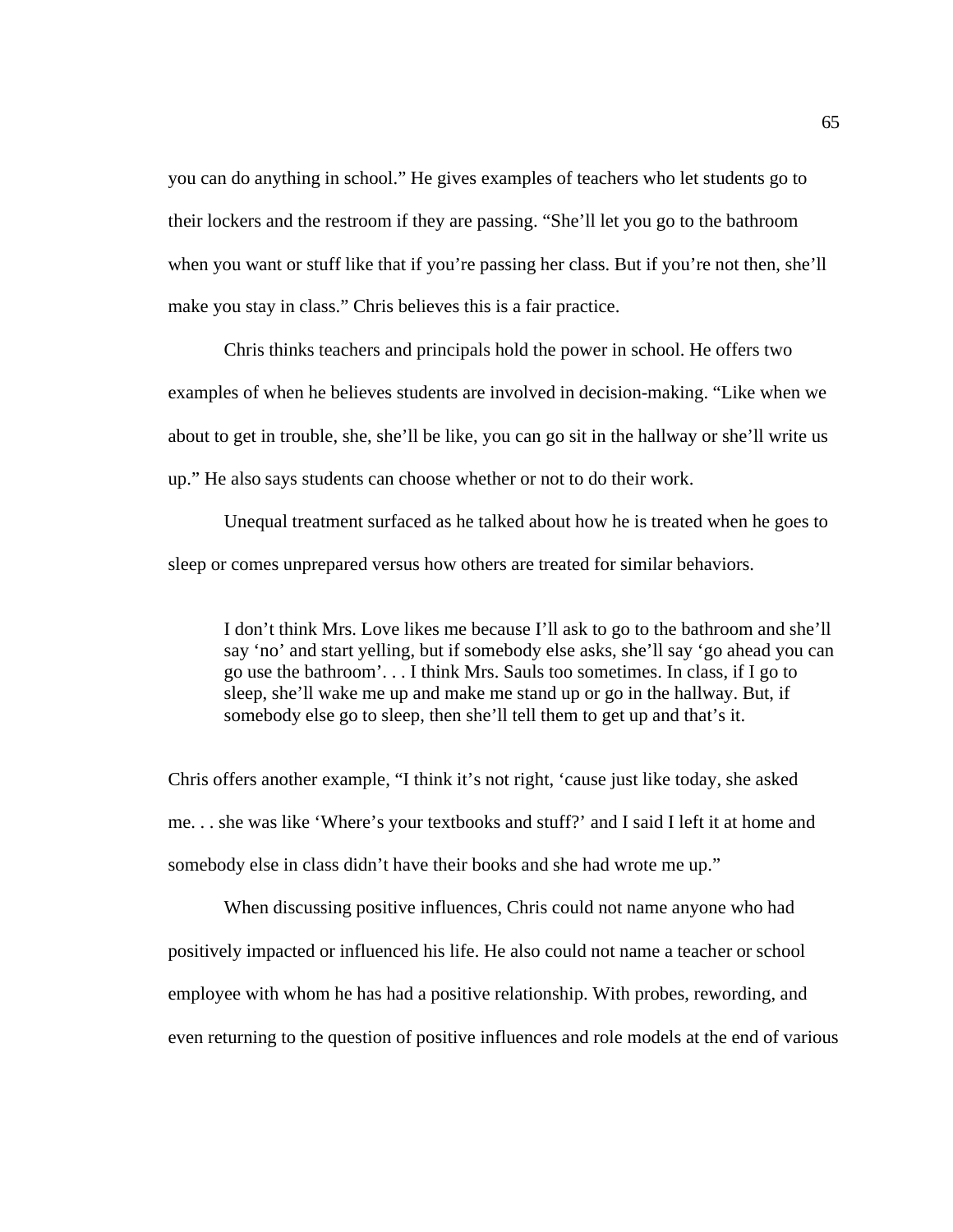interviews, he still had no answer. After being encouraged to not say anything for at least thirty seconds and just think about it, he responded, "I don't know."

At the close of the third quarter of the school year during which the interviews occurred, he has all failing grades on his report card in math, science, and social studies but is passing language arts with a D. Chris likes his gym, drama, and math classes. "I like gym because we play basketball and stuff and I like drama because we can act and get to watch movies and stuff. And I like math because it's one of my favorite subjects."

As of April of the data collection year, he has been tardy 36 times and absent 28 days,

including 18 days of out-of-school suspension. He has served 19 days of in-school suspension, not including numerous days of time out and after school detention, which are not reflected in his discipline record. See Table 1 for a summary description of Chris.

# **Terrell**

Terrell is 13 years old and in the seventh grade. Always seen joking around or rapping, this often leads to Terrell getting into trouble. He lives in a quiet neighborhood with his father and his sixth grade sister; the latter of whom he claims does not listen to him. His hobby is rapping and hanging out with his friends to write and record raps. Terrell has struggled behaviorally and academically in school since his elementary years, including being retained in second grade.

### *Life Outside of School*

His family lived together until he was about six years old when his father moved out, leaving Terrell and his sister with their mother. In fifth grade, he and his sister moved in with their dad, where they remain today. He and his mother continue to have a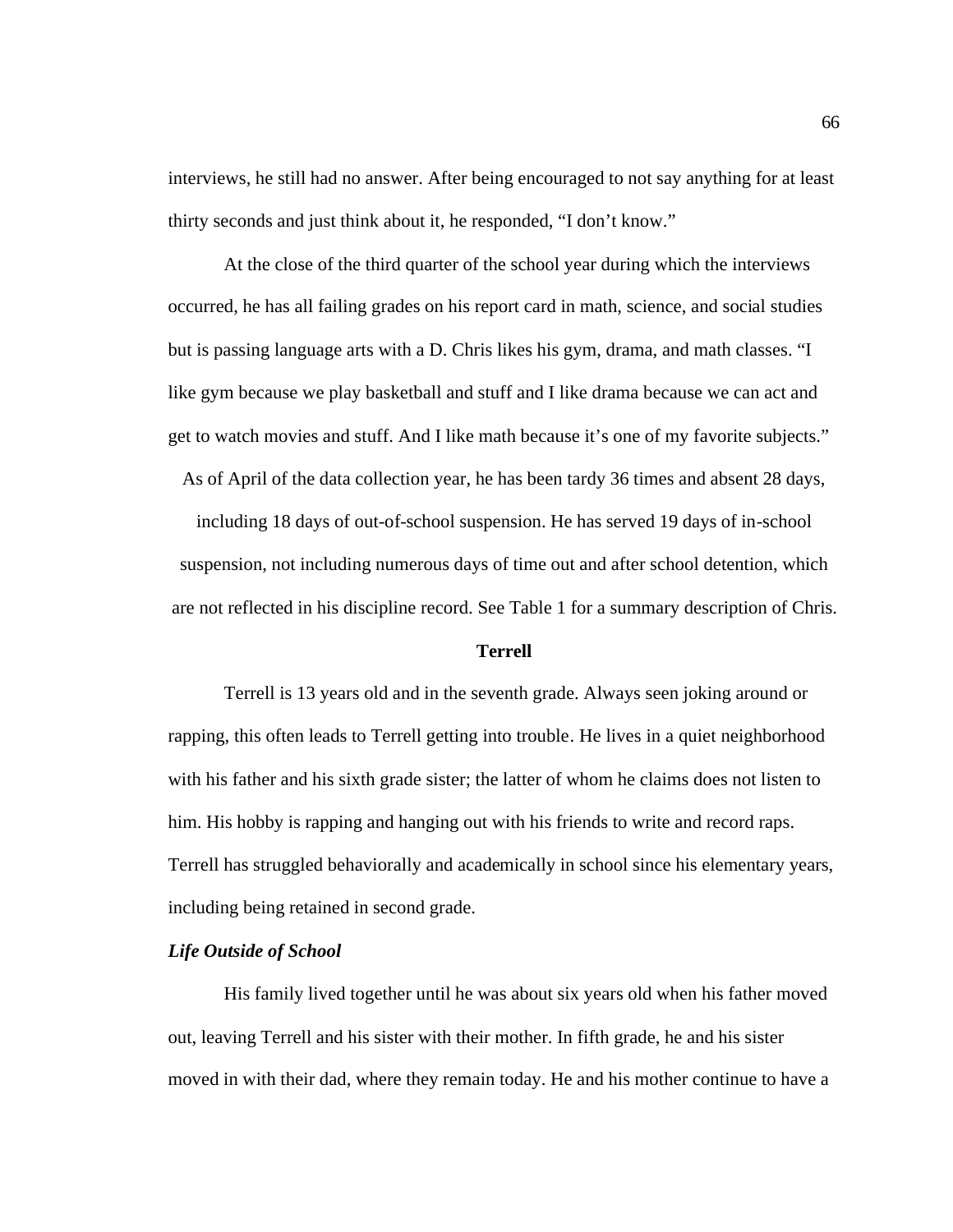### **Table 1**

| Societal                                                  | Institutional                    | Personal                                                                                                                                                                                                                                                                                                                                                                                                                                               |
|-----------------------------------------------------------|----------------------------------|--------------------------------------------------------------------------------------------------------------------------------------------------------------------------------------------------------------------------------------------------------------------------------------------------------------------------------------------------------------------------------------------------------------------------------------------------------|
| - Exposure to violent/illegal<br>activity in neighborhood | - Instruction is not interactive | - Differential treatment by teachers<br>- No role models<br>- No significant relationships with<br>school adults<br>- Negative influence through<br>affiliation with peers who steal,<br>skip class, and misbehave in<br>school<br>- Lacks close supervision at home<br>with schoolwork<br>$+$ Chris believes his mother cares<br>if he does well in school and will<br>not let him drop out.<br>+ Mother gives rewards and<br>consequences for grades |

*Summary Description of Chris*

#### Summary

The negative influence of Chris' peers affects his life inside and outside of school. Instruction that does not engage him, combined with a lack of relationships with school adults and little, if any, close supervision at home with regard to schoolwork leaves Chris solely responsible for his progress in school.

strong relationship similar to a brother-sister relationship. "I can tell her anything, everything, whenever, whatever, personal, school, whatever." One bad memory from his childhood is of his mother and younger sister arguing and fighting. Although he does not know what started the fight, it still affects him when they are all together. "And for some reason every time that they together, I feel like I got to be the referee of it. If they sitting in the same spot, I gotta sit between them."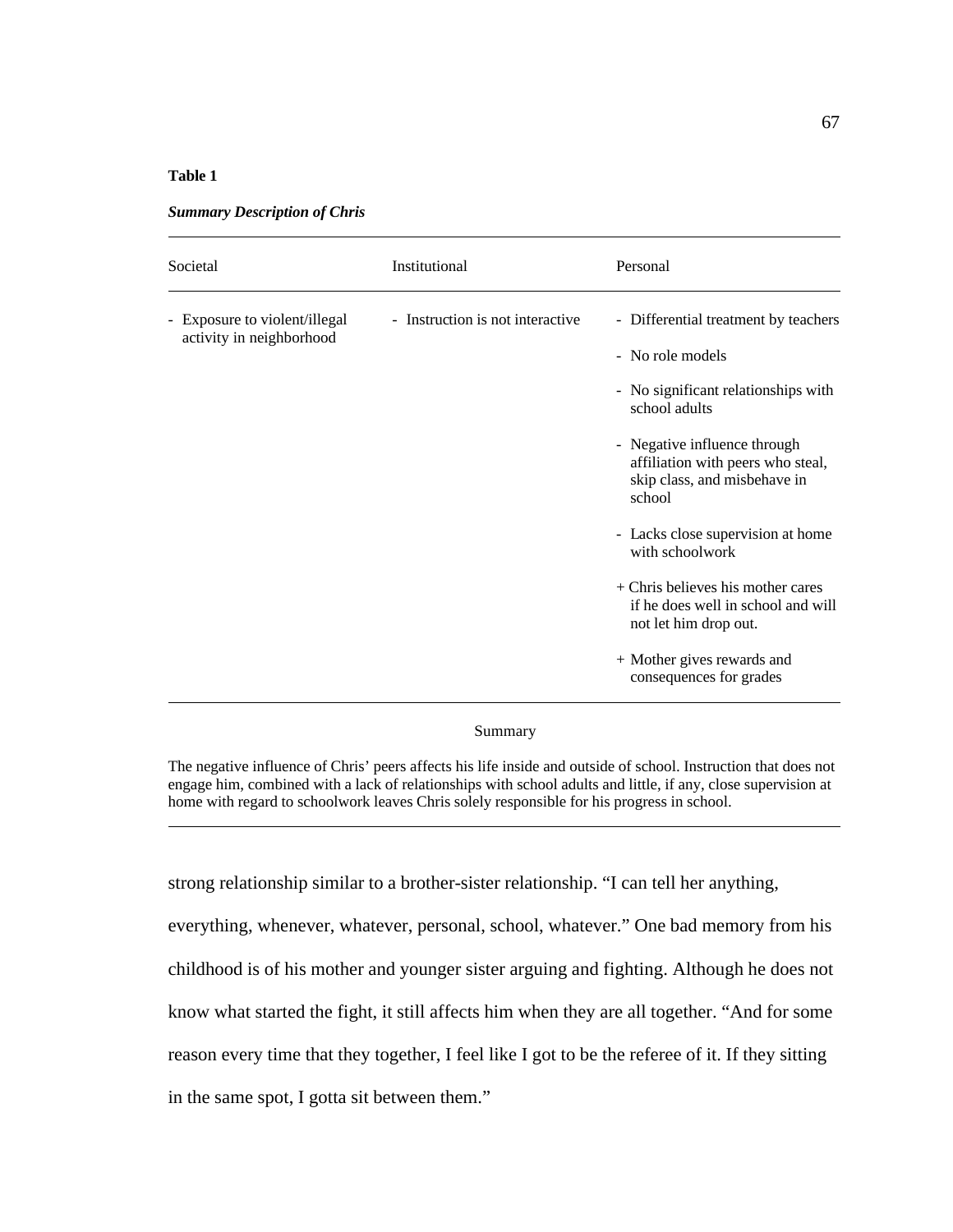His relationship with his father is "a regular father and son connection." The relationship has changed from one of fear when he was younger into one where they get along. "I was scared of him. Now, it's more of a thing where it's just like, if you do it, I do my part and it's over with." He acknowledges that his father wants him to finish school, have a good career, and often does things to help him become a better person. His father stays informed about how he is doing in school by looking at his progress reports and report cards. "That lets me know that he at least cares that I'm doing something and if it's an F or whatever, he helps me by taking my stuff away so that I can learn."

# *Life in School*

A life like a movie, full of give and take, is how Terrell describes his life. He comments that he rarely has a good day at school and when one seems to be going well, he knows something will happen to change it. He echoes this trade-off in his rap lyrics, "For every smile that last a while would basically turn to a frown."

Finishing high school is on his agenda but Terrell is unsure if he will attend college.

I know I'm finishing school. That's the only real thing I know of right now. I don't know about, if I, I mean I would go to college but right now it ain't a big door for me. 'Cause rap, it really has, it don't got that much to do with college. But if I get the opportunity I'll go.

He feels he is more focused on music and often puts school aside. "It's not the fact that I don't want to succeed, I don't want to do my work, it's just that I got so many people, well so many things that I want to do at one time and I can't do it. So I feel that I got to lay one of them off for a while, which was school."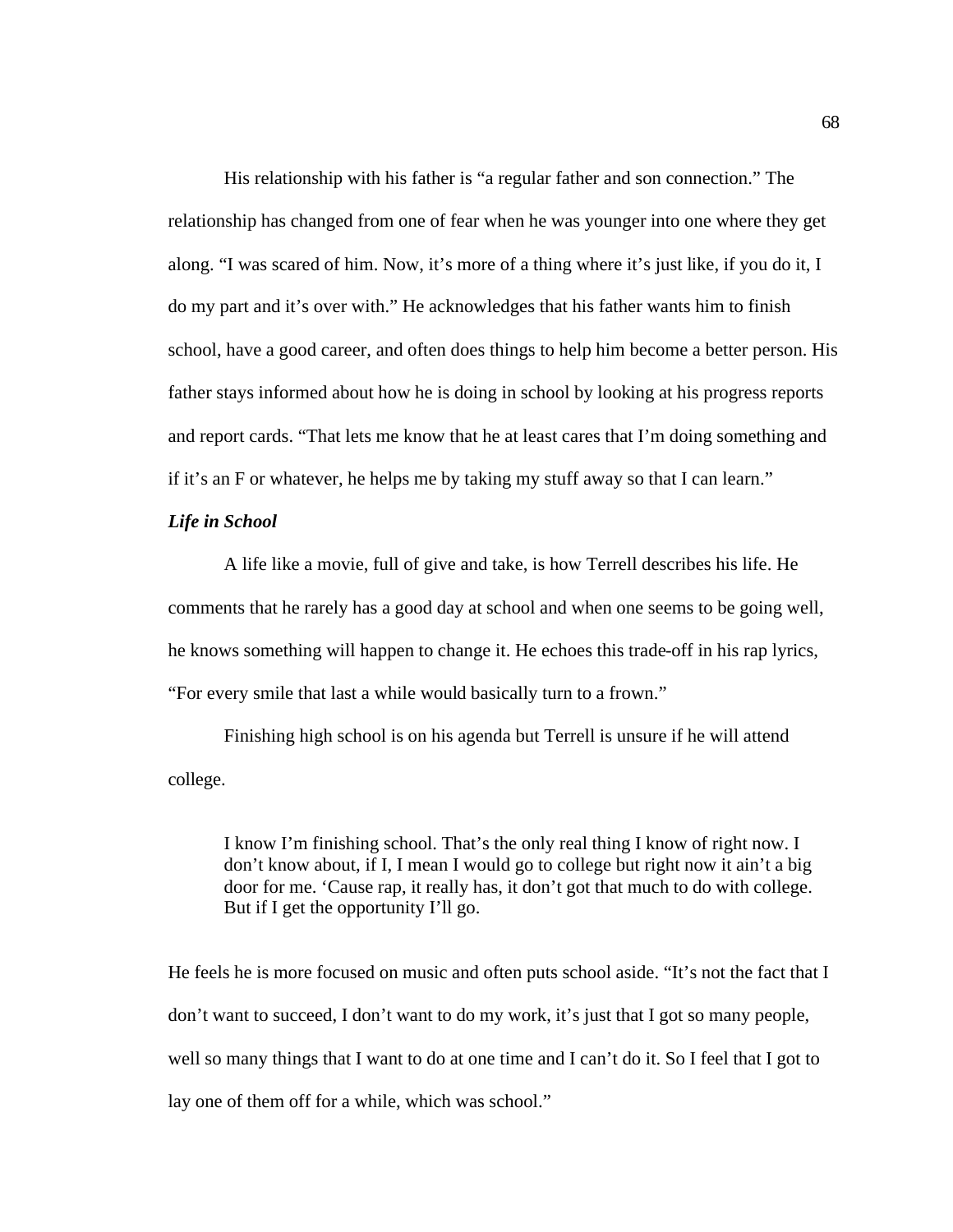Terrell says his family encourages him to finish school, follow his career goals, and live his own life. He claims that it has helped him to see others who have not lived a good life. "The majority of people that I've seen in my life, most of them in my family, ain't lived a good life. They, you know, don't have a job, living with somebody else, you know, something like that."

Terrell thinks that his teachers believe he can be successful but he realizes he is not meeting their expectations and often does not get along with them. "They think I can do it." Talking about his math teacher, Terrell says, "It's because I could see it, she wants me to be a better person as far as school goes. And she can see so much in me that she gets frustrated. So mad to the point where she wants me to do it on my own." Being successful in school, he says, has to do with going to class, completing schoolwork, and knowing whom to hang around.

If you know what time, when, where to be at, it's a way that you can make yourself successful or a way that you can hurt yourself in the long run. If you're always around fights, laughing, picking, mad at the teacher, not agreeing with her, basically you're going to the wrong road and if you aren't in class all the time. Got all your homework, all your work done whatever, basically, you're being successful in school, which I'm not doing right about now . . . It's because of the fact of what I do. Like what I want to be, a rapper, it just doesn't have that much to do with school, but then again, it's important to have that just in case I don't make it into the music business or whatever. That way I have something to fall back on.

Staying focused on the teacher and sitting quietly in class is difficult. He admits that he is not doing the best he can academically or behaviorally and is not trying. Terrell confesses that he was also not successful behaviorally or academically in part of his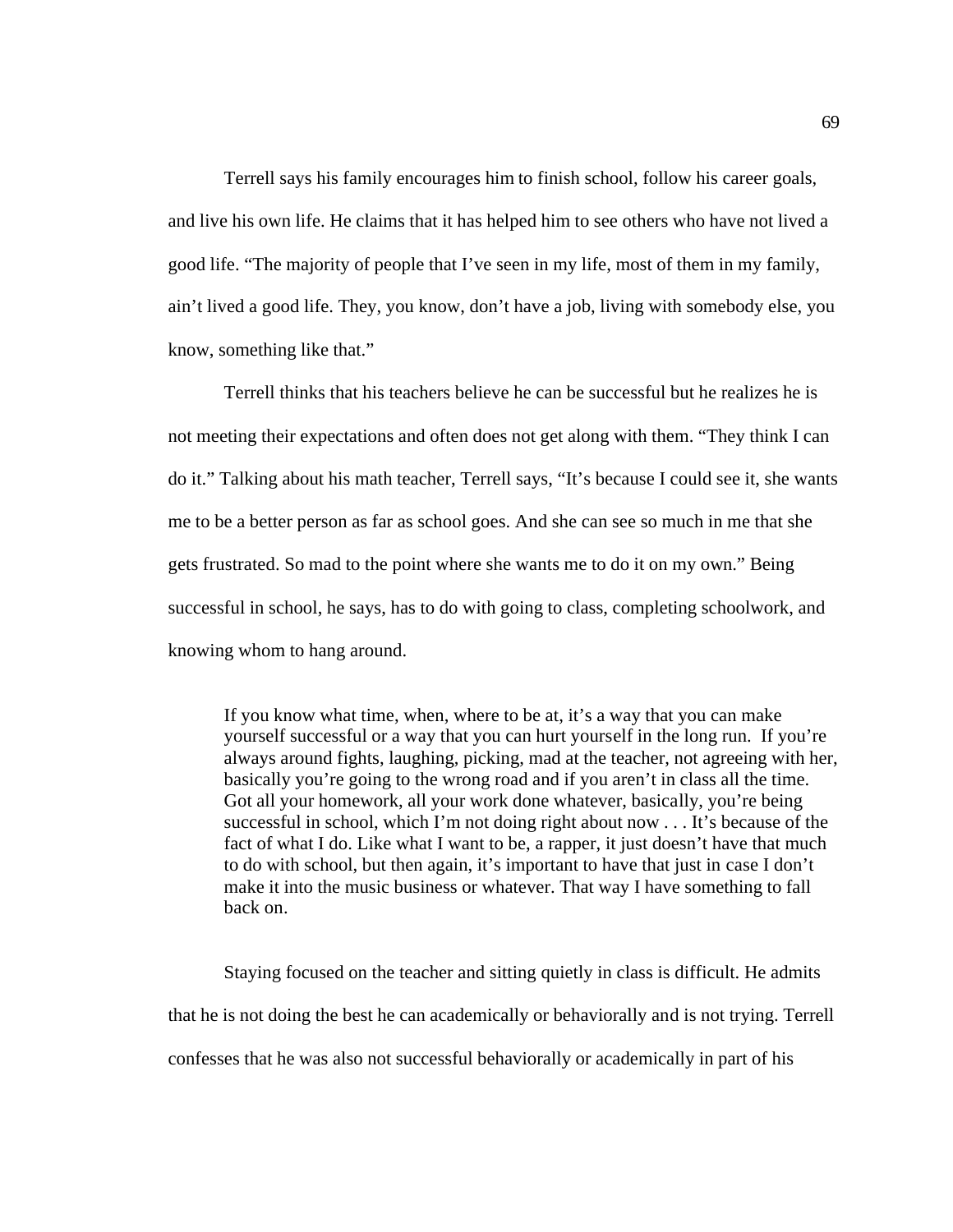elementary years. He was retained in second grade but at the time did not understand what it meant.

Terrell recalls a change in his behavior around fourth or fifth grade but cannot give an explanation. When looking at his school pictures, he even sees a different child in his kindergarten through third grade pictures than he does in fourth through sixth grade pictures. He points to his pictures starting with fourth grade and states that he just looks like a troublemaker. "I was known as, I was the baddest kid in my class in fourth grade . . . I knew the world was against me at the time. Like, the world wasn't against me, but I knew in my mind that nobody cared about me and that's how I took it." In fifth grade, he began feeling like he had to make people like him, so he acted out in class.

A review of Terrell's school cumulative folder shows that he received gradually declining grades each year. Beginning with good academic marks in kindergarten, he regressed to Ds by fourth grade. His grades improved in fifth grade but dropped again in sixth and seventh. Each year, teachers commented on his report cards about his lack of self-control and silly behavior.

Unequal treatment surfaced in the interviews with Terrell. He admits to possessing a questioning nature that has often ended up being taken as disrespect.

I ask questions because I want to know how come I got wrote up for chewing gum, but then again this other person gets silent lunch for three days for chewing gum. Why did they get a different punishment than me and they take that as me being disrespectful and then I get even longer for that and that makes me even madder and then I'll just start talking again for no reason again and I'll get in trouble even worse.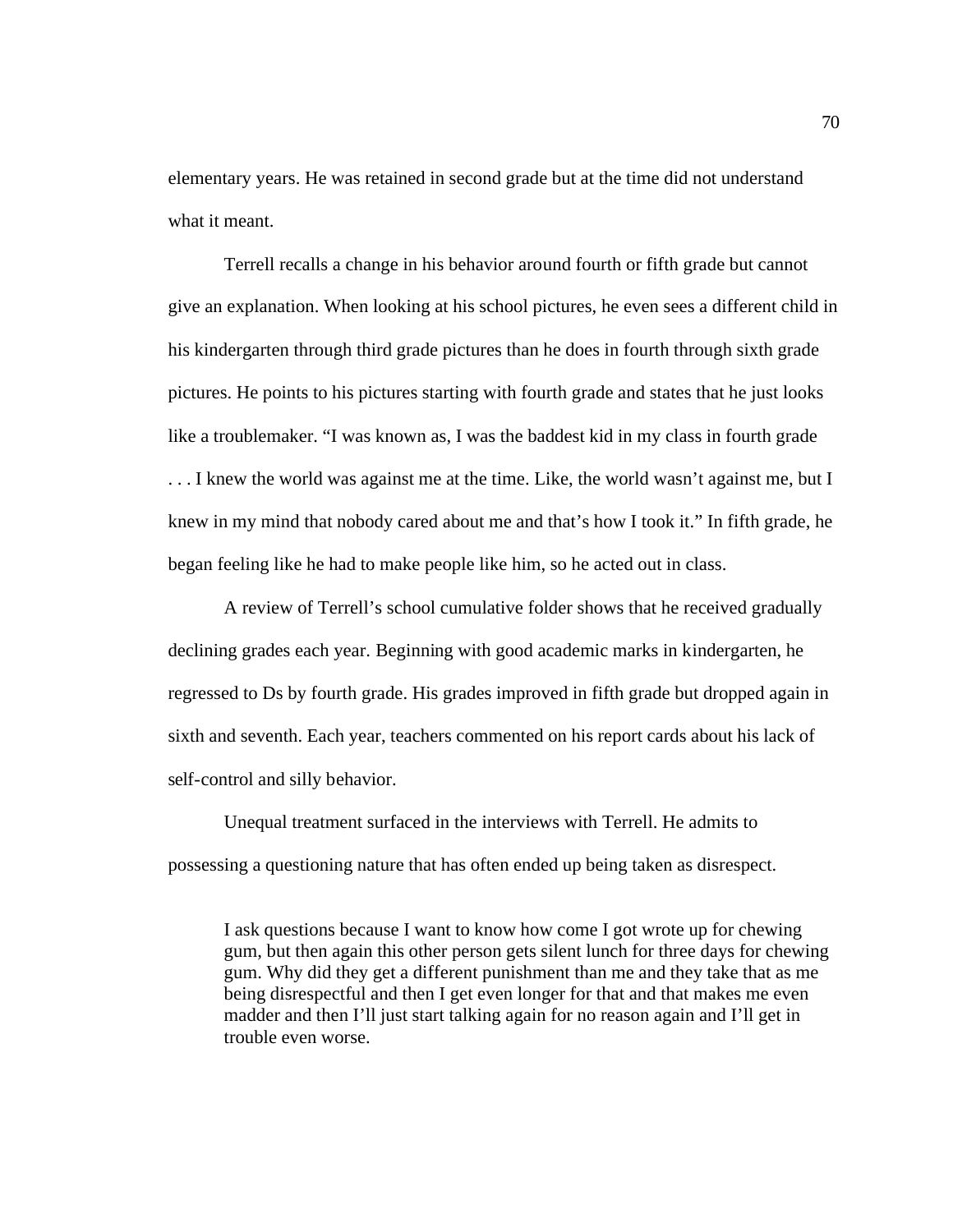He also gets frustrated for being falsely blamed for things with which he was not involved and hates to hear teachers warn other students to stay away from him. He reports that a teacher warned a new student to steer clear of him. According to Terrell, the teacher introduced him to a new student in front of the class as, "Now this is the troublemaker and I wouldn't be around him that long 'cause he can get you in trouble real fast."

Describing how he feels about the attention he receives from his math teacher, he states,

All eyes on me. That's how I feel. That's like, yesterday in that class, Chris said something and like, she'll call me down and I'll be like, but I'm not the only one talking. I see that as her eyes are always watching me . . . You gotta watch the rest of the people, too. Like passing notes, talking, giving answers, stuff like that. But then again, as soon as I sit in my chair the wrong way, 'Terrell, turn around.' And that aggravates me the most because why does it matter how I'm sitting? I'm doing my work . . . Fifty percent of the time, I do be doing what she be saying. And I'm a person who'll admit up to it . . . But when I'm right, that's the thing, teachers have that power. They got the power to make you wrong even when you have evidence that you're right. You're still wrong, no matter what.

Terrell likes to prove a teacher wrong about him, especially when they repeatedly

make statements about him in front of the class.

It's a thing where if you give me a 'I can't' factor, that's when I do my best. When you tell, it was a period of time when I wasn't doing my homework and she would always say every time, 'Oh well, I don't know why I go past Terrell, he not going to have his.' And for one day, I just wanted to shut that up 'cause I hate hearing it. I hate people telling me what I'm doing wrong.

Although he gets along well with most other students, he only has a small circle

of friends he trusts. He believes he fits in at Wilson Andrew but is not popular, which to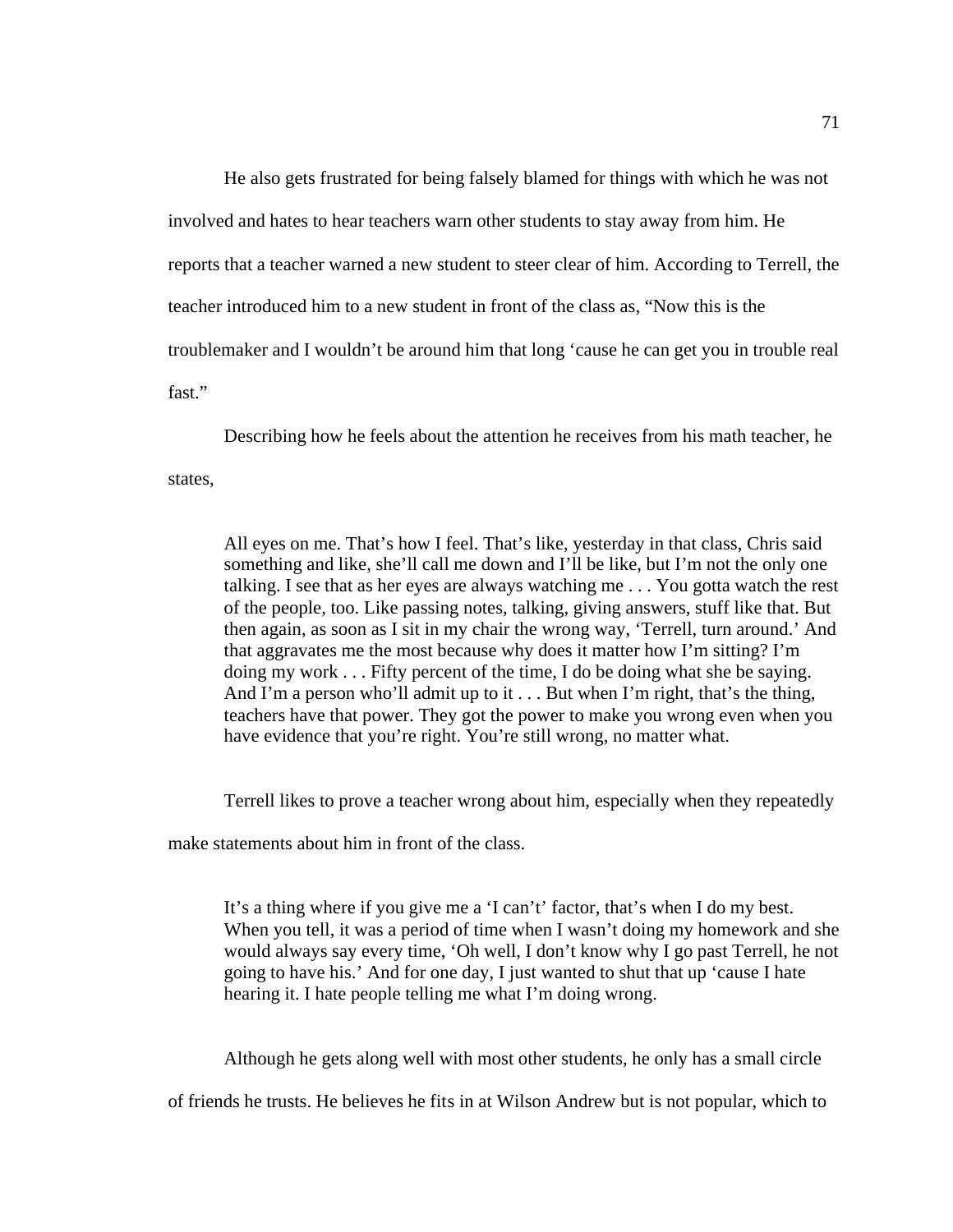Terrell is a good thing. Although he admits that he would not be considered a leader to

his teachers, he believes he is a leader to some of his peers who understand him.

I'm successful, like my kind of success would be, people, like if I was to say to a teacher that I'm a leader, they would laugh . . . They think of the wrong kind of leader, see they think I won't be the leader that's going to college and live the just perfect life. No, I'm talking about the leader of the real things in life . . . Me, in a way I feel as if, well, being that so much stuff is not going right at times right about now and people are agreeing with me and that's what makes me feel like a leader in a way because people actually can understand what I'm saying and being that I'm such a young age and people understand what I'm actually saying I feel that if I'm not going to be a leader, I'm going to have something to do with leadership.

Terrell believes students have the same opportunities and privileges at Wilson

Andrew but says that students' behaviors dictate those opportunities and privileges.

When discussing student voice at Wilson Andrew, he says teachers get the last word. He

believes students should have input, which would make school better and give students a

chance to be themselves. Terrell offers an example of when the teacher questioned his

work and did not let him make the decision on what to include on his assignment.

We had to do a thing about a country that's in poverty. And I put a tombstone as my picture. And she told me to take it off and I felt like you know, why? That's what's happening right now. People are dying because of poverty. What? . . . I would hate to look at a brochure that's telling me how everybody's dying but the whole thing is full of happiness.

Terrell mentions one positive relationship with a teacher in fifth grade and states that he does not have a strong connection to any of his current team teachers. "It was the teacher I had in fifth grade, Mrs. Sink. She was the person that if something didn't go right, I would go tell her because I knew she would stop it like that." During the current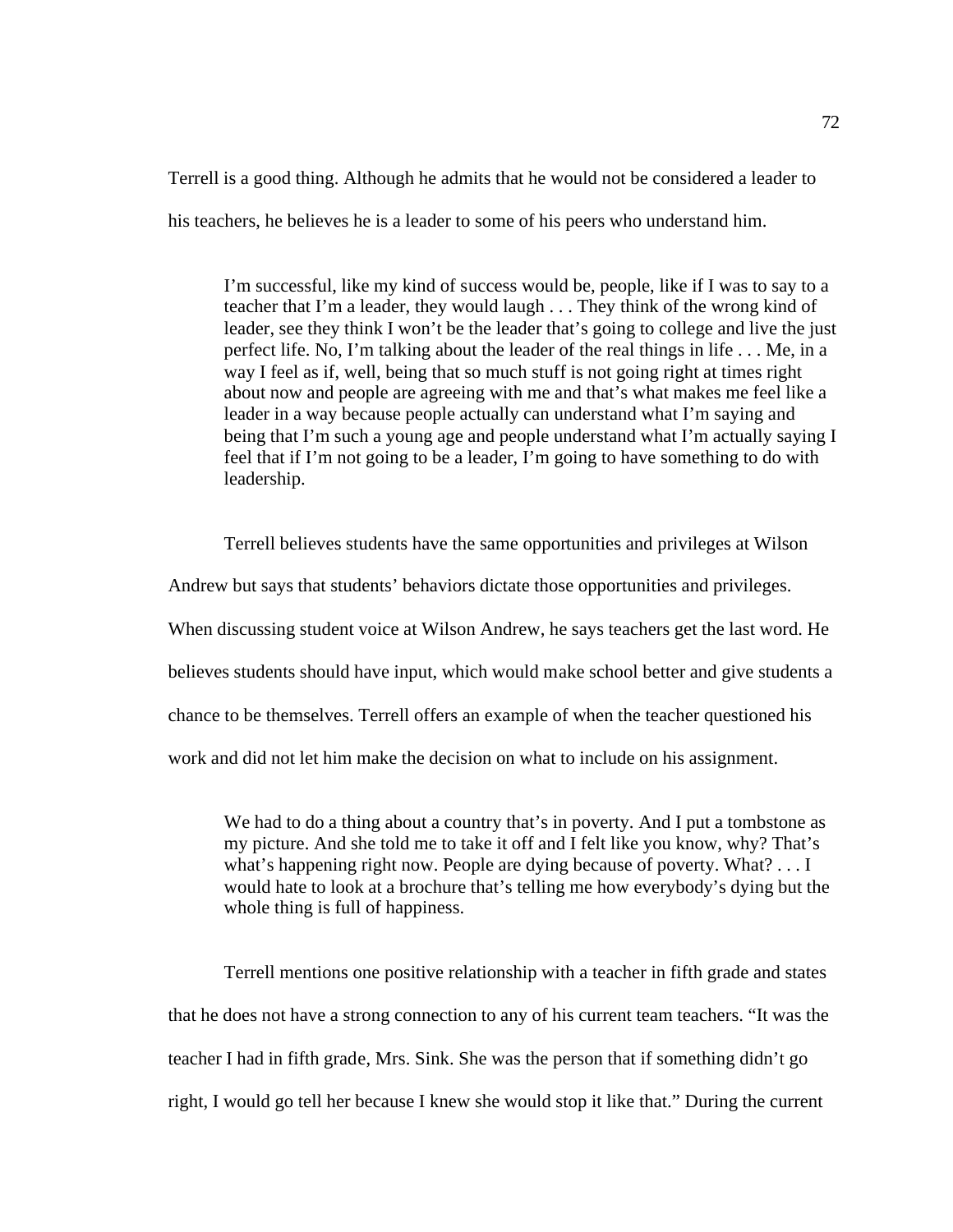school year, Terrell feels he cannot be himself. "It's a thing where it's just student, like I can't be me worth nothing. If I was to be me, I would get wrote up more than I have this year."

At the end of the third quarter of the data collection year, Terrell has earned failing grades in math and science all three grading periods. In language arts and social studies, he has made Fs for two of the grading periods and one C. Three quarters into the school year he has missed 7 days of school and has been tardy fourteen times. He has served 3 days of in-school suspension, which does not include numerous days he has been placed in time out or after school detention that are not reflected in his discipline record. See Table 2 for a summary description of Terrell.

### **Corey**

Corey is a 14-year-old seventh grader. Although he is larger than most seventh graders, he exudes a quiet nature. Corey speaks very maturely and is respectful to most school adults. He lives in a quiet neighborhood with his mother, 16-year-old sister, 6 year-old brother, and his uncle. Basketball is his favorite pastime and his participation on the school team has temporarily helped Corey regain his comfort in school and willingness to complete his schoolwork. During his school career, Corey has been retained once and there is evidence of academic and behavior concerns that began early in elementary school.

# *Life Outside of School*

Corey describes himself as a "normal 14-year-old kid . . . with a wide variety of personalities." He spends very little time with his siblings, although he says they get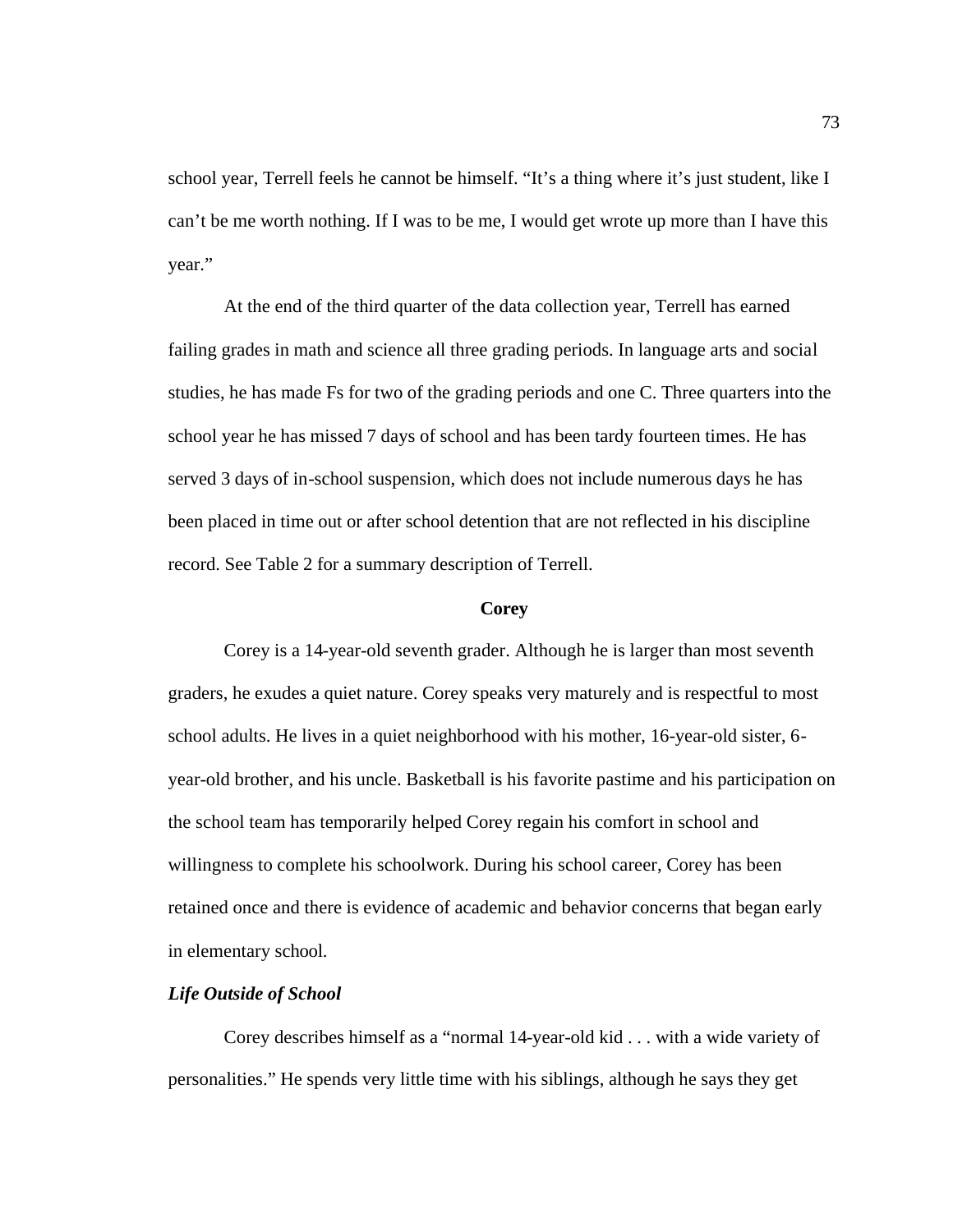### **Table 2**

| Societal | Institutional                                                    | Personal                                                                                           |
|----------|------------------------------------------------------------------|----------------------------------------------------------------------------------------------------|
|          | - Difficulty fitting into the mold<br>of behavioral expectations | - Cannot be himself with his<br>teachers                                                           |
|          |                                                                  | - Differential treatment by teachers                                                               |
|          |                                                                  | - Negative influence of peers to<br>misbehave in class                                             |
|          |                                                                  | + Some students help Terrell get<br>caught up in class                                             |
|          |                                                                  | + Feels like a leader to his peers                                                                 |
|          |                                                                  | - Does not feel like a leader to his<br>teachers                                                   |
|          |                                                                  | - Lacks close supervision at home<br>with schoolwork                                               |
|          |                                                                  | + Terrell believes his father cares<br>if he does well in school and will<br>not let him drop out. |
|          |                                                                  | + Father gives consequences for<br>poor grades                                                     |
|          |                                                                  | - No significant relationships with<br>school adults                                               |
|          |                                                                  | - Labeled as "troublemaker" by<br>some teachers                                                    |
|          |                                                                  | + Two non-school peers are a<br>positive influence                                                 |

*Summary Description of Terrell*

### Summary

Terrell admits to not being able to be himself at school and his difficulty meeting behavioral expectations. He does not see a connection between his passion for rap and school and does not have any positive relationships with school adults. Although his father provides some feedback regarding his school progress, he lacks close supervision at home with his schoolwork.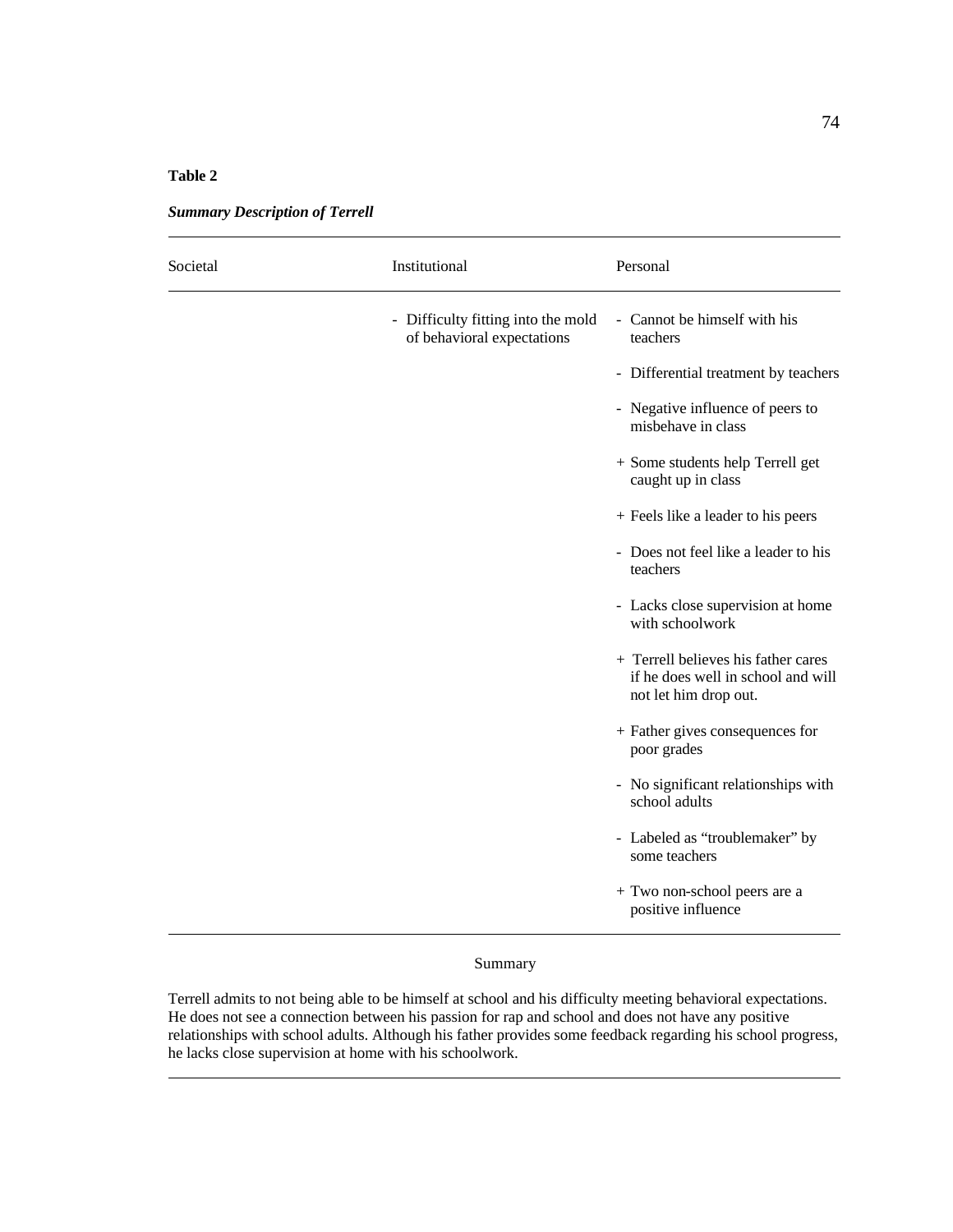along. Instead, he enjoys going to the local recreation center to play basketball and spending time with his uncle, who has been the biggest positive influence on him, and his 26-year-old cousin. His family cares about his progress in school and they support him by purchasing his school supplies, occasionally helping with homework, and communicating with his teachers. Corey stated initially that he does not have a relationship with his mother but later said they get along.

Well, well, we don't have no relationship. I mean, you know, if I'm at home, I do the chores and all that, then I go in the living room, sit on the couch and chill. And she's probably in her room asleep. And when she wakes up, she has to go to work. She comes back home and sleeps.

They have disagreements when Corey does not complete his chores to meet his mother's standards. His mother enjoys cooking and trying new dishes she sees on Food Network. Even though he enjoys watching her cook, he thinks it is funny when she messes up.

He has not seen his father since he moved out of the house when Corey was four or five years old. Since then he remembers talking to him on the phone once. "Well, he never really talked to me. He didn't like me, he liked my sister. Oh! Yeh, I talked to him on the phone on my thirteenth birthday. And the last time I saw him, I was about four or five, somewhere around there."

A few years after his father left, Corey's stepdad came into the picture, which has not been a good fit for Corey.

Everything was going good. Then he came and married my mom . . . I don't really have no relationship with him. I don't try to. To me, he's just some guy that married my mom. I don't consider him a dad or anything . . . He thinks I should spend more time around the family . . . Yeh, well actually, he calls it his family.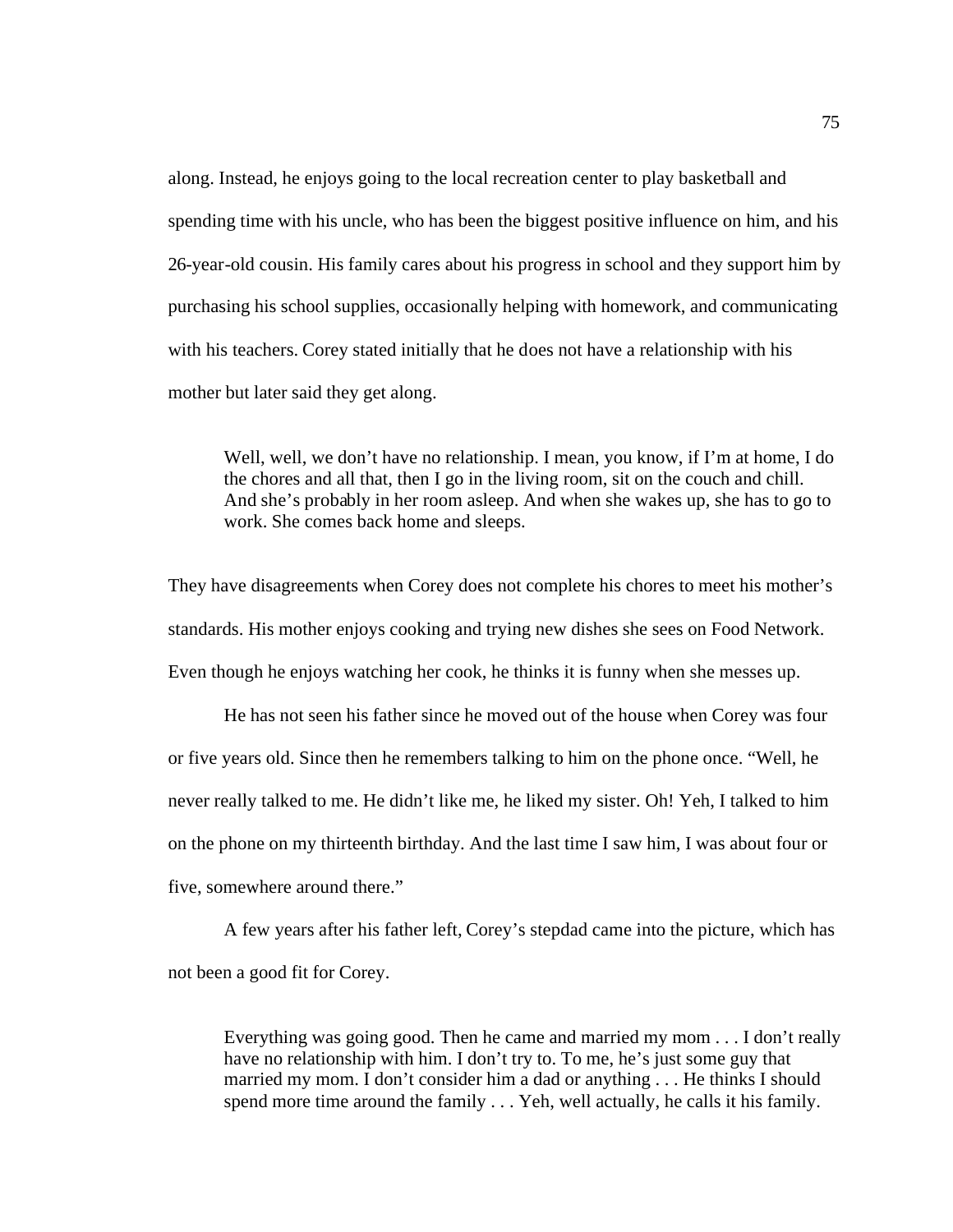Although still together, his stepdad has been living and working in Ohio for the past year. Near the end of the study, Corey and his family moved to Ohio to join him.

While living in Winston-Salem, Corey spent most of his time with his uncle or 26-year-old cousin. He believes his uncle has had the biggest positive influence on his life because he has tried to keep him on the right path and gives him advice about keeping his mouth shut and staying out of trouble. When talking about friends, Corey mentions his neighborhood friends and school friends, although he does not describe any close relationships.

# *Life in School*

Corey's elementary years involved several moves back and forth to Ohio with his family, which causes him to recall very little about these early years. "Nothing bad, nothing good. I can't recall." Completing only kindergarten, fourth grade, and sixth grade in the same school for the entire school year, the other years were broken up by moves between Winston-Salem and Ohio due in part, he thinks, to his mother seeking employment.

Although he spent brief amounts of time in any one place throughout much of elementary school, Corey does not believe it affected him. He never found it difficult to reenter school in Ohio or North Carolina because he already had friends in each school. One of his few elementary school memories is of Grove Park Elementary, an African American school in an African American neighborhood. He recalls that the school tried to simulate middle school in fifth grade by switching classes and he believes this helped prepare fifth graders for middle school. He also recalls positive relationships with two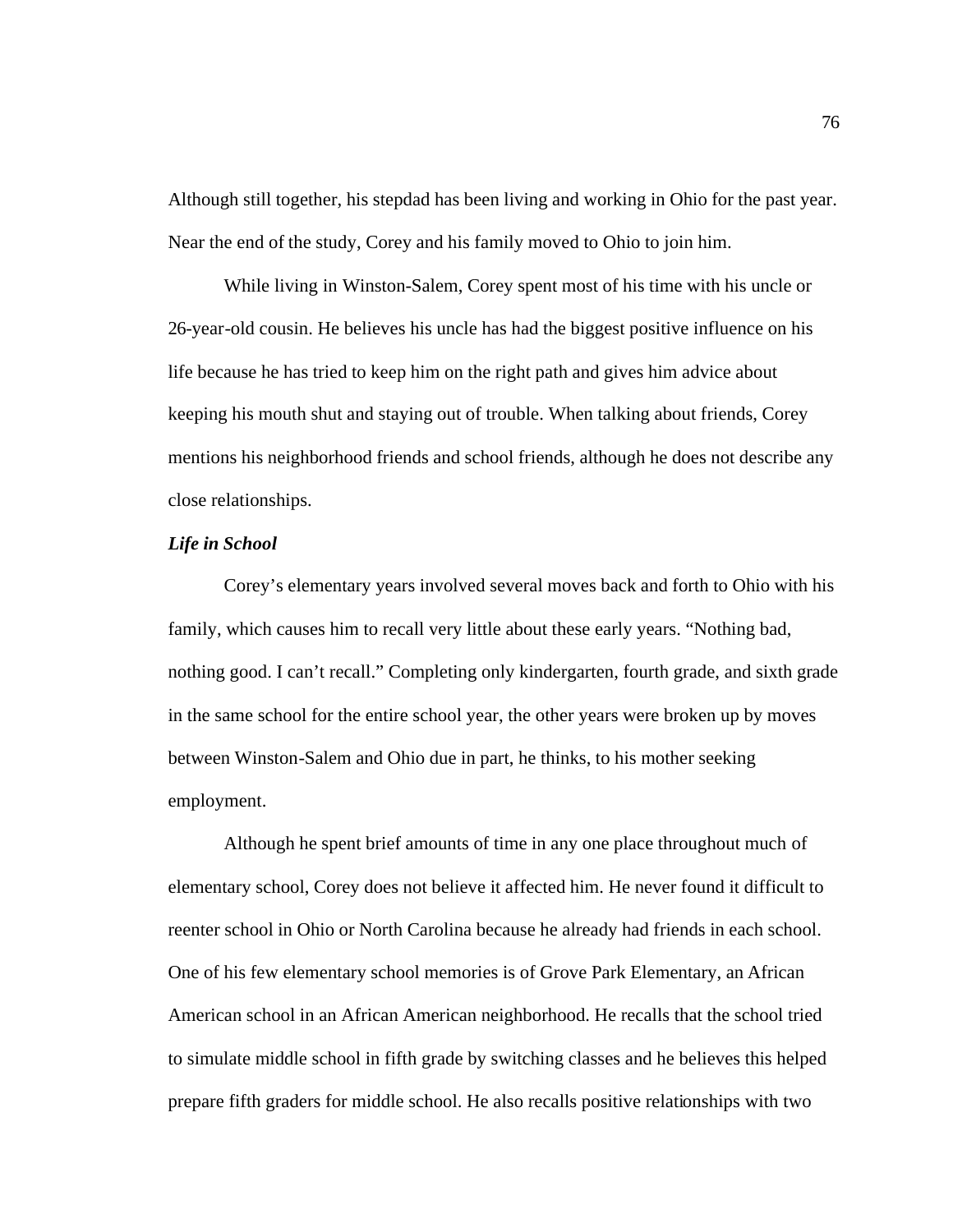fifth grade teachers and explains why Mrs. Hart was one of them. "Well she was pretty fun. She made the classroom environment exciting. You know, she joked around with us, gave us free time and all that. But she was also very hard on us. She got all her fifth graders ready for middle school."

Overall, he recalls making decent grades in elementary school. Elementary report cards contain mostly Cs and Ds and he attributes the downhill slide in middle school to his laziness.

I came in thinking that middle school was going to be just like elementary school. 'Cause in elementary school, well, actually, in elementary school, you have a lot more people pushing you. But in middle school, it's like if you're not going to do your work, it's on you. I guess teachers here think that you're mature enough to do your own work at your own time.

Elementary report cards contain teachers' comments about lack of self-control and holding grudges. His memories of elementary school include cursing at teachers, getting into fights with students, and running away from school.

Continual behavior and academic concerns prompted testing in fourth grade to see if he qualified for exceptional children's services. He was certified with a learning disability in math and written expression. Three years later when reevaluated, his certification changed from learning disabled to behaviorally and emotionally disabled.

Corey's middle school years have been spent at Wilson Andrew since he transferred in during the second semester of his sixth grade year. His first retention came at the end of that school year, but he claims he never thought much about it. "I've never really thought about it . . . It's like being in the same grade again . . . Well, actually, I felt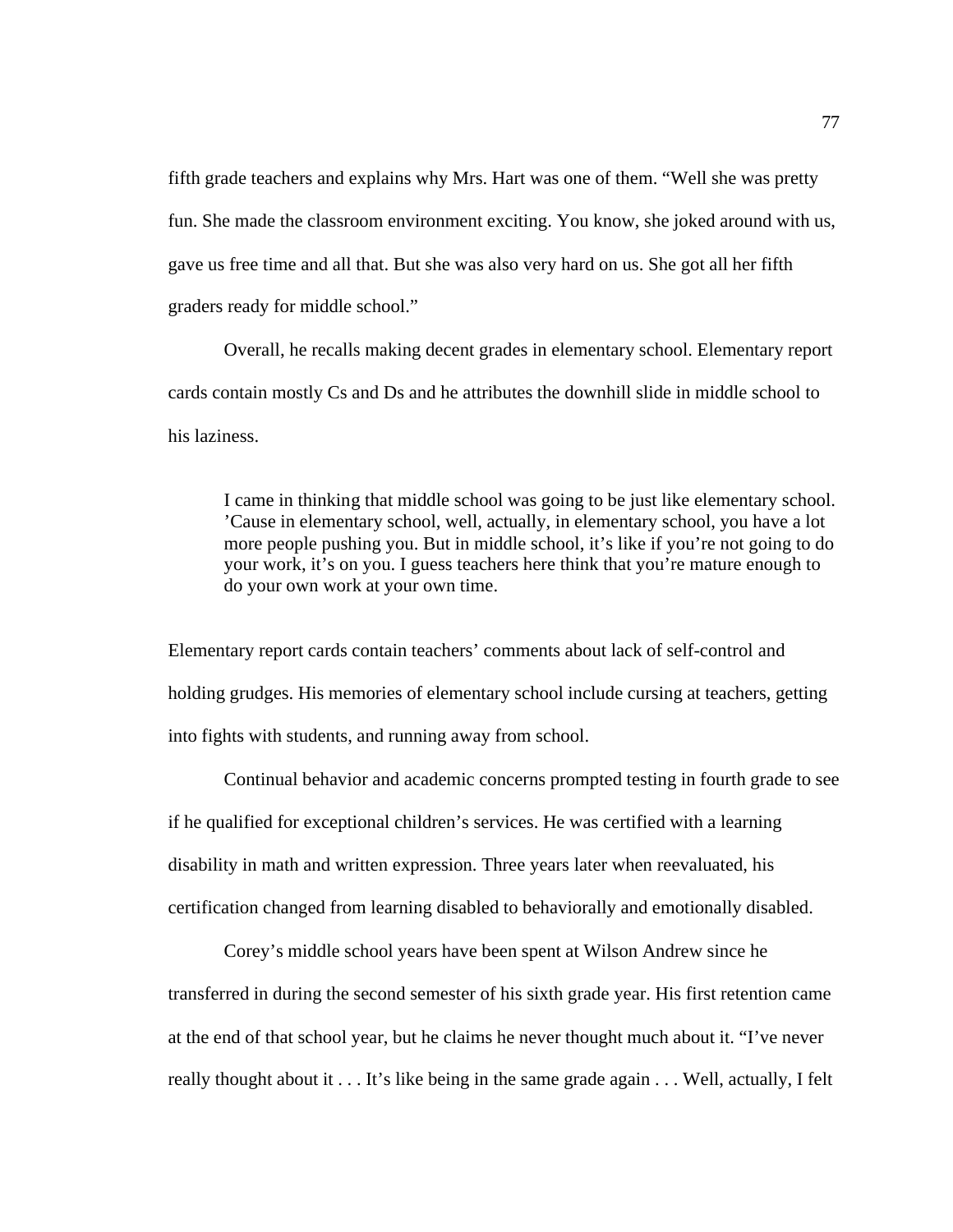kind of comfortable. Pretty comfortable. Having the same teachers two years in a row." Being retained changed his thinking somewhat about what it takes to pass. "I used to think that I could, you know, just pass every test, I could just go to college and do alright ... I got held back. Well, since I passed the EOG test and still got held back I thought well, if I pass every test, it still doesn't say that my grades are that good."

 To him, the adults at Wilson Andrew are helpful to students and knowledgeable about their content. He has never seen teachers treat students differently.

Because they handle your problems and they don't turn anybody down . . . You have some really good teachers and a really good teaching core and they know a lot about what they're teaching in their field . . . I get along with the teachers pretty good. I've had my ups and downs, but so far, so far so good.

Corey gets along well with his teachers and believes that they care about him and believe he has the potential to be successful. One of his current teachers, in particular, stands out in his mind simply because he likes the subject matter and believes that helps him get along with her.

In general, he likes school, feels safe, and believes he fits in at Wilson Andrew. A few times in the interviews, Corey reported not feeling comfortable because of some students who do not get along with him. Corey believes other students see him differently and that there is something about him they do not think is normal.

Well, there's always something about me that they dislike, they don't think is normal, they don't think, lives up to the hype of what a student who goes to this particular school is supposed to be like . . . I don't have a problem with the students, they have a problem with the way I look.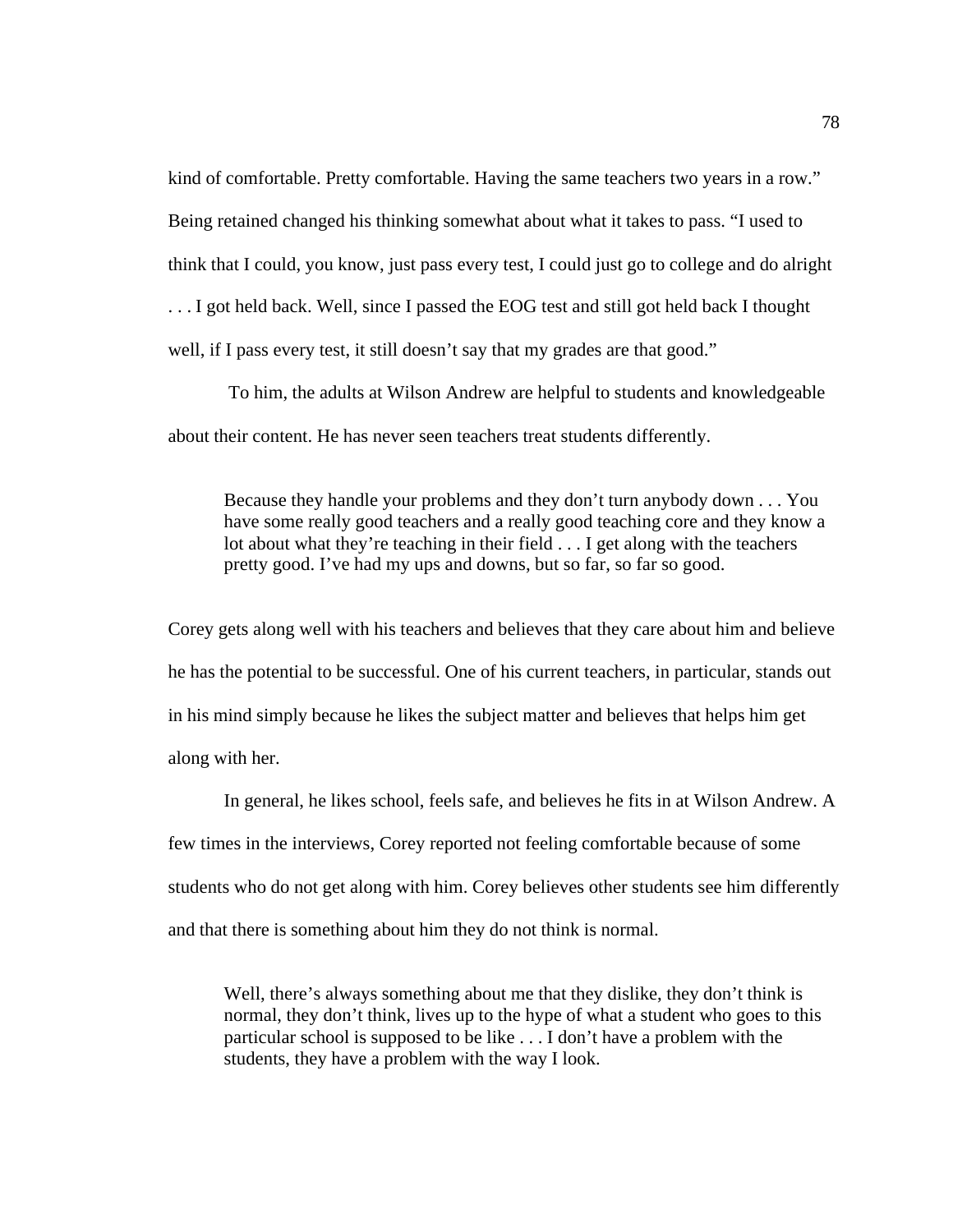He believes students have a mental power over other students. "Somehow kids scare other kids." Although he says he is not being bullied, bullying does exist.

A lack of motivation and hanging around others who behave similarly, are the reasons for his school behavior and low grades.

Laziness, being lackadaisical. Just not, not wanting to do the work. Maybe I need to start doing my work, but maybe I'm trying to hang around the wrong people. You know, I guess if I hang around people who make honor roll, then maybe I'll start making honor roll.

Observations of Corey do not show signs of strong connections to other students. Other than an occasional conversation with a few students, Corey is typically seen keeping to himself. At times, Corey visits the office to report that someone is bothering him. At these times, he is reluctant to go to class or lunch.

When asked about the power of student voice in school, he comments that students have it but do not use it. "Well, they don't ever speak up for themselves." Corey believes all students have a voice and the same privileges and opportunities but do not take advantage of them. He says that kids have the opportunity to "go to high school, get an education, go to college . . . Most of them don't use it. They play around in class."

Corey acknowledges that he is not performing up to his own measure of success, which consists of doing one's work, being quiet, and accomplishing goals. He believes that the system of education is the government's way of helping to better the lives of people. He has strong feelings about people who do not take advantage of free education.

In my book, success should never come before work. I think I'm smarter than most students who make honor roll, I just don't use, I don't use my head . . . I sit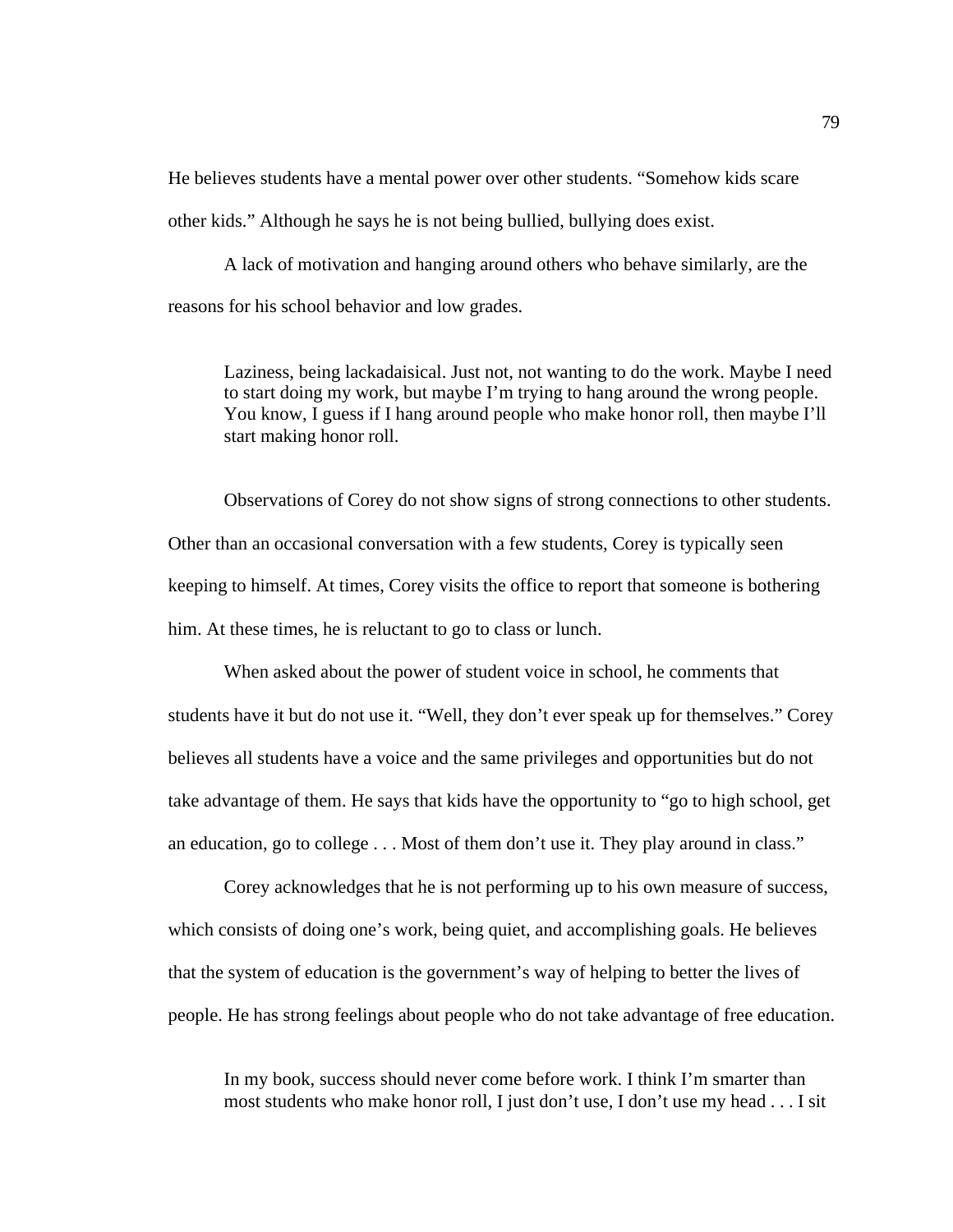in class the whole time, don't do no work, just sit and talk to other people, sometimes I might be distracted, just get into whatever conversation they're into, most of the time it's on a daily basis. I have my moments, but, I might make an A one day, but the next three days, I make zeros, which turn into Fs . . . No selfdiscipline, probably just didn't have the energy or encouragement nothing like that, I didn't have no push, no strive to try and make honor roll . . . Most people don't take advantage of a free education and then when they get older, they don't know what to do with their life and they become poor and homeless…But if you go through eighteen years, acting up and being bad in school, not unleashing your talents, not having enough self-discipline to do that, and you're homeless, I have no pity for you.

Knowing he will finish high school and go on to college, Corey believes he might attend Winston-Salem State University, North Carolina Central University, or North Carolina State University. Although he would like to attend Duke University, tuition is too costly without a scholarship. He hopes to play football or basketball in college and dreams of playing in the NFL or NBA. If those dreams are not fulfilled, he might become a Language Arts teacher.

Corey believes he is compliant with his teachers even when he gets into trouble. Unlike several of the students he hangs around, when his teacher tells him to do something, he does it.

The teacher'll tell them to do something, they'll backtalk and tell them they don't have to do it and all that. I don't do that, but I'm more quiet. The teacher'll tell me to get up and go in the hallway, I don't sit there and say 'I don't have to go in the hallway.' I go in the hallway.

 Two major school events that stick out in his mind are winning his one and only award in third grade and being on the school basketball team.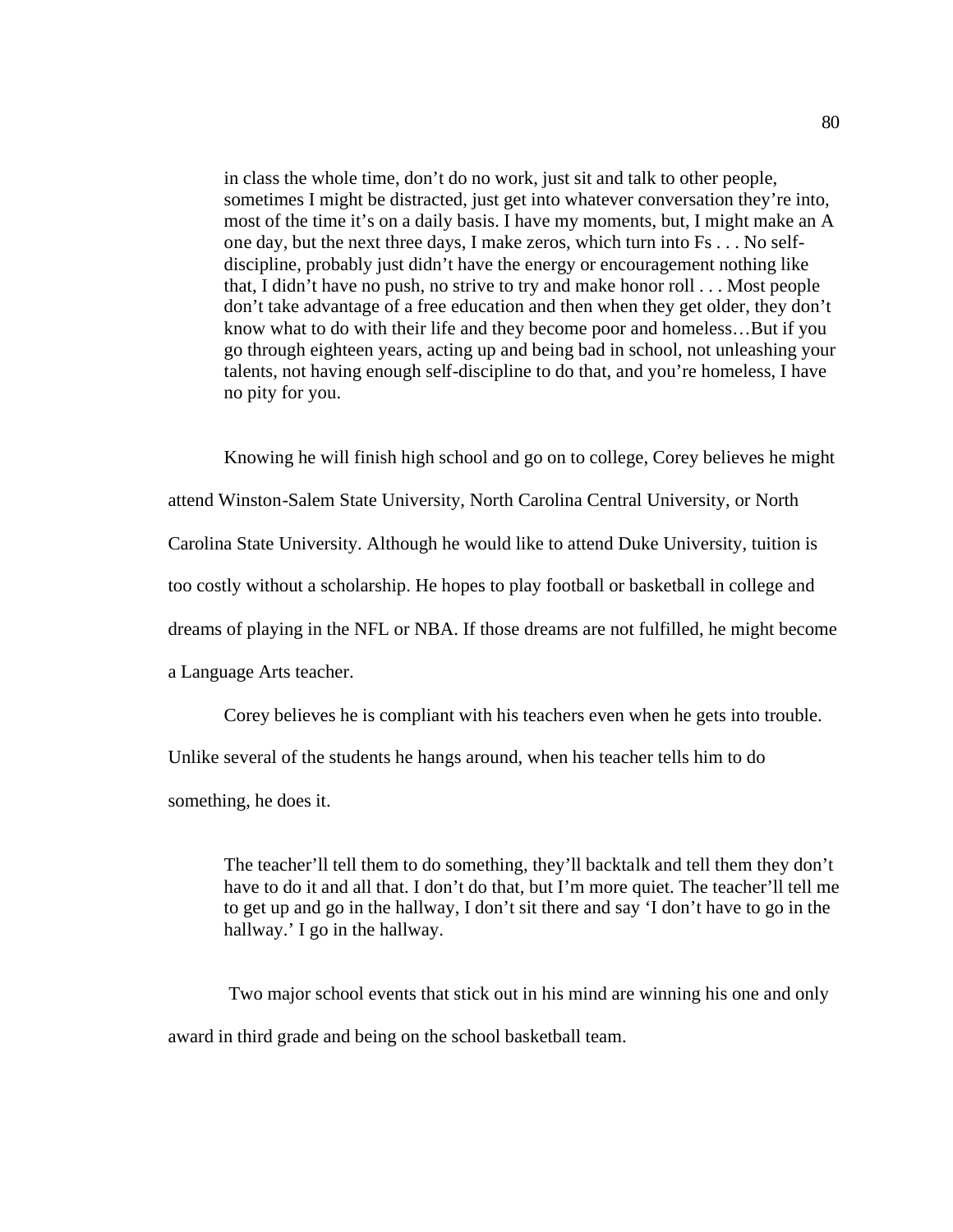Major, the biggest event that has happened, I was in Ohio, I was in the third grade, this is the last time I was in Ohio. The only, the first and only award I've gotten, academically, was an award in visual arts. Third grade. Yep, that's the only time I've been on stage. Something good. I won the award for leadership . . . Like, I'd be in art class, I'd help people out, you know, I would keep the class quiet, you know, just little things.

The basketball team brought about a positive difference in Corey's life, especially pertaining to his work and feeling comfortable at school. He considers his teammates as his friends and enjoys spending time at practice and games. "Basketball has forced me to stay in class 'cause I have to do all my work. Can't have no Fs."

Basketball is a big part of his life. Not only a hobby but a source for role models, Corey looks up to certain individuals who play the game. A hero is "somebody with a lot of strive and doesn't give up. Does great things, does something very hard very well in times of need," according to Corey. Clyde Drexler, Sebastian Telfair, and Shaq are a few of the players he claims to respect. On a local level, Corey initially stated that no one he knows could be a hero but then thought of his cousin who played basketball for a local university until an injury limited his ability to play the game. He admires his cousin for staying in school after losing his spot on the team and graduating on the Dean's List.

Influences such as peer pressure are real, according to Corey. He asserts that people who do not go along with the crowd are called punks. Although he claims he has not fallen into it, he acknowledges that peer pressure causes people to do things they do not want to do.

When asked to share his worries in life, without hesitation he confesses that he worries about girls. "Does she like me? Will she go out with me? Normal worries. I'm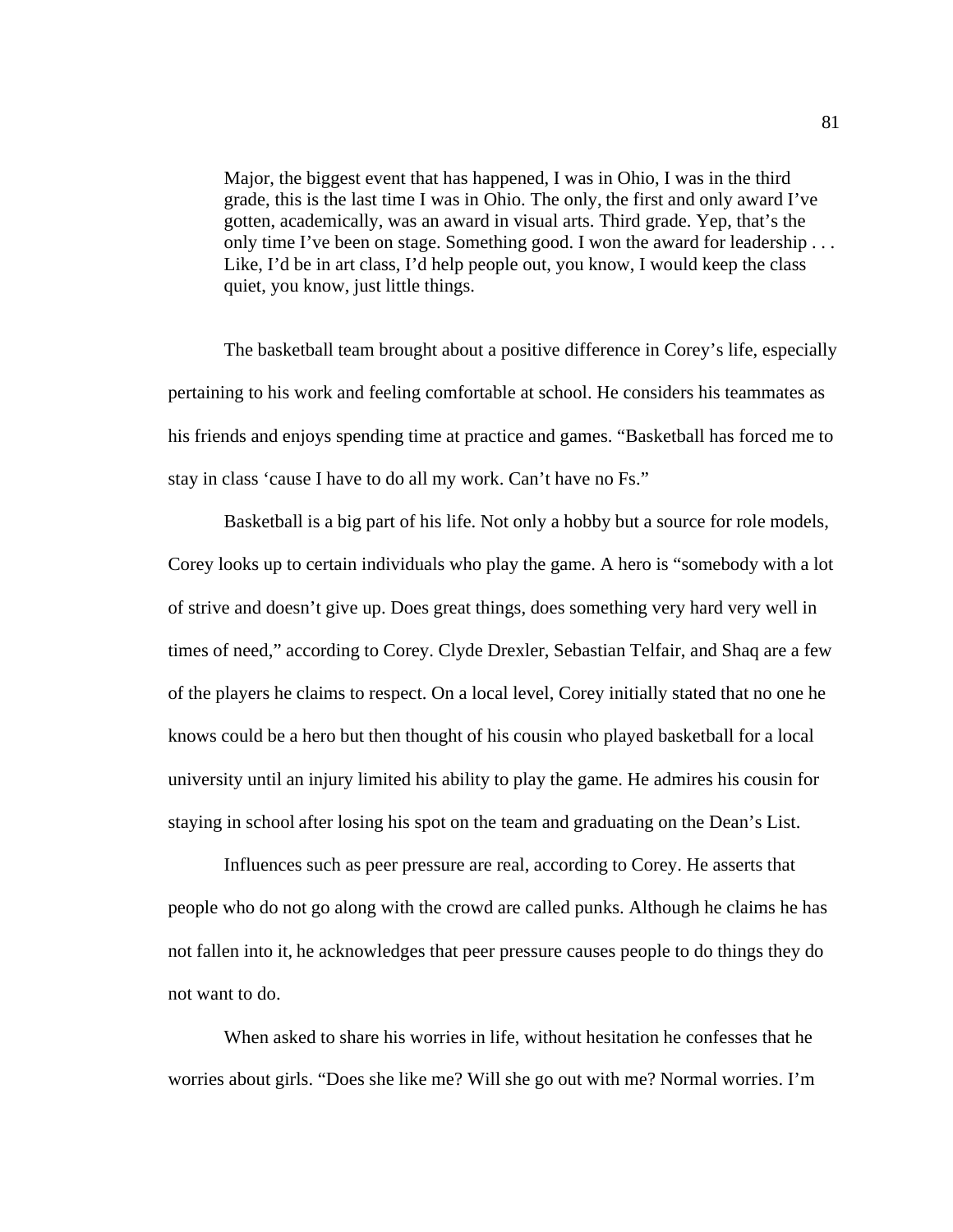fourteen years old, nothing really to worry about." Immediately following this response, he shares that he also has a fear of dying. "Well, it's, well, you know, I think dying is always painful. It's like when you hold your breath, it's painful." He fantasizes that if he dies, the school will hold a large ceremony chronicling his life with pictures and a slide show.

The third fear he has is of people. "I have another fear. From, well, sometimes I be afraid of people . . . Well, I can't go into crowded places without breaking out in a nervous sweat, a real heavy nervous sweat." He is afraid people will talk about him and embarrass him. He describes his fear of the mall and the school cafeteria even though restaurants and playing basketball in front of people do not bother him. Sometimes he can go into a crowded room if he feels comfortable beforehand, like the YMCA dance he recently attended with a friend. Corey believes this fear began in third grade when he was called on stage to receive the art leadership award and his zipper was unzipped. Students ridiculed him for the remainder of the year.

On a related note, after a fight on the bus in sixth grade, Corey displayed significant paranoia about entering the cafeteria, riding the bus, and frequently refused to go to class. After a second incident where he assaulted a student within weeks of the previous fight, he was placed on homebound instruction until the beginning of his seventh grade year. The beginning of his seventh grade year was full of occasions where he refused to ride the bus for fear that people would talk about the fight from the previous year. He spent most of the first quarter in the office for fear of going to class and skipping lunch because of his lack of comfort entering the cafeteria. Many of these days ended in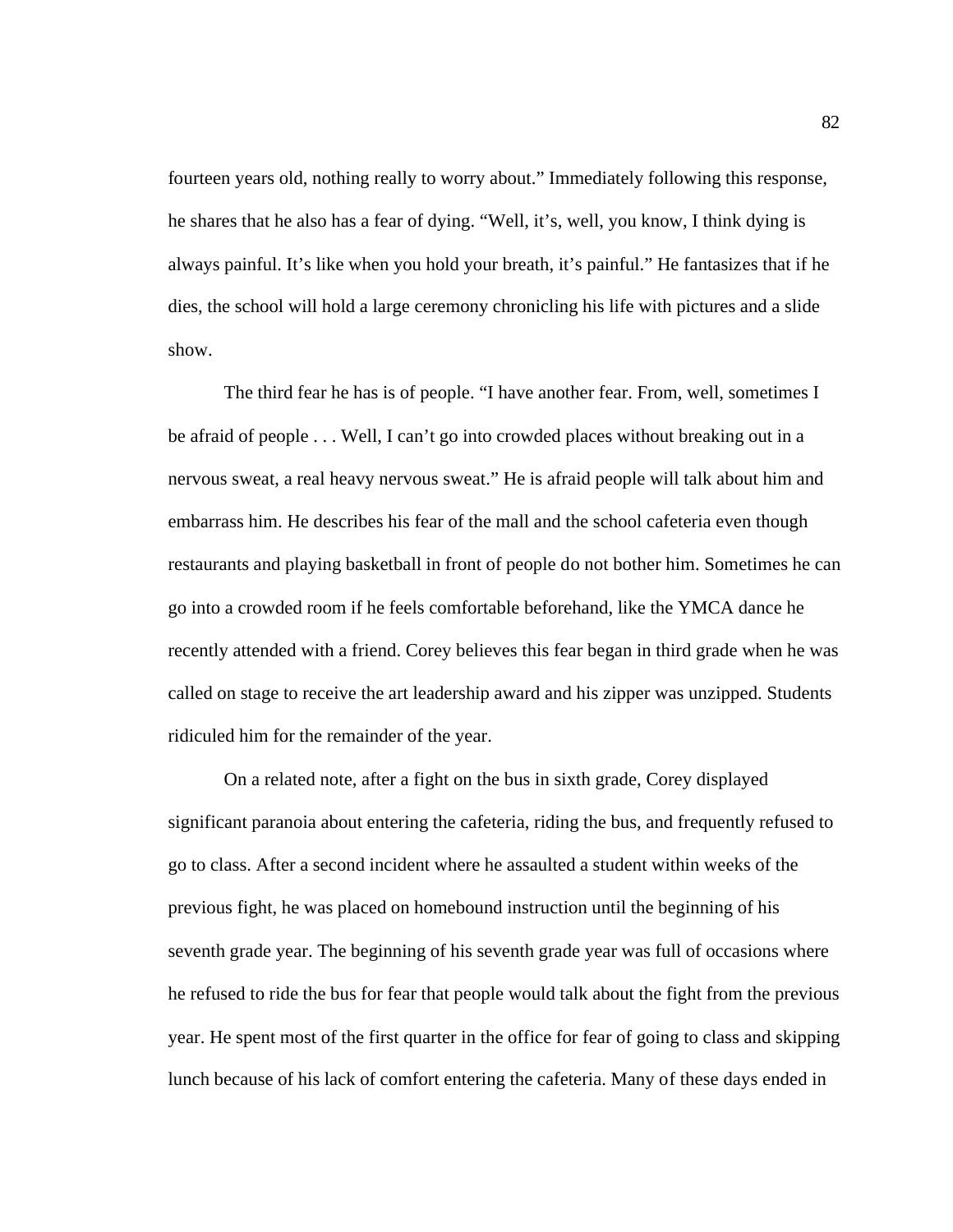Corey being picked up by his mother or being counseled by administrators, teachers, and school counselors. In addition to counseling provided by the school, he receives ongoing counseling from a psychologist through an outside agency.

Corey left Wilson Andrew just before the end of the third quarter of the data collection year to move with his family to Ohio. At that point, his report card reflected all passing grades for the second consecutive quarter. He made Ds in Science, Language Arts, and Social Studies, but improved to a B in Math. He was absent eighteen days, including three days of out-of-school suspension, and tardy to school thirty-four times. He had not served any days of in-school suspension but was in time out on numerous occasions, which was not reflected in his discipline record. See table 3 for a summary description of Corey.

# **Michael**

Michael is 14 years old and in the eighth grade. He is an extremely popular student because of his looks and cool personality. Michael is a quiet young man and is always seen with his cousin, who could pass for his twin. Michael quietly sneaks in and out of school, skipping classes or skipping school for the whole day. His lack of work completion dates back to his early elementary school years and is well documented throughout his school career. Michael was retained in fourth grade, partly due to his mother's request.

# *Life Outside of School*

Michael is from a large family and is one of ten children ranging in age from four to twenty years old. Michael lives with his mother, who works for a local hotel, and his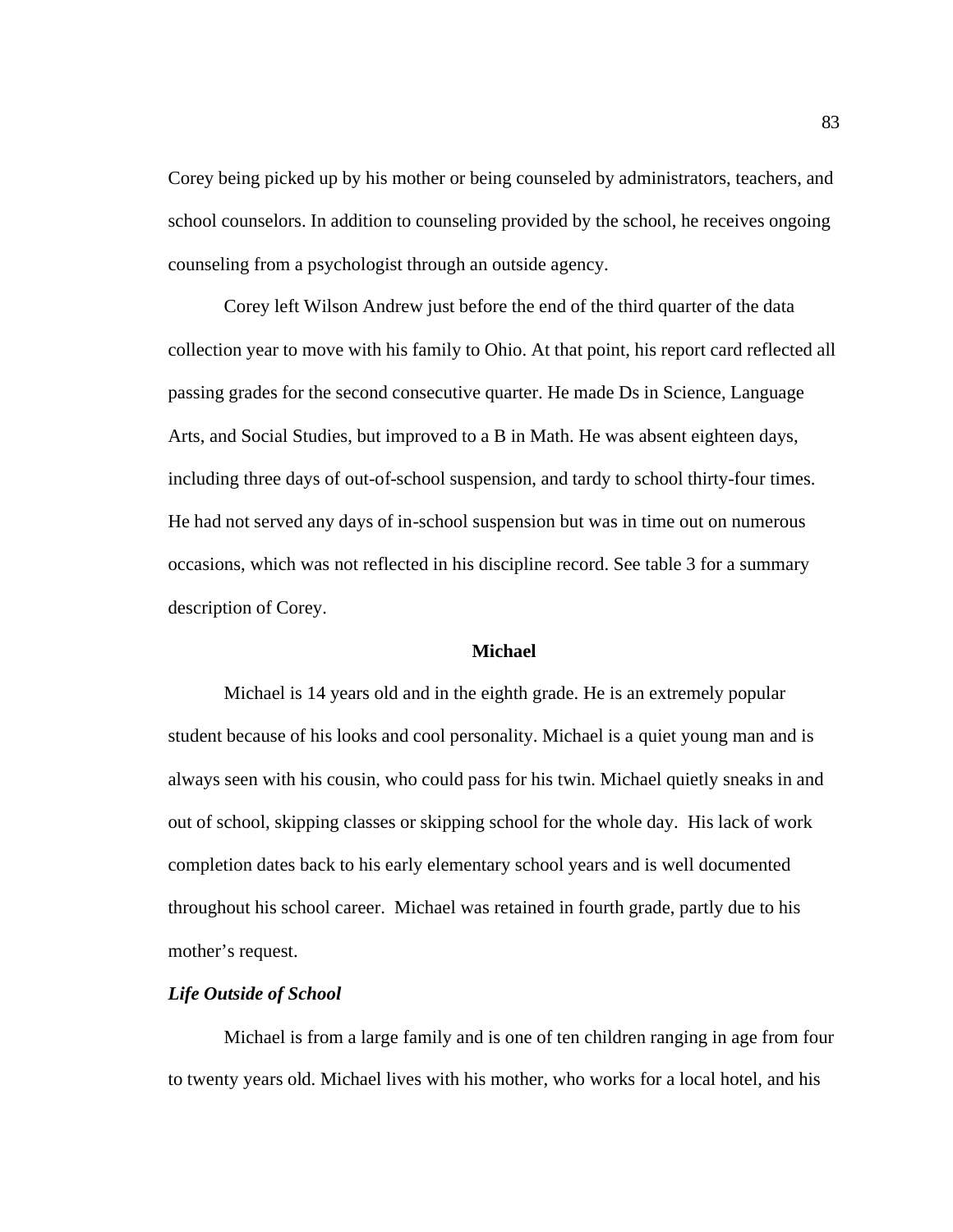### **Table 3**

| Societal | Institutional                         | Personal                                                                                         |
|----------|---------------------------------------|--------------------------------------------------------------------------------------------------|
|          | + Participation on basketball<br>team | + Likes his teachers<br>- No significant relationships with<br>school adults                     |
|          |                                       | - Negative influence of peers to<br>misbehave in class                                           |
|          |                                       | $+$ Positive influence of uncle<br>- Lacks close supervision at home<br>with schoolwork          |
|          |                                       | + Mother talks to him about doing<br>well in school                                              |
|          |                                       | + Corey believes his mother cares<br>if he does well in school and will<br>not let him drop out. |

*Summary Description of Corey*

#### Summary

Corey likes his teachers overall but does not have a significant relationship with any of them. His participation on the basketball team provided temporary gains in his achievement and behavior in school. Corey is negatively influenced by peers in class to talk and not pay attention.

two youngest brothers. The other siblings live with his father in the same city. He claims that he and his siblings are like best friends and considers himself friends with his parents as well. Two of his fondest memories are of family trips to Miami, Florida and to Emerald Pointe. His oldest brother attends Shaw University and another is on his way to join him on a football scholarship. His 16-year-old brother recently served time in jail for dealing drugs. All of his other siblings are in public schools and doing well.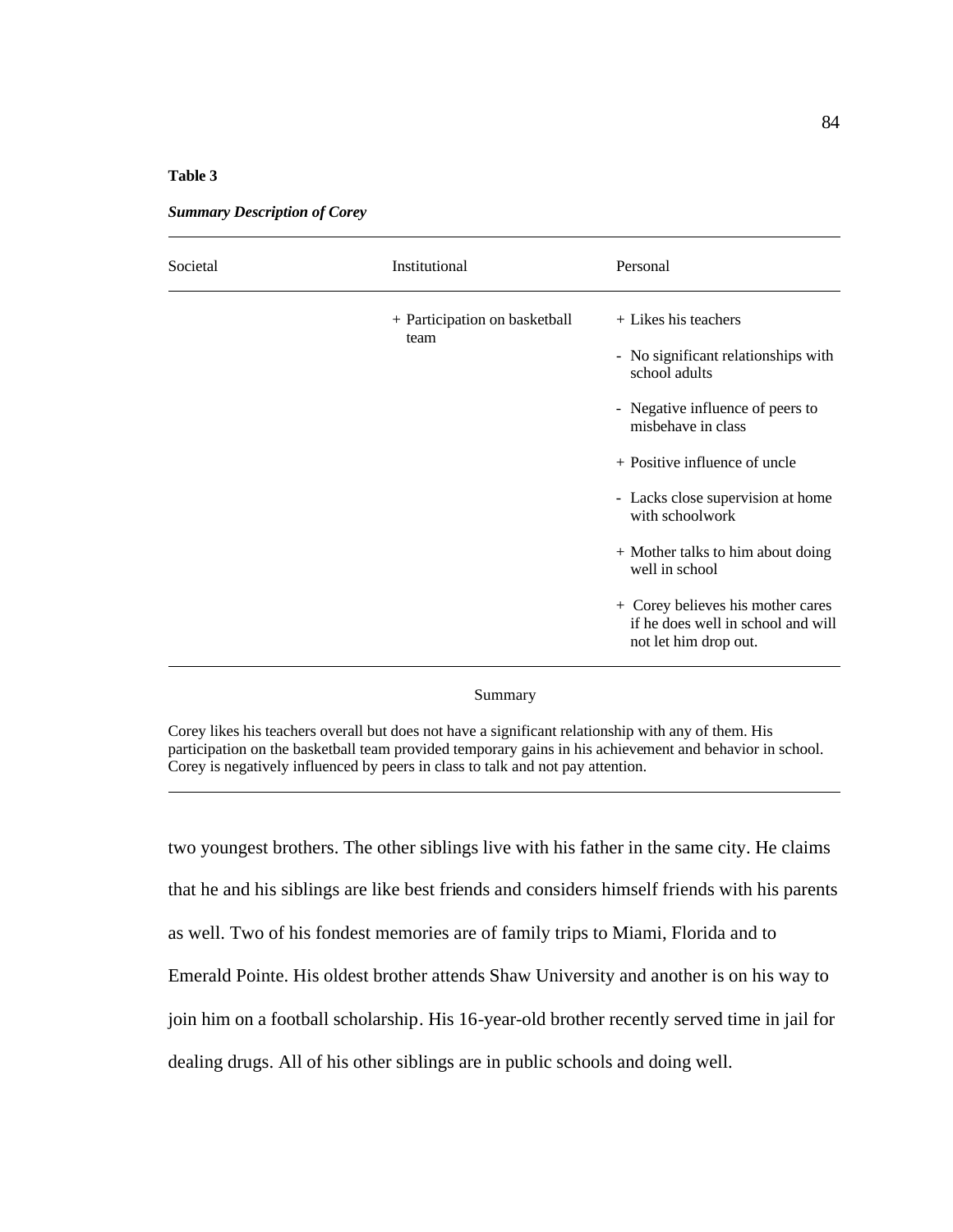The whole family lived together until 2 years ago when his mother and father split up. Although still separated, Michael's father visits regularly and maintains a friendship with his mother. His dad works for a pool manufacturer and is everything Michael wants to be.

'Cause my dad like, he a hard worker, he own a nice house . . . he got a nice car . . . like that's the kind of person I think successful and he always be telling us he already got everything he wanted in life. He got everything he need . . . But I don't want that many kids like he got.

Other than looking up to his father, he does not have any heroes and does not recall heroes from his childhood. He also does not recall any specific childhood dreams other than being rich. "I just thought about when I grow up, I want to be rich and stuff like that. That's what I used to think all the time. I want to be rich and have a whole bunch of cars and stuff." Presently, Michael's dream is to play in the NFL.

A friend he considers as one of his closest has had a positive influence on him.

I've got a friend that's in high school. Like, I consider him one of my closest friends 'cause he like to do positive things. Like, he'll be there for me if I do something bad. He'll be there. Like, I know he just, he a real good friend. He gets straight As, he the captain of the baseball team, and he like, he like, he do like after school activities, stuff like that . . . Like, he'll influence me, like, do good in school, like, he'll tell me like, if I show him my report card he'll be like, sometimes he'll be trying to help me with my work and stuff like that.

Negative influences in his life stem from family and friends and have resulted in trouble not only at school, but in the community. School-related offenses include skipping, smoking, and stealing. Outside of school, societal influences stemming from activities that take place in his neighborhood have resulted in run-ins with the police. He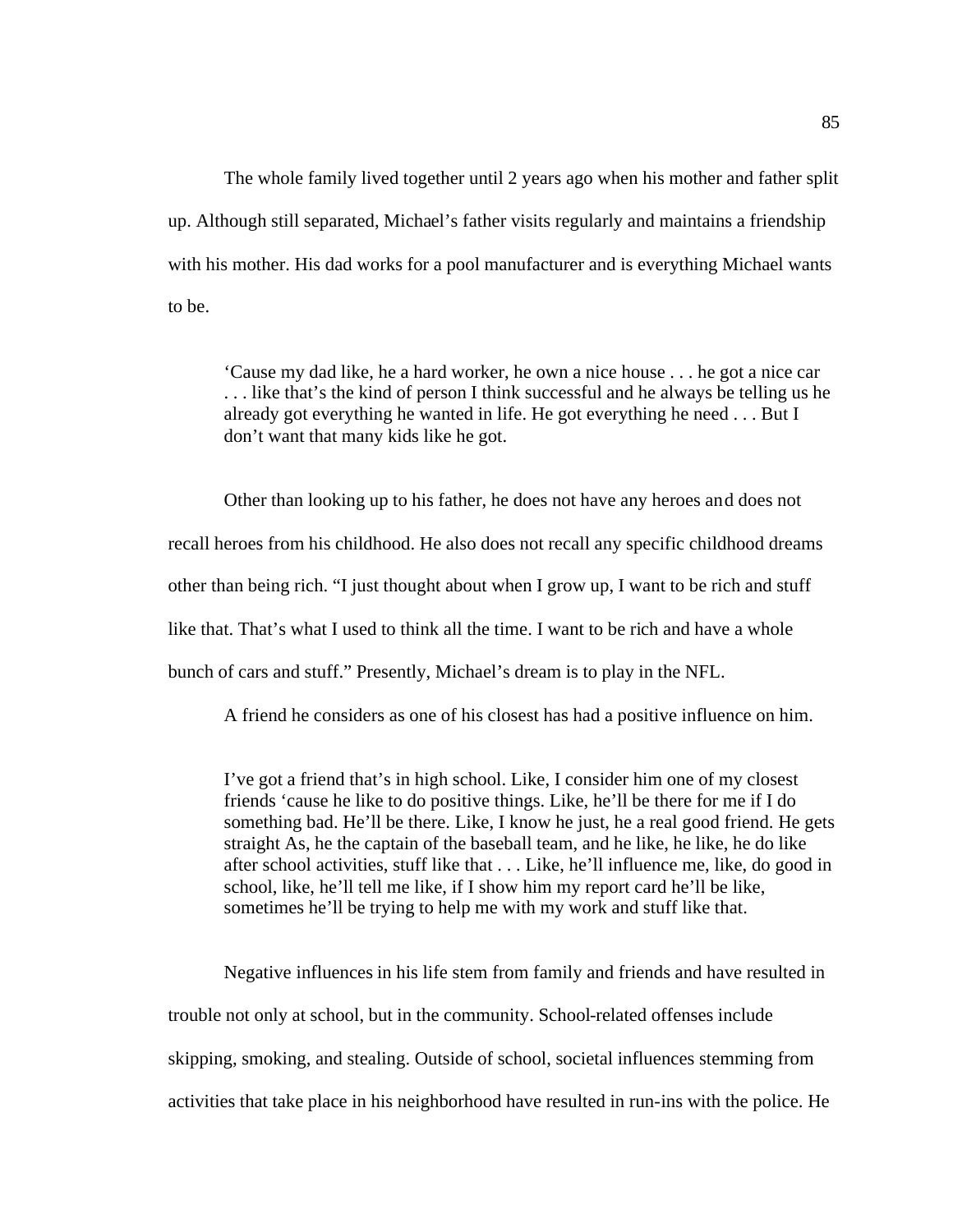is also affiliated with peers involved with theft and drugs. He claims his brother, currently serving time in jail for selling drugs, is the reason he started down this path.

Like when I was little, like up to the age of like, like, up to the age like twelve, I used to be good all the time until I started hanging with my brother. Like, my mama used to call him the black sheep 'cause he always, he was the bad one of the family, the baddest . . . And so like, every time I used to go with him I used to get in trouble. And then when I come home I used to have to face my mama, you know, and get a whipping. I used to always hate going with him. Then like, if I would have never started hanging with him, I wouldn't ever be bad as I am today.

When he was approximately twelve years old, Michael felt he had to prove

himself to others.

When I first got here in sixth, I was shy, so I wasn't hardly playing around or nothing. But then, when I got to seventh, when I got to seventh, I like grew out of that shyness or whatever you want to call it and I started being bad and stuff . . . The people I used to hang with, to prove them wrong, they're like, I don't know, they used to be like, 'you scared to do this, you scared to do that.' I used to just show them that I'm not scared so I'd just do that, so I could make myself look good in front of them.

Run-ins with the police resulted from hanging out in an area known as "the

Gardens," which has its share of trouble, including fights and drug dealers, and outrunning the police while riding dirt bikes in the streets. The Gardens, a governmentsubsidized housing area, is within walking distance from Michael's house and is where he chooses to hang out. After getting picked up, Michael's friends follow-up to be sure he

has not snitched on them because he always seems to get released.

Like, in the Gardens, the Gardens used to be real bad. So like, and now, you'll get chased like for, they'll call the police on you like if you're fighting or like, like some of my friends have guns. So, people will see them with guns and call the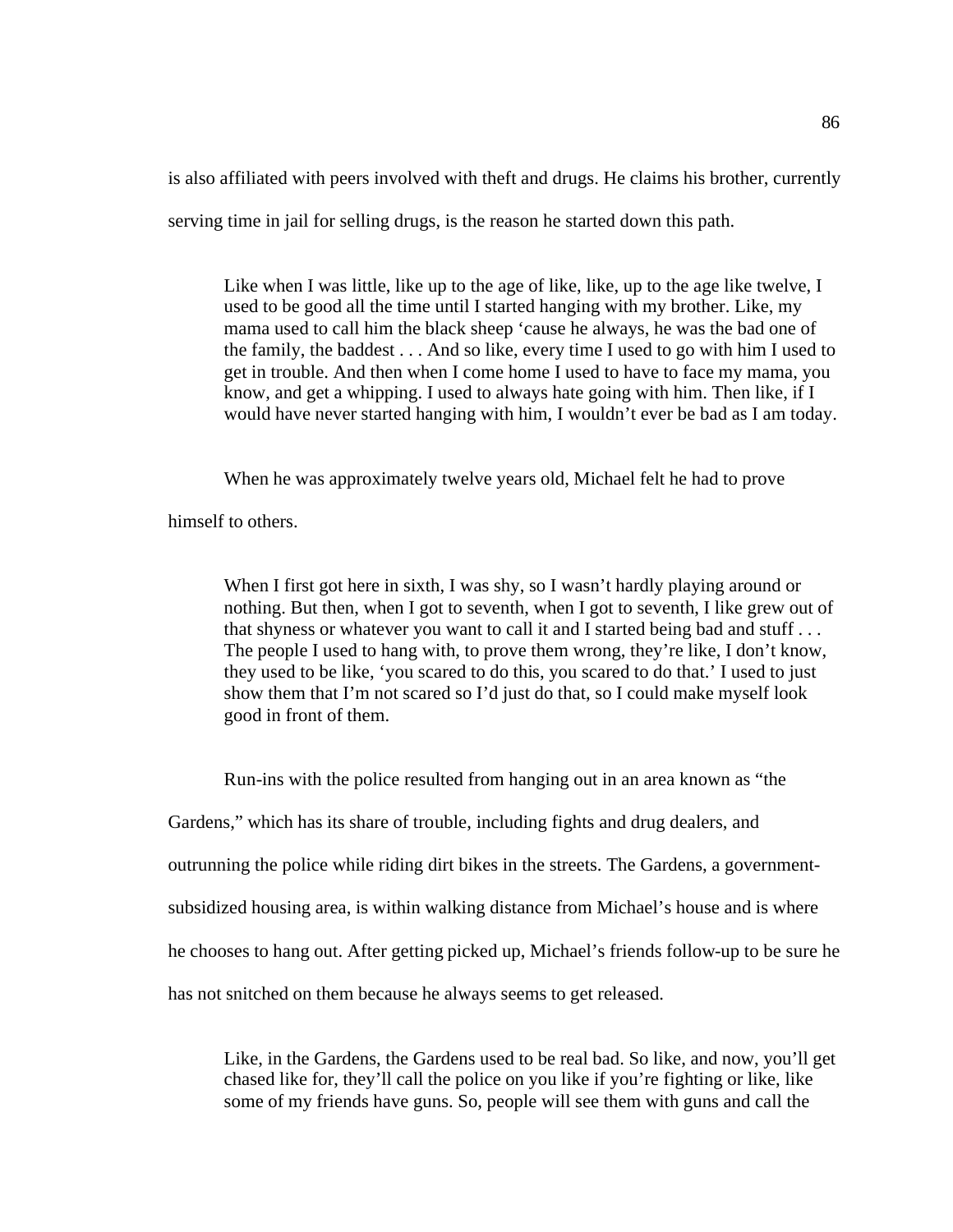police. We'll have to run. Or like, if you just be standing, the police will try to chase you 'cause they'll think you're selling drugs.

### *Life in School*

School success, as he defines it, is "getting all your work done, honor roll, passing EOGs . . . and not playing around." He states that he has not been all that successful during the current or previous year because of getting suspended and not taking his schoolwork seriously. "Well, I was always like, I was like playing around, I was like bad. 'Cause sometimes we be trying to skip periods but we would never get to come back in time." When discussing the importance of school, he says,

It's alright to me. I know I need my education but sometimes, I don't really care. I don't even be wanting to come to school…Like I be tired. Like, sometimes I be tired and I don't be feeling like coming to school. So, sometimes my mama let me stay home sometimes. Then when I come to school, it be a little bit of fun. The reason why I don't be liking coming to school is it's boring.

Michael remembers that he never did homework in elementary school. "I remember that I ain't never used to do my homework. 'Cause like I was smart so I always liked to play outside and I didn't think homework was important." Michael continues to not do his homework. "Like, in class, I do my classwork. But if I don't do it in class then, she'll be like do it for homework. And I don't ever do my homework. I don't know, I just don't do homework."

Michael was referred to the School Assistance team in third grade because of his teacher's concerns about his behavior and academic progress. The team suggested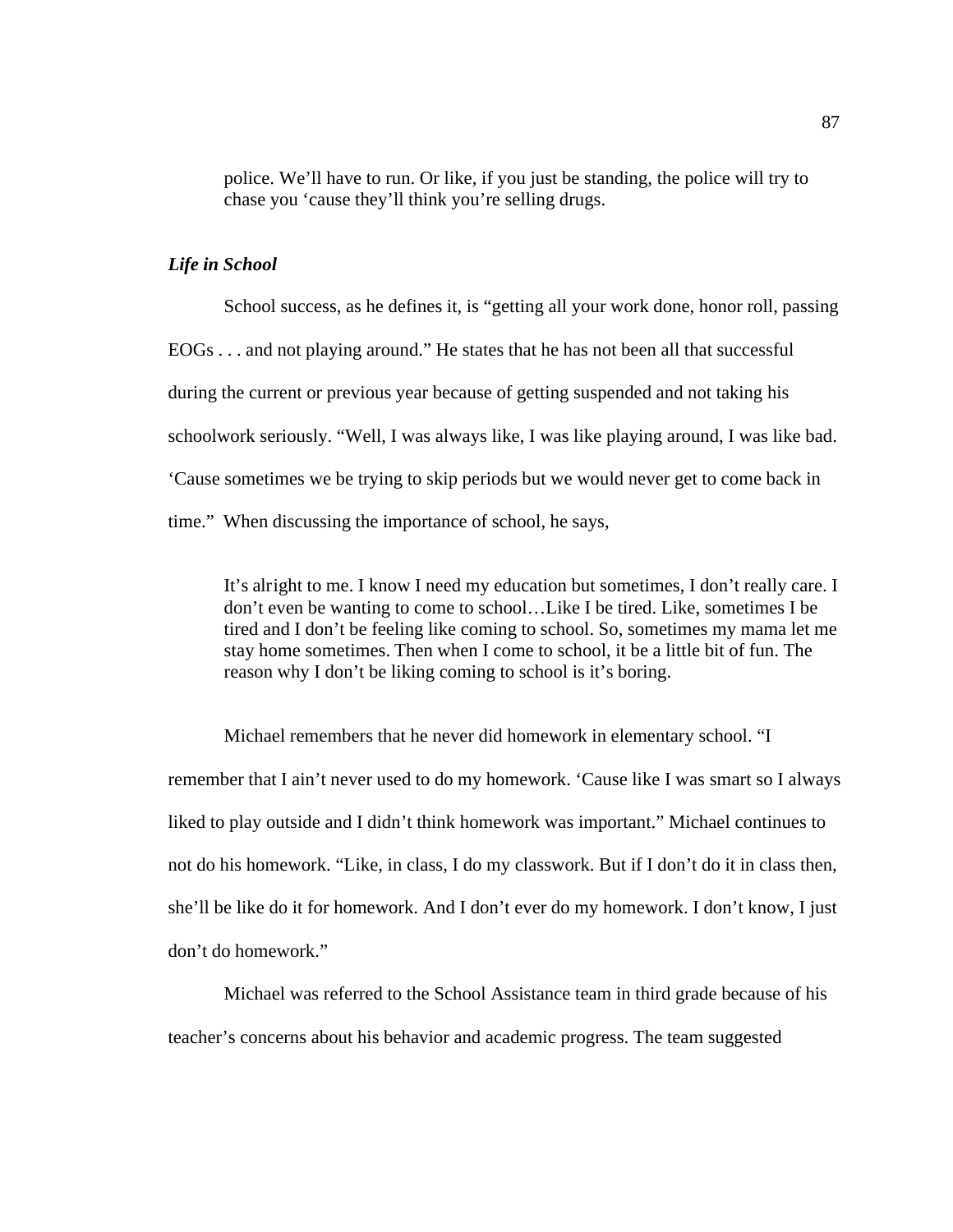interventions to try with Michael and chose not to pursue testing for the exceptional children's program. He was later retained in fourth grade.

My mom put me back 'cause she felt like I wasn't doing the best I could  $do \ldots$ Like, when I first, when I got there, I almost wanted to cry 'cause I didn't want to be with those little kids. I wanted to move up a grade . . . I was sad because I knew, like, it was boring 'cause I had to learn the same stuff over and over again . . . But I made a lot of friends though. It ended up to be fun 'cause I made a lot of friends.

Language arts is his favorite class because he loves to read. In sixth grade, Michael led all other sixth grade students in the number of Accelerated Reader points for answering questions correctly after reading books from the library. Science used to be one of the classes he liked but has decided he no longer likes that class. "I used to like science but I don't like it now. It's hard. I used to like it 'cause we used to do a whole bunch of experiments and stuff but now all we do is like, write stuff down, stuff like that, just look in the book and stuff. It's boring." He said he would love to be dissecting frogs and conducting experiments.

He plans on finishing high school but is unsure about attending college unless he can play college football. He does not have any plans for his life after high school but says he might work at a fast food restaurant while still in school.

Michael is comfortable at school, although he does not always like school and all the work. He has a lot of friends at school and has good relationships with the students. He appears to be very popular with all students, especially the girls.

According to Michael, students receive the same privileges at Wilson Andrew and teachers treat students the same. However, he says students do not have power "'cause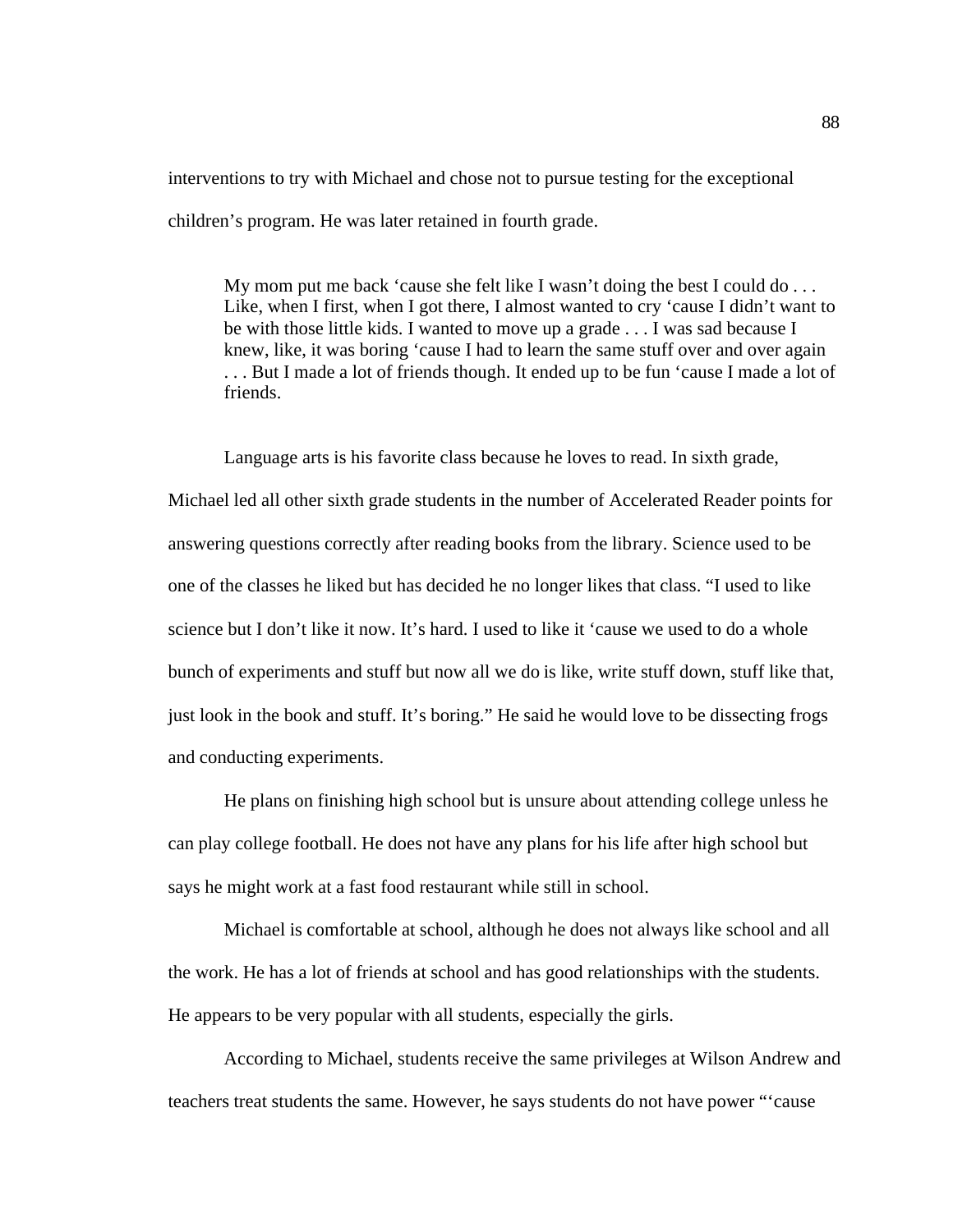they don't get to do what they want." He believes it is unfair that students cannot wear hats and flip-flops. "They should let us wear hats and stuff like that. 'Cause it's fashion. We should get to wear hats and stuff just like we wear clothes."

He likes some of his teachers, especially those who act friendly towards him. These teachers will "put anything out of their way to help you on your work." However, no relationship with a teacher compares to the one with Mr. T., the elementary computer teacher. "He was like, he was still like young, he was African American, he was still like, young, and he was cool." Michael thinks his current year teachers believe in him and care for him but there is no bond like the one with Mr. T. Realizing that he sometimes gets caught up playing around and talking in class, he knows he is not living up to their expectations of academics and behavior.

Michael remembers being a quiet student in sixth grade but that a change occurred soon afterwards. Referring to his seventh grade year he says,

I was bad last year. I always got put out of class for talking and stuff, playing around, talking back to the teachers . . . Like, some of the times, I don't be knowing why I do it. 'Cause I used to be trying to play the cool role in front of my homeboys. Now I don't really be caring about that.

When asked what could have made his life different he mentions two things. First, he brings up being retained in fourth grade. "If I, like I got put back in fourth 'cause I never used to do my work so, if I would've never got put back then I would've never met the people I met and know today . . . I'm glad I got put back 'cause I like, like 'cause I wouldn't have met the people I know now."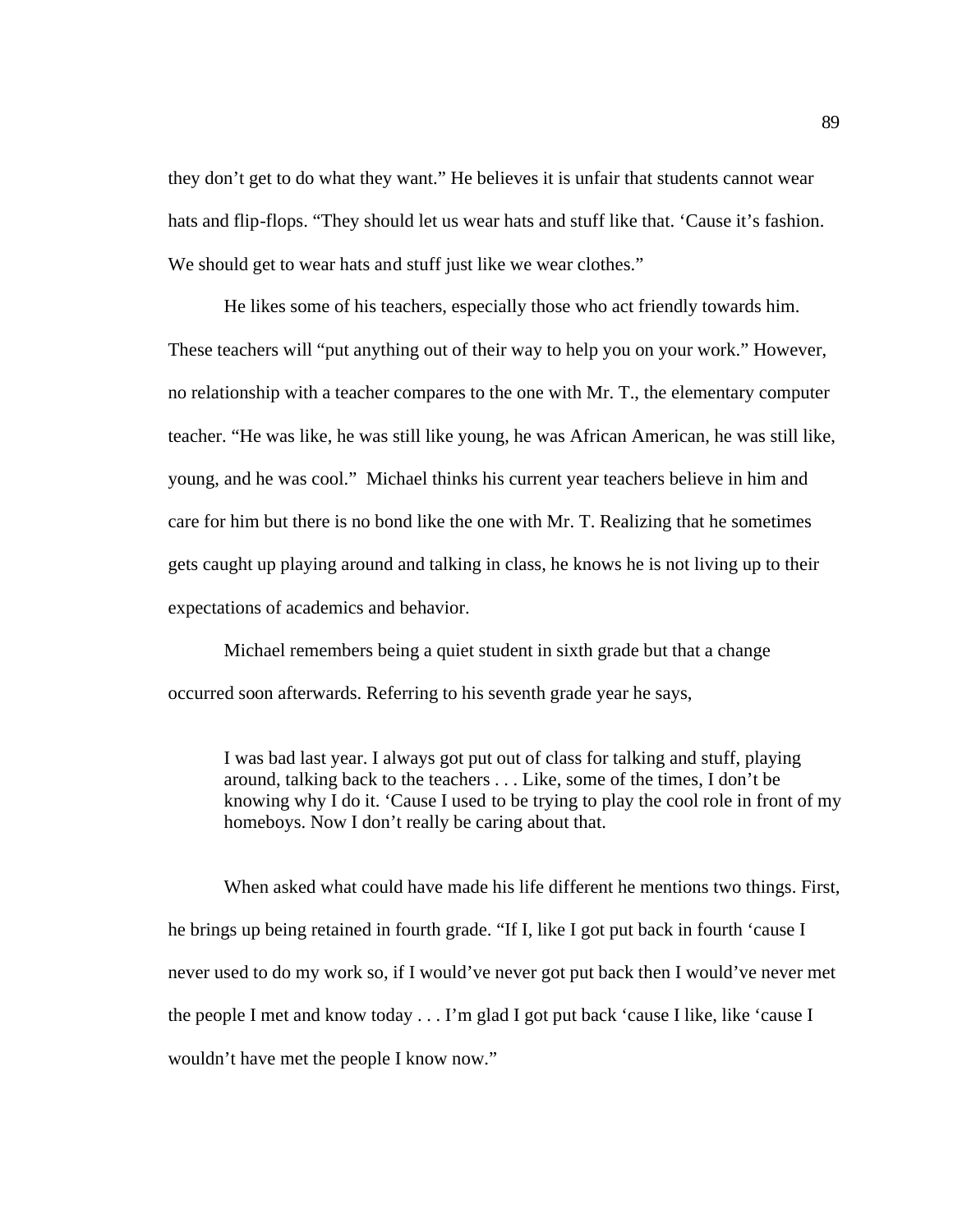The second thing Michael believes could have changed his life was never starting to hang out with his brother or trying to prove himself to others. He acknowledges the fact that his peer affiliations influence his behavior both inside and outside of school.

If I wouldn't never hang out with my brother, I wouldn't ever . . . made people think that, dang, I tried to make people think that, you know what I'm saying, I'm down with everything . . . Like they used to always tell me I'm scared to do this or I'm scared to do that. I was tired of them saying that.

Michael's worries consist of passing eighth grade and his mother smoking cigarettes. "Right now, I worry about not passing. That's what I worry about. I hope I pass and stuff like that. I don't worry about nothing else. And I worry about my mama 'cause she smoke a lot. She smoke cigarettes. She's been smoking for a long time. A real long time."

Late in the year, Michael thought he was leaving Wilson Andrew when his family moved outside of the school's residential district, but Michael never left. Instead, he stayed with a friend so he could continue attending Wilson Andrew. During an exit interview, he shared that his favorite things about Wilson Andrew were the Family Fun nights and dances and he never missed a single one.

At the end of the third quarter grading period of the data collection year, Michael has earned straight Fs in math, science, and social studies. He is passing language arts with a D, an improvement over the Fs he received the first two quarters. He has 27 absences, including 5 days of out-of-school suspension, and five tardies. He has served 19 days of in-school suspension, not including days in time out that are not reflected in his discipline record. See Table 4 for a summary description of Michael.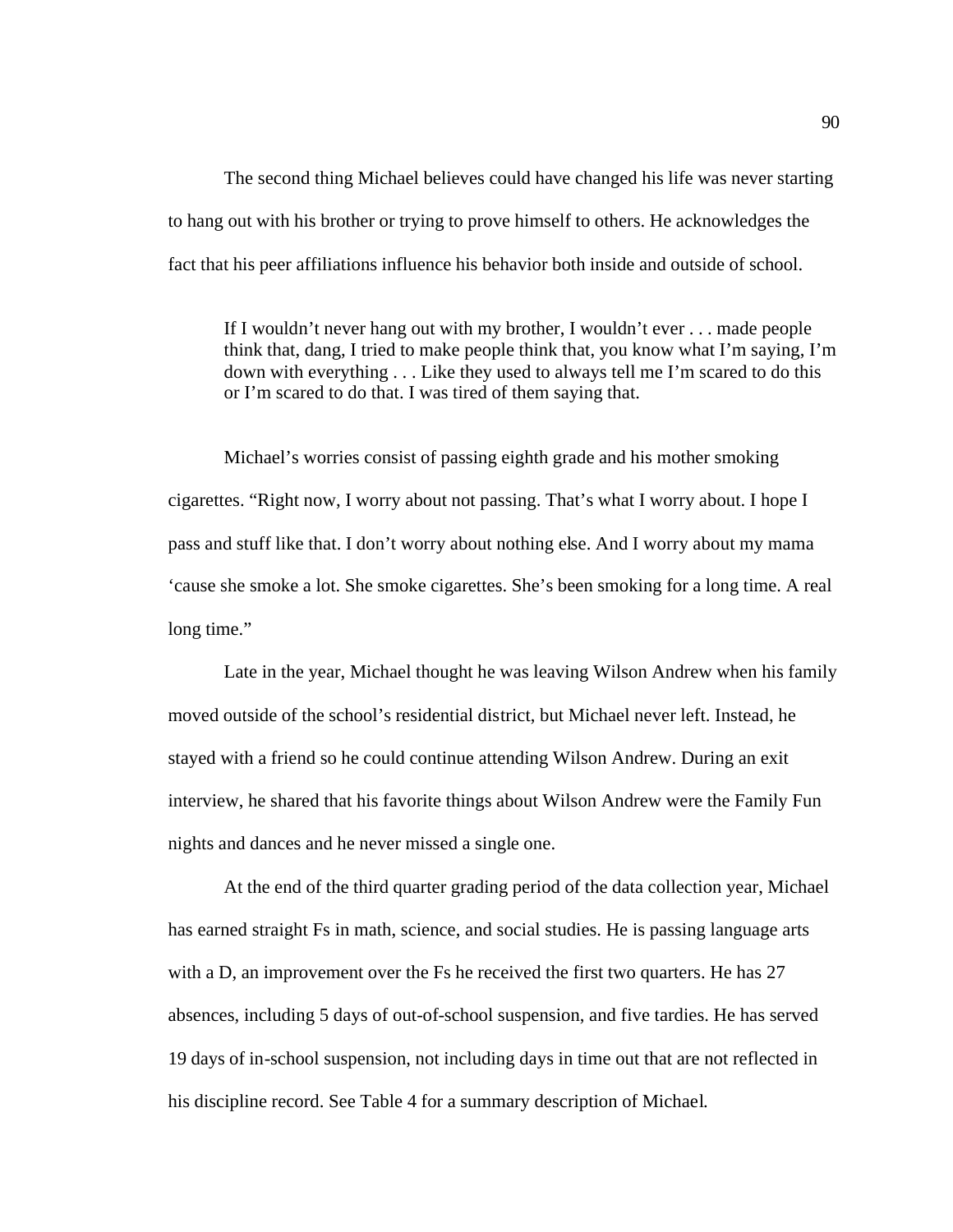### **Table 4**

| Societal                                                                            | Institutional                                     | Personal                                                                                                                                                        |
|-------------------------------------------------------------------------------------|---------------------------------------------------|-----------------------------------------------------------------------------------------------------------------------------------------------------------------|
| Exposure to violent/illegal<br>$\overline{\phantom{0}}$<br>activity in neighborhood | - School is boring; class needs<br>to be exciting | - No significant relationships with<br>school adults                                                                                                            |
| - Influence of peers in<br>neighborhood to not want to<br>do well in school         | - Teachers could be more strict                   | - Negative influence through<br>affiliation with peers inside and<br>outside of school who participate<br>in drug use, drug trafficking, and<br>skipping school |
|                                                                                     |                                                   | + One non-school peer is a positive<br>influence                                                                                                                |
|                                                                                     |                                                   | - Lacks close supervision at home<br>with schoolwork                                                                                                            |
|                                                                                     |                                                   | + Parents talk to him about doing<br>well in school                                                                                                             |
|                                                                                     |                                                   | + Michael believes his parents<br>want him to do well in school<br>and will not let him drop out.                                                               |
|                                                                                     |                                                   | $+$ He looks up to his father                                                                                                                                   |
|                                                                                     |                                                   |                                                                                                                                                                 |

*Summary Description of Michael*

#### Summary

Michael's association with peers outside of school is luring him away from school. Combined with a lack of close supervision at home with schoolwork and the absence of any significant relationships with school adults, Michael's disconnection to school is perpetuated by his belief that school is boring.

# **Octavious**

Octavious is 14 years old and in the eighth grade. At school, he is most often seen

joking around with his friends and laughing. He lives with his mother, stepfather, and 15-

year-old brother in what he calls a "bad neighborhood." Octavious has never been

retained but has struggled academically and behaviorally since kindergarten.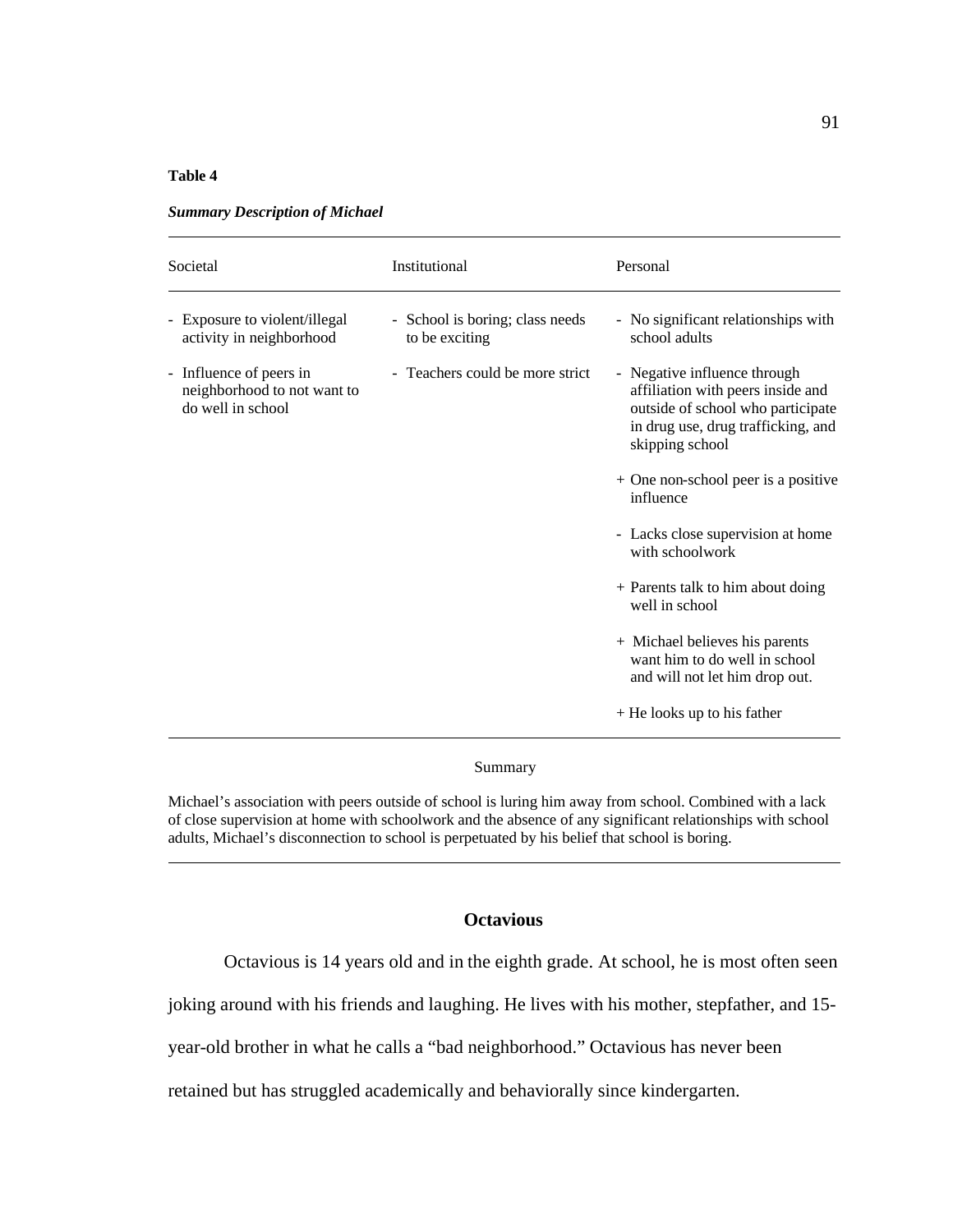## *Life Outside of School*

Octavious' mother has recently married his stepfather, a cab driver, after dating him for about 3 years. He has a good relationship with his mother and stepfather, whom he calls Uncle. His stepfather is "like a regular dad" because he keeps him disciplined and buys him things when he is good. His grandfather has also been a role model to him every since he was about 6 years old.

Octavious does not know much about his real father and has not talked to him since he was 5 or 6 years old. He recalls his life growing up without his father as "normal."

I really don't know much about my dad. Like, I seen him before, I lived with him for like 3 months before but I really don't know anything about him. And I really don't know, even know where he at right now . . . I'm glad he wasn't around. No one can break the bond between me, my brother, and my mom.

He recalls being beaten by his father and hearing about his father beating on his mother

but never witnessed it.

Just talking to him was kind of good, like he always kept me on task and he always made me do my work. But, he used to discipline me too hard. Like he would whip me too hard and I would have stuff on my back or whatever. And that's the only thing I never liked about him. Like, he was a good father but like he was never there for me that much.

According to Octavious, one of the best things he has is his family.

Some kids don't realize, they at least have a house and stuff over their head and stuff to eat but they don't have everything they want. Like, with me, I don't have everything I want, but I have everything I need. So with me, that's what I'm happy about. That I'm not living out on the streets or something.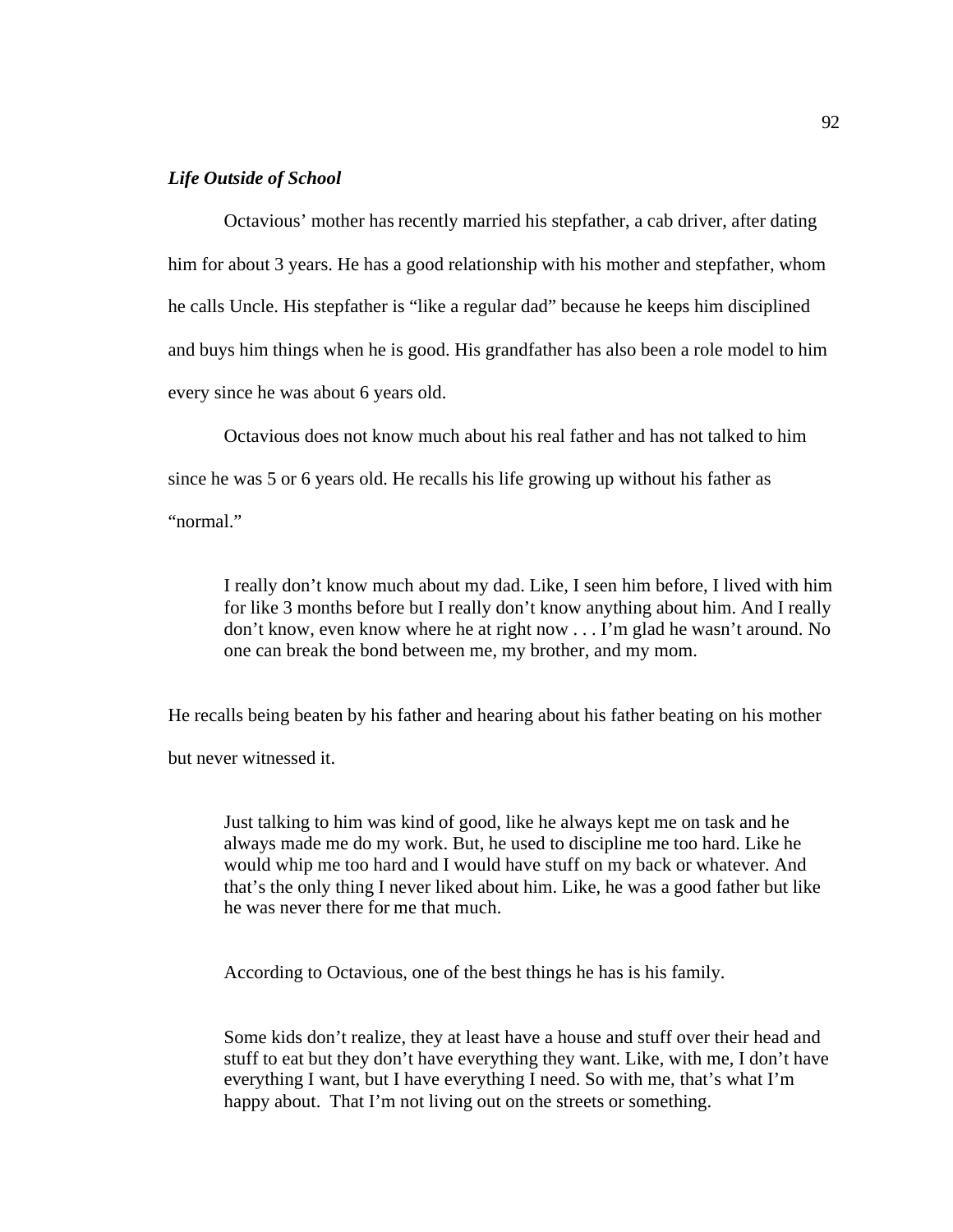Octavious worries about losing his mother and what will happen to him should that occur.

When is she going to die? And if she does, what am I going to do? Or is she going to die when I'm at a young age or is she going to die when I'm moved out or whatever. That's something every child is going to worry about at some point in their life. Because I like, I don't know what I would do without my mama and plus I don't have a dad like, I don't know what family member I could go to if my mom died right now . . . I really don't know what I would do.

He reports having a good relationship with his mother even though they sometimes disagree, which often ends in Octavious bringing his stepfather into it, hoping he will support his stance over his mother. One day, Octavious mentioned attending church and said one of the things he has learned in church is that one should honor thy mother. He says that a child is of the mother's blood and body and believes this is why some fathers leave the family. "That's why I think fathers turn their backs on their children so much because they're not, they don't know how it feels to be that child because like we're not their blood." Upon further reflection, he stated that he knew many people whose fathers have left but has met only one classmate whose mother left.

Like almost every person I hang out with or child I know, their father was never there for them. Their father is paying child support. My father never paid child support and I haven't seen him in a long time . . . I mean, as a father, I wouldn't do it but it's just how other men think . . . If your son, if you do that to your son, he's going to do it to his children. And it's just going to be like that. That's how it's going to be.

Although currently not spending much time with his brother, Octavious looks forward to next year when they will hang out more because they will be attending the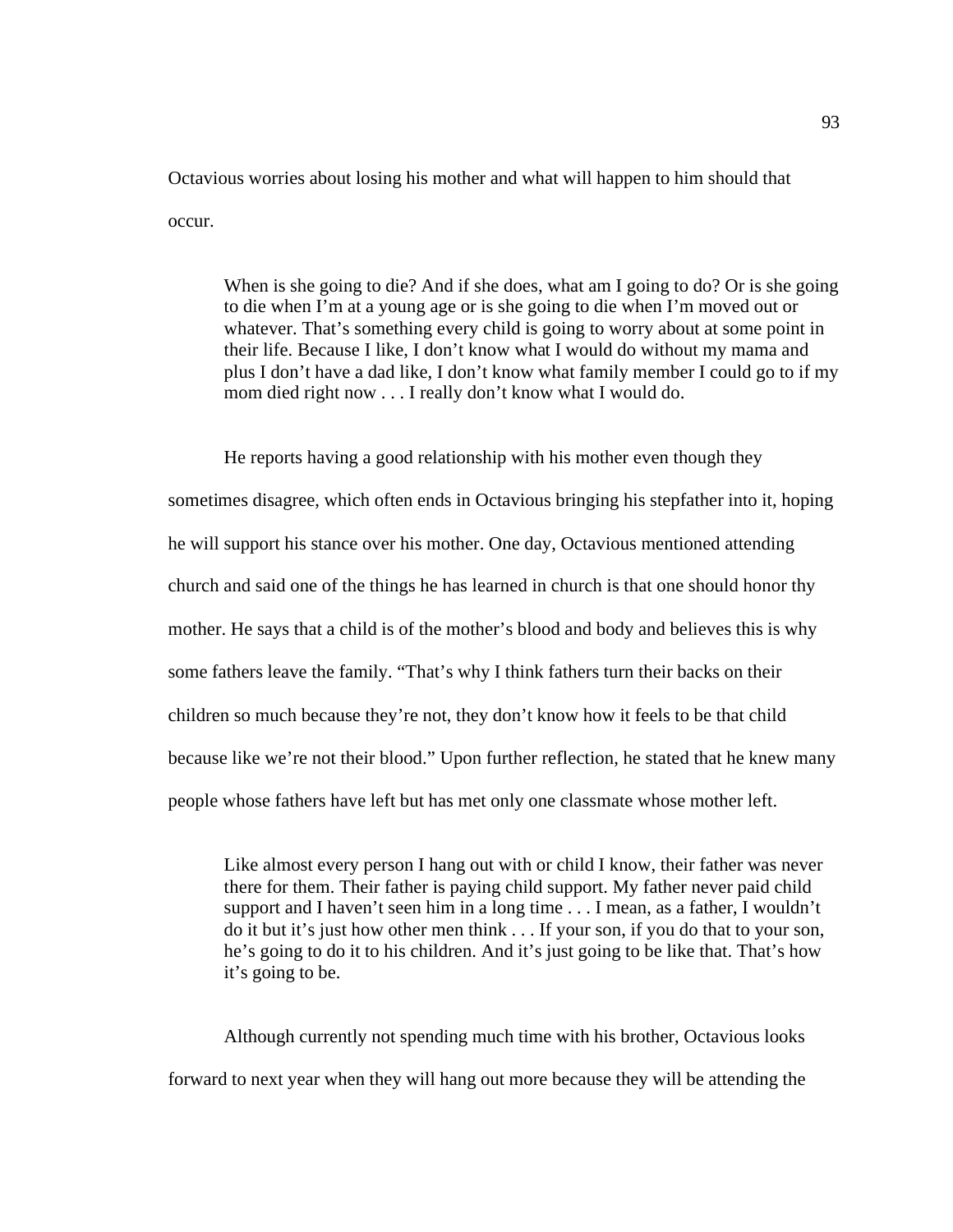same school. His brother helps him with his homework and getting him ready to play high school football. More importantly, he credits his brother for being there through all of the family's struggles.

Cause like he's the only one who has been there through everything that's happened to me and my mom and like, he helped me get through all that. If it like weren't for him, I don't know where I'd be right now 'cause like he just helped me with everything. Like through the struggle of my family like when we was about to get put out on the streets and when we was about to, when our lights was about to get turned off . . . Like it's not a good time in your life to be going through stuff like that. But like sometimes it's just like when the family worry about get put out or when the lights about to get turned off, they get together and they start being with each other. Like they act like they really care about each other and stuff like that. And I just think like it need to be like that all the time . . . It shouldn't be like in the important moment where they just think, 'Dang, I've got a good family' and just want to be there for them at that moment. They should do that all the time.

Living in a large neighborhood where Hispanic families outnumber African American families, he refers to his neighborhood as a "somewhat bad neighborhood." "Not a whole lot of African Americans live over there. It's like, it's a Hispanic neighborhood . . . People get shot over there. There are gang-related people. They spray paint all over the neighborhood. They do stuff like that for no reason." Although he does not want his friends walking to his house, he does not mind walking down the street because the Hispanic people leave him alone.

### *Life in School*

The best thing that has happened to Octavious was getting passed to the eighth grade. Octavious was in an automobile accident and out of school for several months in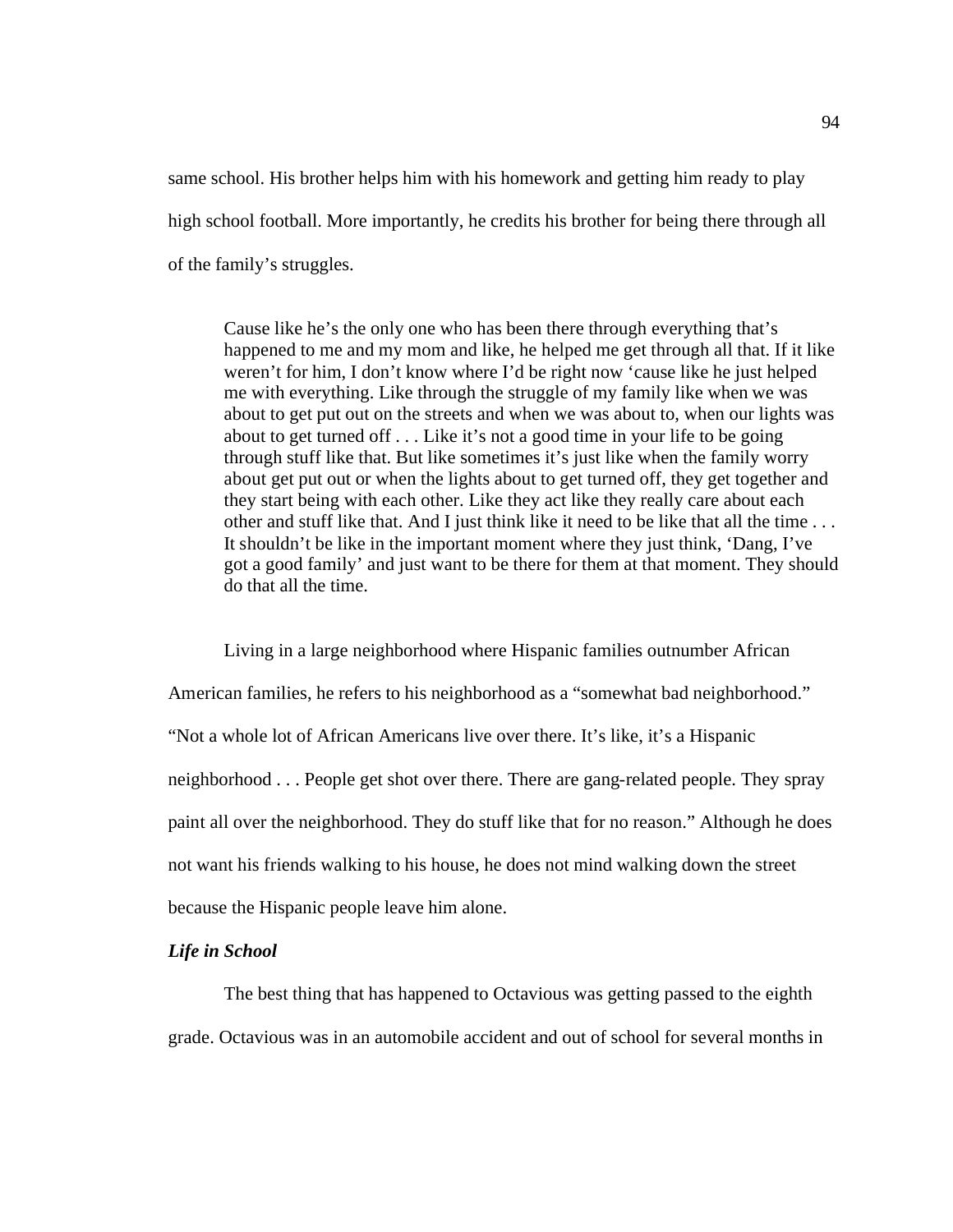seventh grade. He recalls feeling miserable not being able to come to school for three months and believes he was promoted because the teachers felt sorry for him.

Being successful in school to Octavious means "having good grades, being able to comprehend, having good scores on EOGs . . . passing all your grades and not being held back, being a good role model, good person, and a good friend to other people." He acknowledges not taking school very seriously and letting his friends easily influence him.

I would say right now, I'm not taking it as important as I should . . . because I don't make an effort to do my work. Because I just try to be cool, I guess . . . 'Cause my mom always nagging at me about 'do your homework, blah blah blah and if you don't do it, you'll see how it is 'cause you're not going to be able to make it' or whatever. I was like, I'm thinking, well, it's whatever happens. But I shouldn't be thinking like that. . . Sometimes I get in trouble and have a bad day and sometimes I go to school, do my work, hang out with my friends and have a good day . . . Like, I get into hanging with my friends too much and I be late for class or something like that or either I just, just get on the teacher's nerves to where she'll put me out and tell me to go to the office.

His peers influence him in class but Octavious accepts responsibility for it. "But it's me too because I get in trouble a lot. And I don't want to be like most kids and be like, 'Oh, it was his fault. It was his fault. I won't blame it on nobody else but myself."

Octavious believes that students have a small amount of power in school that does not go beyond turning down a teacher's request to run an errand. He feels comfortable at Wilson Andrew and believes if he would put forth more effort, he could be smart like some of his friends.

The other thing that I think messed me up in school was instead of trying to, I used to hang with the smart group and I used to be smart. But I started, tried to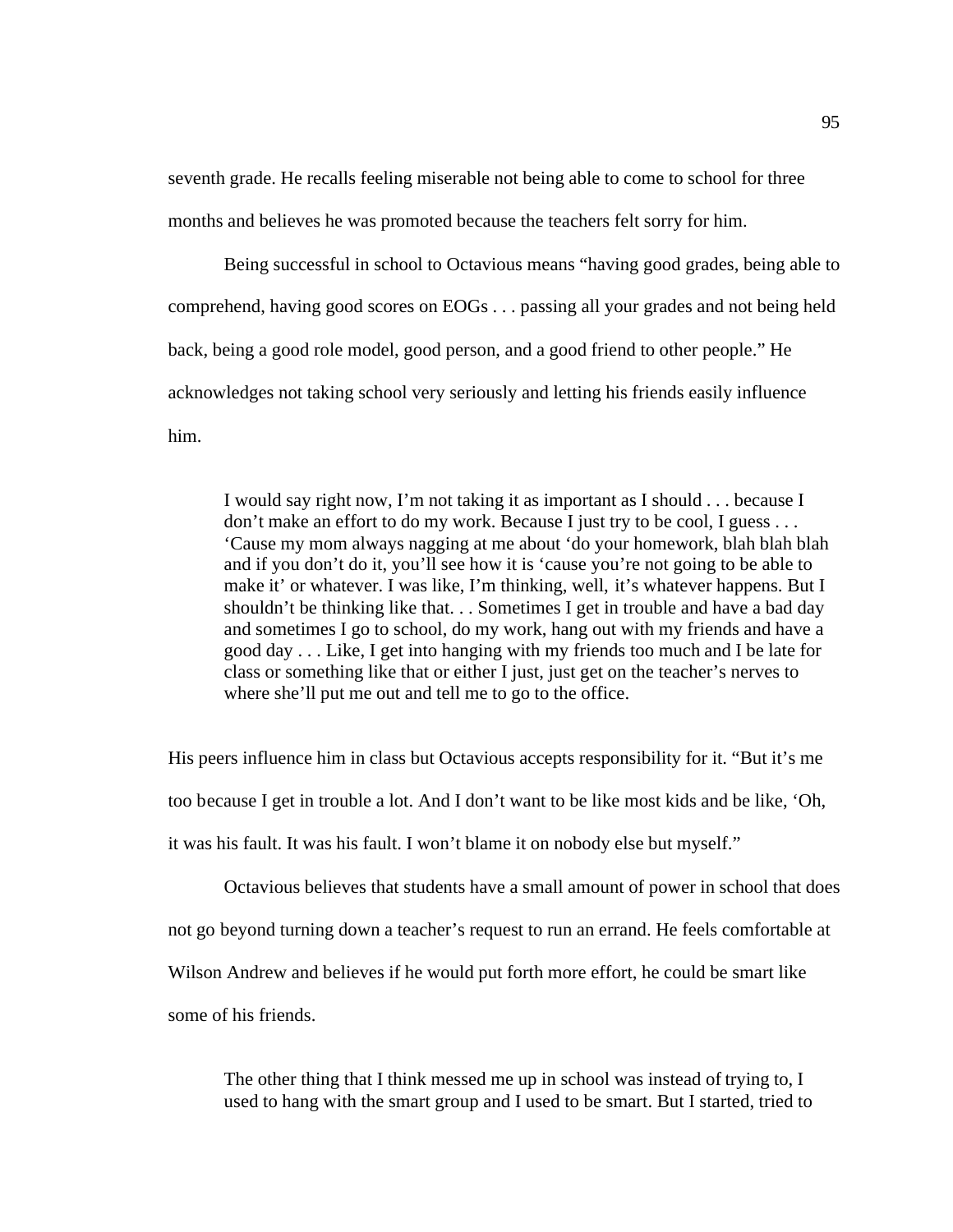start hanging with the cool group and like the stuff they teach us in class, I know but I don't want to do it 'cause everybody makes me think that's cool or whatever.

Other than one teacher with whom he has concerns, Octavious believes his

teachers are fair.

By teachers, it's how you act in they class. That's the way they going to treat you. If you act, if you act stupid in they class, they going to be mean to you. If you act great and do your work in they class, they're going to treat you like an angel . . . I think it's just behavior and work 'cause I don't think a teacher would do that if they don't, I mean, I don't think they should teach if they don't like Hispanic kids or if they don't like African American kids or if they don't like Caucasian kids.

Throughout various interviews, Octavious mentioned how he is treated in his

social studies class. He does not do the work in her class because of this treatment.

I get along with most of my teachers, but there's this one that every time you do something wrong or you act out in her class she starts yelling at you and she just talks about you and everything, but I don't let that ruin my day. Like, I was in class one day and I forgot, she was like, she said something, and then she was like, "Octavious, I know you know this answer because you like to eat a lot' and I was like, 'Yeh, I guess.' I mean, I felt kind of bad but I didn't want to say nothing back to her cause I knew she was going to write me up and I just, when it got to the end of class, I just left without saying nothing.

Another incident with the same teacher occurred when she told him not to talk to

her anymore after accusing him of writing his name on the door.

I didn't know where the name was and when she showed me the name, I was like that's not even how you spell my name. She was just like, 'I know you wrote it on my door.' I was like 'I swear to God I didn't write that on your door!' . . . She was like, 'Don't talk to me no more. I'm going to write this up.' So I didn't say anything else to her.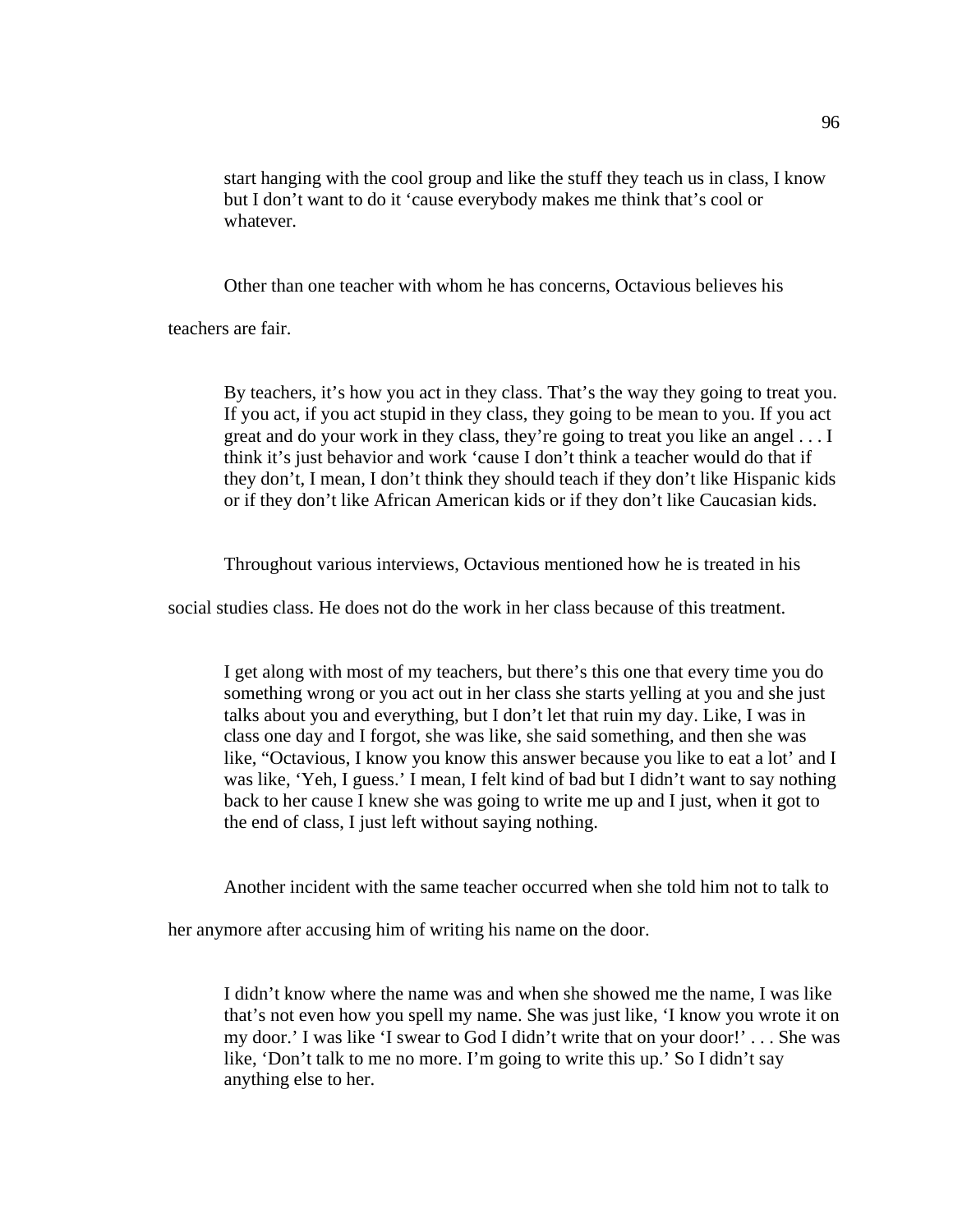His childhood dream of being a police officer or a construction worker has been replaced with becoming a dentist. College tuition, however, may dictate his opportunity to attend. "I know I'm going to finish high school, especially if I'm living in the house that I live in now. Nobody in my house has dropped out . . . And my mom, she wouldn't let us drop out. If we drop out, she's putting us out."

At the end of the third quarter of the year data were collected, Octavious had failed language arts, science, and social studies two out of three quarters. He has maintained a passing grade in math all three quarters. He has been absent 16 days, tardy to school seven times, and has served 15 days of in-school suspension, not including the days he was in time out or suspended from the bus that are not reported here. See Table 5 for a summary description of Octavious.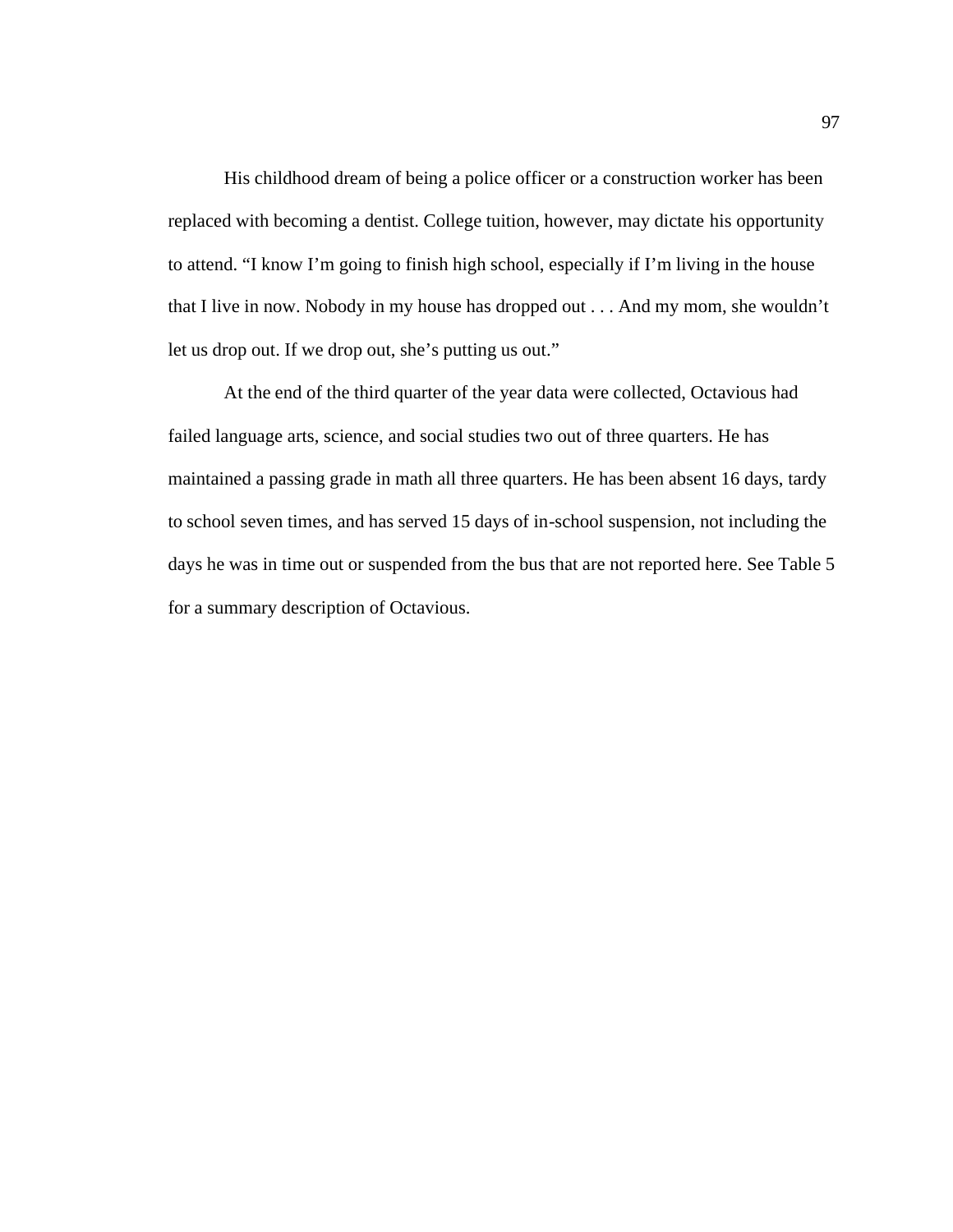### **Table 5**

| - Instruction needs to be.<br>Neighborhood (vandalism,<br>- Differential treatment by one<br>-<br>violence, racial tension<br>teacher<br>engaging<br>between Hispanics and<br>African Americans)<br>+ Likes most of his teachers<br>school adults<br>- Negative influence of peers to<br>misbehave in class<br>with schoolwork | Societal | Institutional | Personal                                                                                                       |
|--------------------------------------------------------------------------------------------------------------------------------------------------------------------------------------------------------------------------------------------------------------------------------------------------------------------------------|----------|---------------|----------------------------------------------------------------------------------------------------------------|
| + Octavious believes his mother<br>cares if he does well in school<br>and will not let him drop out.<br>+ Mother gives consequences for<br>failing grades<br>+ Grandfather was a role model<br>during his childhood<br>influence                                                                                               |          |               | - No significant relationships with<br>- Lacks close supervision at home<br>+ One nonschool peer is a positive |

*Summary Description of Octavious*

Summary

Octavious' behavior and participation in class are influenced by his peers and the absence of interactive instruction. Although he claims he likes most of his teachers, he does not have a significant relationship with a school adult. He cites differential treatment from one teacher that affects his willingness to complete work. Minimal supervision at home with schoolwork allows Octavious to not put forth his full effort.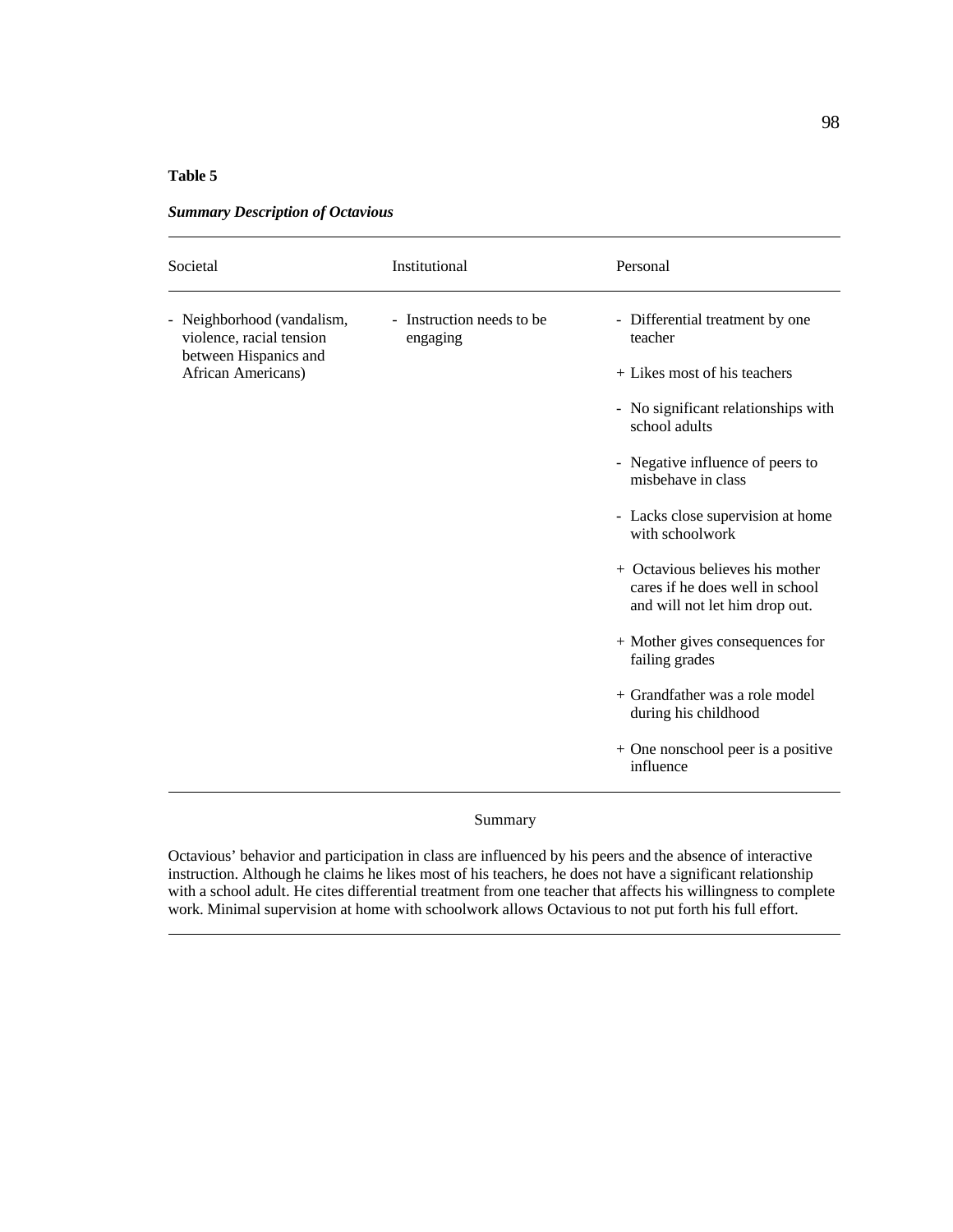# **CHAPTER V**

# **A THEMATIC ANALYSIS**

Representing the second part of Wolcott's (1994) three-part structure on transforming qualitative data, the analysis chapter presents recurring themes and ideas gleaned from the time spent with participants. What they shared, in addition to ideas inferred by the researcher from the data, is discussed in this section. The research questions guiding this study seek to identify the causes of the lack of school success for these 5 participants. Furthermore, understanding how the participants experience school is critical in detecting the influences impacting their educations.

Participants' responses are primarily located within the institutional and personal levels of influence with little reference to societal influences. Students fail to mention various topics that are present in a review of literature from the social justice perspective. Their omissions include racism, inequitable funding, biased curriculum offerings, lowered teacher expectations, unequal opportunity or access to courses, and withdrawal from school as a result of the frustration-self-esteem model (see Table 6, p. 137). In this chapter, topics related to their educational backgrounds, interactions with teachers and peers, thoughts regarding instruction and connection to school, educational support from home, and others will be examined to confirm the presence or absence of societal, institutional, or personal influences on their educations.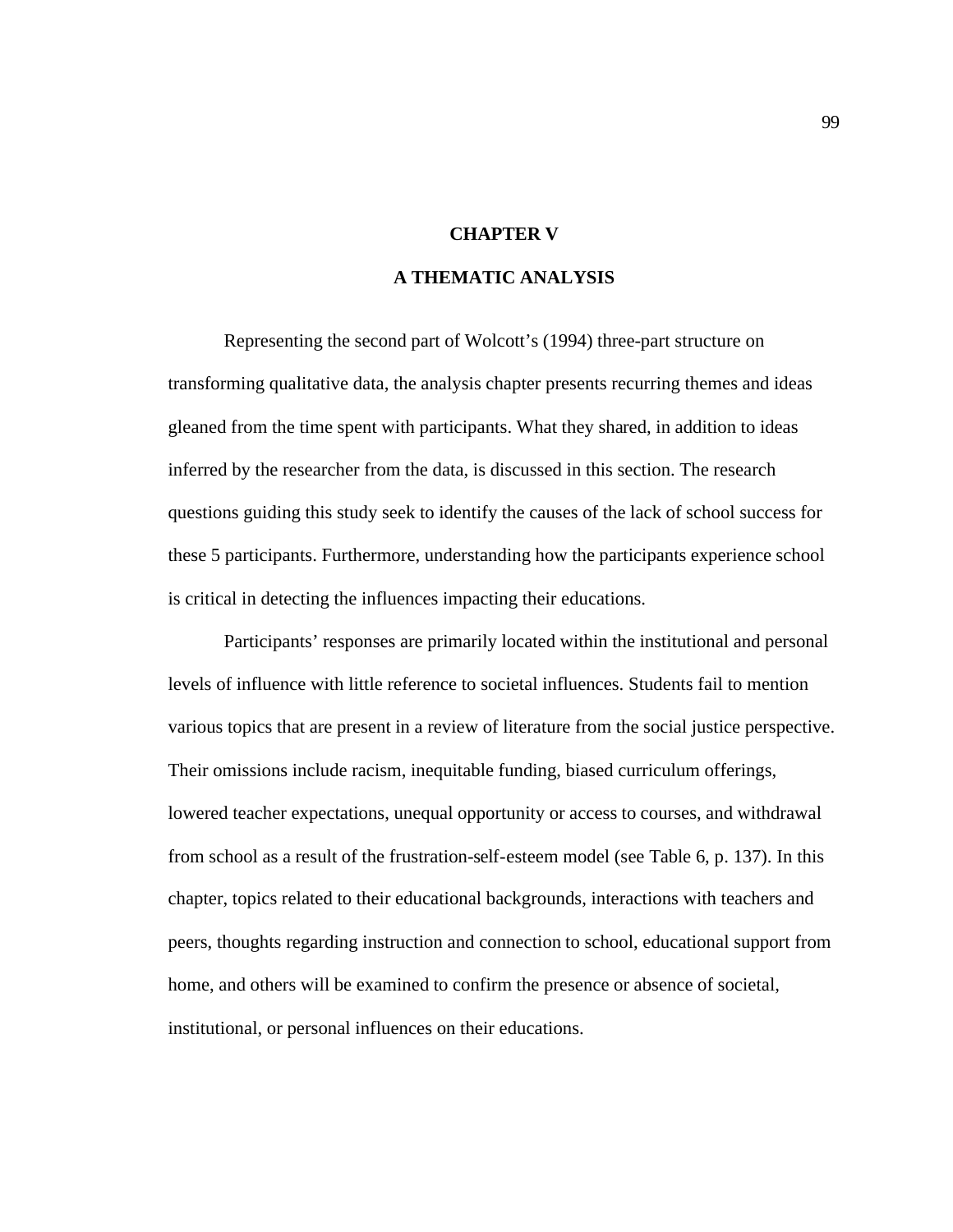#### **The Recognition that School is Important, But . . .**

Each of the five young men states that school is important for their futures. Although they acknowledge the importance of school, their effort and daily participation do not reflect their stated beliefs in education (Mickelson, 1990). There is disconnect between what they say and what they do. Their underachievement is characterized by low grades, a lack of effort, and not fulfilling their potentials (Ford, 1993).

The 5 participants define school success as completing work, passing end-ofgrade tests, staying out of trouble, and making good grades, which match the researcher's definition of school success in this study. All of the participants admit that they are not currently demonstrating success in school. Including such answers as skipping class, not using one's brain, failing to complete work, and misbehaving, their answers reflect that their decisions to behave are contrary to their reported definitions of school success and its importance.

Chris and Michael believe education is important for getting a job in the future. Chris shares what he believes to be the goal of attending school and its importance. "Get smarter and being good so you can get a good job when you get older . . . Like, it's important but I don't really like it. Not that much . . . It's important to other people but not that much to me." The behaviors he exhibits at school that land him in the hallway or the office are sleeping in class, playing around, and reporting to class unprepared. When asked what he is getting out of school, he replies, "Nothing."

Michael knows he needs his education to be able to pass his end-of-grade tests and get a job but says he simply does not care at times. "I know I need my education but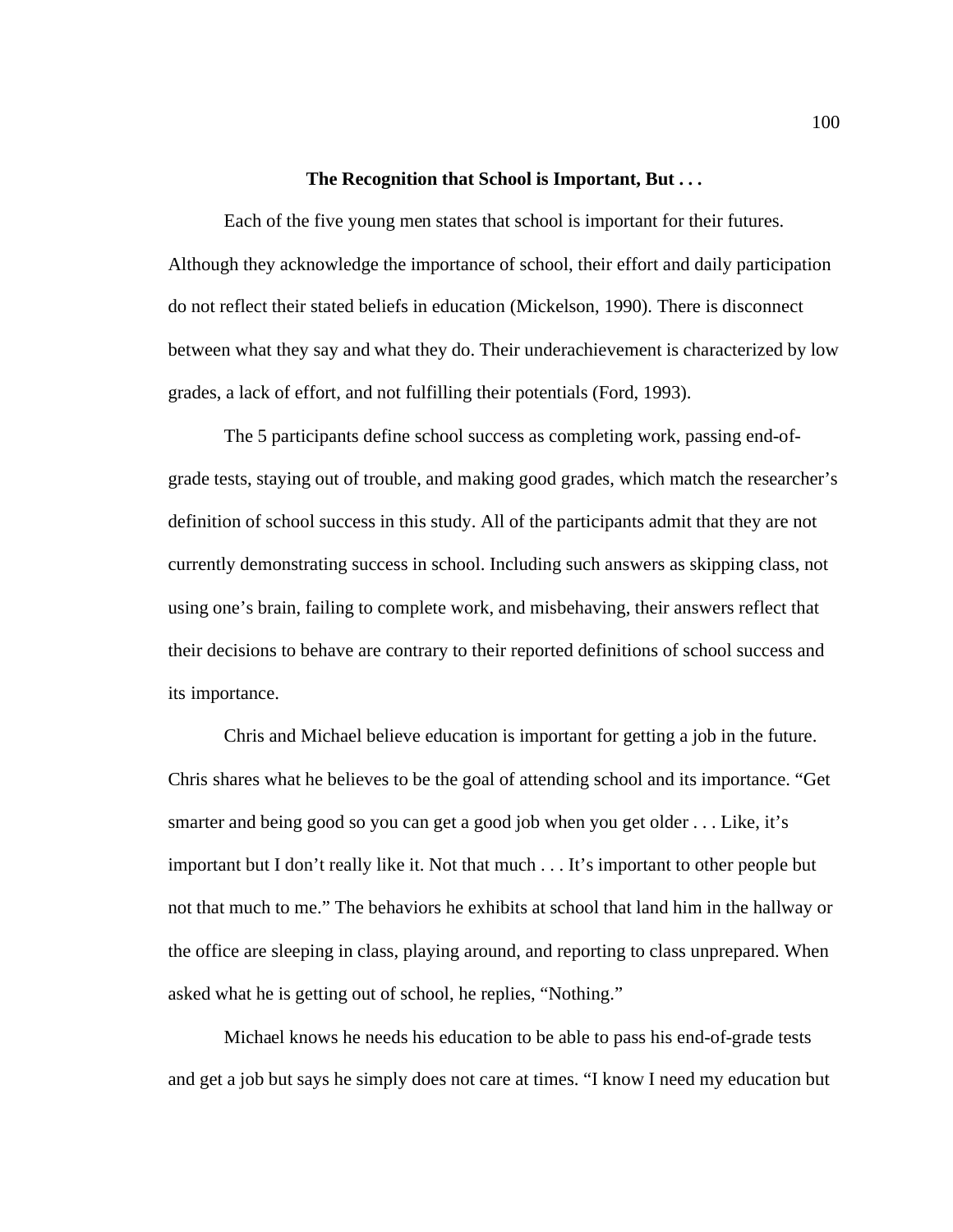sometimes I don't really care. I don't even be wanting to come to school." Along with claiming school is boring, Michael mentions skipping classes, failing to do homework, and daydreaming in class as impediments to doing well in school. On numerous occasions during the study, Michael would come to school but leave shortly after the school day started.

Corey and Octavious offer similar answers but from a wider perspective. Corey states,

I think the purpose of education is more, you know, the government trying to help better life for other people. Most people don't take advantage of a free education and then when they get older, they don't know what to do with their life and they become poor and homeless.

Corey mentions having no pity for people who waste their time in school "acting up and being bad in school, not unleashing your talents, not having enough self-discipline." However, when describing his current success in school, he does not measure up to what he claims to believe.

I sit in class the whole time, don't do no work, just sit and talk to other people, sometimes I might be distracted, just get into whatever conversation they're into, most of the time it's on a daily basis. I have my moments, but, I might make an A one day, but the next three days, I make zeros, which turns into Fs.

He points to laziness, a lackadaisical attitude, and simply not wanting to do the work as

the reasons for the type of daily effort he puts forth in class.

Octavious believes the purpose of school is to get an education while learning

important life skills to prepare him for the future.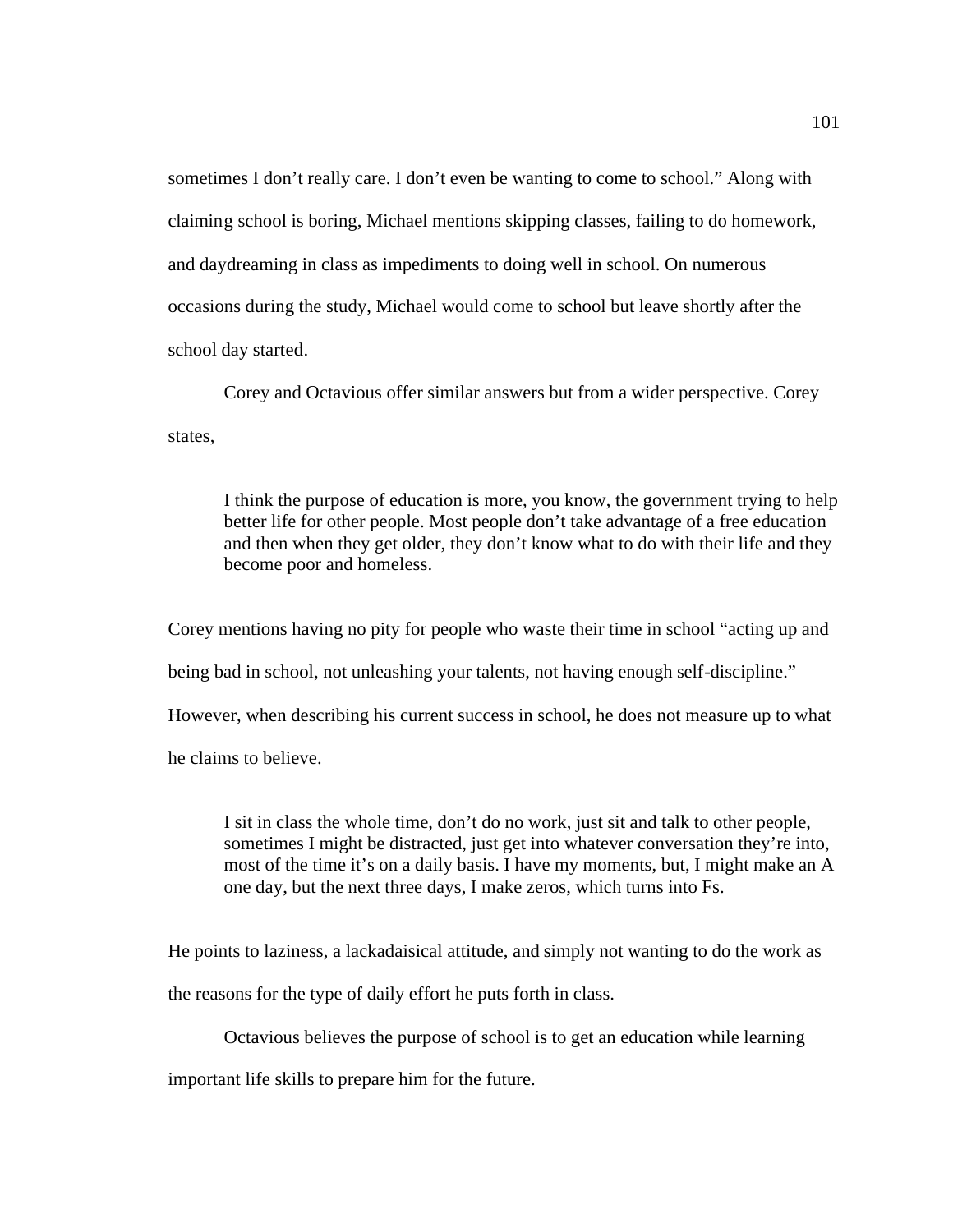To learn to be successful, to get you not sitting at home when you get older without a job, so they can teach you how to pay your bills, they can teach you how to be on your own. 'Cause a lot of children nowadays say, 'I can't wait 'til I get of age, I can't wait 'til I move out. I can't wait 'til this, I can't wait 'til that, but they don't know how hard it is to pay your light bill, your cable bill, your rent and everything.

After confessing that he does not believe he is being successful in school,

Octavious admits to allowing his friends to distract his attention from school and letting

negative interactions with one teacher contribute to his unwillingness to complete work.

My environment, the people around me, but I can't put all the blame on them, I guess it's myself, somewhat half them and half me . . . Because I choose if I want to do my work or not and I choose if I want to make good grades and do good on the EOG, not them. But still, when they're around me, it's hard for me to choose which one, my work or my friends . . . I don't make an effort to do my work. Because I just try to be cool, I guess.

All 5 students take responsibility for their current progress in school. Although they mention the influence of peers and one incidence of not wanting to work because of the teacher, neither the school nor the teachers are blamed for students' academic standings.

Chris names the behaviors that impede his success in school. Playing around with friends, going to class unprepared, getting put out of class, or simply not feeling like working are some of the reasons behind his current status in school. "It's important, but, yeh, it's important but I just be playing a lot . . . 'Cause I be getting, like sometimes I don't be like wanting to do nothing." He states, "I can do my work but I just don't be acting good." When asked who or what is responsible, he states, "Me, I guess. 'Cause I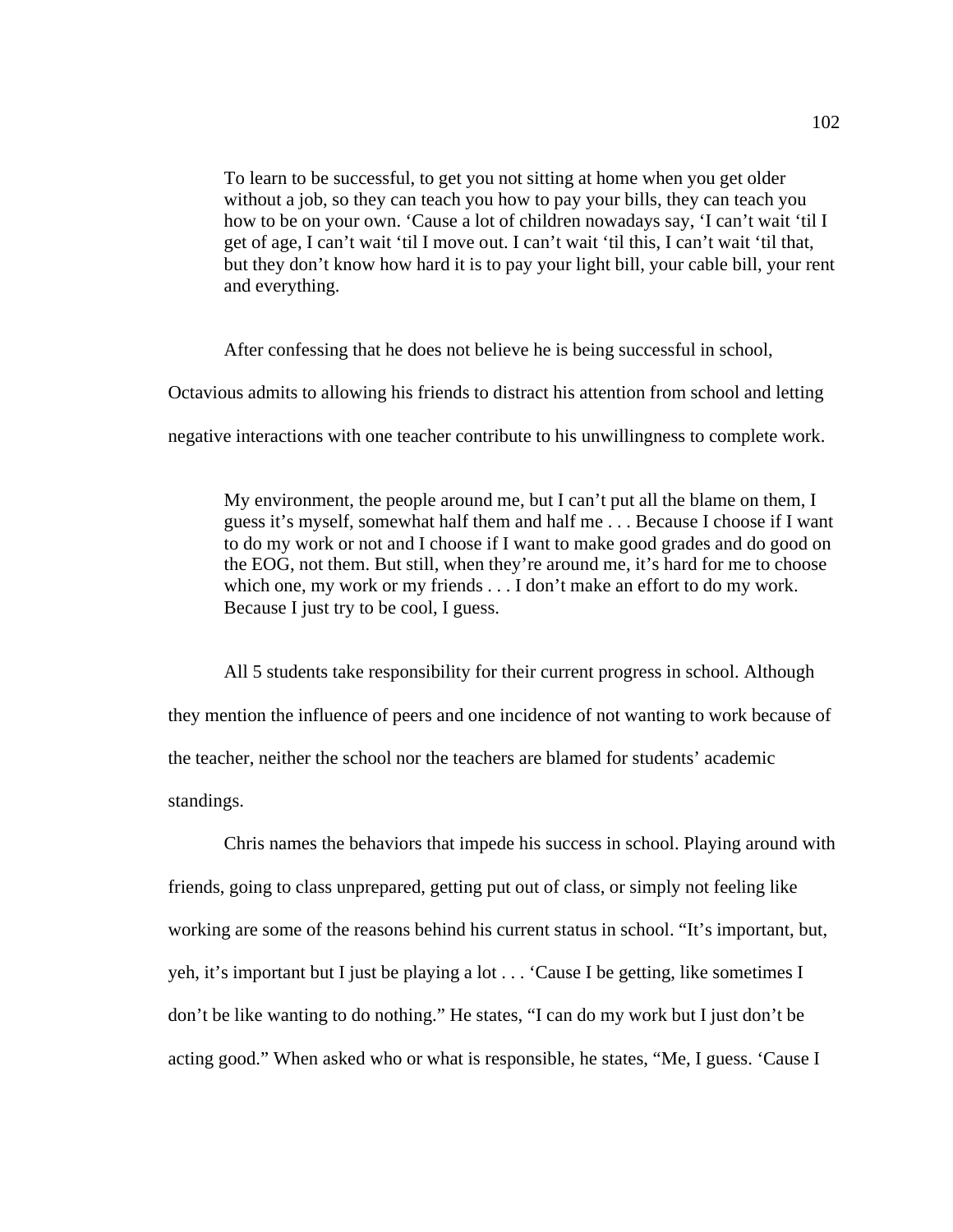be getting in trouble, nobody else. I be getting in trouble. It's not the teachers or anything.

I be doing something stupid and get caught."

Terrell also accepts responsibility for how he is faring in school. When looking at his report cards, he acknowledges that not turning in work has cost him and has resulted in failing grades. Terrell is confident that he could have done better if he had tried.

I'm not forced to go to school. I don't have a choice, really. Nobody forces me to you know, get up, not skip. Because it's my choice if I want to sit here every afternoon and skip class every day. It's my choice to make bad grades. And I choose to do that but I'm going to choose to stay in school no matter . . . It's not the fact that I don't want to succeed, I don't want to do my work, it's just that I got so many people, well so many things that I want to do at one time and I can't do it. So I feel that I got to lay one of them off for a while, which was school . . . I feel there's more important things than school.

On a similar note, Michael acknowledges not doing homework, which is a substantial part of his class grades. He states that he did not do homework in elementary school and the pattern has continued each year. "'Cause I want, like, if I do good in class, like, in class, I do my classwork. But if I don't do it in class then, she'll be like do it for homework. And I don't ever do my homework. I don't know, I just don't do homework." Looking back at elementary report cards, beginning in kindergarten, teachers commented about Michael not doing homework. When going through his school folder together, Michael was asked about his elementary grades. He could not recall his grades but clearly remembered never doing his homework.

In the current school year, Michael mentions missing assignments due to skipping class, missing class for disciplinary consequences, and being influenced by others. In later interviews, he shared his experiences hanging out with guys who have dropped out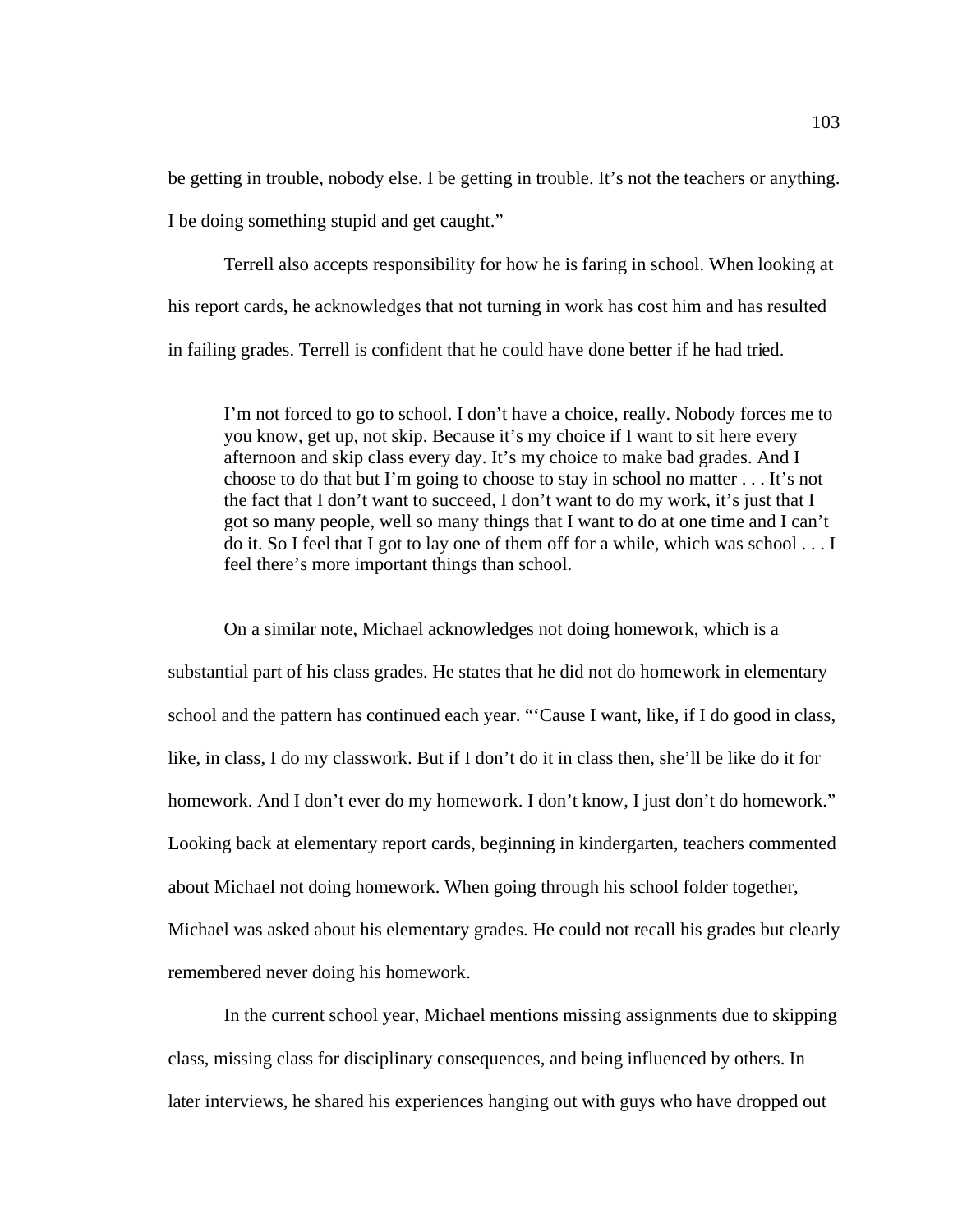of school and admits to trying to impress them. Michael knows he would be ridiculed if he were to do well in school or do his homework. "They make fun of you when you say you've got to do your homework and stuff like that. I be like, 'Man, I'm not gonna do no homework' to make them think I'm cool or something like that." Michael owns up to his shortcomings in school because of the decisions he makes. "Ain't nobody else trying to get me in trouble but myself. I can say no. I just be letting them talk me into it."

Michael was disappointed to see his third quarter report card because he thought it would show improvement. Before receiving the report card, he stated that he had done some homework and made up zeros, which gave him some optimism that his effort would be reflected in the grades. Visibly disappointed, Michael received his report card and saw that he maintained failing grades in three of his four core classes. Although he completed make-up work, it was not enough to offset the zeros he had already accumulated.

Each student remains confident that improvement is down the road. Michael promises that his fourth quarter report card will be better so he can go to high school and adds that he may begin staying after school for tutoring. Terrell looks forward to "making history" with grade turnarounds on the upcoming final report card.

It's like at the end of the year, you take it more seriously because you're thinking man, if I don't pass this test, I'm getting held back . . . but when it comes to that last quarter, it's nobody that's stopping me when it comes to grades, EOG, studying, whatever, that last quarter is like the last time that I've got to live.

Chris did not see a difference between his third quarter report card and the previous one. He knows he must earn good grades the final quarter to be promoted. After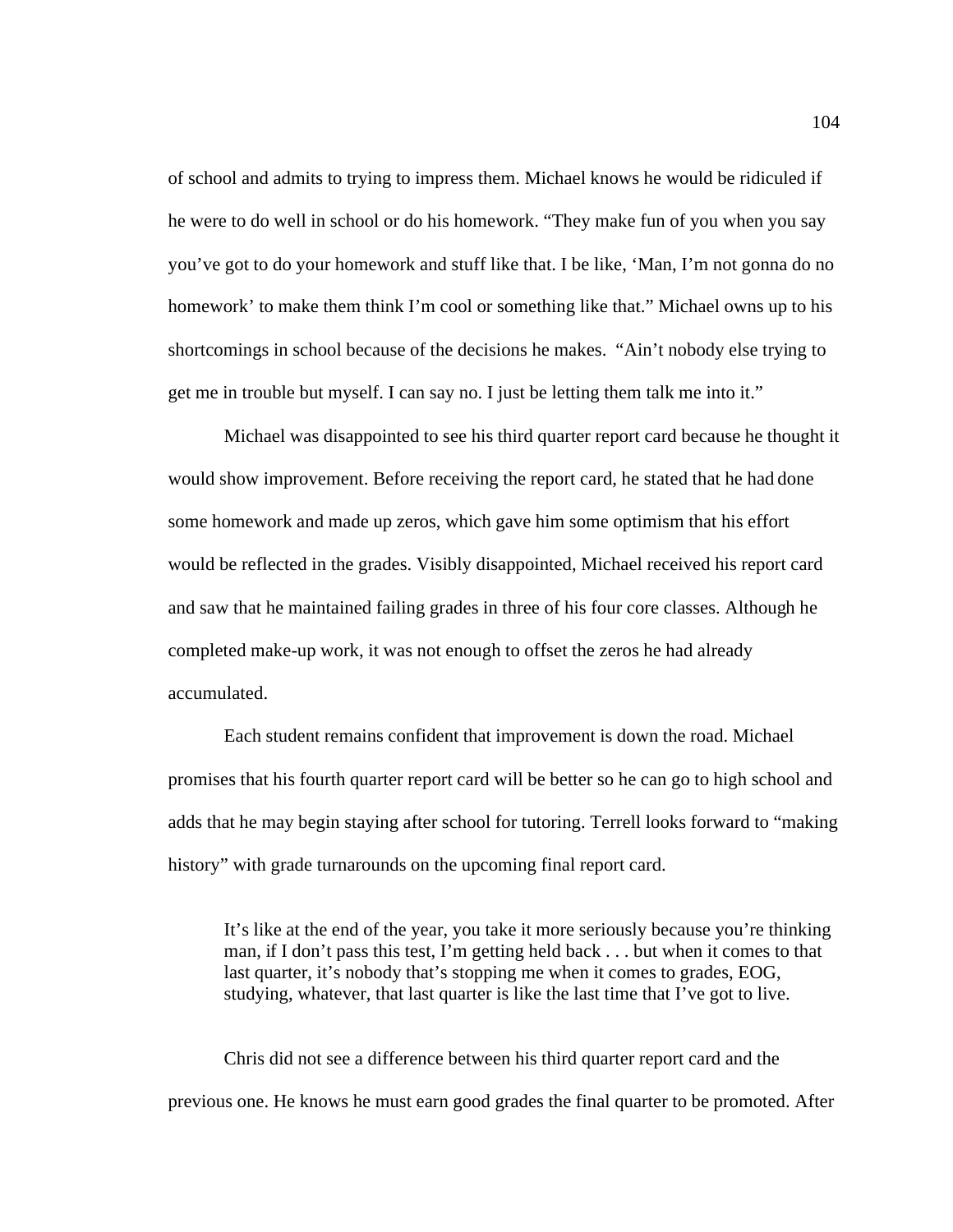commenting that his grades are poor because of sleeping in class, playing around, and being in class with friends, he remains optimistic that he will complete his work fourth quarter to avoid retention.

Each student knows what it will take to pass; however, their day-to-day actions do not measure up to what it takes to receive the payoff at the end of the quarter. They acknowledge the behaviors that are preventing them from experiencing success but do not make the adjustments in their daily behaviors and efforts in order to see the changes they claim to be seeking. They give into the temptations of the moment and fail to see the implications for their futures.

## **The Prevalence of Early Problems in School and Retention**

Four of the 5 students in the study have been retained. Two students were retained in fourth grade, one in second, and one in sixth grade. Chris' upcoming retention in seventh grade will be his second retention. Although the boys' initial reactions about retention range from not knowing what retention meant to recalling their peers laughing at them, none of the students share any negative long-lasting implications of their retentions. Other than the realization that they could be in high school or about to go to high school, not one of the students voiced a residual effect of being retained. Michael claims he is glad he got to know the people he did as a result of his retention.

Two of the students' parents contributed to the decision to retain them in elementary school. According to Chris, his mother felt that he had not learned enough even though he earned proficient scores on both of his reading and math end-of-grade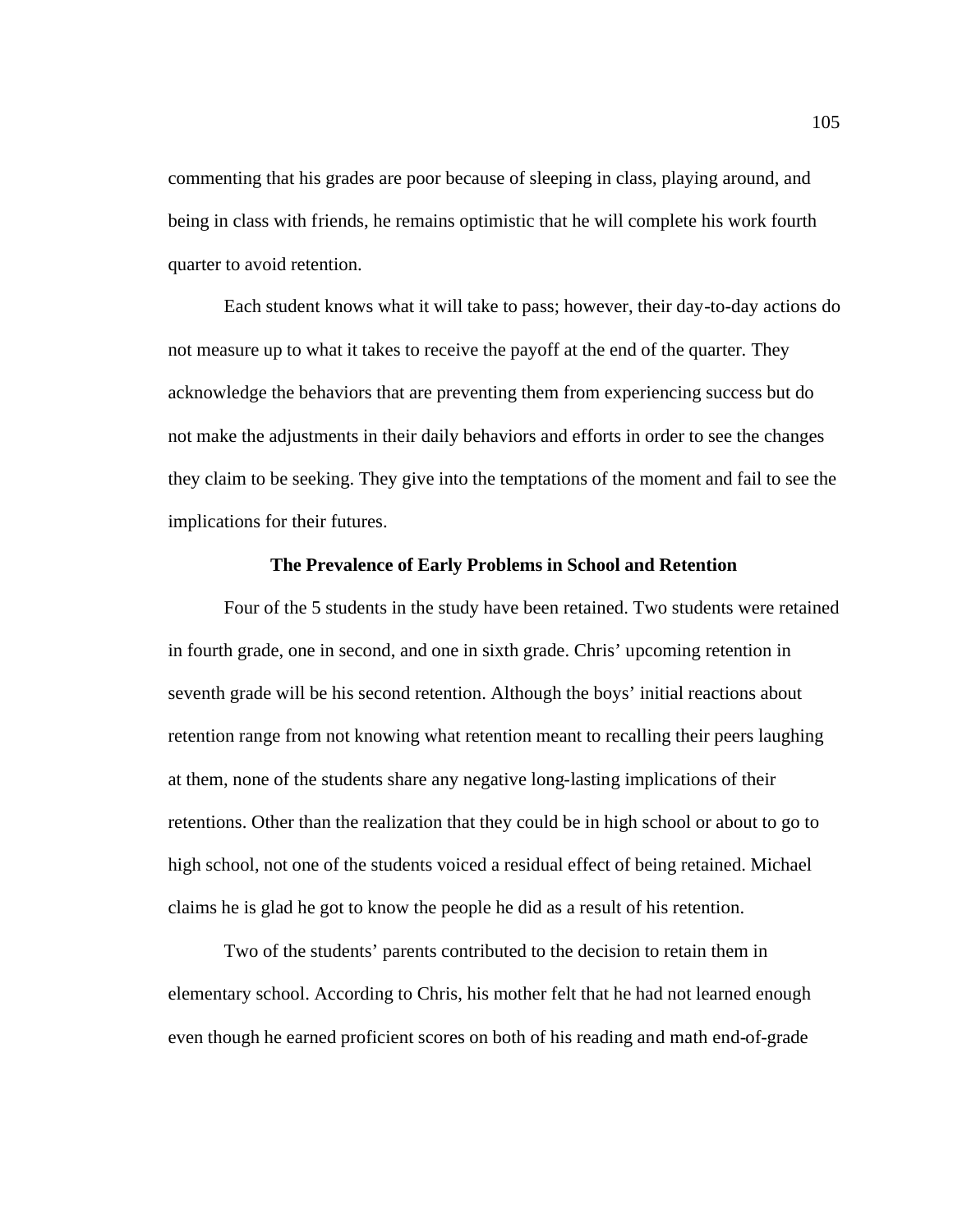tests in fourth grade. After repeating fourth grade, his end-of-grade test scores improved as well as his grades and behavior ratings.

Michael says his mother also wanted him to repeat a grade and thus was retained in fourth grade. "My mom put me back 'cause she felt like I wasn't doing the best I could do." His fourth grade report card contained Ds, one B, and one F, and a passing score on the math portion of the end-of-grade test. The second time in fourth grade, his reading score improved and he passed both the reading and math end-of-grade tests while earning mostly Cs and Ds on his report card. Although improvement was noted in his grades and test scores, his behavior ratings dropped from satisfactory to ratings suggesting his behavior needed improving.

Elementary report cards for all 5 participants indicate behavioral as well as academic concerns by their teachers in the early grades. Fights, disrespect, lack of selfcontrol, and failure to complete work were teachers' concerns as noted on their elementary report cards. For each of the students, behavioral issues have persisted since elementary school (Mendez, 2003; Spivack, Marcus, & Swift, 1986). Skipping, misbehavior in class, and incidents of disrespect are the common infractions during their middle school years.

Concerns about Octavious' progress in school began with his first grade teacher commenting that he needed to put forth more effort in his schoolwork. Throughout elementary school, he earned mediocre grades and behavior ratings accompanied by concerns of talking in class, not listening, and lack of work completion. He recalls an increase in misbehavior in fifth grade when he transferred schools and saw a drop in his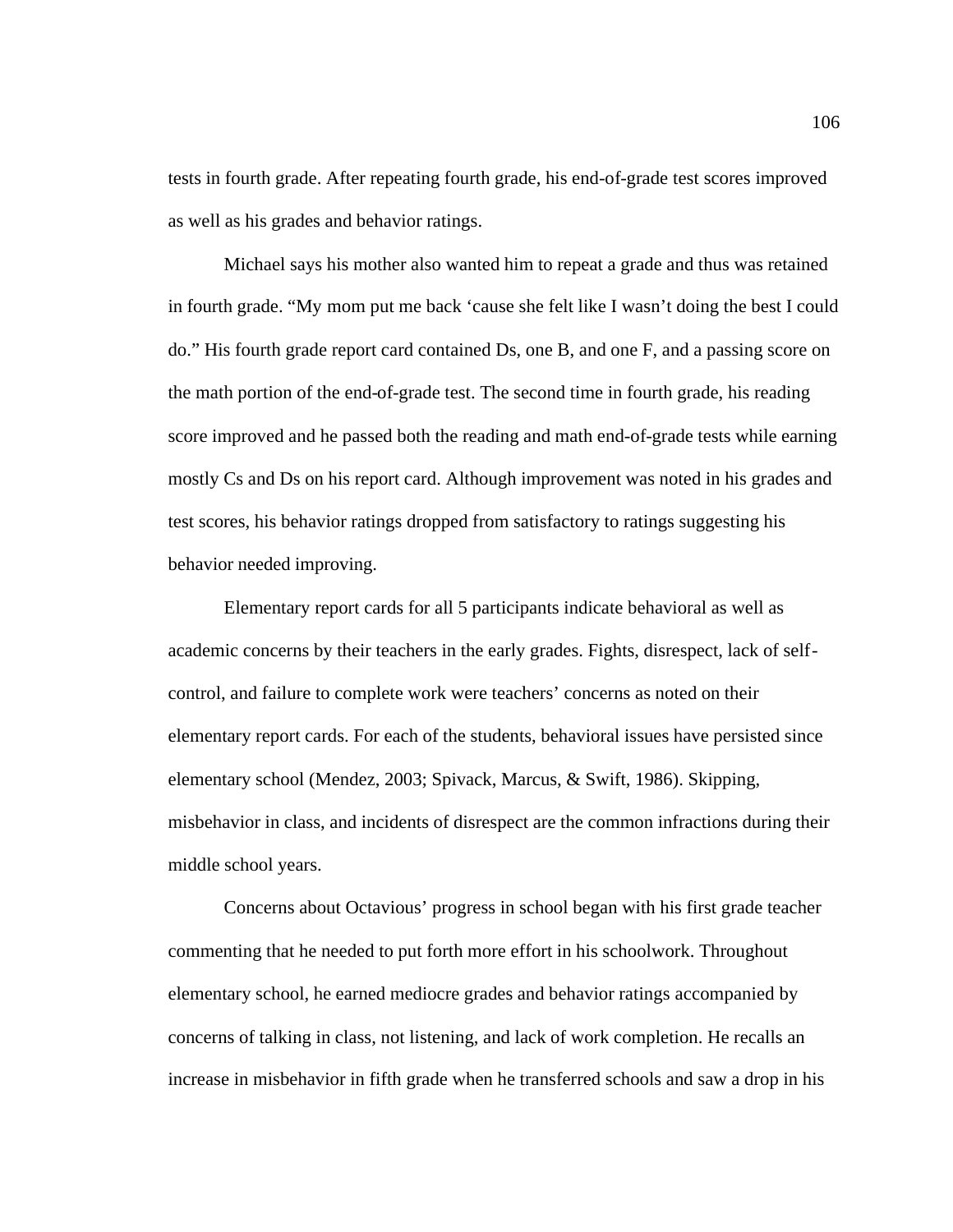grades but is unsure what caused the change. "In fifth grade at Garden Elementary School, I started getting wrote up like every other week." He recalls playing around in class more that year and the teacher commented that he was more concerned with his peers than his work. "I don't know what happened 'cause like I started playing more than I started learning. And then, after I left Garden Elementary School, that's when I went to sixth grade and I just kept playing until now."

Corey's elementary school experiences involved several moves with his mother and siblings between Ohio and North Carolina, but he does not believe the moves impacted his progress in school. Not able to recall much about his overall elementary experience, Corey can recall specific incidents. Other than two teachers he liked in fifth grade and winning an award in third grade, the school experiences he recalls are behavior-related. Teachers' comments on his elementary report cards regarding behavioral and social concerns point all the way back to kindergarten. Behavioral concerns such as lack of self-control and respecting school personnel are included on his very first report card with average grades. The third-grade report card contained Cs and Ds, unsatisfactory behavior ratings, and concerns such as holding grudges and worrying about others.

A review of Corey's school folder sparked his memory about numerous incidents occurring in elementary school. In Kindergarten alone, he recalls punching a girl on the bus for getting an attitude with him, eating plastic chips at school for attention, and a couple of incidents where he cursed out the school counselor but does not remember why. In third grade, he walked to the neighboring junior high school and demanded to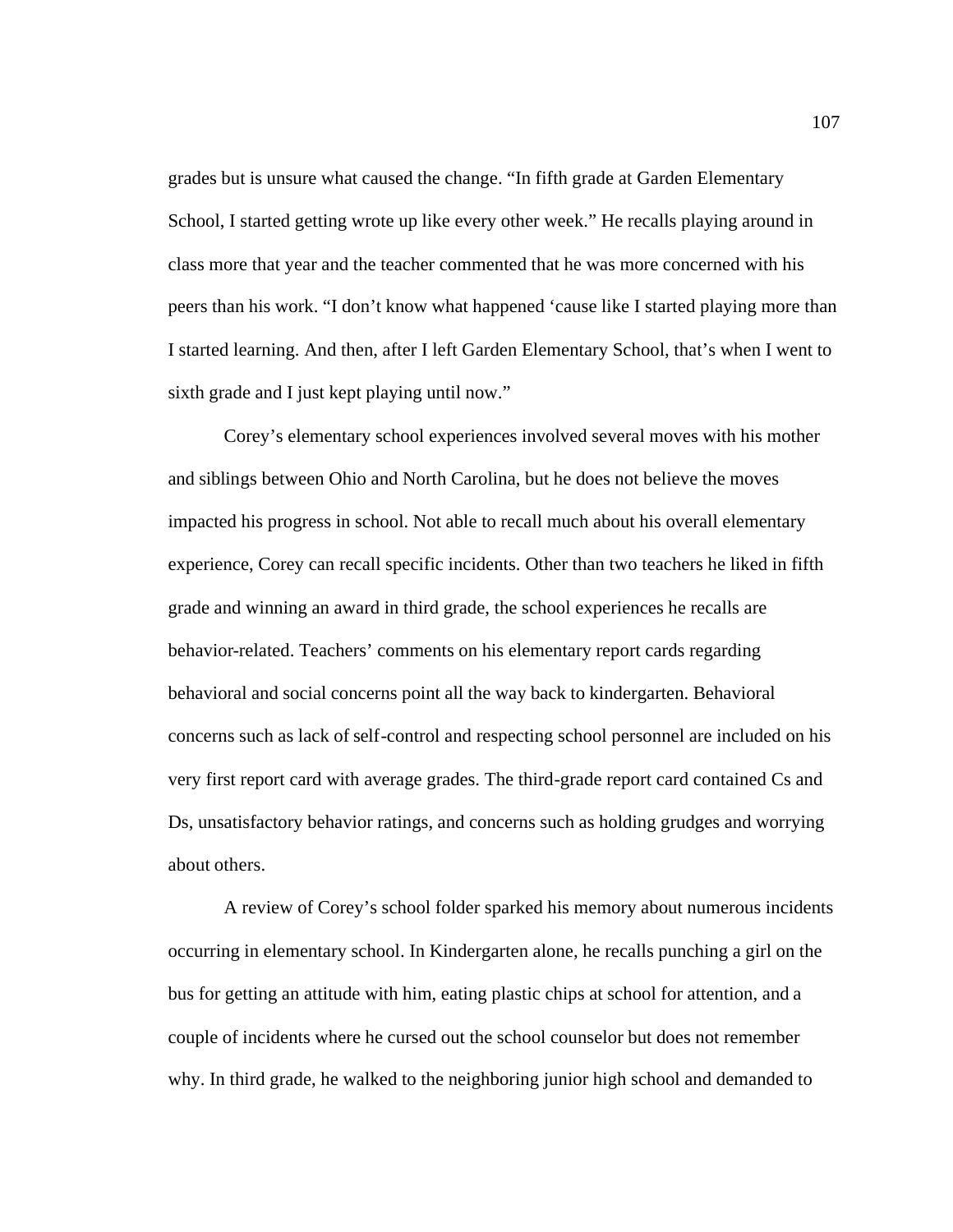meet with the principal. He asked the principal to find the student who had beaten him up earlier in the day and bring him to the office. In fourth grade, he ran away from school because of a bad report card and the teacher broke her leg chasing him. According to a letter in his file, Corey was referred to a youth center for counseling that year because of daily discipline issues. The counselor summarized the weekly appointment sessions commenting on Corey's low confidence and lack of facial expressions and her belief that he had unresolved feelings about his father. His final report card of the year reflected improvement in his behavior ratings and grades of Cs and Ds, which was also when he began taking medication to help his behavior. The teacher commented on his lack of focus but noted improvement in the last nine weeks of the school year.

Michael's habits with schoolwork also began early in his school career. Beginning in kindergarten, there was a trend of teachers commenting that he did not complete his work, which has followed him to the present. Behaviorally through third grade, his report cards contain comments about the need for him to improve his behavior, as well as his effort. Michael's third grade teacher referred him to a school assistance team because of her concerns about his behavior and academic issues. The team suggested interventions, such as tutoring and increased parent contact but saw no indication of a learning difficulty. His grades fluctuated with slight changes for a few years until they fell in seventh grade where they remain to date.

Each of the participants has positive and negative experiences from their educational careers. However, from the students' perspectives, except for Corey, the experiences they share have not had lasting negative effects that could be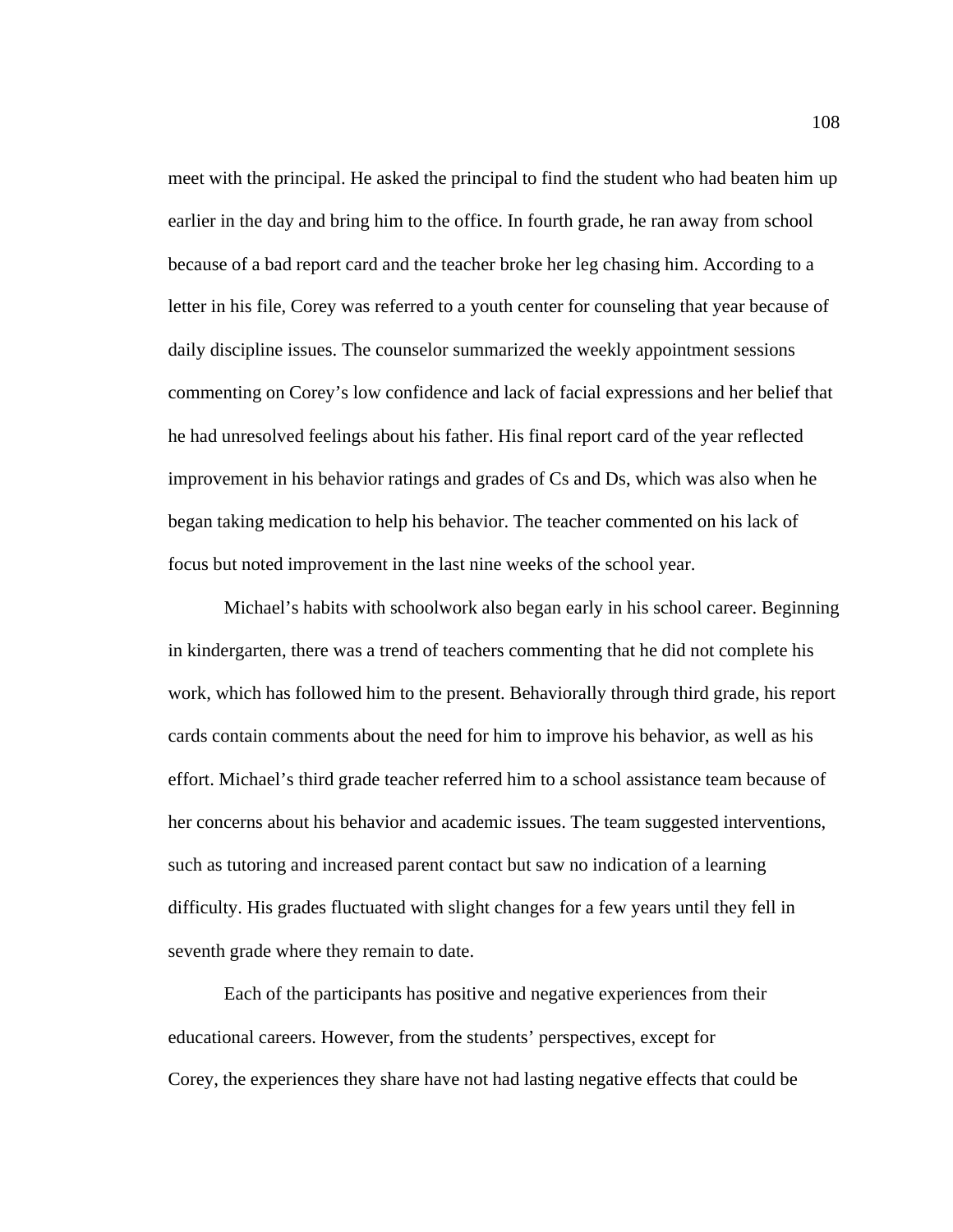considered as critical incidents that initiated the enactment of the frustration-self-esteem model (Finn, 1989). Although retention and negative experiences with peers and school adults could be thought to be significant events impacting students' feelings toward school, except for Corey, the other participants do not see them that way. For Corey, he does allude to receiving an award in front of the school with his zipper down as the event that initiated his fear of crowds of people in large places.

The interesting thing to note is that although all 5 students' records and recollections are riddled with behavioral and academic concerns accompanied by a variety of school experiences, each of them earned proficient scores on at least one of their end-of-grade tests every year since fourth grade. Intelligence and ability are not the issues with these students. Instead, participation and daily effort are at the forefront of the list of issues to be examined.

## **The Importance of Student Engagement in Instruction**

Students can name what they like about school. Responses of a social nature such as talking with friends during class, class change, and sitting with their friends at lunch are answers students mention. The participants in the study are also aware of changes that could be made in instruction and classroom management, which would improve time spent in class. Their insight can give teachers and administrators an inside view of what students like with regard to instruction, as well as improvements that could be implemented in class.

Michael stated several times that to him, school is boring. "The reason why I don't be liking to come to school is it's boring. 'Cause we be doing the same thing over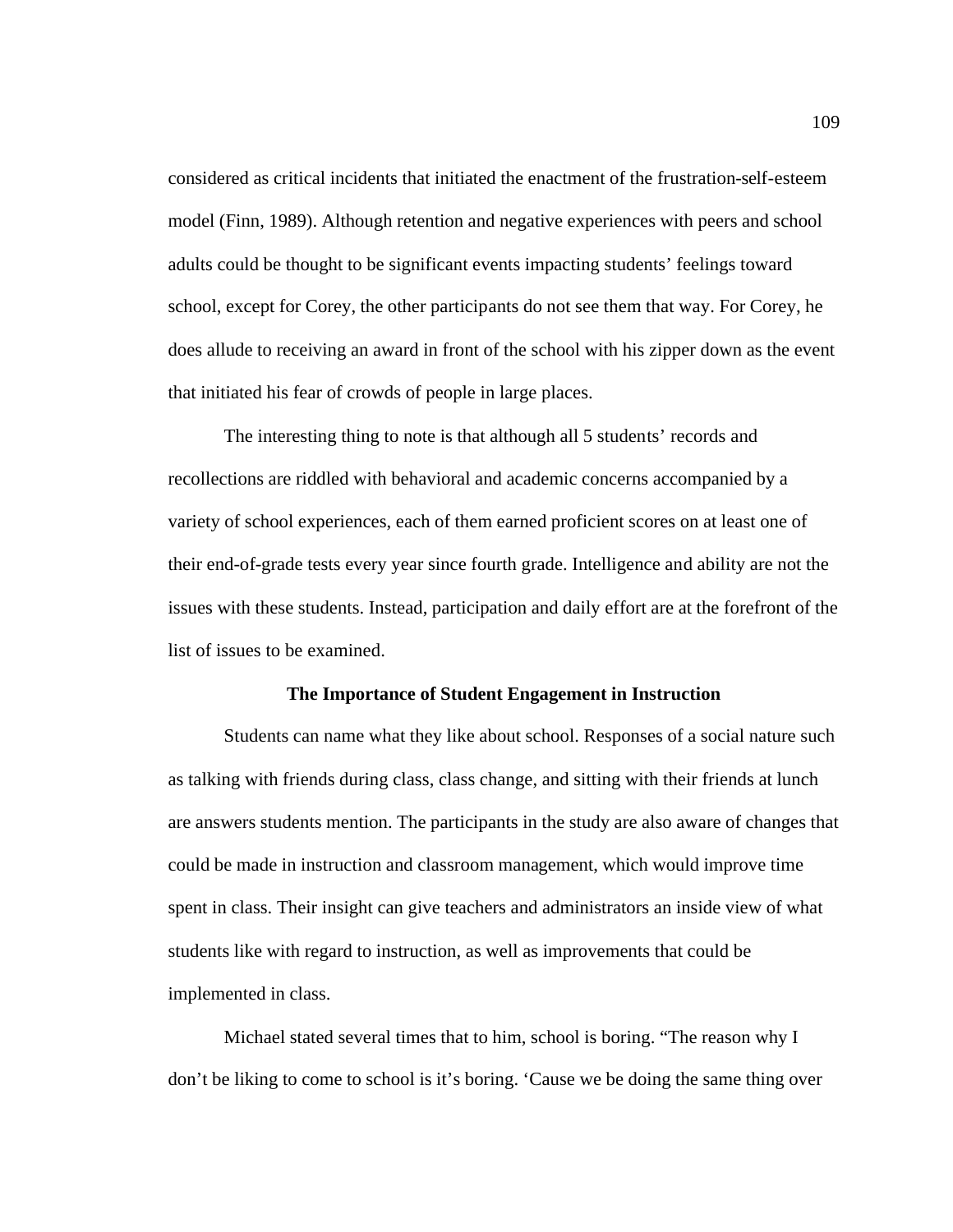and over. And so I be tired of it." Science was once his favorite class because he enjoyed conducting experiments but he has since changed his mind. "I don't like science. I used to like science but I don't like it now . . . It's hard. I used to like it 'cause we used to do a whole bunch of experiments and stuff but now all we do is like, write stuff down, stuff like that, just look in the book and stuff. It's boring." Michael says he would rather be dissecting frogs and conducting experiments.

Chris was observed during science. In the follow-up interview he shared that the class would be better if the teacher were stricter and if the students could have fun during class. Watching movies and conducting lab experiments would make the class more fun. Additionally, he asserts that splitting up some of the students in the class would improve the overall class behavior.

I wouldn't say nothing 'cause it be fun 'cause she don't do nothing. But if I had wanted her to teach more, then I'd probably like change it up. Like change up the classes and split like all the people up . . . 'cause I know like when I'm by myself and I don't know nobody else in the class, if I'm like the only one, I ain't going to act bad.

Octavious gave feedback on a strategy the school emphasizes, interdisciplinary units. Although his teachers do not utilize the approach often, he asserts that it helps students learn the material.

I think Mrs. Reed and Mrs. Harper got something going on good. 'Cause what we're learning in Mrs. Harper's class is the same thing we're learning in Mrs. Reed's class. So they get it done faster and we can go ahead and go on to something else . . . I mean, it's the same thing so if we in Mrs. Harper's class and we talking about presidents, we go to Mrs. Reed's class last period and she says something, I'll be like, Oh, I know that answer, such and such, such and such,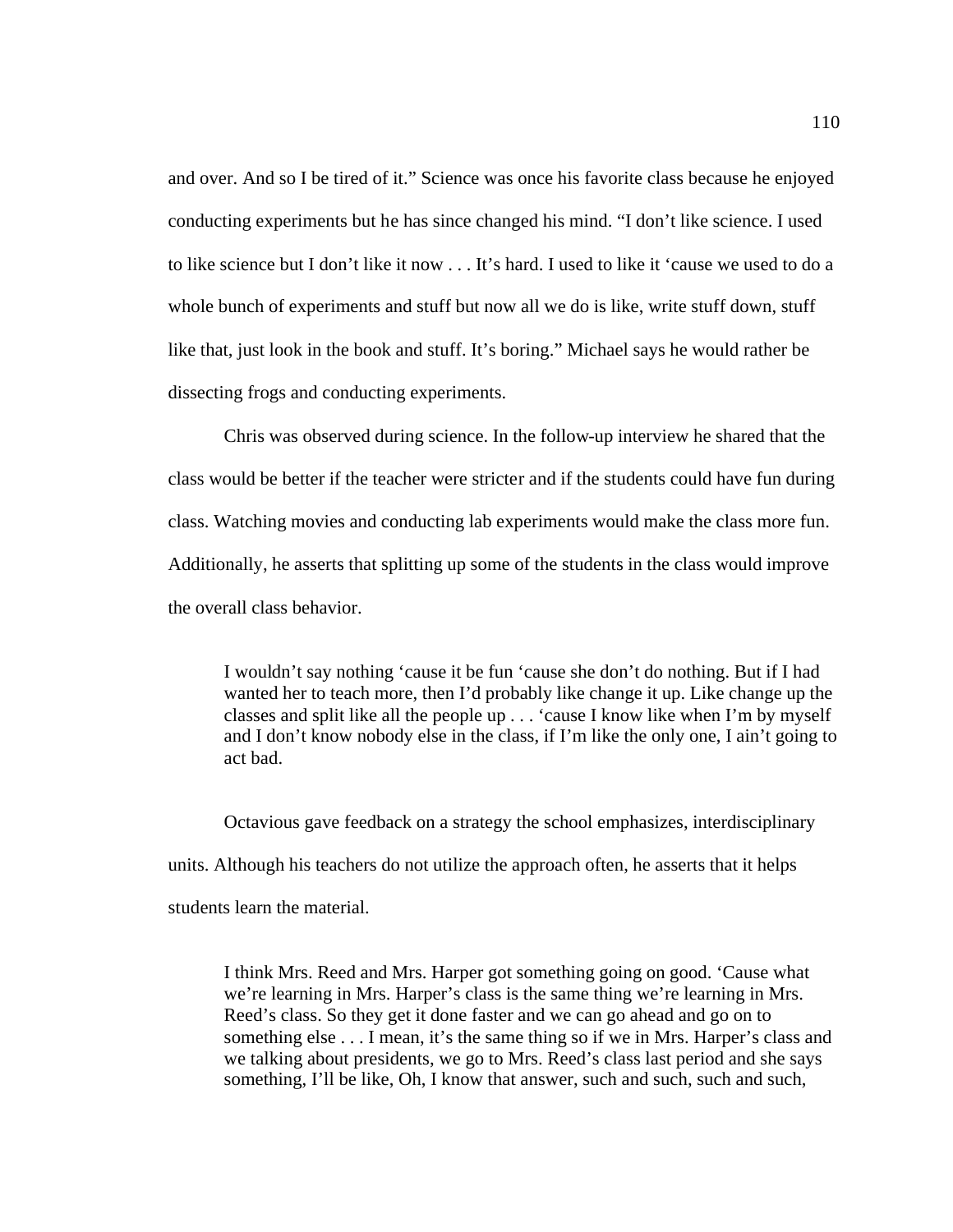Mrs. Harper was talking about that today. So that's a good thing they got going on.

In his opinion, Language Arts is an easy class to pass because the teacher does not assign homework. Octavious contends that all students have to do to pass the class is complete their worksheets. Although crediting Mrs. Reed with occasionally teaming with Mrs. Harper to teach similar material, Octavious believes she reads to the class too often, which does not engage students.

Mrs. Reed reads and it be kind of boring. 'Cause she'll read for a real long time and she'll like ask us a question that she read like fifteen minutes ago so we really won't remember what happened, what like actually happened. And then she'll try to explain something to us and then she'll just start reading over again. And she don't stop reading.

It is unclear whether the students' disinterest in instruction is a result of boring lessons that do not challenge them or if teachers have "watered down" the curriculum or lowered their expectations because they perceive students' inabilities to keep up based on their lack of effort and poor grades. Regardless which came first, students must be presented with lessons that engage and challenge them without overwhelming them (Brophy, 1997; Nieto, 2004).

## **The Perception of Treatment by Teachers**

Students are perceptive in detecting differential treatment (Babad et al., 1991; Baker, 1999). In this study, differential or unfair treatment by teachers was detected by three of the students. Participants cite examples of instances where they feel they have been treated unfairly or differently than other students. According to their testimonies,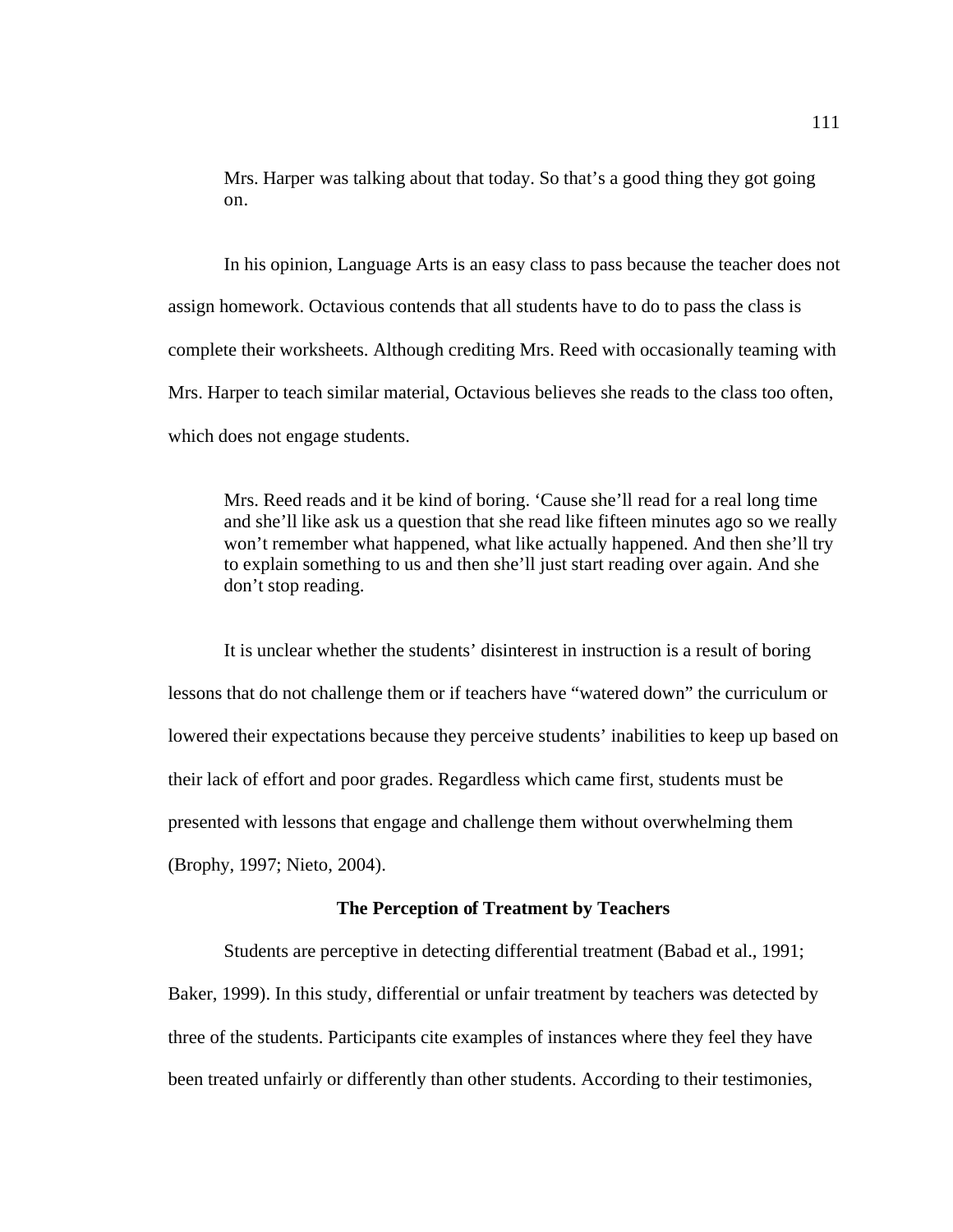these students have, at least on occasion, received different consequences than other students who committed the same offenses.

Chris believes he has been treated unfairly at times during the current school year, even though he claims it does not bother him. Once when he fell asleep in class, he was told to stand up or go into the hallway. He asserts that when other students fall asleep in that class, the teacher simply wakes them. He believes he was also treated differently than other students when he reported to class without his materials. "I think it's not right, 'cause just like today, she asked me, she was like 'Where's your textbook?' and stuff and I said 'I left it at home' and somebody else in class didn't have their books and she had wrote me up. She wrote me up and sent me to in-school suspension."

Chris also states that he has had teachers make statements about how he will look dumb repeating seventh grade next year but claims it does not bother him to hear that. "It don't be hurting me. They probably think they do . . . when they say that it makes me not care." On another occasion, he asserted that even when he feels his teachers are treating him differently, it does not affect him.

Terrell echoes Chris' claim of unfair and differential treatment. Terrell recalls being referred to the office for chewing gum once while another student was assigned silent lunch. "Why did they get a different punishment than me and they take that as me being disrespectful and then I get even longer for that." He gives two additional examples that he also believes to be unfair treatment.

Like yesterday and today. Yesterday, I got wrote up because somebody ripped my paper and I got mad and I started yelling at them and I got kicked out of class . . . And today, somebody fell out of their seat and for some reason, she thought I did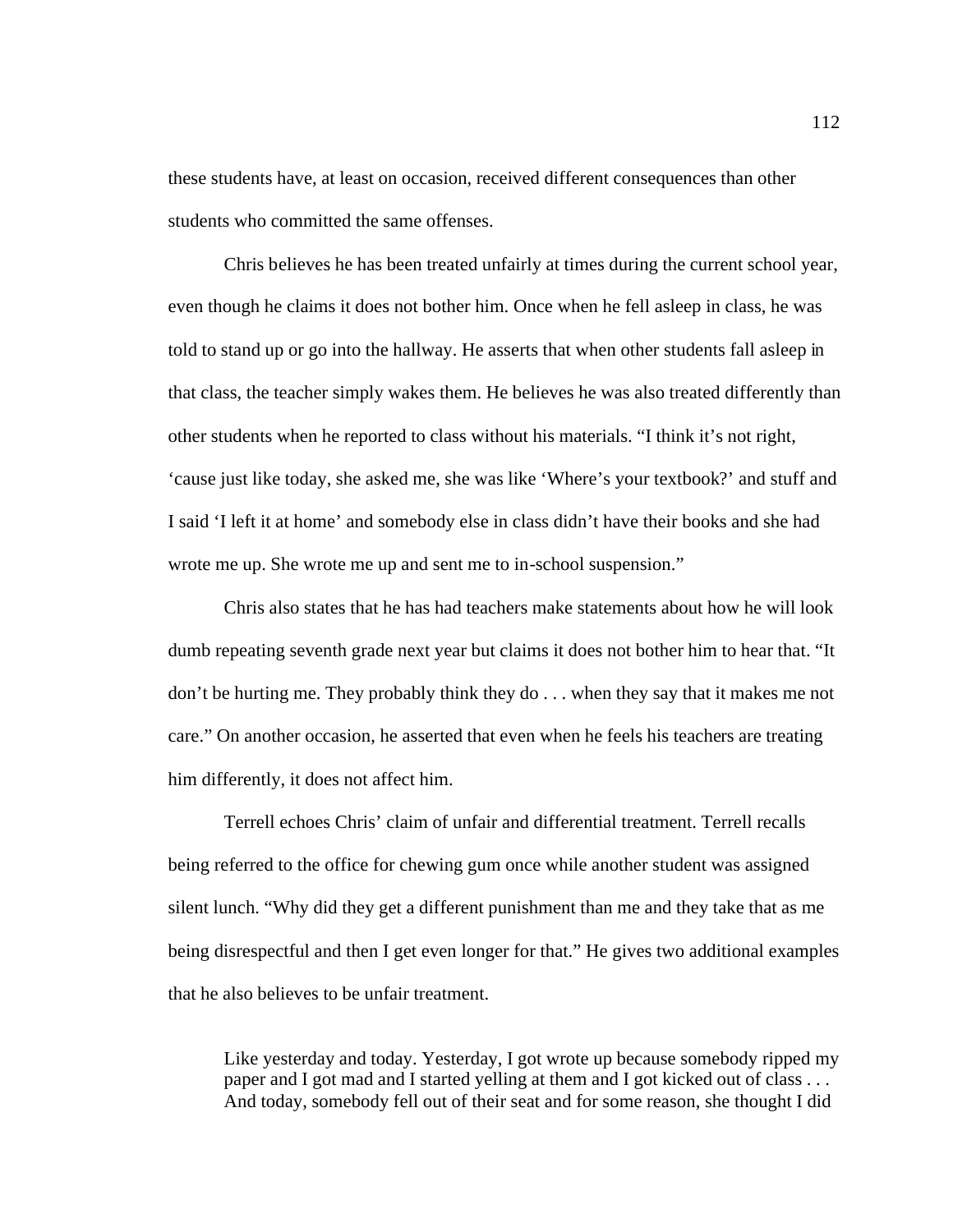it . . . The person who fell was on this side of the room and I was by the pencil sharpener and she said, 'Terrell, get out of class' . . . And the person who fell told her that it was him and she still kicked me out of class.

Examples from his elementary school experiences are in alignment with what he describes about the current school year. Being blamed, even when he had evidence to the contrary, Terrell sometimes feels like everything is against him. "Because everybody always pointed the finger at me . . . No matter what, if they said I did it, I did it. And whether I even had evidence that I didn't do it, I'm still wrong. So I felt like the world was against me."

Just like Chris, Terrell claims the treatment he receives from some teachers has

not affected his overall school experience and believes for him at least, it has been

motivational.

It gave me a reason to keep trying. It gave me a reason to look forward to doing stuff . . . when they say I can't do something that boosts my confidence. Sometimes it makes me feel like I don't want to do anything when they treat me like that. But I usually end up doing my work. I don't hate school because of it.

Although describing a teacher's behavior toward him that he believes to be unfair,

Terrell justified her behavior.

It's a big difference with behavior. Like, with me, I can see from everybody's way. I can see from Mrs. Saul's way. That's why I say I can't get mad at her for being the way towards me because it's my fault, too. Some of the students, they do what she says. That's why, she says her sixth period class used to be so good until me and some more students came.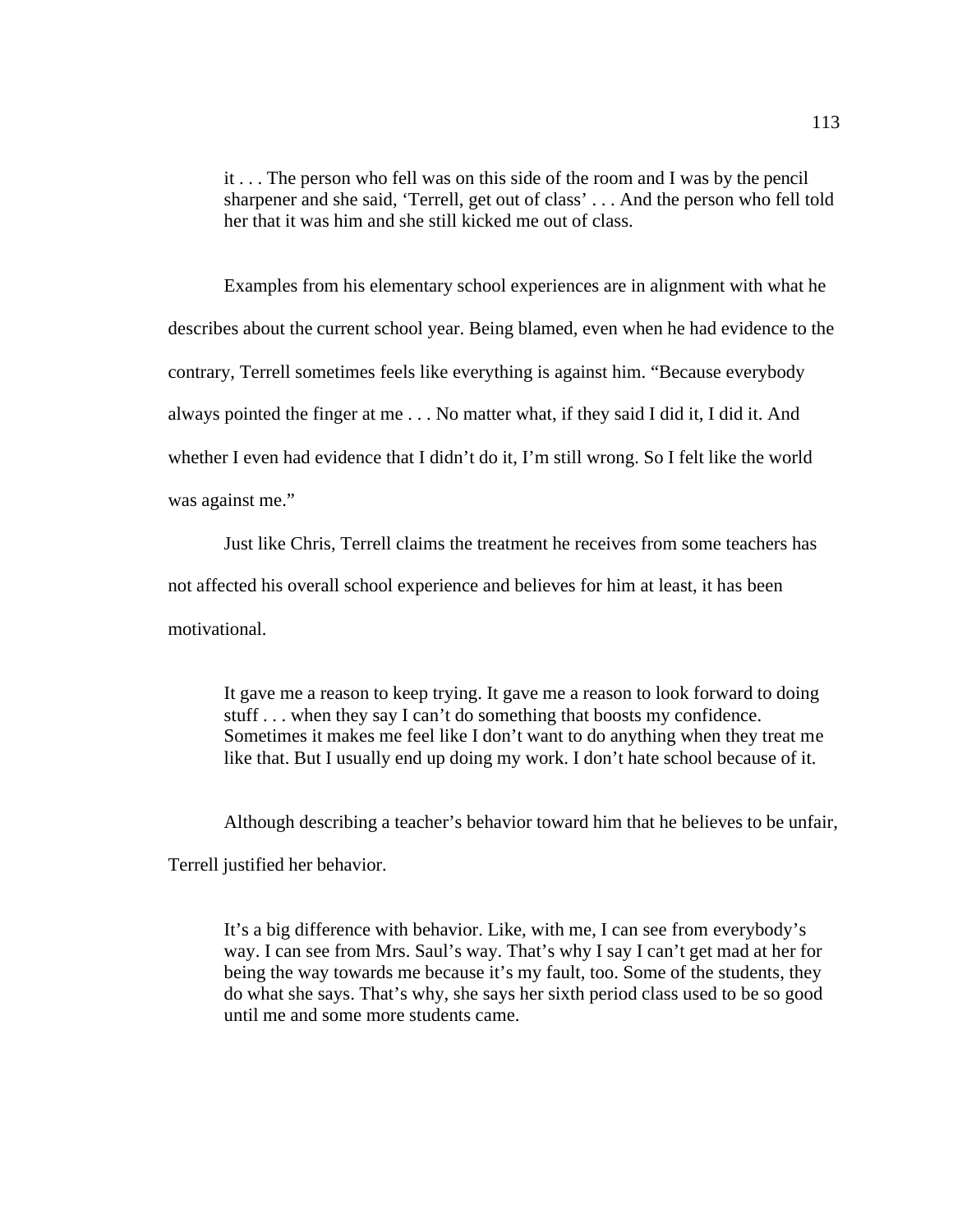Octavious gave examples of unfair treatment by his social studies teacher. He shared concerns in several interviews about the treatment he has received from this teacher. Being blamed for writing his name on the door even though it was spelled incorrectly and being teased about his weight are two of his concerns. He alleges that the teacher calls the students names and puts students out of the room for missing answers to questions.

I ain't never done her work 'cause she be talking about people too much. She'll ask us a question and you not going to know every question and she'll yell at you and call you a dummy. Sometimes she'll put us out the classroom. Like the other day, we were talking about the federal government and state government. She asked if I wanted to build a library here who would I go see? I told her the state and city. She made me get out. The answer was the federal, state, and the city. And she put me out just because I said that.

 Chris and Terrell claim that the differential treatment they receive is not significant in affecting their attitudes toward school. Octavious is the only student who says a teacher's treatment has affected his days at school. Octavious refuses to do his social studies work because of not liking the teacher and at times lets it affect his willingness to work in other classes. "It almost affected everything . . . I have her third period. That's the first class I go to on my team. She used to argue and yell at me. So when I would go to other classes, I used to not do my work . . . I used to feel bad."

Students had their own reasoning to justify teachers' treatment of students after acknowledging their awareness of differential treatment. Whether a direct correlation existed between student behavior and teacher treatment or work completion and teacher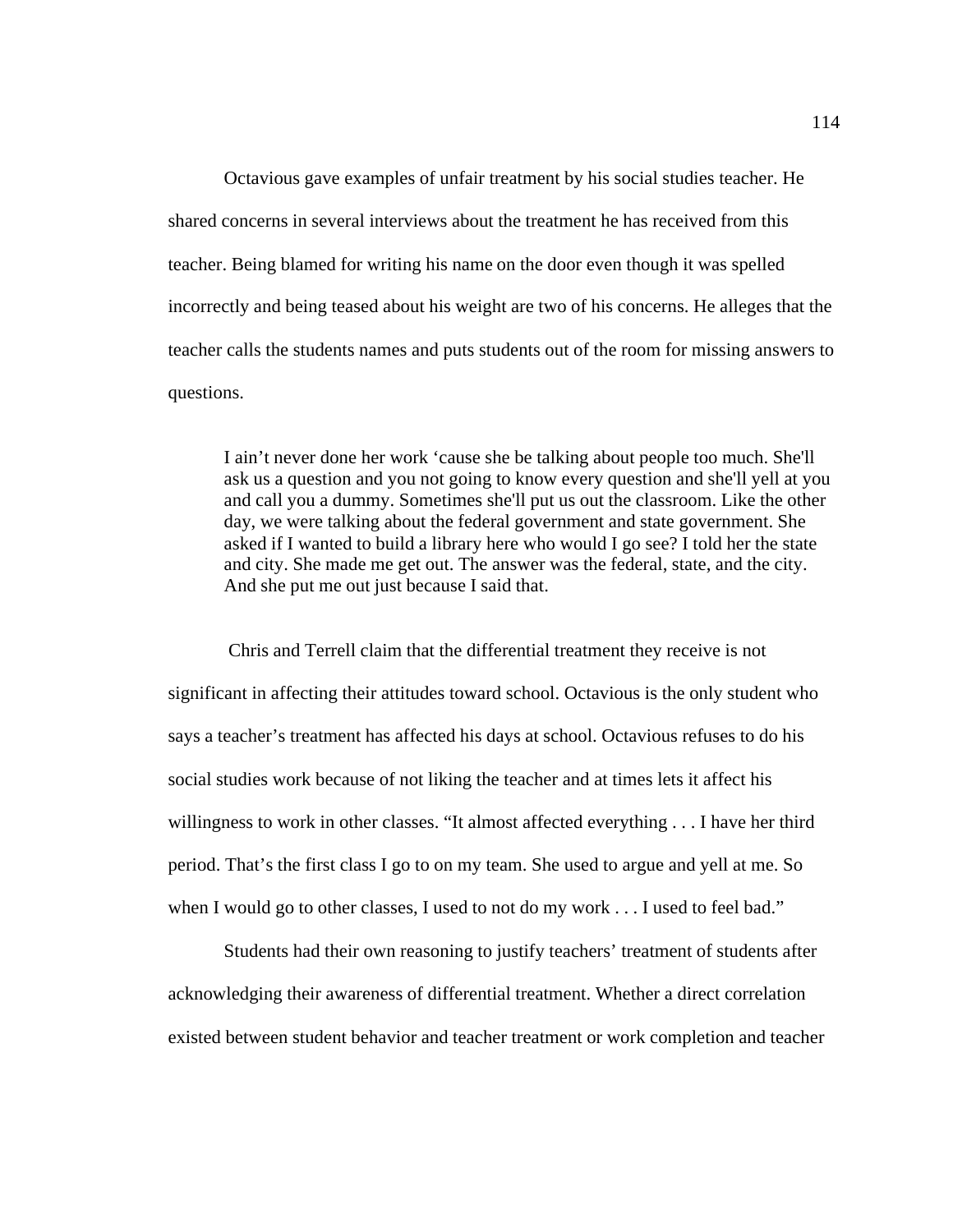treatment, students reported that these were fair practices. Race or gender was never mentioned as reasons for differential treatment from teachers (Casteel, 2000).

Absent from the data is the presence of lowered academic expectations from teachers. Literature from the standpoint of social justice mentions the prevalence of teachers' lowered expectations of African American students and of students from low socioeconomic backgrounds; however, the participants do not mention it. In fact, all 5 participants state that their teachers believe they could be successful even though they are not currently demonstrating success. Although Chris contradicts his earlier claim that his teachers' comments do not bother him, he says he feels better when they tell him, "I know you can do better." Terrell realizes his teachers believe he can be successful. He says his math teacher gets especially frustrated with him because she sees his potential. "She wants me to be a better person as far as school goes. And she can see so much in me that she gets frustrated." Octavious agrees that teachers care about him and want to see him pass his yearly-standardized tests and be promoted to high school. Each student insists their teachers want them to succeed and none detect lowered expectations from teachers.

#### **The Expectation that Students Fit into a Mold**

As noted by educational researchers and scholars, schools operate within the rules of the middle class (Delpit, 1995; Fordham, 1996; Nieto, 1999; Ogbu, 1990). This notion sets up some students for automatic success by the mere cultural embeddedness of knowledge of the rules of the game and others for likely failure due to cultural knowledge that is incongruent with the middle class norms of schooling. In addition to this, students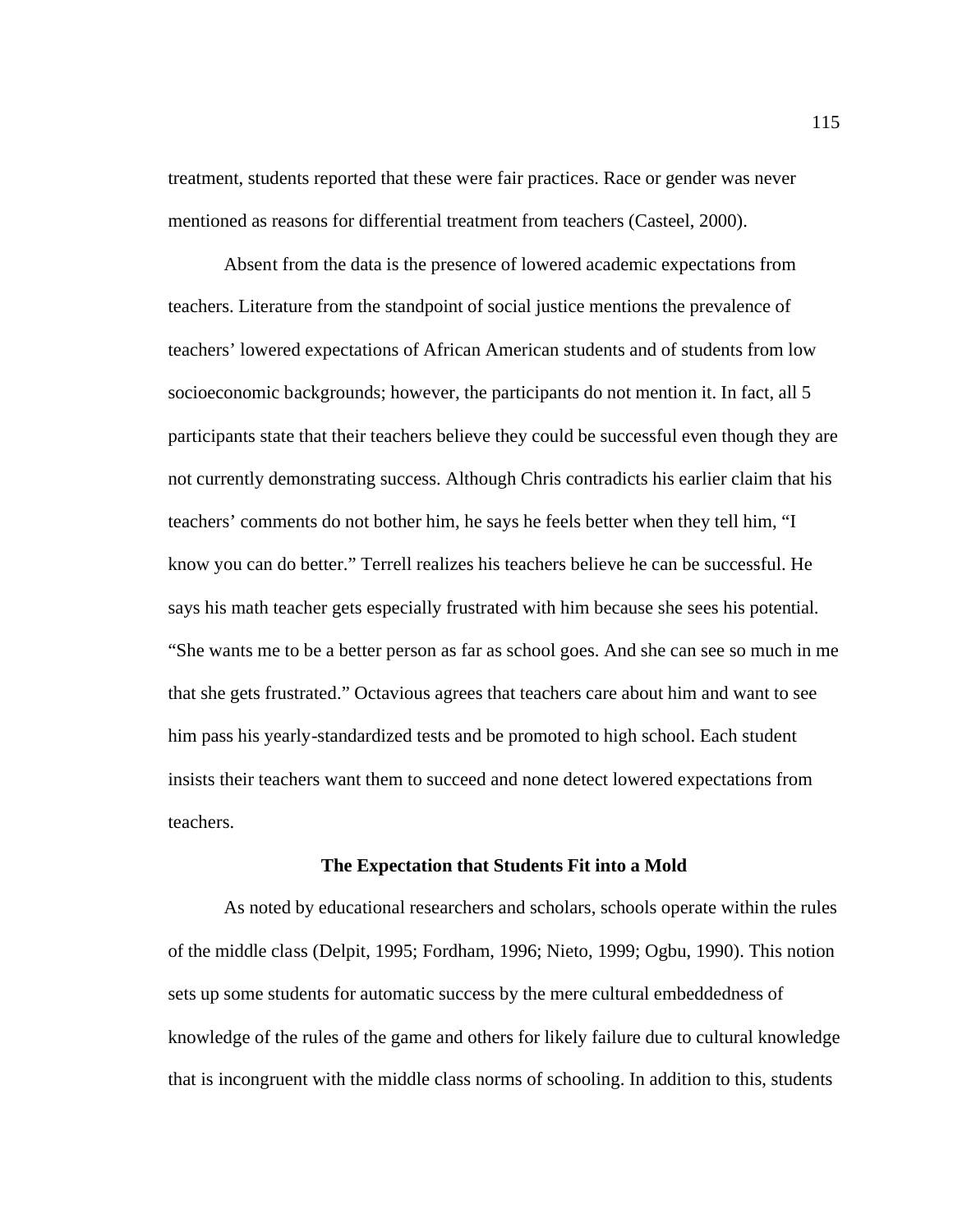express their difficulties with fitting into the molds that teachers expect of them. Sitting quietly in class, facing the front, and completing assigned work are not behaviors these students have mastered. Thompson and Cress (as cited in Taylor, 1991) coined the term "goodness of fit" to characterize the behaviors that teachers seek from students in their classrooms.

If there is a mold of the traditional student, the participants in this study certainly would not fit into it. The teachers' expectations that these young men fit into this mold are unrealistic and out-of-touch with the students' world. A traditional student would be one who attends school regularly and on time, completes assignments at school and at home, and keeps to himself in class while attending to the teacher at all times. For various reasons, the participants do not meet these expectations. Missed instruction due to absences, tardies, and disciplinary consequences resulting in in-school or out-of-school suspensions most likely account for part of students' difficulties in keeping up with schoolwork. Combined with students' admissions of not regularly completing their homework, the passing grades they earn cannot overcome the zeros they accumulate for missing assignments.

The 5 students admit having difficulty demonstrating appropriate behavior in class and paying attention. Chris, Michael, and Octavious express their desires for instruction that is interactive. The bulk of the instruction they receive comes from lectures and reading assignments, coupled with taking notes and answering questions in the book. Students acknowledge not paying attention to the teacher or to the lesson and admit to talking and playing with their friends instead.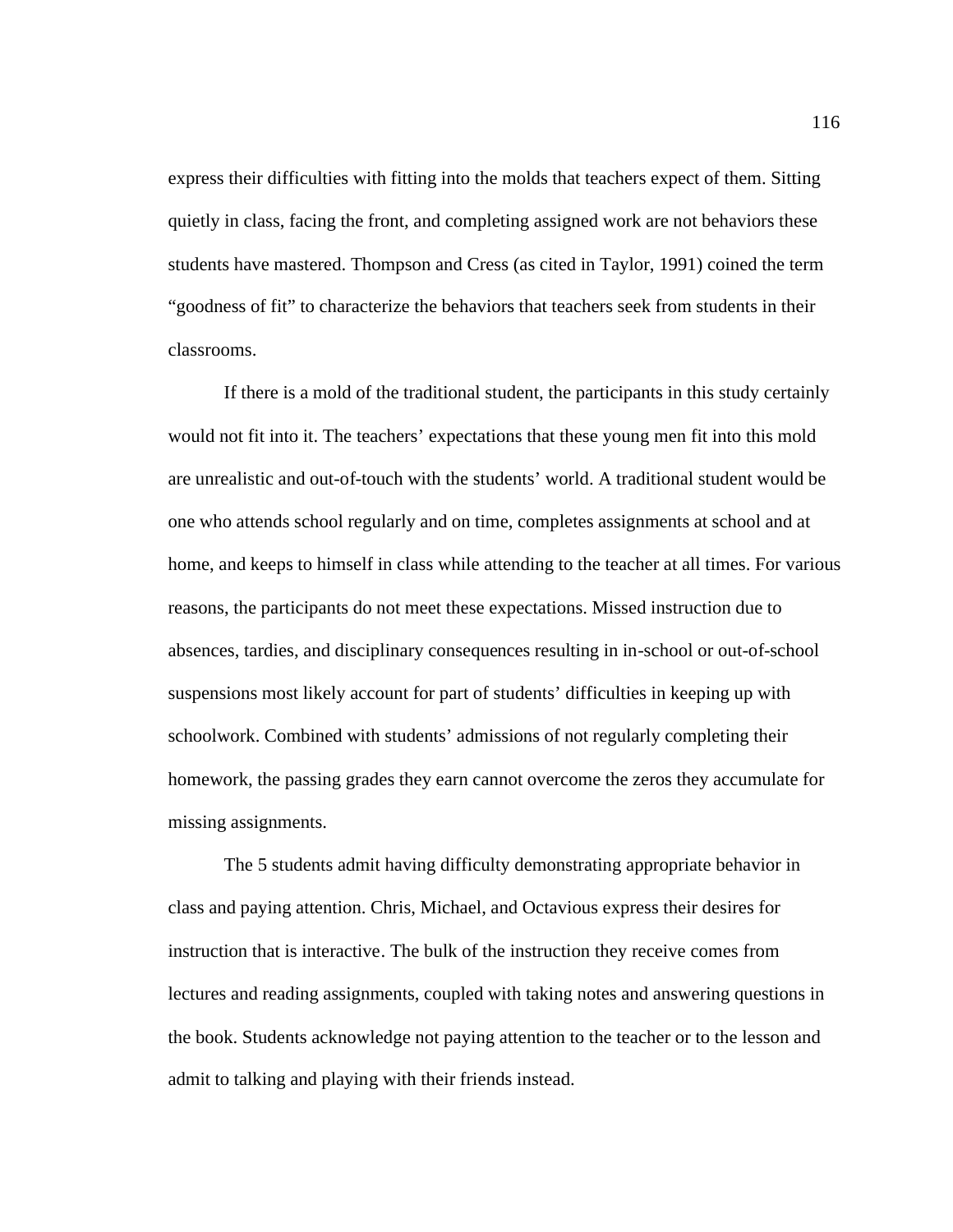Chris' teachers are often heard complaining about his attendance and tardiness to school. They couch it under their beliefs that he simply does not care. Chris admits that school is not very important to him and that he does not put forth much effort. However, when discussing one class in particular, Chris was able to suggest ways in which the class could improve. Chris believes that with increased teacher monitoring of students' behavior, separating some students from others, and presenting lessons in which students could be active participants, the class would be better. He says he would never share his thoughts with the teacher because students usually get to do what they want in class. "It be fun 'cause she don't do nothing."

Terrell was the most vocal about his inability to fit into his teachers' expectations of classroom behavior. "People expect me to sit there with a straight face, look at them the whole year, not saying nothing to nobody . . . I cannot sit in class, keep a straight face, and just look at the teacher the whole time." Terrell feels that he cannot be himself in class and does not have the opportunity to express himself. "It's like a choice of being the student, the one who learns and listens and then being me . . . It's a thing where it's just student, like I can't be me worth nothing. If I was to be me, I would get wrote up more than I have this year." Terrell admits possessing a questioning nature that is often mistaken as disrespect and cites several examples that have landed him in trouble. Overall, Terrell perceives that in order to get in the least amount of trouble, he must be a "student" and not himself.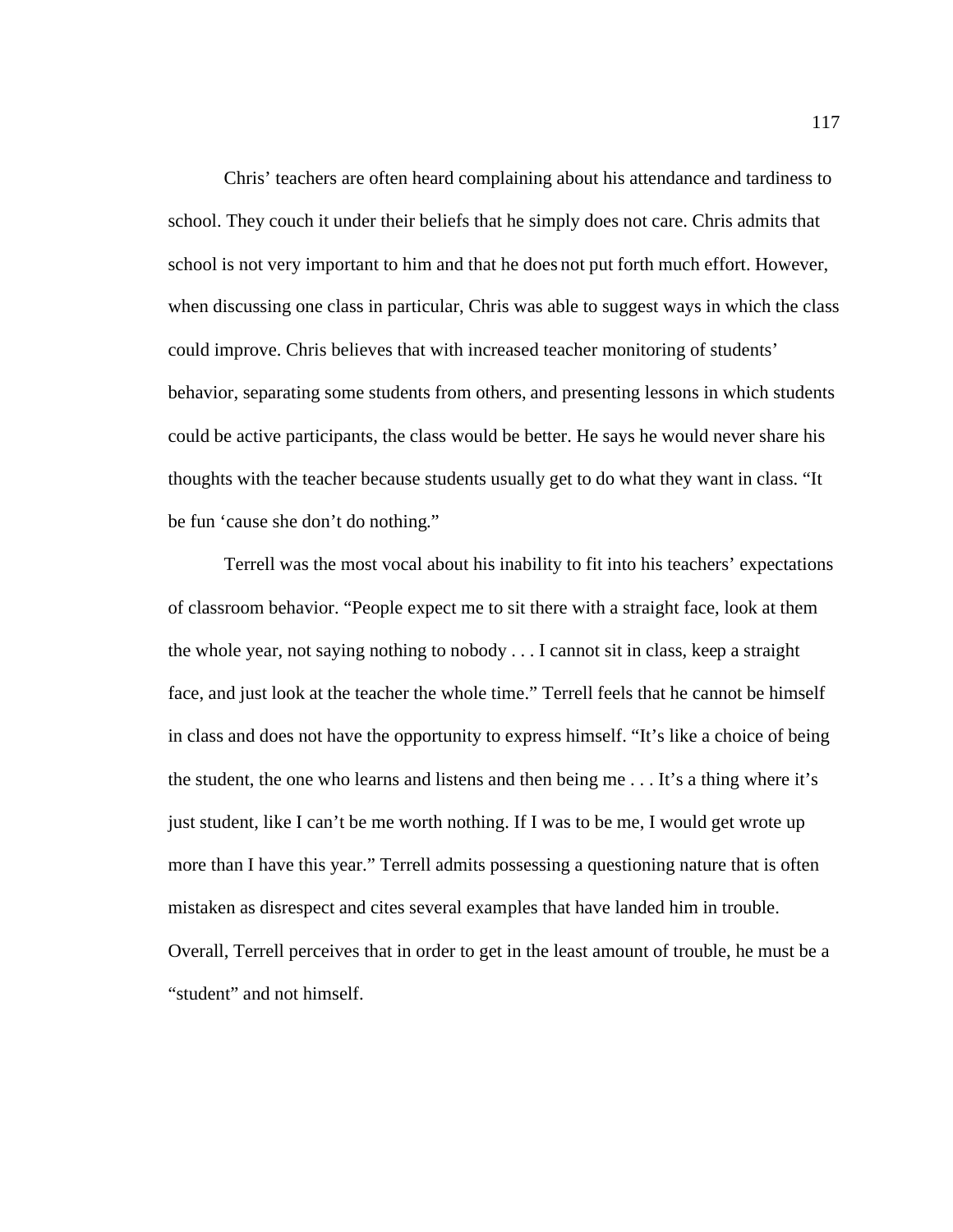#### **The Significance of Positive Relations with School Adults**

All but one student recalls having a good relationship with an elementary school teacher. When students describe their best relationships with adults in elementary school, they mention characteristics of a personable nature. Students describe teachers who act like family and relate to students. "Acting like a second mother," "she will reason with you," "he was acting like he was our family or something," and "she joked around with us" are examples students offer.

Michael names an elementary school technology teacher. He describes this young African American gentleman as young and cool.

Like, you know how some teachers be wearing suits and stuff to school? Like, he used to come to school, he'll wear some like Tims like regular clothes . . . He acted like somebody you knew all your life . . . He was acting like he was our family or something, like he'd been knowing us. He always treated us like we was one of his brothers or something.

Four of the students make positive statements about teachers in middle school but none indicate a strong connection with a school adult (Price, 2000). According to the students, it does not require much to begin getting to know students. Basically, simple conversation may just be the tool. Although Octavious has several examples of how his African American social studies teacher treats him unfairly, before the conclusion of the school year Octavious was referring to her as one of his best teachers. Moving from not doing his work in this class and feeling inferior because of how he perceived her treatment towards him to considering her one of his best teachers was a drastic shift. Based on his testimony, this evolution came about simply by talking with her. "I just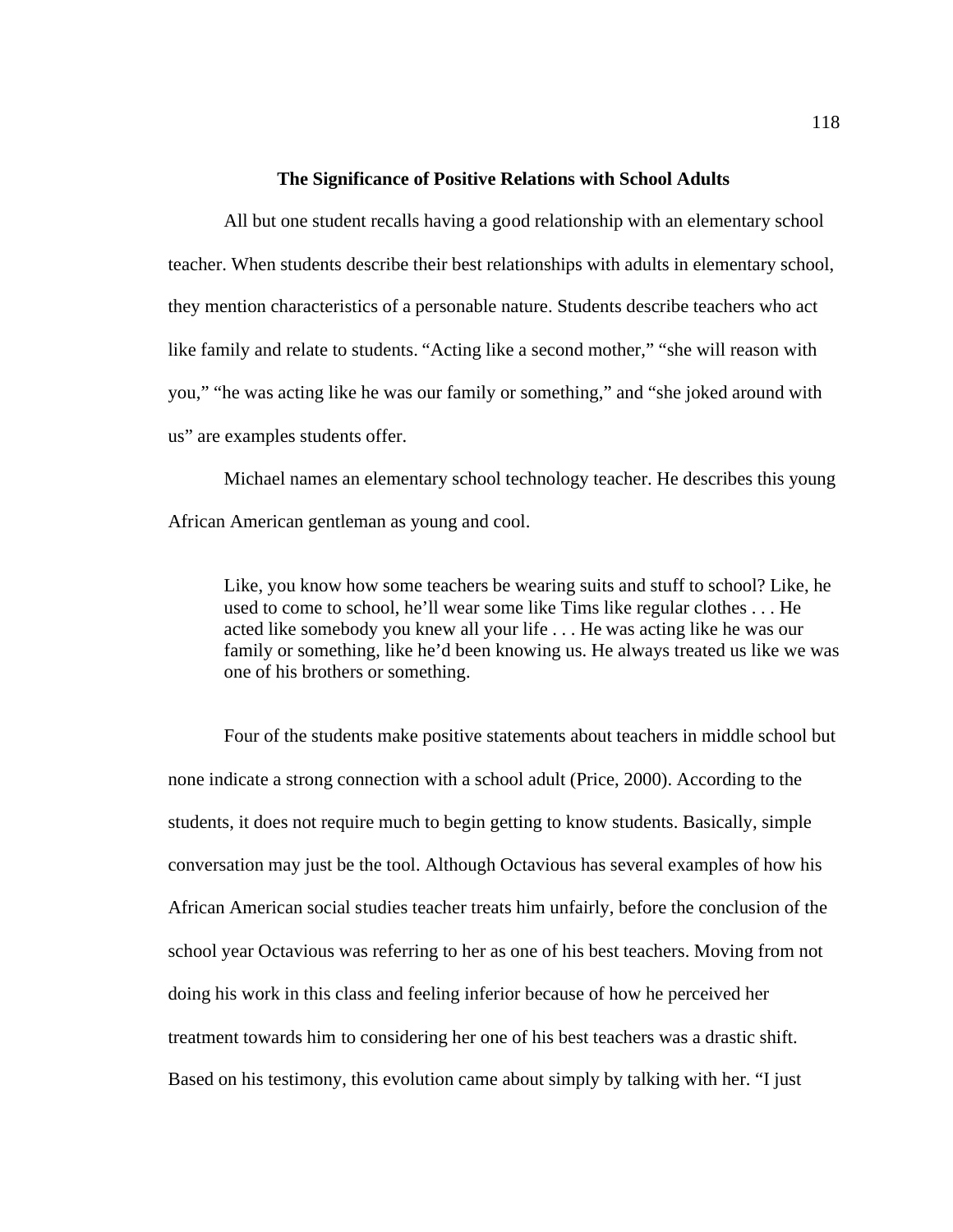went in there during her planning one day and I apologized to her. Then we just started talking then I started doing my work in there."

An interesting correlation surfaces in a couple of students' stories when examining the school year in which they report having a connection to a teacher and their progress in school that same year. For Terrell, his fifth-grade teacher is his favorite because she could reason with her students and take care of problems, such as fights, when others would turn their heads. Terrell's grades improved to As and Bs, an improvement from the Cs and Ds he was earning in previous years. There were behaviorrelated comments on his fifth-grade report card but his teacher acknowledged his improvement.

Octavious smiled when recalling his favorite teacher. His third-grade teacher acted like his mother and is the only elementary teacher he recalls. Just like Terrell, Octavious' grades were better during his third-grade year but have dropped steadily since then. Although the teacher commented on his misbehaviors, she made positive comments about Octavious each quarter and noted his improvement in behavior at the end of the year.

For both students, improvements noted in their grades and behavior were not coincidentally linked to the year each reports having a strong relationship with a teacher. Wentzel (1997) and McCombs and Pope (1994) corroborate the significance of a positive relationship with a teacher as positively impacting students' motivation to do well. This provides further proof of the importance of the school and educators initiating positive relationships with students.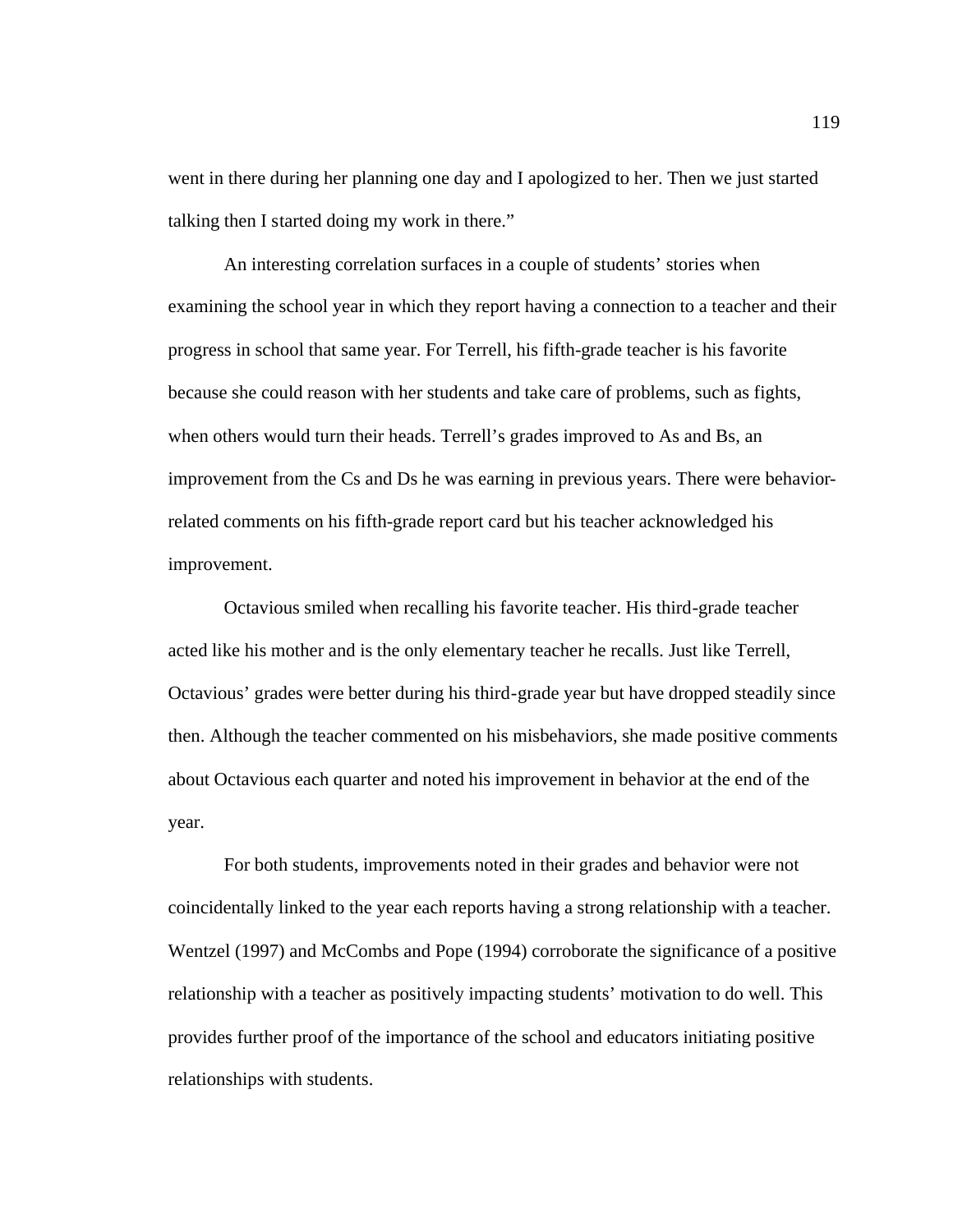At the close of the student interviews, students were asked what it was like to be a part of the study. Although quick to mention getting out of class as a benefit to participating in the study, one young man's comment spoke volumes. Throughout the study, Chris could neither name a person he knew outside of school that had influenced him positively nor a teacher with whom he had a great relationship. His comment near the close of the study reinforced the importance of students connecting to a caring adult within the school (Darling-Hammond, 1997; Wentzel, 1997). "It's made me feel like somebody's like interested in how I am. That you want to get to know about my life and stuff . . . Like, I don't be talking to grown-ups at school . . . I never had that."

# **The Negative Influence of Peers**

The influence of peers on the 5 participants' classroom behaviors was apparent through observation and interviews with each student. Talking and clowning during class, as well as encouragement to skip classes, were a daily presence at school and successfully competed for students' attention. The participants, however, do not blame their peers for their progress in school and accept responsibility for their own behaviors.

Although each of the 5 students claims they often play around with their friends in class, which sometimes prevents them from learning and working, two of the students have stronger negative influences at play outside of school stemming from societal factors. During the student selection process, both of the boys' teachers commented about the competition between school and influences outside of school luring their attention. These 2 students are the most likely to drop out of school, according to their teachers. Chris and Michael affiliate with peers who are engaging in illegal activities, such as drug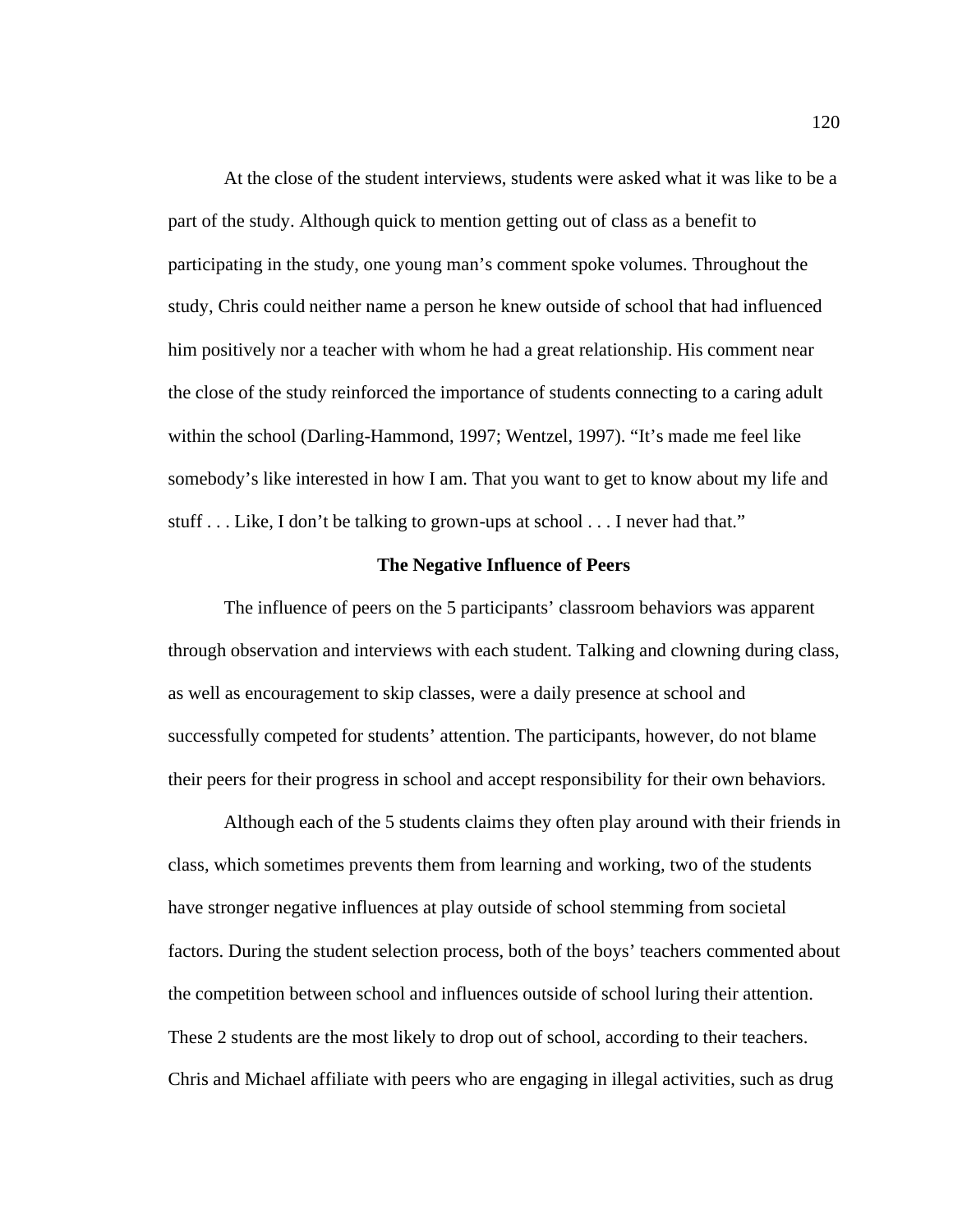use, trafficking, and assisting with theft. Both students often hang out together outside of school in a government-subsidized housing area known for drugs and violence (Brody, Ge, Conger, Gibbons, Murry, Gerrard, & Simons, 2001). Chris lives in this area and Michael once did but now walks to the area to hang out with his friends.

Michael attributes the initiation of his involvement with his peers to his older brother, who has just recently served time in jail for selling drugs. Hanging out with his brother has led to Michael being associated with individuals involved in delinquent behavior. While in middle school, he has been caught stealing, skipping, and smoking at school. These behaviors are a drastic change from the student who first walked into Wilson Andrew in sixth grade. A quiet, shy student, who led the school in Accelerated Reader points in sixth grade for reading the most books, Michael began displaying different behaviors over the next 2 years in middle school. Claiming that his brother started his life heading down this path, Michael hangs out with a crowd that sells drugs and carries guns. Even though he claims he does not participate in those activities, he admits to feeling as if he has to prove himself to this group.

Normally, I was hanging with the bad, the wrong crowd. The crowd that was like, I never really hang around them to sell drugs but I just hang around them 'cause they was cool like. They was good people. They like to do sports. They like to do stuff positive but they was selling drugs, too . . . They ain't never really care, they ain't never really care what I did so I didn't have to do that but I wanted to show them. Like they always used to tell me I'm scared to do this or I'm scared to do that. I was tired of them saying that.

Chris is involved in mostly class misbehavior during the school year and skipping class on occasion. He chooses to hang around his friends who are involved in theft and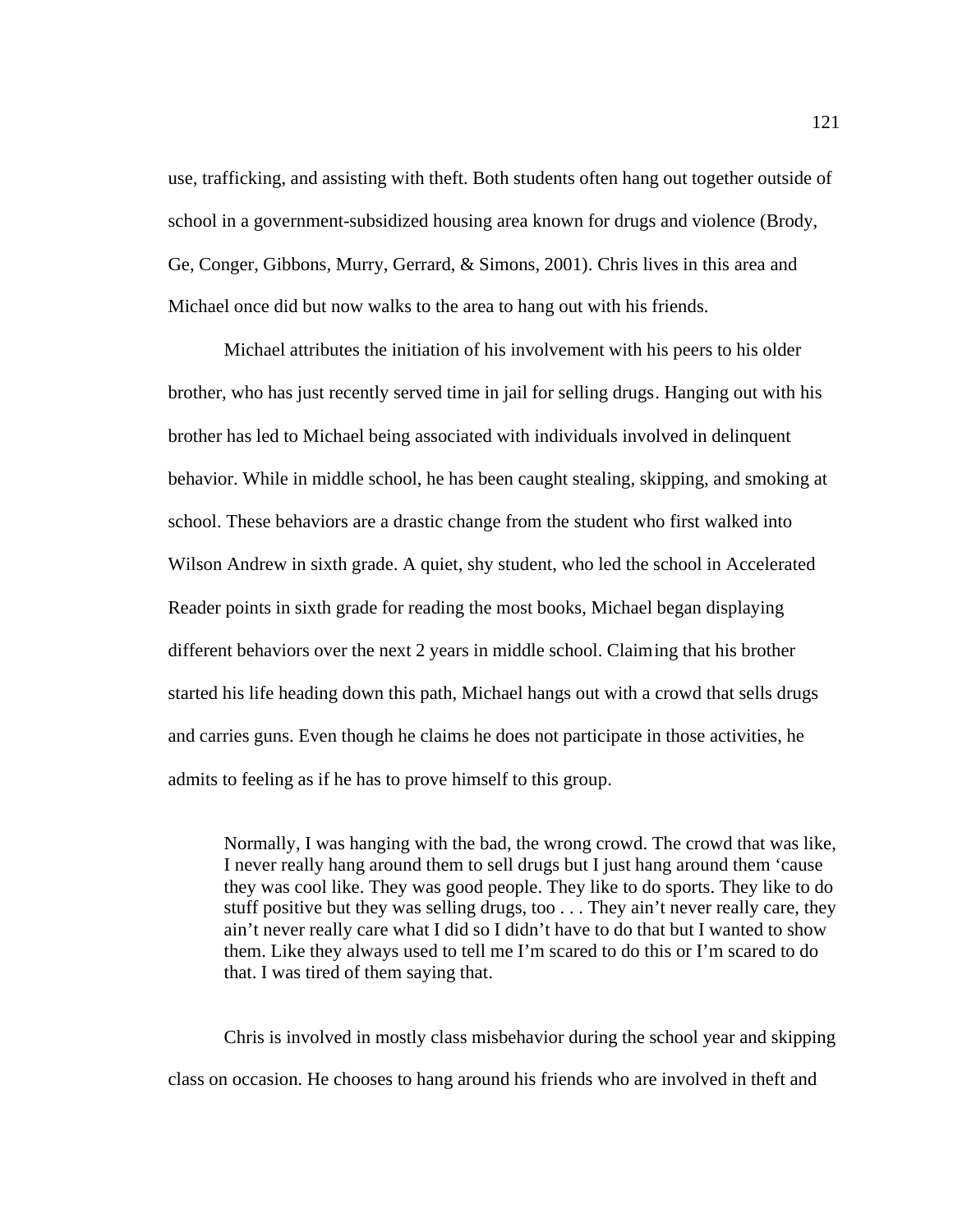skipping school. When asked if his friends influence him to do good or bad things, he answers, "Bad things . . . Like if somebody's walking down the street, they'll be like 'Go hit 'em, bro' and then I'll go hit 'em or they'll be like 'Go take their bike' or something like that."

Chris shared an incident where the police questioned him after being with friends who stole some bikes. Although Chris insists only his friends took the bikes, he did not run like the others and was interviewed by the police. He has been with his friends when they were stealing from a local store. "Like, like steal something, like if I have some money and then they'll be there with me, they'll be like, 'Talk to him while I go take this' or something like that."

Michael acknowledges the influence of his friends and his brother on his activities outside of school, as well as at school. He admits that not doing homework is in large part due to how it would be looked upon by his friends (Brody et al., 2001). Michael does not want the peers he aims to please to see him as a nerd or geek and therefore chooses not do his schoolwork. "I can do well but people in my neighborhood be calling you nerd and stuff like that." When discussing the consequences of doing well in school, Michael claims that he has been told, "I hope you're not turning White on us, bro." To him, that comment alludes to the assumption that White people do all of their work and that African American students do not. He adds that comments like this make it seem like African American people are ignorant. Michael disagrees with that line of thinking because "all Black people are not like that, just like Whites . . . Not all Black people are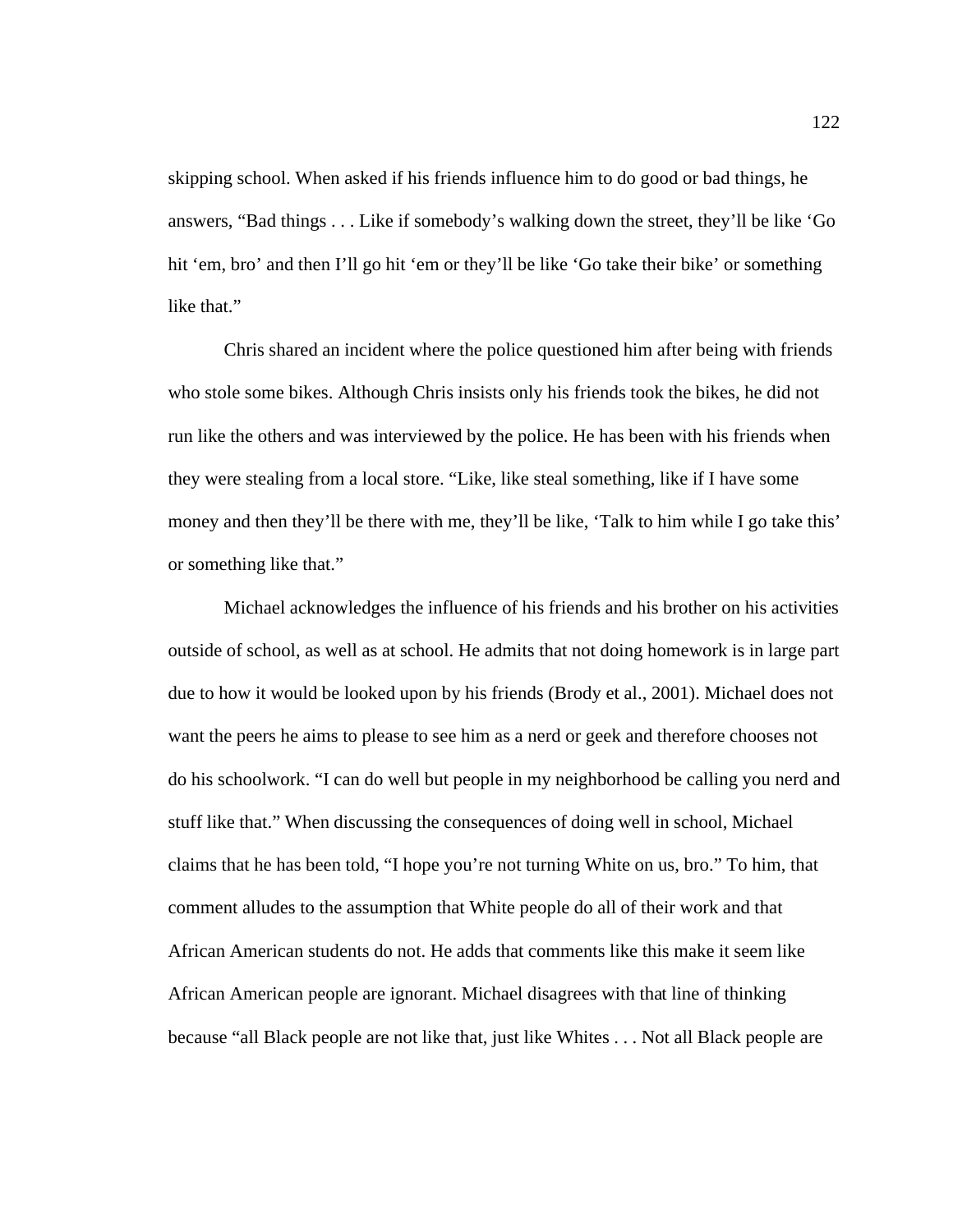ignorant, some be doing their work." He also added that all White students do not do their work. Nonetheless, Michael chooses not to do his schoolwork.

To some extent, Michael realizes the impact of societal influences on his education. Chris admits to the negative influence of peers but does not relate their influence to his progress in school. He also does not make a connection between his neighborhood and what he sees going on around him to his performance in school. Watching fights, drug transactions, and people running from the police, Chris believes he would be no different if he had missed out on these incidences in the neighborhood. "I'd be the same. Like you just see it and walk off . . . It don't faze me like that."

## **Connectedness to School through Peers (But Not Adults)**

As previously mentioned, students' peers groups are a strong influence on students' lives inside and outside of school. Peers serve as both a measure of connecting students to the school and a distraction to students' attention in class and following rules. When framing the research question related to student connection to school, the researcher acknowledged the possibility that students' accounts of connection to school could vary from the researcher's initial definition. Despite the initial definition of disconnection to school consisting of a lack of academic progress, diminished academic effort, and difficulty in meeting behavioral expectations, the participants attribute their connection and comfort in school to the influence of their friends. Citing such examples as having a lot of friends, being well liked, and being known by other students, peers play an important role in students' comfort and connection to school. Although teachers are often recognized in the literature as contributing to students' sense of belonging and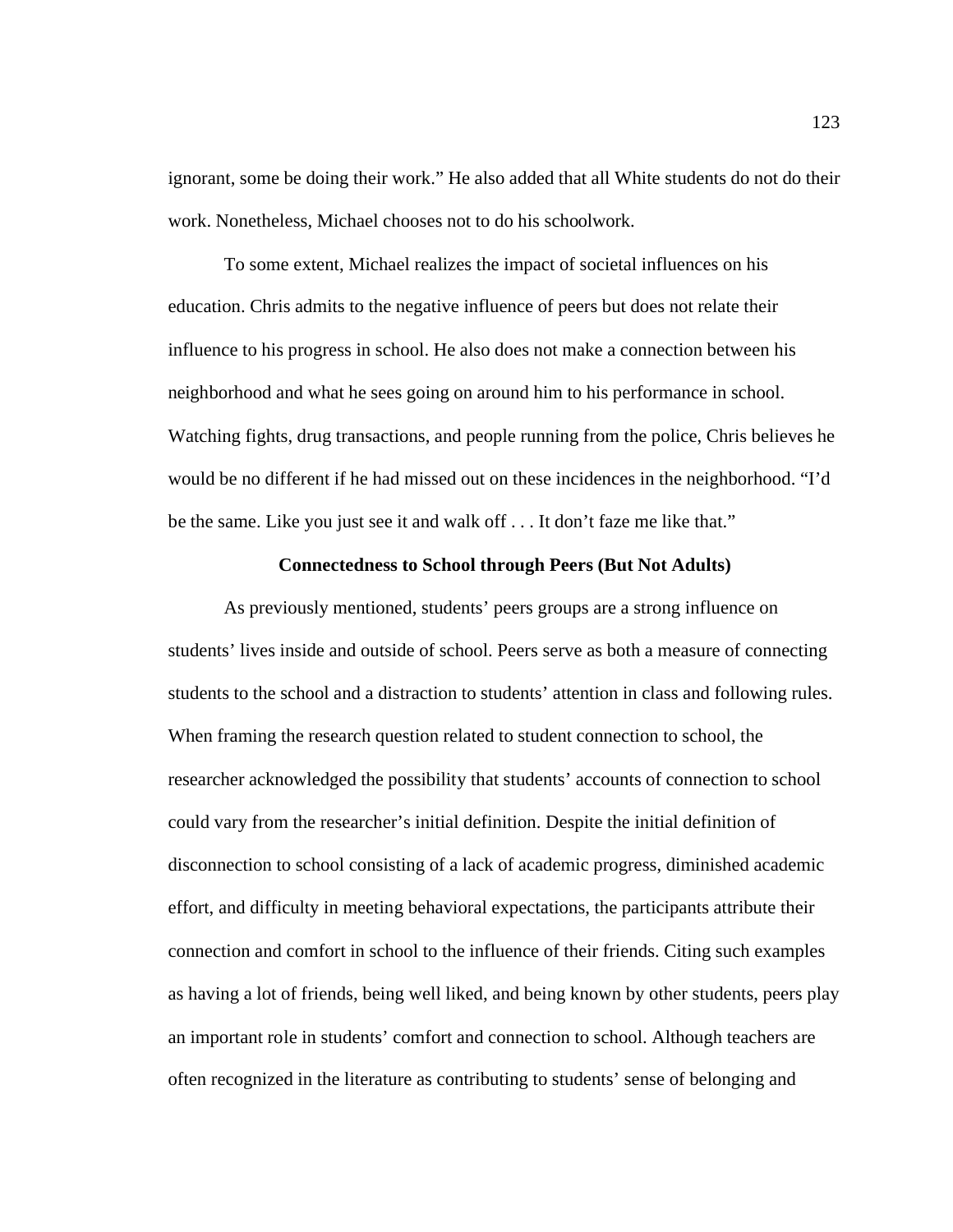connection to school, participants in this study do not link teachers to promoting connection to school at Wilson Andrew. Additionally, except for one example of a positive influence of an extracurricular activity, school-sponsored clubs and teams are not recognized as a means of connecting the participants to school which stands in opposition to other research (Ma, 2003). For the participants in the current study, peers are the overriding contributors to students' connection and comfort in school.

Chris describes the importance of peers in establishing his comfort in school. At a predominantly White elementary school he attended for a short time, Chris felt he did not fit in and believed that in order to get along with the White students, he had to act like them. He asserts that the experience has not negatively affected his feelings toward Caucasian people but it made him aware of the fact that he feels more comfortable in a school where there are other African American students and where he knows many of the students.

Corey provides another example of the strong influence peers have in establishing students' feelings of comfort in school. Corey contradicted his reported feelings of comfort and connection to school on occasion. In one interview, he mentioned not always feeling comfortable because of some students who attend Wilson Andrew. At other times, he claimed he fit in at the school and felt comfortable with his peers. Corey's inconsistencies with his feelings have been ongoing during his tenure at Wilson Andrew. Battling his fear of people and being talked about is something Corey admits, which at times affects his school and class attendance as well as his comfort level in school. His involvement during the current year on the basketball team has helped him get back on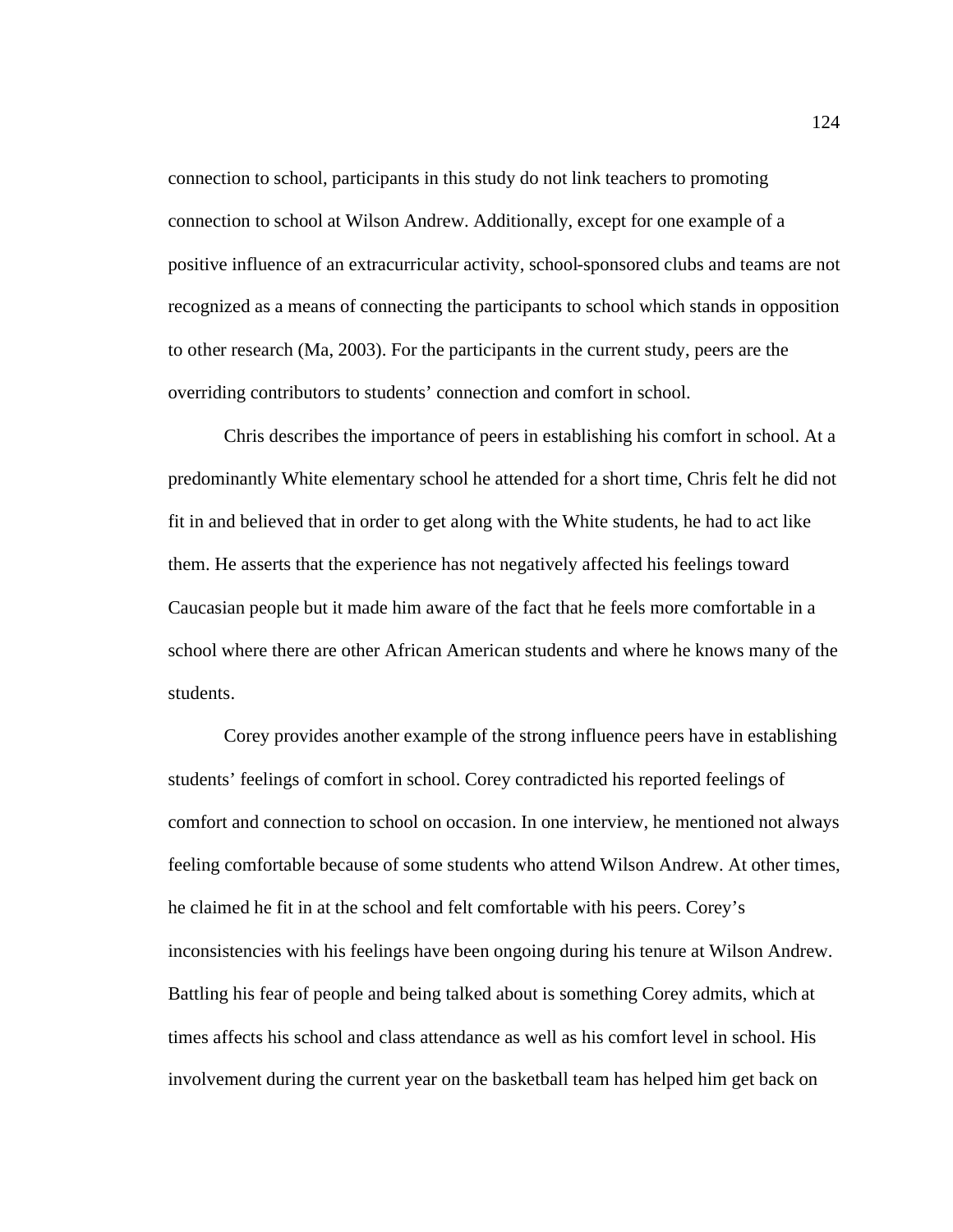track in class and regain his feeling of comfort at school. Other than his participation on the basketball team, no other instances of involvement in extracurricular activities were mentioned as promoting connection to school.

## **The Privileges and Opportunities at Wilson Andrew**

The participants believe that all students are afforded the same privileges and opportunities but often do not take advantage of them or they allow their behaviors to get in the way. Corey believes students are offered the same privileges and opportunities because he does not see teachers treating students any differently. However, although students are afforded equal opportunities he states that, "most of them don't use it. They play around in class and don't obey the teacher."

Chris believes all students at Wilson Andrew are offered the same privileges and opportunities. He believes that with good grades and behavior students can do anything in school. Without that, students are not allowed to play sports or participate in after school activities. It is unclear as to the expectations Chris holds with regards to student decisionmaking at school. The two examples he gives of the types of decisions he believes students are allowed to make consist of low level decision-making and include choosing to step into the hallway or getting a disciplinary referral to the office when in trouble and the student's choice of deciding whether or not to complete schoolwork.

Terrell also believes students have the same opportunities and privileges but students' behaviors can cause those privileges to be taken away, which he believes is fair. He says all students have the opportunity to do their best.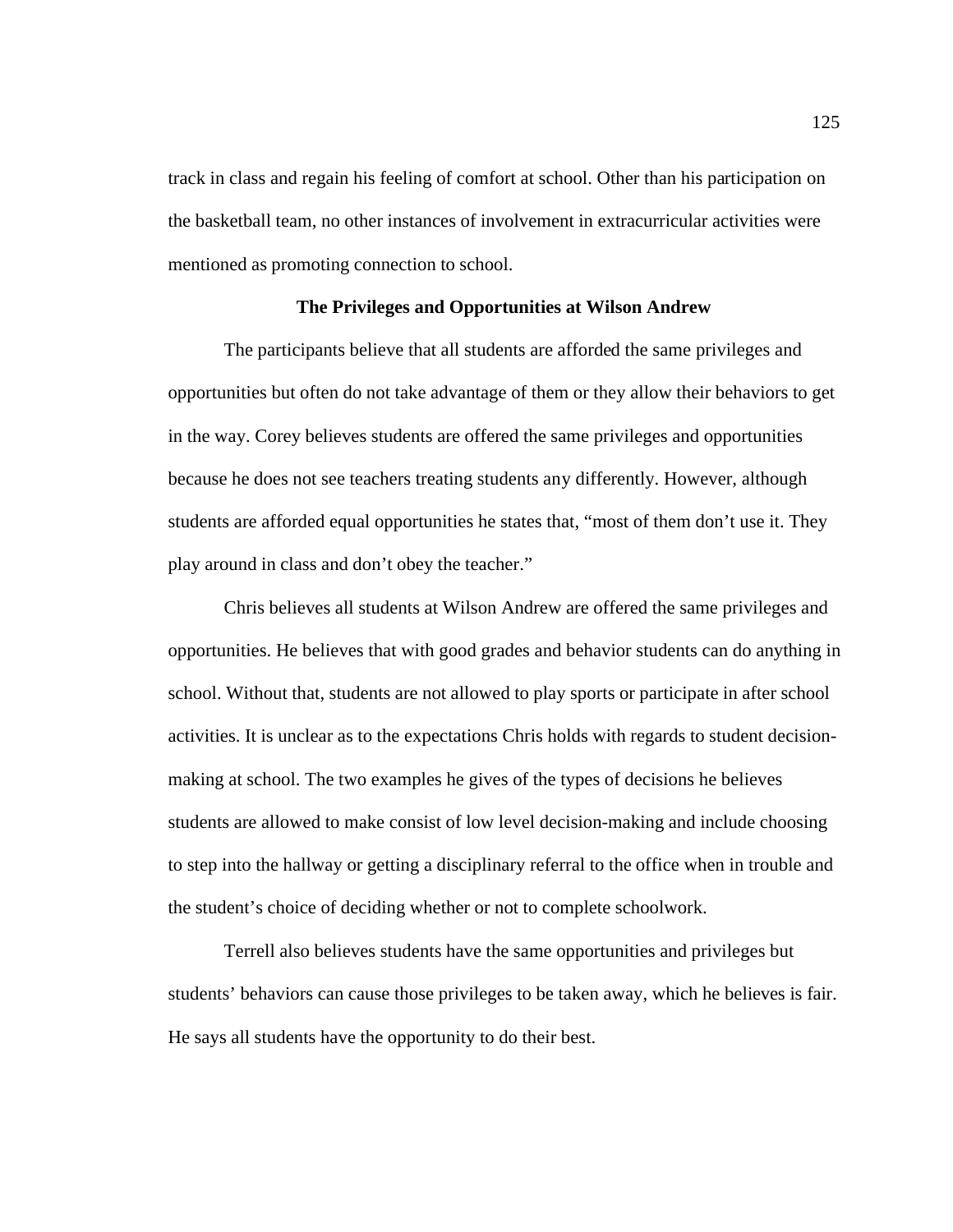Me? I have the right to do nothing. I couldn't go to the bathroom if I wanted to. Mostly, it's all about, but I'm not going to say it's for the fact of how teachers like people, it's for a good reason why most people don't have privileges. It's for the behavior. If you're a good student and you do good things, you get the most privileges of all. If you're somebody that talks a lot, doesn't make a lot of good decisions, you have no privileges whatsoever.

All 5 participants believe their teachers' decisions to allow certain students to visit the restrooms or their lockers are fair. Although this contradicts a few students' earlier reports of unfair treatment, students seem to accept these practices. Students claim to see that teachers' decisions are based on work completion or behaviors demonstrated in class and are not inconsistent or subjective.

# **The Minimal Presence of Positive Influences from Adults and Peers Outside of School**

Four of the students name an individual they know as being a positive influence on them, in addition to their mentioning of Shaq, Tupac, and others. Fathers, friends, and extended family members are considered heroes or positive influences. Although four of the students name an individual they admire, there is little evidence of the strength of the influence. In other words, although the participants report having a positive influence, it is difficult to determine the impact these individuals have on the lives of students.

Terrell's fifteen-year-old cousin is his hero and Terrell compares him to an angel. He claims his cousin is a positive role model because he does well in school and does not get into trouble. He often gives Terrell advice on how to react to teachers and how to treat his friends. Terrell and his cousin are the best of friends and enjoy rapping together.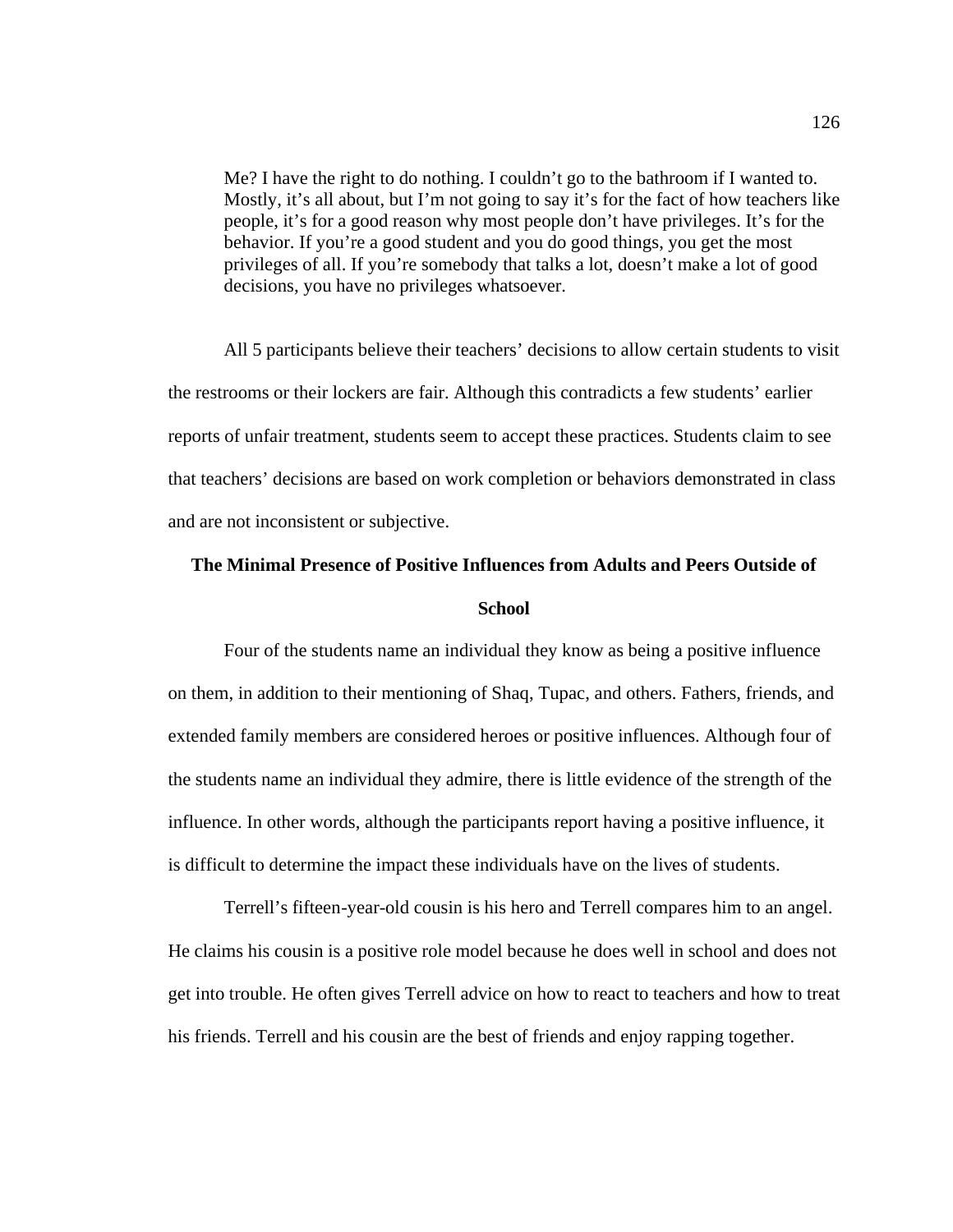He's like an angel in my mind. I have never seen nobody do what he does and I mean, to be my family, you wouldn't expect, now see that's the only way you can get what I'm saying, if you knew my family. For him to be in my family and not get in trouble at all, it's so crazy to know that he hasn't got wrote up one time in life yet.

Michael admires his father who he describes as a hard worker. He sees his father weekly and considers his father to be successful because he has a nice house and car. "My dad is like one of my best friends. He's one of my homeboys. I can talk to him about anything. He'll do anything for me . . . My other homeboys' parents be all strict and don't let them do nothing." He and his father have always been close but when he does wrong, his father gets on him. His father occasionally tells him to get his schoolwork done but school is not a common topic of discussion. Additionally, Michael says his father's influence does not carry over into how he performs at school.

One thing that was glaringly obvious in the study was the absence of a positive influence or role model in Chris' life. Throughout various interviews, he was asked about the positive influence of others in his life. Whether these questions were phrased referring to these people as role models, heroes, or someone he looks up to, the response never wavered. "I don't know," coupled with a shrug of his shoulders was his unchanging response.

Chris does not cite any strong influences within his family. He claims he has a "regular" relationship with his mother. Although he reports they are not very close, he says he respects her, which he defines as using manners and not talking back. Chris does not know his father well because he has been in jail for all but approximately 3 years of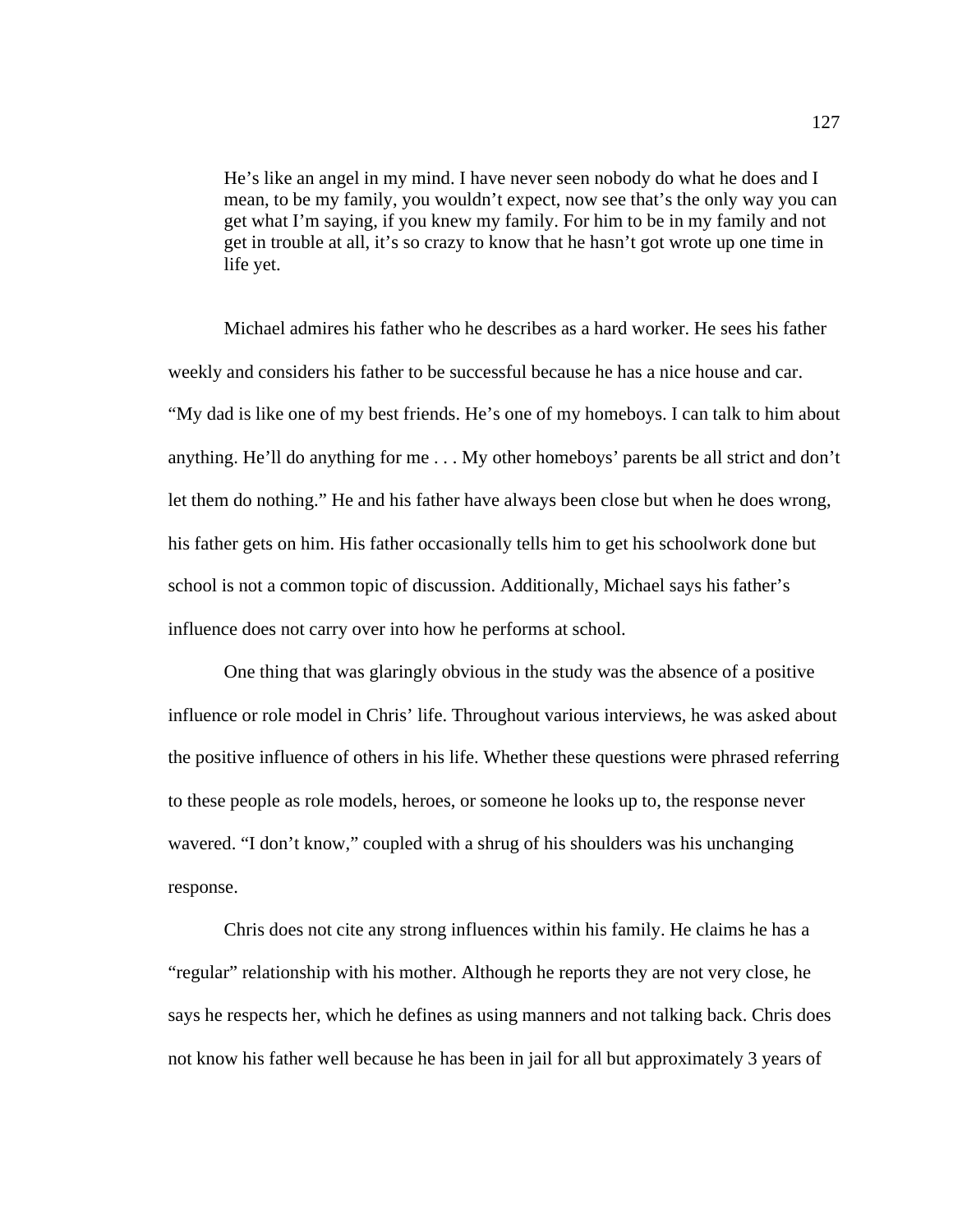Chris's life. The only other adult in Chris's life is his mother's boyfriend and Chris is very quick to remark that he does not like him.

In one of the last interviews with Chris, he was asked if not associating with a role model or positive influence has affected him. "My mama said it would. She said if there was a man, every time I get in trouble, he'd hit me and I wouldn't want to do it no more." When asked what he thought he replied, "I don't know 'cause it never really happened, so I don't know." Not associating with a role model thus far in life, Chris was at a loss in answering this question, possibly for lack of a comparison. One could possibly fantasize what it might be like to have something never had before, but Chris was not one to venture beyond his own world to answer questions.

#### **The Absence of Close Supervision or Support with Schoolwork at Home**

Parent support in the case of these students' lives was limited and mainly consisted of their parents talking to them about doing well in school. Each of the students acknowledges that their parents will not allow them to drop out of school, while also acknowledging that their parents fail to stay on top of their progress in school. Corey mentions his mother meeting with his teachers. Terrell shares that his father looks at his school report cards and progress reports to stay informed. Chris describes punishments and rewards dealt out by his mother for his progress in school. Although Chris and Terrell indicate their parents expect improvement, little or no change is visible on their report cards.

Terrell describes how his father helps him by looking over his report cards and progress reports. If Terrell is not doing well in school, his father takes away privileges.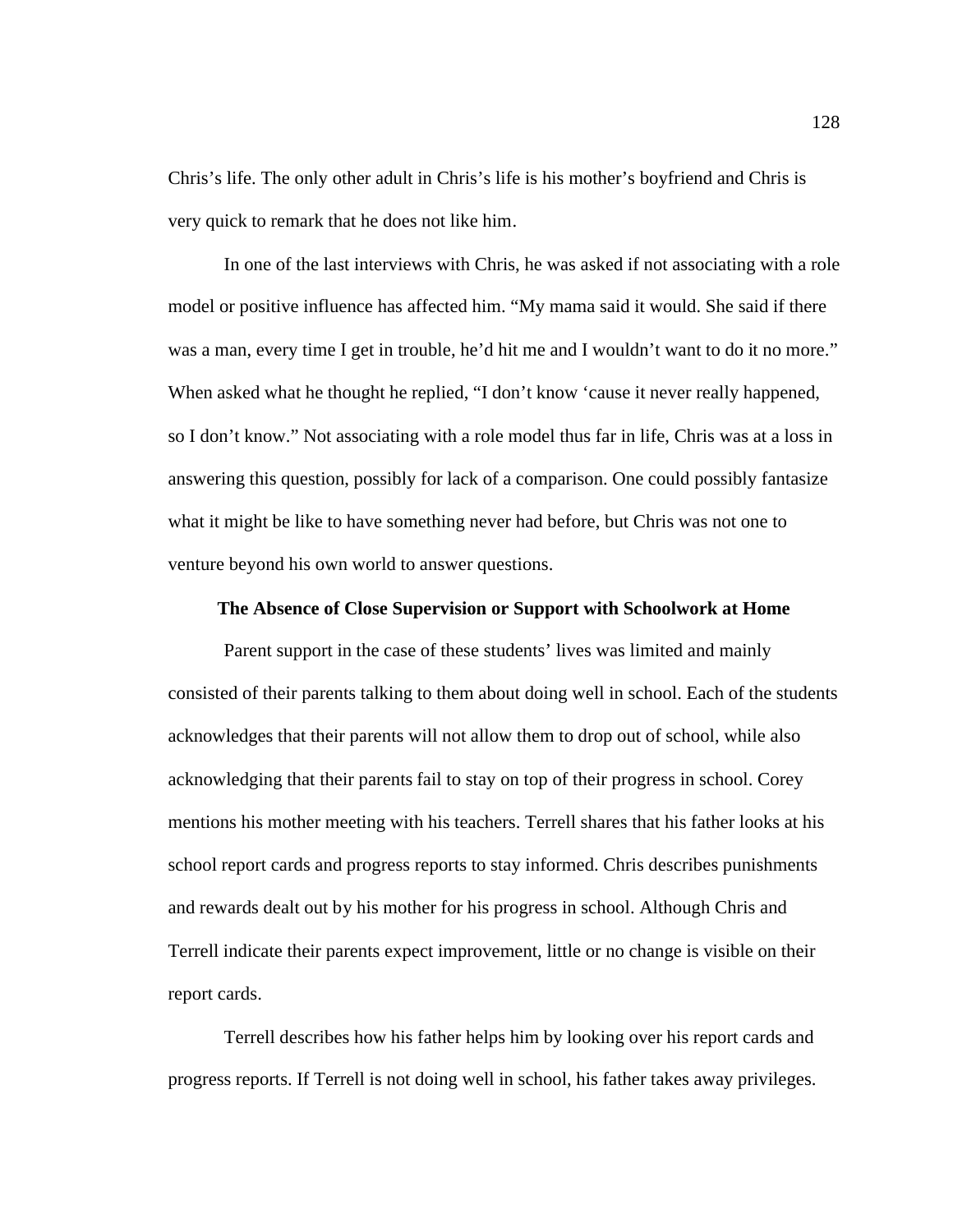"By checking on me and other ways, like I can see if he didn't care to look at my report card or my progress reports but he does that. That lets me know that he at least cares that I'm doing something and if it's an F or whatever, he helps me by taking my stuff away so that I can learn." Although Terrell says his father punishes him for doing poorly in school, his father does not supervise his daily work completion or provide him with help with his schoolwork. Terrell's father does visit the school following phone calls from teachers and administrators regarding behavior or academic concerns.

Educational support from Corey's family consists of purchasing school supplies, talking to him about doing well in school, and conferencing with his teachers. Other than one instance of his uncle and cousin assisting him with a PowerPoint presentation, Corey's family does not assist him with his schoolwork. "Oh, nobody knows the things I'm doing at school . . . They buy me school supplies. They don't really help me, they can't."

Frequently called by teachers, Corey's mother also checks in with administrators when she has concerns or needs assistance. For example, when Corey was refusing to get on the bus, she called and scheduled a meeting with the grade level administrator to encourage him to ride the bus because she was missing too much time from work bringing him to school and picking him up. Although Corey did not mention his mother's attendance at his Individualized Education Plan (IEP) meetings as a sign of support, she typically attends.

Unsure if his family helps him do well in school, Chris says his mother talks to him occasionally about doing well but does not stay on him to be sure he is doing his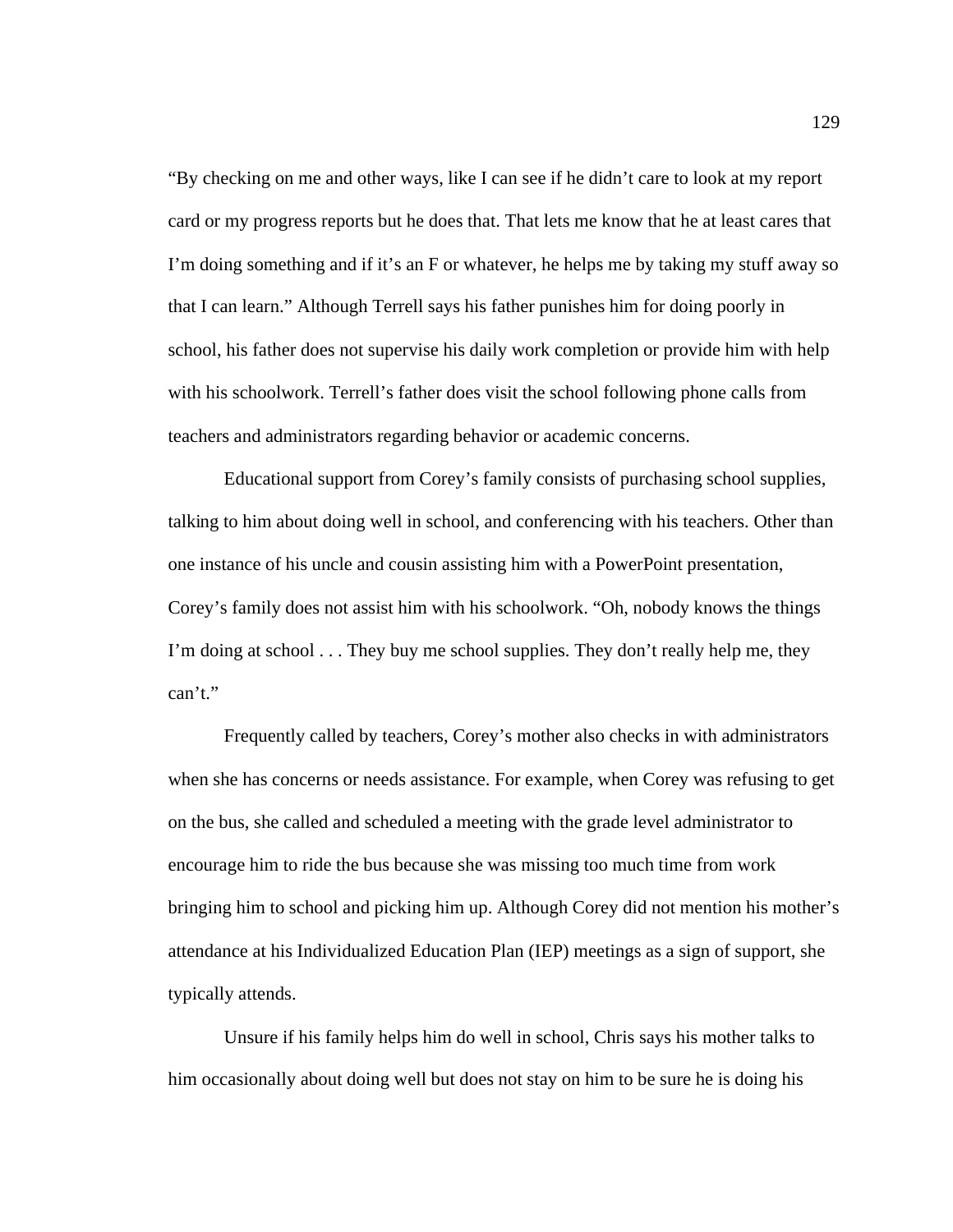work. "My mom wants me to pass my grade and wants me to do my homework and stuff. I get in trouble if I don't do it." Chris claims he is put on punishment for each instance of failing grades or reports of misbehavior. His mother also offers incentives to encourage him to improve in school. If he can produce a progress report showing he has pulled up a failing grade to a C, she will buy him new gold fronts. "She said the only way she going to get my fronts is if I show improvement in school."

# **The Universality of Hopes, Fears, and Dreams**

Although some in society may view the 5 participants in this study as "angry Black men" (Gause, 2004), they are not unlike other students of their same ages. Although their levels of reflection vary, the students possess aspirations for their futures and their share of worries. Whether communicating lofty aspirations of playing in the NFL, a fear of death, or the dream of being promoted, each student shared his thoughts. Tapping into students' minds and discussing their dreams and fears is an important part of connecting with students just by letting them know someone cares to listen.

Chris, Michael, and Corey dream of playing professional sports. Chris and Michael also share that getting rich is a part of their dreams. Chris believes the best part about being rich is buying anything he wants, which would consist of shoes, clothes, and cars. Admitting to his desires of wanting to impress others, especially girls, Chris enjoys spending his money on clothing and shoes.

Chris and Michael worry about being promoted to the next grade. Both students have previously been retained and do not want to be held back again. Michael also worries about his mother's health because of her longtime history of smoking cigarettes.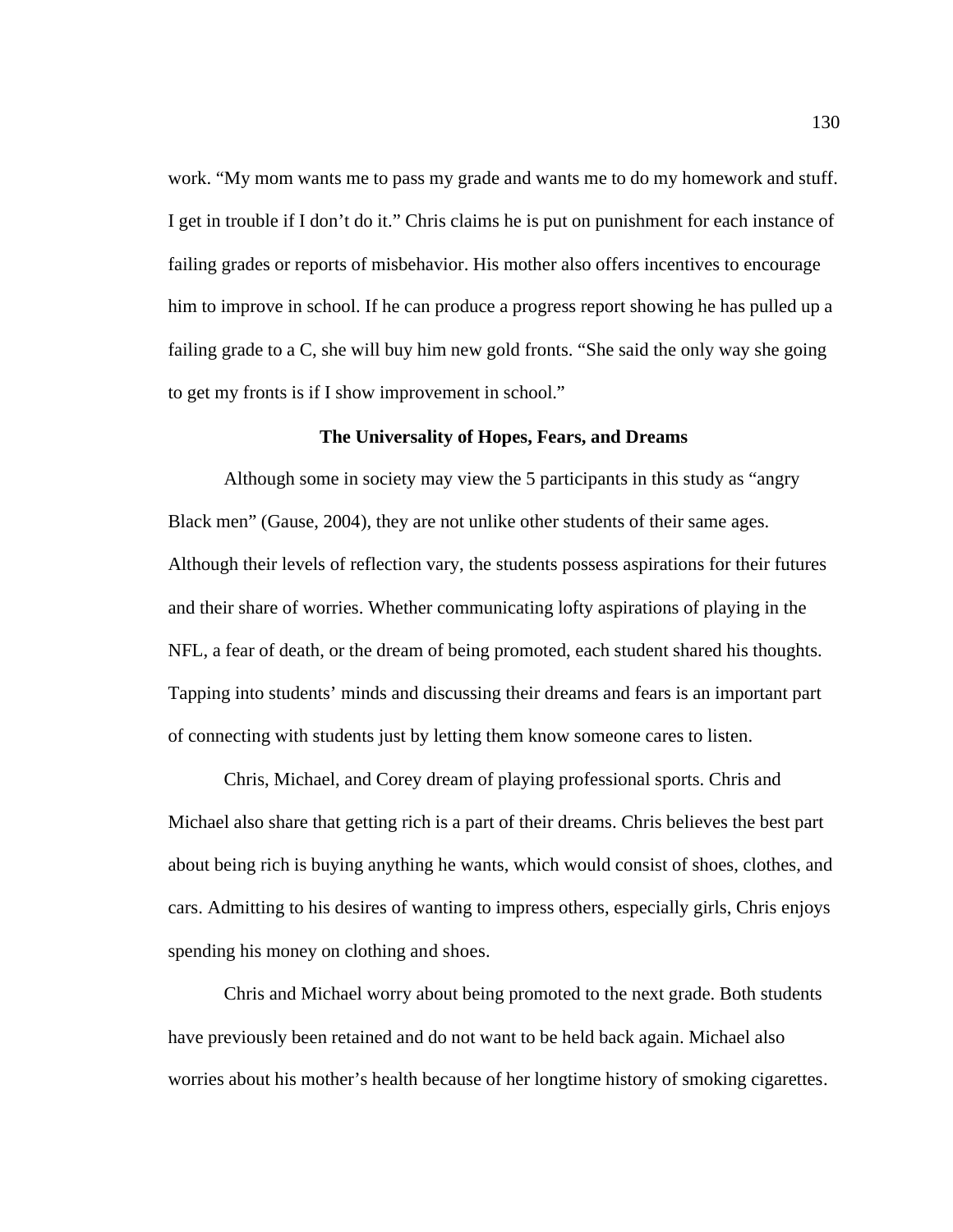Terrell began dreaming of being a rapper when he was eight years old. He claims his love of rap started one day when he was bored and decided to write something. He considers his uncle, who is a disc jockey, the most successful person in his family. Being around his uncle growing up exposed him to rap and planted the seed that has grown into an all-consuming passion for Terrell. Terrell is heavily involved in rapping with his cousin and best friend with whom he gathers in the afternoons after school to write and record their raps to the beats they have created. Terrell admits that rap is the reason his grades are suffering because of devoting a significant amount of time and energy to rap as opposed to school.

His concern of being well liked by his peers is Terrell's worry. He compares adults' worries to children's worries in an attempt to say that although the concerns may be on different levels, children's worries are just as important.

Ya'll worry about the fact of your house being gone, your car being gone, you losing your job. Us? We worried about if our friend will sit with us at lunch. If somebody would walk beside me in the hallway . . . Well you thirteen, twelve, and you know, eleven, that's the biggest problem. Friendship and finding a way for people to like you.

Octavious has possessed several dreams for his future from his early days to the present. Beginning with wanting to be a construction worker and a policeman, his current dream of becoming a dentist comes from his visits to the orthodontist when he had braces. Intrigued by the dental equipment and his love of being around children and seeing them smile, Octavious started thinking of becoming a dentist. Another one of his dreams is to pass his grade, do well in school, and go to college. He worries that high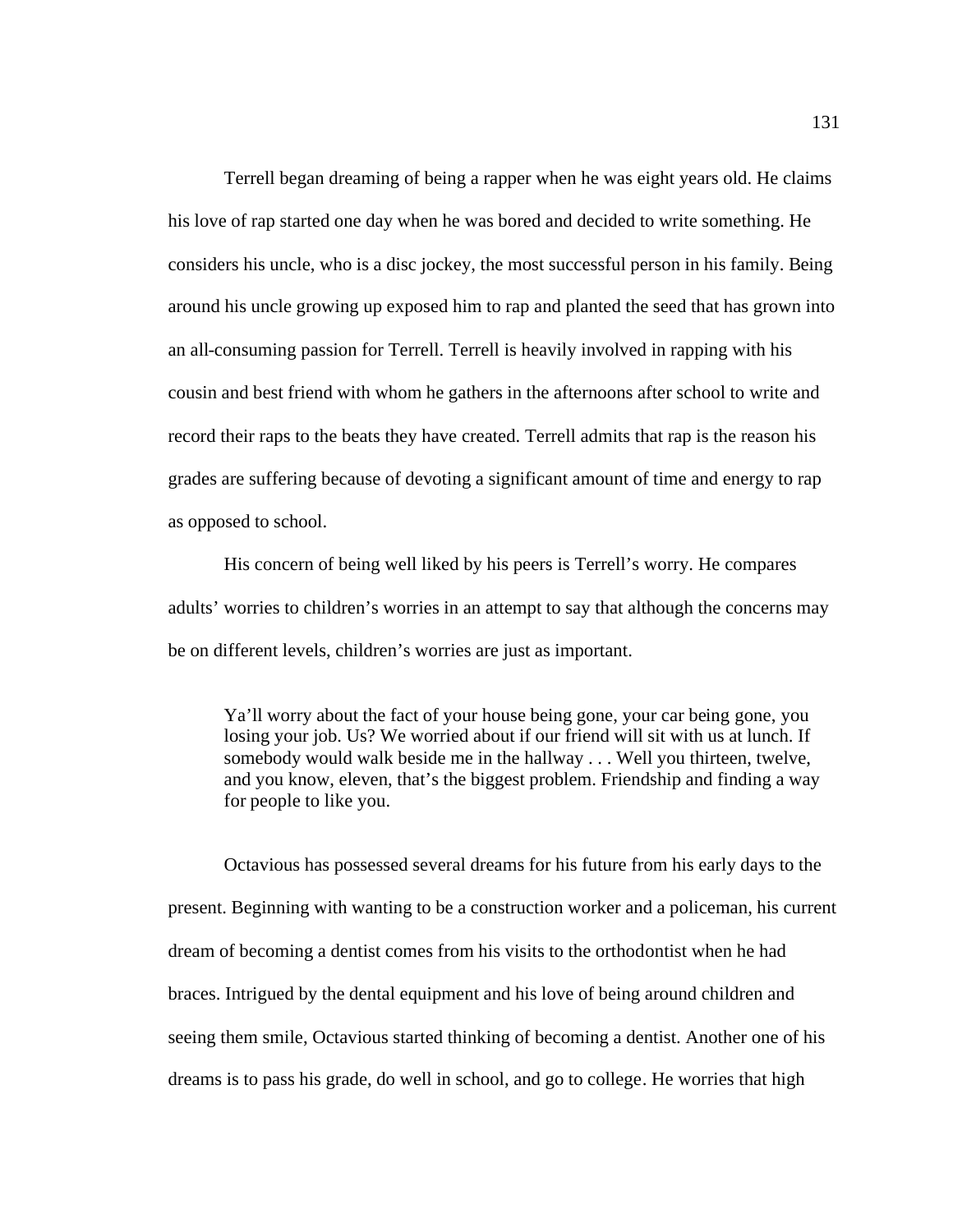tuition costs may prevent him from attending college. Other than wanting to be a rapper one day, Octavious laughs when he mentions the dream he shares with his brother of buying a fast food franchise, such as McDonalds or Waffle House. In addition to his fear of not being able to afford college, Octavious also fears losing his mother. "Because I like, I don't know what I would do without my mama and plus I don't have a dad like, I don't know what family member I could go to if my mom died right now. I really don't know what I would do."

Corey shares three fears that are real to him. The first fear Corey admits is worrying about girls, like most boys his age. "Does she like me? Will she go out with me?" The next two fears he has run a bit deeper than the fears shared by the other 4 participants. Corey fears dying and people.

Corey fears dying because he believes it will be painful. He dreams of a school wide celebration of his life when he dies, further proof of the importance placed on being well liked by peers.

When you can't breathe and your heart stops and your blood stops pumping, I think that's painful . . . It just, one day it just became a fear . . . Well I had, well, I always thought about when I die, that Wilson Andrew is going to hold a big thing and have pictures of me and have a little song playing, have a slide show of the things that I did, the pictures I took, team pictures, and all kinds of stuff.

Corey's third fear is a fear of people, which often affects him at school. He is afraid of large crowded places, like the mall and the school cafeteria. Claiming that he breaks out into a heavy, nervous sweat, Corey has demonstrated this fear on numerous occasions by his refusal to go to the cafeteria, attend class, or ride the bus. His paranoia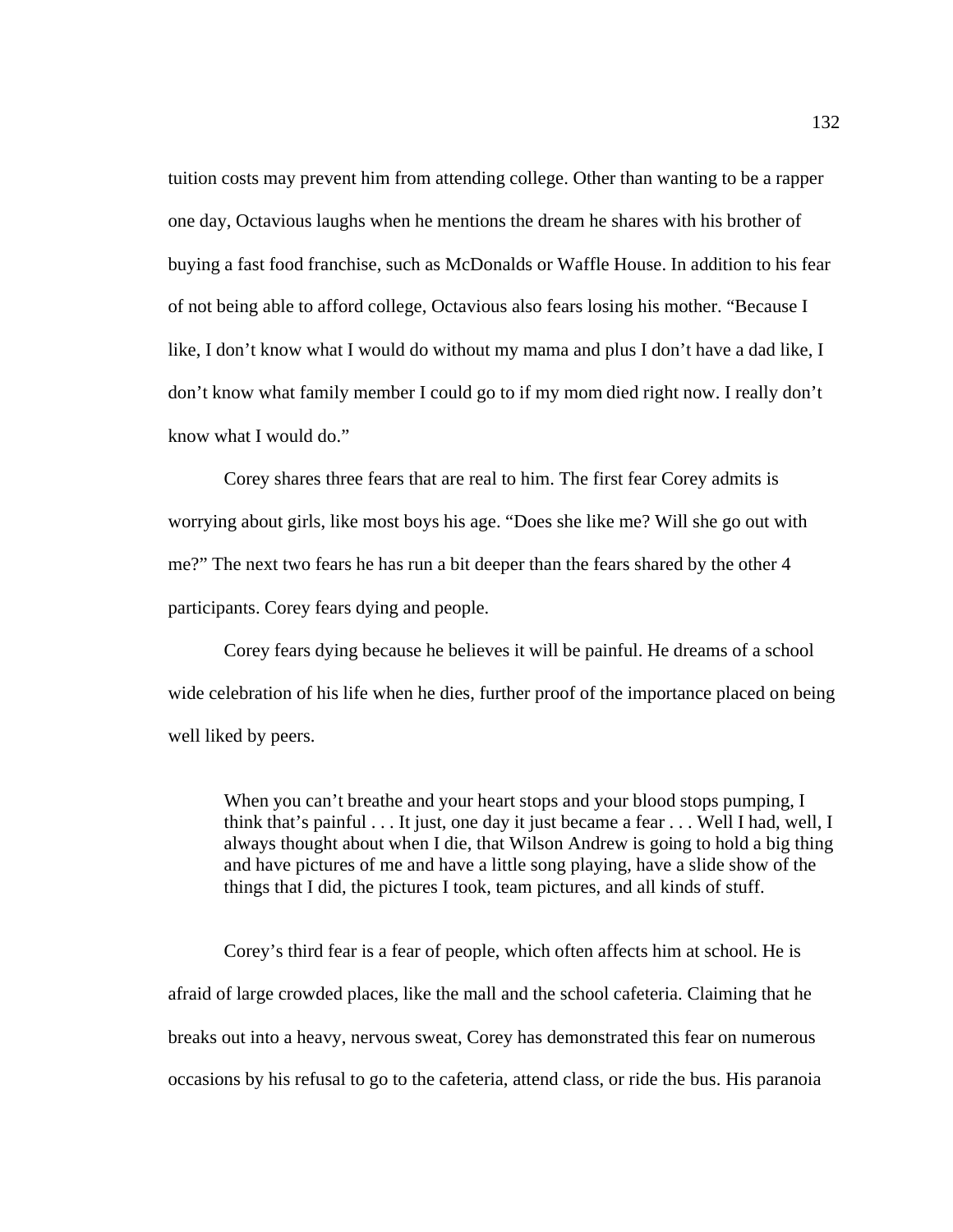often stems from the fear that people will talk about him, which he attributes to a traumatic experience in third grade of being on stage in front of the whole school with his zipper unzipped. When at its peak, his paranoia becomes so strong that he will accept disciplinary consequences or demand to go home to avoid having to go to class or the cafeteria. Unlike the four other students in this study, Corey has received counseling for several years and continues to see a physician for emotional problems that have persisted since his early years.

Only when students are comfortable and engaged in true dialogue do they allow entry into their innermost fears and lofty aspirations. Regardless of their chances of making it to the NFL, or the disconnection between their dreams and academic performance, their dreams and fears were given life and credence through this research. Taking time to see and hear from the person that lives inside each of these students is important in connecting to them, building relationships, and letting them know someone cares.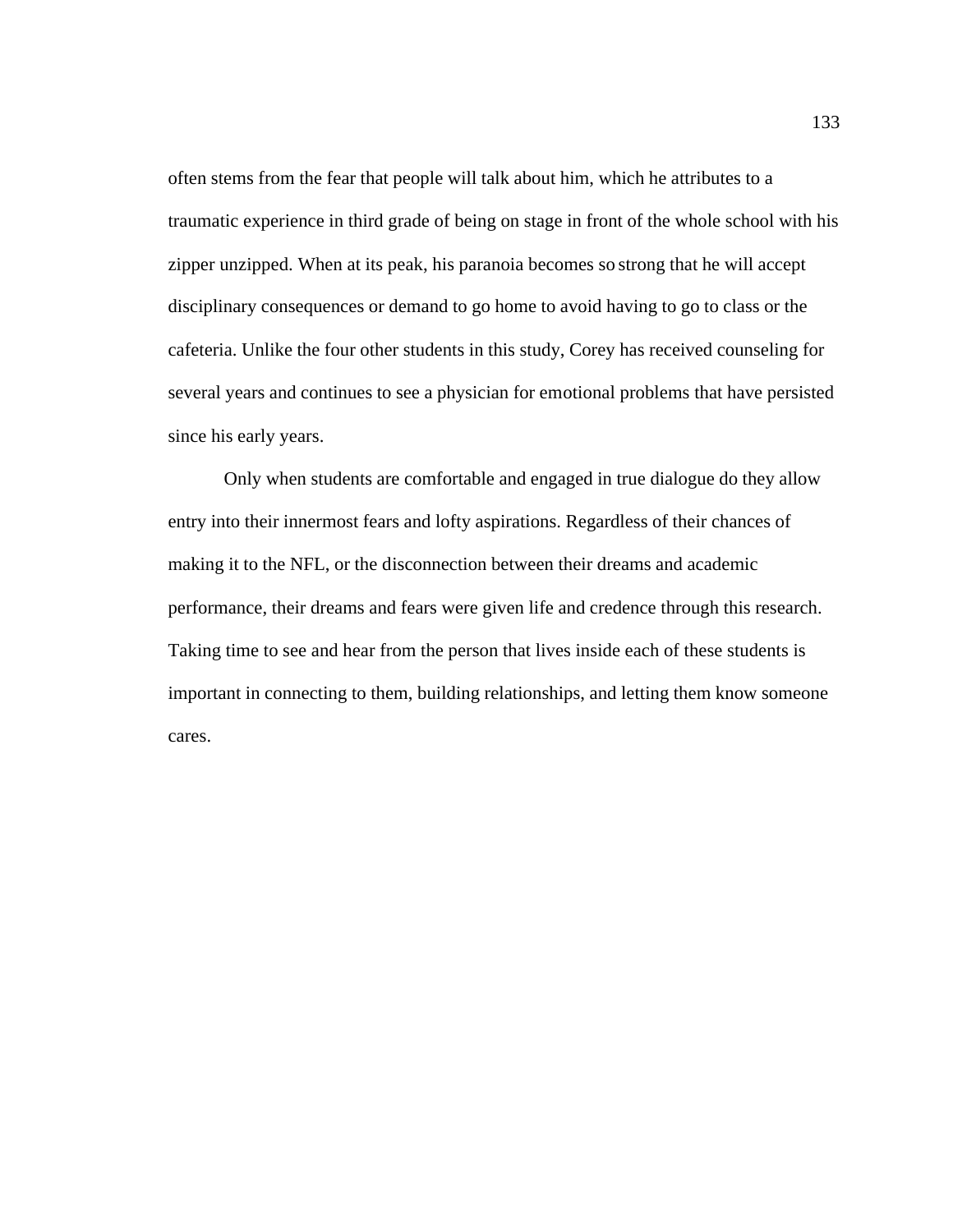# **CHAPTER VI**

# **PULLING IT ALL TOGETHER**

Concluding Wolcott's (1994) three-part structure of transforming qualitative data, this chapter presents the interpretation of the study's findings. Along with what was gained from the research, the significance of the findings will be shared. In this study, the presence and impact of societal, institutional, and personal influences were explored. Through the data collection and analysis phase, additional factors identified from students' perspectives that were not included in Nieto's (1999; 2004) initial conceptualization of the three influences were added. The three influences maintained their original concepts, as defined by Nieto, but added related factors pertinent to each influence.

The societal influence was expanded to include the influence of students' surroundings. The need for engaging instruction was added under the institutional influence category. Two additional themes, the lack of parental involvement with schoolwork at home and the negative influence of peers, were added to their personal influences impacting students' school experiences.

Societal influences refer to embedded stereotypes and beliefs, inequitable funding, practices that lead to discrimination, and the influence of students' surroundings. Biased school practices, policies, and structures that lead to the marginalization of some students are considered institutional influences. The personal influence on students'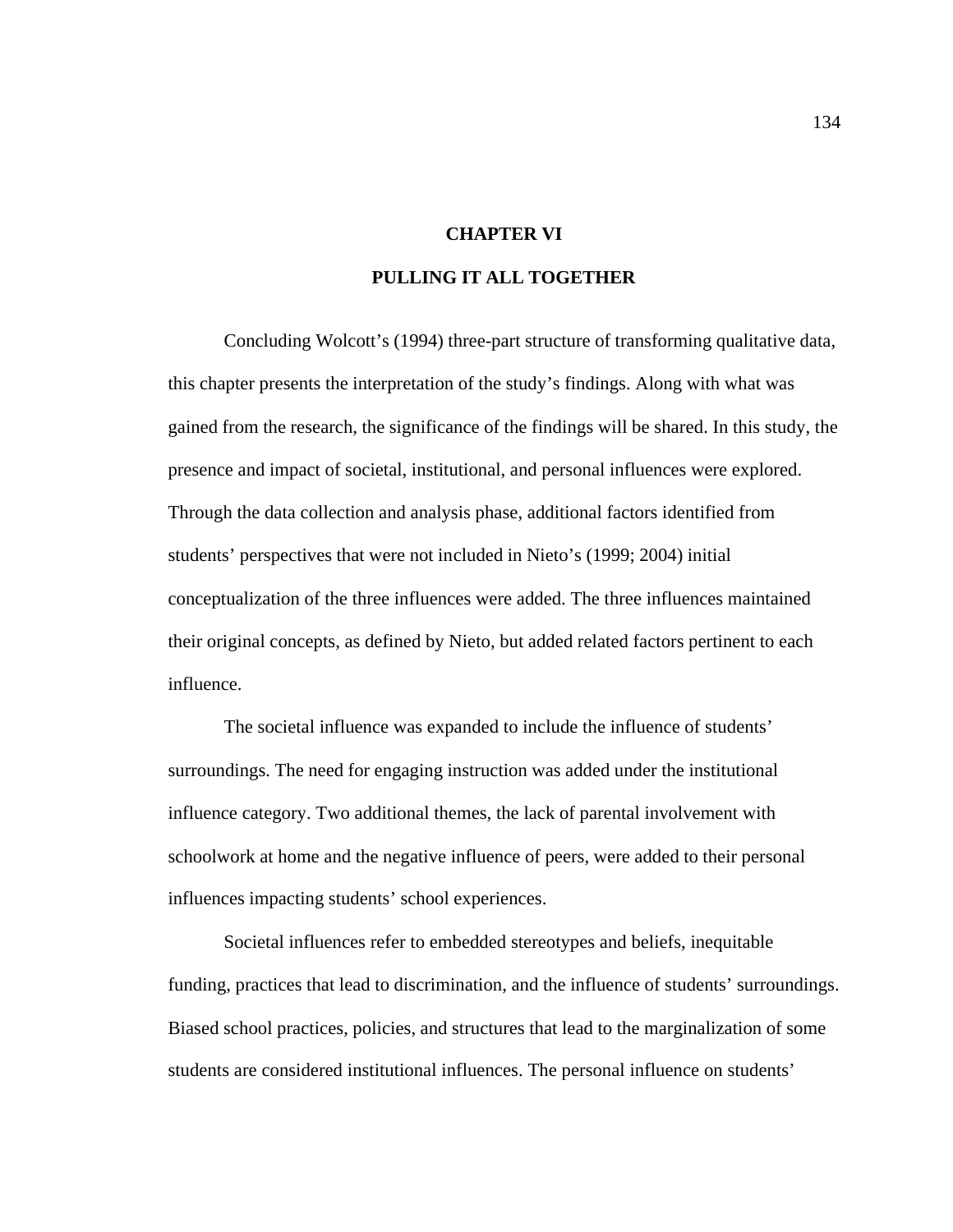educations is represented by students' relationships with teachers and peers, as well as the influence of students' families.

When conducting a study examining such influences, one cannot completely isolate the boundaries or predict the overlaps of influences. For example, influences that are considered to be institutional may also overlap into personal or societal influences. This study did not seek to study a precise division between influences and thus acknowledges that each behavior and experience students described may have represented factors confounded by the blurring and overlap of more than one influence. The important issue is to identify the influences on students' educations that negatively impact their chances of school success and seek to interpret them in ways that allow schools and educators to minimize or abolish their effects.

At times, what students perceived had to be balanced with awareness that these students' experiences and exposures have been limited. Students' responses were grounded in their life experiences and they did not speculate much beyond them. One could stop at the examination of their words and accept them at face value. However, deeper understanding comes from the search of true meaning beyond the concrete. One must also take into account that the students' levels of reflection on their lives, both inside and outside of school, were not as well defined as they might become as they get older. Therefore, inferences about the presence and significance of influences were drawn from their perceptions, their words, and their silences.

This research was designed to answer questions regarding the causes of the African American male participants' success in school through an understanding of how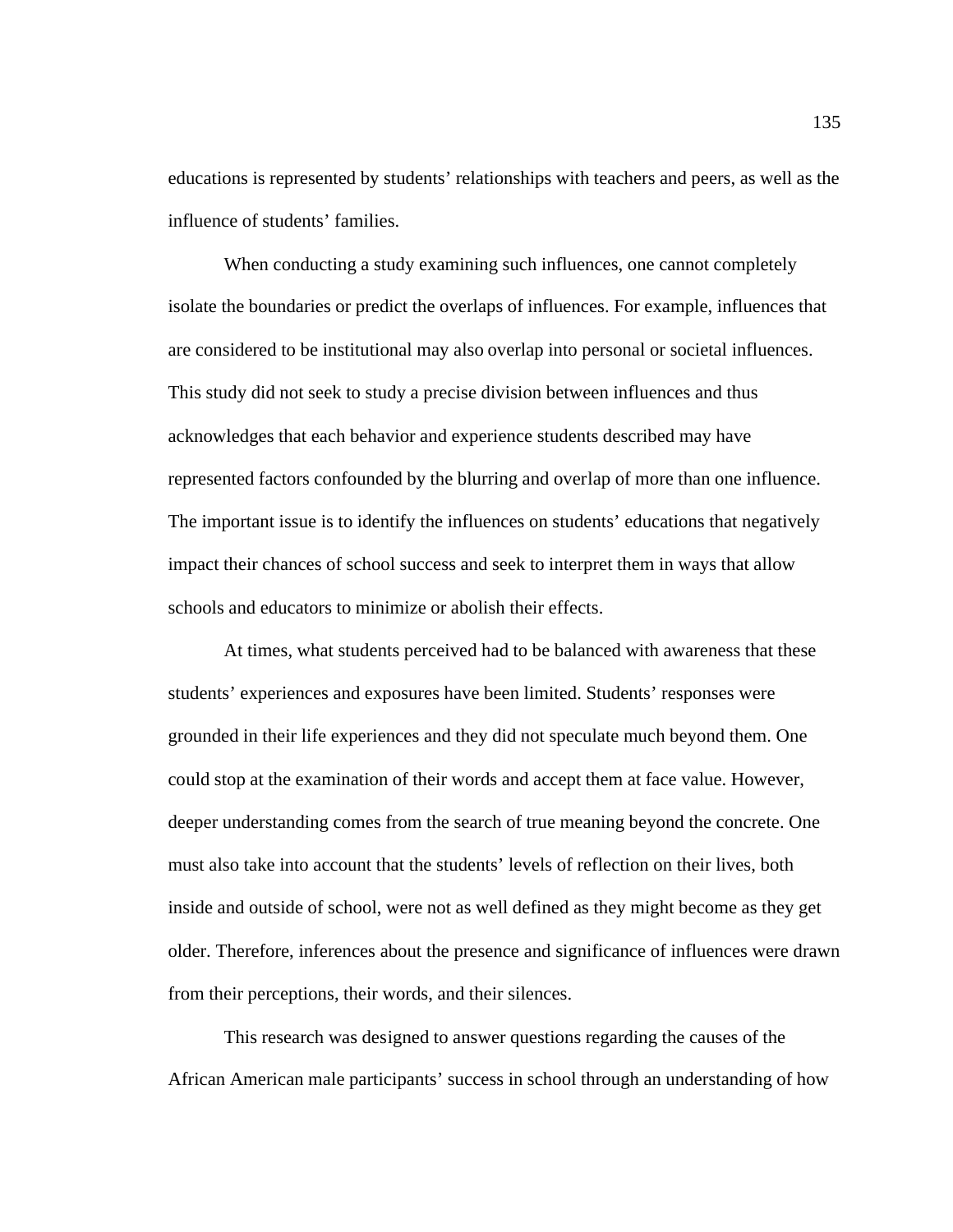they experience school, their connection to school, and the influence of societal, institutional, and personal factors. The findings of the study confirm that no single factor is solely responsible for these students' struggles in school. There are no indications of critical incidents early in their school careers that could be pinpointed as the impetus for their paths in school. Stated simply, school is not an important part in the lives of the 5 participants. Whether they do not see the payoff of hard work in school as suggested by Mickelson (1990) or they are simply uninterested in school, the bottom line is school is not important to them. Directing their attention toward their peers or hobbies, school does not attract their time or attention.

Even though each student struggles behaviorally and academically, intelligence or academic ability is not the issue at hand. Instead, the issue is more about daily effort and participation in school. Based on input from their teachers and their previous end-ofgrade test scores, all 5 participants are capable of doing well in school but none are performing up to their potentials. Attempting to unravel the reasons for the lack of importance placed on school is not an easy task. Students never came right out and said they are unsuccessful in school because of their teachers or their families or some other reason. Students blame themselves and report that school is not important with little thought about the reasons why.

Instead of one simple answer as to the factors that impact their achievement or success in school, the culmination of several factors is the most plausible explanation for their status in school. Table 6 represents all of the factors from the societal, institutional, and personal influences that were revealed in a review of the literature or from the data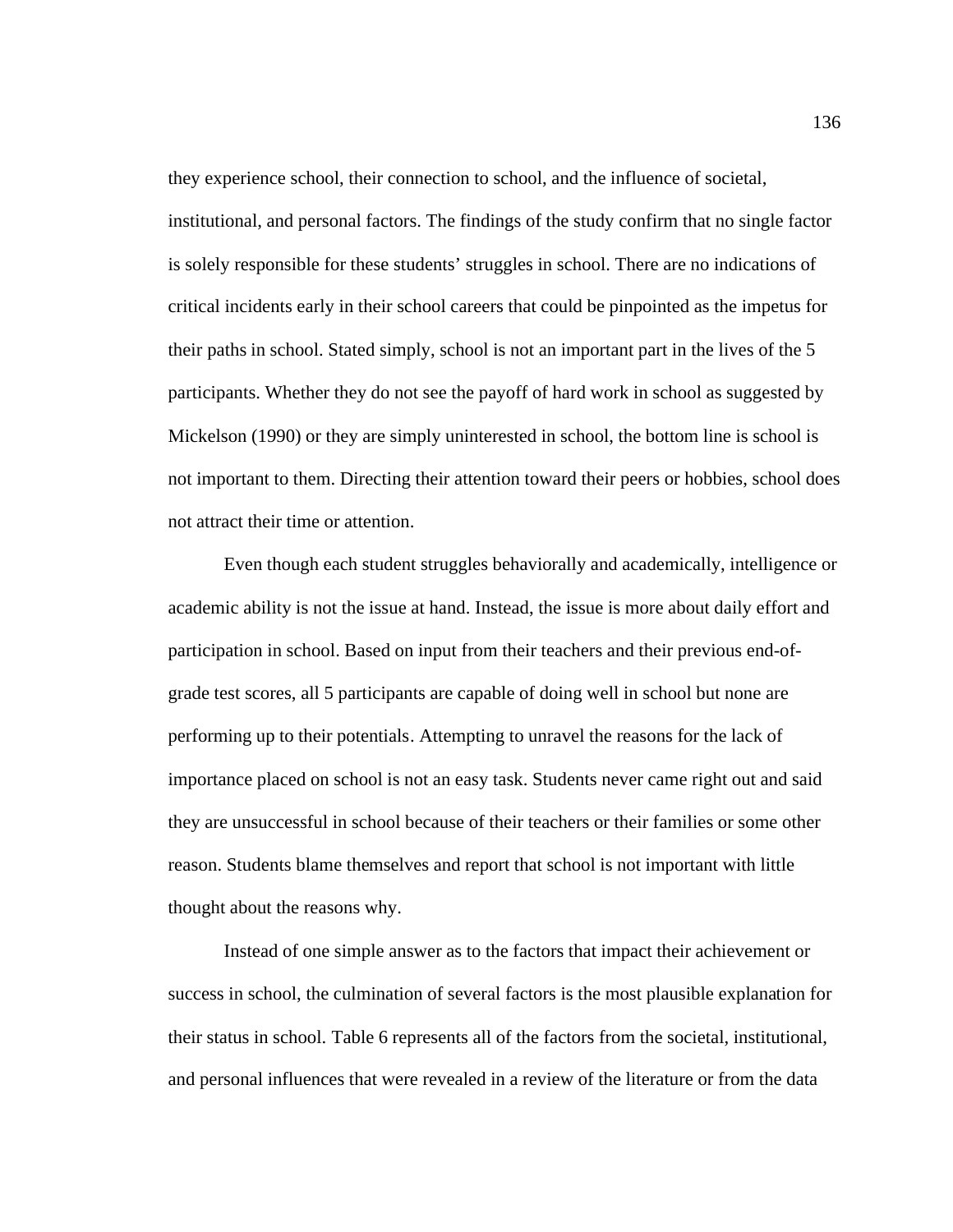collected in the study. From the social justice perspective, themes were present in the review of literature that were absent from students' testimonies of the influences they

# **Table 6**

## *Comprehensive List of Factors*

| <b>Factors within Societal,</b><br><b>Institutional, Personal Influences</b> | <b>Found in the</b><br><b>Literature</b> | <b>Found in</b><br>the Study |
|------------------------------------------------------------------------------|------------------------------------------|------------------------------|
| Frustration-self-esteem model                                                | X                                        |                              |
| Attitude-achievement paradox                                                 | X                                        | X                            |
| Involuntary minority group                                                   | X                                        | X                            |
| Racism                                                                       | X                                        |                              |
| Inequitable funding practices                                                | X                                        |                              |
| Lack of opportunity                                                          | X                                        |                              |
| Curriculum not representative                                                | X                                        |                              |
| Middle class culture of school/ "fitting in"                                 | X                                        | X                            |
| <b>Acting White</b>                                                          | $\boldsymbol{\mathrm{X}}$                | X                            |
| Resistance                                                                   | X                                        | X                            |
| Unequal access to courses                                                    | X                                        |                              |
| Teacher-student relationships                                                | X                                        | X                            |
| Differential treatment by teachers                                           | X                                        | X                            |
| Student connection to school                                                 | X                                        | X                            |
| Lowered teacher expectations                                                 | X                                        |                              |
| Lack of family involvement with schoolwork                                   |                                          | X                            |
| Lack of interactive/engaging instruction                                     | X                                        | X                            |
| Negative influence of peers                                                  |                                          | X                            |
| Influence of students'<br>neighborhoods/surroundings                         |                                          | X                            |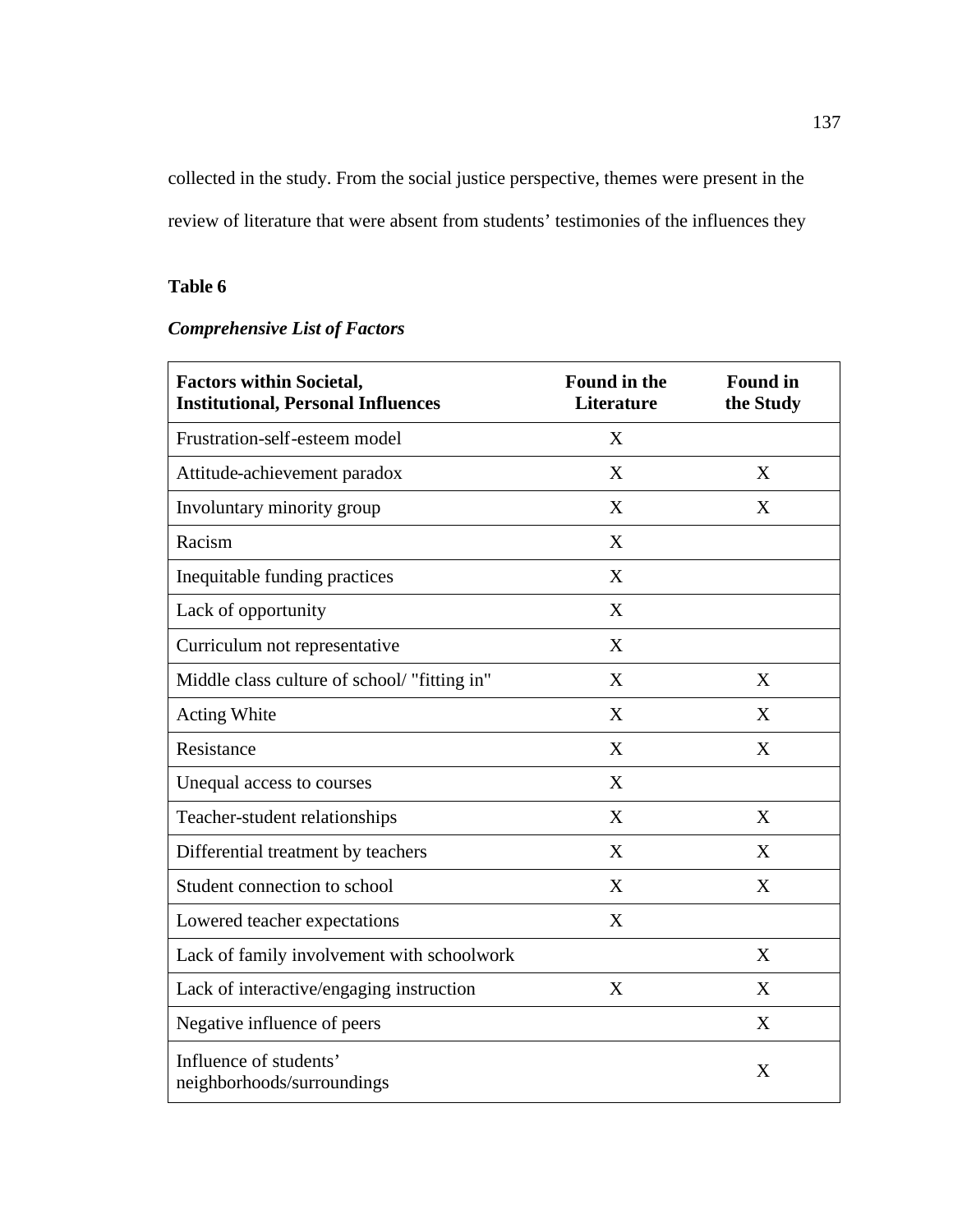see impacting their educational experiences. Students failed to report inequitable funding, racism, unequal access to courses, lack of opportunity, a curriculum not representative of African American contributions, and lowered expectations from teachers. Although Corey mentioned one critical incident in third grade as affecting his comfort of large places with crowds of people, he did not make a connection between that incident and his lack of academic achievement in school. None of the other students report critical incidents that cause them to question their self-esteem as reasons for initiating a withdrawal from school. In addition to making sense of these omissions in the discussion section, other factors have been inferred from the data as possible influences in their school experiences, although not directly reported by students. These factors are woven into the fabric of the discussion section and include: an involuntary minority frame of reference and related responses to schooling, such as resistance and the burden of acting White; the enactment of the attitude-achievement paradox; a curriculum not representative of African American contributions; and the influence of students' surroundings.

Each of the participants' stories and experiences are unique. Although there are different factors and influences at work in each of their lives, there are some commonalities. The participants report that in general, school is important but for whatever reason they are not taking it as seriously as they should. Each says their families care if they do well in school but are unsure how their families help them. For each of the 5 participants, affirmation comes from outside of education and none report significant connections to school adults during middle school, further widening the disconnect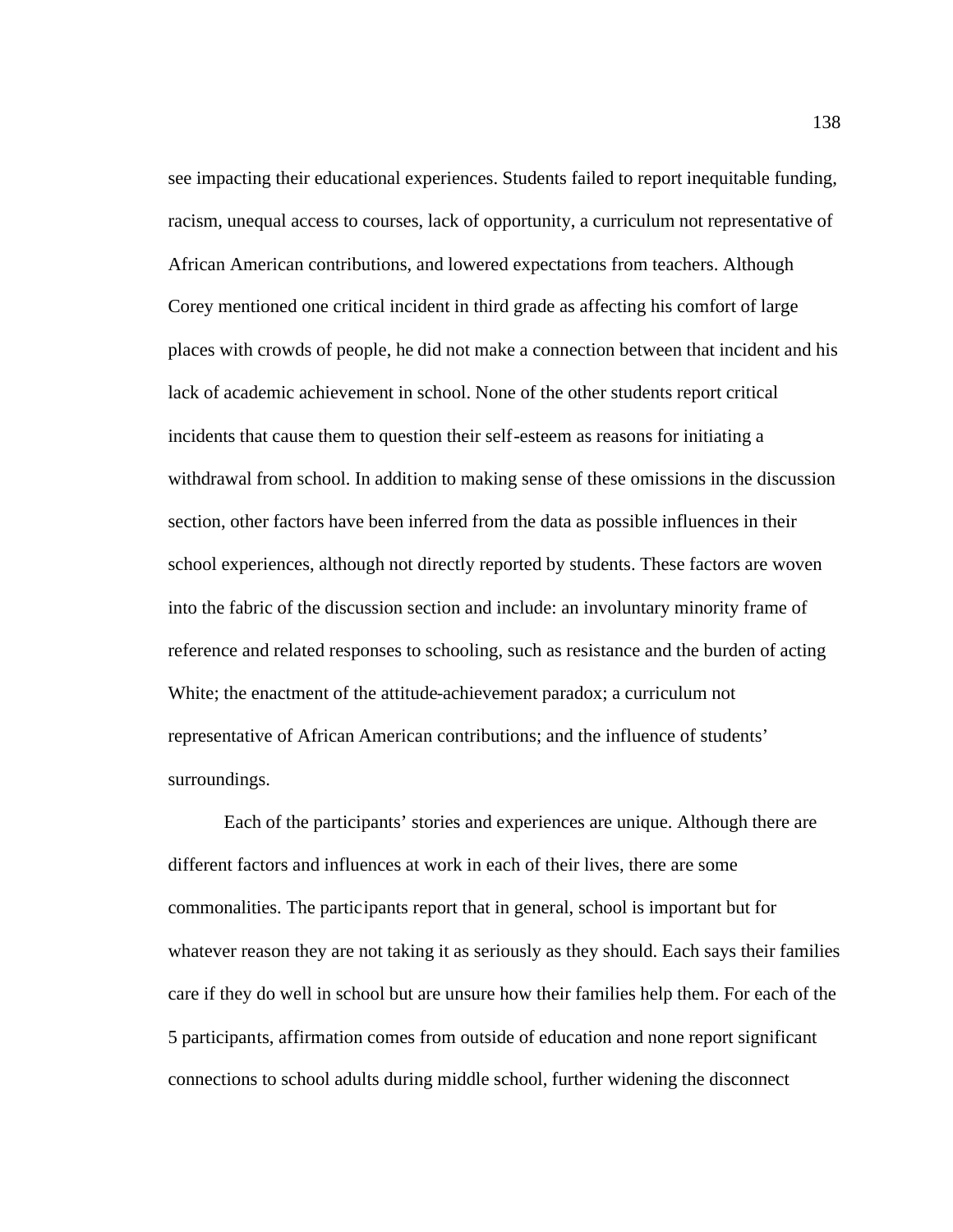between the students and school. Whether their peers or the lure of the streets, other factors are competing and winning over their attention that should be directed toward school. The next section explores the comprehensive host of factors impacting these students' achievements broken down into societal, institutional, and personal influences.

### **The Societal Influence**

Stopping at the concrete level of their words, students do not believe societal influences are impacting their lives and experiences in school. Wilson Andrew Middle, located in the inner city and serving predominantly African American students from low socioeconomic neighborhoods, was built in the 1940's. Although its facilities are nowhere near the extent of Kozol's (1991) or Nevine's (2001) accounts of schools that have been neglected or overlooked, Wilson Andrew's facilities pale in comparison to other local suburban schools. Dark, dimly lit corridors and classrooms do not boast state of the art equipment or modern facilities like its competitors in the same county. However, not one participant mentioned the facilities of Wilson Andrew at any time during the study. Except for one mention of costly athletic attire sported by one affluent, predominantly White middle school in the county and three participants' experiences in their neighborhoods, societal influences were not a factor in these boys' eyes. For Chris and Michael, watching drug deals, seeing fights, and observing the police chasing individuals through the area are common occurrences but neither student believes they have been fazed by these types of activities.

Chris and Michael briefly mention race in their student interviews. After attending a predominantly White elementary school for a short time, Chris realized that he felt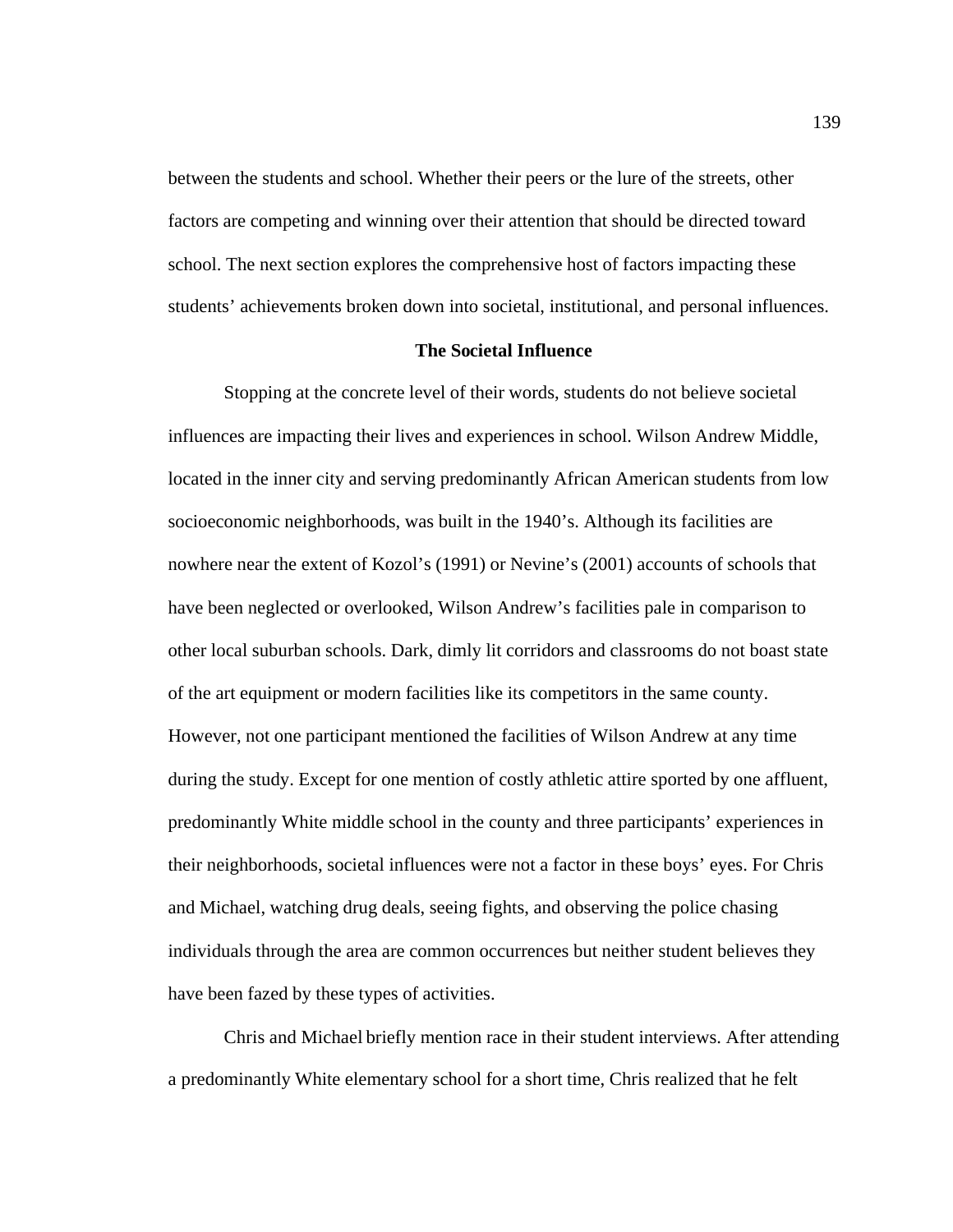more comfortable in a school where there were other African American students and where he knows many of the students. His experience at the predominantly White school and interactions with the students do not negatively affect his opinion of Caucasian people or his ability to get along with them.

The second mention of race came from Michael, who shared a comment made by one of his peers. In the crowd in which Michael hangs out, if someone says he has to go home to do homework, he would be called a nerd. Michael claims he was once asked if he is turning White. To Michael, the racial comment does not hold true because it implies that all Whites do their work and African Americans do not. Although near the end of the study, Michael claims that he no longer hangs out with the crowd in the streets, the thought of not doing well in school to please his peers has to be lingering in his mind.

Other than Michael, none of the participants report intentionally not completing schoolwork to save face with peers. For Michael and possibly the others, the decision of doing well in school with the risk of losing friends or forfeiting good grades in order to maintain a sense of collective identity is required (Fordham, 1996; Ogbu, 1990, 1992, 2004; Yonezawa et al., 2002). The influence of society, although almost completely silent in the words of the students in this study, lurks below the surface of their lives. Its presence is acknowledged by the researcher and is supported in the literature.

African American youth are torn between pursuing academic success with its inherent cost and resisting school achievement as a means of maintaining identity and membership within their communities and with peers (Fordham, 1996; Ogbu, 2004). Michael's response to this dilemma could be considered as "camouflaging," a way of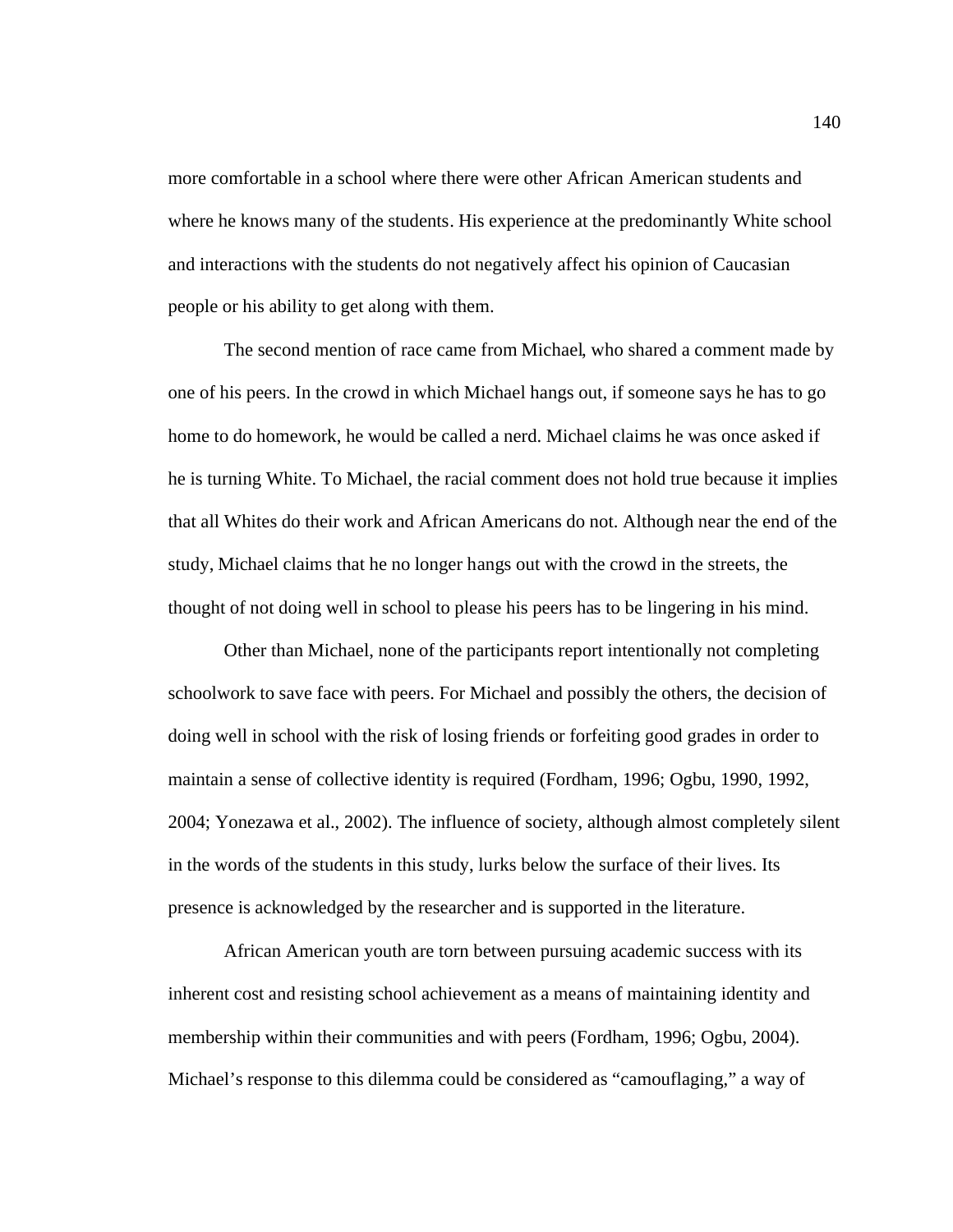hiding to do schoolwork so that achievement in school would be considered natural ability instead of hard earned through work completion or studying (Ogbu, 2004). In the neighborhood, he wants to give his peers the impression that he refuses to do his schoolwork. However, at school, Michael typically completes his work in class. Although combating peer pressure and one accusation of acting White, these factors do not constitute the sole explanation for Michael's refusal to put forth more effort in school. As in each of the 5 participants' lives, there are multiple pressures and factors to be considered for the lack of effort and participation in school.

Going beyond the words of Chris and Michael to examine the meaning behind what they shared, the researcher acknowledges that these students have not experienced life in any other way. Because this is the life they know, they do not see that such exposure has had an influence on their lives and is, at the least, their cultural lens with which they view life. Their experiences, including exposure to illegal activities and being surrounded by violence in their disadvantaged neighborhoods, are what they consider normal. This lack of comparison must be considered as a plausible reason that they do not believe societal influences have impacted their lives and educations. For the purpose of examining and addressing factors that are more readily controlled at the institutional and personal levels, more time will be devoted to the examination and implications of these two influences on students' educations (Nieto, 2004).

#### **The Institutional Influence**

Students were asked to share what was good and bad about school and how the school could have helped them be more successful. None of the participants had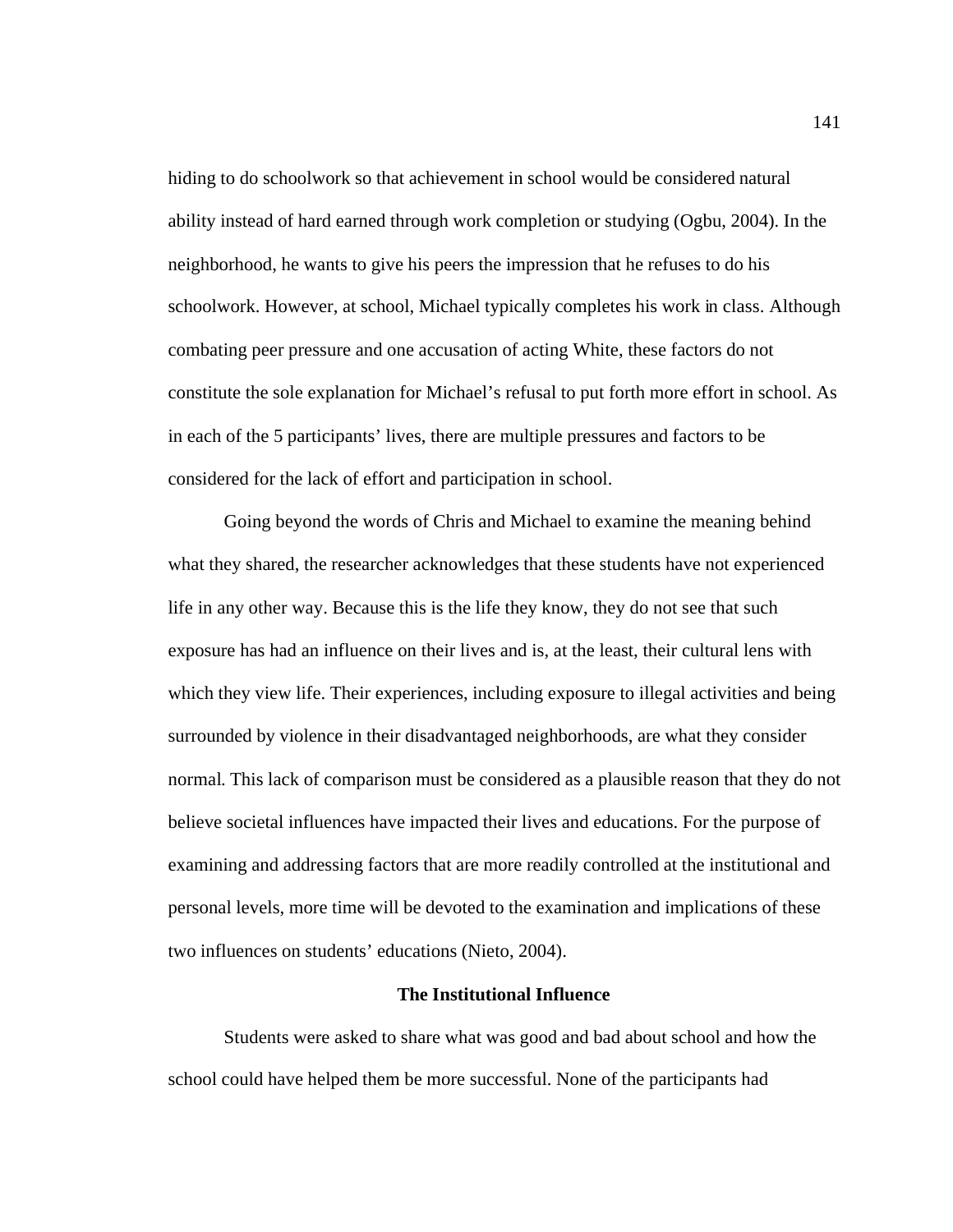suggestions for this question and Michael questioned the notion altogether. "How could the school have helped? I don't know how they could've helped me do better."

Interestingly, participants do not point blame at anything at the institutional level, such as unfair practices or policies that discriminate or value the worth of some students over others, as contributing to their difficulties in schools. When discussing students' privileges and opportunities at Wilson Andrew, all 5 participants assert that all students have the same privileges and opportunities but often do not take advantage of them. Their examples include instances when some students are allowed to go to their lockers or to the restroom when others are not allowed. These types of decisions, according to the participants, are based on students' behaviors and work completion, which participants believe to be a fair practice.

Although they do not point blame, three areas were identified at the institutional level as influences on their educations. First, students mention the need to be actively involved in learning and claim school would be more fun with this change. Going beyond their words when examining their school experiences leads to the identification of two additional factors at the institutional level. The lack of quality relationships with teachers is obvious when discussing the personal level of influence on their educations but it may be a result of a lack of structure in place at the institutional level that fosters relationship building. A third area is the lack of successful interventions early in students' school careers when they initially demonstrated academic or behavioral concerns.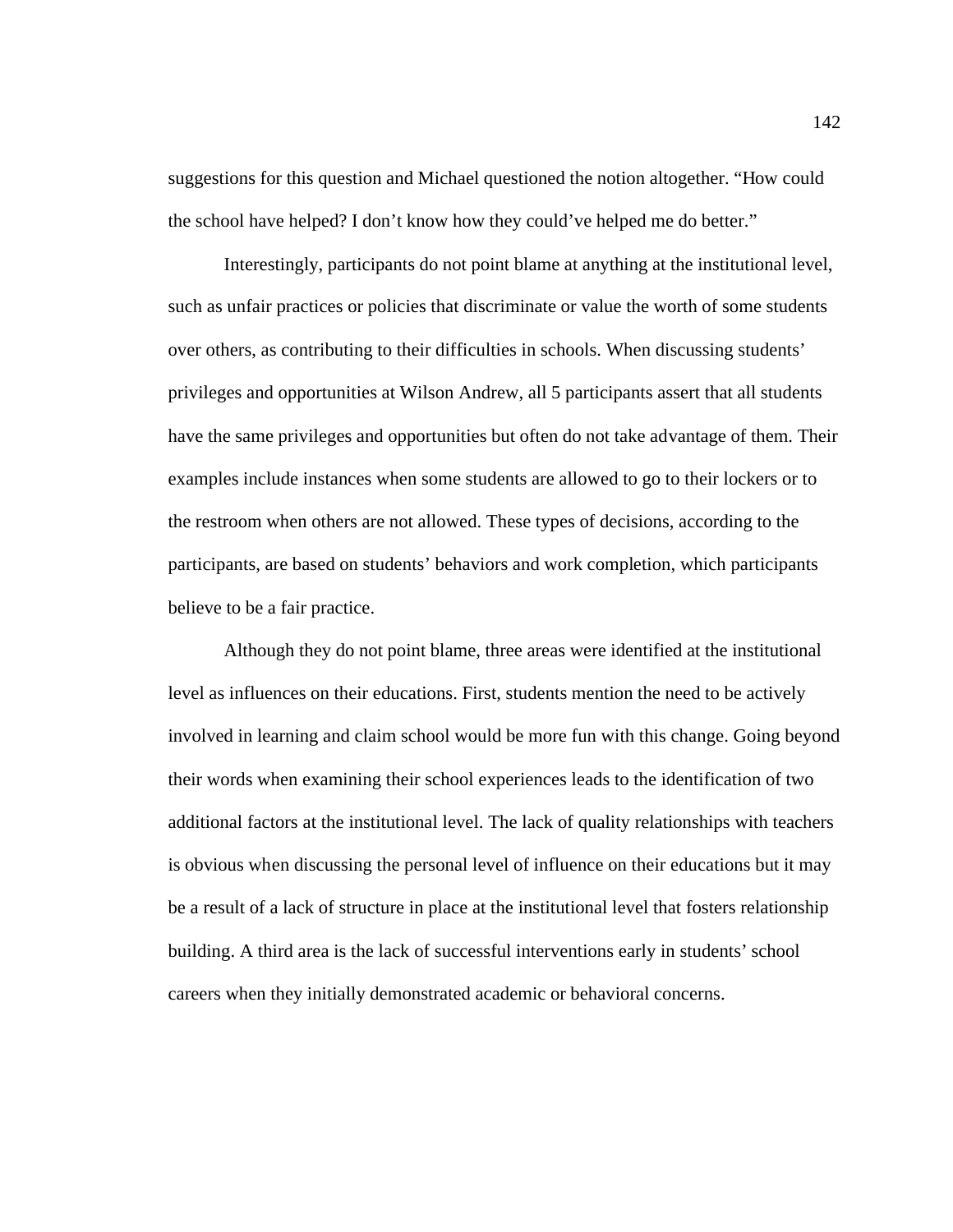### *The Need for Engaging Instruction*

The participants want to be engaged in classroom instruction and complain of boredom in class and citing, for example, that conducting experiments in science and hands-on activities in other classes would make learning fun for them. Unlike other research findings that point to students' awareness of a curriculum not representative of all racial and ethnic groups' contributions, the students in the current study only express their desires of engaging instruction that incorporates fun with learning. Along the same lines as previous discussion, the researcher recognizes the possibility that students responded in this manner because they have never experienced a more inclusive curriculum. Without exposure to the idea that the curriculum may not be representative of all people, it is feasible that these students are unaware that there are alternatives to the curriculum they are being offered. The other possible explanation, although unlikely, is that students are actually satisfied with the curriculum content, just not the presentation and opportunities for engagement.

Student engagement is an important construct. Without engagement, there is little participation by students in academic endeavors, which impedes learning. When students withdraw from participation, they are in a sense forfeiting their exposure to curriculum and to learning (Finn & Voelkl, 1993). Geneva Gay (2000) calls for culturally responsive teaching that acknowledges the cultural influences that affect students' attitudes and approaches to schooling. Accompanied by a wide variety of instructional strategies, culturally responsive teaching makes connections to students' experiences to enhance the meaning of learning activities.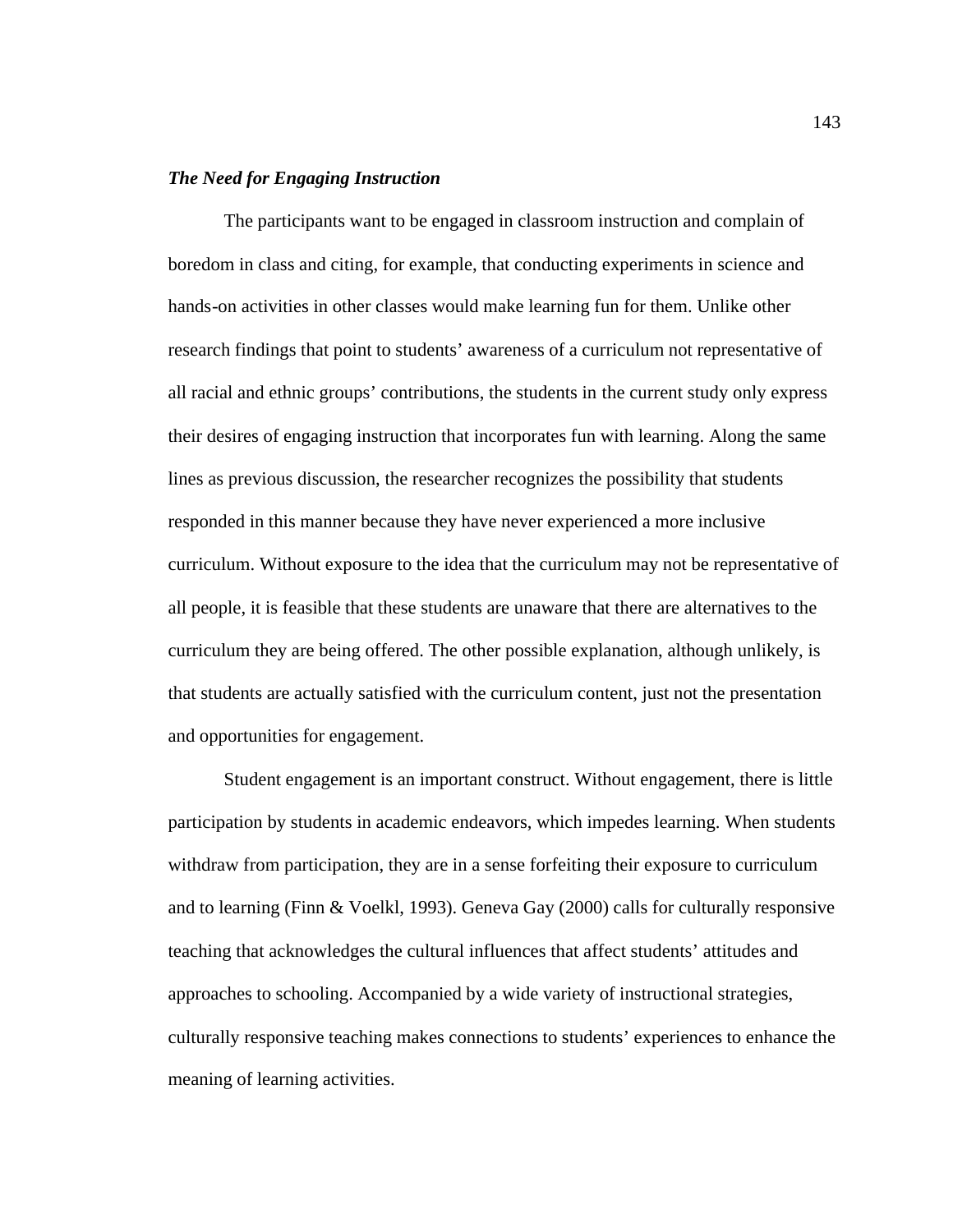Terrell is the perfect example of a student whose interests have been untapped by teachers. Given Terrell's talent of writing rap songs, a teacher could tap into his talent by incorporating rap into a lesson. Whether Terrell is given an opportunity to share his work during a unit on poetry or allowed to write his class reflection in the form of a rap, Terrell would benefit from making a connection between his love of rap and daily instruction. Additionally, teachers see Terrell's obsession with rap as a distraction. Only by engaging Terrell in conversation and glancing through his collection does one get a real sense of his talent and how easily it could be incorporated into his assignments.

Participants in the study share their feelings of boredom and disinterest with classroom instruction. Their desires to be engaged are consistent with what appears in effective teaching material. Hands-on activities, varied instructional strategies with appropriate pacing to keep students engaged, and consistent monitoring of student behavior are strategies of effective teaching (Brophy, 1997; Darling-Hammond, 1996; Darling-Hammond, 1997; Gay, 2000; National Board, 2001; Wood, 1992).

A study of schools considered to be ineffective and inefficient found that students in these schools received mostly whole group instruction with over half of their class time spent watching or listening (Waxman, Huang, Anderson, & Weinstein, 1997). Informal observation at Wilson Andrew, along with students' accounts, supports this finding. Students are often seen in class watching and listening to the teacher, unless they have already tuned out the lesson. Not constituting true engagement, a student's chance of being involved in the lesson dwindles with such teacher-centered instructional strategies.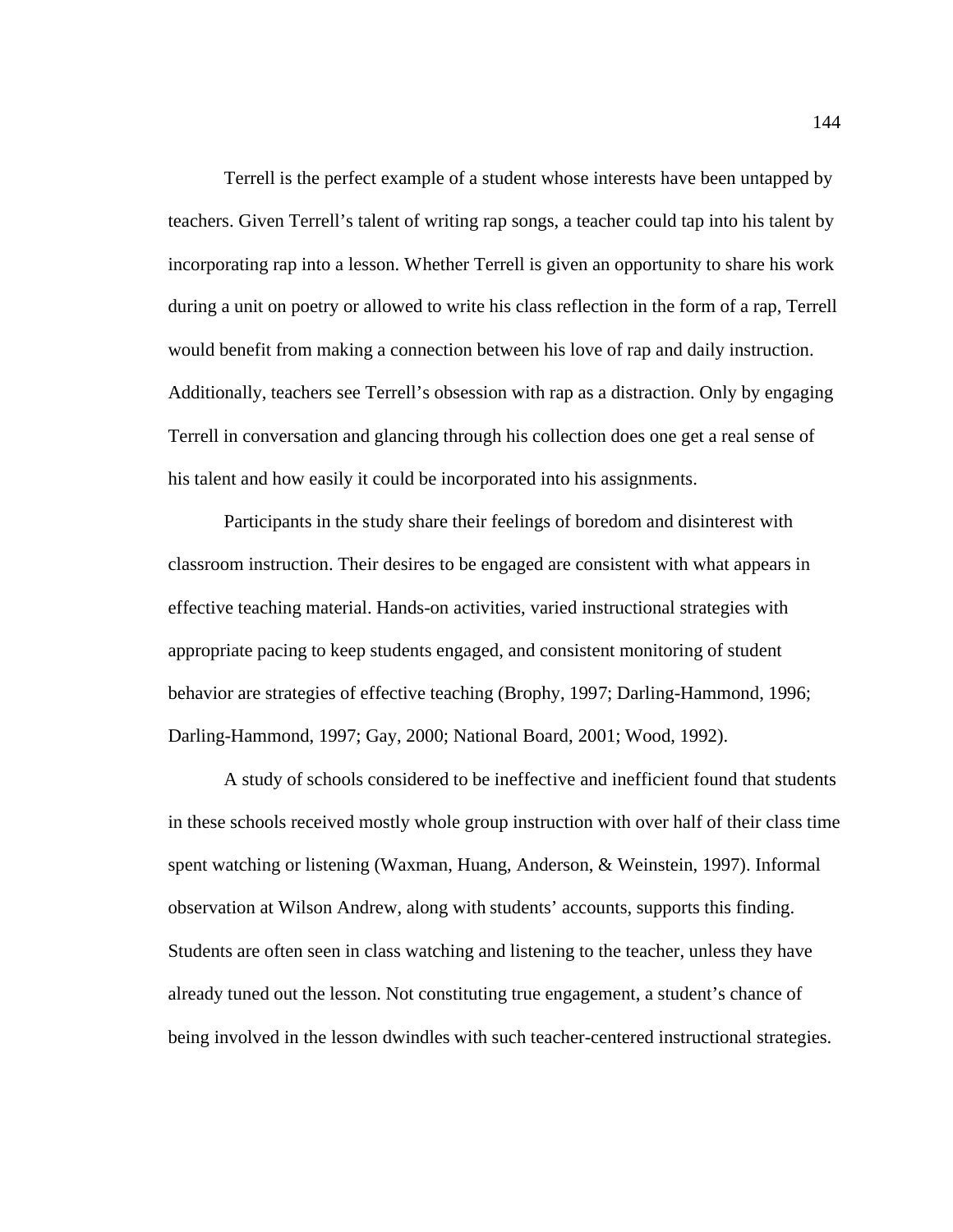Finn and Voelkl (1993) found differing levels of participation between successful students and less successful students. Including behaviors such as school attendance and behavior inside and outside of the classroom, their conclusion that less successful students do not demonstrate a strong degree of participatory behaviors holds true in the current study as well. The basic level of participation Finn and Voelkl describe includes attending class and school, paying attention to the teachers, and participating in class activities by following directions and completing assignments. Of the 5 students in the current study, only one student could be classified as occasionally demonstrating these basic participatory behaviors. None of the participants demonstrate participatory behaviors at a higher level, which include spending extra time in class or initiating dialogue with the teacher (Finn & Rock, 1997).

Each of the participants is enrolled in regular level courses. At Wilson Andrew, math is the only subject with two levels, advanced and regular. Terrell began his seventh grade year in advanced math but was moved back to regular math after failing to keep up with his assignments. Corey was in advanced math in sixth grade but was moved back to regular math in seventh grade after failing the course. Although four of the students consistently pass their math end-of-grade tests, their report card grades do not reflect their abilities. Their test scores place them on the borderline for taking advanced math classes, but effort and participation prevent their teachers from recommending them. Unfortunately, the emphasis placed on daily effort and participation trumps intelligence and ability and leaves students who are capable of achieving at higher levels in regular level courses.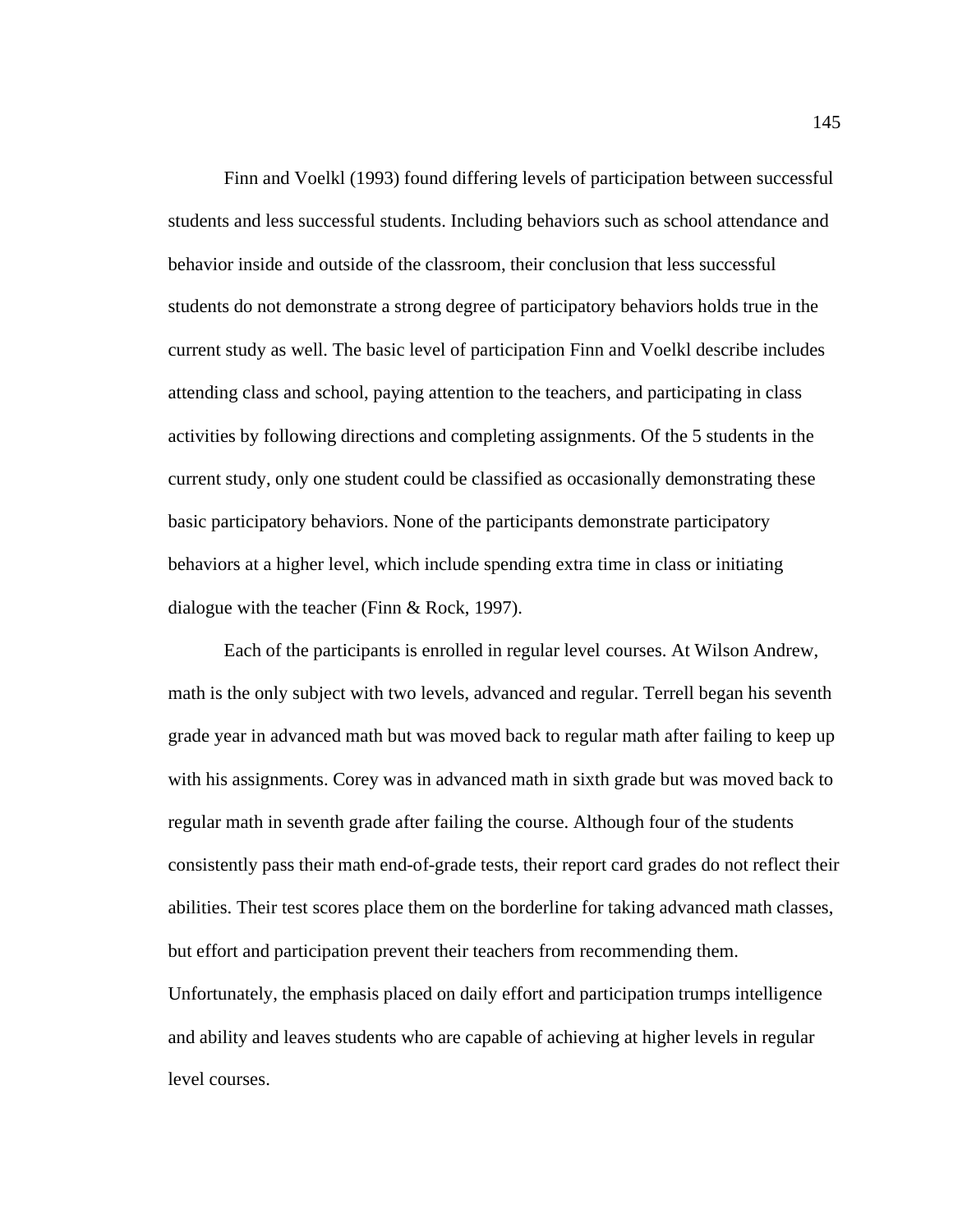The days of lecture and rote, independent seatwork have been replaced. The "banking" model in education where the teacher deposits the knowledge into the empty minds of students is outdated and ineffective (Freire, 1993; Nieto, 2004). More specifically, these practices no longer exist in the research on effective instruction; however, they still have a strong presence in schools and classrooms. A more modern view of instruction consists of cooperative learning, authentic instruction, the integration of multiple intelligences, and other strategies aimed at promoting student engagement. Schools and teachers alike must revisit how instruction occurs in classrooms and how that instruction serves to promote or inhibit students' willingness to participate and learn.

### *Relationships*

Another factor to consider is relationships between teachers and students. The influence of these relationships between teachers and students exists on the personal level as well as at the institutional level. Although direct interaction between teachers and students and the development of quality relationships seem like a personal influence, they may very well be impacted by an institutional influence. Getting to know one's students, treating each student equitably, and valuing what students bring with them depend heavily on teachers' perceptions of students and their commitment to forging bonds (Gay, 2000; Nieto, 1999). However, if the structure is not in place at the institutional level that values the development of relationships and allows the opportunity for students and teachers to get to know one another well, the institutional influence would impede the development of such relationships (Darling-Hammond, 1997; McCombs & Pope, 1994).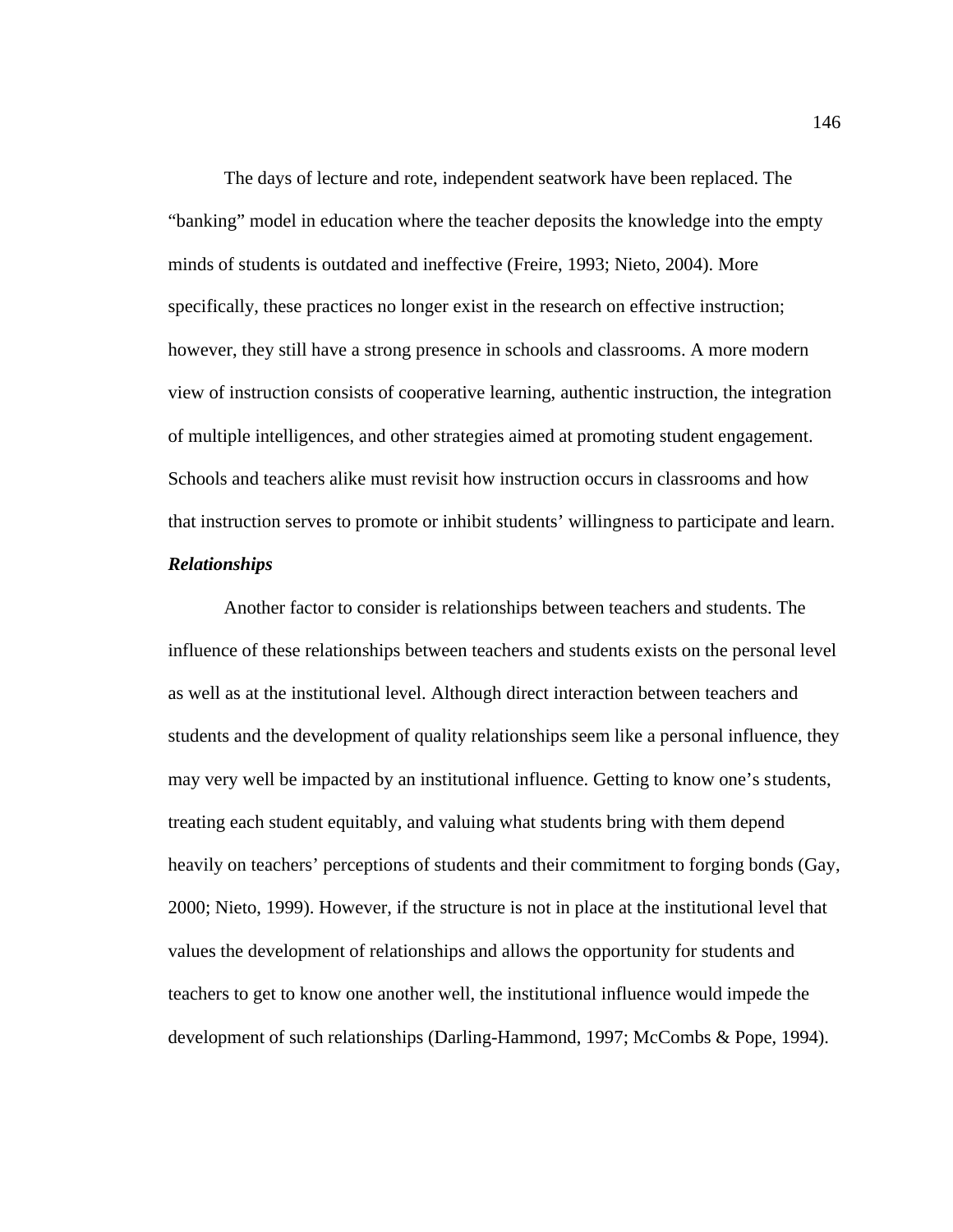Debate has focused on the effectiveness of the middle school model, adolescence, and the timing of the intersection of the two (Eccles et al., 1993; Seidman, Allen, Aber, Mitchell, & Feinman, 1994). The decline in student achievement between elementary and middle school has been well documented and is thought to be due in part to the timing of the transition to middle school and changes occurring as a part of adolescence. To ease the transition into middle school, schools have attempted various strategies including creating opportunities to promote time for student-teacher relationships to develop. Teaming in middle schools is one strategy to limit the number of teachers with whom students come in contact in hopes of easing the transition from elementary to middle school. Ideally, students will get to know a few adults very well. Each of the participants in the study is on four-teacher teams. With the addition of their four elective teachers, who teach physical education, business courses, and courses in the arts, each student comes into contact with eight teachers per year. With the upcoming transition to high school, having a different teacher for every subject may prepare students for high school. However, the chance of establishing close relationships when coming in contact with so many teachers for short class periods decreases the likelihood of students and teachers getting to know each other well.

Advisories are another strategy to provide a chunk of time for students to meet in small groups with a teacher in hopes of fostering relationships between faculty and students (Darling-Hammond, 1997). In its first year of implementation at Wilson Andrew, a weekly class is scheduled to allow for just that. An hour-long class meets each Friday in which students participate in activities to develop leadership and interpersonal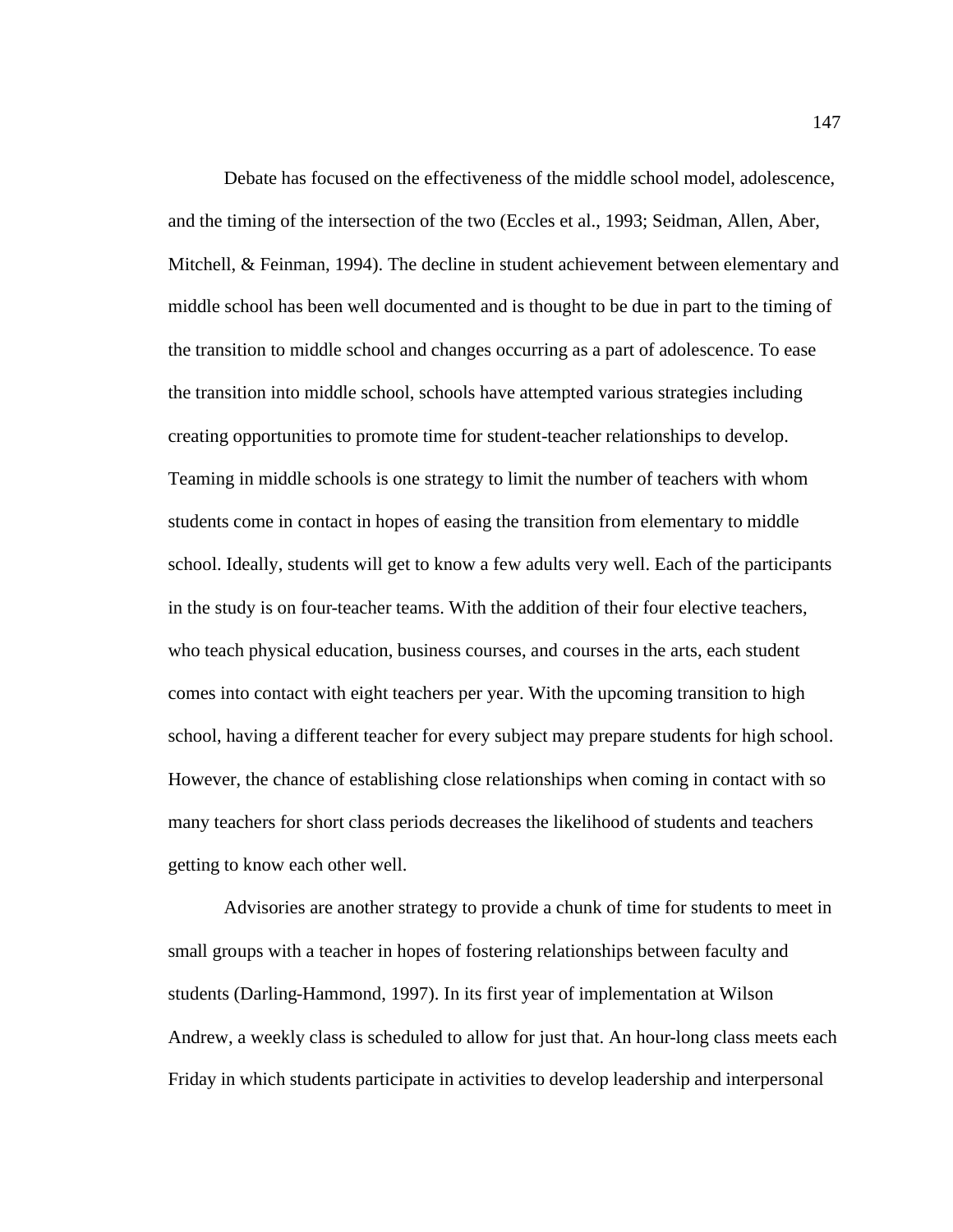skills, with utilization of multiple intelligences (Armstrong, 1994). The classes are taught by all instructional staff, counselors, support personnel, and the curriculum coordinator so that class size can be kept to an average of 12 students in hopes of fostering relationships between the students and each teacher. Interestingly, not one of the 5 participants mentioned this class or a connection with an adult as a result of the class.

For the administrators and school leadership team at Wilson Andrew, time must be spent examining the opportunities in place that facilitate relationship building between teachers and students. Whether a decision to return to two and three teacher teams or offering after school activities that give extended time for teachers and students to interact, the school must examine the impact that enhanced relationships could offer. Creating the opportunity for teachers and students to engage one another in dialogue is a basic yet critical part of relationship development.

### *Early Problems in School*

Another factor that must be considered under the umbrella of institutional influences is what schools do for students who are struggling academically or behaviorally. Identifying the root causes of students' difficulties in school is the critical first step needed in order to provide appropriate interventions to address the issues. Determining whether the issues are related to learning difficulties, students' behavior choices, or responses to societal or peer pressures, guides the necessary interventions.

Each of the 5 students in the current study demonstrated academic and behavior problems early in their school careers that persist today. Students acknowledge their awareness of these problems all the way back to elementary school, which is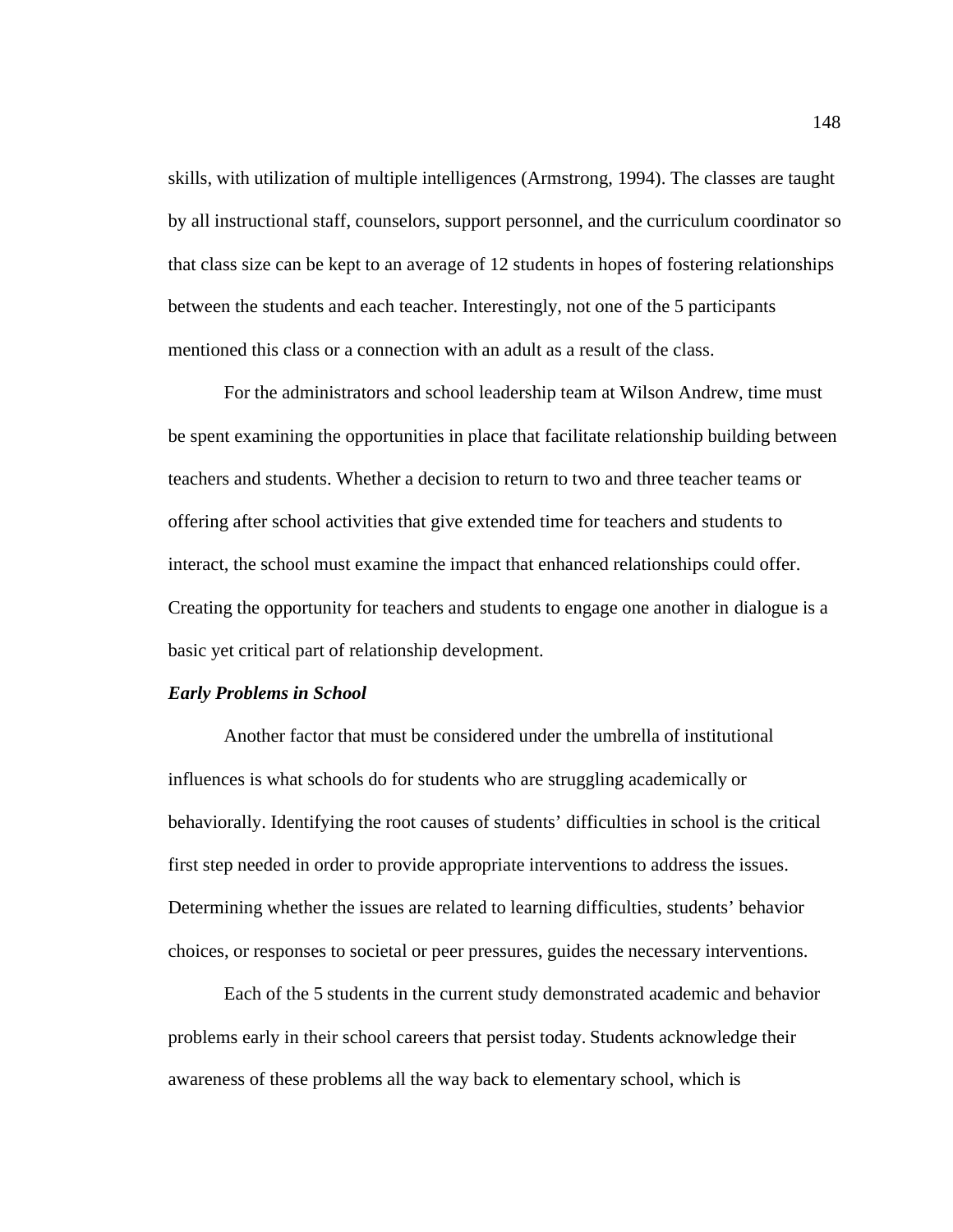corroborated in their school folders. When a pattern of misbehavior is established early in students' careers, it is likely to remain consistent over time without early and appropriate intervention (Finn & Rock, 1997; Mendez, 2003; Spivack et al., 1986). Students' middle school discipline profiles confirm that their misbehaviors have persisted.

Four of the 5 students have been retained and all five demonstrate behavior problems, such as disrespect, lack of self-control, and inattention in class. However, only two students' school records contain interventions. Documented interventions taking place in elementary school consist of School Assistance Team (SAT) referrals for Corey and Michael and a second intervention for Corey involving counseling in an after school program. No other efforts of early interventions are noted in students' school folders.

The importance of early intervention is found in the literature on early classroom misbehaviors as predictors of future behavior (Mendez, 2003; Spivack et al., 1986). In Mendez's study, third through fifth-grade teachers' ratings of student behavior on items such as lack of attention, attitude toward school, and behavior in class were found to be predictors of students' future misbehavior. Students receiving negative ratings on these items as early as third grade were more likely to receive out-of-school suspensions in sixth grade than students who received positive ratings in elementary school. Spivack and his colleagues found similar results in their longitudinal study of teachers' reported ratings of student behavior in kindergarten through third grade. Their ratings of student behavior in early elementary school were strong predictors of students' contact with police and school misbehavior through adolescence. Such research confirms the urgency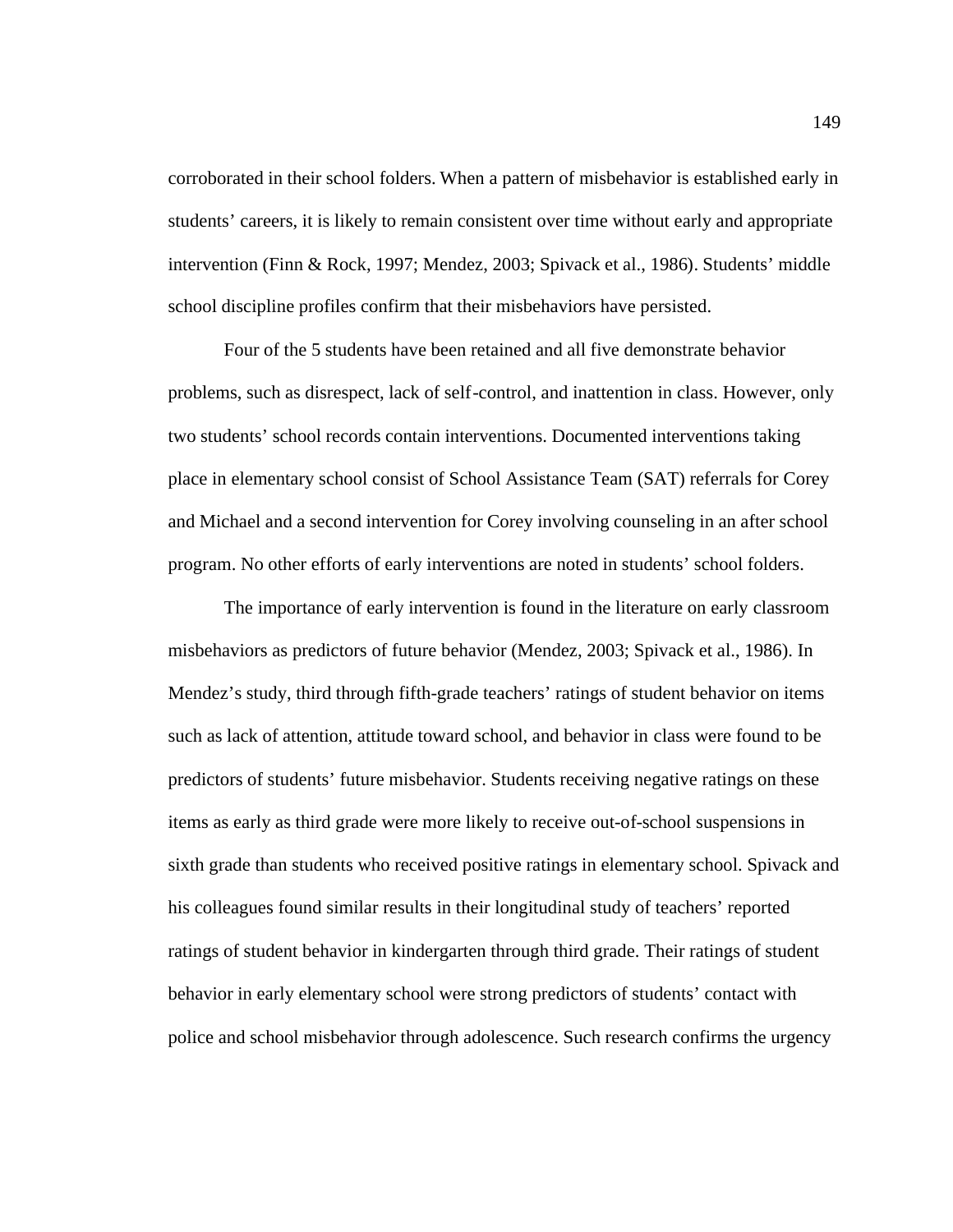of identifying students' issues contributing to misbehavior and lack of school success before the problems have a chance to snowball.

### *"Fitting in" to School*

As for accepting students as they are, schools and educators must be conscious of school expectations that suggest all students must think and act alike. Because the participants do not fit the mold of a traditional student, one could conceivably state that they become overlooked or invisible to their teachers. When teachers spend time dealing with the behaviors students demonstrate, behaviors that may be misunderstood, teachers are less likely to see the students as individuals (Taylor, 1991). Instead, the student becomes a label, such as "troublemaker" in Terrell's case. With the acknowledgement that schools operate within the codes of the middle-class, one could question whether or not the participants' initial demonstrations of difficulties arose out of their unfamiliarity with the rules of school or their resistance to those rules. Chris and Terrell allude to their difficulties living up to what their teachers expected, such as sitting quietly in class, completing work, and following school rules**.** Regardless, acts of labeling students and overlooking students who frequently misbehave or fail to complete their work cause educators to miss the root causes of their behaviors.

Nonetheless, teachers and schools must reevaluate their expectations of students and realize that each student is unique and different from all others. Each student comes to school with his own set of feelings, habits, actions, and needs that are different from all other students. Educators must get to know the person living inside of each student and not stop at the superficial level of dealing only with the behaviors each demonstrates in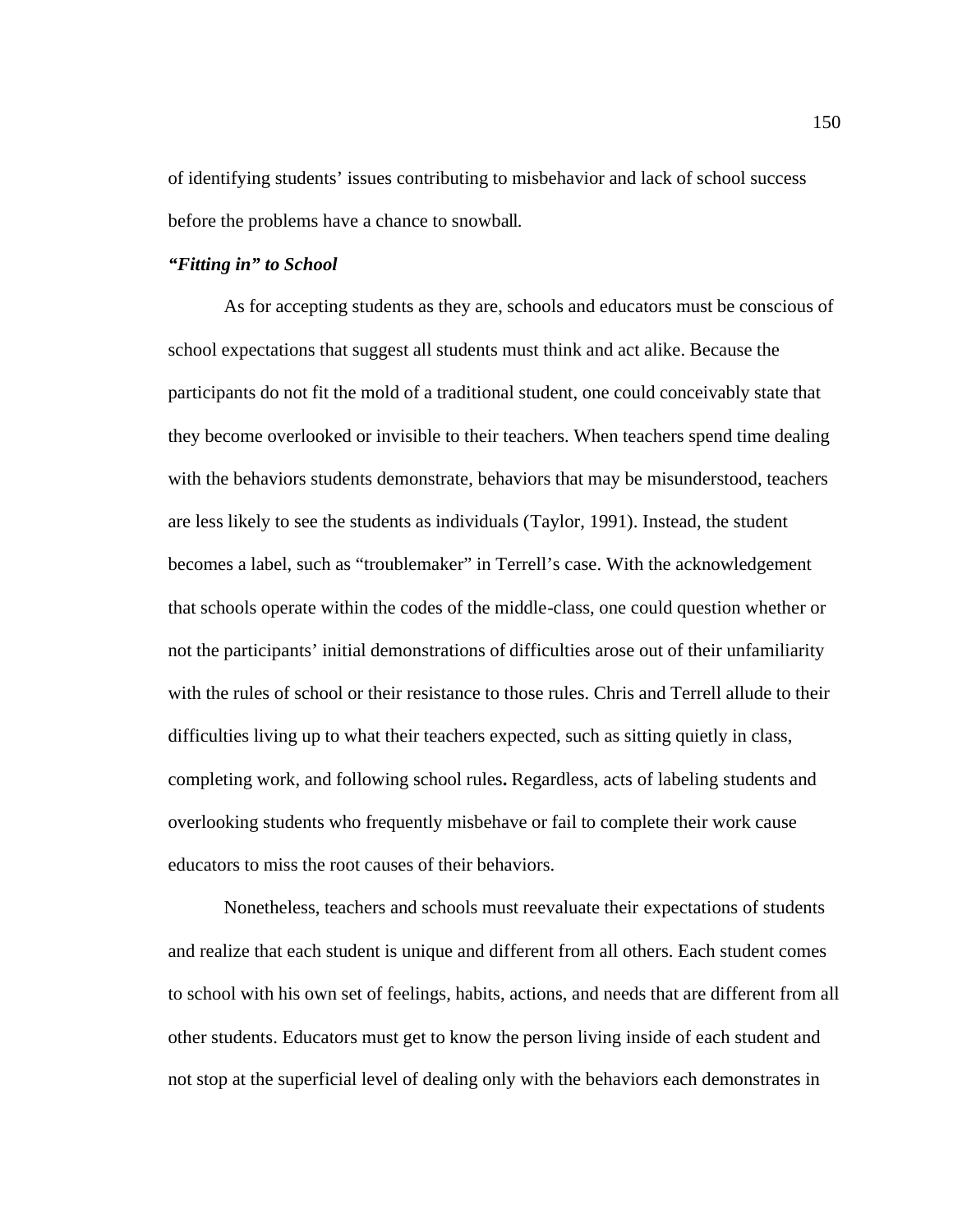class. It is important to attempt to understand the underlying issues, such as those that are impacting students' school attendance and habits of work completion.

The notion that some African American students respond to schooling through approaches, such as assimilation, accommodation without assimilation, resistance, and other strategies, implies that students must decide how to receive and participate in the process of schooling (Fordham, 1996; Ogbu, 1990; 1992; 2004). Valenzuela (1999) suggests that schools utilize a subtractive process, stripping students of their identities and connection to their heritages, through expectations that students must assimilate to the culture of school in order to be successful. Resistance to assimilating to the mainstream culture in schools may be interpreted as disrespect or apathy by teachers.

It is not enough to deal with the behaviors that students exhibit and assign consequences to deter the occurrences of future misbehaviors. Educators must dig to search for the root causes of the behaviors. Talking to students, understanding their frames of reference, and looking for their choice of responses to the process of schooling may provide insight into students' behaviors.

### **The Personal Influence**

The personal influence focuses on interactions and relations between individuals. Whether focusing on peers, school adults, or families, the personal influence is a strong factor. The personal influence generates the most insight into what influences or does not influence students' behavior and thinking towards school. Students are aware of factors that contribute to their behavior and status in class, even though each takes full responsibility for their school success and does not shift blame to an external source.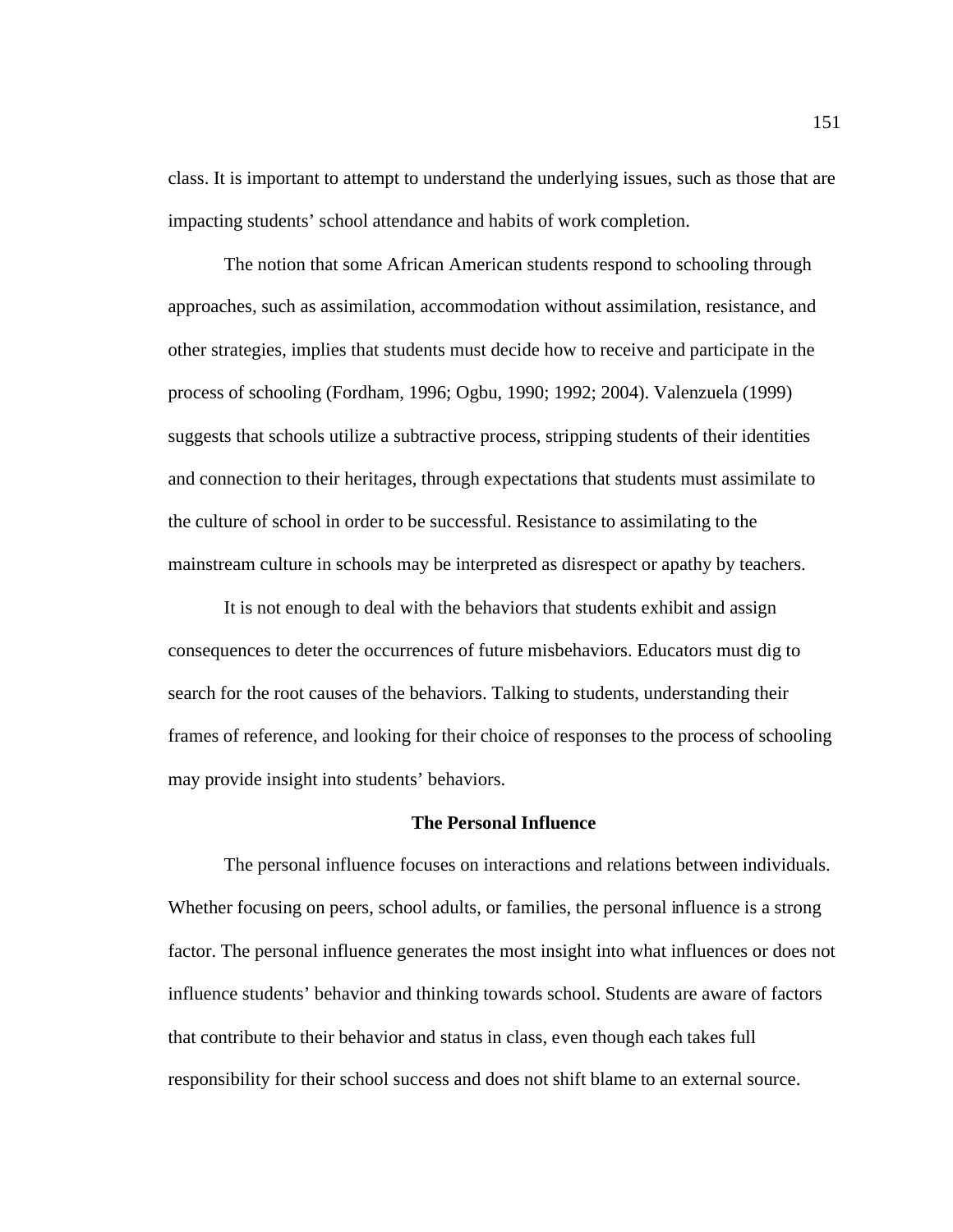Students discuss teachers' classroom management skills in relation to making classes run more smoothly and enhancing learning opportunities. When asked how the teachers or administrators could help them be more successful in school, students replied that teachers could be more strict and could monitor student behavior more closely, which is consistent with Brophy's (1997) findings that students want teachers to enforce clear behavioral standards. They acknowledge getting away with too much in class, which impacts the quality of learning that takes place. From Chris' suggestion of separating students who get into trouble together to enforcing classroom rules, students claim these actions by teachers would improve class.

The participants provide examples of differential treatment, in addition to reporting the lack of quality relationships with teachers. Except for Octavious, students' reports of receiving differential treatment are insignificant and do not affect their school experiences. Peers play an important part with students' feelings of connection to school in addition to the lure of talking and clowning in class which overpowers students' attention to their teachers. Lastly, parent involvement at home with schoolwork, according to the participants is minimal, leaving the students responsible for their academic commitment with little supervision and monitoring from their parents.

## *Teachers*

To say that relationships matter sounds cliché. For years, educators have heard about the importance of relationships between students and teachers. Not to be redundant, it is important to state that once again, this study confirms that relationships count. The 5 participants in this study do not directly state that relationships are important, but when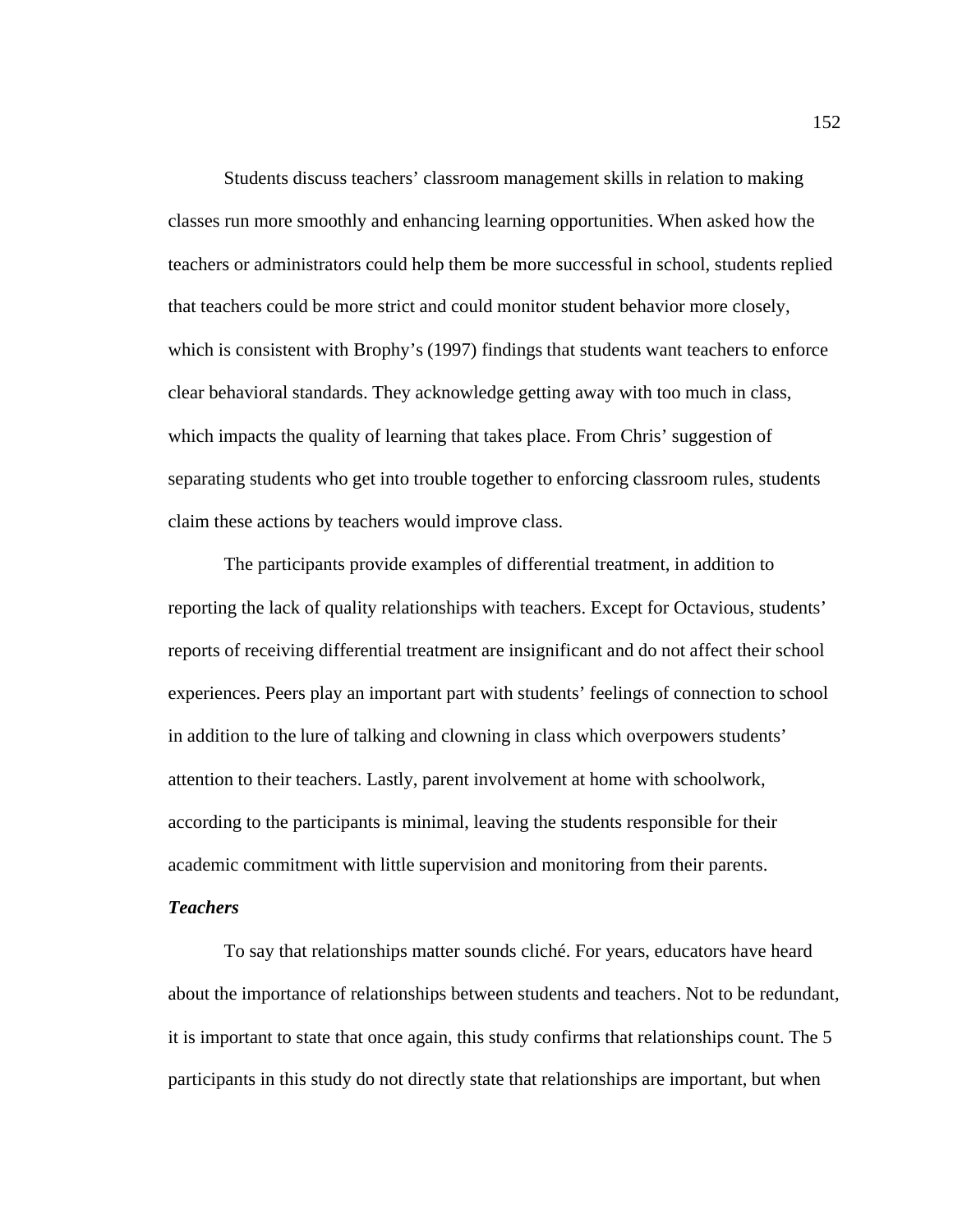asked about their best relationships with teachers or incidences that have occurred in their educational careers, their responses point to the fact that relationships matter.

In Price's study (2000) of 6 African American males, students did not mention a positive relationship with a teacher in high school although they fondly recalled their elementary and middle school teachers. In the current study, four of the students make positive comments about teachers in middle school but none has a strong connection with a middle school teacher. Four of the students name an elementary teacher as the teacher with whom they have had the best relationship.

When asked about past or current teachers, the participants in this study comment on personality-type characteristics or talk about how teachers make them feel. This parallels Brantlinger's (1994) finding that low-income middle school students discuss teachers on the basis of how they make students feel. As a case in point, when asked about teachers with whom they felt they had a positive relationship, Octavious mentioned an elementary teacher who acted like a second mother and Michael named an elementary teacher who acted like family. Though unable to recall what they had learned from these teachers, the students clearly remembered how the teachers acted and made them feel.

Positive, meaningful interactions between students and teachers are found in successful schools (Christle et al., 2005; Waxman et al., 1997). Waxman and colleagues (1997) found positive relations to be a component of effective schools in a comparison study of schools classified as effective/efficient (E/E) or ineffective/inefficient (I/I). Examining differences between the two types of schools, the importance of interactions between students and teachers were reinforced. Findings indicated that students in the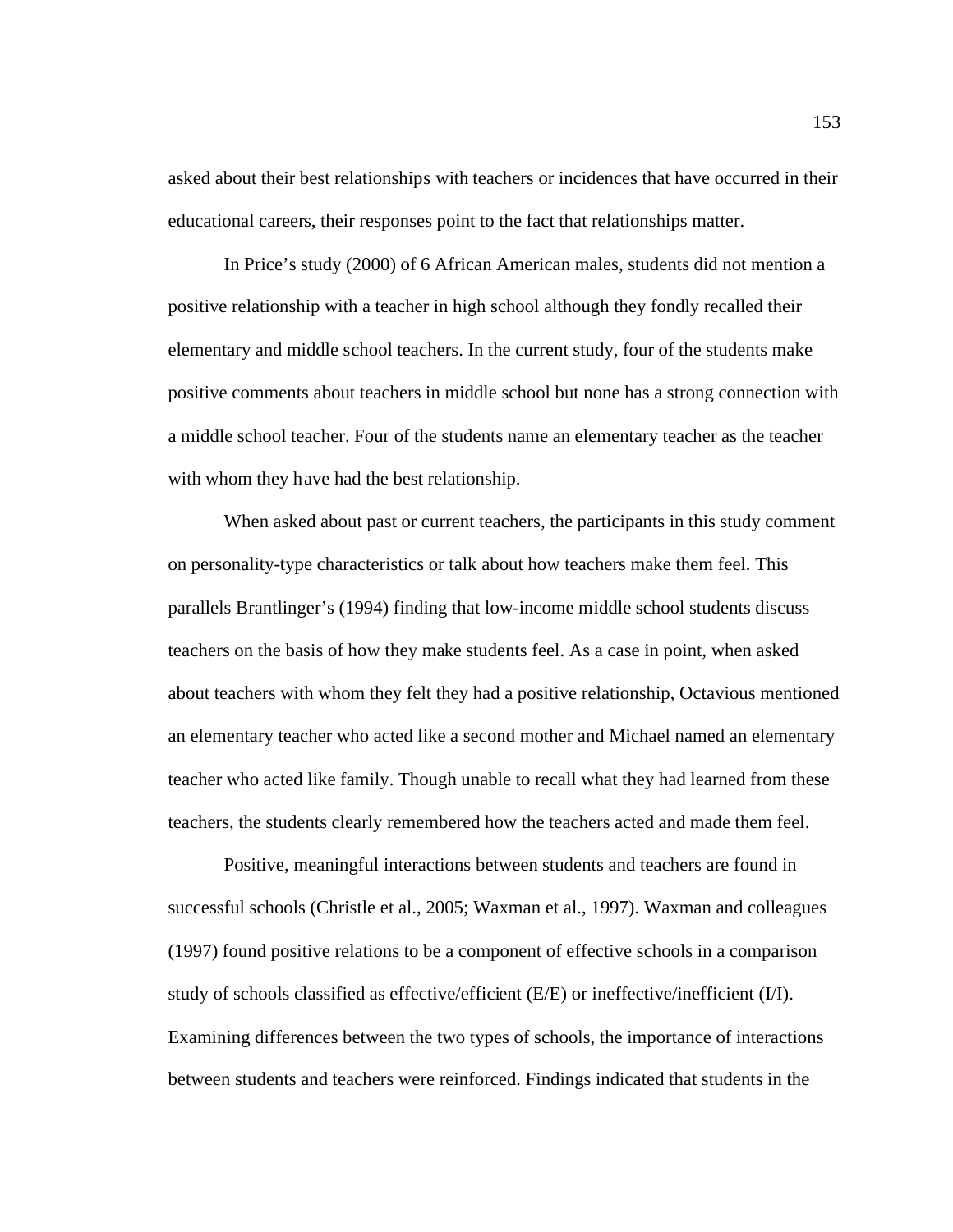E/E schools interacted with their teachers 70% of the time as opposed to 47% of the time in the I/I schools. Also, the students in the E/E schools perceived a higher level of teacher support and order in the classroom than their counterparts in the I/I schools.

According to two students in the current study, simple conversation is both valued and desired by students. In Terrell's opinion, relations between students and teachers would be better if teachers would talk to students instead of the dictator model he feels some of his teachers use.

Ask questions about like, ask questions overall, not everything, but just some of the main things that's going on right now . . . And you ain't gotta be just up-todate with everything that's going on right now like the basketball games and the football. I'm not saying be your students' best friend. I'm saying stop, stop playing the role of being the chief. Because that puts a lot of fear in the students but most of them get tired of it like me . . . Like if we had an assembly that just happened, 'How did ya'll like the assembly?' That would be enough.

During the final stages of the study, Chris' remark alludes to the importance of teachers knowing students. When asked what it was like to participate in the study, Chris replied, "It's made me feel like somebody's interested in how I am. That you want to get to know about my life and stuff." To others, this remark may not be profound and may even border on being superficial. But to know Chris and after hearing him say time and time again that he does not identify with any adult at school or outside of school, this is an important comment.

*Treatment by teachers.* Except for Octavious, students' reports of differential treatment by teachers are insignificant in their opinions. Interestingly, students seem to believe that teachers treat students according to their classroom behavior and work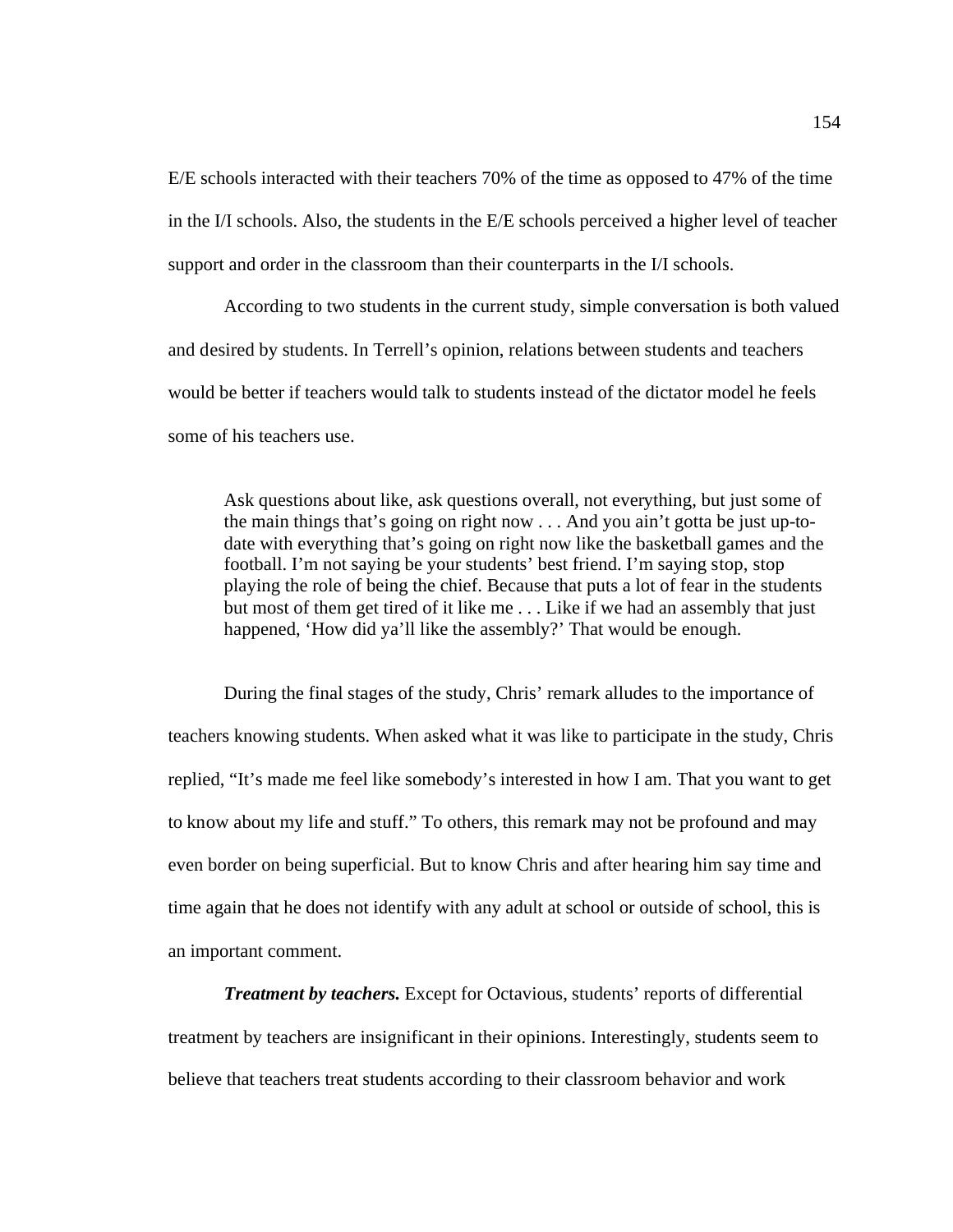completion. Although students report being treated differently than other students, some justify the teachers' actions.

Furthermore, the importance of ascertaining students' perceptions was reiterated after conducting one student observation in particular. Observation lends one view of the interactions between students and teachers but says nothing of how the interactions are perceived by students (Marcus et al., 1991). The case in point came from the observation of Chris during his science class. During the 35-minute observation, the teacher interacted with Chris eight times. Six of the times were coded as negative interactions and included directives from the teacher such as, "Chris, you need to listen!" and "Chris, sit down!" Two of the interactions were coded as neutral and included the teacher asking Chris to repeat the homework assignment.

As the observer, it was noticeable that although four other students were behaving in similar ways as Chris and sometimes worse, the other students were not called down as frequently as Chris. These four students consisted of an African American male, an African American female, and two Hispanic males. More specifically, the African American male was never called down, the African American female was called down once, one Hispanic male was scolded twice, and the other Hispanic male was corrected three times. The interesting point about this observation took place in the follow-up interview with Chris. When asked about the class and the teacher, Chris said it was a calm day and that he believed this teacher is fair, although she could be stricter to regain control of the class.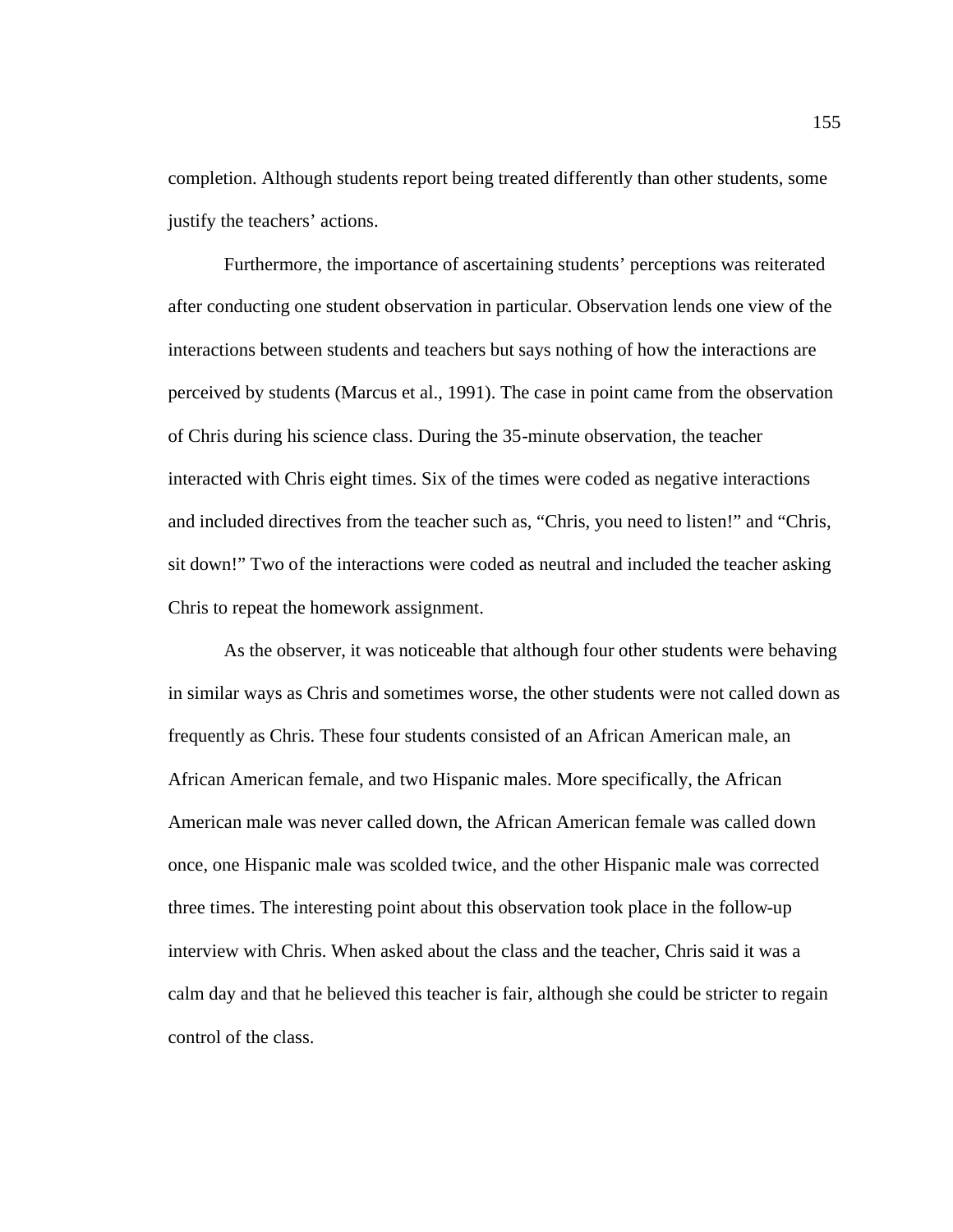This is the perfect example of the importance of ascertaining students' perceptions. The researcher left the observation with one conclusion: Chris was called out more often than his classmates even though his behavior was the same or better than four other students in the class. Chris, on the other hand, had another interpretation of what took place in class and did not mention the fact that he was reprimanded for his behavior more often than his classmates.

A second case in point of the importance of hearing students' perceptions relates to race differences between the teacher and the student and the lack of attention students paid to the differences. As is often the case, Caucasian females dominate the teaching profession. At Wilson Andrew, three-fourths of the teaching staff is Caucasian and half are Caucasian females. Chris, Terrell, and Michael have all Caucasian teachers, most of whom are female. Corey and Octavious each have one African American female teacher and the remainder Caucasian.

A quick glance over the facts of the case could lead one to hypothesize that a plausible reason these five African American boys are struggling in school during the current school year is because they are taught by Caucasian teachers and predominantly Caucasian female teachers, who may be unable to relate well with these students. However, when listening to the participants' accounts, race or gender do not seem to influence how they get along with their teachers or how they believe they are treated (Casteel, 2000).

According to the boys' perceptions, their teachers treat students based on the behaviors they exhibit and work completion. Chris links treatment by teachers to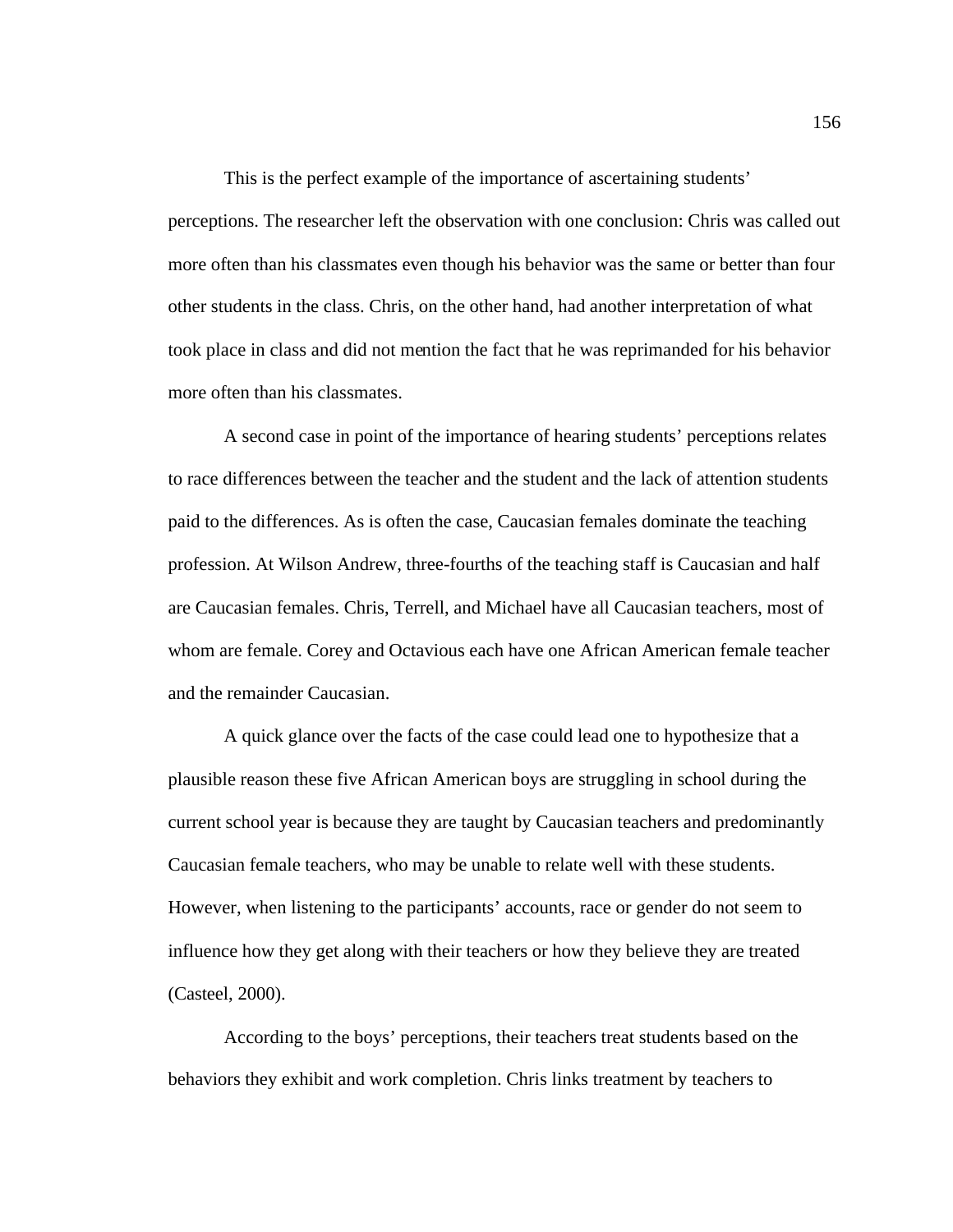academic performance, claiming that students are allowed to do certain things if they are finished with their work, which he believes is a fair practice. Octavious believes teachers treat students based on behavior. "But by teachers, it's how you act in they class. That's the way they going to treat you." He does not believe teacher treatment is related to gender or race but rather is dictated by the student's behavior and willingness to work.

Terrell asserts that racism is not a factor in relations between students or between students and teachers at Wilson Andrew. "There's no racism in this school whatsoever. Everybody loves everybody . . . That's why I would never call nobody at this school a racist. It's the person that you are that would probably lead them not to like you. It's not racism, period." After naming several qualities that make Wilson Andrew unique, such as the performing arts program, he adds, "And why would we focus on you know, what color you are or what race you are rather than what talent you have? Doesn't make that much sense. And people see it that way."

The fact that the boys do not point to or even allude to race as a factor is consistent with Casteel's findings (2000). In Casteel's quantitative study of seventh grade African American students, the majority of students did not believe race was a factor with their Caucasian teachers with regard to how they were treated, disciplined, or graded. Casteel's findings and the findings from the current study are contrary to literature that states that race is often a factor between teachers and students.

This is not to say that all Caucasian teachers do an outstanding job teaching African American students, or students' accusations of unfair treatment are false. As an administrator in the research setting, it is important to note that many of the teachers at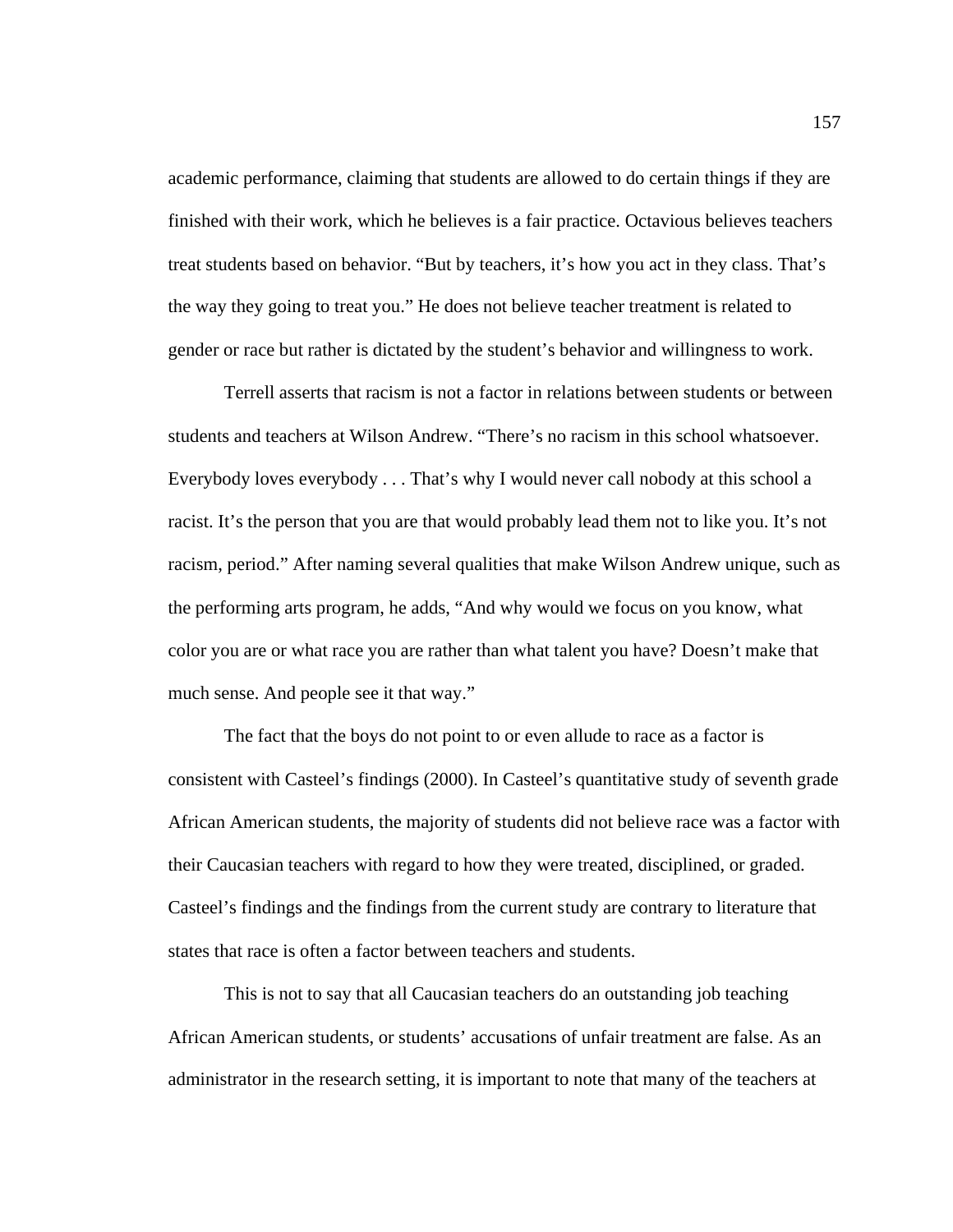Wilson Andrew have worked in the school for years and make a conscious decision to teach there. As an aside, it is simple to detect those teachers who are respected by students in general, not just the participants in the study, and who are devoted to students' well being. Although there is an obvious absence in the presence of significant relationships with teachers, as reported by the participants, it is not thought to be specifically a matter of race or a lack of commitment to students. Rather, the common caveats of the profession, such as time, a focus on covering the curriculum, and a lack of structure to facilitate the development of relationships, are at least partially responsible. However, no one can confirm the true presence or absence of teachers' feelings toward students, which may be influenced by race, expectations, class, or other factors. For the purpose of this study, teachers' actual beliefs of students of other races and classes were not measured because the focus of the study was to ascertain students' perceptions. Nonetheless, the existence of teachers' beliefs and the influence of teachers' cultural lenses are acknowledged through the literature.

Additionally, the researcher recognizes the fact that these 5 students' failure to mention race as a factor in their treatment or achievement at school could be based on a number of factors, including being interviewed by a Caucasian female. However, the researcher does not believe this to be a factor due to their ease and level of comfort divulging their thoughts and personal experiences, including affiliating with peers who participate in illegal activity. Nonetheless, differences between the researcher and the participants, including race, gender, positionality, and age could be partial or complete explanations of what students chose to report or leave out.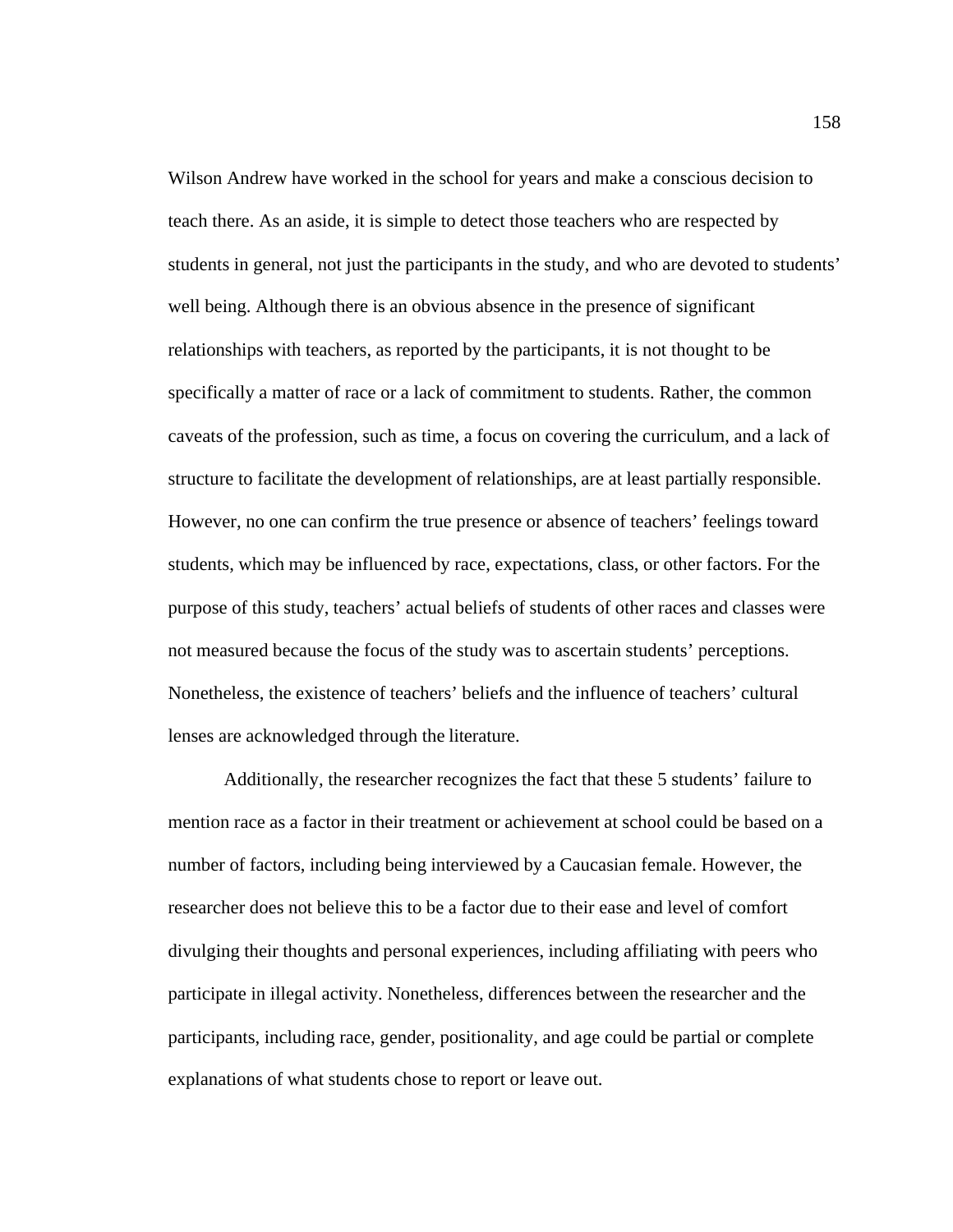### *Peers*

With regard to their peers' influence on their behaviors, each of the participants acknowledges being influenced by peers in school. Whether it is encouragement to skip school or talk and play during class, the behaviors often lead to trouble with teachers. For all five of the students, the off-task classroom behaviors most often consist of talking to friends and not paying attention.

For Chris and Michael, the influence of their peers leads beyond the classroom and involves them in more serious activity. Research conducted by Brody et al. (2001) found that children living in disadvantaged neighborhoods were more susceptible to affiliation with deviant peers. Chris and Michael openly share the illegal and violent activities that take place in The Gardens where Michael once lived and where Chris still resides. Regardless of how Chris and Michael came to interact with these peers, their affiliation with peers involved in truancy, theft, and drugs is leading them down a road to juvenile delinquency.

Additionally, Michael admits to not doing homework because of how it would be looked upon by his peers. The societal influence encourages Michael to fit in with his peer group, which consists of African American males who have distanced themselves from schooling. Fordham (1996) may consider Michael's connection to this group a fictive kinship; a relationship not bound by family members, but bound by common beliefs and a collective identity. Nevertheless, his association with this group and his willingness to please them strongly affects his grades and achievement in school.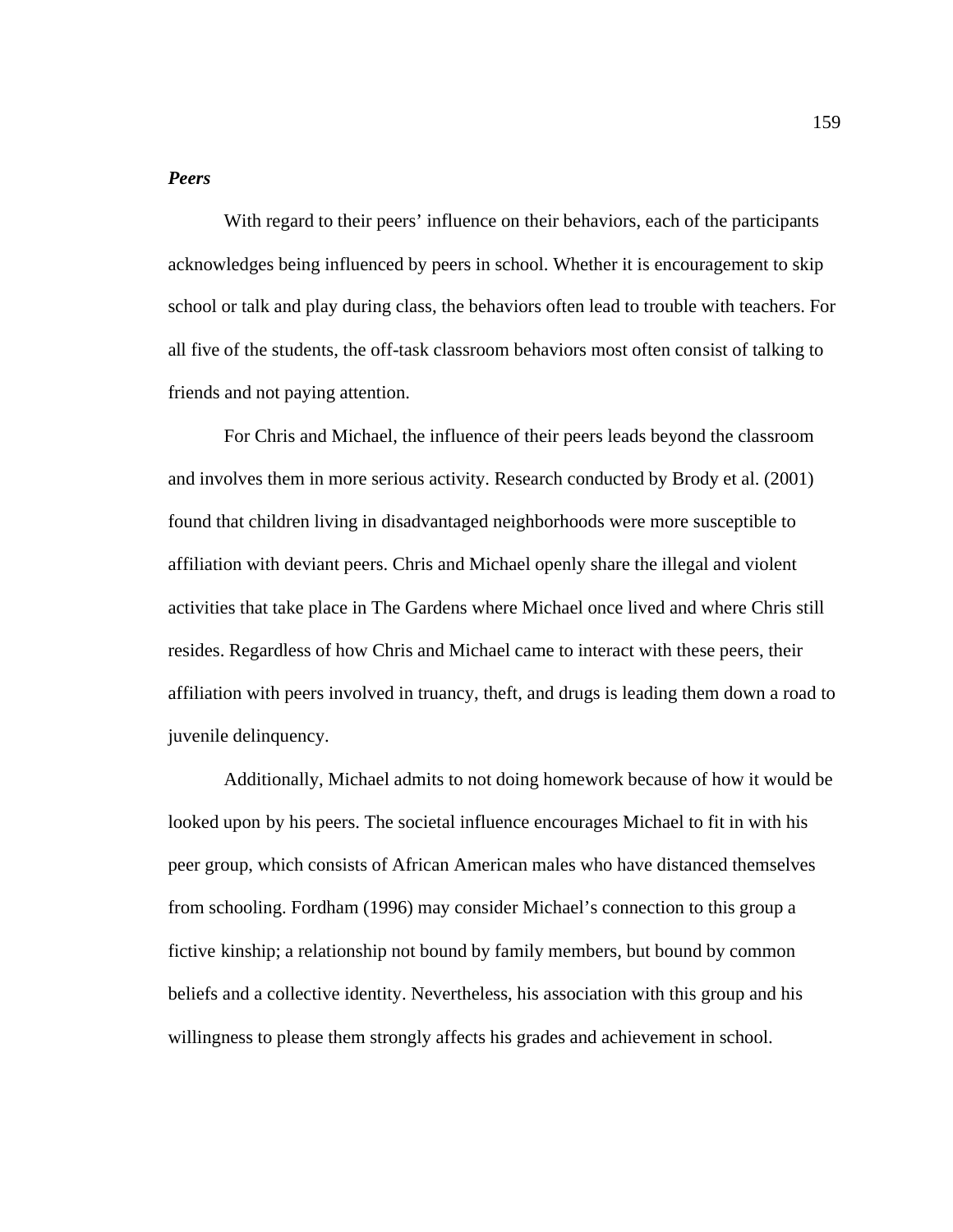Students accept responsibility for their levels of success and do not point blame elsewhere. The influence of peers and getting caught up in misbehavior is alive and well. Students' peer groups are created by choosing individuals they enjoy being around. As found in Fordham (1996) and Graham, Taylor, and Hudley (1998), students choose to associate with peers they admire and respect and with whom they share common interests, including a lack of emphasis on academic achievement. However, each student says they cannot put all the blame on their friends for their misbehaviors or underachievement because each of them are capable of making the decision to behave and do well in school.

Unfortunately, their choices often stem from succumbing to the immediate temptations, such as playing around or finding other things more fun than schoolwork to occupy their time. Combined with the pressure peers provide that it is not cool to do schoolwork, students wind up giving into the immediacy of the moment with little thought about how their repetitive daily actions will impact their lives in the future.

*Student connection to school.* Prior to data collection, the researcher acknowledged the possibility that a student could say he felt connected to school despite his lack of academic progress and ability to successfully navigate the behavioral expectations of the classroom and school. All 5 participants admit their academic and behavioral struggles, yet when discussing connection to school, all five respond that they feel connected to school. Contrary to the researcher's definition of disconnection based on academic and behavior standards, participants' version of connection to school is tied to fitting in with other students and feeling comfortable with their peers.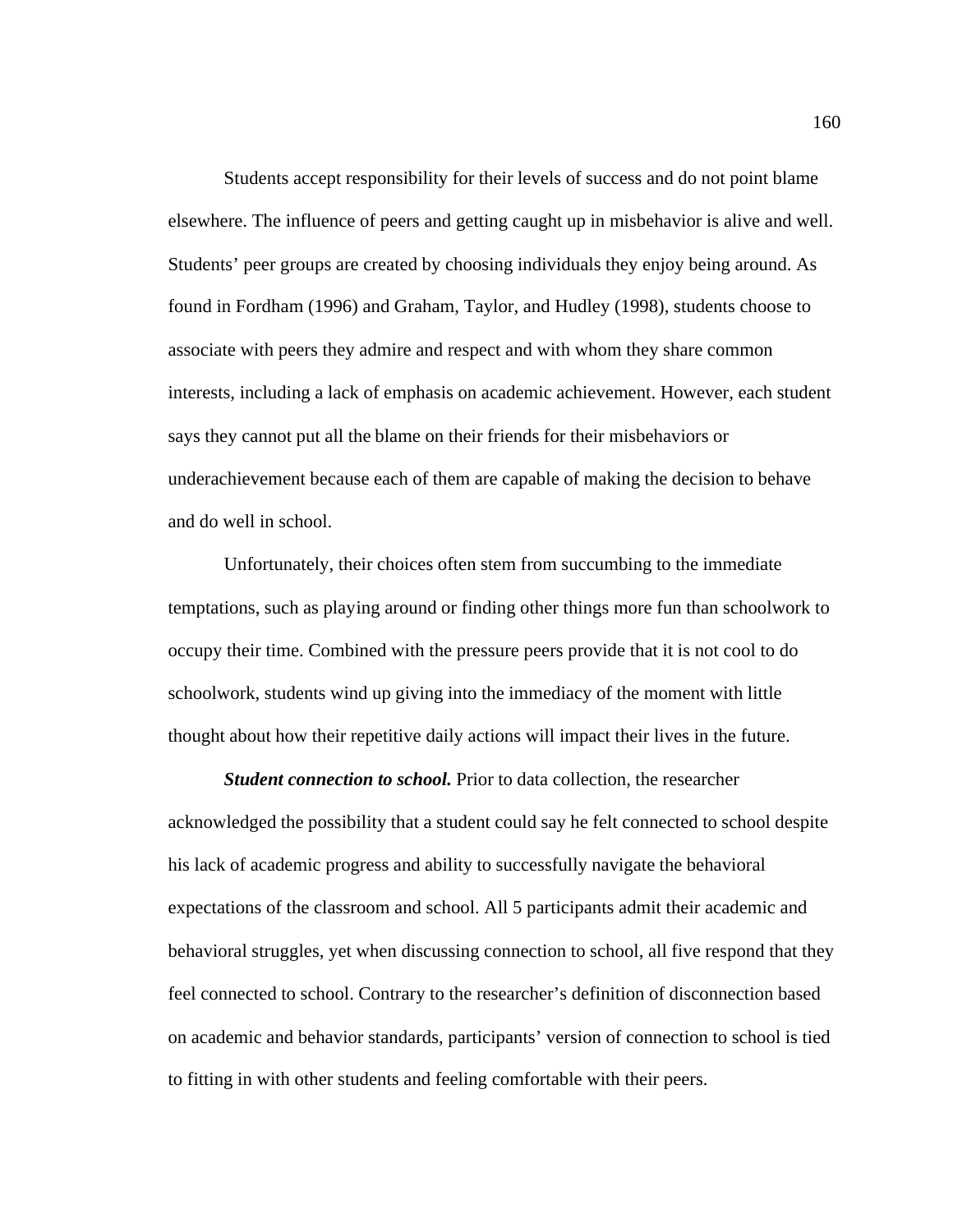Students' reports of feeling comfortable and connected to school stem from knowing many other students, having friends, and being well liked by their peers. Other than Corey's participation on the basketball team, which has had an observable positive impact on his class performance and in regaining his comfort in school, all other students attribute their connection to school to their peers. No student responded with an account of how a teacher or the school itself had influenced his connection to school, which contradicts other research that claims school climate features controlled by the school staff are the primary prerequisite for student belonging (Ma, 2003).

### *Parents*

All 5 participants state that their families care if they are doing well in school but are not as clear on how their families support their educations. Asking if their homework has been completed is the norm and the extent to which parents help their children. Terrell and Chris describe losing privileges for bad grades on report cards. In addition to receiving negative consequences for bad report cards, Chris' mother offers rewards for improvement. However, neither of the boys' report cards reflects improvement as a result of the rewards or consequences.

The students' parents neither volunteer at the school nor do they attend evening events such as parent-teacher association meetings or performances. Two of the students' parents have visited the school to discuss concerns when teachers initiated conferences. However, each student asserts that they would not be allowed to drop out of school because of their parents' expectations of completing high school.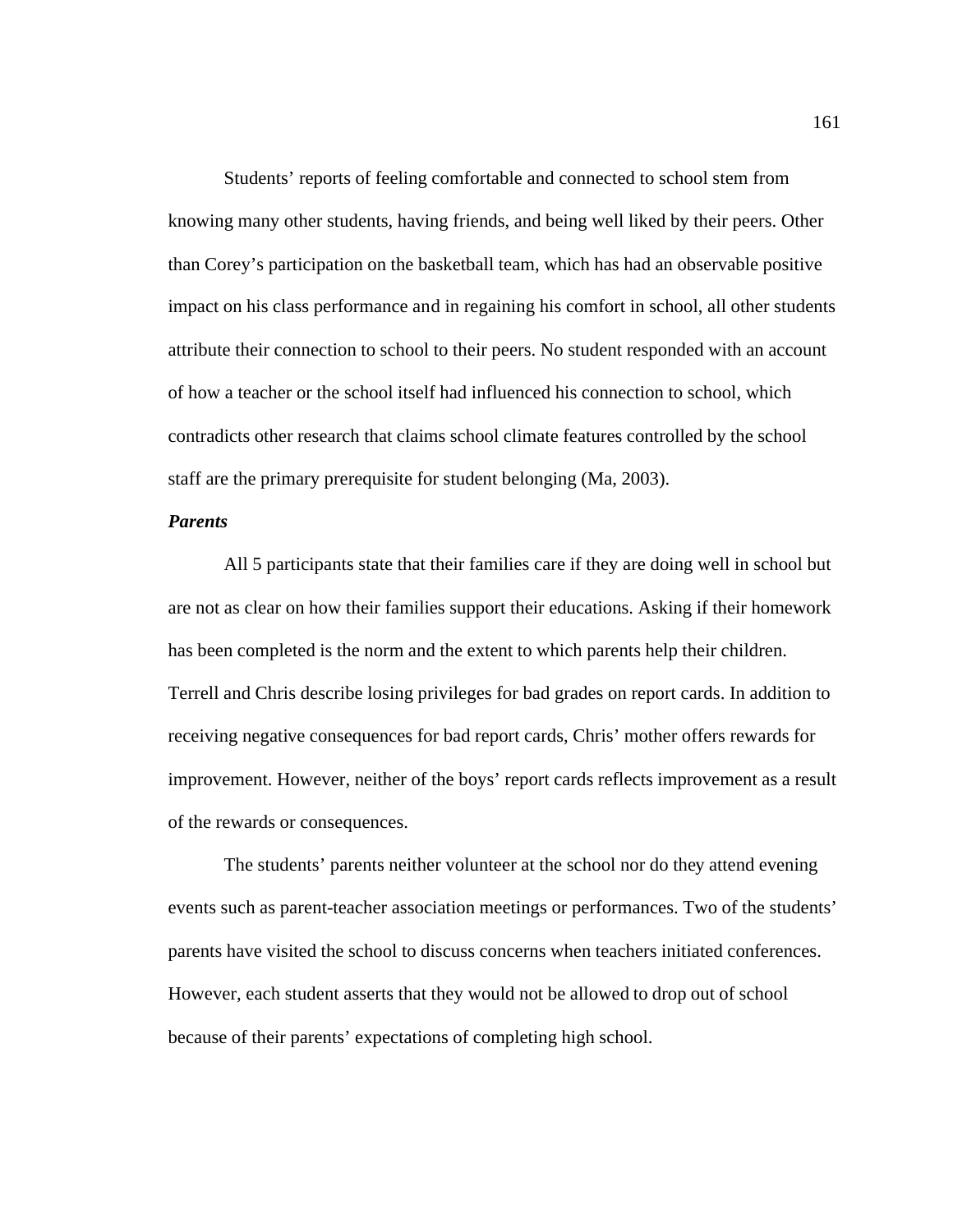Each of the 5 students' parents with whom they live has completed high school according to the participants. With the lapse of time since doing schoolwork themselves, their parents may not feel equipped to help them at home. The school has a responsibility to teach parents how to help their children with schoolwork at home and the importance of establishing a place and time for doing homework (Epstein, 2001). Parental involvement and shared goals and objectives among parents and schools create a strong learning environment and increase students' opportunity for success (Comer, 1996; Epstein, 2001).

### **Implications**

Tackling the issue of underachievement by young African American men is not simply about closing the achievement gap; it is about reconnecting these students to learning. In the case of the participants, test scores do not tell the whole story. Although inconsistent, at times their test scores are average or above average. Either way, it is not a matter of teaching what will appear on the test. It is, however, about relationships, involving students in their own learning, connecting with students and families, connecting teachers and students, and promoting the achievement of all students.

Identifying the influences impacting students' educations is only the first step. Finding ways to deal with or offset the influences is the second step. Students spend roughly 33 hours in school each week. Educators cannot directly control how students spend their time away from school. However, what educators can do is make good use of the time spent with students and attempt to engage parents in becoming more active and helpful participants in their children's educations. Hopefully, the positive institutional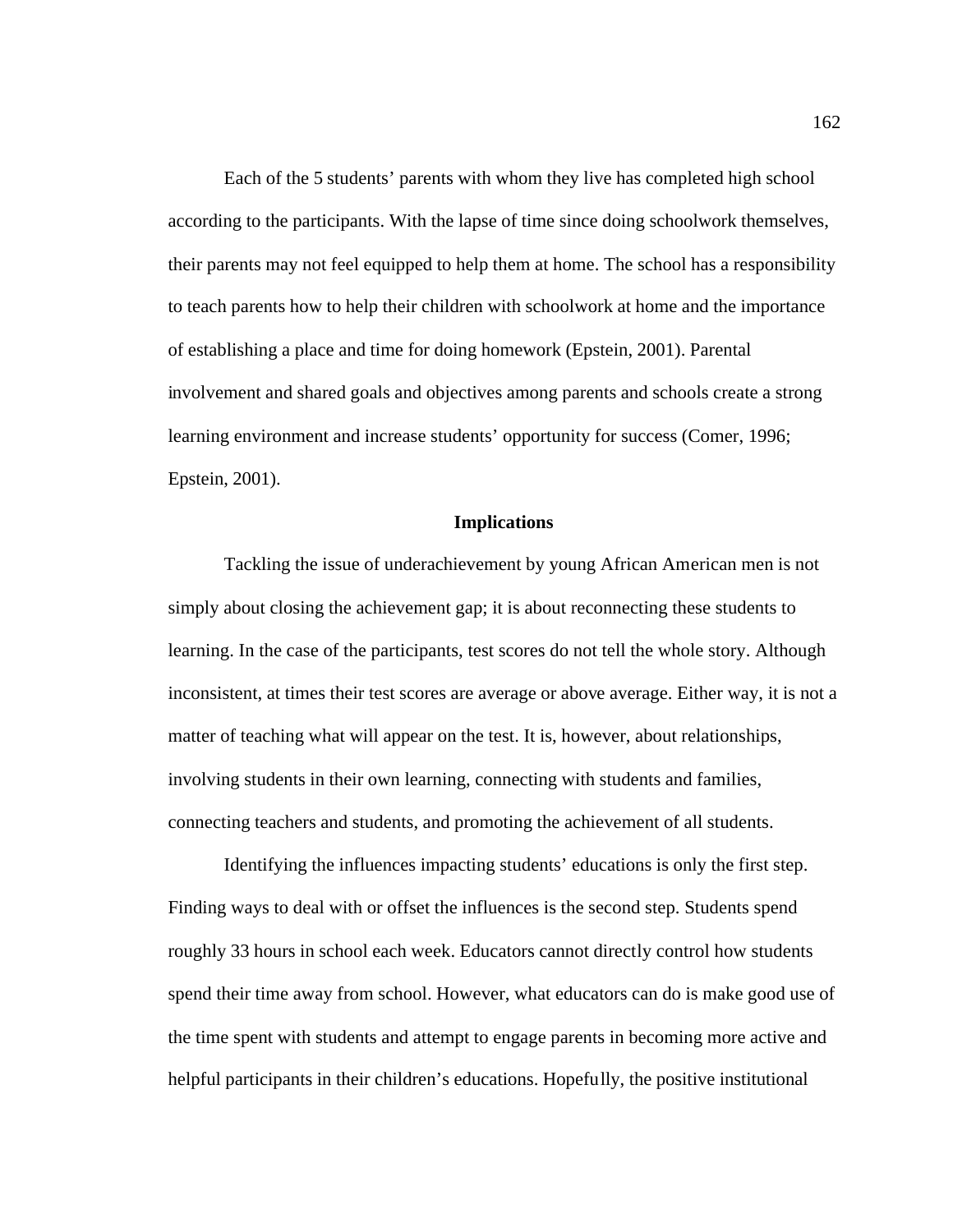and personal influences facilitated by the school will enhance students' school experiences and follow them outside of the schoolhouse. Because teachers, administrators, and school personnel can directly impact what goes on in schools, they are in prime position to positively influence students' experiences in school.

The 5 young men in the study were perceptive in detecting differential treatment, teachers' weaknesses in classroom management, and unengaging instruction (Babad et al., 1991; Wentzel, 1997). From their suggestions alone, educators can glean insight into what students believe would improve their experiences in school. In addition to what students shared, inferences were drawn identifying additional points of interest to which teachers and administrators must attend, including student-teacher relationships and the involvement of students' families in their educations.

Although supporting the stance that in general, school is important, the 5 students acknowledge not putting forth effort or having a strong interest in school (Ford, 1993; Mickelson, 1990; Noguera, 2003). Part of the disconnect between what they say and what they do must be attributed to a lack of connections with school adults, instruction that is less than engaging, the absence of strong academic support from home, and affirmation from sources other than education.

It is important to note the impossibility of studying the influences on students' educations in isolation from the larger context of society. Although choosing to address the influences that are more within the control of teachers and administrators, the researcher acknowledges the strong and ever present influence of society. Students' lives are influenced by the beliefs and values of their families and societal factors, such as the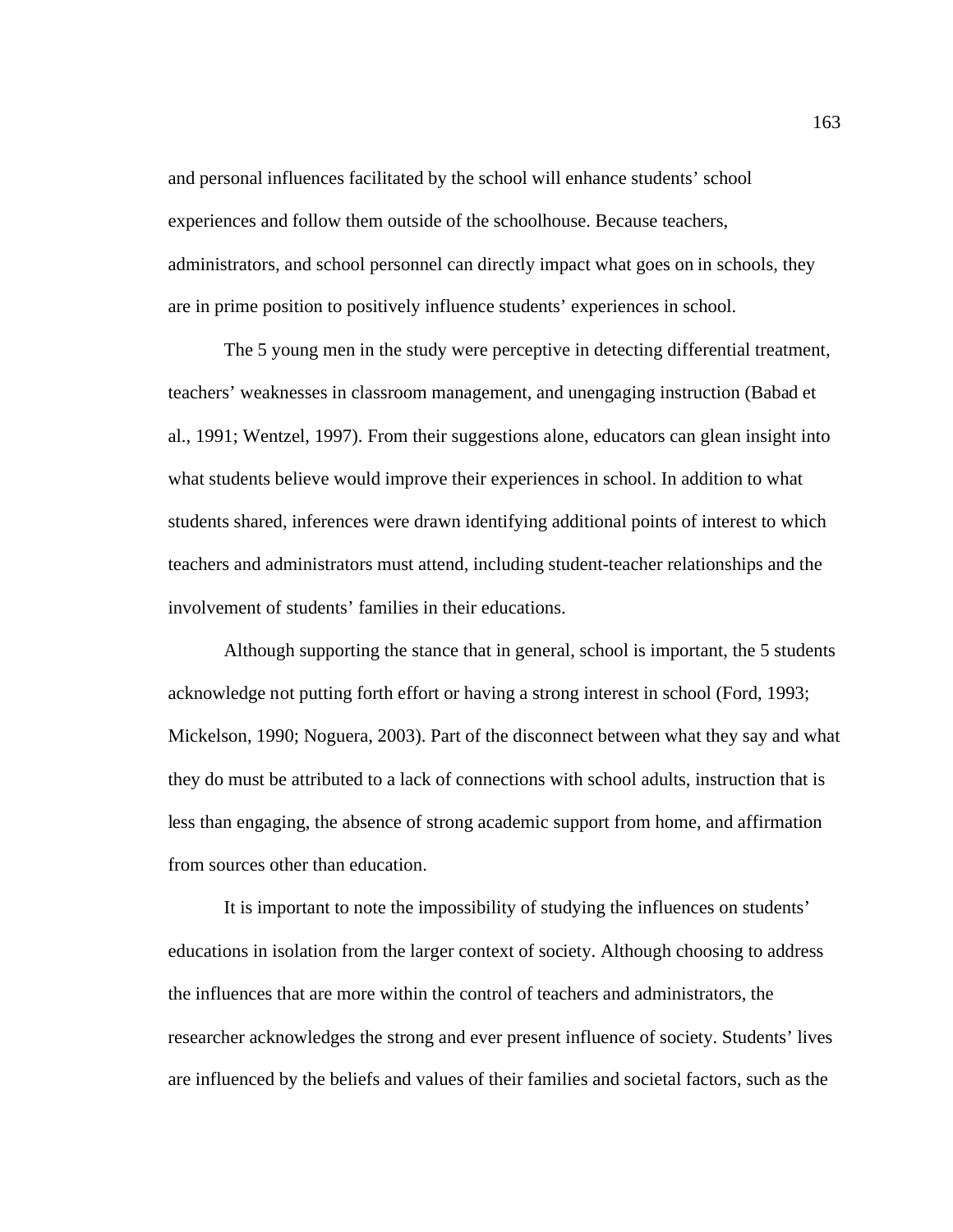connection between school success and the accusation of losing one's cultural identity. Such notions have been handed down through the generations and no simple solution for combating that line of thinking exists. The power and breadth of such societal influences "indicate that the site of the problem is much broader than what occurs between the school walls" (Fordham, 1996, p. 343). However, awareness of its presence and power in the lives of students and their families, as well as its manifestations in our classrooms, is a first step in the long walk to help students identify with high achievement and success without the cost of losing their identities.

The next section suggests areas of interest for schools, administrators, and teachers to explore with the underlying purpose of how to promote student success in school and creating schools that are more responsive to young African American men. Although the ideas offered are not new, they are often absent or overlooked in classrooms and schools. The findings in this study should remind and reassure educators that these principles are critical in their impact on students' educations.

#### *Fostering an Attitude of Achievement*

The participants in the study possess the ability to do well in school, but lack the motivation or desire to succeed. A discrepancy exists between students' stated beliefs of the importance of education and in students' effort (Ford, 1993; Mickelson, 1990). Teacher input suggested that the participants put forth little to no effort in class, although both participants and teachers believed they were capable of doing well. Students spoke of effort and completion of schoolwork as indicators and requirements of school success but acknowledged they were not exhibiting these behaviors. Although various influences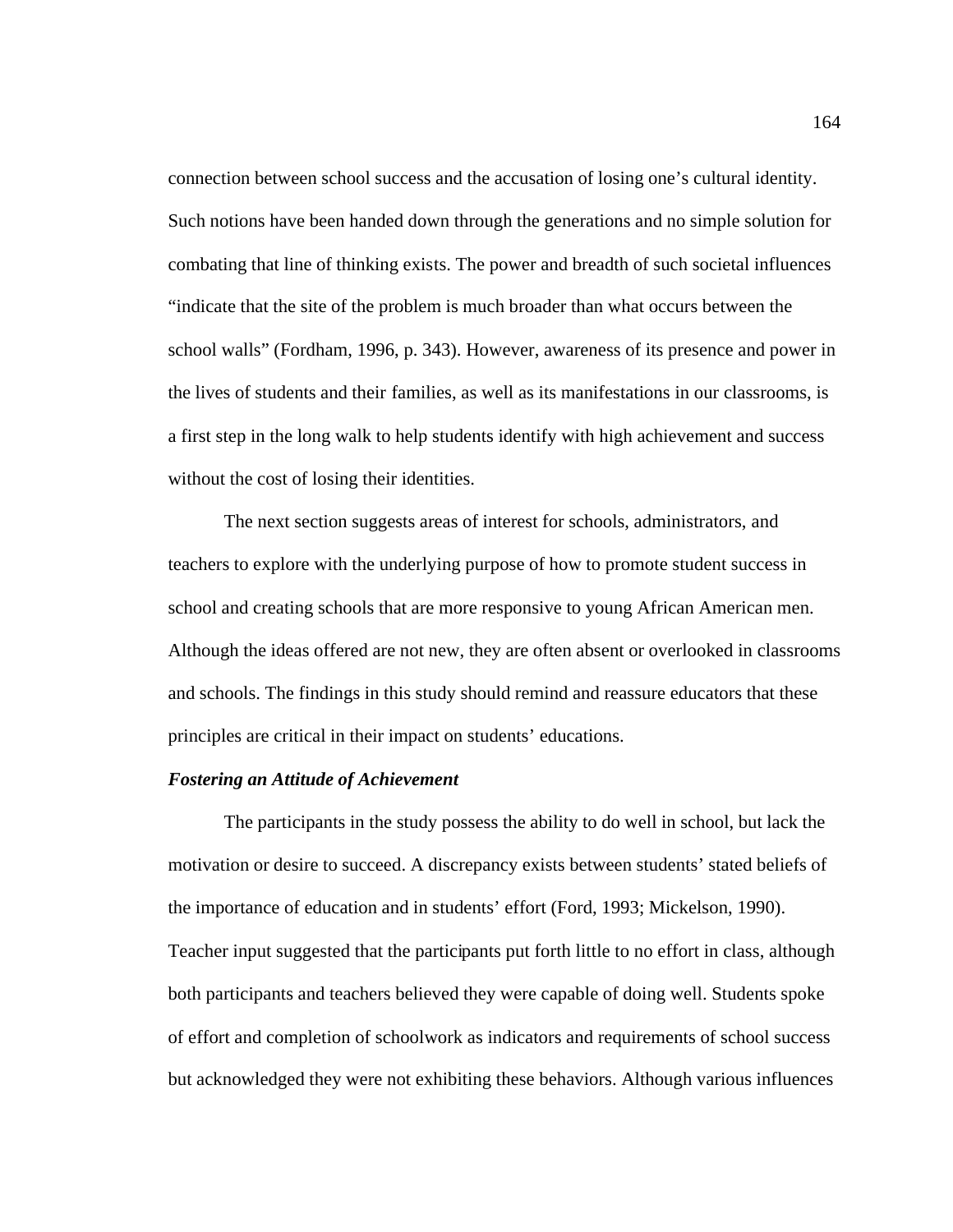and factors exist in each of their lives, an important but almost silent portion of the puzzle needs addressing.

Ogbu (1992) suggests that involuntary minorities have great difficulty separating achievement from the endorsement and adoption of White culture. Mickelson (1990) proposes the difference between African American students' stated beliefs of the importance of education and what they demonstrate is also tied to students' ethnicity. Suggesting students' realizations that investments of hard work and commitment to education do not pay equal rewards to all individuals, students choose to put forth diminished effort. Students in Fordham's (1996) study echo the concerns that academic achievement is on the route to conforming to the White mainstream culture. In her study, underachieving students resisted academic achievement as a sign of avoiding that which represented the White ideology.

Michael countered his peers' comment that doing his homework meant he was turning White by refuting the notion altogether. Even though he admits he does not do his work, Michael asserts that statements like that are generated from the thought that African Americans are ignorant which he knows is untrue. Michael claims he does not equate doing well in school with acting White but still chooses to perform short of his abilities.

How can schools help students, particularly minority students, reach high levels of achievement when students have difficulty separating achievement from acting White? How can schools help students commit to putting forth strong effort when they question the payoffs society provides to people of color (Mickelson, 1990)? Educators serving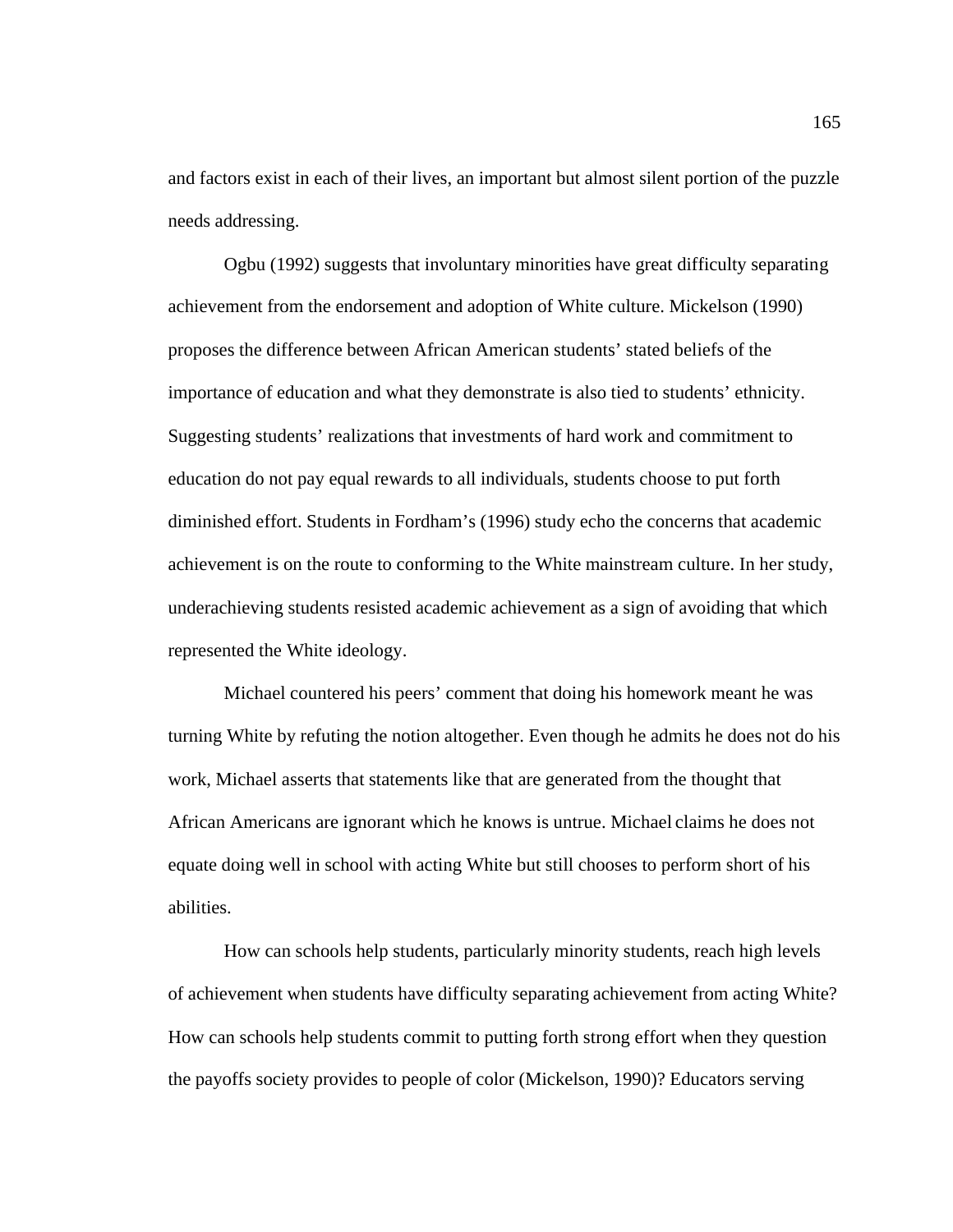students who fall into Ogbu's (1990; 1992) classification of involuntary minorities must make a commitment to understand the deeper context at play with regard to achievement in school. Teachers and school administrators who do not fully understand the pressures placed on African American students to maintain their collective group identities will be overlooking an important component of student achievement. Torn between achievement in school with its risk of lost friends and disloyalty to their identity and maintaining the respect of their peers and community through resisting that which is associated with White culture, including achieving in school, students may feel forced to choose. Only with understanding of this dilemma can educators begin interpreting the pressures students' communities and peers place on them.

Why must school success and acting White go hand-in-hand in today's world? Michael realizes that statements regarding African Americans' intelligence are unfounded but continues to put forth little to no effort in school. Whether through the involvement of African American mentors or other role models who are successful, African American students must have exposure to African American individuals who demonstrate that success and the maintaining of one's collective identity can coexist (Ogbu, 1992). Students must be provided with real life models of individuals who have achieved success through education so they can see that hard work and dedication to success do pay off.

### *Developing Positive Relationships with Students*

For middle level educators, the fact that students do not perceive a strong connection with an adult in middle school is troubling, but unfortunately, not shocking.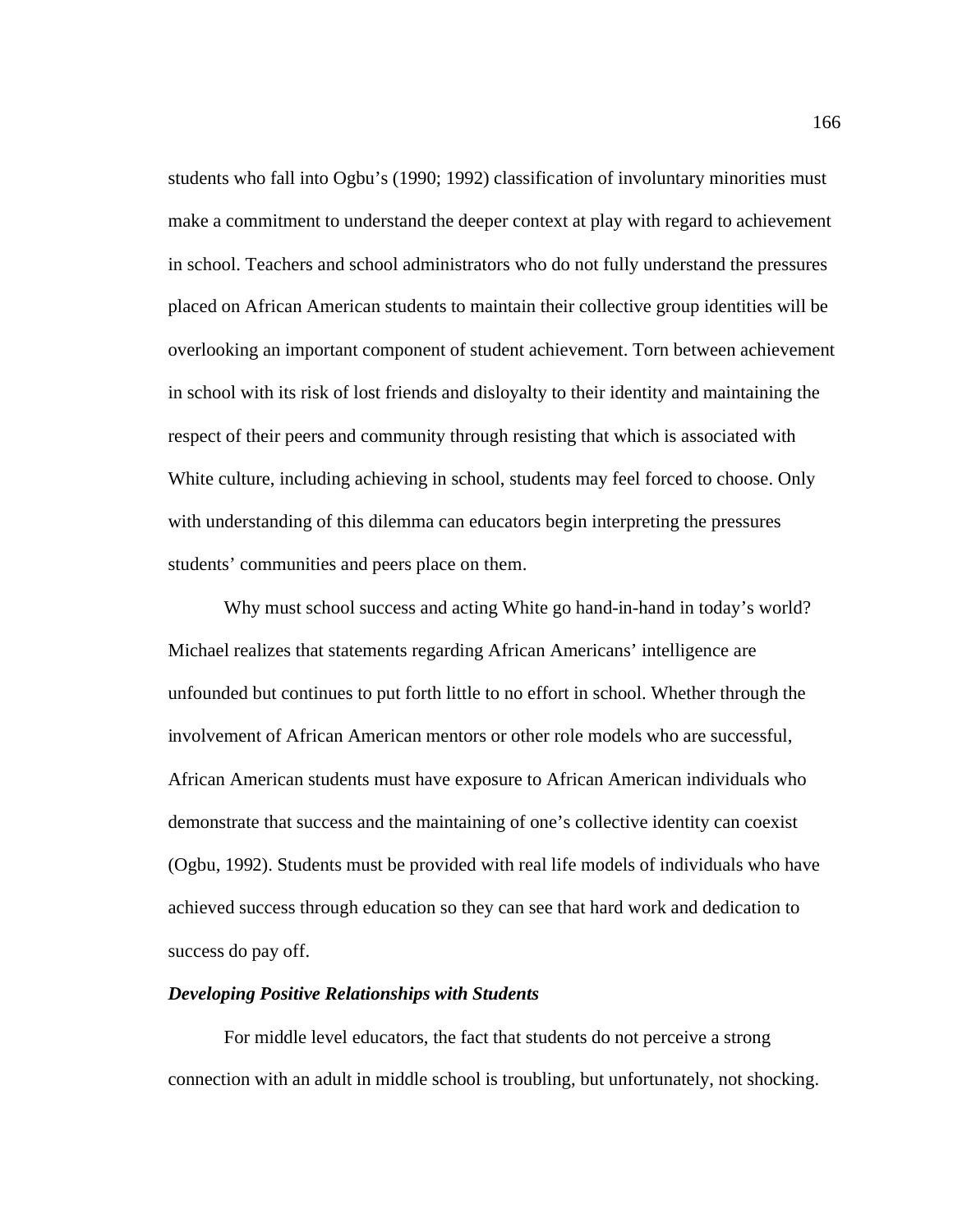For the students in this study, it is questionable if more than one or two teachers had any impact on them throughout their years in school. Interestingly, students could not name their teachers since kindergarten. When looking at elementary report cards, they often did not remember their teachers. Even into my mid-30s, I can name every teacher since kindergarten. Out of curiosity, I asked my colleagues to name their teachers and one by one, each ran through the list of names with ease. Careful not to overanalyze such a simple task, one has to see the connection between the absence of relationships with teachers and the fact that students did not recall their teachers.

Relations with school adults help bridge students' worlds outside of school and their lives at school (Baker, 1999; Comer, 1996; Darling-Hammond, 1997; Epstein, 2001; McCombs & Pope, 1994; Nieto, 1999; Valenzuela, 1999). Not only do relationships bring teachers and students together, they also enhance students' willingness to connect to school and instruction. The absence of connections to school and teachers affects students' identification with school, commitment, and participation in school and ultimately, their performance (Brophy, 1997; Patchen, 2006). Comer (1996) simply puts it, "Strong relationships are required for effective schooling" (p. 153).

A step toward reconnecting students such as the five in this study is to get to know them. It is imperative that educators identify struggling students at the earliest point possible and find a dedicated mentor for each of them who responds to them like a family member, rather than an institutional lens (Baker, 1999; Darling-Hammond, 1997; Wentzel, 1997). Comer (1996) poses that "to change a child's behavior one must be able to understand that child. School is designed for the development of the child: to elicit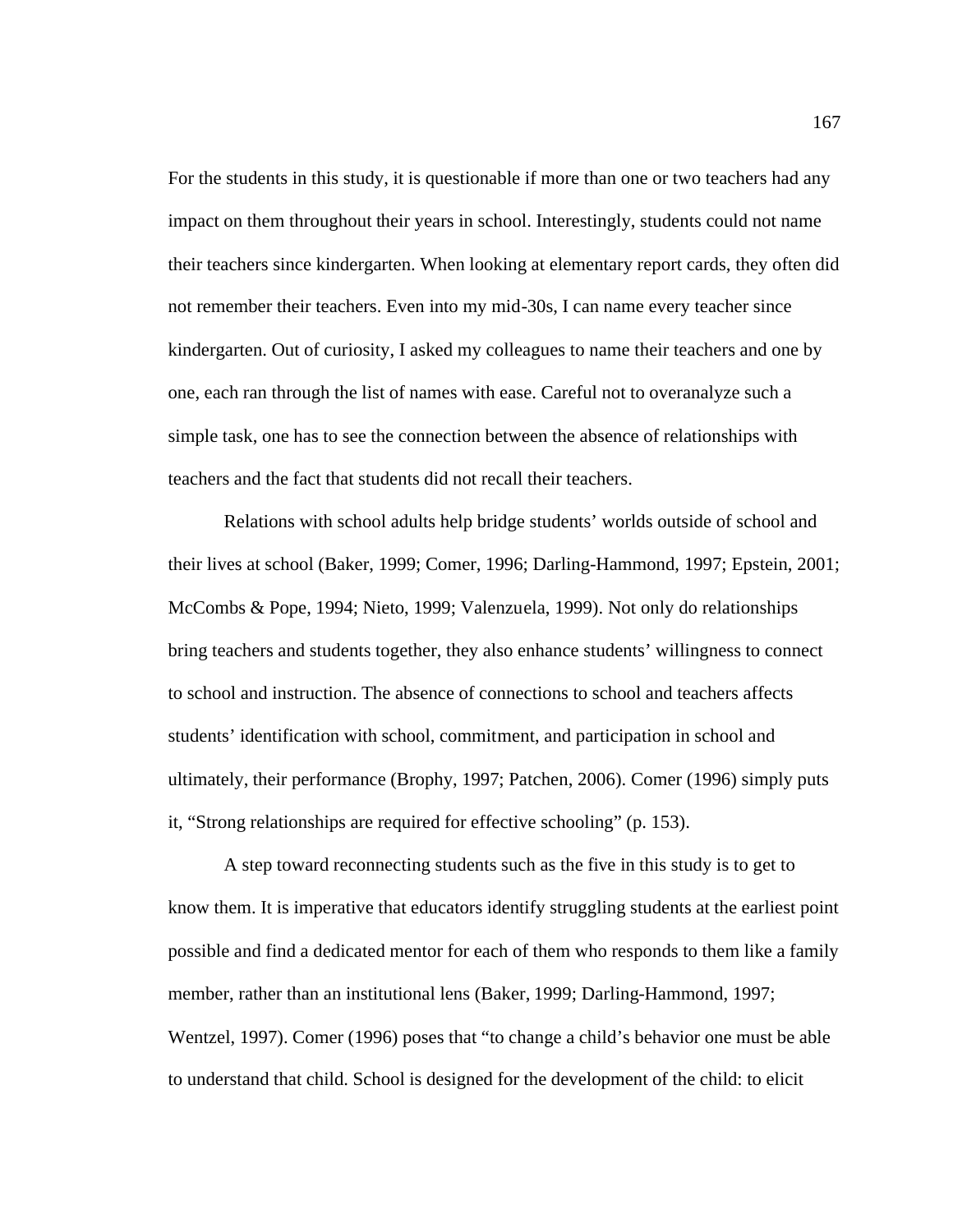behavior change that results in development, school personnel must understand each child in their care" (p. 29). By listening to the students, engaging them in conversation, and spending extended time with them, a trusting relationship is likely to develop.

The relationship between the student and the adult can serve as motivation itself (Payne, 2002; Wentzel, 1997). Strategy #46 in the book, *Don't Sweat the Small Stuff*, (Carlson, 1997) encourages people to take time each day to tell at least one person something you like or appreciate about them. Educators should heed this simple recommendation to compliment students and provide encouraging words that nurture the soul and build relations. With the feeling of reassurance and a connection to a caring adult, students' attitudes and commitment to learning are likely to be rekindled. Interestingly enough for Terrell and Octavious, evidence based on teachers' comments of academic and behavioral improvement coincide with the teacher each student names as his favorite.

The structure of middle schools varies from school to school. Educators must consider the importance of students and teachers getting to know one another and use this information when deciding on the structure of teams. Utilizing a small student to teacher ratio increases the chances of teachers and students knowing each other well (Darling-Hammond, 1997). Using two teacher teams, with each teacher teaching two core subjects in a block schedule, is a popular model for easing the transition from elementary to middle school and facilitating teachers and students knowing one another. Two teacher teams of approximately 50 students allows for extended time and facilitates teachers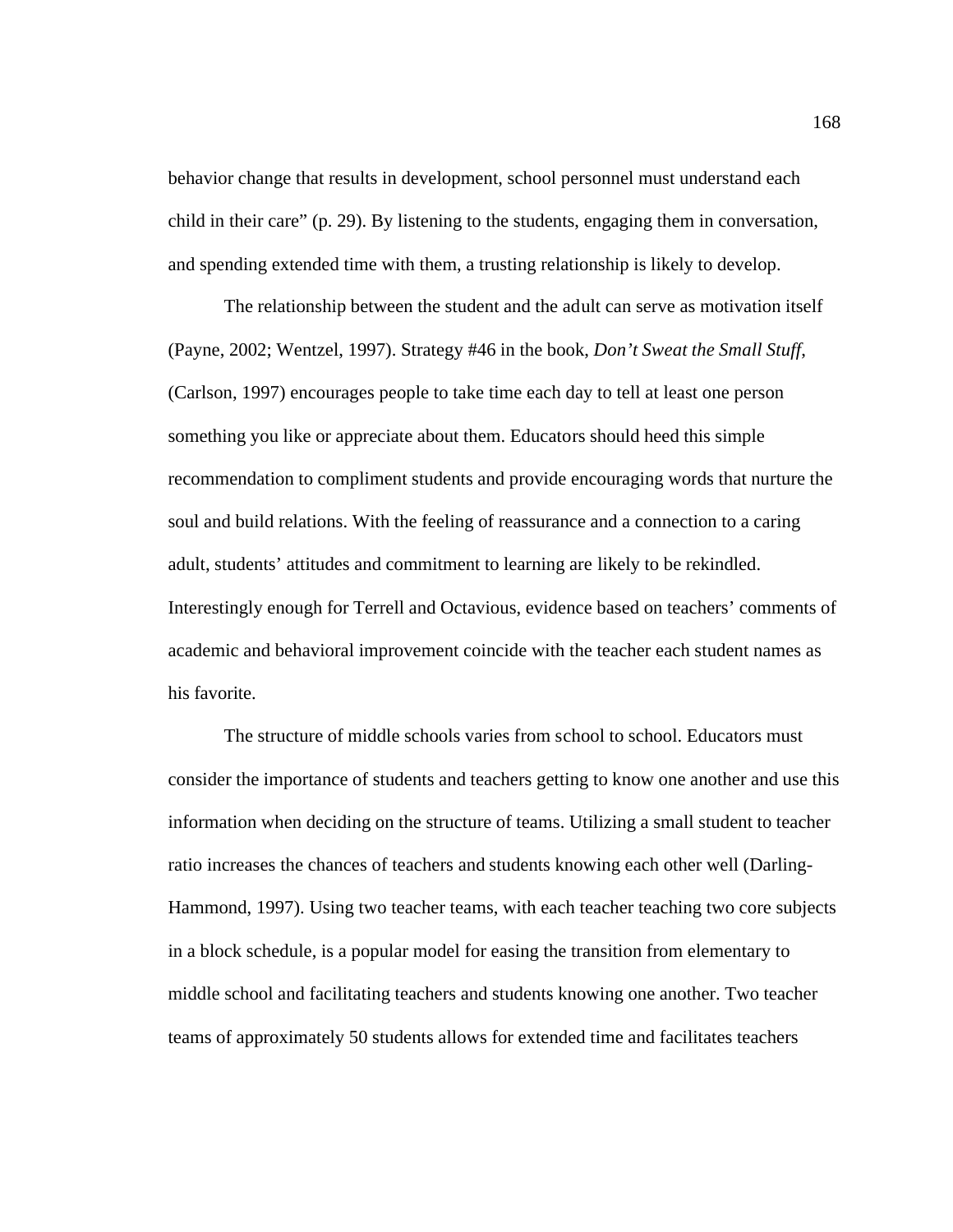getting to know a smaller group of students, as opposed to four teacher teams that may serve 100 students.

At the school level, educators must ascertain what structures are in place to allow for time and the opportunity for relationship building between teachers and students. Educators at Wilson Andrew believe the weekly class designed to develop leadership skills and expose students to multiple intelligences also promotes relationships between teachers and students. However, the student participants have a different opinion. As opposed to creating an extra class that meets once weekly, perhaps the emphasis should be on teachers becoming better acquainted with the students they teach on a daily basis. The difference between interacting with a student 36 times per year, or once weekly, versus 180 days per year is significant. Providing opportunities for team building, interacting with parents, and simply having conversations with students is the best avenue to building relationships (Darling-Hammond, 1996).

From the physical layout of the room to the design of cooperative, small group tasks, teachers must create the opportunity to interact with each student and get to know each of them in a meaningful way (Brophy, 1997; Darling-Hammond, 1997; Ladson-Billings, 1994; Wood, 1992). Bernard (as cited in Christle et al., 2005) asserts that because of the amount of exposure students have to teachers, teachers are the most encountered role models aside from family. Therefore, educators are in prime position to reconnect students to school and positively influence their experiences.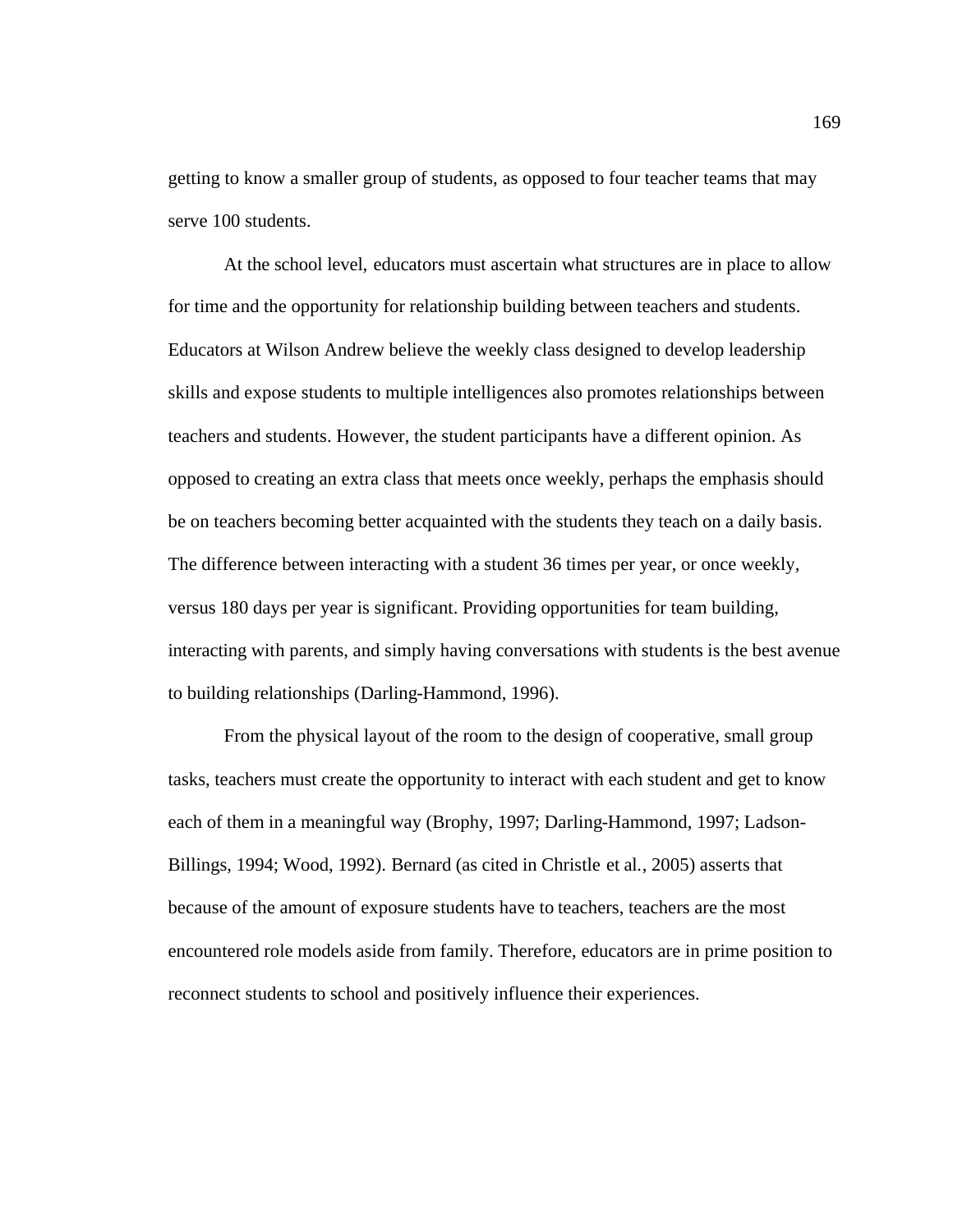### *Facilitating Student Engagement in Instruction*

The study confirms that instruction must engage students in learning. Before educators can expect students to become actively involved in teaching and learning, schools must ensure that instruction is meaningful, engaging to students, and culturally responsive (Brophy, 1997; Darling-Hammond, 1997; Gay, 2000; National Board, 2001). This does not imply that teachers must solicit students' suggestions of topics to be covered but to teach the required curriculum in a way that is interesting and inviting to students, in addition to making connections to the students' world when possible (Brophy, 1997; Darling-Hammond, 1997; Gay, 2000).

The accepted norm of teacher-driven lessons of lecture and learning through reading the chapter must be replaced with involving students in their own learning. Teachers must work to present lessons in interesting ways to encourage students' participation. For example, Terrell, a self-renowned rapper, believes his love for rap does not have much to do with school. If one teacher could tap into his talent and allow him to incorporate rap into his work, Terrell would likely make a connection to school. Chris contends that math is his favorite subject even though he earned straight Fs on his report card. Teachers must capitalize on students' interests to connect students to learning.

In addition to teaching in a manner that is engaging to students, teachers must ensure that students are motivated to learn for their own benefit. Brophy (1997) suggests using learning goals, which focus on the acquisition of knowledge rather than the ability to perform or complete tasks. Goals outline what is to be mastered rather than a list of assignments that must be submitted. Learning goals allow students to learn cooperatively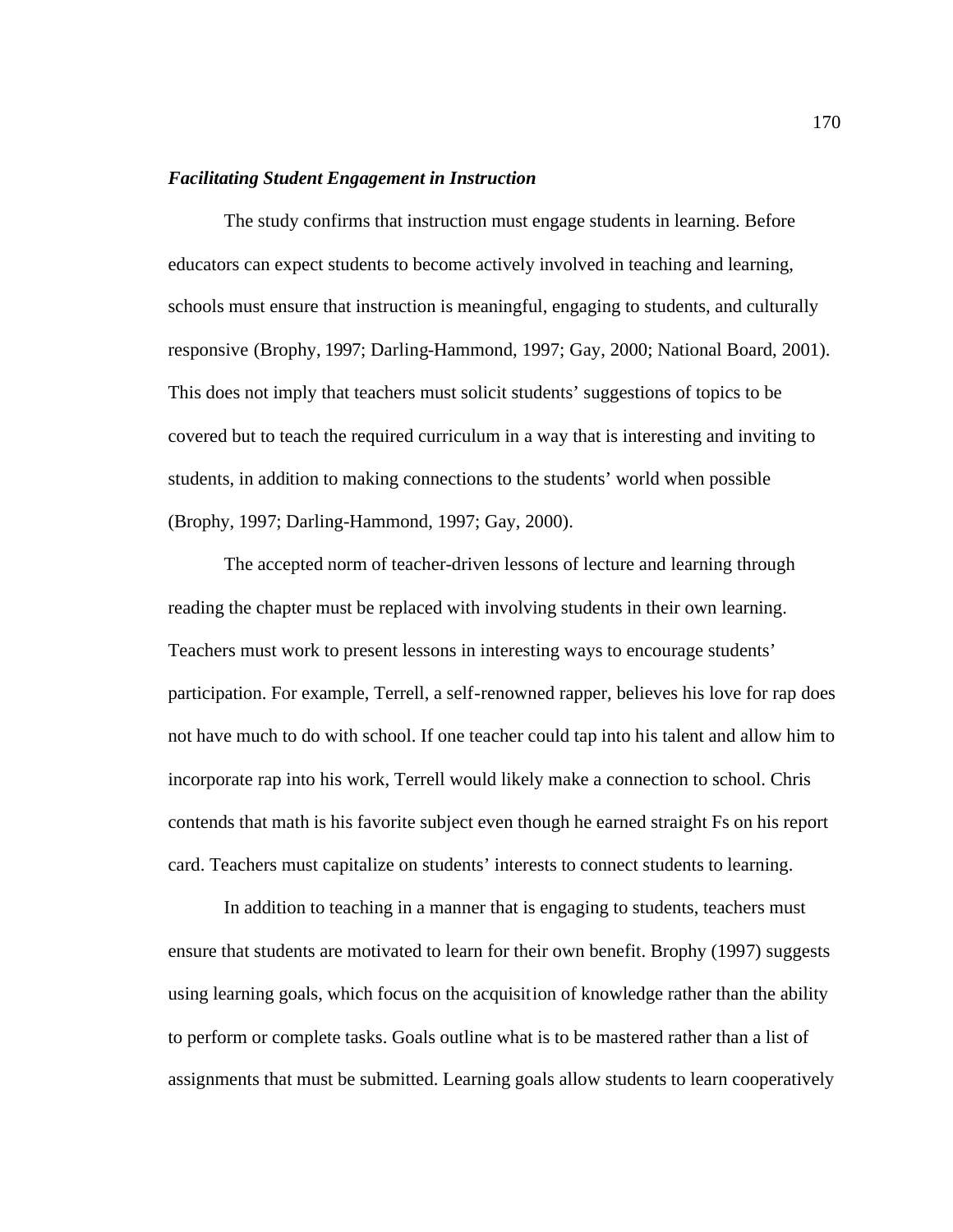without the influence of competition, which creates winners and losers and further distances struggling students from learning. Additionally, with the emphasis students place on the need to socialize with peers, cooperative learning activities allow students to socialize while the focus remains on learning.

In examining students' accounts of low grades and lack of work completion, the fact that all 5 students have scored at proficient levels on some of their yearly end of grade tests brings up the question of how students are being assessed at Wilson Andrew. Failing grades combined with proficiency on standardized tests point to teachers' reliance on daily effort and task completion as opposed to a true measure of students' content mastery. Therefore, it is worthwhile for schools to evaluate how students are being instructed and also how they are being assessed (Darling-Hammond, 1997). Rethinking how students are instructed and assessed, combined with a focus on learning goals, students are more likely to participate in class.

### *Inviting Families to Participate*

Traditionally, involved parents were those who volunteer at the school and visit often. The parents of the 5 participants in this study do not volunteer or visit the school often. None of the students report receiving regular supervision at home from parents with regard to their schoolwork. However, all 5 participants report that their families care if they do well in school.

Greater involvement of students' families must be cultivated by the school to initiate and channel parents' contributions to students' pursuit of success. Parents care if their children do well in school but may not be familiar with how to go about helping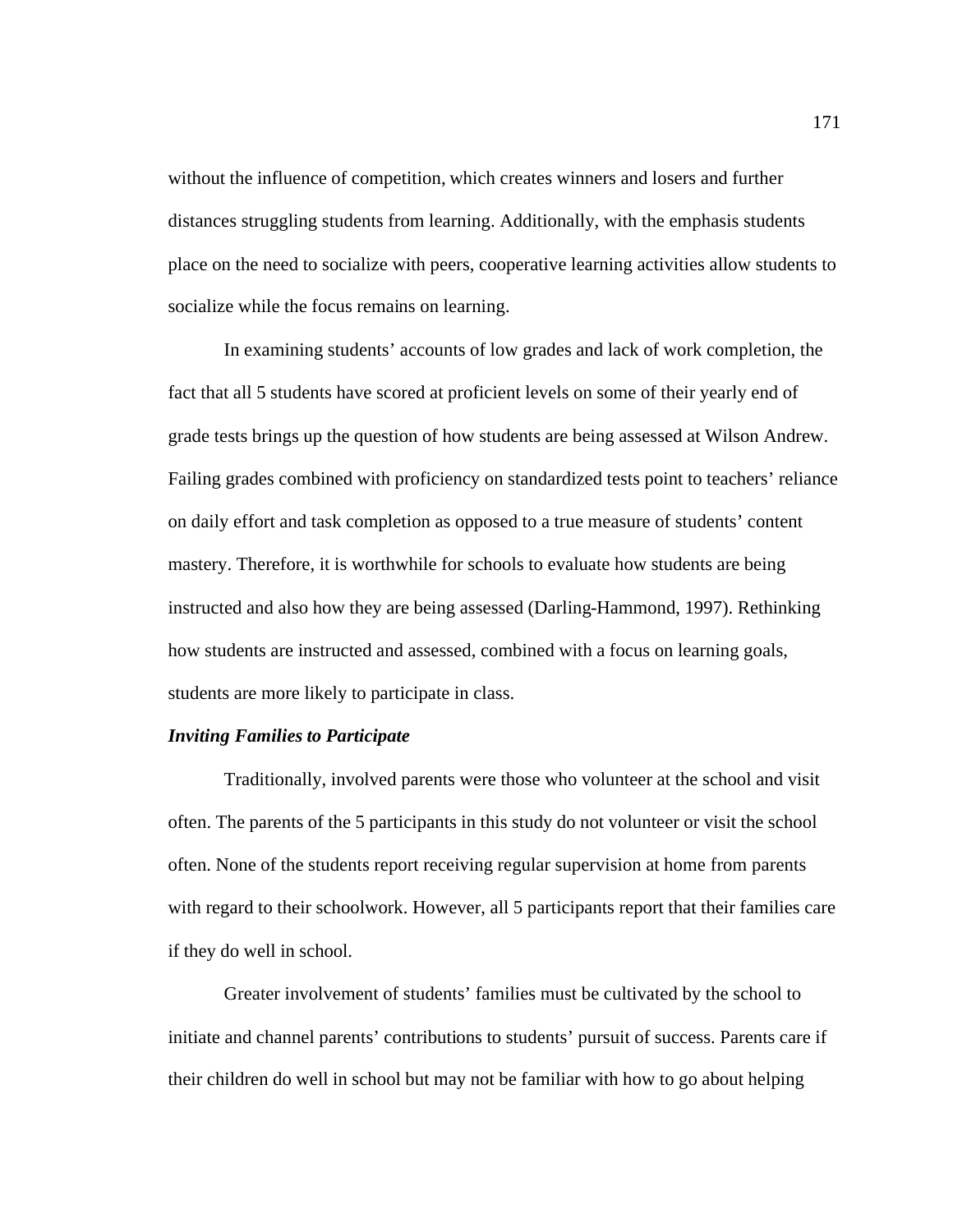them succeed. Because of the blurring between acting White and achieving success, African American children need to hear encouragement from their parents to set high standards and to maximize their abilities (Ogbu, 1992). Schools and families joining forces provide a wealth of support for students to resist the pressures that result in lowered achievement (Comer, 1996; Darling-Hammond, 1997; Epstein, 2001; National Board, 2001; Price, 2002).

Parent involvement is no longer a measure of volunteer hours or attendance at school functions. Working-class parents and single parents may not have the opportunity to participate in these traditional ways (Cooper, 2003). Working jobs with little flexibility in requesting time off or working more than one job to provide for the family are impediments to being a visible presence at the school during school hours.

An interesting aside with regard to students in general at Wilson Andrew, as well as the 5 participants, is that when questions arise regarding their schedules, report cards, or disciplinary consequences, the students take the lead in initiating these discussions. At Wilson Andrew, the students call or visit the school to speak to an administrator when they need to obtain their birth certificates or report cards to play football or when they have not received their school schedules before the start of the school year. In the absence of parent advocates, some students have learned they must become their own advocates. This has proven to be problematic for students at times. When their involvement in the adult world, defined by roles they are assigned in the home or by roles they have assumed, is not respected, problems surface when they are placed back into a child's world by teachers.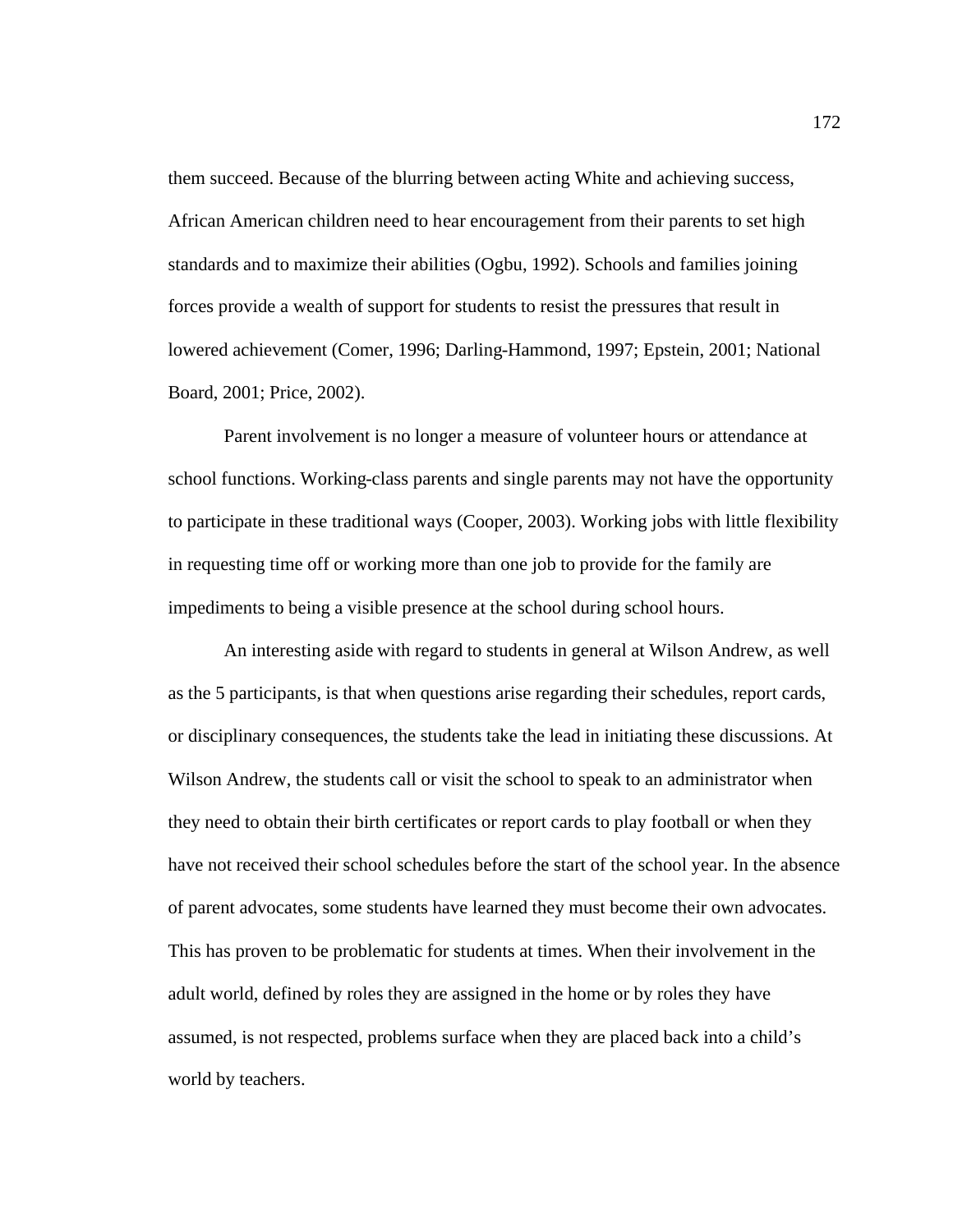The traditional role of parent involvement has been modernized and includes a more diverse view of how parents can support their children's educations. Epstein (2001) expanded the umbrella of parental involvement to include their involvement with their children and schoolwork at home, instead of the outdated view of only volunteering or visiting the school. Not expecting parents to remember algebraic concepts, literary terms, or volunteering to assist with school functions, parents can be involved with their children's educations in a number of ways.

Epstein (2001) shares ways parents can be involved with their children, grouped into five categories: (a) activities emphasizing reading, (b) learning through discussion, (c) informal learning activities at home, (d) contracts between teachers and parents, and (e) developing teaching and evaluation skills in parents. Unfortunately, for the 5 students in the study, parent involvement in their educations in these ways is clearly missing. Many of Epstein's activities are simple for parents to implement at home and include engaging their children in conversation about their day in school, listening to their children read, monitoring work completion, and completing some assignments together. Along with creating the structure for the time and place in which homework is to be completed and monitoring students' work at home, parents' involvement is a critical component to help students be successful in school.

Findings from both Lightfoot and Ogbu (as cited in Lareau, 1987) suggest schools make middle-class families feel welcome and overlook working-class families (p. 73). African American parents may perceive a lack of willingness for schools and educators to serve them because of their race or class status (Cooper, 2003). Schools have a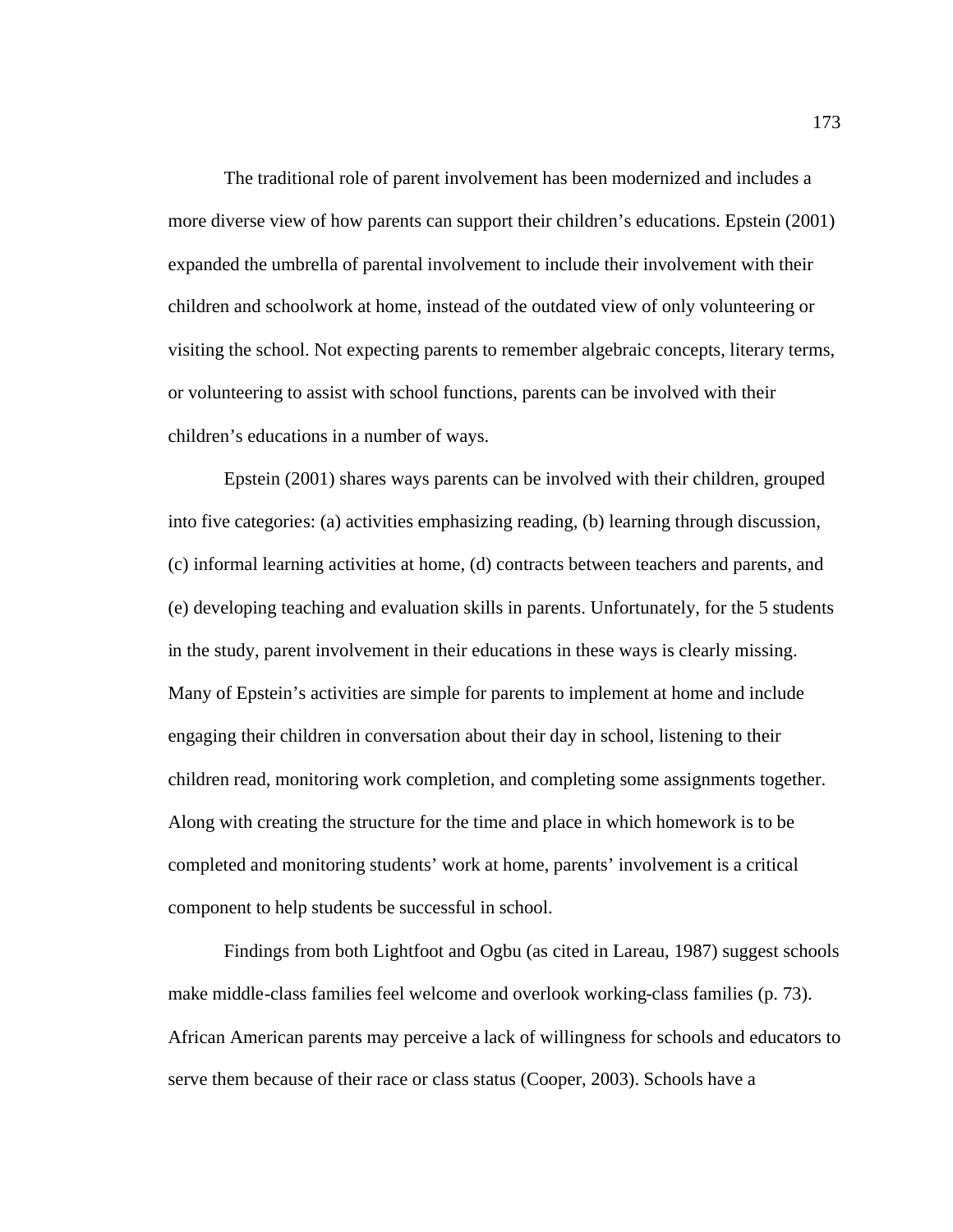responsibility to be inviting to all families, regardless of race, gender, or income. Educators must guard against assuming that because some parents are not visible during the school day that they do not value or support their children's educations. Schools and educators are charged with the responsibility of teaching parents how to be involved with their children's educations.

In addition to sharing strategies with parents of how to help their children at home, the school must be sensitive to the needs of the parents. Considering that much of Wilson Andrew's student population comes from low socioeconomic neighborhoods, the school must take into consideration families' needs for transportation and childcare. Wilson Andrew has offered bus transportation, childcare, and dinner on occasion to families attending evening parent meetings. Although only a few families took advantage of the offer, over time word will spread that the school is sensitive to the needs of its families.

Additionally, to enhance relations with parents and students, quality communications must take place between teachers and students' families on a regular basis. Whether through positive notes home or phone calls, positive communications as opposed to phone calls only for academic or behavior concerns need to become the norm.

Not only must the school believe in the importance of parents being more involved, but parents must also see the benefits deriving from their participation. However, the school must take the lead in reiterating this to parents. Laurence Steinberg (as cited in Price, 2002) asserts, "If we want our children and teenagers to value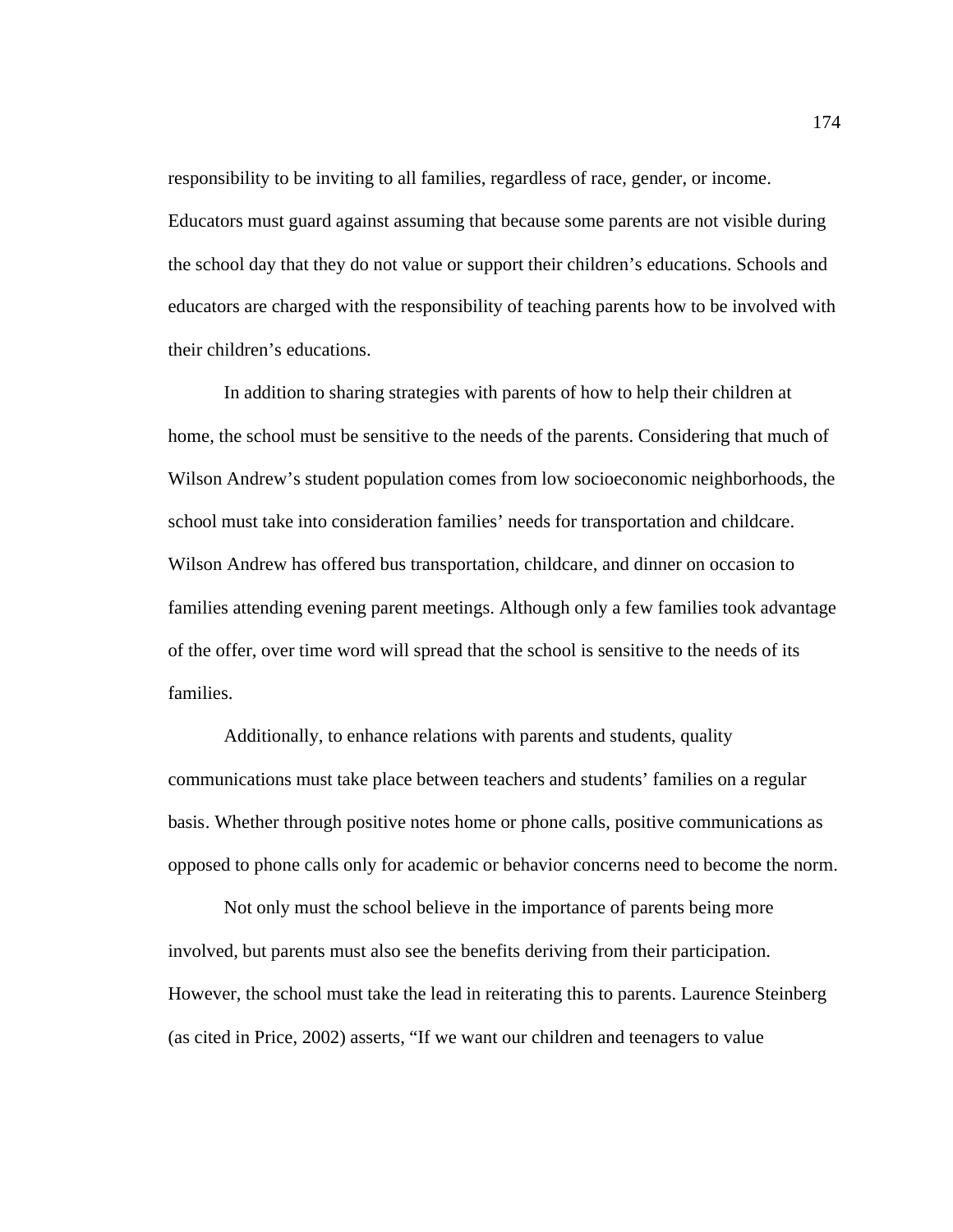education and strive for achievement, adults must behave as if doing well in school is more important than any other activity in which young people are involved" (p. 11).

#### *A Responsibility to Empower*

Students' beliefs and their stories are born out of their lived experiences. Due to a lack of comparison, students neither question the offering and opportunities at Wilson Andrew nor do they view their lives as different from any others. The question then becomes, is it the school's responsibility to expose students to opportunities and experiences they have not encountered? Is it the school's responsibility to educate them about alternative views not typically supported by the current approved textbook adoption? Does the school have the moral responsibility to empower students and nurture them into becoming well-rounded, socially conscious individuals who can stand up and advocate or lie down in protest? What was initially thought to be beyond the scope of this study has found its place along with the specific steps educators must take to rekindle the love and excitement for learning that children express when they first walk into the front door of the schoolhouse in kindergarten.

Donna Marriott was an elementary school teacher who realized that her silence about race and racial issues spoke loudly to the children in her classroom (Marriott, 2003). After reading a student's comment, "I don't like being Black" and a second student's assertion of a mean-spirited incident on the playground, Marriott realized racism was an issue. As a result, Marriott led her students through a journey of justice, liberty, and equality. Using children's literature to explore these themes, Marriott's students learned about racism, Martin Luther King, Jr., the ending of slavery, Ruby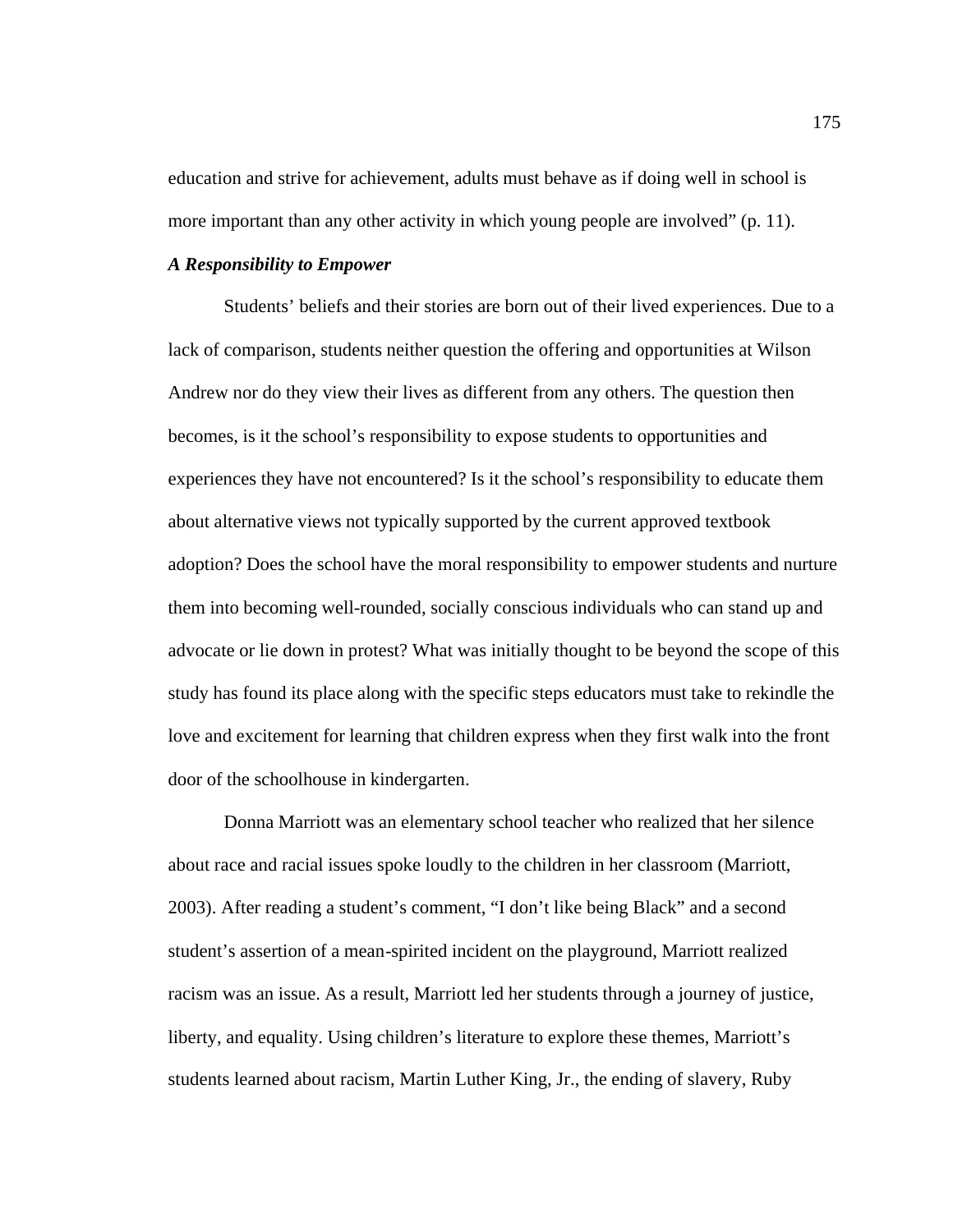Bridges, and more. She found that students could grab hold of the principles of justice and equality but had more difficulty with the concept of liberty. She shared Mychal Wynn's book, The Eagles Who Thought They Were Chickens, to teach the students about liberty. The story tells of a captured eagle aboard a slave ship that dies just after laying three eggs. Placed in the chicken yard, the three hatchlings are teased for being different. Unaware of their great heritage, the three walked the chicken yard with their heads hanging low. Another captured eagle is placed with the hatchlings but does not succumb to the chickens' taunting because of his strong sense of pride. After regaining his strength, he spreads his wings and soars out of the chicken yard leading two of the hatchlings to do the same. The third hatchling was unable to follow due to his broken spirit and hence, was left behind.

The outcome of the journey Donna Marriott took with her students was more than she could have imagined. Not only did the pursuit of justice and liberty have an impact on students' social skills, but also the link it made to student achievement, motivation, and relationships was a pleasant surprise. Once turned off to the world of education, Damon, a young African American student underwent a transformation from a history of troublesome behavior to a never-ending quest for justice.

Unfortunately, Marriott's (2003) story did not end there. The following year, Marriott followed up with two of the students from her class and was disheartened by what she heard from Damon's teacher. The previous year, Damon had reconnected to schooling and made significant improvements. His new teacher, however, was adamant about his questioning nature and complaints that things were never fair. In disbelief and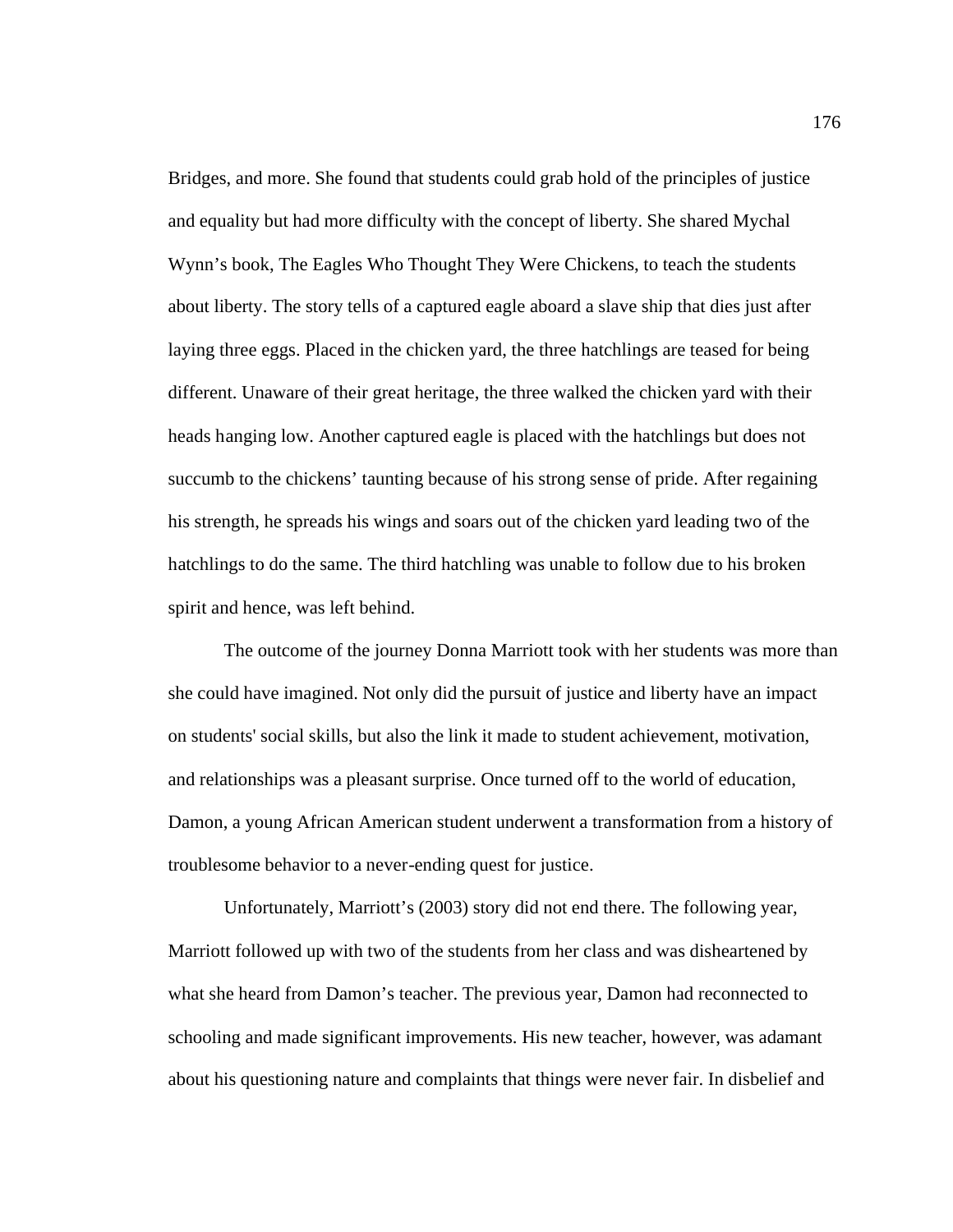with grave disappointment, Marriott questioned her liberating project from the previous year. Had she set up Damon for failure by arming him with the tools of equality, justice, and liberty that teachers and schools were not ready to accept?

### **Conclusion**

The current study contributes to the literature because of its examination of factors influencing students' educations from the perspectives of students, particularly young African American men. Much literature exists on factors influencing African American student achievement in school from the perspective of educators and researchers and from quantitative studies. Examining the influences on students' schooling from an adult perspective or from a social justice perspective reveals one set of factors. Research conducted from the perspectives of students reveals additional factors that may be absent when looking at school experiences from only the social justice pointof-view. The current research gave students the chance to tell the stories of their school experiences through their own eyes.

From the researcher's perspective, it is plausible that student characteristics, such as race and socioeconomic status are impacting the educational opportunities and experiences of students (Delpit, 1995; Fordham, 1996; Gay, 2000; Kozol, 1991; Ladson-Billings, 1994; Nieto, 1999, 2004; Ogbu, 1990, 1992). Interestingly, the students in this study did not see it that way. From the outset of the study through its conclusion, the participants took responsibility for their progress in school. One cannot help but wonder if these students have been socialized into believing that their underachievement is their own fault or if they believe they are truly responsible for their paths. Although accepting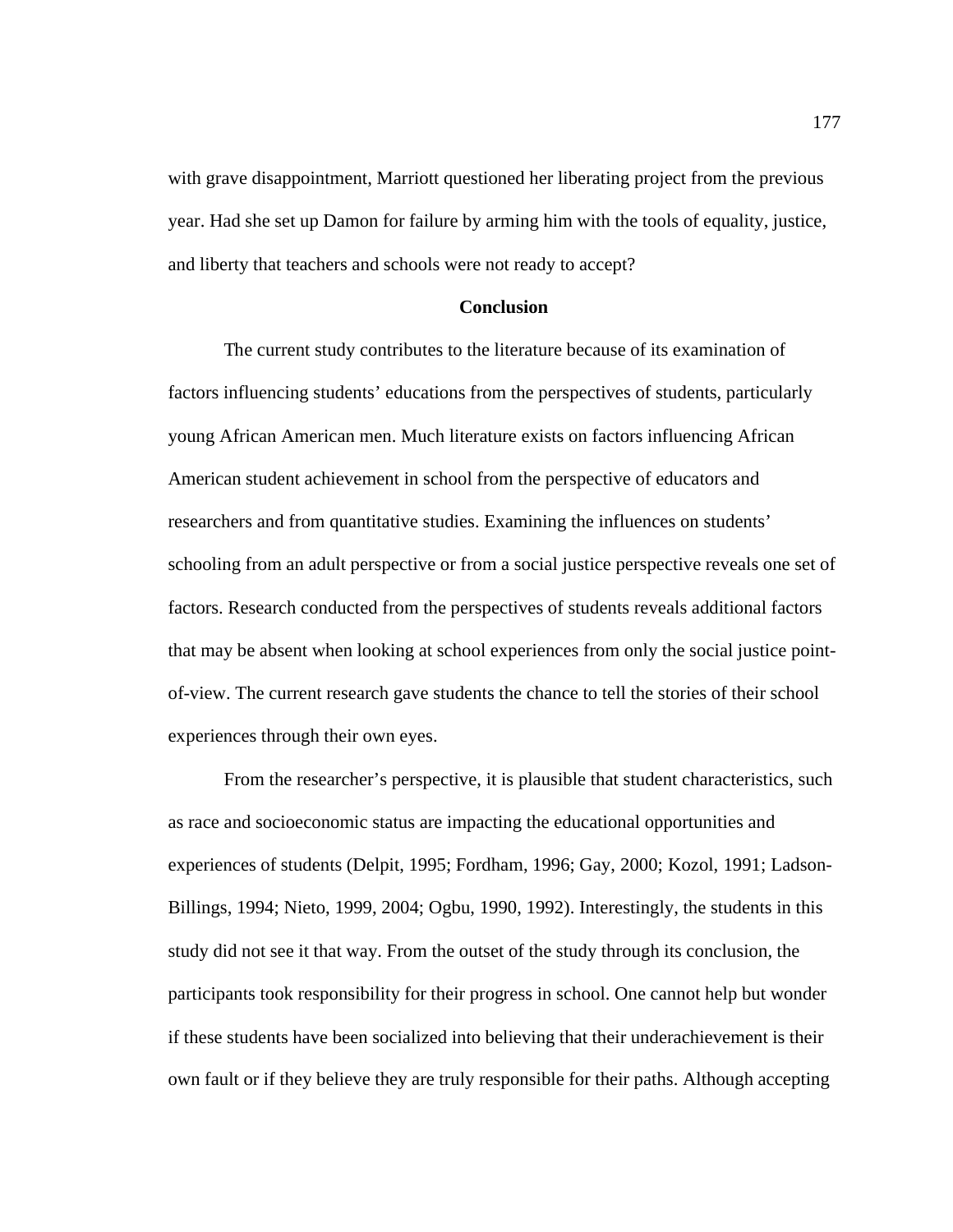responsibility, each participant agreed that increased parental support, engaging instruction, and close relationships with school adults would have likely enhanced their achievement in school.

Brophy (1997) states,

Apathy, not discouragement, is the ultimate motivational problem facing teachers . . . Apathetic students are uninterested in or even alienated from school learning. They don't find it meaningful or worthwhile, don't want to engage in it, don't value it even when they know they can achieve success with reasonable effort. (p. 203)

Although this statement contains elements of truth, the indifference of students has its roots somewhere. Educators must insist on identifying the roots of such attitudes, which will vary widely among students.

From the students' perspective, we might conclude that institutional and personal influences are the greatest factors in these 5 students' achievement in school. However, it is important not to overlook the potential influence of society. Overall, the participants do not endorse the influence of societal factors on their educations. Nonetheless, educators must be aware of the silent influence of society that is underlying students' beliefs, effort, and experiences in school. With this in the forefront of the minds of the individuals who lead schools, in addition to their control of both institutional and personal influences, school personnel can make changes to alleviate negative influences and fill the void where positive influences should exist.

However important they are, good intentions and awareness are not enough to bring about the changes needed in educational programs and policies to prevent academic inequities for students of color. Goodwill must be accompanied by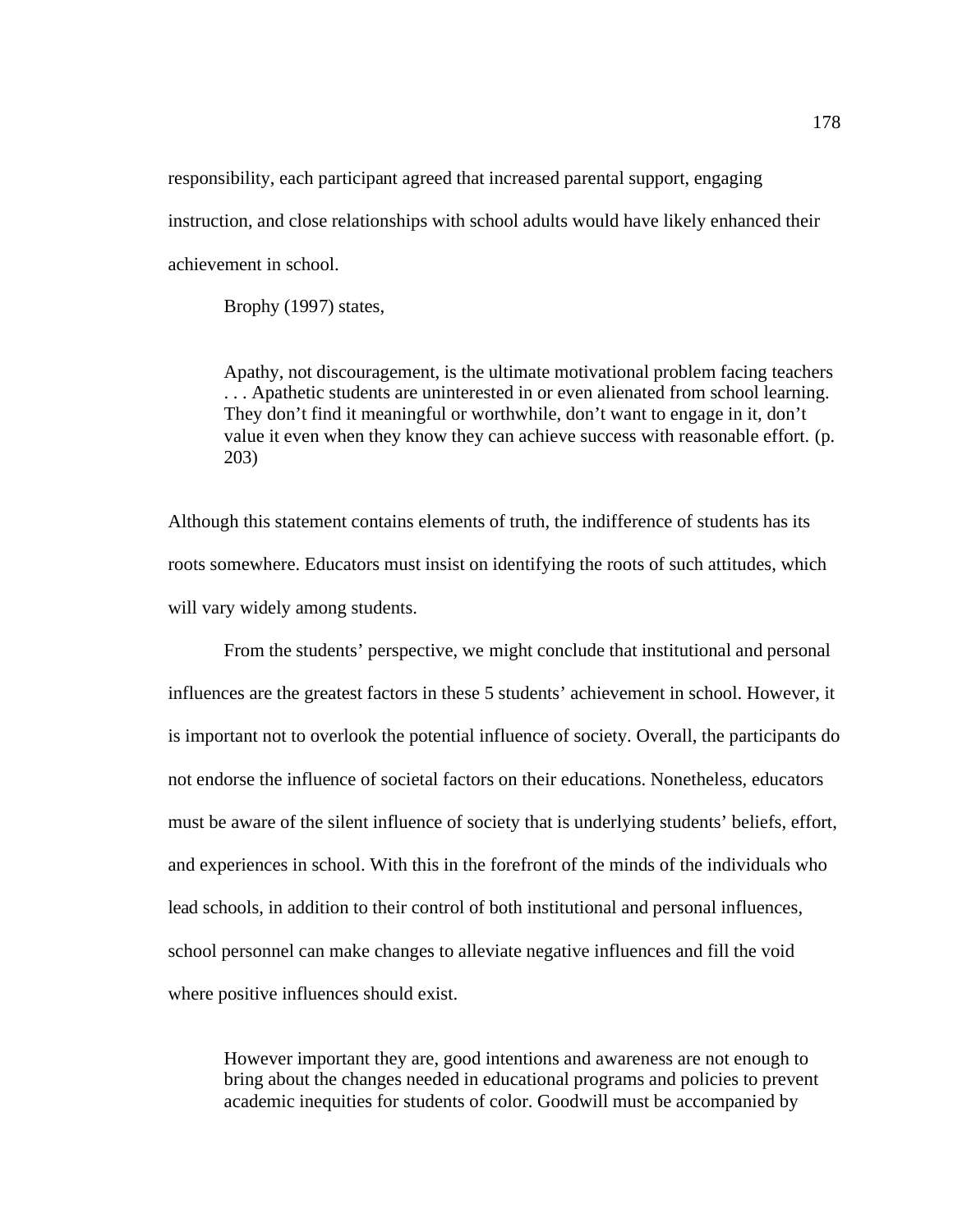pedagogical knowledge and skills as well as the courage to dismantle the status quo. (Gay, 2000, p. 13)

Donna Marriott's (2003) story is just one example of a teacher taking action to expose students to principles of justice and liberty with the skills to question situations and practices that may be unfair. The purpose of schooling is not simply a matter of students passing the tests set before them, but a moral responsibility that must be taken seriously and embraced by educators who are committed to making the world a better place (Freire, 1993; Marriott, 2003; Nieto, 2004). As stated in the introduction, "education is for improving the lives of others and for leaving your community and world better than you found it" (Edelman, 1992, pp. 9-10).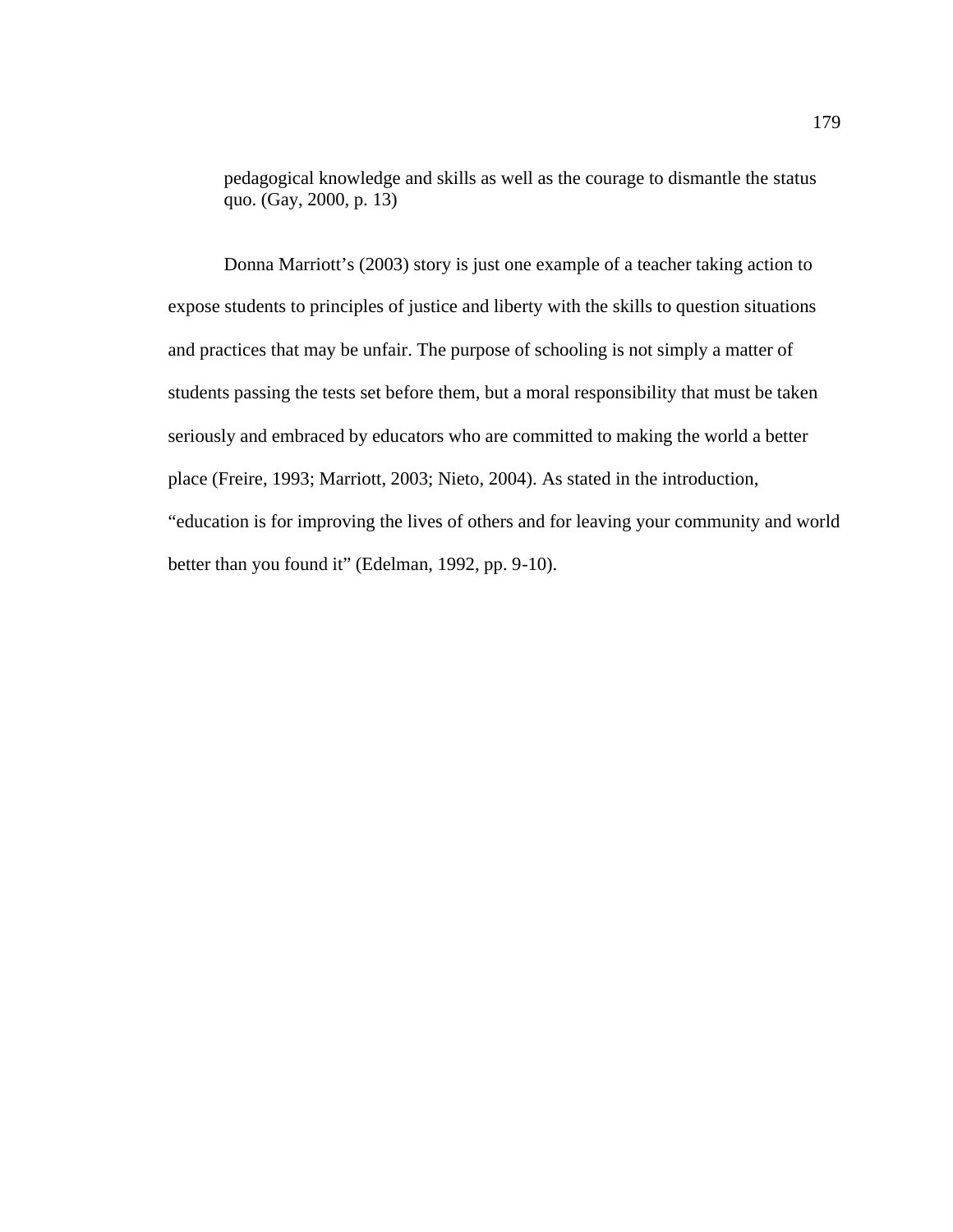#### **POSTSCRIPT**

Since the conclusion of the study, Chris continued to frequent in-school suspension. He was suspended on the last day of school and for the first 5 days of the following school year because of a fight on the last day. Not a fighter by nature, Chris was visibly shaken by this altercation. On the previous day, he shared that he was looking forward to summer and his first ever trip to the beach. He was going to the beach with Michael and his family.

Michael continued coming to school and skipping periodically. He was suspended 2 days before the end of the year for skipping school and being disrespectful to the school resource officer. He came to school on the last day of school to march in with the eighth graders for Awards Day against the direction of the principal. At the conclusion of the ceremony, Michael was promptly brought to the office by the principal where he remained because his parents would not pick him up.

Terrell also continued to frequent in-school suspension for class misbehaviors. He was excited about burning a CD this summer with his friends in his rap group, Young Three. He claimed that their group does not rap for popularity or attention, like most rap groups; they rap to relieve stress. The 17-track CD they are recording over the summer is entitled *Turn the Page*.

Corey moved to Ohio at the end of the third quarter. Reluctant to leave Wilson Andrew, Corey had hoped to convince his grandmother to allow him to stay with her. To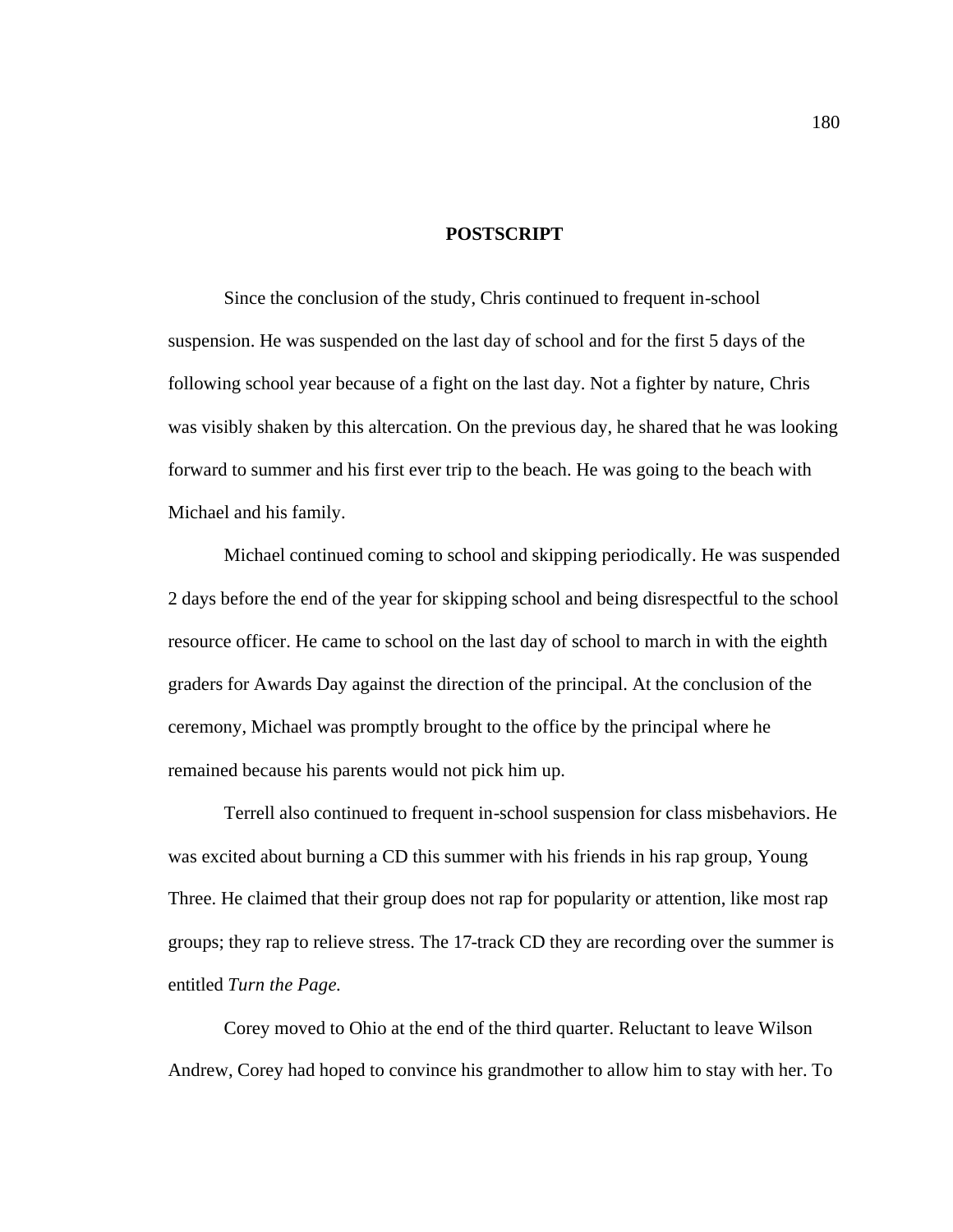no avail, Corey moved to Ohio over spring break. I spoke briefly to his grandmother at the end of the school year and she said he was doing well at his new school. After sharing that we missed him at Wilson Andrew Middle, she chuckled and questioned my statement. With reassuring words, I told her that Corey was a polite, mature, and respectful young man and that his presence was truly missed.

Octavious looked forward to attending a youth NFL camp over the summer. He visited the office several times on the last day of school to hug me and thank me "for everything." He wants to come to school over the summer and help me work in the building.

When all was said and done with standardized tests and final report cards, 3 of the 4 remaining students failed for the school year due to grades. The school system's promotion policy requires students to pass three out of their four core classes and 75% of their elective classes. Chris, Terrell, and Michael each failed two of their core classes for the year. Octavious failed Language Arts for the year but passed his other core classes, allowing him to be promoted.

Despite poor grades and behaviors that landed each of the 4 remaining students in in-school suspension and out-of-school suspension throughout the year, Octavious, Michael, and Terrell passed the reading portion of the state end-of-grade test. Chris was the only student who did not pass the reading test, scoring a level one out of a possible of four. As a result, because Terrell and Michael passed their reading end-of-grade tests, they were promoted. Chris did not pass the test or his classes for the year, and as a result was retained in seventh grade.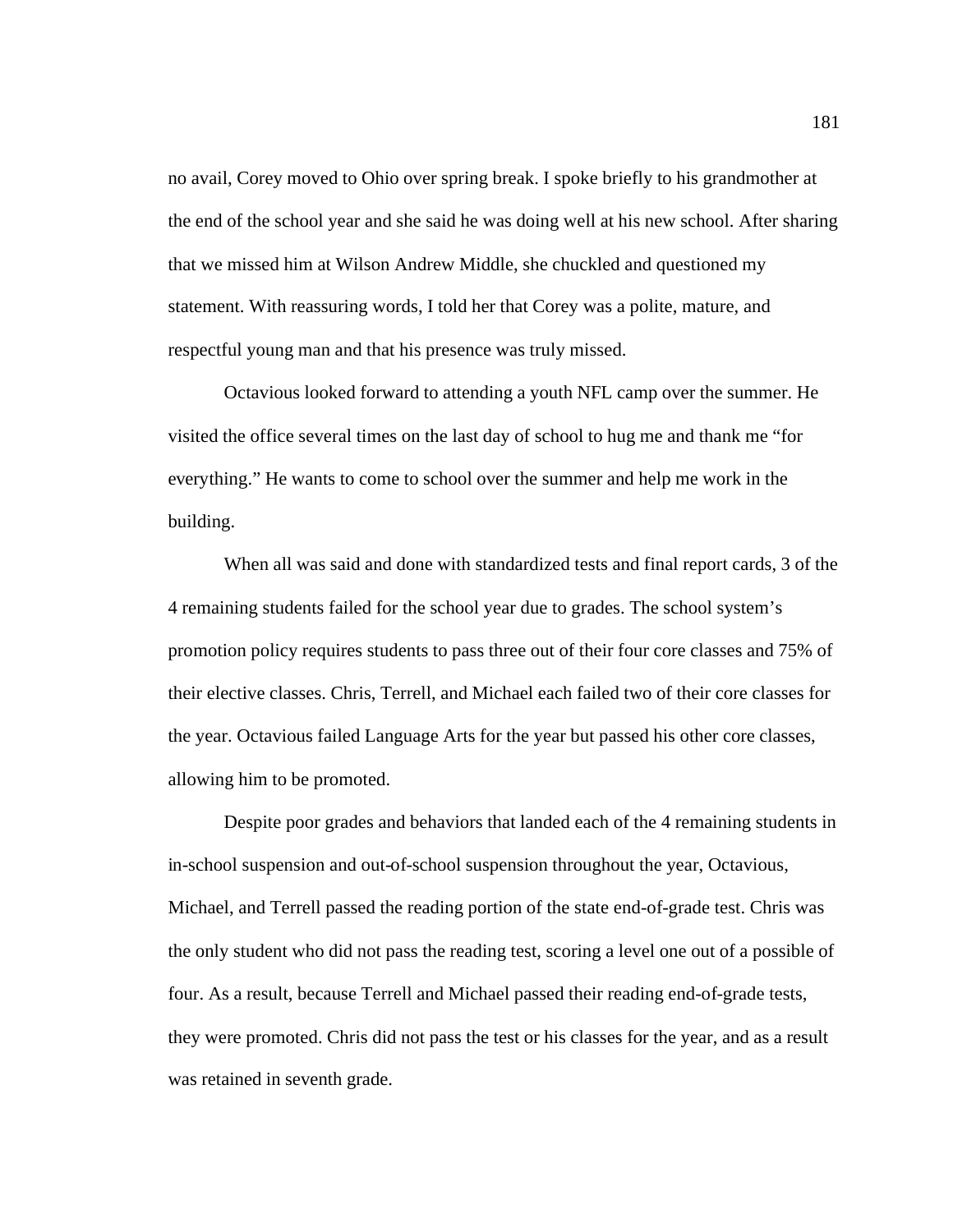#### **Token of Appreciation**

As a token of my appreciation for their participation in the study, students were given a school yearbook. Four of the students did not purchase a yearbook, which made this a perfect gift. Octavious purchased a yearbook by raising money moving furniture for another family. He was so excited and almost became emotional when he received his money back. He said he had to spend the remainder of the money he had earned buying groceries. This way he got a yearbook and money to spend.

Receiving yearbooks also overwhelmed Chris, Michael, and Terrell. Throughout their remaining days, they eagerly exchanged yearbooks with their classmates and guarded their books carefully. Inside each yearbook, I placed a thank you note for their participation in the study. This gave me an enormous feeling of satisfaction to return my gratitude for the thoughts and time they had invested in this endeavor.

Corey moved to Ohio before yearbooks went on sale. I tracked down his grandmother and acquired his new home address in Ohio. Visiting each of Corey's previous classes, each student in his classes was given the opportunity to sign his yearbook before mailing it to him. I know he must have enjoyed the yearbook because when he was transferring out of the school, he wanted to take pictures to remember his time at Wilson Andrew.

As I watched those yellow buses pull away for the final time for the school year, I could not help but wonder what the future would hold for these young men. Living in a world much dictated by the level of education attained, I worried whether or not each of them would stay true to the course of a high school diploma or possibly aspire to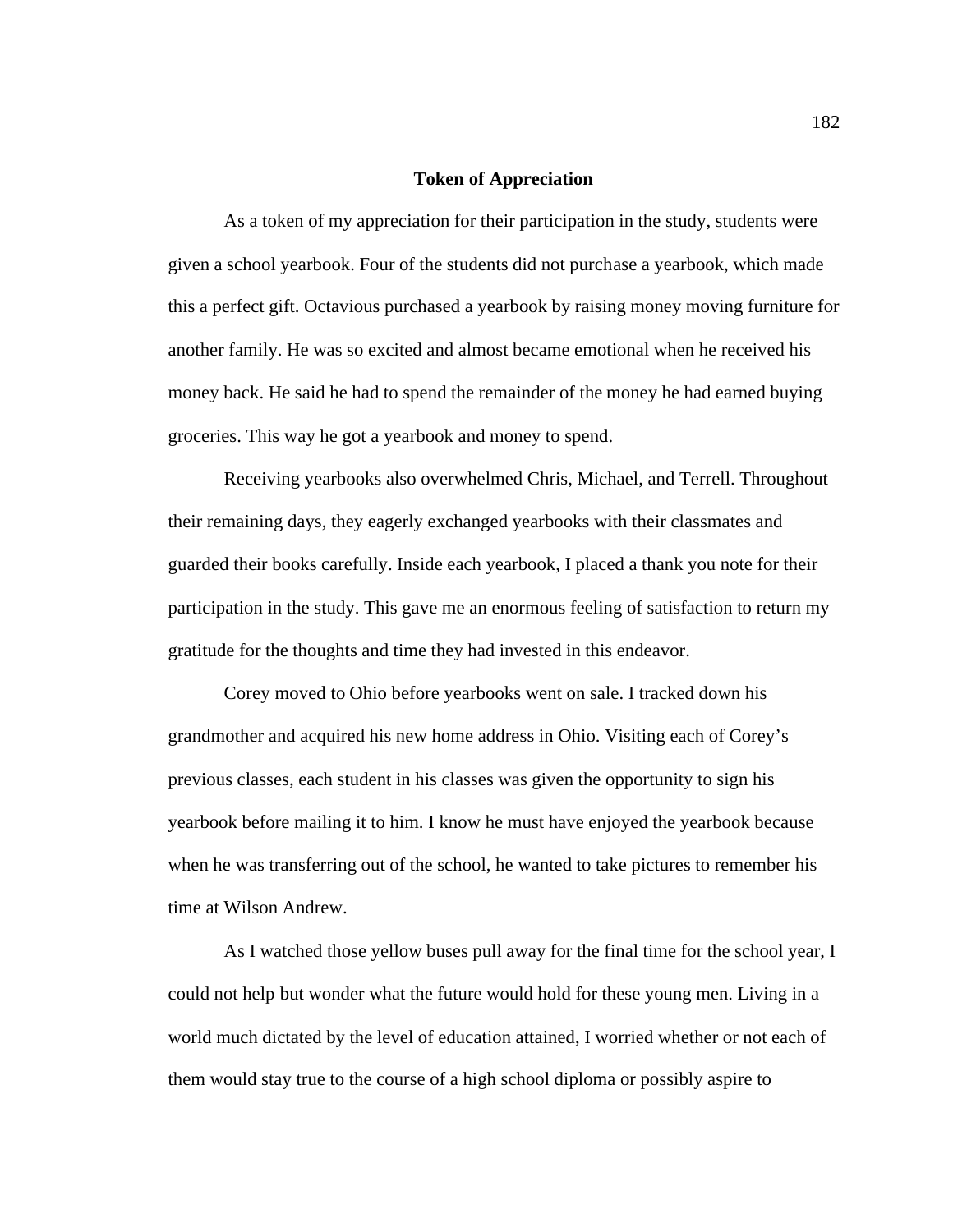education beyond high school. For the one student remaining at Wilson Andrew, I look forward to continuing a close relationship with him. For those moving on and away from Wilson Andrew, I wonder who will ask them about their experiences, who will ask them to share their thoughts, and who will let them know they matter.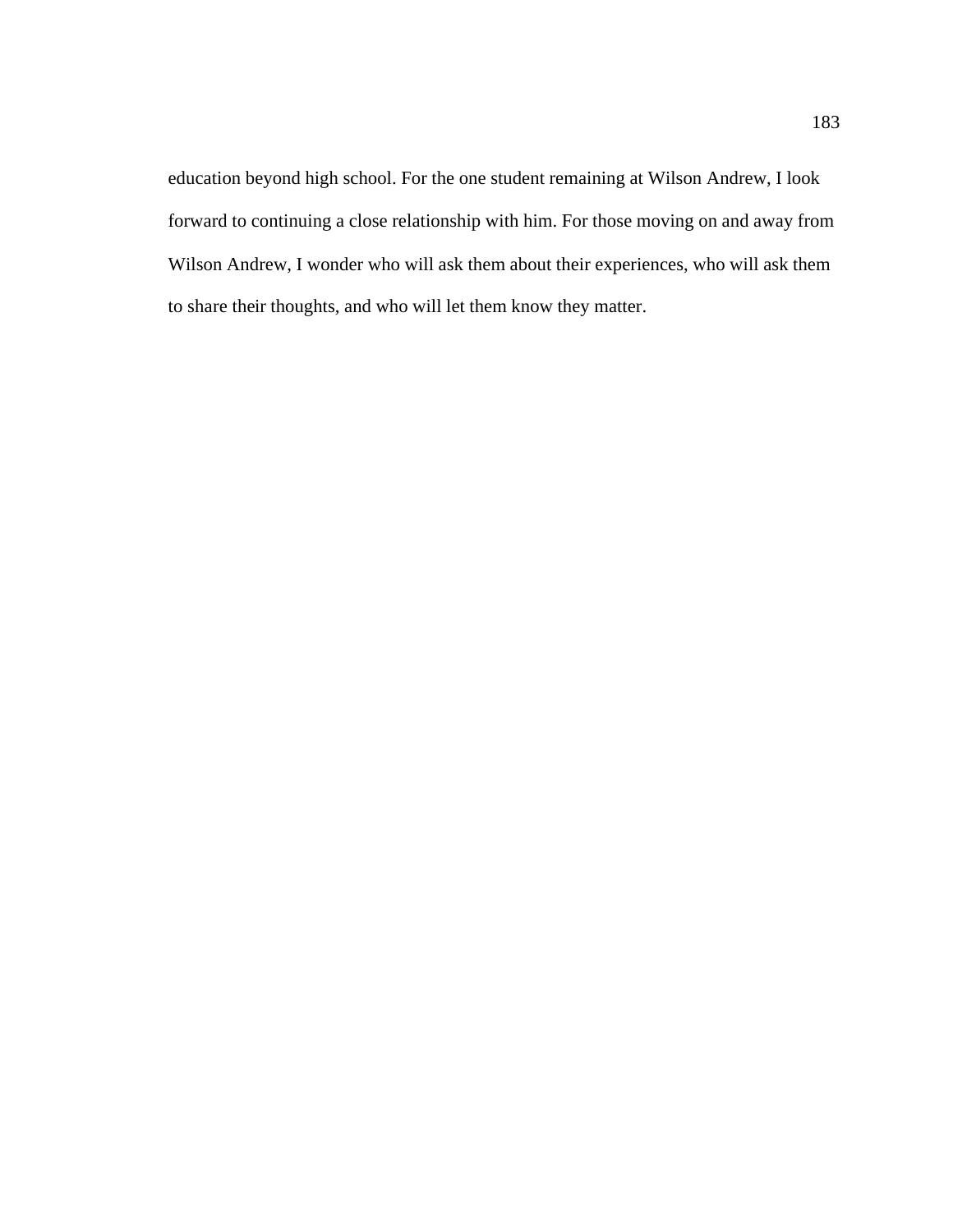#### **BIBLIOGRAPHY**

- Anderman, L. (2003). Academic and social perceptions as predictors of change in middle school students' sense of belonging. *The Journal of Experimental Education, 72(1)*, 5-22.
- Armstrong, T. (1994). *Multiple intelligences in the classroom*. Alexandria, VA: ASCD.
- Babad, E., Bernieri, F., & Rosenthal, R. (1991). Students as judges of teachers' verbal and nonverbal behavior. *American Educational Research Journal, 28*, 211-234.
- Baker, J. (1999). Teacher-student interaction in urban at-risk classrooms: Differential behavior, relationship quality, and student satisfaction with school. *The Elementary School Journal, 100*, 57-70.

Bireda, M. (2000). Education for all. *Principal Leadership, 1*(4), 9-13.

- Brantlinger, E. (1994). The social class embeddedness of middle school students'thinking about teachers. *Theory into Practice, 33*, 191-198.
- Brody, G., Ge, X., Conger, R., Gibbons, F., Murry, V., Gerrard, M., & Simons, R. (2001). The influence of neighborhood disadvantage, collective socialization, and parenting on African American children's affiliation with deviant peers. *Child Development, 72*(4), 1231-1246.
- Brophy, J. (1997). *Motivating students to learn.* McGraw-Hill Higher Education. Carlson, R. (1997). *Don't sweat the small stuff. . . and it's all small stuff*. NY: Hyperion.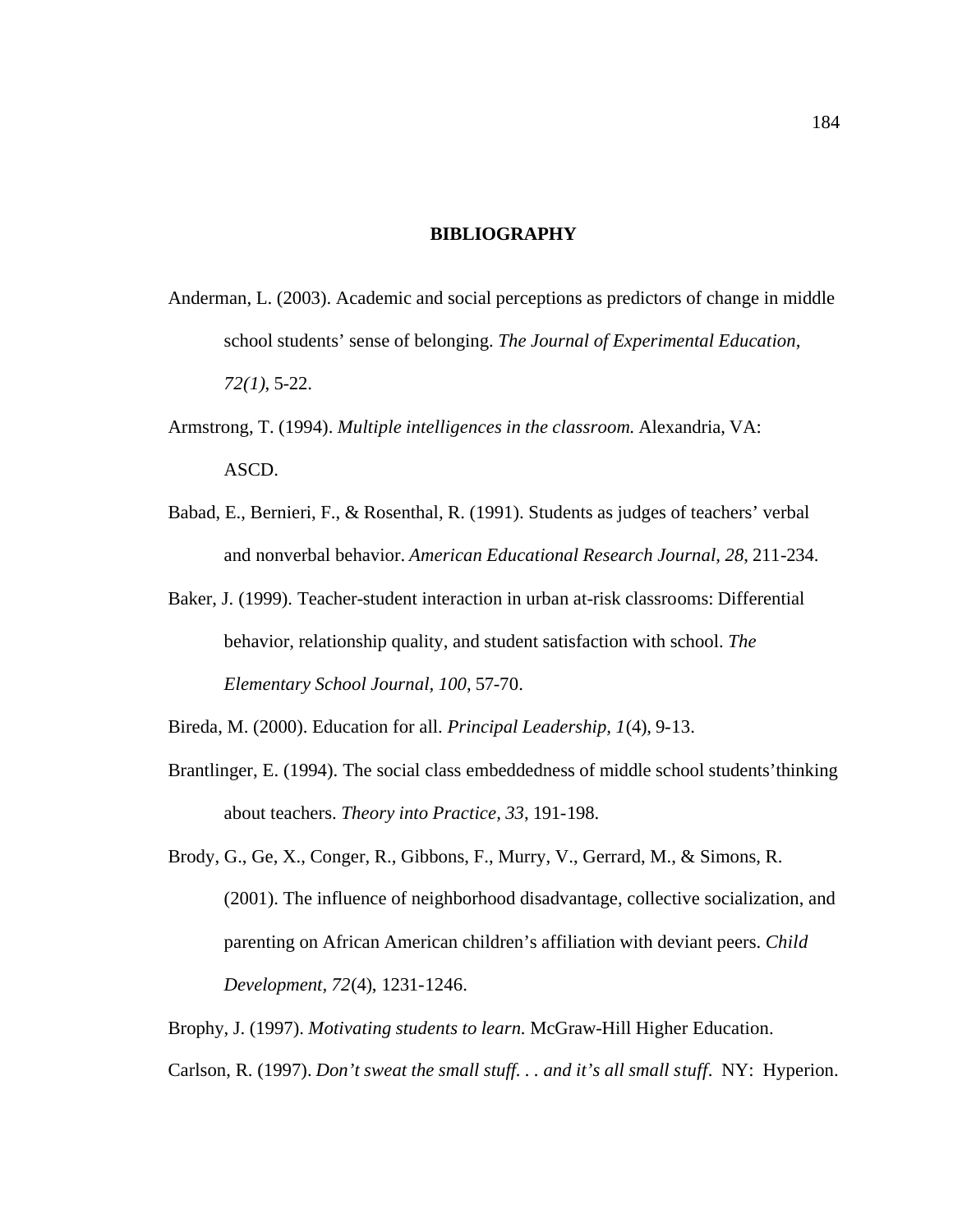- Casteel, C. (2000). African American students' perceptions of their treatment by Caucasian teachers. *Journal of Instructional Psychology, 27*(3), 143-148.
- Chafetz, J. (2004). Bridging feminist theory and research methodology. *Journal of Family Issues, 25*, 963-977.
- Christle, C., Jolivette, K., & Nelson, C. (2005). Breaking the school to prison pipeline: Identifying school risk and protective factors for youth delinquency. *Exceptionality, 13*(2), 69-88.
- Comer, J. (1996). *Rallying the Whole Village.* New York: Teachers College, Columbia University.
- Cooper, C. (2003). The detrimental impact of teacher bias: Lessons learned from the standpoint of African American mothers. *Teacher Education Quarterly*, *30*, 101- 116.
- Creswell, J. (2003). *Research design: Qualitative, quantitative, and mixed methods approaches.* Thousand Oaks, CA: Sage Publications, Inc.
- Crosby, E. (1999). Urban schools: Forced to fail. *Phi Delta Kappan, 81*(4), 298-303.
- Darling-Hammond, L. (1996). The right to learn and the advancement of teaching: Research, policy, and practice for democratic education. *Educational Research, 25*(6), 5-17.

Darling-Hammond, L. (1997). *The right to learn.* San Francisco: Jossey-Bass Publishers.

Darling-Hammond, L. (2002). Educating a profession for equitable practice. In L. Darling-Hammond, J. French, & S. P. Garcia-Lopez (Eds.), *Learning to teach for social justice* (pp. 201-212). Columbia University: Teachers College.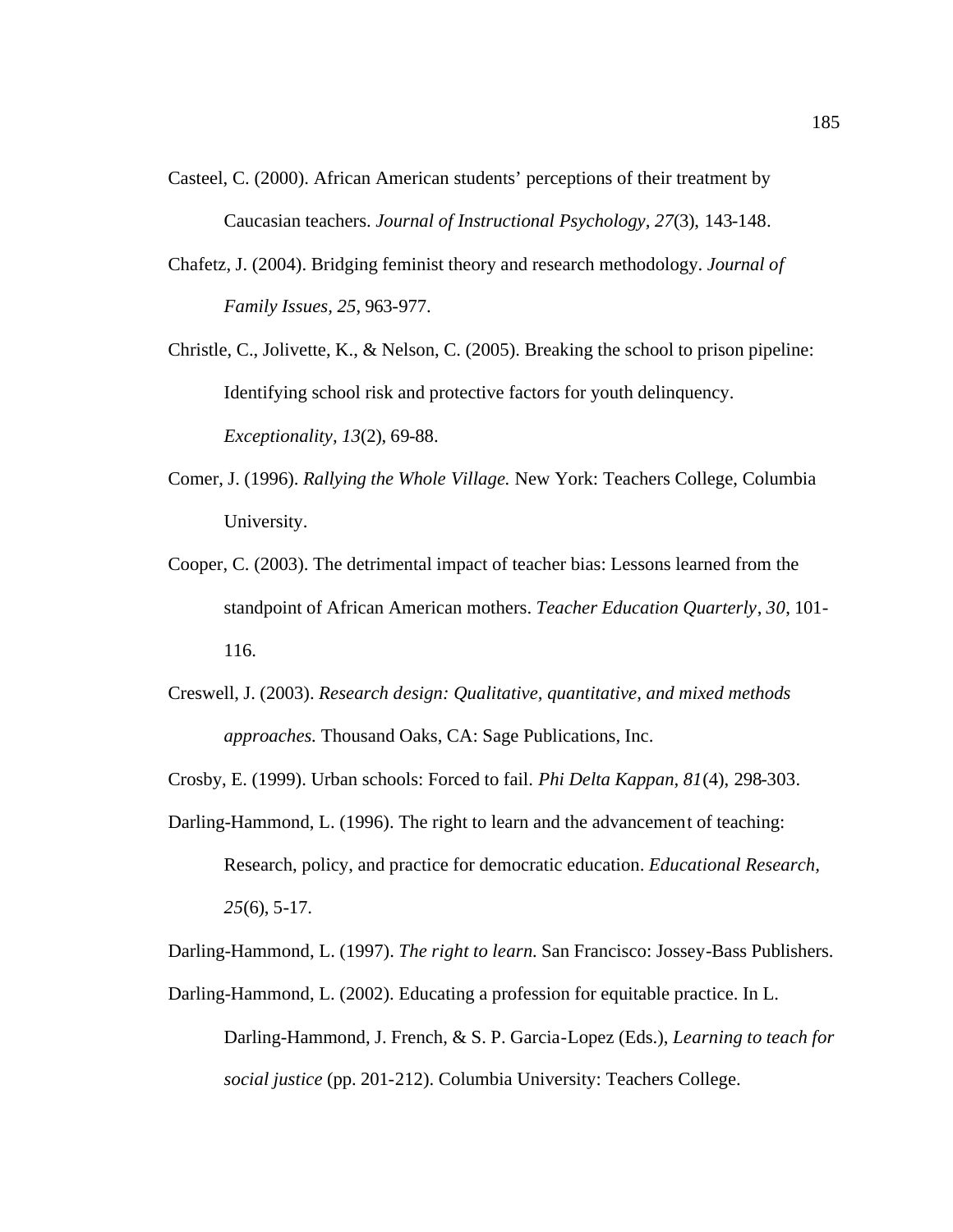- Davis, J. (2003). Early schooling and academic achievement of African American males. *Urban Education, 38*(5), 515-537.
- De Groot, E. (2002). Learning through interviewing: Students and teachers talk about learning and schooling. *Educational Psychologist, 37*, 41-52.
- Delpit, L. (1995). The silenced dialogue: Power and pedagogy in educating other people's children. In *Other people's children: Cultural conflict in the classroom* (pp. 21-47). New York: The New Press.
- Denzin, N. K., & Lincoln, Y. S. (Eds.). (2000). Introduction: The discipline and practice of qualitative research. In N. K. Denzin & Y. S. Lincoln (Eds.)**,** *Handbook of qualitative research* ( $2^{nd}$  ed.). (pp. 1-28). Thousand Oaks, CA: Sage Publications, Inc.
- Eccles, J., Wigfield, A., Midgley, C., Reuman, D., MacIver, D., & Feldlaufer, H. (1993). Negative effects of traditional middle schools on students' motivation. *The Elementary School Journal, 93*(5), 553-574.
- Edelman, M. W. (1992). *The measure of our success*. New York: HarperCollins Publishers, Inc.
- Elwood, S., & Martin, D. (2000). "Placing" interviews: Location and scales of power in qualitative research. *Professional Geographer, 52*, 649-657.
- Epstein, J. (2001). *School, Family, and Community Partnerships.* Boulder, CO: Westview Press.
- Finn, J. (1989). Withdrawing from school. *Review of Educational Research, 59*(2), 117- 142.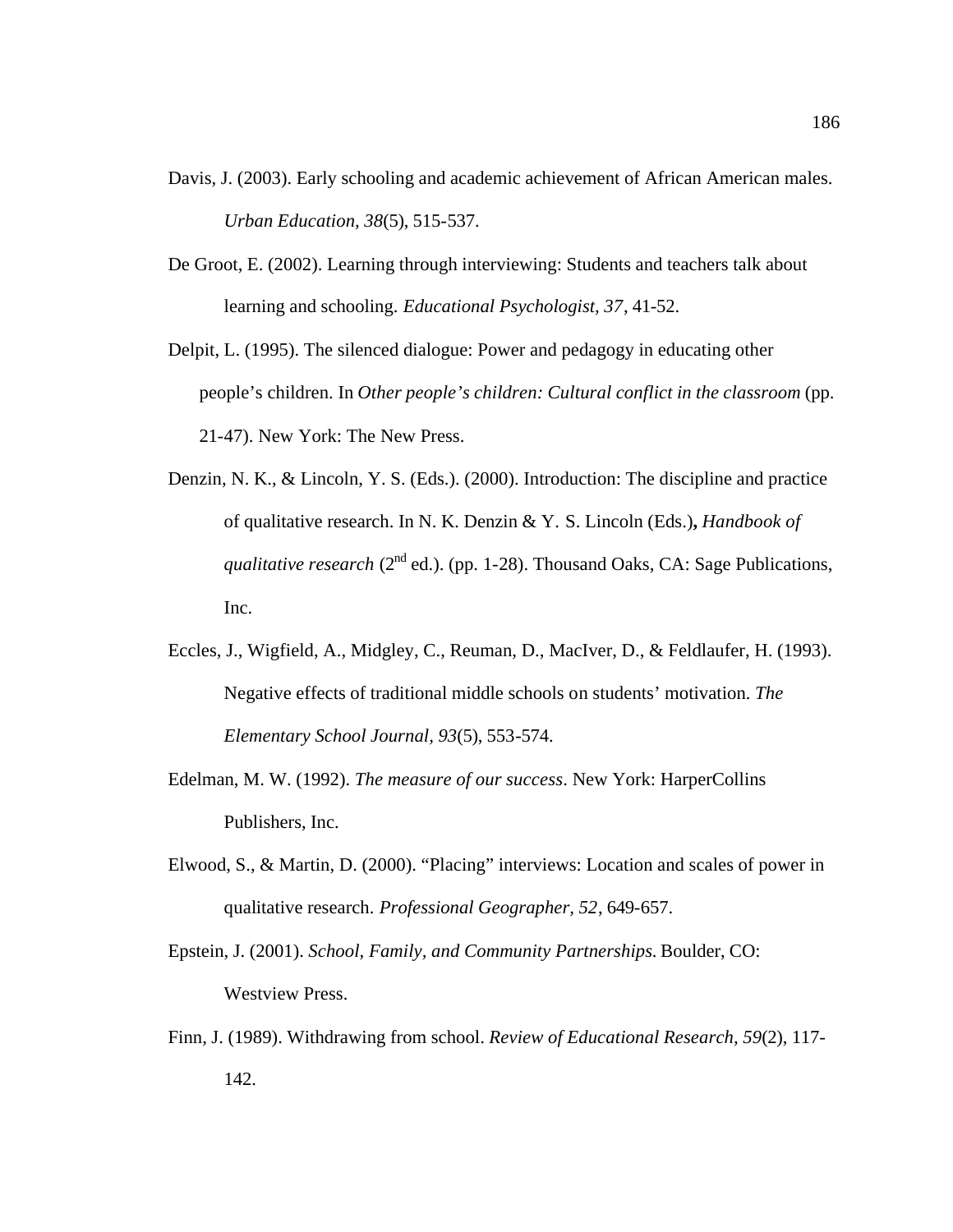- Finn, J., & Rock, D. (1997). Academic success among students as risk for school failure. *Journal of Applied Psychology, 82*(2), 221-234.
- Finn, J., & Voelkl, K. (1993). School characteristics related to school engagement. *Journal of Negro Education, 62*(3), 249-268.
- Ford, D. (1993). An investigation of the paradox of underachievement among gifted Black students. *Roeper Review, 16*(2), 78-84.
- Ford, D., & Harris, J. (1996). Perceptions and attitudes of Black students toward school, achievement, and other educational variables. *Child Development, 67*, 1144-1152.
- Fordham, S. (1996). *Blacked out: Dilemmas of race, identity, and success at Capital High.* Chicago, IL: The University of Chicago Press.
- Freire, P. (1993). Pedagogy of the oppressed. NY: Continuum International Publishing Group Inc.

Gause, C. (2004). *Man of fire–man of passion.* Unpublished poem.

- Gay, G. (2000). *Culturally responsive teaching: Theory, research, and practice.* New York: Teachers College Press.
- Gibbs, J. T. (Ed.). (1988) *Young, Black, and male in America: An endangered species.* Dover, MA: Auburn House Pub. Co.

Graham, M., & Robinson, G. (2004). "The Silent Catastrophe": Institutional racism in the British educational system and the underachievement of Black boys. *Journal of Black Studies, 34*(5), 653-671.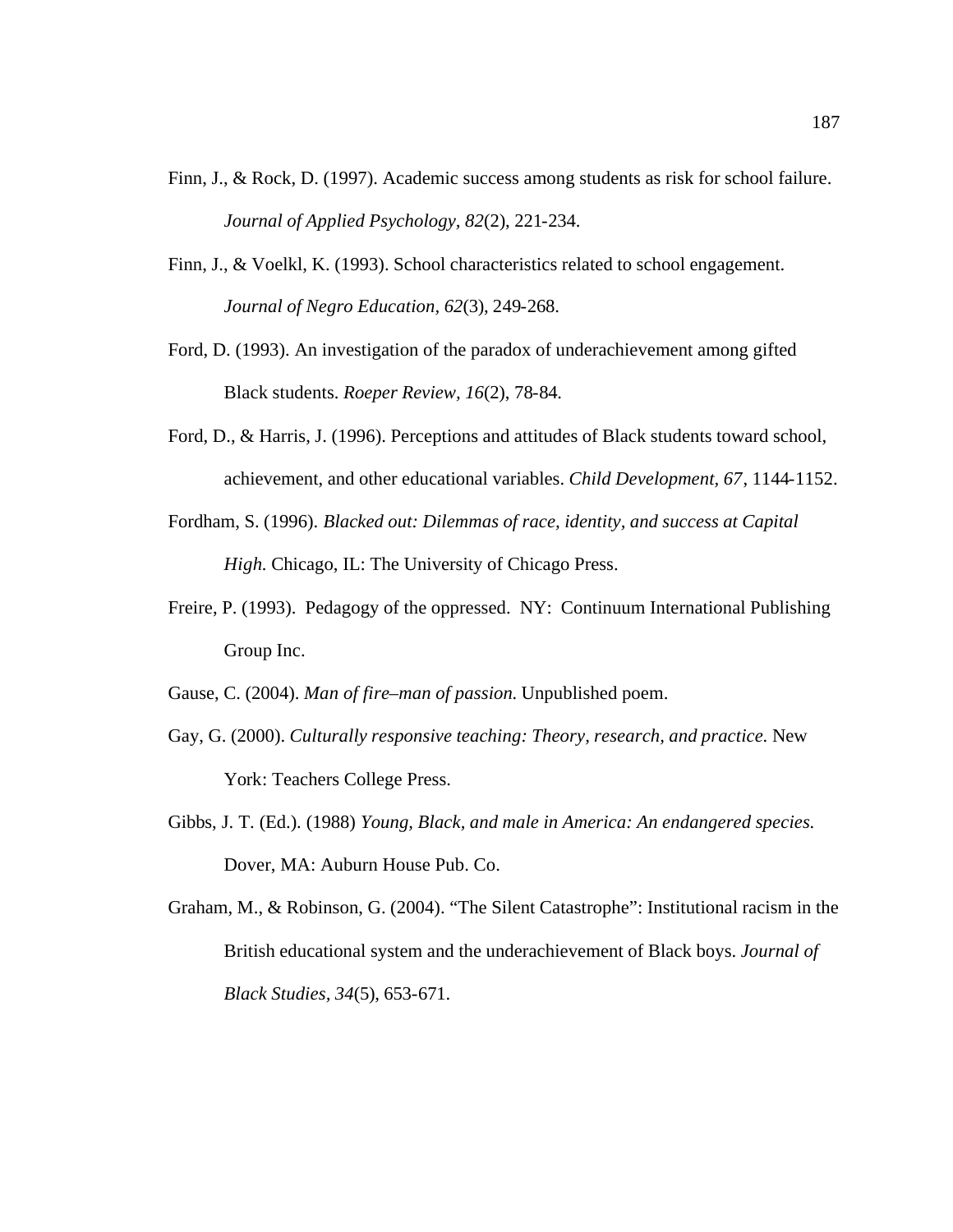- Graham, S., Taylor, A., & Hudley, C. (1998). Exploring achievement values among ethnic minority early adolescents. *Journal of Educational Psychology, 90*(4), 606- 620.
- Holt, L. (2004). The 'voices' of children: De-centering empowering research relations. *Children's Geographies, 2*, 13-27
- Hunter, R., & Donahoo, S. (2003). The nature of urban school politics after Brown. *Education and Urban Society, 36*, 3-15.
- Janesick, V. (2000). The choreography of qualitative research design: Minuets, improvisations, and crystallization. In N. K. Denzin & Y. S. Lincoln (Eds.), *Handbook of qualitative research* (2<sup>nd</sup> ed.). (pp. 379-399). Thousand Oaks, CA: Sage Publications, Inc.
- Kagan, D. (1990). How schools alienate students at risk: A model for examining proximal classroom variables. *Educational Psychologist, 25*(2), 105-125.
- Kleinman, S., & Copp, M. (1993). *Emotions and fieldwork*. Newbury Park, CA: Sage Publications, Inc.
- Kozol, J. (1991). Life on the Mississippi: East St. Louis, Illinois. *Savage inequalities: Children in America's schools*. New York: Harper Perennial.
- Ladson-Billings, G. (1994). *The dreamkeepers.* San Francisco: Jossey-Bass Inc. Publishers.
- Lareau, A. (1987). Social class differences in family-school relationships: The importance of cultural capital. *Sociology of Education, 60*(2), 73-85.

Lareau, A. (1989). Appendix. In *Home advantage: Social class and parental*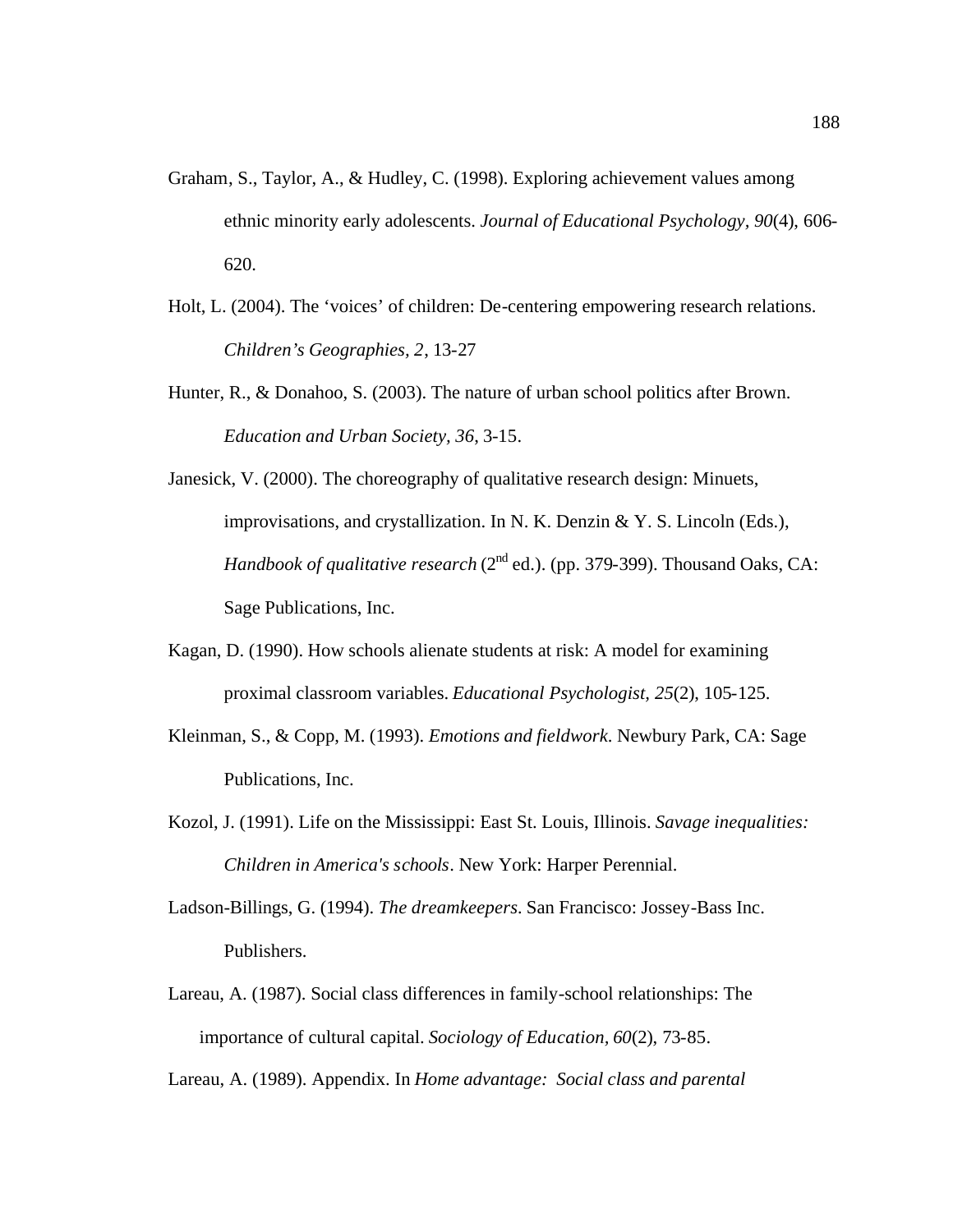*intervention in elementary education* (pp. 187-223). NY: Falmer Press.

- Lee, J. (2002). Racial and ethnic achievement gap trends: Reversing the progress toward equity. *Educational Researcher, 31*(1), 3-12.
- Lincoln, Y. S., & Guba, E. G. (1985). Establishing trustworthiness. In *Naturalistic inquiry* (pp. 289-331). Beverly Hills, CA: Sage Publications.
- Ma, X. (2003). Sense of belonging to school: Can schools make a difference? *The Journal of Educational Research, 96*, 340-349.
- MacLeod, J. (1987). Appendix: Fieldwork. In *Ain't no makin' it: Leveled aspirations in a low-income neighborhood* (pp. 173-193). Boulder, CO: Westview Press.
- Maher, D. (2001). Positioning in a middle school culture: Gender, race, social class, and power. *Journal of Adolescent & Adult Literacy, 45*, 200-209.
- Marcus, G., Gross, S., & Seefeldt, C. (1991). Black and White students' perceptions of teacher treatment. *Journal of Educational Research, 84*, 363-367.
- Marriott, D. (2003). Ending the silence. *Phi Delta Kappan, 84*(7), 496-501.
- McCombs, B. L., & Pope, J. E. (1994). *Motivating hard to reach students*. Washington, DC: American Psychological Association.
- Mendez, L. (2003). Predictors of suspension and negative school outcomes: A longitudinal investigation. *New Directions for Youth Development*, *99,* 17-33.
- Mertens, D. (1998). *Research methods in education and psychology: Integrating diversity with quantitative and qualitative approaches*. Thousand Oaks, CA: Sage Publications, Inc.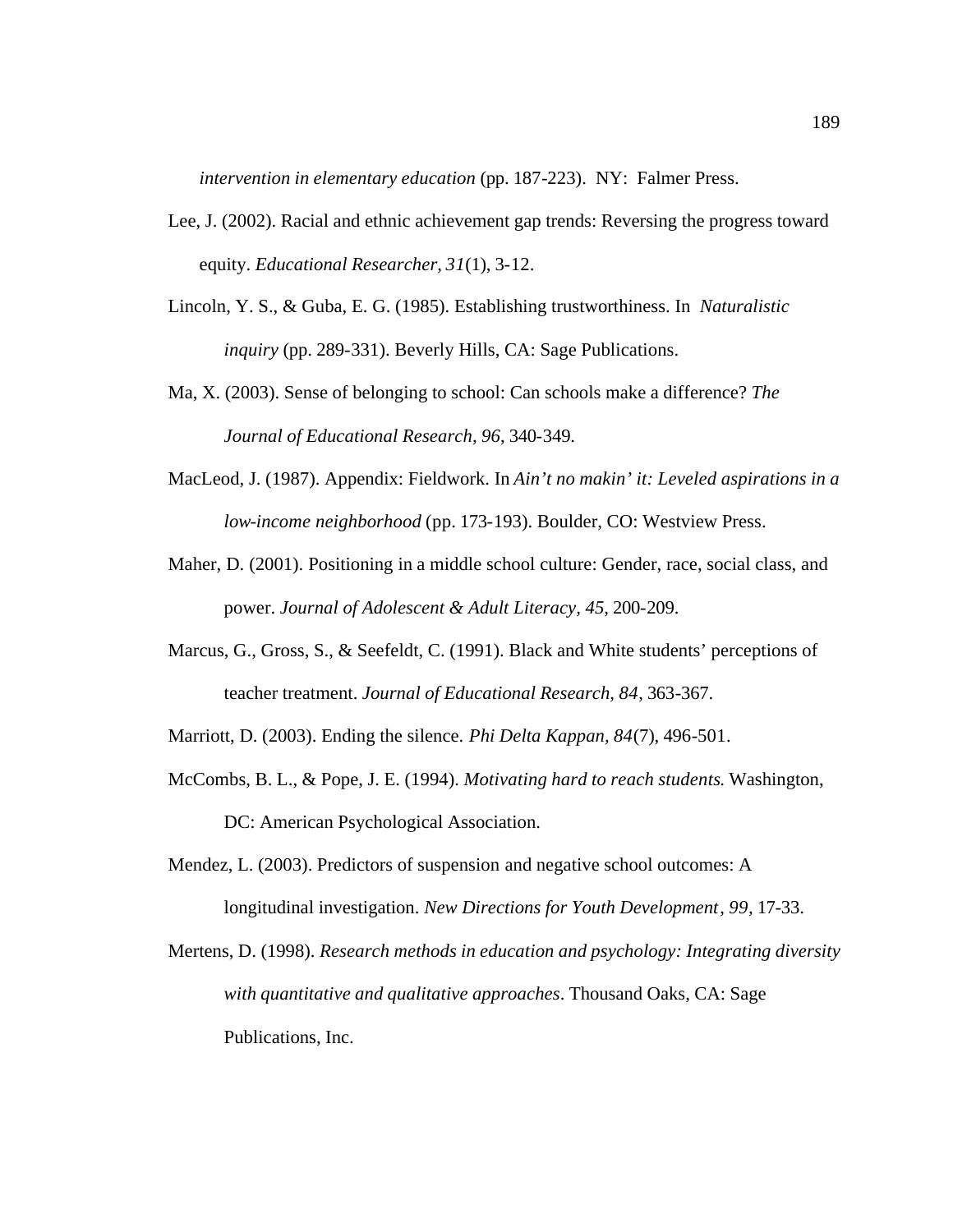- Mickelson, R. (1990). The attitude-achievement paradox among Black adolescents. *Sociology of Education, 63*, 44-61.
- Miles, M., & Huberman, M. (1994). Making good sense: Drawing and verifying conclusions. In *Qualitative data analysis* (pp. 245-266). Thousand Oaks, CA: Sage Publications, Inc.
- National Board for Professional Teaching Standards. (2001). *Middle childhood generalist standards.* Retrieved September 2006 from http://www.nbpts.org.
- Nevine, S. (Producer). (2001). *Lalee's Kin: The legacy of cotton*. Home Box Office.
- Nieto, S. (1999). *The light in their eyes: Creating multicultural learning communities*. New York: Teachers College Press.
- Nieto, S. (2004). *Affirming diversity: The sociopolitical context of multicultural education.* Boston: Allyn and Bacon, Inc.
- Noguera, P. (2003). The trouble with Black boys: The role and influences of environmental and cultural factors on the academic performance of African American males. *Urban Education, 38*(4), 431-459.
- North Carolina Commission on Raising Achievement and Closing Gaps. (2001, December). *First report to the state board of education.*

North Carolina Department of Public Instruction. (2005). *Reports of supplemental disaggregated state, school system (LEA) and school performance*. [Online]. Retrieved September 20, 2006 from

http://disag.ncpublicschools.org/disag2005/disag-public.jsp.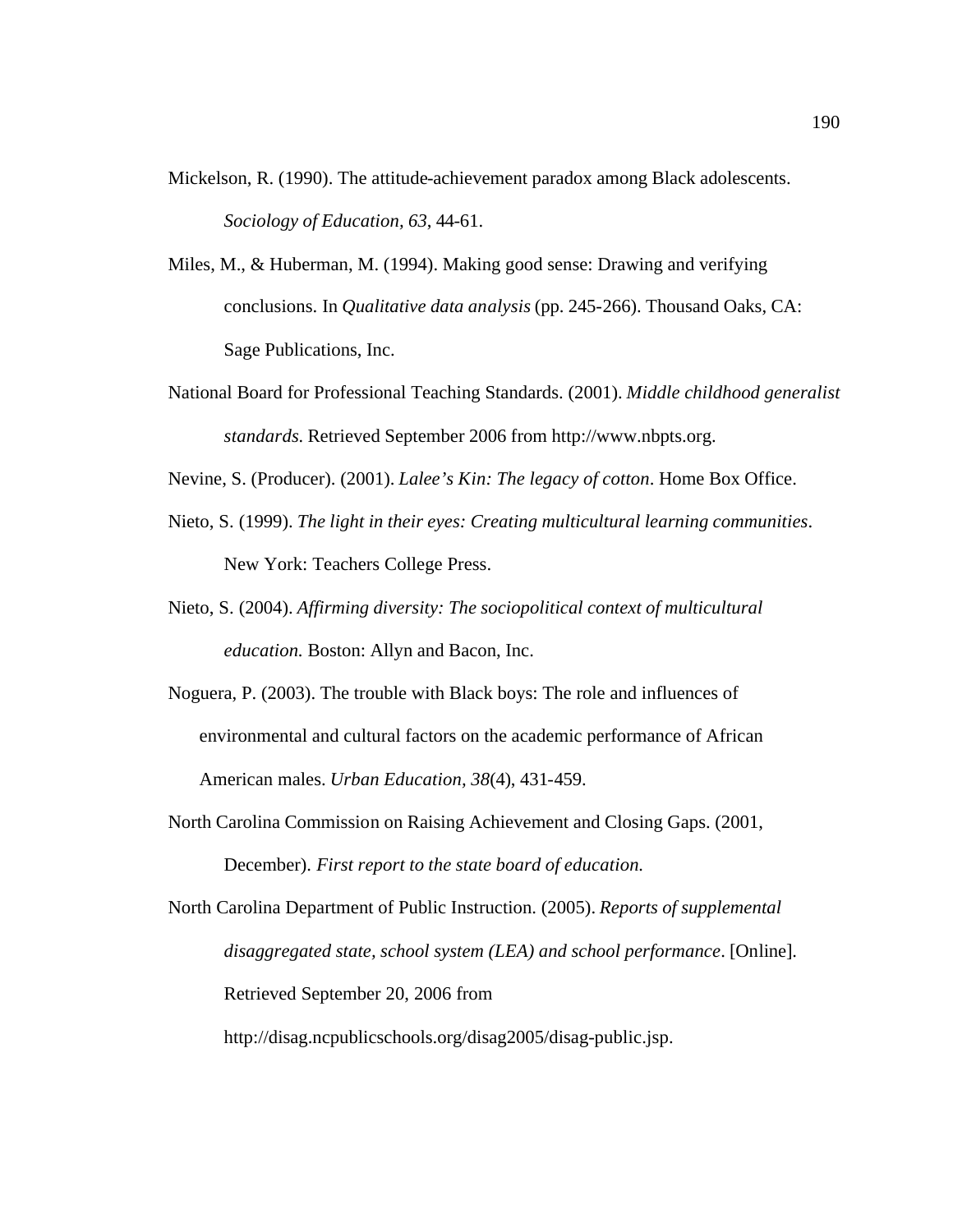- North Carolina Justice and Community Development Center. (2000, January). *Exposing the gap: Why minority students are being left behind in North Carolina's educational system.* Raleigh, NC.
- Ogbu, J. (1990). Minority education in comparative perspective. In *Journal of Negro Education, 59,* 45-56.
- Ogbu, J. (1992). Understanding cultural diversity and learning. *Educational Researcher, 21*(8), p. 5-14.
- Ogbu, J. (2004). Collective identity and the burden of "acting White" in Black history, community, and education. *The Urban Review, 36*(1), 1-35.
- Patchen, T. (2006). Engendering participation, deliberating dependence: Inner-city adolescents' perceptions of classroom practice. *Teachers College Record, 108*(10), 2053-2079.
- Payne, R. (2002). Understanding and working with students and adults from poverty. *ENC Focus, 19*(4), 12-17.
- Peshkin, A. (1991). In search of subjectivity—one's own. In *The color of strangers, the color of friends* (pp. 285-295). Chicago, IL: The University of Chicago Press.
- President's Committee of Advisors on Science and Technology. (1997, March). *Report to the President on the use of technology to strengthen K-12 education in the United States*. [Online]. Retrieved October 26, 2003 from http://www.ostp.gov/PCAST/ k-12ed.html.
- Price, H. (2002). *Achievement matters*. New York: Kensington Publishing Corp.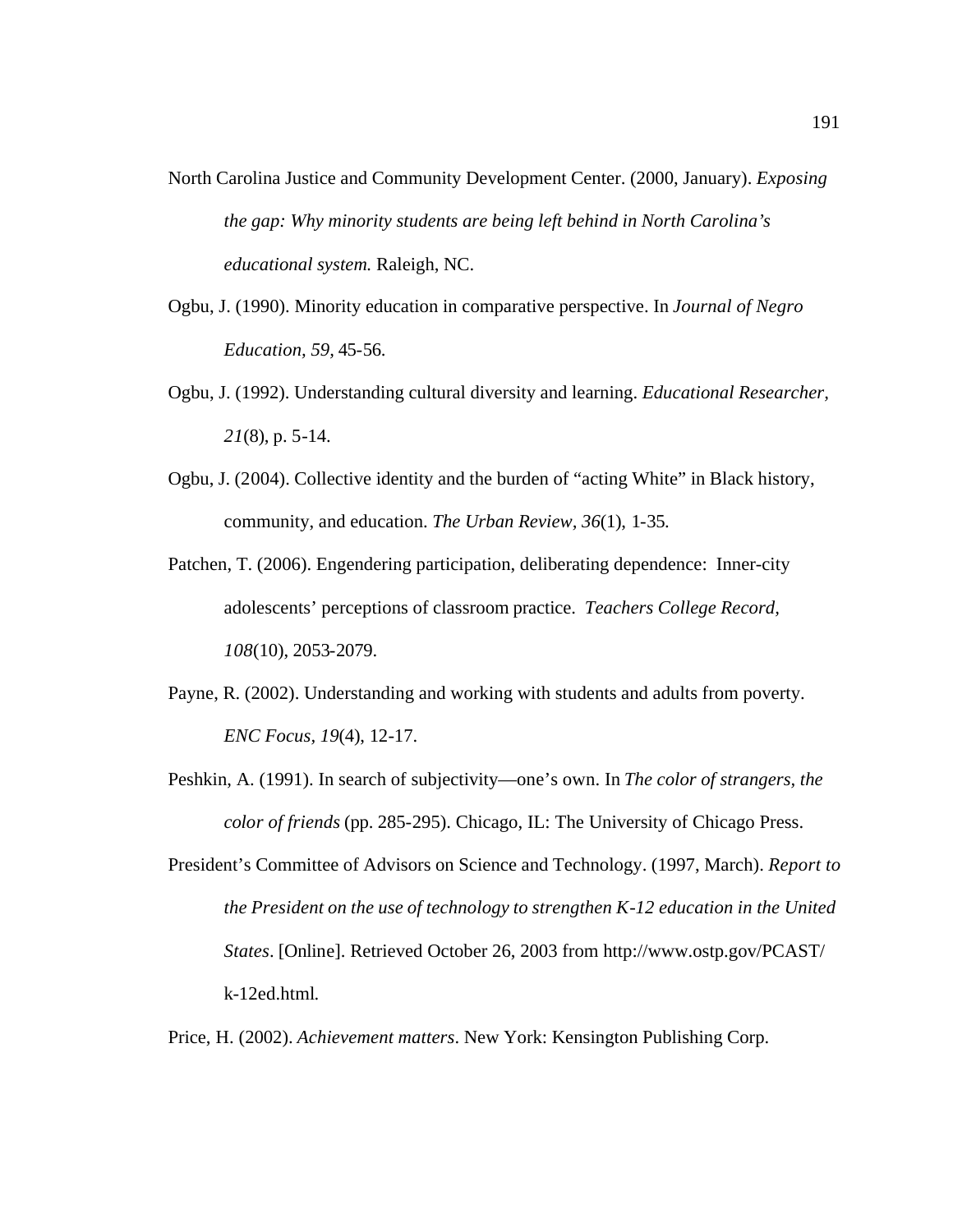- Price, J. (2000). *Against the odds: The meaning of school and relationship in the lives of six young African American men*. Westport, CT: Ablex Publishing.
- Reed, R. (1988). Education and achievement of young Black males. In J. T. Gibbs (Ed.), *Young, Black, and male in America: An endangered species* (pp. 37-96). Dover, MA: Auburn House Pub. Co.
- Sartain, S., Clarke, C., & Heyman, R. (2000). Hearing the voices of children with chronic illness. *Journal of Advanced Nursing, 32*, 913-921.
- Seidman, I. (1991). Technique isn't everything, but it is a lot. In *Interviewing as qualitative research* (pp. 56-84). New York: Teachers College Press.
- Seidman, E., Allen, L., Aber, J., Mitchell, C., & Feinman, J. (1994). The impact of school transitions in early adolescence on the self-system and perceived social context of poor urban youth. *Child Development, 65*, 507-522.
- Simpson, A., & Erickson, M. (1983). Teachers' verbal and nonverbal communication patterns as a function of teacher race, student gender, and student race. *American Educational Research Journal, 20*(2), 183-198.
- Smith, A., Schneider, B., & Ruck, M. (2005). "Thinking about makin' it": Black Canadian students' beliefs regarding education and academic achievement. *Journal of Youth and Adolescence*, *34*(4), 347-359.
- Spivack, G., Marcus, J., & Swift, M. (1986). Early classroom behaviors and later misconduct. *Developmental Psychology, 22*(1), 124-131.
- Steele, C. M. (1992). Race and the schooling of Black Americans. *Atlantic Monthly*, 68- 87.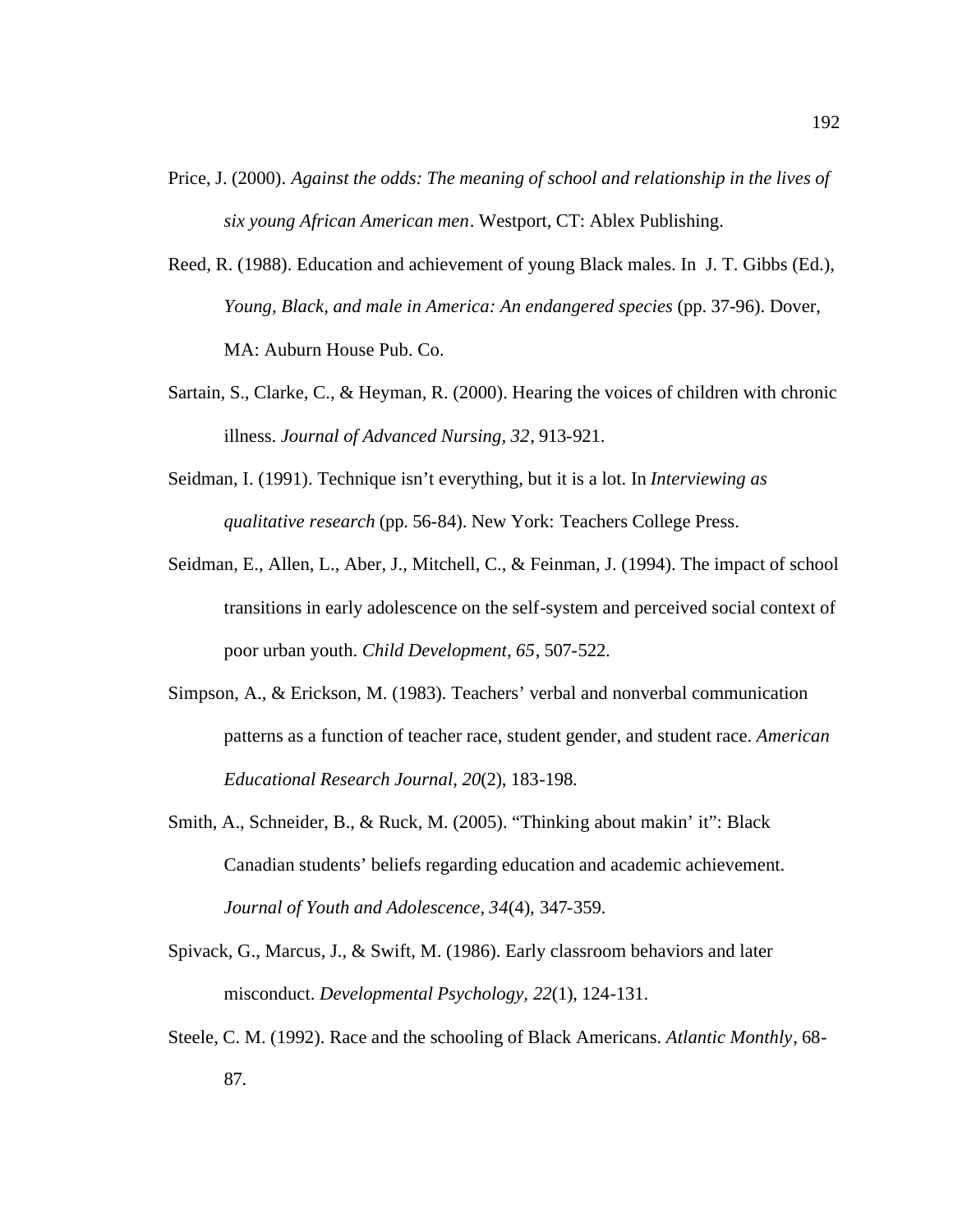- Taylor, A. (1991). Social competence, the early school transition: Risk and protective factors for African American children. *Education and Urban Society, 24*(1), 15- 26.
- U. S. Department of Commerce. (2002). Poverty status of persons, families, and children under age 18. [Online]. Retrieved July 7, 2005 from http://nces.ed.gov/programs/ digest/d03/tables/xls/tab021.xls.
- U. S. Department of Justice. (2002). *Profile of jail inmates 2002 report*. Retrieved July 7, 2005 from http://www.ojp.usdoj.gov/bjs/crimoff.htm.
- U. S. Department of Labor. (2003). Unemployment rate of persons 16 years old and over. Retrieved July 7, 2005 from http://nces.ed.gov/programs/digest/d03/tables/xls/ tab380.xls.
- Valenzuela, A. (1999). *Subtractive schooling*. Albany, NY: State University of New York Press.
- Viadero, D. (2000). Lags in minority achievement defy traditional explanations. *Education Week, 19*. [Online]. Retrieved February 6, 2003 from http://www.edweek.org/ew/ewstory.ctm?slug=28causes.h19.
- Viadero, D., & Johnston, R. (2000). Unmet promise: Raising minority achievement *Education Week, 19*. [Online]. Retrieved February 6, 2003 from http://www.edweek.org/ew/ewstory.ctm?slug=27gapintro.h19.
- Voelkl, K. (1995). School warmth, student participation, and achievement. *Journal of Experimental Education, 63*(2), 127-139.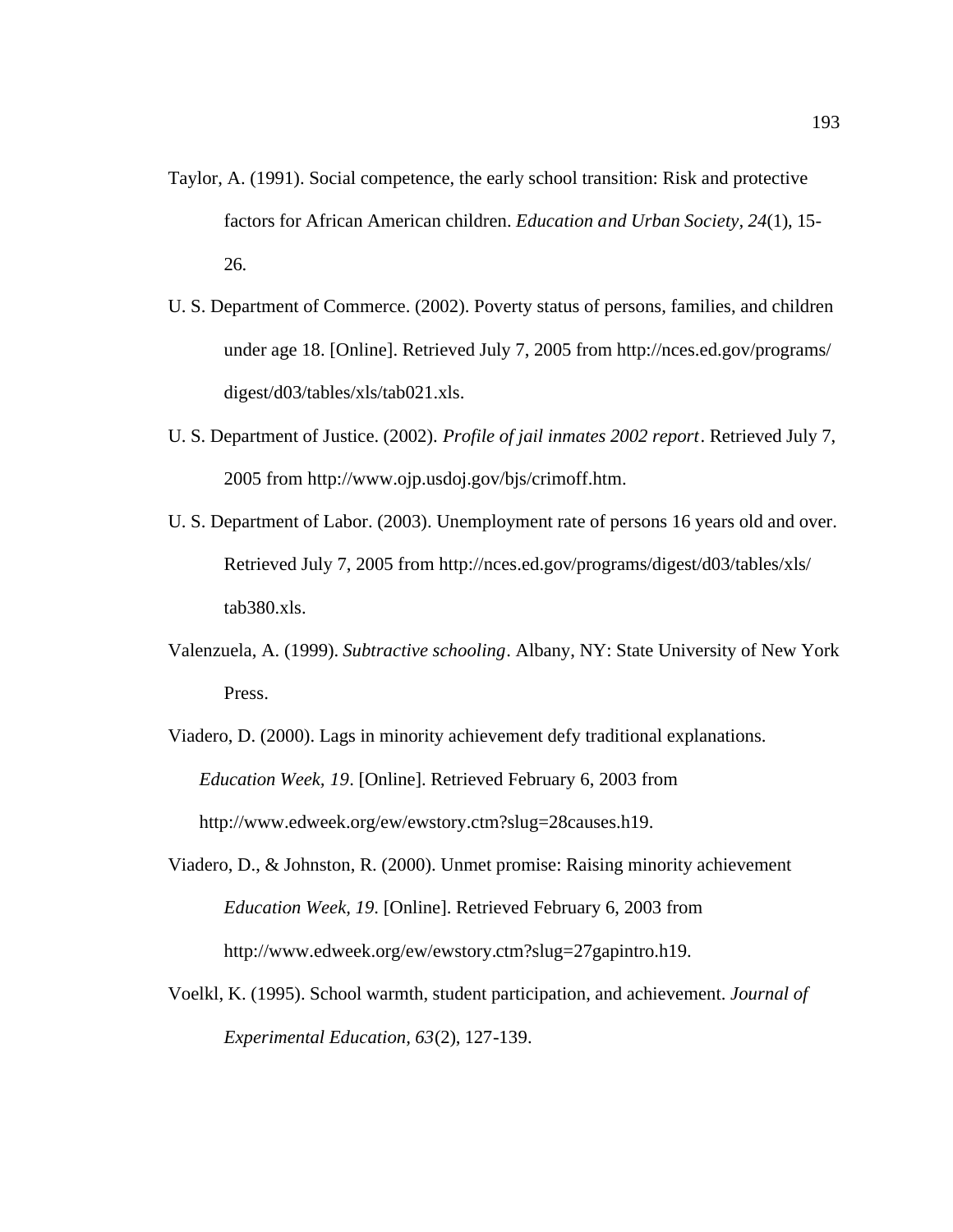- Waxman, H., Huang, S., Anderson, L., & Weinstein, T. (1997). Classroom process differences in inner-city elementary schools. *The Journal of Educational Research, 9*(1), 49-59.
- Weinstein, R., Marshall, H., Sharp, L., & Botkin, M. (1987). Pygmalion and the student: Age and classroom differences in children's awareness of teacher expectations. *Child Development, 58*, 1079-1093.
- Weiss, R. S. (1994). Analysis of data. In *Learning from strangers*. New York: Free Press.
- Wentzel, K. (1997). Student motivation in middle school: The role of perceived pedagogical caring. *Journal of Educational Psychology, 89*, 411-419.
- Wolcott, H. (1994). Description, analysis, and interpretation in qualitative inquiry. In *Transforming qualitative data* (pp. 9-59). Thousand Oaks, CA: Sage.
- Wood, G. (1992). *Schools that work: America's most innovative public education programs.* New York: Penguin Group.
- Yonezawa, S., Wells, A. S., & Serna, I. (2002). Choosing tracks: "Freedom of choice" in detracking schools. *American Educational Research Journal, 39,* 37-67.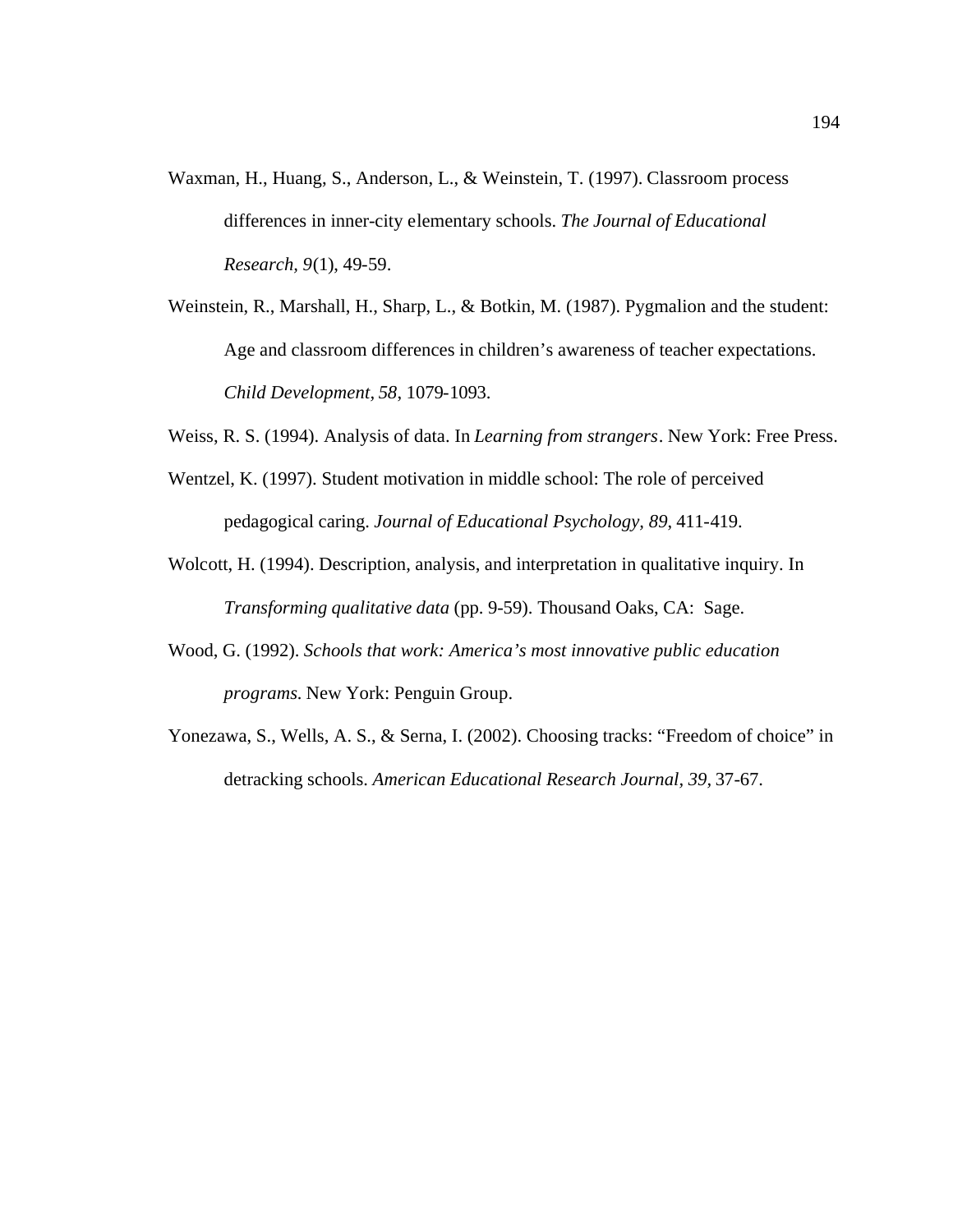# **APPENDIX A**

# **STUDENT SURVEY**

Directions: Read each statement and mark your response with a v in the appropriate column.

|                                                      | Strongly<br>Agree | Somewhat<br>Agree | I Don't<br>Know | Somewhat<br>Disagree | Strongly<br>Disagree |
|------------------------------------------------------|-------------------|-------------------|-----------------|----------------------|----------------------|
| 1. I am successful in school.                        |                   |                   |                 |                      |                      |
| 2. I am doing the best I can with<br>my schoolwork.  |                   |                   |                 |                      |                      |
| 3. My teachers believe I am<br>successful in school. |                   |                   |                 |                      |                      |
| 4. I am demonstrating my best<br>behavior in school. |                   |                   |                 |                      |                      |
| 5. My family cares if I do well in<br>school.        |                   |                   |                 |                      |                      |
| 6. I like my teachers.                               |                   |                   |                 |                      |                      |
| 7. I like school.                                    |                   |                   |                 |                      |                      |
| 8. I am comfortable at this school.                  |                   |                   |                 |                      |                      |
| 9. I was successful at my previous<br>school.        |                   |                   |                 |                      |                      |
| 10. My teachers care about me.                       |                   |                   |                 |                      |                      |
| 11. My family helps me do my best<br>in school.      |                   |                   |                 |                      |                      |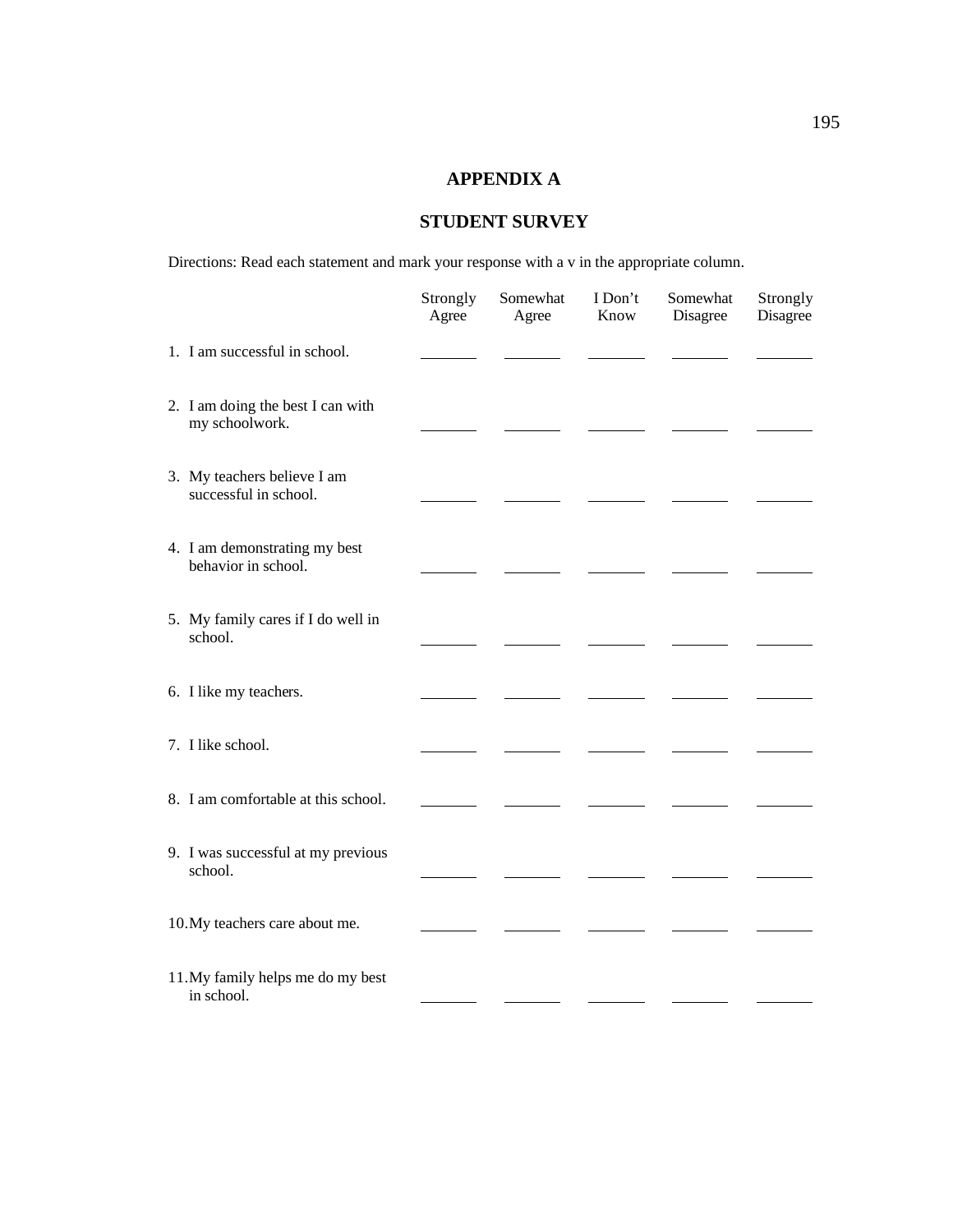## **APPENDIX B**

# **INTERVIEW PROTOCOLS**

### **Interview Protocol #1**

| Student name:<br>Interview or follow-up?<br>Location<br>Topic: 1-Being a student at Wilson Andrew                                                                  |  |  |  |  |  |
|--------------------------------------------------------------------------------------------------------------------------------------------------------------------|--|--|--|--|--|
| Setting                                                                                                                                                            |  |  |  |  |  |
| Describe the setting                                                                                                                                               |  |  |  |  |  |
|                                                                                                                                                                    |  |  |  |  |  |
| Guiding questions<br>Tell me about being a student at Wilson Andrew Middle School.                                                                                 |  |  |  |  |  |
|                                                                                                                                                                    |  |  |  |  |  |
| What is good about Wilson Andrew Middle School? (Probes: What do you like about the school? Adults in the<br>school? Class? Other students?)                       |  |  |  |  |  |
| What is not so good about this school? (Probes: What do you dislike about the school? Adults in the school?<br>Class? Other students?)                             |  |  |  |  |  |
| Describe a typical day in this school. (Probes: Describe your relationship with other students? Teachers?; How do<br>you get along with other students? Teachers?) |  |  |  |  |  |
| If you could pick one thing that would make the school better, what would that be?                                                                                 |  |  |  |  |  |
| Define what it means to be successful in school. (Probe: What does "success" look like in school? Describe a<br>student who is successful.)                        |  |  |  |  |  |
|                                                                                                                                                                    |  |  |  |  |  |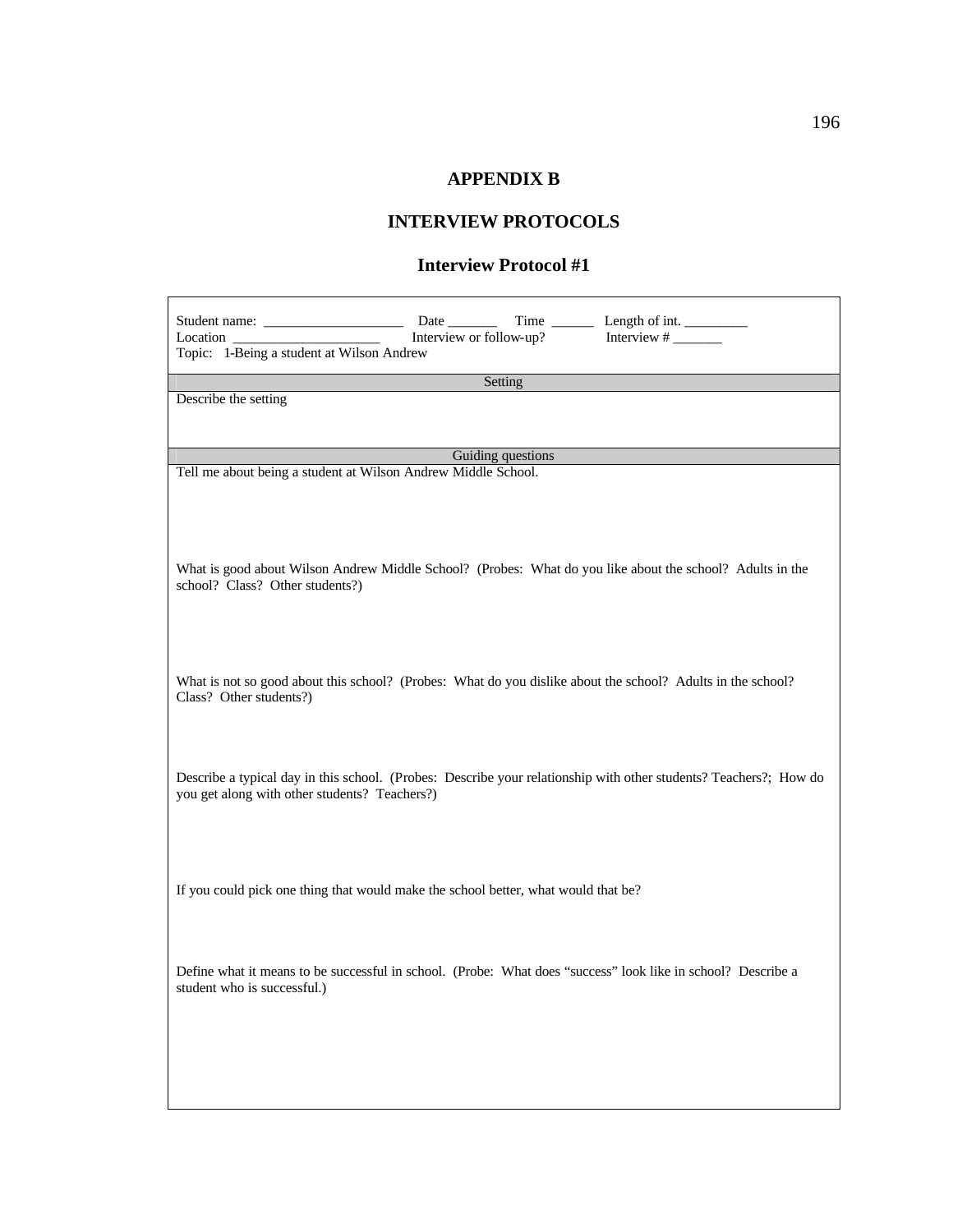How would you describe your success in school? (Probe: Meeting behavioral expectations? Academic success? Follow-up questions based on students' responses to surveys.)

Why do you think you have/have not been successful in school?

Ideas/Areas of interest

Questions/thoughts for follow-up

Observational notes:

Reflection after the interview: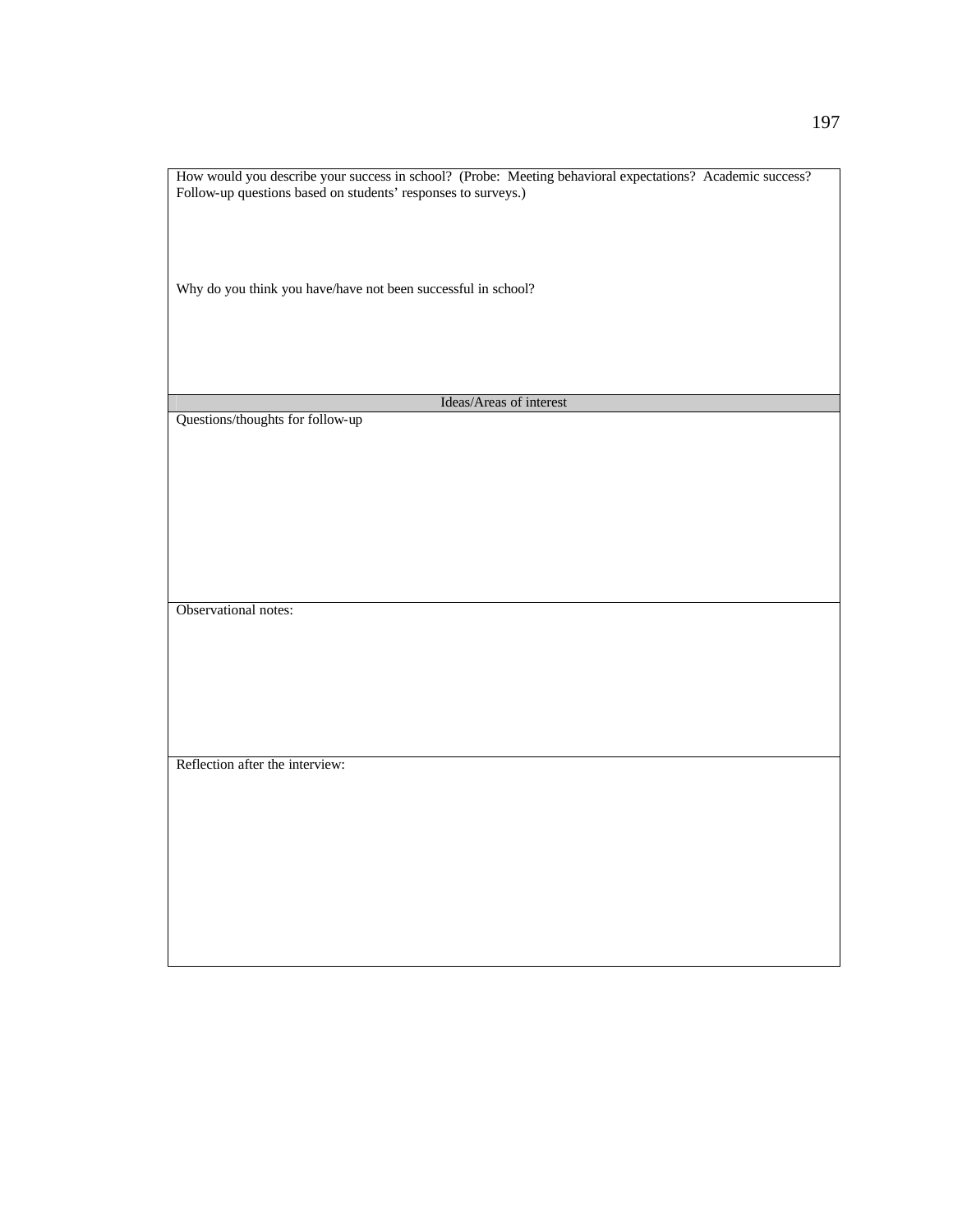## **Interview Protocol #2**

| Interview or follow-up?<br>Location<br>Topic: 2-Being a student in previous schools                                                                                |  |
|--------------------------------------------------------------------------------------------------------------------------------------------------------------------|--|
| Setting                                                                                                                                                            |  |
| Describe the setting                                                                                                                                               |  |
| Guiding questions                                                                                                                                                  |  |
| Tell me about being a student at your previous school. (Probes: What previous schools have you attended? What<br>do you recall about school x? School y?)          |  |
| What was good about ______________________(name of school?) (Probes: What did you like about the school?)<br>Adults in the school? Class? Other students?)         |  |
| What was not so good about the school? (Probes: What did you dislike about the school? Adults in the school?<br>Class? Other students?)                            |  |
| Describe a typical day in the school. (Probes: Describe your relationship with other students? Teachers?; How did<br>you get along with other students? Teachers?) |  |
| What would have made the school better?                                                                                                                            |  |
| Describe the best relationship you have had with a teacher or school employee.                                                                                     |  |
| Refer back to student survey for follow-up questions                                                                                                               |  |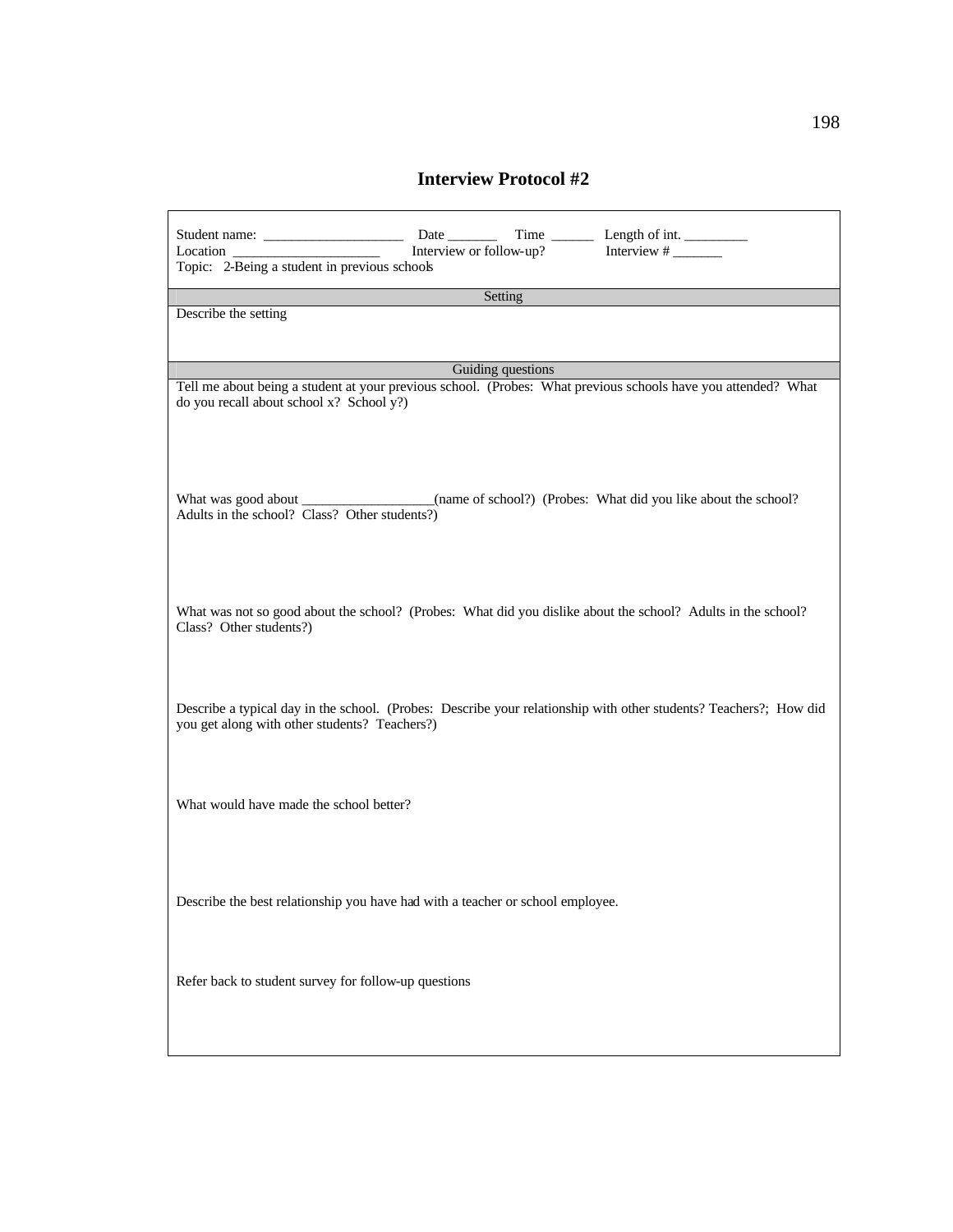| Ideas/Areas of interest          |
|----------------------------------|
| Questions/thoughts for follow-up |
|                                  |
|                                  |
|                                  |
|                                  |
|                                  |
|                                  |
|                                  |
|                                  |
|                                  |
|                                  |
| Observational notes:             |
|                                  |
|                                  |
|                                  |
|                                  |
|                                  |
|                                  |
|                                  |
| Reflection after the interview:  |
|                                  |
|                                  |
|                                  |
|                                  |
|                                  |
|                                  |
|                                  |
|                                  |
|                                  |
|                                  |
|                                  |
|                                  |
|                                  |
|                                  |
|                                  |
|                                  |
|                                  |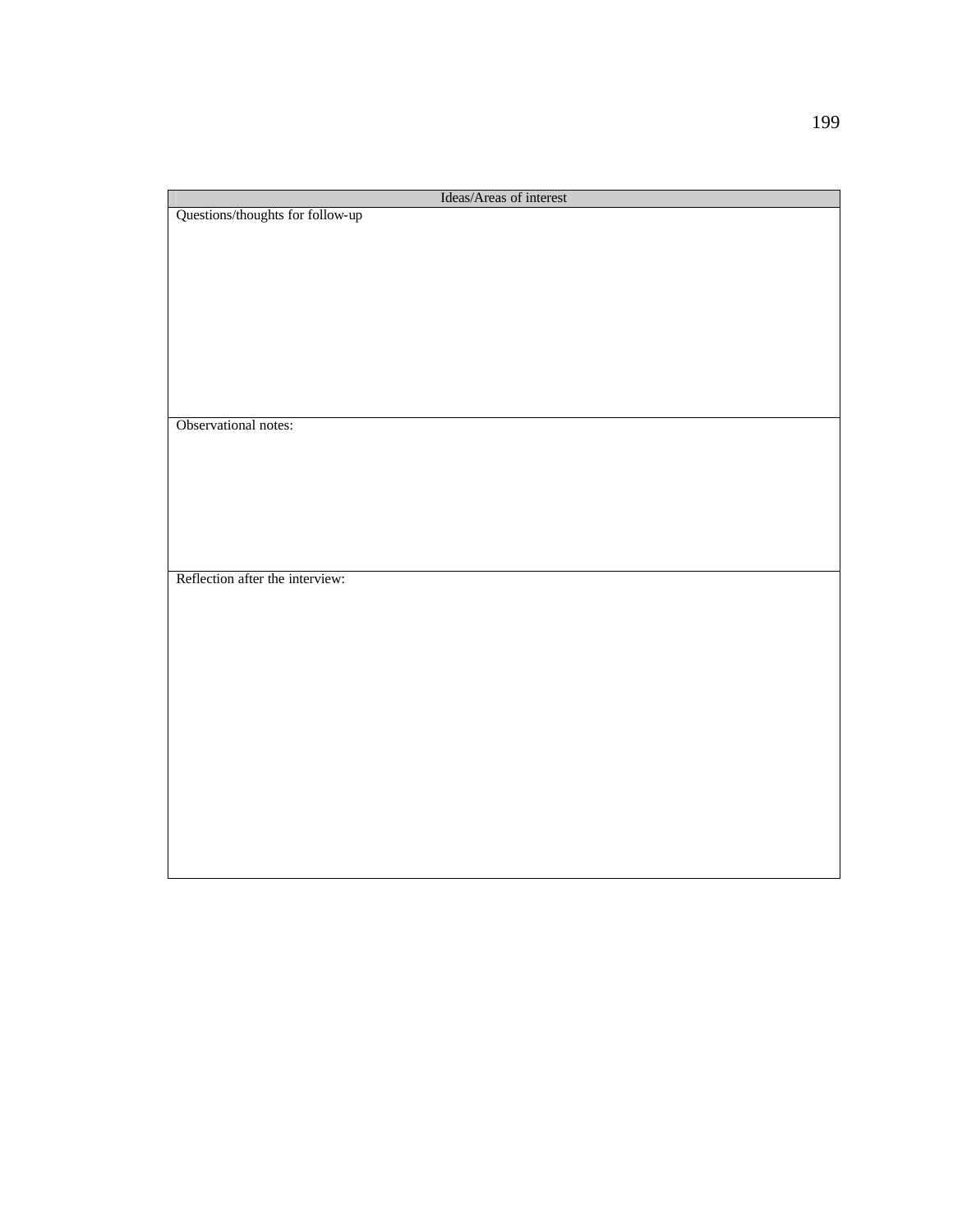## **Interview Protocol #3**

| Date has been a set of the set of the set of the set of the set of the set of the set of the set of the set of the set of the set of the set of the set of the set of the set of the set of the set of the set of the set of t<br>Interview or follow-up?<br>Location<br>Topic: 3-Student's life outside of school |
|--------------------------------------------------------------------------------------------------------------------------------------------------------------------------------------------------------------------------------------------------------------------------------------------------------------------|
|                                                                                                                                                                                                                                                                                                                    |
| Setting                                                                                                                                                                                                                                                                                                            |
| Describe the setting                                                                                                                                                                                                                                                                                               |
| Guiding questions                                                                                                                                                                                                                                                                                                  |
| Tell me about your family. (Probes: Siblings, parents, grandparents, aunts, uncles; Who do you live with? Who helps<br>you with your schoolwork? How does your family support your education?)                                                                                                                     |
|                                                                                                                                                                                                                                                                                                                    |
| Tell me about your life. (Probe: What is it like being you? Interests, hobbies? Tell me about some memorable<br>experiences you have had in your life. Good experiences, bad experiences. Fond memories. Who has had the biggest<br>positive influence on your life?)                                              |
| Tell me about your friends. (Probe: What type of people do you hang around with? What types of things do you have<br>in common? What do you like to do with your friends?)                                                                                                                                         |
| Describe your neighborhood.                                                                                                                                                                                                                                                                                        |
| Describe a typical day in your life.                                                                                                                                                                                                                                                                               |
| What could have made your life better so far?                                                                                                                                                                                                                                                                      |
|                                                                                                                                                                                                                                                                                                                    |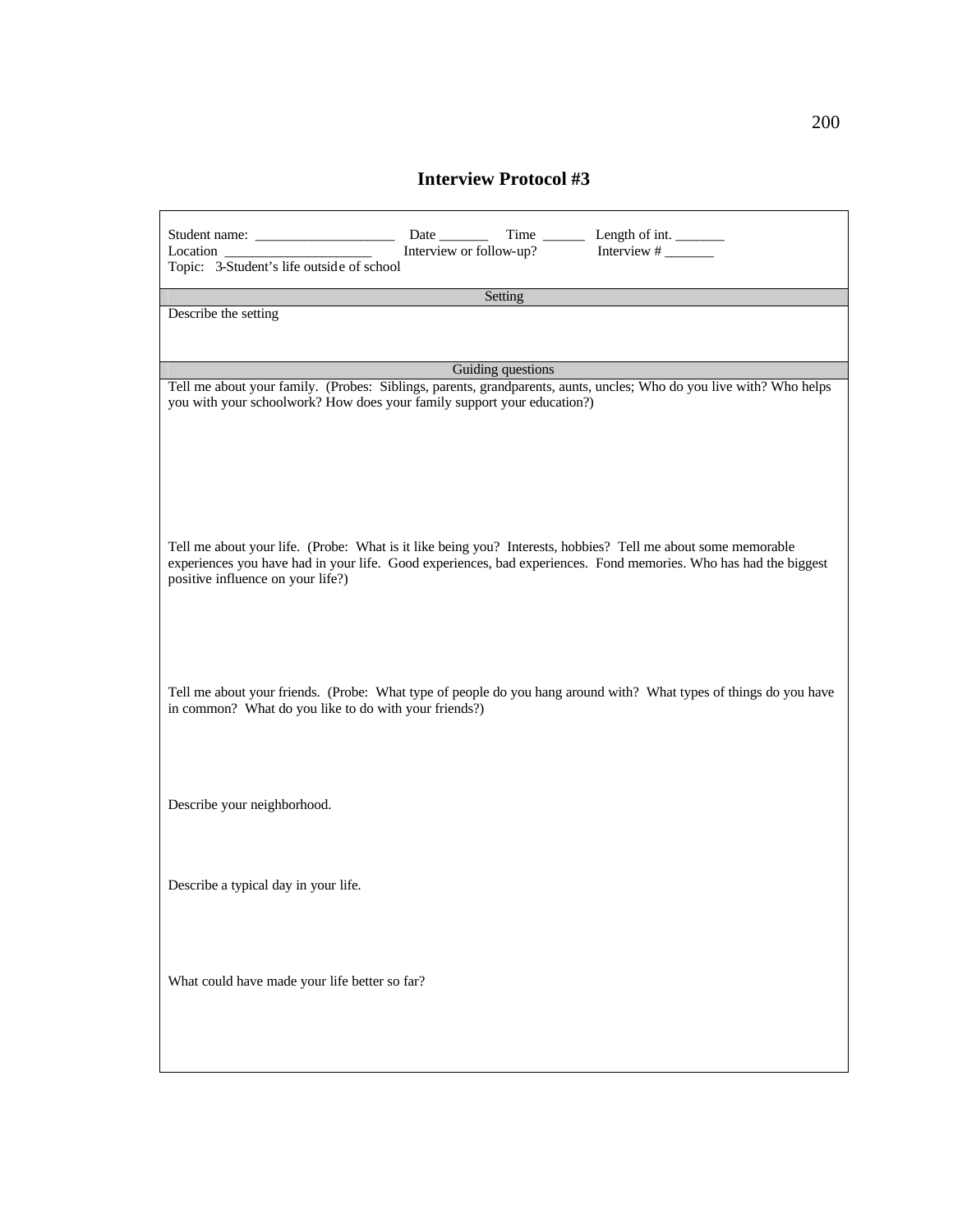| Ideas/Areas of interest          |
|----------------------------------|
| Questions/thoughts for follow-up |
|                                  |
|                                  |
|                                  |
|                                  |
|                                  |
|                                  |
|                                  |
|                                  |
|                                  |
|                                  |
|                                  |
|                                  |
|                                  |
| Observational notes:             |
|                                  |
|                                  |
|                                  |
|                                  |
|                                  |
|                                  |
|                                  |
|                                  |
|                                  |
| Reflection after the interview:  |
|                                  |
|                                  |
|                                  |
|                                  |
|                                  |
|                                  |
|                                  |
|                                  |
|                                  |
|                                  |
|                                  |
|                                  |
|                                  |
|                                  |
|                                  |
|                                  |
|                                  |
|                                  |
|                                  |